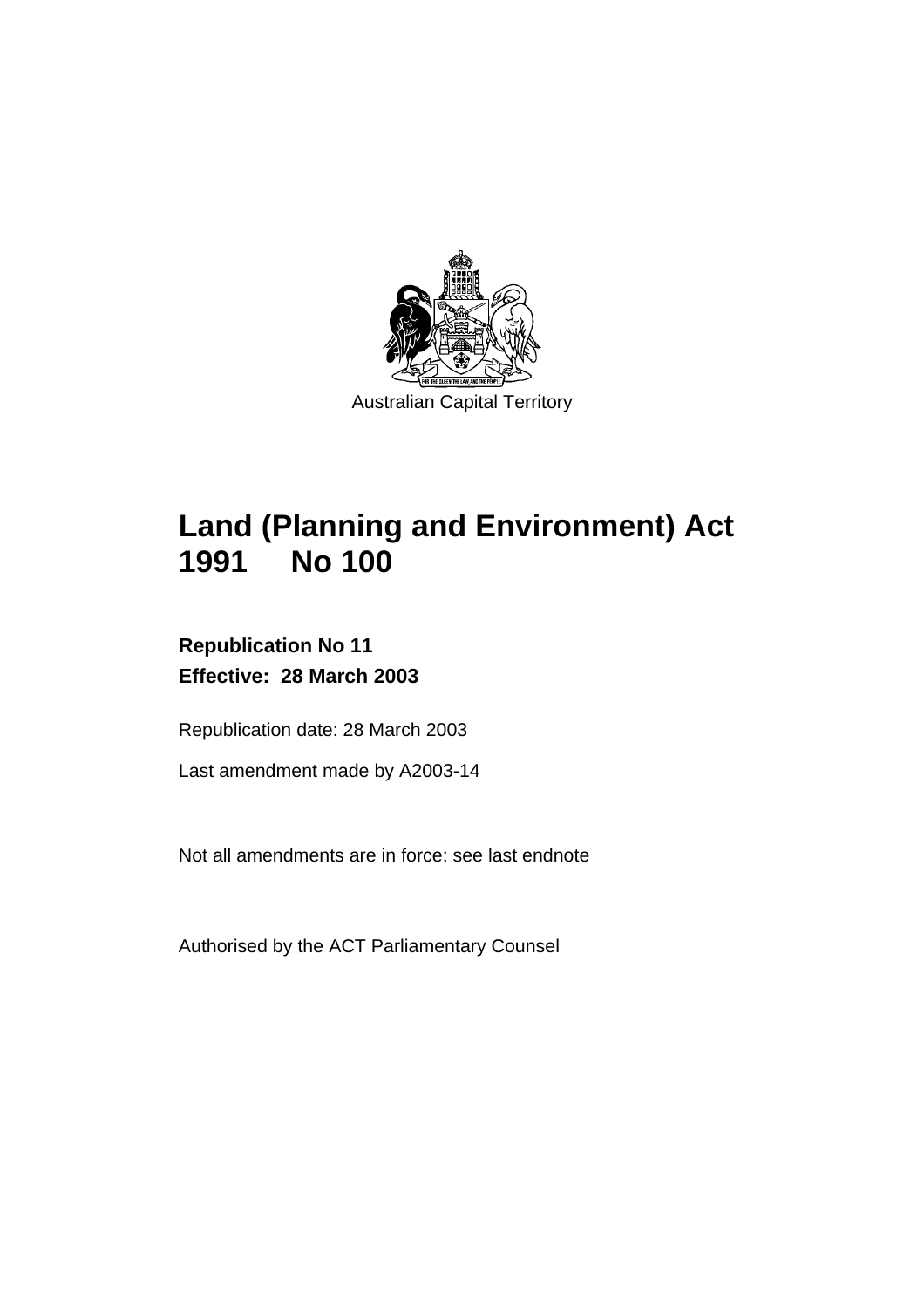#### **About this republication**

#### **The republished law**

This is a republication of the *Land (Planning and Environment) Act 1991* (including any amendment made under the *Legislation Act 2001*, part 11.3 (Editorial changes)) as in force on 28 March 2003*.* It also includes any amendment, repeal or expiry affecting the republished law to 28 March 2003.

The legislation history and amendment history of the republished law are set out in endnotes 3 and 4.

#### **Kinds of republications**

The Parliamentary Counsel's Office prepares 2 kinds of republications of ACT laws (see the ACT legislation register at www.legislation.act.gov.au):

- authorised republications to which the *Legislation Act 2001* applies
- unauthorised republications.

The status of this republication appears on the bottom of each page.

#### **Editorial changes**

The *Legislation Act 2001*, part 11.3 authorises the Parliamentary Counsel to make editorial amendments and other changes of a formal nature when preparing a law for republication. Editorial changes do not change the effect of the law, but have effect as if they had been made by an Act commencing on the republication date (see *Legislation Act 2001*, s 115 and s 117). The changes are made if the Parliamentary Counsel considers they are desirable to bring the law into line, or more closely into line, with current legislative drafting practice.

This republication does not include amendments made under part 11.3 (see endnote 1).

#### **Uncommenced provisions and amendments**

If a provision of the republished law has not commenced or is affected by an uncommenced amendment, the symbol  $|\mathbf{U}|$  appears immediately before the provision heading. The text of the uncommenced provision or amendment appears only in the last endnote.

#### **Modifications**

If a provision of the republished law is affected by a current modification, the symbol  $\vert M \vert$ appears immediately before the provision heading. The text of the modifying provision appears in the endnotes. For the legal status of modifications, see *Legislation Act 2001*, section 95.

#### **Penalties**

The value of a penalty unit for an offence against this republished law at the republication date is—

- (a) if the person charged is an individual—\$100; or
- (b) if the person charged is a corporation—\$500.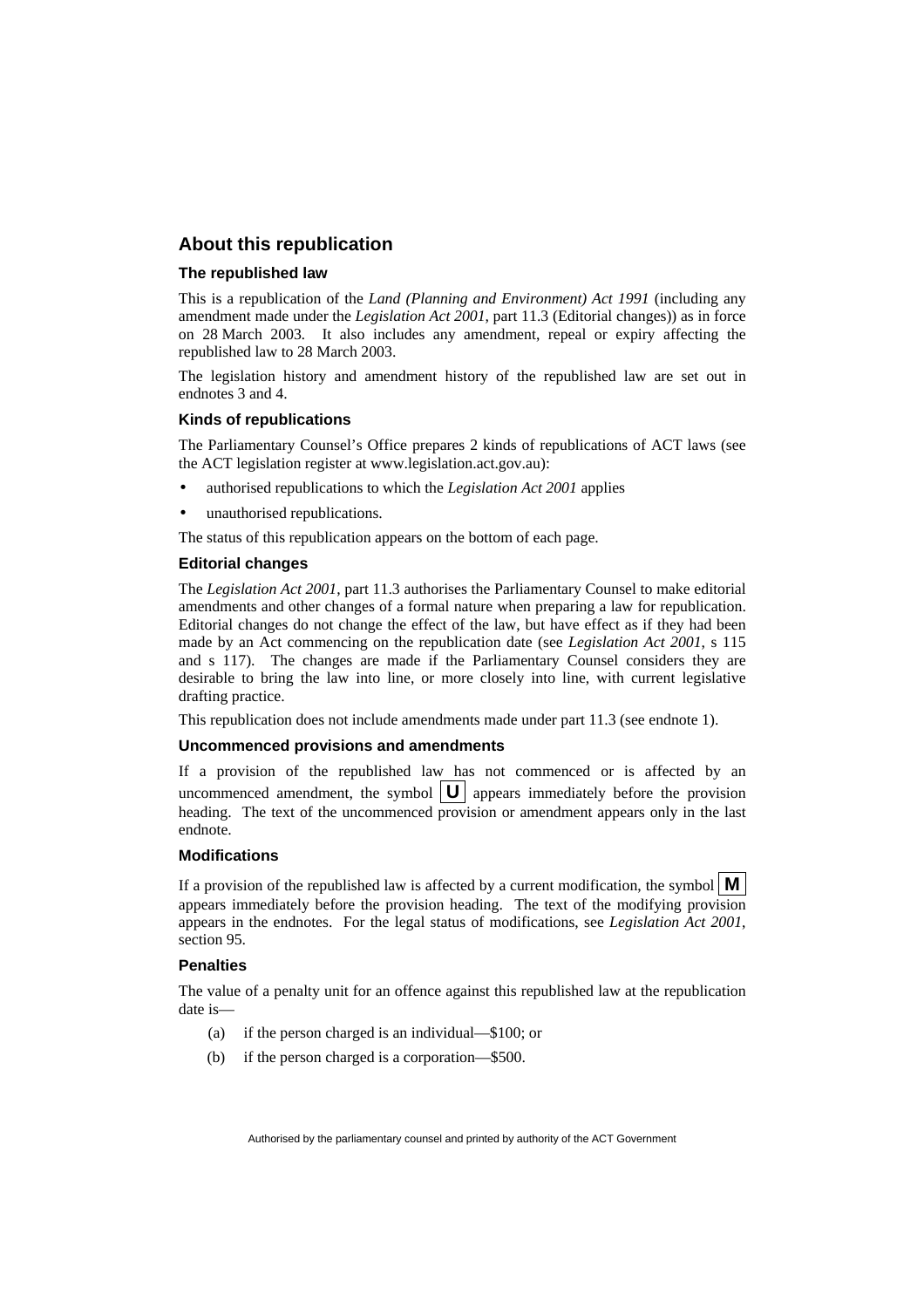

# **Land (Planning and Environment) Act 1991**

# **Contents**

|                             |              |                                          | Page       |
|-----------------------------|--------------|------------------------------------------|------------|
| Part 1                      |              | <b>Preliminary</b>                       |            |
| 1                           | Name of Act  |                                          | 2          |
| 2                           | Dictionary   |                                          | 2          |
| 3                           | <b>Notes</b> |                                          | 2          |
| Part 2                      |              | <b>Planning</b>                          |            |
| <b>Division 2.1</b>         |              | <b>Preliminary</b>                       |            |
| 5                           |              | Definitions for pt 2                     | 3          |
| <b>Division 2.2</b>         |              | Territory plan-object and effect         |            |
| 7                           | Object       |                                          | 5          |
| R <sub>11</sub><br>28/03/03 |              | Land (Planning and Environment) Act 1991 | contents 1 |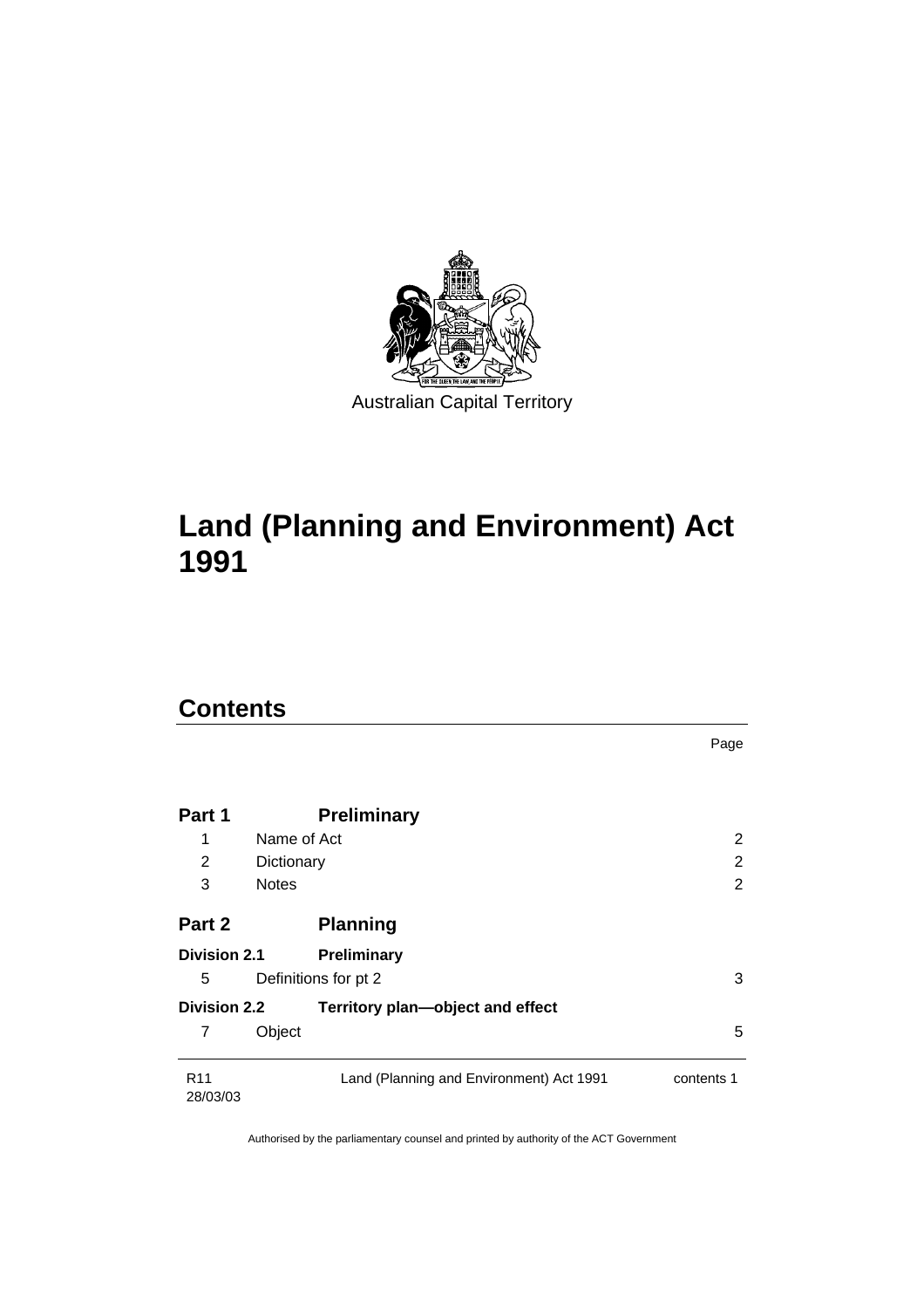| 8                   | Effect of plan |                                                                                          | Page<br>6       |
|---------------------|----------------|------------------------------------------------------------------------------------------|-----------------|
| 9                   |                | Effect of draft plan variation                                                           | 6               |
| 10                  |                | Effect of interim heritage places register                                               | 7               |
| 11                  |                | Draft heritage places register and variations-lack of effect                             | 8               |
| 12                  |                | Plan not to have retrospective effect                                                    | 8               |
| <b>Division 2.3</b> |                |                                                                                          |                 |
|                     |                | Territory plan-continuation and variation                                                |                 |
|                     |                | Subdivision 2.3.1 Territory plan                                                         |                 |
| 13                  |                | Continuation of plan                                                                     | 8               |
|                     |                | Subdivision 2.3.2 Preparation of variations of Territory plan                            |                 |
| 14                  |                | Application of sdiv 2.3.2                                                                | 9               |
| 15                  |                | Preparation of variations                                                                | 9               |
| 16                  |                | Consultation with conservator                                                            | 9               |
| 17                  | Heritage       |                                                                                          | 9               |
| 18                  |                | Environmental reports and inquiries                                                      | 11              |
| 19                  |                | Public consultation-notification                                                         | 11              |
| 19A                 |                | Public consultation-notice of interim effect etc                                         | 12              |
| 19B                 |                | Public consultation-availability of draft plan variation etc                             | 13              |
| 19C                 |                | Draft plan variations to correct formal errors                                           | 14              |
| 20                  |                | Consultation with the national capital authority                                         | 14              |
| 21                  |                | Public inspection of comments                                                            | 14              |
| 22                  |                | Revision, deferral or withdrawal of draft plan variations                                | 15              |
|                     |                | Subdivision 2.3.3 Executive approval and consideration by<br><b>Legislative Assembly</b> |                 |
| 23                  |                | Application of sdiv 2.3.3                                                                | 16              |
| 24                  |                | Submission of draft plan variation to Executive                                          | 16              |
| 25                  |                | Consideration by Legislative Assembly committee                                          | 17              |
| 26                  |                | Executive powers                                                                         | 17              |
| 27                  |                | Return of draft plan variation to authority                                              | 19              |
| 28                  |                | Notice of revival of deferred draft plan variation                                       | 19              |
| 29                  |                | Consideration of plan variation by Legislative Assembly                                  | 20              |
| 30                  |                | Rejection of plan variation by Legislative Assembly                                      | 22              |
| 30A                 |                | Partial rejection of plan variation by Legislative Assembly                              | 22              |
| 30B                 |                | Partial rejection of plan variation-newspaper publication etc                            | 23              |
| contents 2          |                | Land (Planning and Environment) Act 1991                                                 | R <sub>11</sub> |

28/03/03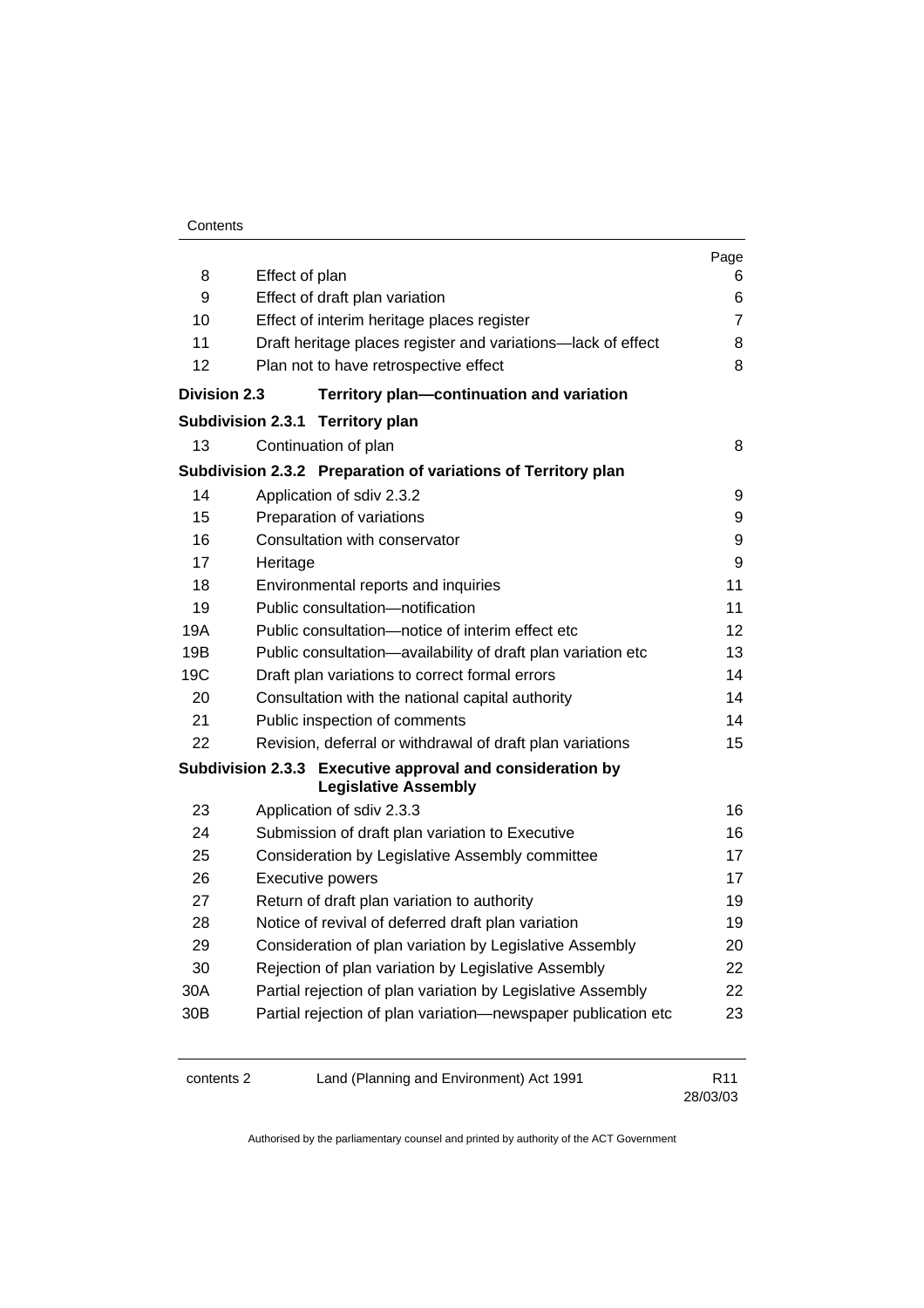|                     |                          |                                                                            | Contents   |
|---------------------|--------------------------|----------------------------------------------------------------------------|------------|
|                     |                          |                                                                            | Page       |
|                     |                          | Subdivision 2.3.4 Plan variations-defined land                             |            |
| 31                  |                          | Definition for sdiv 2.3.4                                                  | 23         |
| 32                  |                          | Plan variations in relation to defined land                                | 24         |
| <b>Division 2.4</b> |                          | <b>Australian Capital Territory Planning Authority</b>                     |            |
| 33                  |                          | Establishment of authority                                                 | 25         |
| 35                  |                          | Agent of the Crown                                                         | 25         |
| 36                  | <b>Functions</b>         |                                                                            | 25         |
| 37                  |                          | Executive policy directions                                                | 26         |
| 38                  |                          | Power to enter into contracts                                              | 27         |
| 40                  | Delegation               |                                                                            | 27         |
| 41                  | Staff                    |                                                                            | 27         |
| Division 2.5        |                          | <b>Miscellaneous</b>                                                       |            |
| 51                  |                          | Challenge to validity of provisions of plan                                | 27         |
| Part <sub>3</sub>   |                          | <b>Heritage</b>                                                            |            |
| <b>Division 3.1</b> |                          | Preliminary                                                                |            |
| 52                  |                          | Definitions for pt 3                                                       | 28         |
| 53                  |                          | Compliance with requirements for consultation or notification              | 29         |
| <b>Division 3.2</b> |                          | Heritage places register                                                   |            |
| 54                  |                          | Content of heritage places register                                        | 30         |
| <b>Division 3.3</b> |                          | Interim heritage places registers                                          |            |
|                     | Subdivision 3.3.1 Effect |                                                                            |            |
| 55                  |                          | Effect of interim registers                                                | 31         |
|                     |                          | Subdivision 3.3.2 Preparation, notification and submission of<br>registers |            |
| 56                  |                          | Criteria for preparation                                                   | 32         |
| 57                  |                          | Ministerial directions and declarations under div 3.5                      | 32         |
| 58                  |                          | Public consultation                                                        | 32         |
| 59                  |                          | Application for inclusion of places in interim register                    | 33         |
| 60                  |                          | Public notification                                                        | 33         |
| 61                  |                          | Notification of lessees and occupiers                                      | 34         |
| 62                  |                          | Revision of interim register                                               | 35         |
| R <sub>11</sub>     |                          | Land (Planning and Environment) Act 1991                                   | contents 3 |

Land (Planning and Environment) Act 1991 contents 3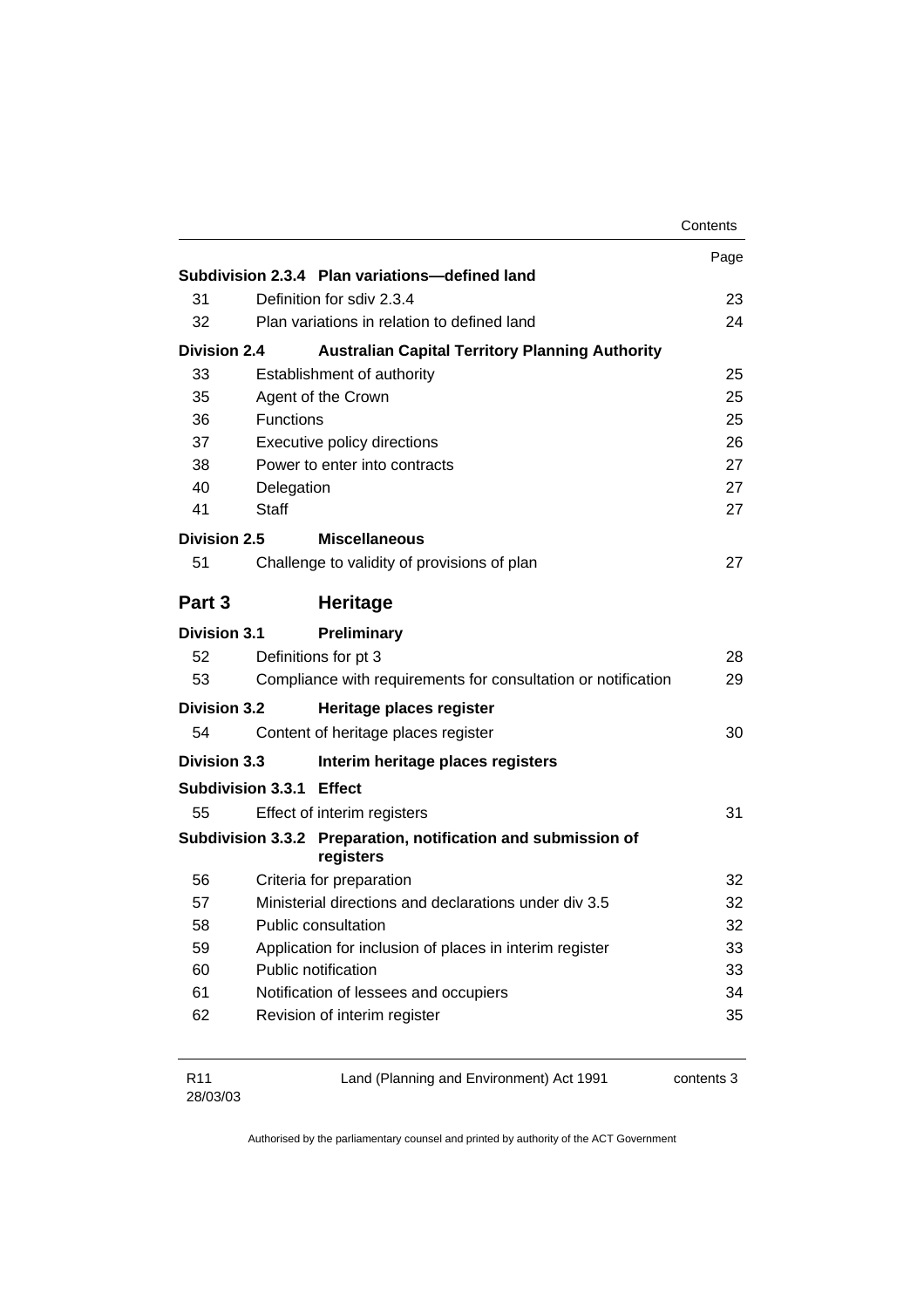#### **Contents**

| 63                  |              | Submission of interim register to authority                                     | Page<br>36                  |
|---------------------|--------------|---------------------------------------------------------------------------------|-----------------------------|
| <b>Division 3.4</b> |              | Acquisition of heritage places and objects                                      |                             |
| 64                  | Acquisition  |                                                                                 | 38                          |
| Division 3.5        |              |                                                                                 |                             |
|                     |              | <b>Aboriginal heritage</b>                                                      |                             |
|                     |              | <b>Subdivision 3.5.1 Preliminary</b>                                            |                             |
| 66                  |              | Definitions for div 3.5                                                         | 39                          |
|                     |              | Subdivision 3.5.2 Reporting discoveries of unregistered Aboriginal<br>places    |                             |
| 67                  | Reports      |                                                                                 | 39                          |
| 68                  |              | Aboriginal heritage discoveries-consideration of reports                        | 40                          |
| 69                  | declarations | Aboriginal heritage discoveries-Ministerial directions and                      | 41                          |
|                     |              | Subdivision 3.5.3 Protection of unregistered Aboriginal heritage                |                             |
| 70                  |              | Damaging unregistered Aboriginal places                                         | 42                          |
| 71                  |              | Orders for protection of unregistered Aboriginal places-<br>application of pt 6 | 43                          |
| 72                  |              | Orders-reports by heritage council                                              | 44                          |
| 73                  |              | Orders-Ministerial directions and declarations                                  | 44                          |
|                     |              | Subdivision 3.5.4 Compensation claims                                           |                             |
| 74                  |              | Definitions for sdiv 3.5.4                                                      | 45                          |
| 75                  |              | Application of sdiv 3.5.4                                                       | 46                          |
| 76                  |              | Right to compensation                                                           | 46                          |
| 77                  |              | Loss for which compensation is recoverable                                      | 47                          |
| 78                  |              | Amount of compensation                                                          | 48                          |
| 79                  |              | Consultation with applicants                                                    | 48                          |
| 80                  |              | Notice of decisions about compensation                                          | 49                          |
|                     |              | Subdivision 3.5.5 Consultation in relation to registers                         |                             |
| 81                  |              | Consultation with Aboriginal organisations                                      | 49                          |
|                     |              | Subdivision 3.5.6 Restricted information                                        |                             |
| 82                  |              | Restricted information                                                          | 49                          |
| 83                  |              | Publication of restricted information by public officials                       | 50                          |
| 84                  |              | Publication of restricted information generally                                 | 51                          |
| 85                  |              | Access to restricted information                                                | 52                          |
| contents 4          |              | Land (Planning and Environment) Act 1991                                        | R <sub>11</sub><br>28/03/03 |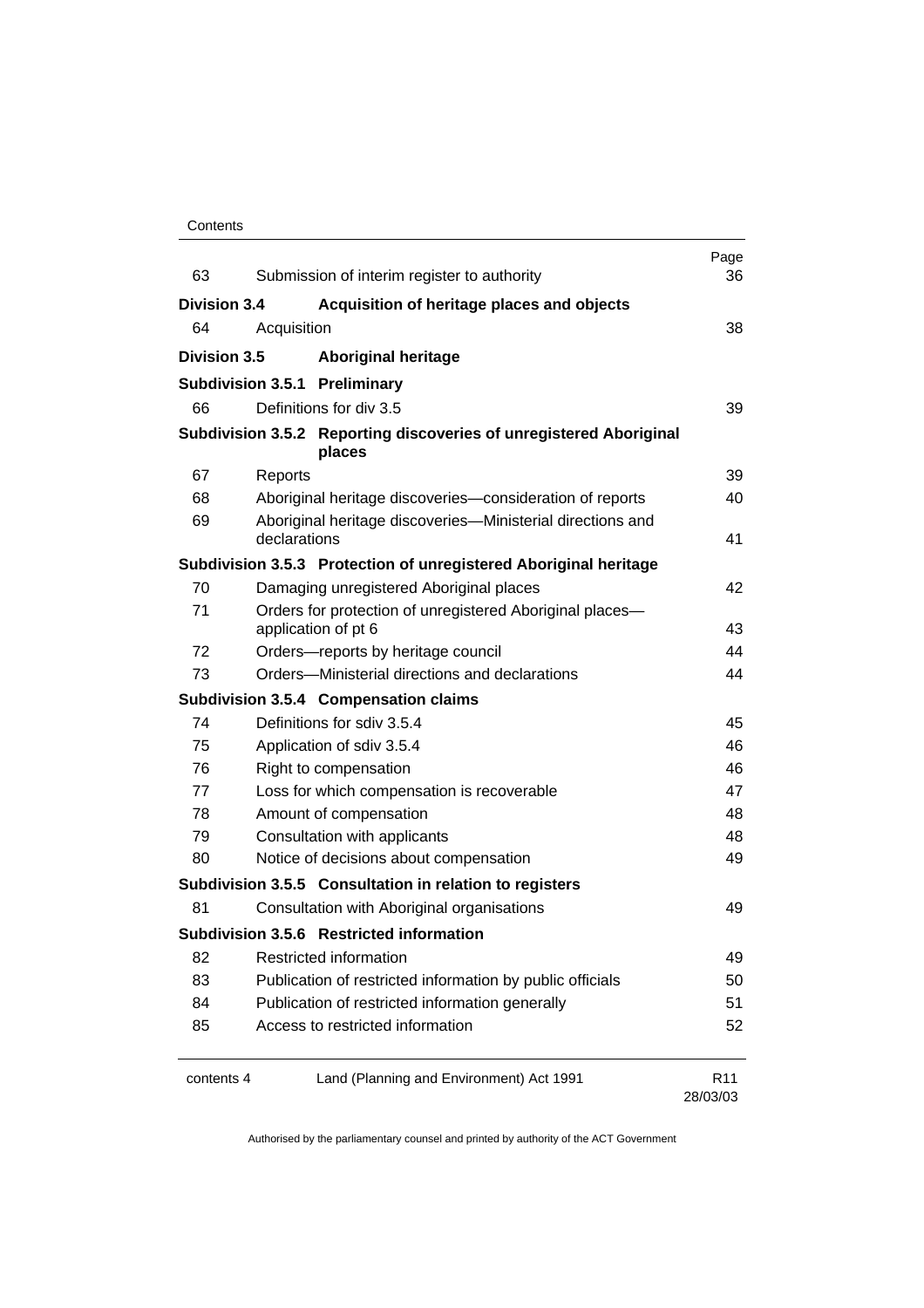|                             |                                         |                                                           | Contents   |
|-----------------------------|-----------------------------------------|-----------------------------------------------------------|------------|
|                             |                                         |                                                           | Page       |
| <b>Division 3.6</b>         |                                         | Public access to heritage information                     |            |
|                             |                                         | Subdivision 3.6.1 Information about administrative action |            |
| 87                          |                                         | Application of sdiv 3.6.1                                 | 52         |
| 88                          |                                         | Searching administrative records                          | 53         |
|                             |                                         | Subdivision 3.6.2 Access to heritage registers            |            |
| 89                          |                                         | Searching heritage registers                              | 54         |
| <b>Division 3.7</b>         |                                         | <b>Australian Capital Territory Heritage Council</b>      |            |
| 90                          |                                         | Definitions for div 3.7                                   | 55         |
| 91                          |                                         | Establishment of heritage council                         | 55         |
| 92                          | Constitution                            |                                                           | 55         |
| 93                          |                                         | Functions of heritage council                             | 55         |
| 94                          |                                         | Ministerial directions                                    | 56         |
| 95                          |                                         | Deputies of permanent members                             | 57         |
| 96                          |                                         | Appointment of expert members                             | 57         |
| 97                          |                                         | Term of appointment of expert members                     | 58         |
| 98                          |                                         | Conditions of appointment of expert members generally     | 58         |
| 99                          |                                         | Chairperson, deputy chairperson and secretary             | 58         |
| 100                         |                                         | Leave of absence                                          | 59         |
| 101                         |                                         | Disclosure of interests                                   | 59         |
| 102                         |                                         | Ending of appointments                                    | 59         |
| 103                         |                                         | Calling meetings                                          | 60         |
| 104                         |                                         | Procedure at meetings                                     | 60         |
| 105                         |                                         | Delegation to secretary                                   | 61         |
| Part 4                      |                                         | <b>Environmental assessments and inquiries</b>            |            |
| <b>Division 4.1</b>         |                                         | Preliminary                                               |            |
| 111                         |                                         | Definitions for pt 4                                      | 62         |
| 112                         | Proponents                              |                                                           | 64         |
| <b>Division 4.2</b>         |                                         | <b>Preliminary assessments</b>                            |            |
| 113                         | <b>Directions</b>                       |                                                           | 64         |
| 114                         | 64<br>Mandatory preliminary assessments |                                                           |            |
| 115                         | Content<br>64                           |                                                           |            |
| 116                         |                                         | Submission to Minister                                    | 65         |
| R <sub>11</sub><br>28/03/03 |                                         | Land (Planning and Environment) Act 1991                  | contents 5 |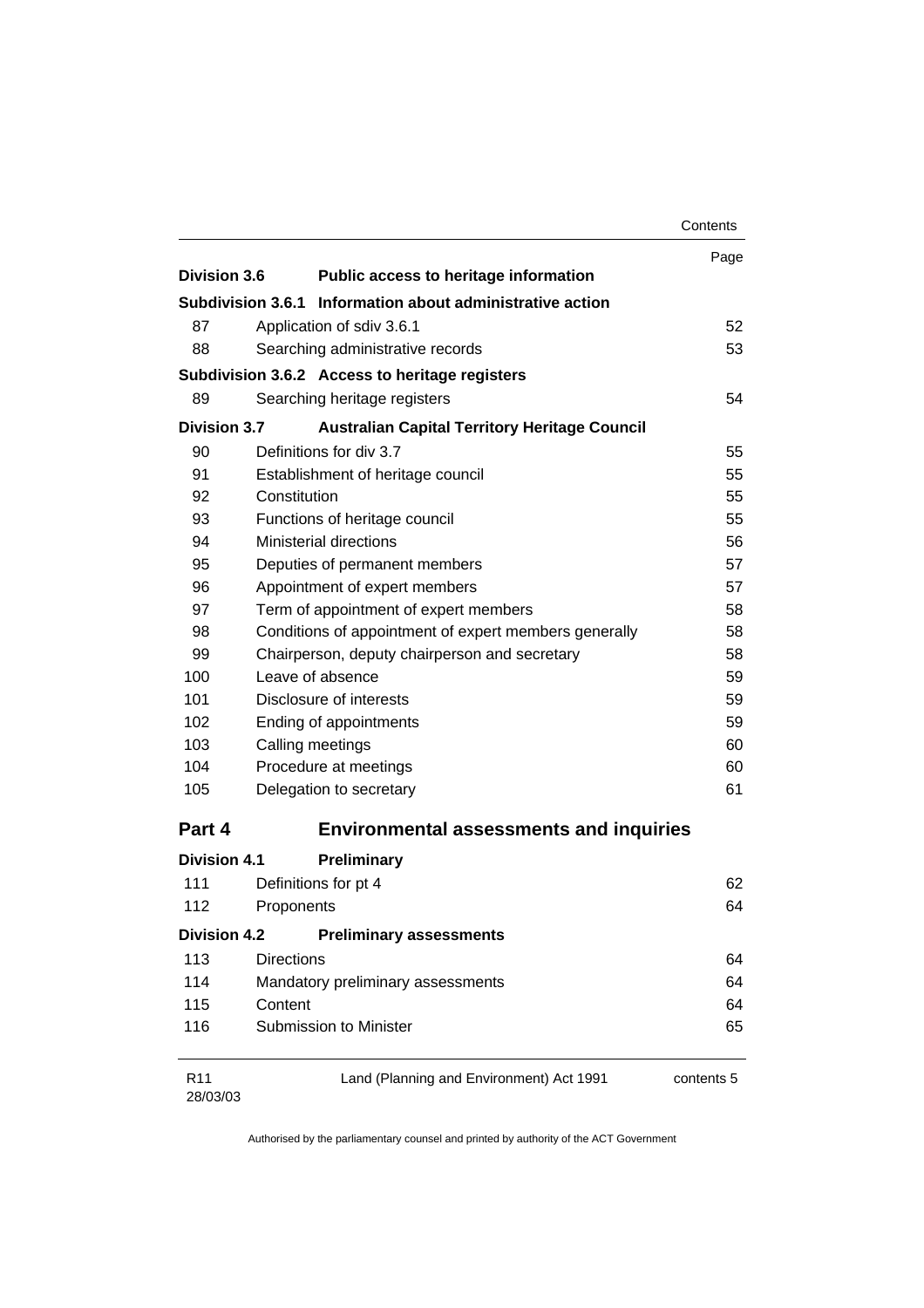| 117                 |                                                   |                                                                                               | Page<br>65 |
|---------------------|---------------------------------------------------|-----------------------------------------------------------------------------------------------|------------|
| 118                 | Public inspection<br><b>Exclusion of material</b> |                                                                                               | 66         |
| Division 4.3        |                                                   | <b>Assessments</b>                                                                            |            |
|                     |                                                   |                                                                                               |            |
|                     |                                                   | Subdivision 4.3.1 Form and content                                                            |            |
| 119                 | Form                                              |                                                                                               | 67         |
| 120                 | statements                                        | Content of public environment reports and environmental impact                                | 67         |
|                     |                                                   | Subdivision 4.3.2 Direction of assessments                                                    |            |
| 121                 |                                                   | Decisions to direct assessments                                                               | 67         |
| 122                 |                                                   | Environment Minister's power to direct assessments                                            | 68         |
| 123                 | <b>Directions</b>                                 |                                                                                               | 68         |
|                     |                                                   | Subdivision 4.3.3 Preparation, evaluation and consideration by<br><b>Legislative Assembly</b> |            |
| 124                 |                                                   | Public environment reports-preparation                                                        | 70         |
| 125                 | inspection                                        | Environmental impact statements-consultation and public                                       | 70         |
| 126                 |                                                   | Environmental impact statements-consideration of relevant<br>comments and reports             | 72         |
| 127                 |                                                   | Submission of reports and statements to Environment Minister                                  | 72         |
| 128                 | Consultation                                      |                                                                                               | 72         |
| 129                 |                                                   | Further information                                                                           | 73         |
| 130                 | Further revision                                  |                                                                                               | 74         |
| 131                 |                                                   | <b>Evaluation by Environment Minister</b>                                                     | 74         |
| 132                 |                                                   | Tabling in Legislative Assembly and public inspection                                         | 75         |
| 133                 |                                                   | <b>Exclusion of material</b>                                                                  | 76         |
| 134                 | Exemptions                                        |                                                                                               | 76         |
| <b>Division 4.4</b> |                                                   | <b>Inquiries</b>                                                                              |            |
|                     |                                                   | Subdivision 4.4.1 Establishment of panels and terms of reference                              |            |
| 135                 | Constitution                                      |                                                                                               | 77         |
| 136                 |                                                   | <b>Combined inquiries</b>                                                                     | 78         |
| 138                 |                                                   | Terms of reference                                                                            | 78         |
| 139                 | Notification                                      |                                                                                               | 79         |

|  | contents 6 |  |
|--|------------|--|
|--|------------|--|

Land (Planning and Environment) Act 1991 R11

28/03/03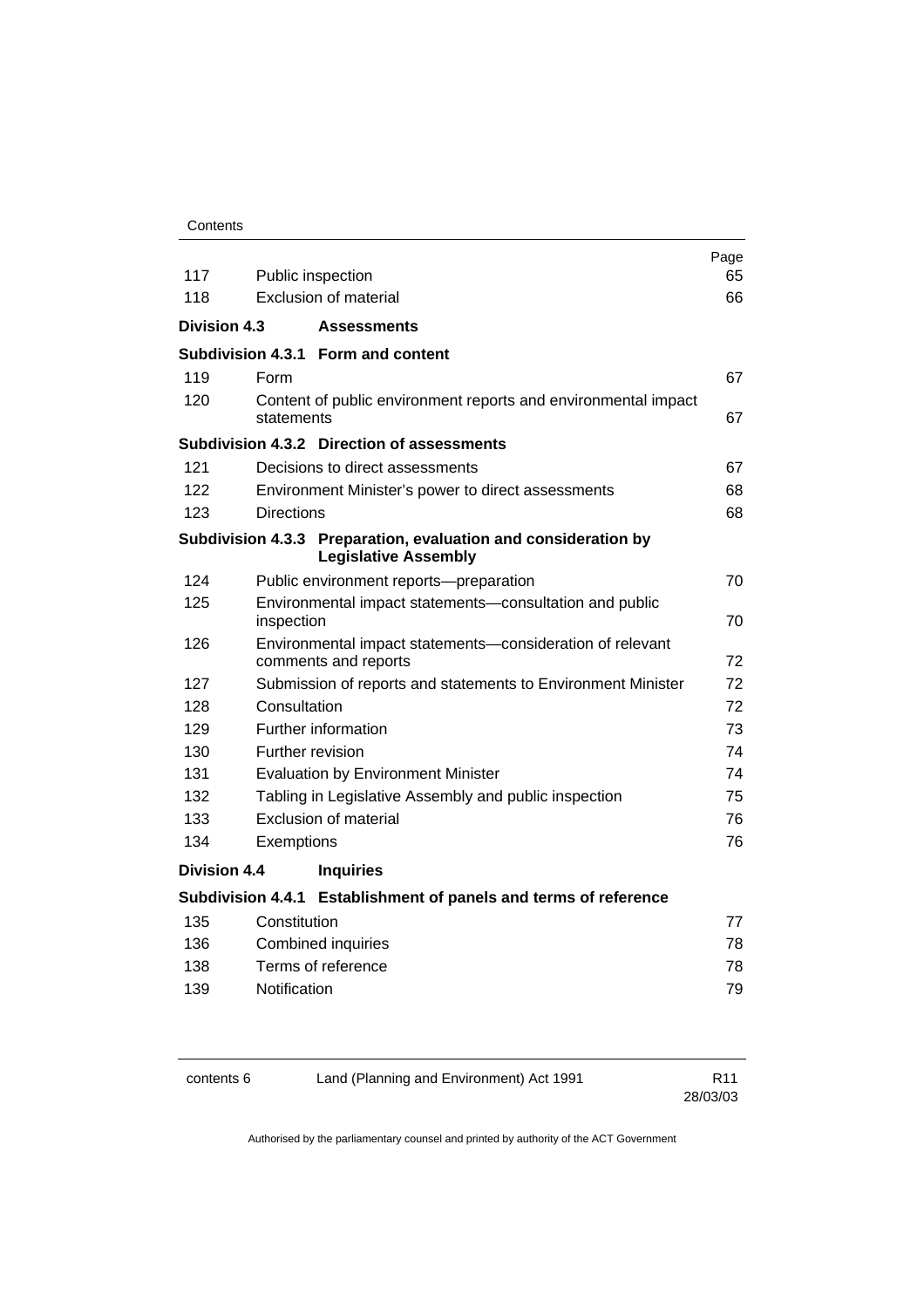|                             |                                                             | Contents   |
|-----------------------------|-------------------------------------------------------------|------------|
|                             |                                                             | Page       |
|                             | Subdivision 4.4.2 Inquiry reports                           |            |
| 140                         | Inquiry reports                                             | 79         |
| 141                         | Tabling in Legislative Assembly and public inspection       | 79         |
| 142                         | <b>Exclusion of material</b>                                | 80         |
|                             | Subdivision 4.4.3 Procedures and powers                     |            |
| 143                         | Definitions for sdiv 4.4.3                                  | 80         |
| 144                         | Notice of inquiry hearings                                  | 81         |
| 145                         | Public hearings                                             | 81         |
| 146                         | General procedure                                           | 82         |
| 147                         | Special hearings-consultation with interested persons       | 83         |
| 148                         | Assessments for purpose of inquiries                        | 83         |
| 149                         | Witnesses-summons to appear                                 | 84         |
| 150                         | Victimisation of witnesses                                  | 85         |
| 151                         | Inspection of books and documents                           | 86         |
| 152                         | Power of entry                                              | 86         |
| 153                         | Search warrants                                             | 87         |
| 154                         | Powers of search and inspection                             | 89         |
| 155                         | Obstructing or resisting authorised person                  | 89         |
| 156                         | Contempt                                                    | 89         |
| 157                         | Protection of panel members and witnesses                   | 90         |
| Part 5                      | <b>Land administration</b>                                  |            |
| <b>Division 5.1</b>         | Preliminary                                                 |            |
| 159                         | Definitions for pt 5                                        | 91         |
| 160                         | Application                                                 | 93         |
| <b>Division 5.2</b>         | <b>Leases</b>                                               |            |
| 160A                        | <b>Effect qualified</b>                                     | 93         |
| 160B                        | Planning and land authority may grant leases                | 93         |
| 161                         | Granting of leases                                          | 93         |
| 163                         | Leases to community organisations                           | 94         |
| 164                         | Special leases                                              | 95         |
| 166                         | Inquiries and assessments in relation to granting of leases | 97         |
| 166A                        | Grants of leases after inquiries or assessments             | 98         |
| R <sub>11</sub><br>28/03/03 | Land (Planning and Environment) Act 1991                    | contents 7 |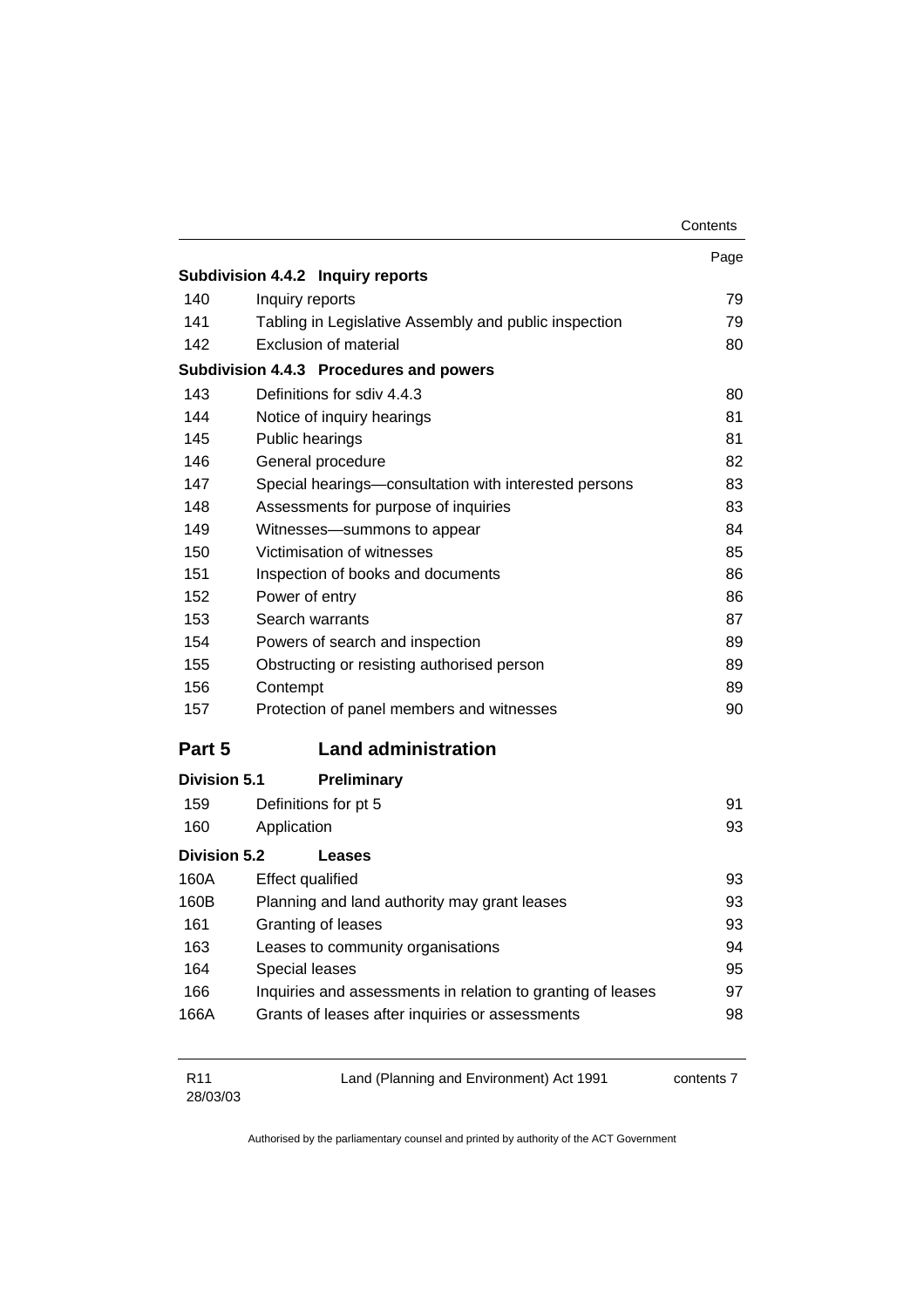|              |                                                                           | Page |
|--------------|---------------------------------------------------------------------------|------|
| 167          | Eligibility for certain classes of leases                                 | 98   |
| 168          | Executive not bound to grant lease                                        | 99   |
| 169          | Payment for leases                                                        | 99   |
| 170          | Failure to accept and execute lease                                       | 100  |
| 171          | Grant of further residential leases                                       | 101  |
| 171A         | Grant of further rural leases                                             | 101  |
| 172          | Grant of further leases for purposes other than residential or<br>rural   | 103  |
| 172A         | Grant of further lease—unit titles                                        | 104  |
| 172B         | Grant of further lease-community title                                    | 105  |
| 172C         | No right to use, flow and control of water                                | 105  |
| 173          | Lessee's rights in respect of improvements                                | 105  |
| 174          | Determination of value of improvements                                    | 108  |
| 175          | Use of land for leased purpose                                            | 109  |
| 176          | Variation of rent                                                         | 110  |
| 177          | Review of variations of rent                                              | 110  |
| 178          | Refund of amount paid for grant of lease                                  | 111  |
| 179          | Certificates of compliance                                                | 111  |
| 180          | Transfer of land subject to building and development provision            | 113  |
| 181          | Mortgage of leasehold subject to building and development<br>provision    | 114  |
| 182          | Land leased to be held as undivided parcel                                | 115  |
| 183          | Power of lessee to sublet portion of building or land in certain<br>cases | 115  |
| Division 5.3 | <b>Variation of leases</b>                                                |      |
| 183A         | <b>Effect qualified</b>                                                   | 116  |
| 184          | Application to surrender and regrant of leases                            | 116  |
| 184A         | Variation of nominal rent lease-change of use charge                      | 116  |
| 184C         | Change of use charge for variations of nominal rent leases                | 118  |
| 184D         | Variation of rental leases                                                | 118  |
| 185          | Advice of rent payable on variation of a lease                            | 119  |
| 186          | Variation of lease to pay out rent                                        | 119  |
| 186A         | No variations to extend term                                              | 120  |
|              |                                                                           |      |

8 Land (Planning and Environment) Act 1991 R11

28/03/03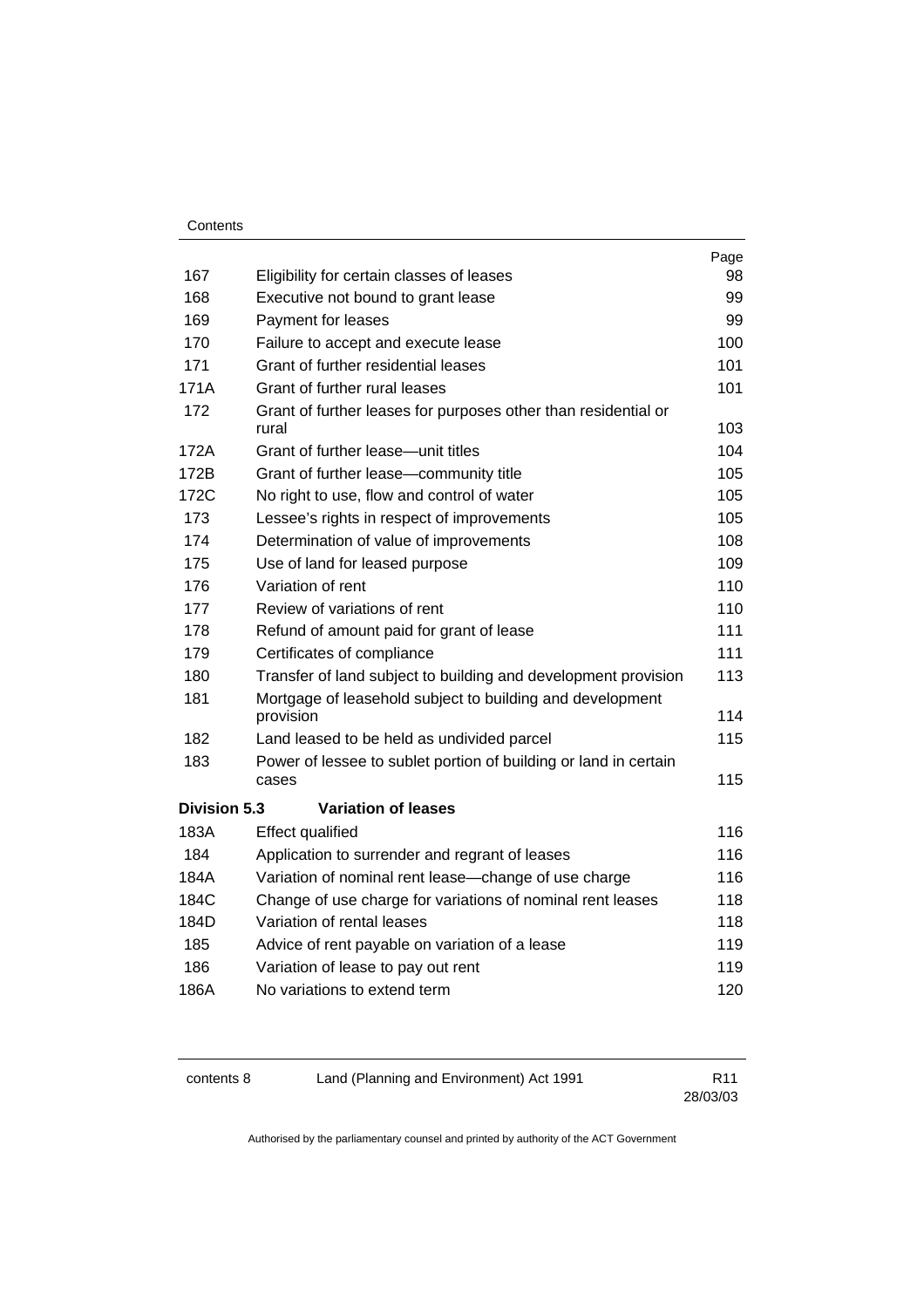|                             |             |                                                                  | Contents   |
|-----------------------------|-------------|------------------------------------------------------------------|------------|
|                             |             |                                                                  | Page       |
| <b>Division 5.4</b>         |             | <b>Restrictions on rural leases</b>                              |            |
| 186B                        |             | Definitions for div 54                                           | 120        |
| 186C                        |             | Land management agreements                                       | 121        |
| 186D                        |             | Dealings with rural leases                                       | 122        |
| 186E                        |             | Discharge amount                                                 | 123        |
| 186F                        |             | Discharge amount-special Pialligo leases                         | 125        |
| 186G                        |             | Index numbers                                                    | 126        |
| 186H                        |             | No subdivision or consolidation                                  | 126        |
| <b>Division 5.5</b>         |             | <b>Consolidation and subdivision</b>                             |            |
| 187AA                       |             | <b>Effect qualified</b>                                          | 127        |
| 187                         |             | Application-nominal rent leases of Territory land                | 127        |
| 187A                        |             | Consolidation and subdivision-change of use charge               | 127        |
| 187C                        |             | Change of use charge for consolidations and subdivisions         | 128        |
| <b>Division 5.6</b>         |             | <b>Recovery of land</b>                                          |            |
| 188                         |             | <b>Termination of leases</b>                                     | 129        |
| 189                         | licence     | Recovery of land on expiry, surrender or termination of lease or | 130        |
| 190                         |             | Certificate of Minister to be evidence                           | 130        |
| Division 5.7                |             | <b>Public land</b>                                               |            |
|                             |             | <b>Subdivision 5.7.1 Preliminary</b>                             |            |
| 191                         |             | Definitions for div 5.7                                          | 131        |
|                             |             | Subdivision 5.7.2 Public land                                    |            |
| 192                         |             | Recommendations to authority                                     | 131        |
|                             |             | Subdivision 5.7.3 Management of public land                      |            |
| 193                         |             | Reserved areas                                                   | 131        |
| 194                         | Management  |                                                                  | 132        |
| 195                         |             | Management objectives                                            | 132        |
|                             |             | Subdivision 5.7.4 Plans of management                            |            |
| 196                         | Content     |                                                                  | 133        |
| 197                         | Preparation |                                                                  | 134        |
| 198                         | Variations  |                                                                  | 134        |
| 199                         |             | Environmental assessments and inquiries                          | 134        |
| 200                         |             | Public consultation                                              | 134        |
| R <sub>11</sub><br>28/03/03 |             | Land (Planning and Environment) Act 1991                         | contents 9 |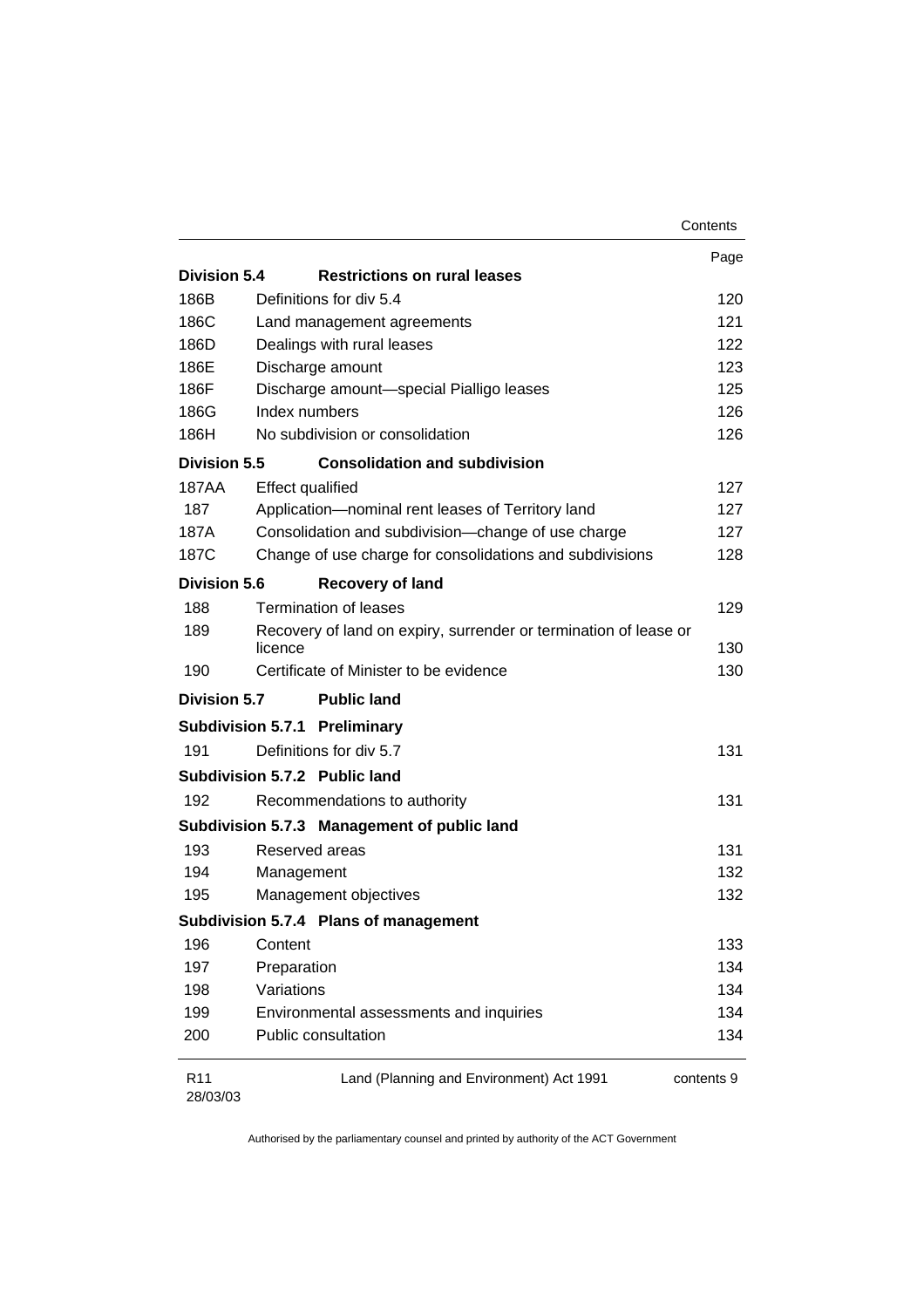|                                         |                                                                          | Page |  |
|-----------------------------------------|--------------------------------------------------------------------------|------|--|
| 201                                     | Revision                                                                 | 135  |  |
| 202                                     | Submission to Minister                                                   |      |  |
| 203                                     | Consideration of plan of management by Legislative Assembly<br>committee | 136  |  |
| 204                                     | Minister's powers                                                        | 136  |  |
| 205                                     | Referral back to conservator                                             | 137  |  |
| 206                                     | Notice of revival of deferred draft plan of management                   | 137  |  |
| 207                                     | Notification, tabling, disallowance and date of effect                   | 138  |  |
|                                         | Subdivision 5.7.5 Leases and licences                                    |      |  |
| 208                                     | Leases-generally                                                         | 138  |  |
| 209                                     | Grant of leases                                                          | 139  |  |
| 210                                     | Licences                                                                 | 139  |  |
| 211                                     | Miner's rights in respect of public land                                 | 140  |  |
| Division 5.8                            | <b>Miscellaneous</b>                                                     |      |  |
| 214                                     | Lessee may surrender lease wholly or in part                             | 140  |  |
| 215                                     | Reduction of rent and relief from provisions of lease                    | 140  |  |
| 216                                     | Access to leased land from roads and road related areas                  | 141  |  |
| 216A                                    | Notification of certain leases to Legislative Assembly                   | 142  |  |
| 217                                     | Licences in respect of land that is not public land                      | 143  |  |
| 218                                     | Reservation of minerals                                                  | 143  |  |
| 219                                     | Rights to extract minerals                                               | 144  |  |
| 220                                     | Access to lease documents and development agreements                     | 144  |  |
| 221                                     | <b>False statements</b>                                                  | 145  |  |
| Part 6                                  | <b>Approvals and orders</b>                                              |      |  |
| Division 6.1                            | Preliminary                                                              |      |  |
| 222                                     | Definitions for pt 6                                                     | 146  |  |
| 223                                     | Meaning of variation for pt 6                                            | 148  |  |
| <b>Division 6.2</b><br><b>Approvals</b> |                                                                          |      |  |
|                                         | Subdivision 6.2.1 General                                                |      |  |
| 225                                     | Offence-development                                                      | 149  |  |
| 226                                     | Application to undertake development                                     | 149  |  |
|                                         |                                                                          |      |  |

| contents 10 | Land (Planning and Environment) Act 1991 | R <sub>11</sub> |
|-------------|------------------------------------------|-----------------|
|             |                                          | 28/03/03        |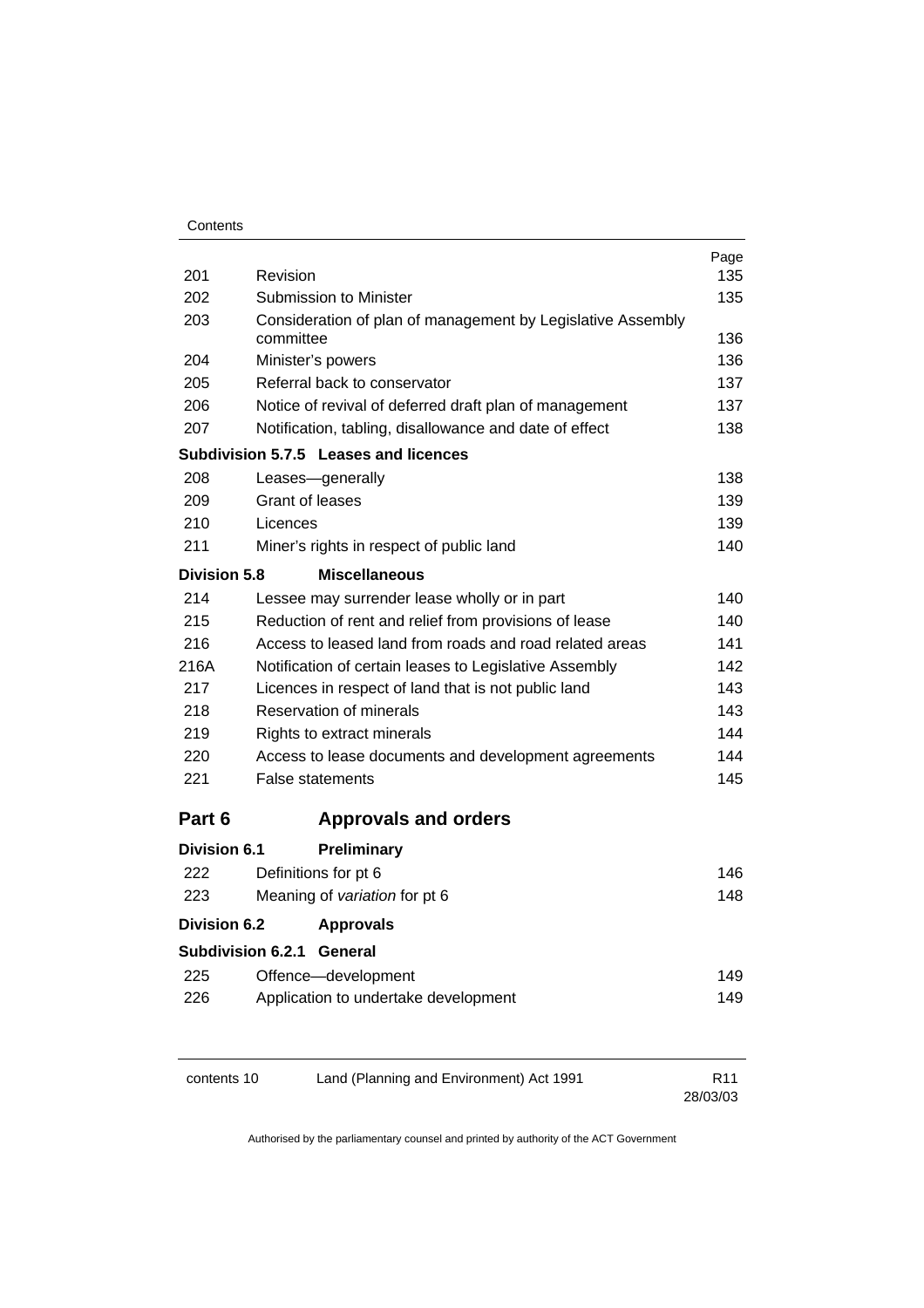|                                |                                                                | Contents    |
|--------------------------------|----------------------------------------------------------------|-------------|
|                                |                                                                | Page        |
| 227                            | Register of applications, approvals, orders and lease and      |             |
|                                | development conditions                                         | 152         |
| 228                            | Restrictions on inspection of applications                     | 153         |
| 229                            | Notice of application                                          | 154         |
| 229A                           | Who is to decide applications?                                 | 156         |
| 229B                           | Minister may decide some applications                          | 157         |
| 230                            | Approvals                                                      | 157         |
| 231                            | Matters to be considered                                       | 158         |
| 232                            | Duty of applicants                                             | 159         |
| 233                            | More information                                               | 160         |
| 234                            | Effect of failure to furnish further information               | 160         |
| 236                            | Environmental assessments and inquiries                        | 160         |
|                                | Subdivision 6.2.2 Objections                                   |             |
| 237                            | Objections-general                                             | 161         |
| 238                            | Inspection of objections                                       | 161         |
| 239                            | Identity of objectors                                          | 162         |
|                                | <b>Subdivision 6.2.3 Approvals</b>                             |             |
| 242                            | Application approved—notification of decision                  | 162         |
| 243                            | Notification of approval or refusal of application             | 162         |
| 244                            | Notification where more than 1 objector                        | 163         |
| 245                            | Conditional approvals                                          | 164         |
|                                | Subdivision 6.2.4 Reconsideration of applications for approval |             |
|                                | Subdivision 6.2.5 Approvals-miscellaneous                      |             |
| 247                            | Minor amendments                                               | 166         |
| 248                            | Corrections                                                    | 166         |
| 249                            | Approval-when takes effect                                     | 167         |
| 250                            | Execution of approvals for variations of leases                | 167         |
| 251<br>Expiration of approvals |                                                                | 167         |
| 252                            | Extension of time                                              |             |
| 253                            | Revocation of approval                                         |             |
| <b>Division 6.3</b>            | <b>Orders</b>                                                  | 168         |
| 254                            | Pest animals and pest plants                                   | 169         |
| 255                            | Offences-orders                                                | 170         |
|                                |                                                                |             |
| R <sub>11</sub><br>28/03/03    | Land (Planning and Environment) Act 1991                       | contents 11 |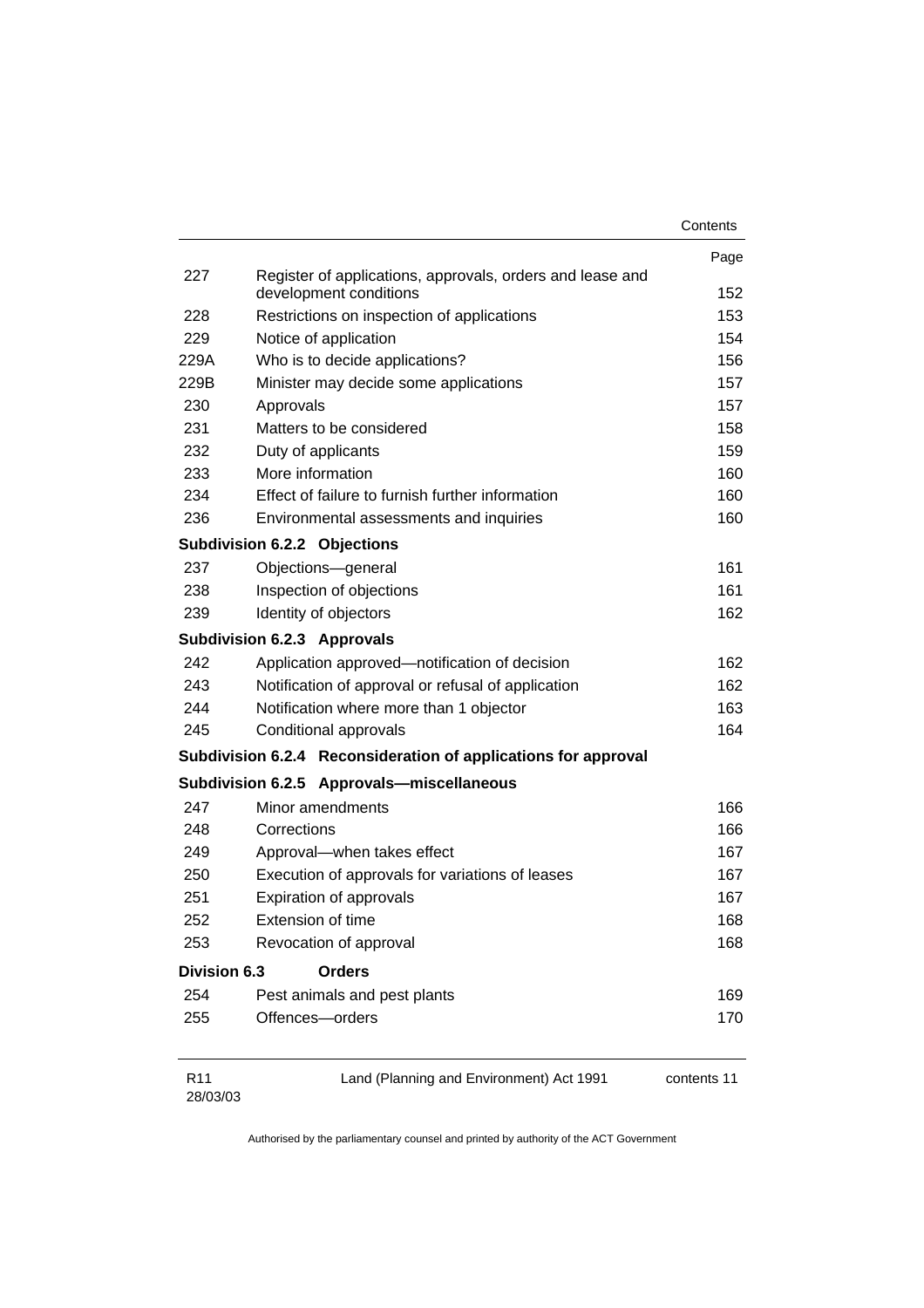| 256                 |                                                                       | Page<br>170 |
|---------------------|-----------------------------------------------------------------------|-------------|
| 256A                | Application for order<br>Effect of certain orders                     | 174         |
| 257                 |                                                                       | 174         |
| 258                 | Notice of making of order<br>Effect of order in certain circumstances | 175         |
| 259                 |                                                                       | 175         |
|                     | Noncompliance                                                         |             |
| 260                 | Future owners or occupiers                                            | 176<br>176  |
| 261                 | Powers of Supreme Court                                               |             |
| <b>Division 6.4</b> | <b>Enforcement</b>                                                    |             |
|                     | <b>Subdivision 6.4.1 Preliminary</b>                                  |             |
| 262                 | Definitions for div 6.4                                               | 177         |
| 263                 | Inspectors                                                            | 177         |
| 264                 | Identity cards                                                        | 178         |
| 265                 | Return of identity cards                                              | 178         |
|                     | Subdivision 6.4.2 Inspection                                          |             |
| 266                 | Inspections etc                                                       | 178         |
| 267                 | Consent to entry                                                      | 179         |
| 268                 | Display of identity cards                                             | 179         |
| 269                 | Powers of inspection                                                  | 180         |
| 270                 | Work carried out at direction of inspector                            | 181         |
| 271                 | Taking samples                                                        |             |
| 272                 | Disposal of seized items                                              |             |
| 273                 | Search warrants                                                       |             |
| 274                 | Obstruction of inspectors                                             | 184         |
| <b>Division 6.5</b> | <b>Commissioner for land and planning</b>                             |             |
| 274A                | Commissioner for land and planning                                    | 184         |
| 274B                | Term of office                                                        | 185         |
| 274C                | Leave of absence                                                      | 185         |
| 274G                | Suspension and removal of commissioner                                | 185         |
| 274H                | Retirement                                                            | 186         |
| 274I                | Delegation                                                            | 186         |
| 274J                | Protection from suit                                                  | 186         |
|                     |                                                                       |             |

| contents 12 |  |
|-------------|--|
|-------------|--|

Land (Planning and Environment) Act 1991 R11

28/03/03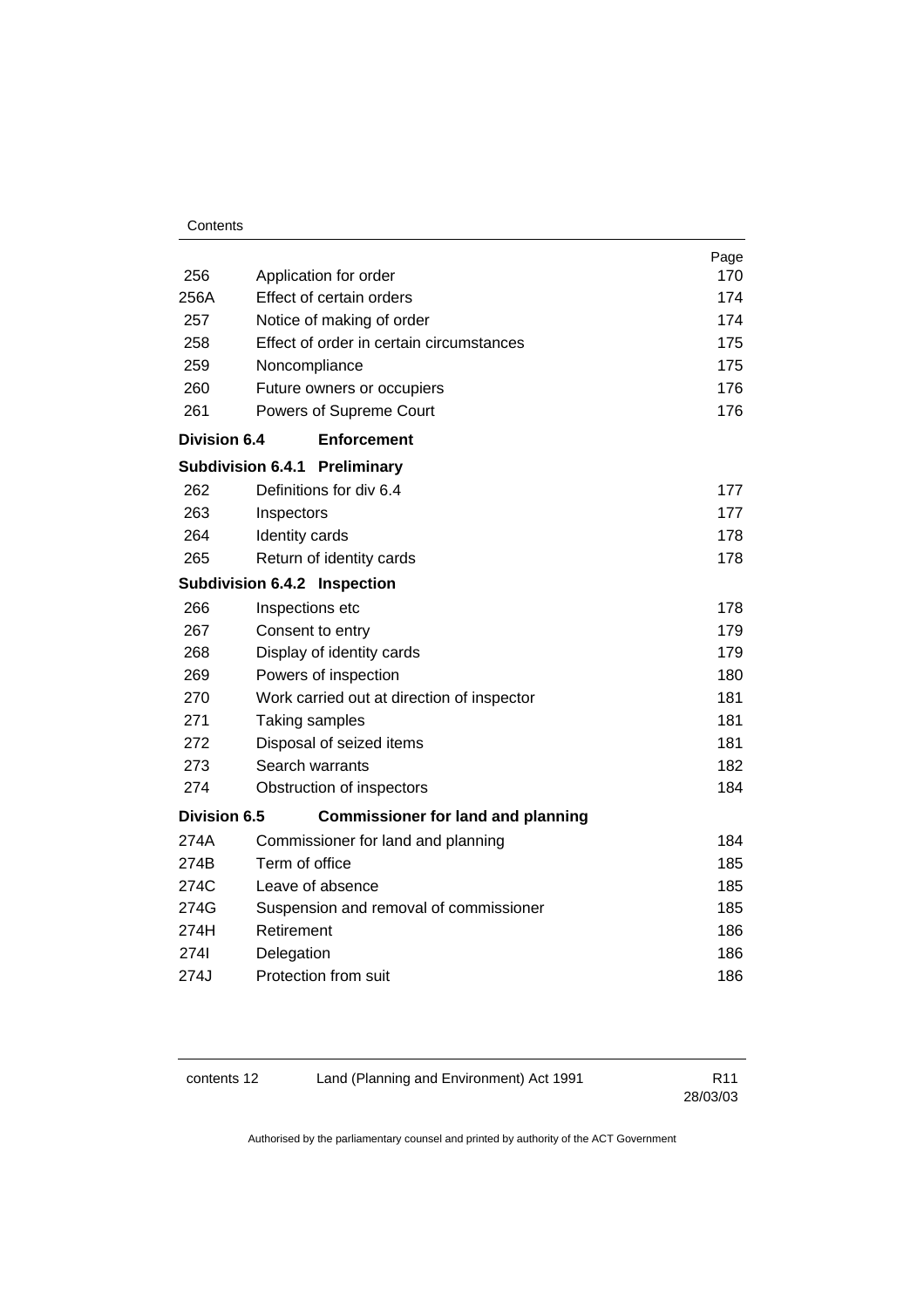|              |                                                               | Contents |
|--------------|---------------------------------------------------------------|----------|
|              |                                                               | Page     |
| Division 6.6 | <b>Miscellaneous</b>                                          |          |
|              | Subdivision 6.6.1 Review of decisions                         |          |
| 275          | Review of decisions                                           | 187      |
| 275A         | Approvals subject to entity's satisfaction                    | 188      |
| 276          | Review-objectors and third parties                            | 188      |
| 277          | Review-orders                                                 | 189      |
| 278          | Notification of objectors                                     | 190      |
| 279          | Notification of applicants                                    | 190      |
| 279A         | Challenge to validity of certain decisions                    | 190      |
|              | <b>Subdivision 6.6.2 General</b>                              |          |
| 282          | Regulations                                                   | 191      |
| Part 7       | <b>Administrative appeals</b>                                 |          |
| 282A         | Review of decisions                                           | 193      |
| Part 8       | <b>Miscellaneous</b>                                          |          |
| 283          | Persons authorised to exercise the powers of Executive        | 197      |
| 284          | Power of administrative appeals tribunal and Supreme Court    | 197      |
| 286          | Conduct of directors, servants and agents                     | 198      |
| 287          | Determination of fees                                         | 199      |
| 287A         | Approved forms                                                | 199      |
| 288          | Regulation-making power                                       | 200      |
| Part 9       | <b>Transitional</b>                                           |          |
| 289          | Status of leases and licences                                 | 201      |
| 290          | Continued application of certain repealed Acts and provisions | 201      |
| 291          | Conversion of Commonwealth leases                             | 203      |
| 292          | Consent under City Area Leases Ordinance 1936-s 28            | 204      |

Land (Planning and Environment) Act 1991 contents 13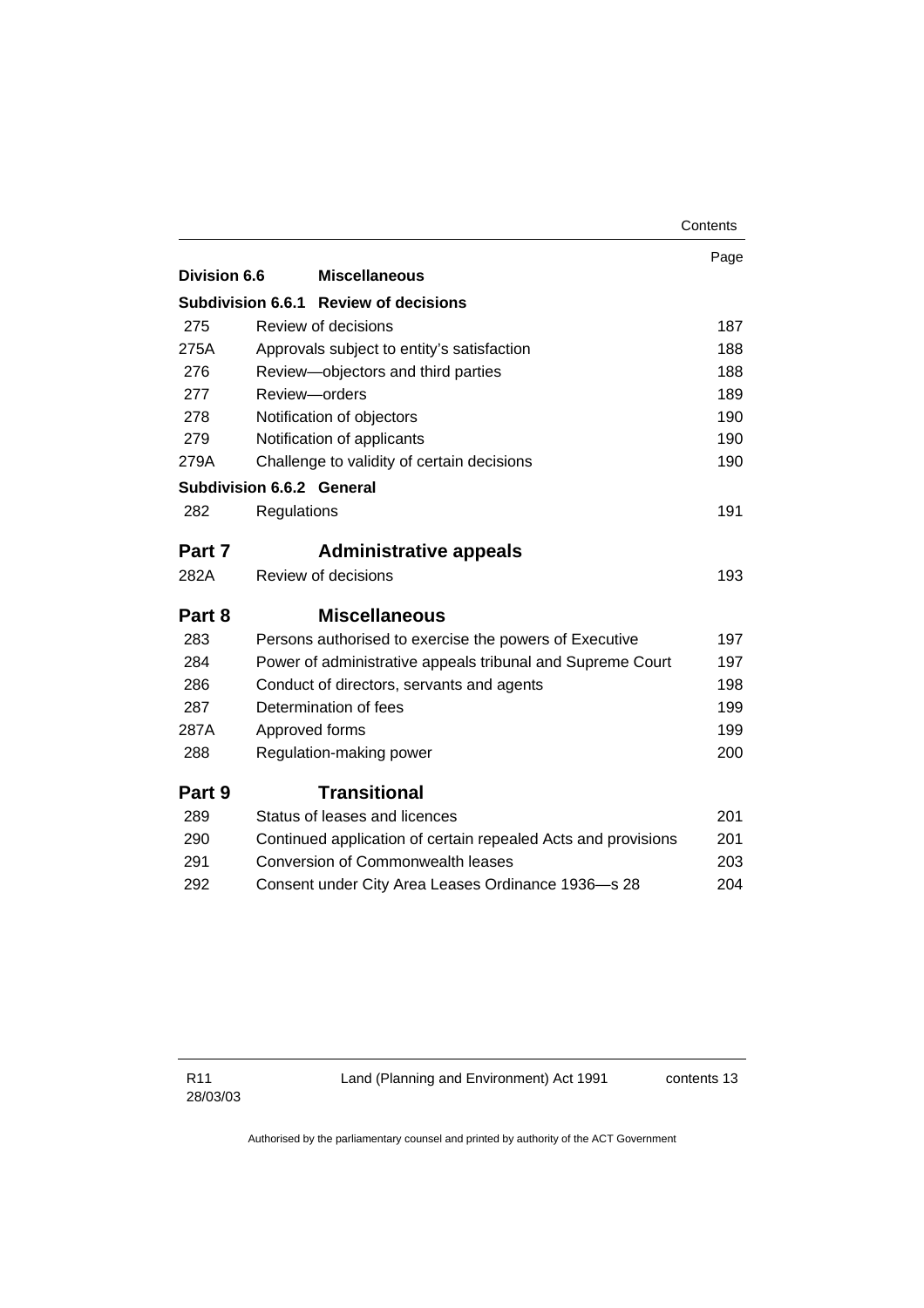| <b>Schedule 1</b> | <b>Management objectives for public land</b>                  | Page<br>205 |
|-------------------|---------------------------------------------------------------|-------------|
| <b>Schedule 2</b> | Criteria for assessment of heritage<br>significance of places | 207         |
| <b>Schedule 3</b> | <b>Content of preliminary assessments</b>                     | 209         |
| <b>Schedule 4</b> | Decisions reviewable by AAT                                   | 210         |
| <b>Schedule 5</b> | <b>Activities subject to orders</b>                           | 211         |
| <b>Dictionary</b> |                                                               | 213         |
| <b>Endnotes</b>   |                                                               |             |
| 1                 | About the endnotes                                            | 221         |
| $\overline{2}$    | Abbreviation key                                              | 221         |
| 3                 | Legislation history                                           | 222         |
| 4                 | Amendment history                                             | 229         |
| 5                 | Earlier republications                                        | 262         |
| 6                 | Uncommenced amendments                                        | 263         |

contents 14 Land (Planning and Environment) Act 1991 R11

28/03/03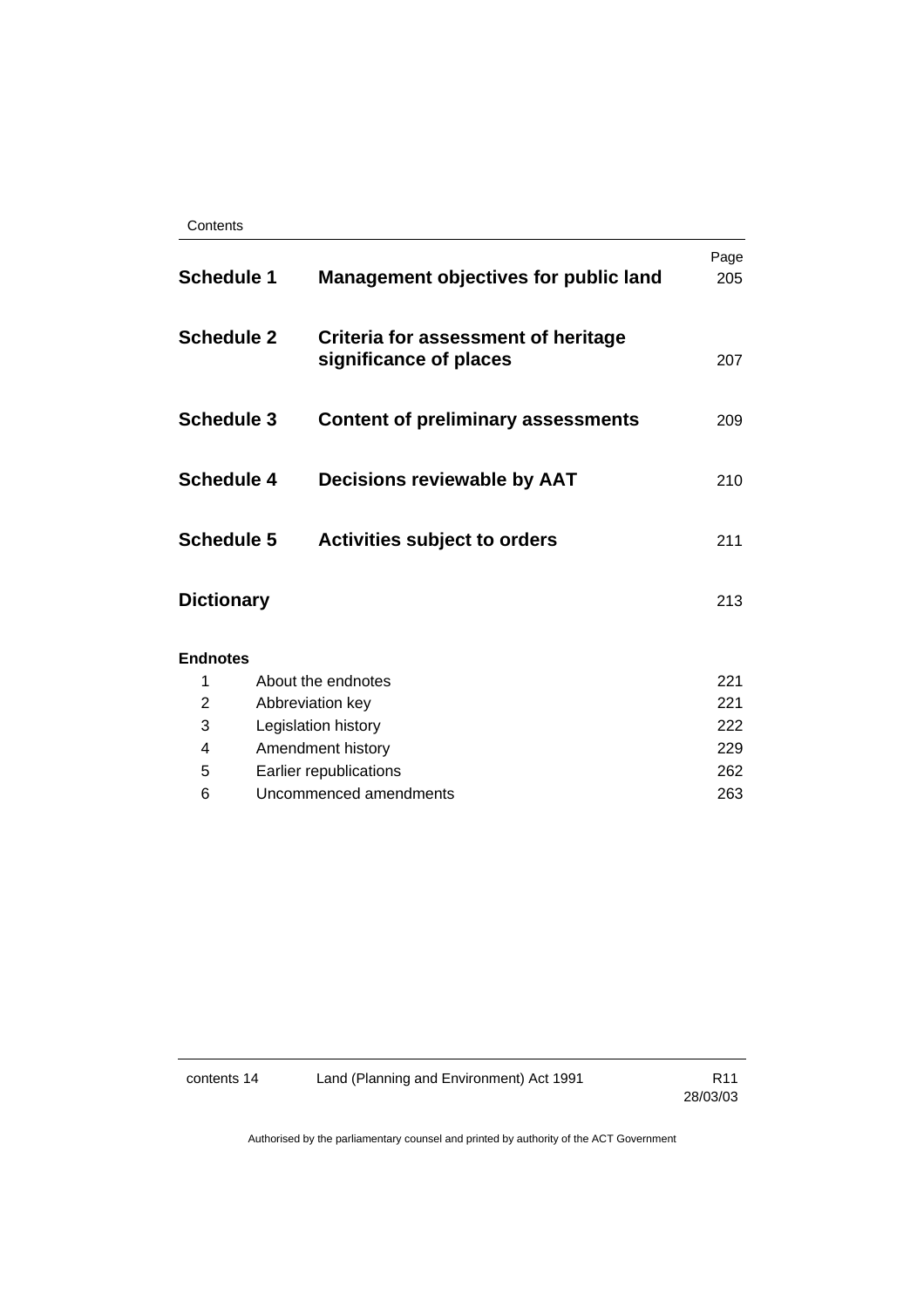

# **Land (Planning and Environment) Act 1991**

An Act relating to the use of land in the Territory, and for related purposes

R11 28/03/03 Land (Planning and Environment) Act 1991 page 1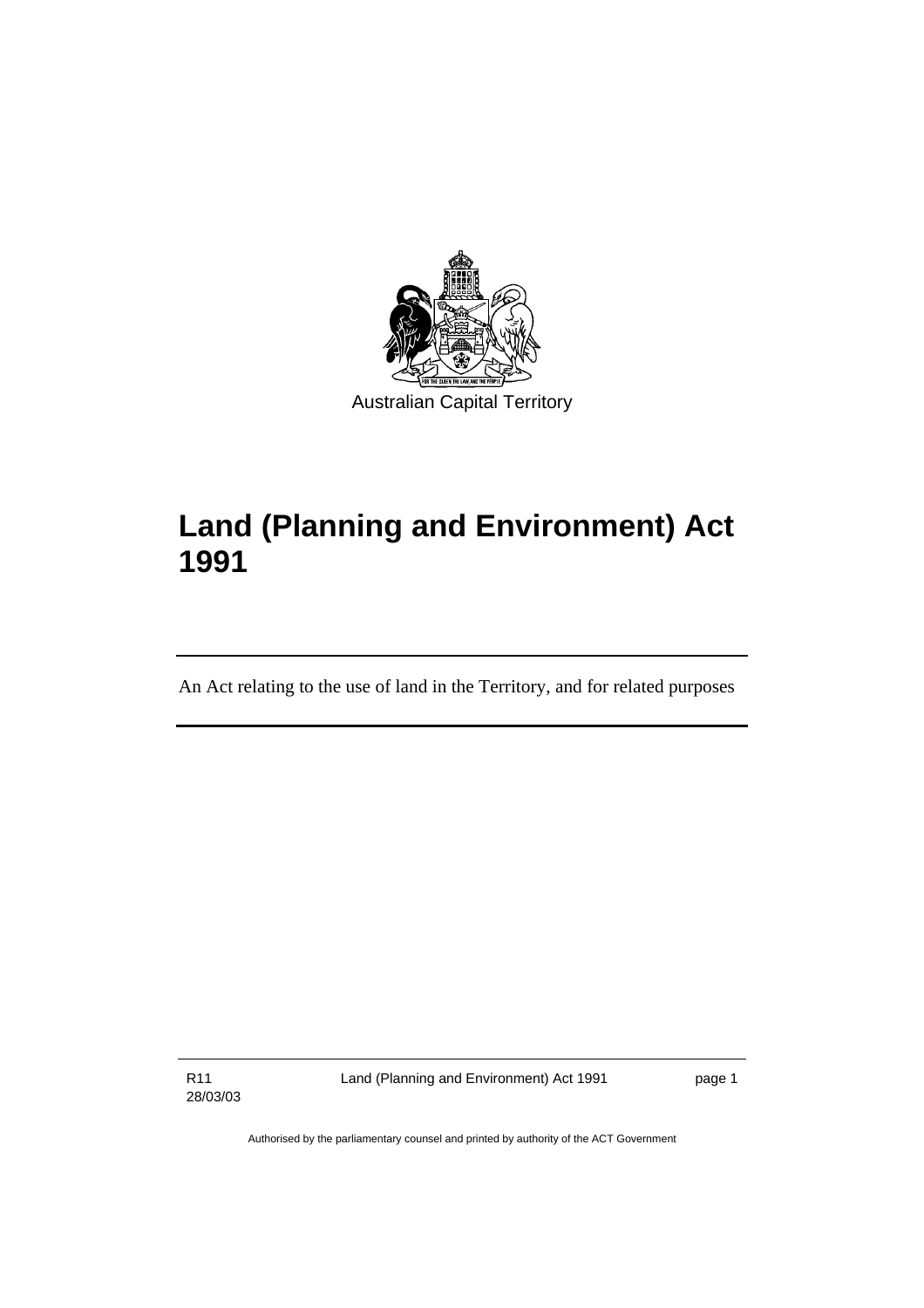#### Part 1 **Preliminary**

Section 1

## **Part 1** Preliminary

#### **1 Name of Act**

This Act is the *Land (Planning and Environment) Act 1991*.

#### **2 Dictionary**

The dictionary at the end of this Act is part of this Act.

*Note 1* The dictionary at the end of this Act defines certain words and expressions used in this Act, and includes references (*signpost definitions*) to other words and expressions defined elsewhere in this Act.

> For example, the signpost definition '*order*, for part 6 (Approvals and orders)—see section 222.' means that the expression 'order' is defined in that section and the definition applies to part 6 of this Act.

*Note 2* A definition in the dictionary (including a signpost definition) applies to the entire Act unless the definition, or another provision of the Act, provides otherwise or the contrary intention otherwise appears (see *Legislation Act 2001*, s 155 and s 156 (1)).

#### **3 Notes**

A note included in this Act is explanatory and is not part of this Act.

*Note* See *Legislation Act 2001*, s 127 (1), (4) and (5) for the legal status of notes.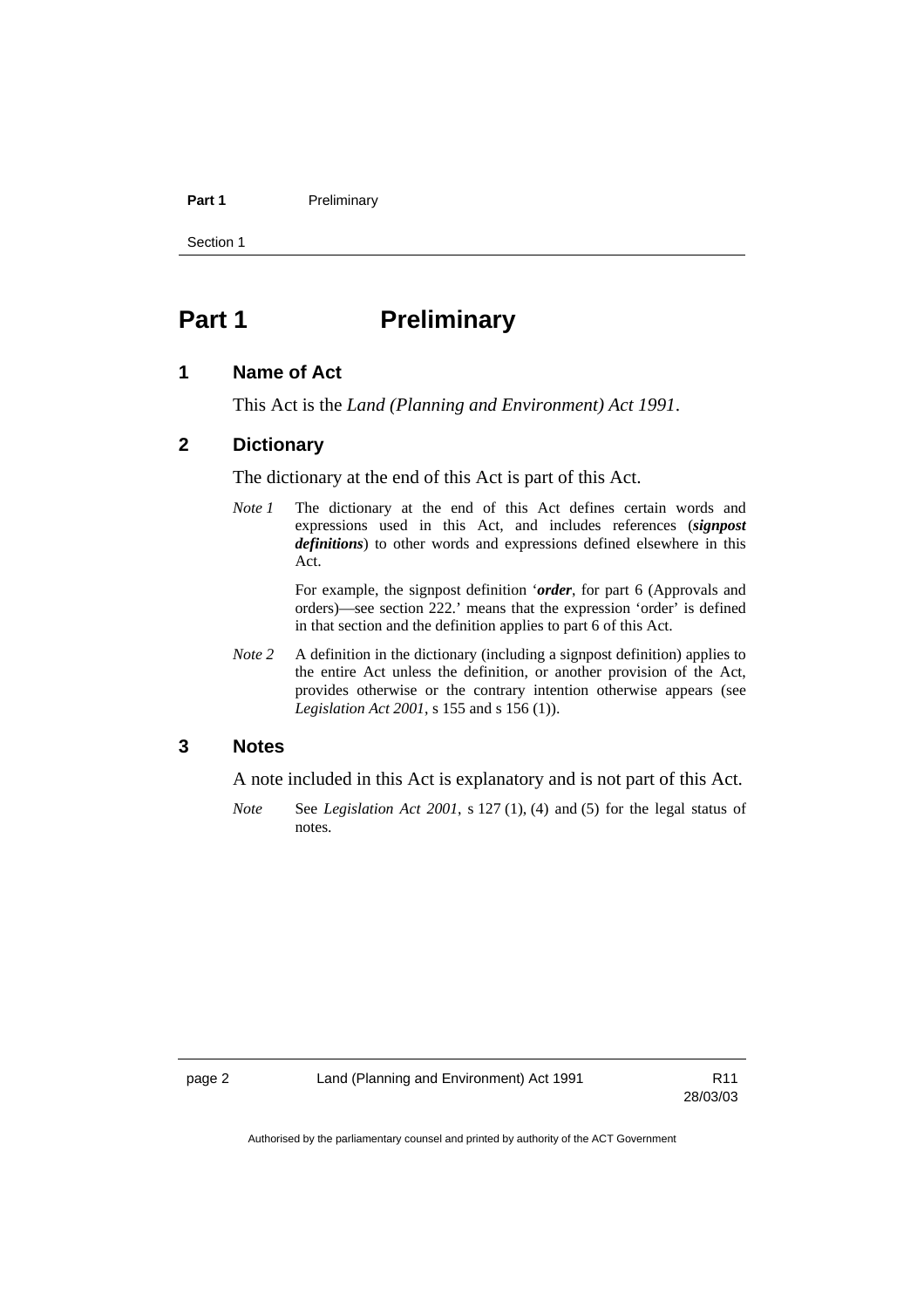## **Part 2 Planning**

#### **Division 2.1 Preliminary**

#### **U 5 Definitions for pt 2**

In this part:

*background papers*, in relation to a draft plan variation or a plan variation means—

- (a) an explanatory statement; and
- (b) a copy of—
	- (i) any relevant direction of the Executive; and
	- (ii) any relevant direction of the Minister under section 93 (1) (b); and
	- (iii) any submission of the conservator referred to in section 16, including any preliminary draft plan of management (prepared under subdivision 5.7.4) accompanying such a submission; and
	- (iv) any interim heritage places register referred to in section 17; and
	- (v) any relevant environmental report; and
	- (vi) the report of any relevant inquiry; and
	- (vii) the report of any other inquiry relating to the variation; and
- (c) if the draft plan is inconsistent with—
	- (i) a direction referred to in paragraph (b) (i) or (ii); or
	- (ii) a submission referred to in paragraph (b) (iii); or

R11 28/03/03 Land (Planning and Environment) Act 1991 page 3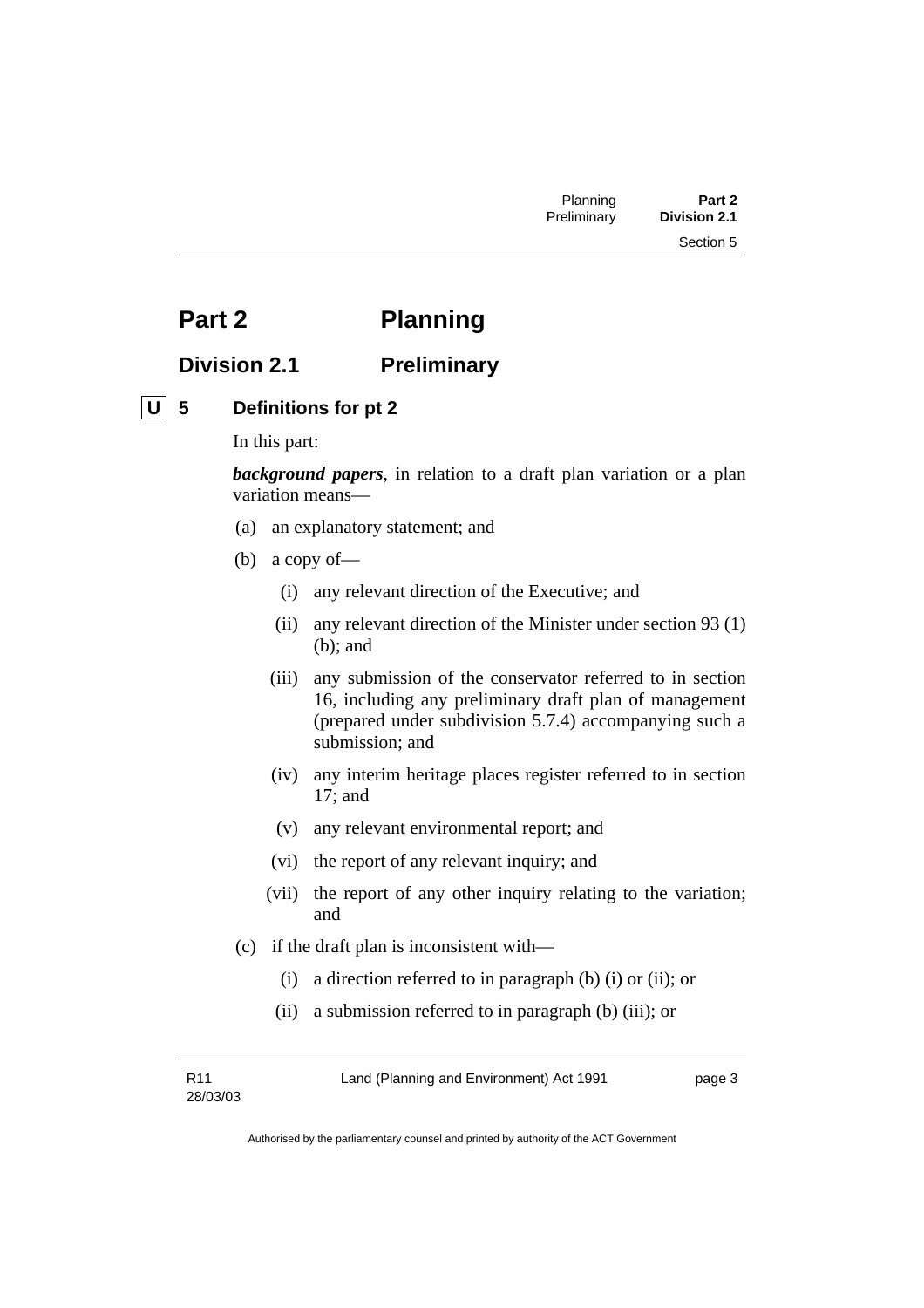- (iii) any interim heritage places register referred to in section 17; or
- (iv) a recommendation included in a report referred to in paragraph (b)  $(v)$ ,  $(vi)$  and  $(vii)$ ;

 a statement of reasons by the authority for that inconsistency; and

- (d) in the case of a draft plan variation of the kind referred to in section 17 (3)—a copy of any written response of the heritage council submitted in accordance with section 17 (4), together with a statement by the authority commenting on that response; and
- (e) any other documents—
	- (i) considered by the authority to be necessary or useful in explaining the draft plan variation; and
	- (ii) designated by the authority in writing as background papers.

*consultation notice*—see section 19 (Public consultation notification).

*development*, in relation to land, means—

- (a) the erection, alteration or demolition of a building on that land; or
- (b) the carrying on of work on that land; or
- (c) the use or change of use of that land; or
- (d) the use or change of use of a building or works on that land; or
- (e) the subdivision or consolidation of that land; or
- (f) the display of signs or advertising material on that land.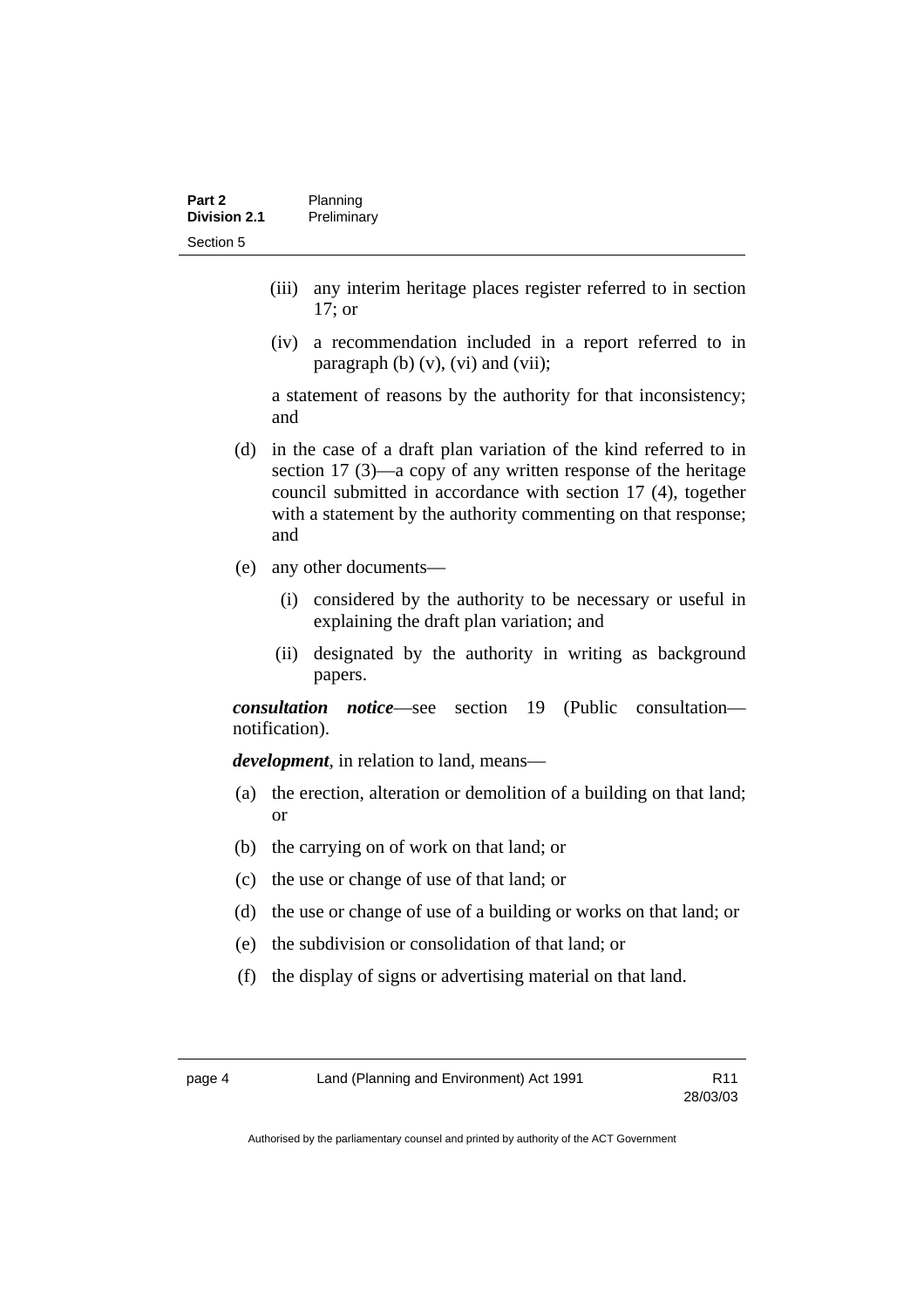*draft plan variation* means a draft plan variation notified under section 19, as revised under sections 22 (1) (a) and 27, and includes a draft stage or part of the variation.

*environmental report* means—

- (a) a preliminary assessment under division 4.2; or
- (b) a report under section 128; or
- (c) an assessment.

*land* includes water.

*national capital plan* means the plan approved under the *Australian Capital Territory (Planning and Land Management) Act 1988* (Cwlth), section 19.

*Note* A reference to an instrument under a law includes a reference to the instrument as amended from time to time (see *Legislation Act 2001*, s 102)

*variation*, in relation to the plan, includes the revocation of the plan and its substitution with a new plan.

## **Division 2.2 Territory plan—object and effect**

#### **7 Object**

- (1) The object of the plan shall be to ensure, in a manner not inconsistent with the national capital plan, that the planning and development of the Territory provides the people of the Territory with an ecologically sustainable, healthy, attractive, safe and efficient environment in which to live, work and have their recreation.
- (2) The plan shall set out the planning principles and policies for giving effect to its object.
- (3) For giving effect to the object of the plan and the principles and policies referred to in subsection (2), the plan may—

R11 28/03/03 Land (Planning and Environment) Act 1991 page 5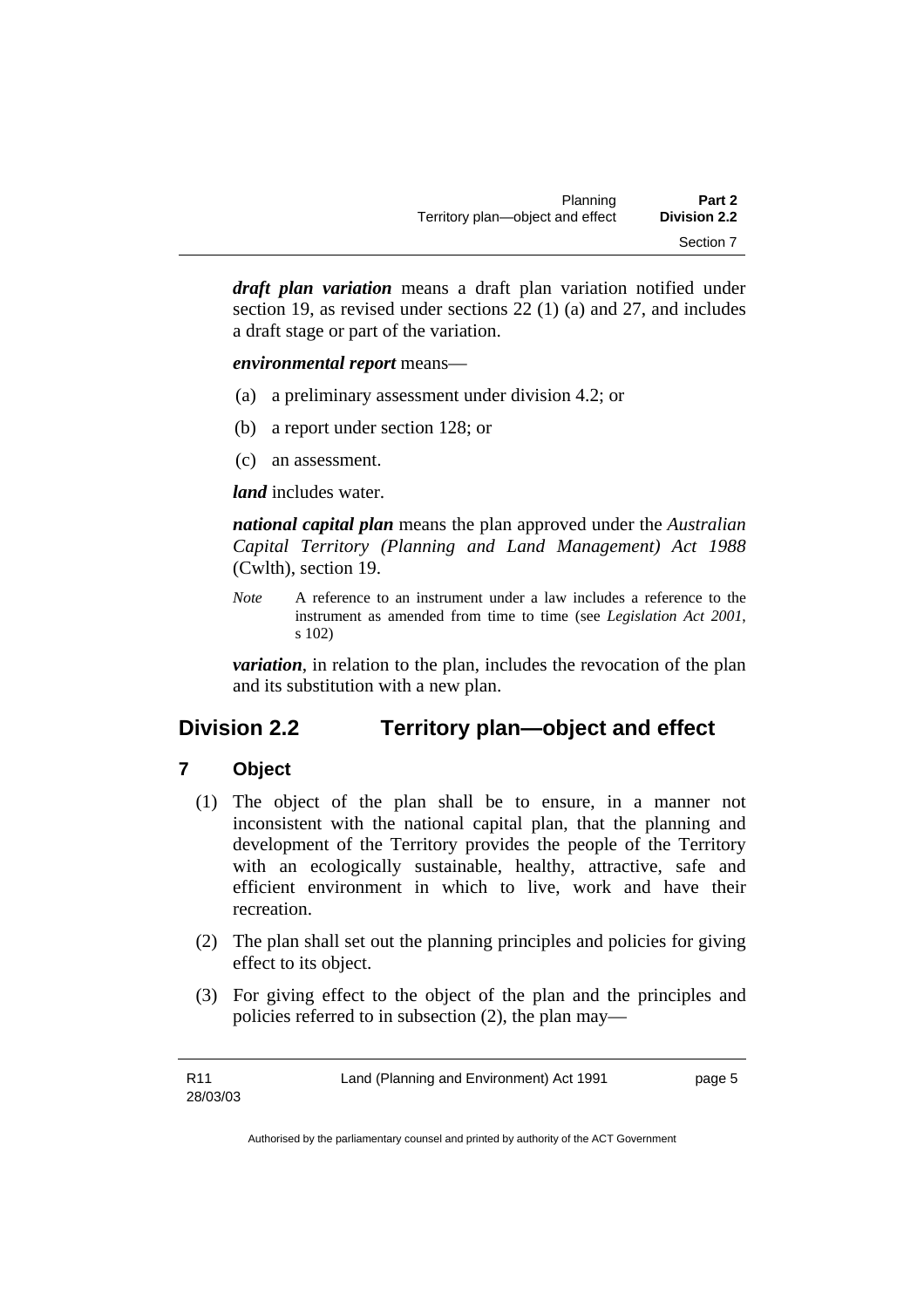- (a) set out specific objectives and policies; and
- (b) specify purposes for which land may be used; and
- (d) incorporate a register of heritage places known as the heritage places register; and
- (e) identify land for subdivision 2.3.4, specifying in addition the principles and policies for its development; and
- (f) for division 5.7—identify an area of land as public land and reserve it for a purpose specified in section 193; and
- (g) provide for other matters relevant to the exercise of the powers of the Territory, the Executive or a Territory authority under a Territory law, or the administrative review of the exercise of those powers; and
- (h) provide for other matters that are necessary or convenient.

#### **8 Effect of plan**

The Territory, the Executive, a Minister or a Territory authority shall not do any act, or approve the doing of any act, that is inconsistent with the plan.

### **U** 9 Effect of draft plan variation

- (1) This section applies to a draft plan variation if a consultation notice states that it applies.
- (2) The Territory, the Executive, a Minister or a Territory authority must not, during the defined period or a period stated in the consultation notice, whichever is shorter, do or approve the doing of anything that—
	- (a) would be inconsistent with the plan if it were varied in accordance with the draft variation; or
	- (b) is inconsistent with the plan.

28/03/03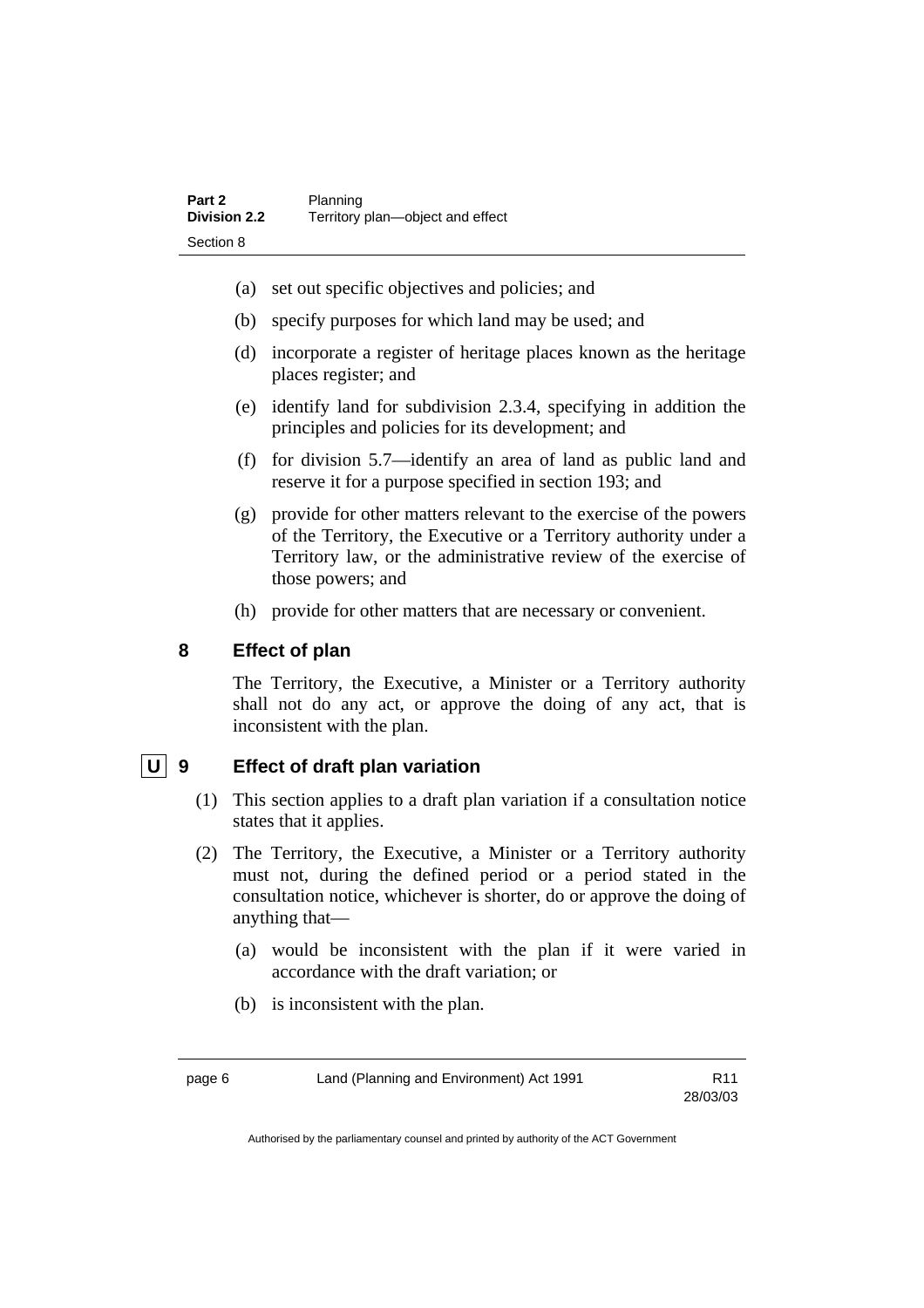- (3) Subsection (2) is subject to section 11 (Draft heritage places register and variations—lack of effect).
- (4) Where a draft plan variation to which this section applies is deferred under section 22 (1) (b) or 27 (a), this section does not apply in relation to that draft variation during the period of its deferral.
- (5) In this section:

*defined period* means the period beginning on the day when the draft plan variation is notified under the *Legislation Act 2001* (see section 19 (Public consultation—notification)) and ending at the end of the day before—

- (a) the date the draft variation comes into effect; or
- (b) the date the corresponding plan variation is rejected by the Legislative Assembly; or
- (d) the date the draft variation, or the corresponding plan variation, is withdrawn under section 22 (1) (c), 27 (a) or 29 (10) (b);

as the case requires.

#### **U** 10 Effect of interim heritage places register

- (1) Where an interim heritage places register that has been submitted to the authority pursuant to section 63 is not submitted to the Executive in a draft plan variation before the expiration of the applicable period, it ceases to have effect on the expiration of that period.
- (2) For this section, the applicable period in relation to an interim heritage places register is the period of 4 months commencing on the day on which the register is submitted to the authority pursuant to section 63 or such longer period commencing on that day as the Minister, by writing, allows.
- (3) Where an interim heritage places register that has been submitted to the authority pursuant to section 63 is not submitted to the Executive in a draft plan variation before the expiration of the applicable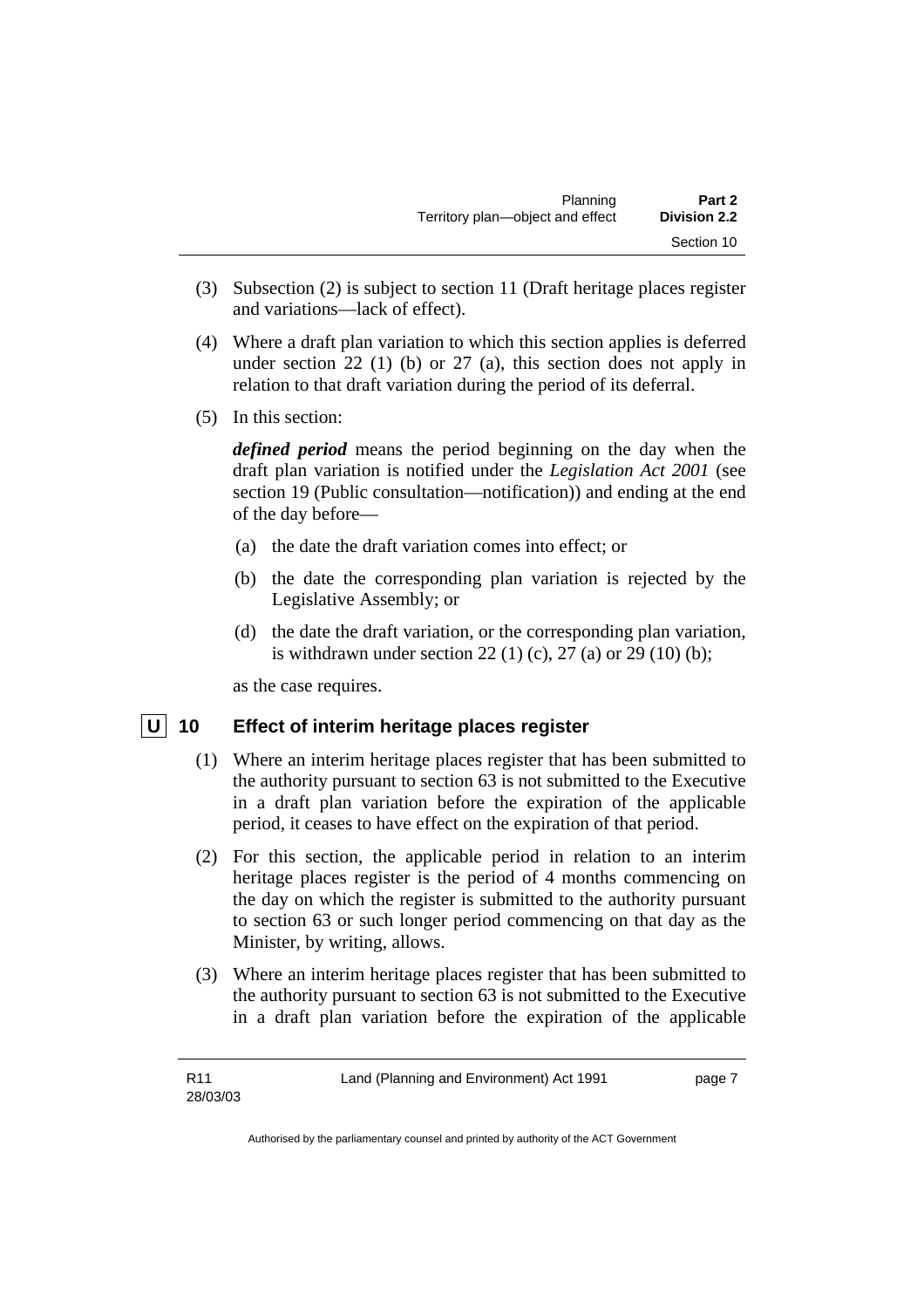| Part 2              | Planning                                  |
|---------------------|-------------------------------------------|
| <b>Division 2.3</b> | Territory plan—continuation and variation |
| Section 11          |                                           |

period, the authority shall, within 28 days after the expiration of that period, submit a statement in writing to the Executive setting out the reasons why the authority did not include the register in a draft plan variation.

#### **11 Draft heritage places register and variations—lack of effect**

- (1) A draft heritage places register, or a draft variation to the heritage places register, notified under section 19 as a draft plan variation, or as part of a draft plan variation, has no effect.
- (2) Subsection (1) does not apply in relation to an interim heritage places register.

#### **12 Plan not to have retrospective effect**

Where, immediately before the plan comes into effect under this Act, it would be lawful to use any land in a particular way in the exercise of a right derived from an estate in that land, the plan does not prevent the use of that land in that way during the term of the estate.

## **Division 2.3 Territory plan—continuation and variation**

## **Subdivision 2.3.1 Territory plan**

#### **13 Continuation of plan**

The plan established under the *Interim Planning Act 1990*, part 3, being that plan as in effect under that Act immediately before the commencement of this section, continues in effect under this Act as the Territory plan and may be varied in accordance with this part.

28/03/03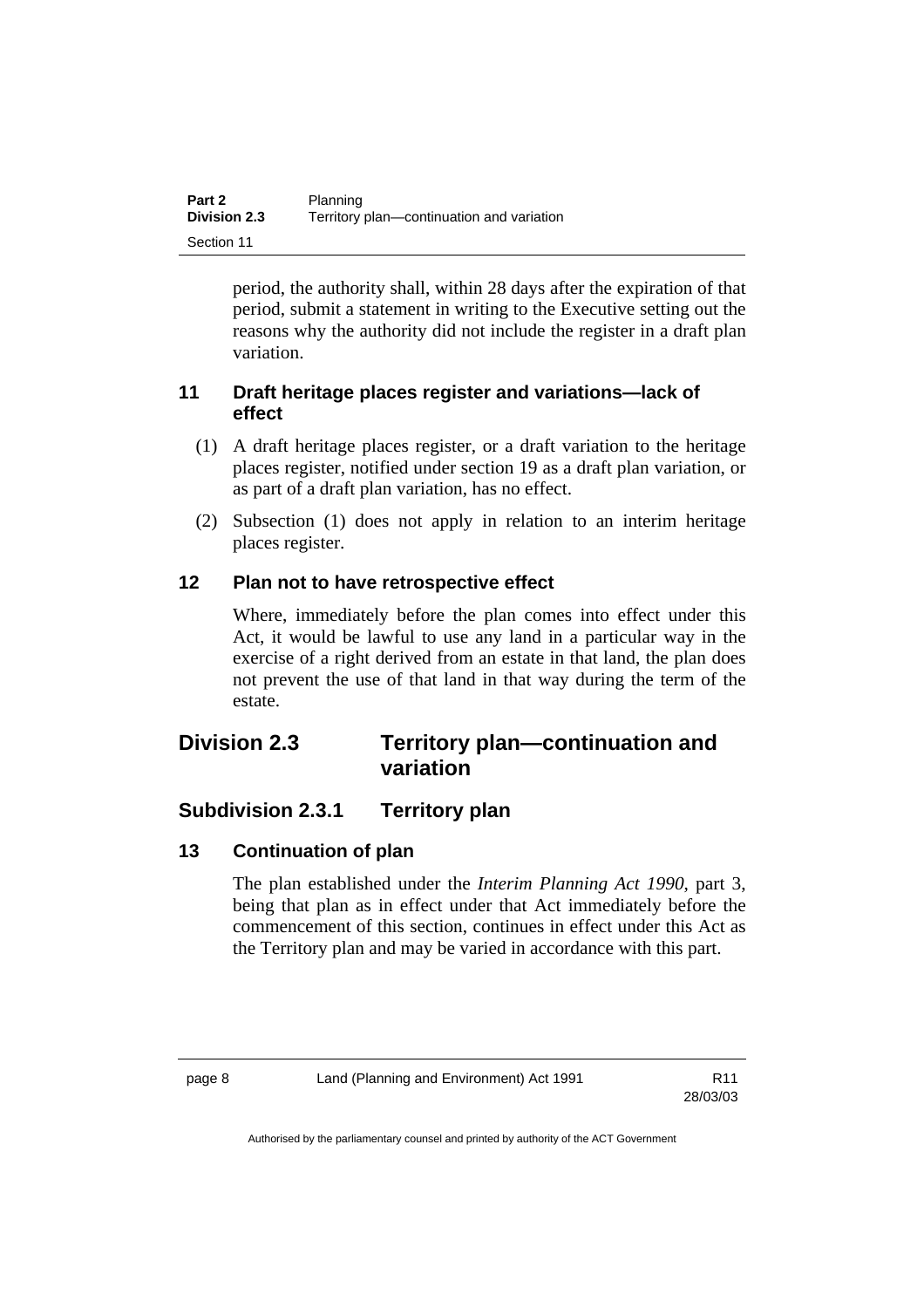## **Subdivision 2.3.2 Preparation of variations of Territory plan**

#### **14 Application of sdiv 2.3.2**

This subdivision does not apply in relation to a variation to the plan under subdivision 2.3.4.

 **U 15 Preparation of variations** 

- (1) The authority shall prepare the variations to the plan.
- (2) The authority may prepare plan variations in separate stages or parts.

## **U** 16 Consultation with conservator

In preparing a draft plan variation, the authority shall—

- (a) consider any recommendation or submission made by the conservator in relation to the draft variation, including any preliminary draft plan of management under subdivision 5.7.4 accompanying the recommendation or submission; and
- (b) if the draft variation is to identify or affect public land consult with the conservator, unless the draft gives effect to a recommendation of the conservator under section 192.

## **U 17 Heritage**

 (1) Where the heritage council submits an interim heritage places register to the authority pursuant to section 63, the authority shall consider the interim register and, if it agrees with any of the proposals in the interim register—

- (a) where it agrees with all the proposals—include the interim register in a draft plan variation; or
- (b) where it does not agree with all the proposals—prepare a draft heritage places register, or a draft variation to the heritage

Land (Planning and Environment) Act 1991 page 9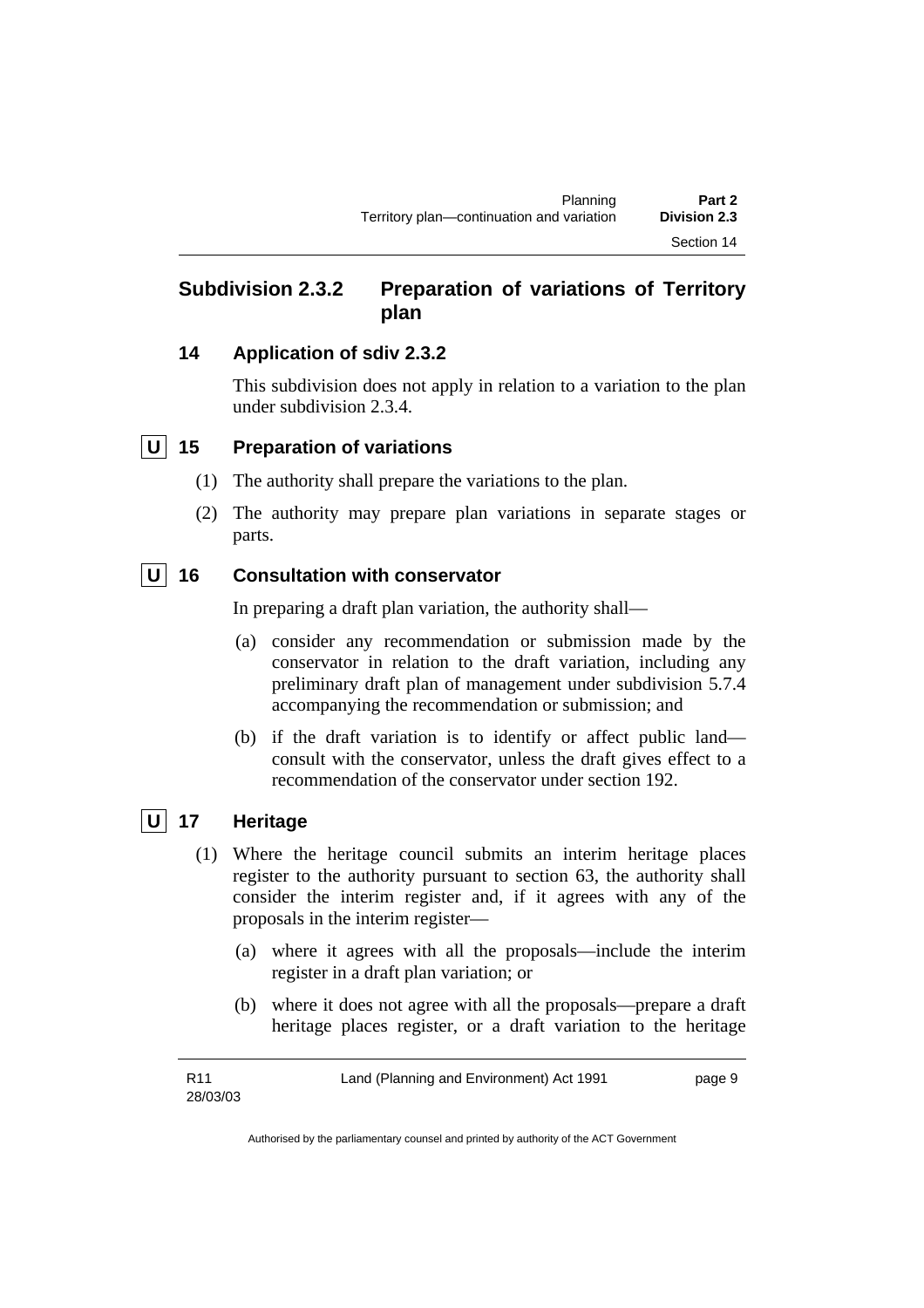| Part 2              | Planning                                  |
|---------------------|-------------------------------------------|
| <b>Division 2.3</b> | Territory plan—continuation and variation |
| Section 17          |                                           |

places register, that contains the proposals with which it agrees and include the draft register, or the draft variation of the register, prepared by the authority in a draft plan variation.

- (2) A draft heritage places register, or a draft variation to the heritage places register, included in a draft plan variation is not to include any provision which would have the effect of including in the heritage places register any entry in addition to the entries—
	- (a) proposed, in any relevant interim heritage places register, for inclusion in the heritage places register; or
	- (b) in the case of a draft variation to the heritage places register included in that register.
- (3) If the authority—
	- (a) prepares a draft variation to the heritage places register in the absence of a relevant interim heritage places register; or
	- (b) prepares a draft heritage places register, or a draft variation to that register, which is different from any relevant interim heritage places register;

the authority must give written notice to the heritage council no later than 28 days before the day (the *intended notification day*), stated in the notice, when the authority intends to notify the relevant draft plan variation under the *Legislation Act 2001* (see section 19 (Public consultation—notification)).

- *Note* For how documents may be given, see *Legislation Act 2001*, pt 19.5.
- (4) In preparing a draft plan variation mentioned in subsection (3), the authority must consider any written response given by the heritage council within 7 days before the intended notification day.
- (5) In this section:

*relevant interim heritage places register* means an interim heritage places register which has effect under part 3, as revised under that part.

| page 10 | Land (Planning and Environment) Act 1991 | R <sub>11</sub> |
|---------|------------------------------------------|-----------------|
|         |                                          | 28/03/03        |

28/03/03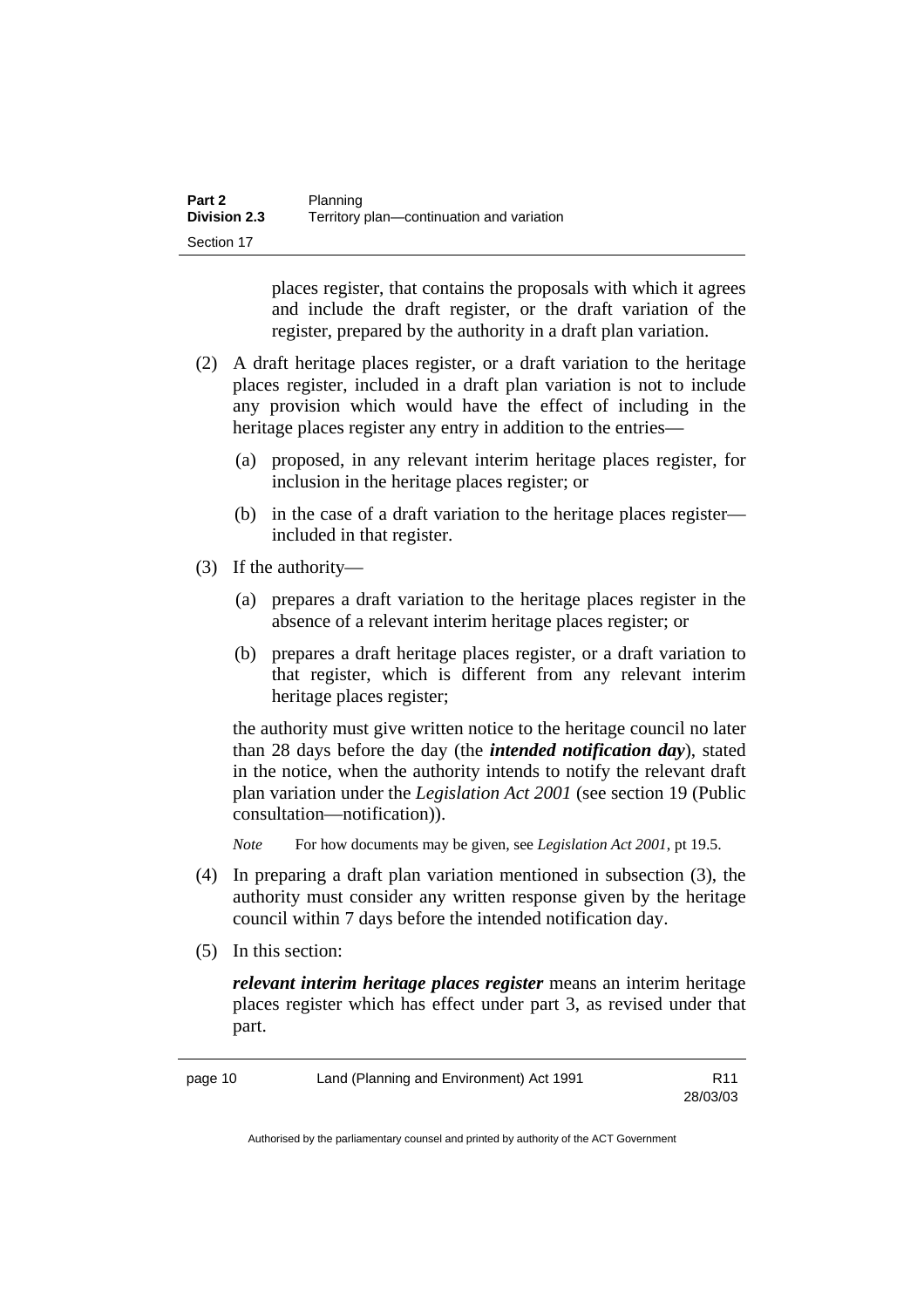## **U** 18 Environmental reports and inquiries

- (1) In preparing a draft plan variation, the authority shall consider—
	- (a) any relevant environmental report; and
	- (b) the report of any relevant inquiry; and
	- (c) any relevant report required to be prepared by the plan.
- (2) The Minister may direct that an assessment be made, or establish a panel to conduct an inquiry, about any aspect of a draft plan variation or a proposed draft plan variation.
- (3) The Minister may initiate action under subsection (2) or act on written request by the authority.

## **U 19 Public consultation—notification**

- (1) Before submitting a draft plan variation to the Executive, the authority must prepare a notice (a *consultation notice*)—
	- (a) stating that copies of the draft plan variation and the background papers are available for public inspection and purchase during a stated period of not less than 15 business days at stated places; and
	- (b) inviting interested people to give written comments about the draft variation to the authority at a stated address during a stated period of not less than 15 business days; and
	- (c) stating that copies of written comments about the draft variation, given in response to the invitation in paragraph (b) or otherwise, or received from the national capital authority, will be made available for public inspection for a period of 15 business days after the end of the period mentioned in paragraph (b), at stated places; and
	- (d) complying with section 19A (as applicable).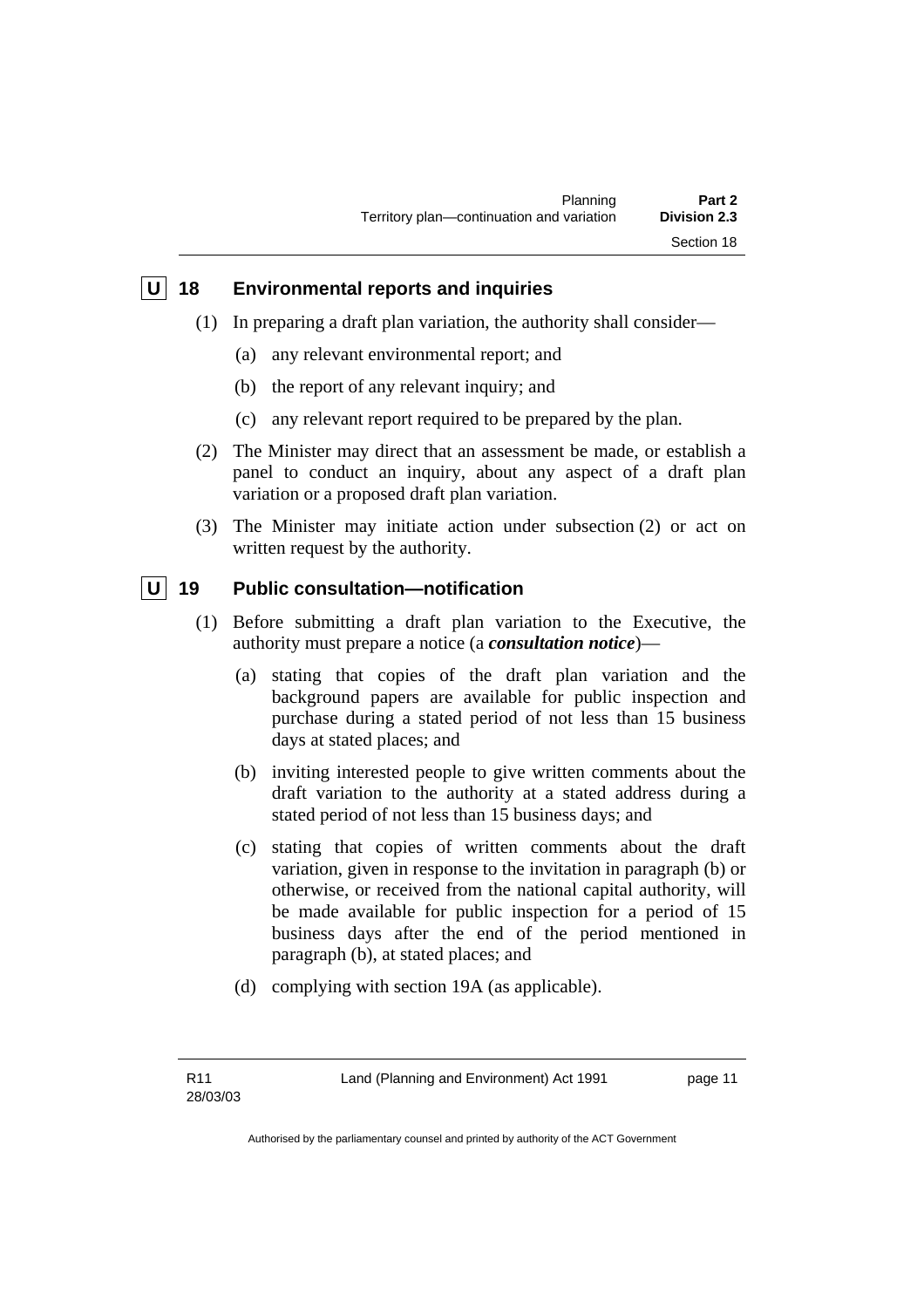| Part 2              | Planning                                  |
|---------------------|-------------------------------------------|
| <b>Division 2.3</b> | Territory plan-continuation and variation |
| Section 19A         |                                           |

- (2) The authority may, in writing (by an *extension notice*), extend or further extend the consultation period mentioned in subsection  $(1)$   $(a)$  or  $(b)$ .
- (3) An extension notice may be given after the end of the period to be extended.
- (4) The following are notifiable instruments:
	- (a) the consultation notice;
	- (b) any extension notice.
	- *Note* A notifiable instrument must be notified under the *Legislation Act 2001*.
- (5) The authority must also publish the consultation notice and any extension notice in a daily newspaper.
- (6) This section does not apply in relation to a draft plan variation that has been revised by the authority in accordance with a direction under section 26 (1) (b) (Executive powers).

#### **19A Public consultation—notice of interim effect etc**

- (1) A consultation notice must state—
	- (a) whether or not section 9 (Effect of draft plan variation) applies in relation to the draft variation; and
	- (b) either—
		- (i) if the draft variation would vary the heritage places register—that section 11 (Draft heritage places register and variations—lack of effect) applies; or
		- (ii) if the draft variation would not vary the heritage places register—that section 11 does not apply.
- (2) A consultation notice that states that section 9 applies must also state—

28/03/03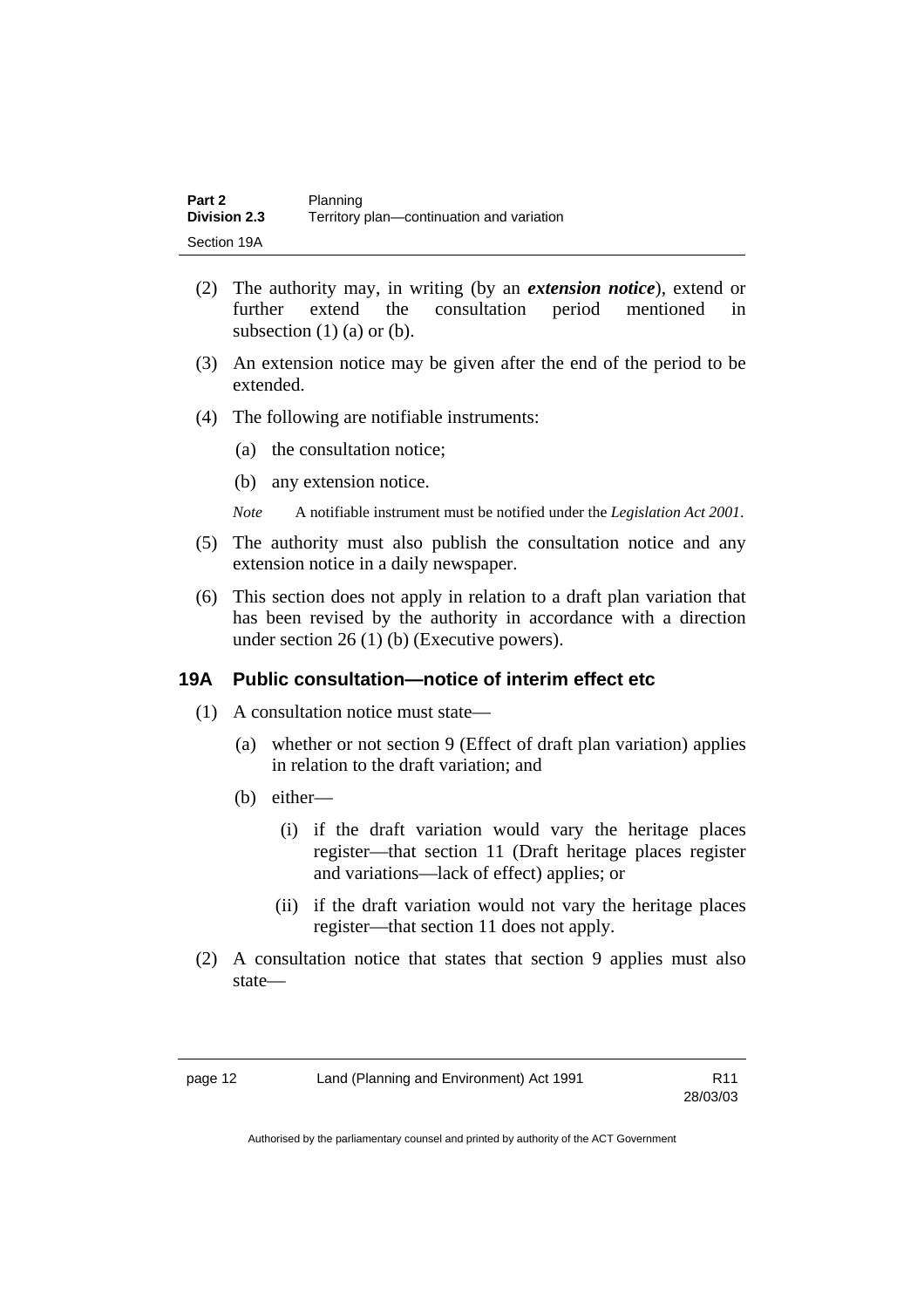- (a) for section 9 (2) (b), a period not longer than 1 year that is the maximum period during which the draft variation is to have interim effect; and
- (b) the effect of section 9.
- (3) A consultation notice that states that section 11 applies must state the effect of that section.

## **U** 19B Public consultation—availability of draft plan variation **etc**

- (1) The authority must make copies of the draft plan variation and the background papers mentioned in a consultation notice available for public inspection and purchase during office hours during the period, and at the places, stated in the notice.
- (2) The authority may, at the request of a person who has provided written comments in relation to a draft plan variation, exclude from each copy of the draft plan variation or background papers made available under subsection (1) information that would identify the person if, in the authority's opinion based on reasonable grounds, it would not be in the public interest for the information to be published.
- (3) If, in the authority's opinion, it would not be in the public interest for part of the draft plan variation or of any background paper to be published, the authority must exclude that part from each copy of the document made available under subsection (1).
- (4) If part of the draft plan variation or a background paper is excluded from the copies of the document made available for public inspection or purchase under subsection (1), each copy of the document must include a statement to the effect that an unspecified part of the document has been excluded in the public interest.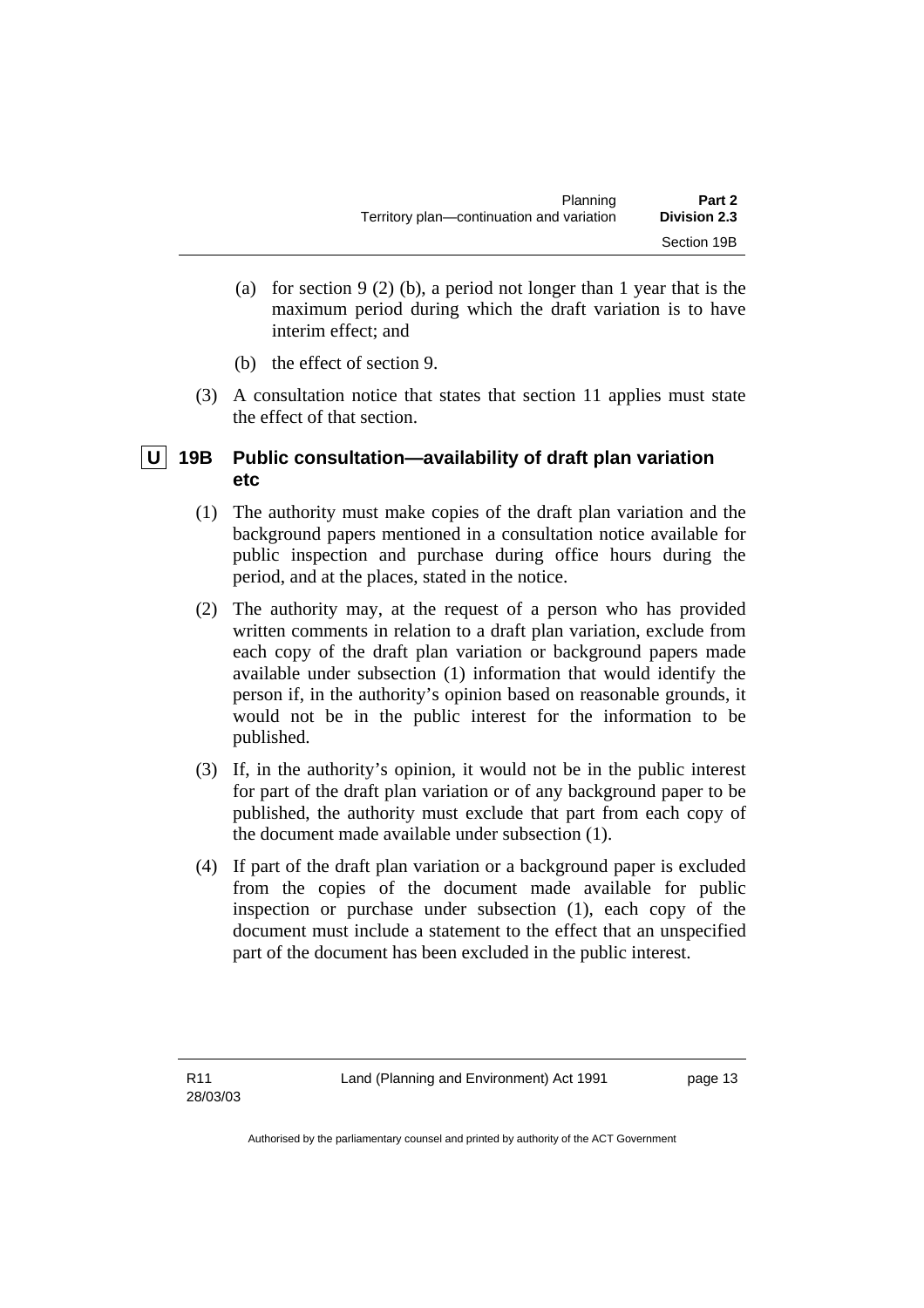| Part 2              | Planning                                  |
|---------------------|-------------------------------------------|
| <b>Division 2.3</b> | Territory plan—continuation and variation |
| Section 19C         |                                           |

## **U 19C** Draft plan variations to correct formal errors

- (1) This section applies if, on application by the authority, the Executive is satisfied that a draft plan variation—
	- (a) has the sole purpose of correcting a formal error in the plan; or
	- (b) would, if approved, not affect the rights of anyone in a prejudicial way.
- (2) The Executive may, by written notice to the authority, exempt the authority from complying with section 19 (Public consultation notification) and section 19B (Public consultation—availability of draft plan variation etc) in relation to the draft plan variation.
- (3) If the Executive gives notice to the authority under subsection (2), the authority must obtain such information about the public attitudes to the draft plan variation as is reasonable in the circumstances.

#### **U** 20 Consultation with the national capital authority

Before submitting a draft plan variation to the Executive, the authority shall consult with the national capital authority about the draft.

#### **U 21 Public inspection of comments**

- (2) The authority shall make copies of any comments referred to in section 19 (1) (c) available for public inspection during office hours during the period, and at the places, specified under that paragraph.
- (3) The authority may, on request by a person who has provided written comments in relation to a draft plan variation, exclude from the copies of the written comments that are made available for public inspection pursuant to subsection (2) information which would identify the person if, in the opinion of the authority based on reasonable grounds, it would not be in the public interest for the information to be published.

page 14 Land (Planning and Environment) Act 1991

28/03/03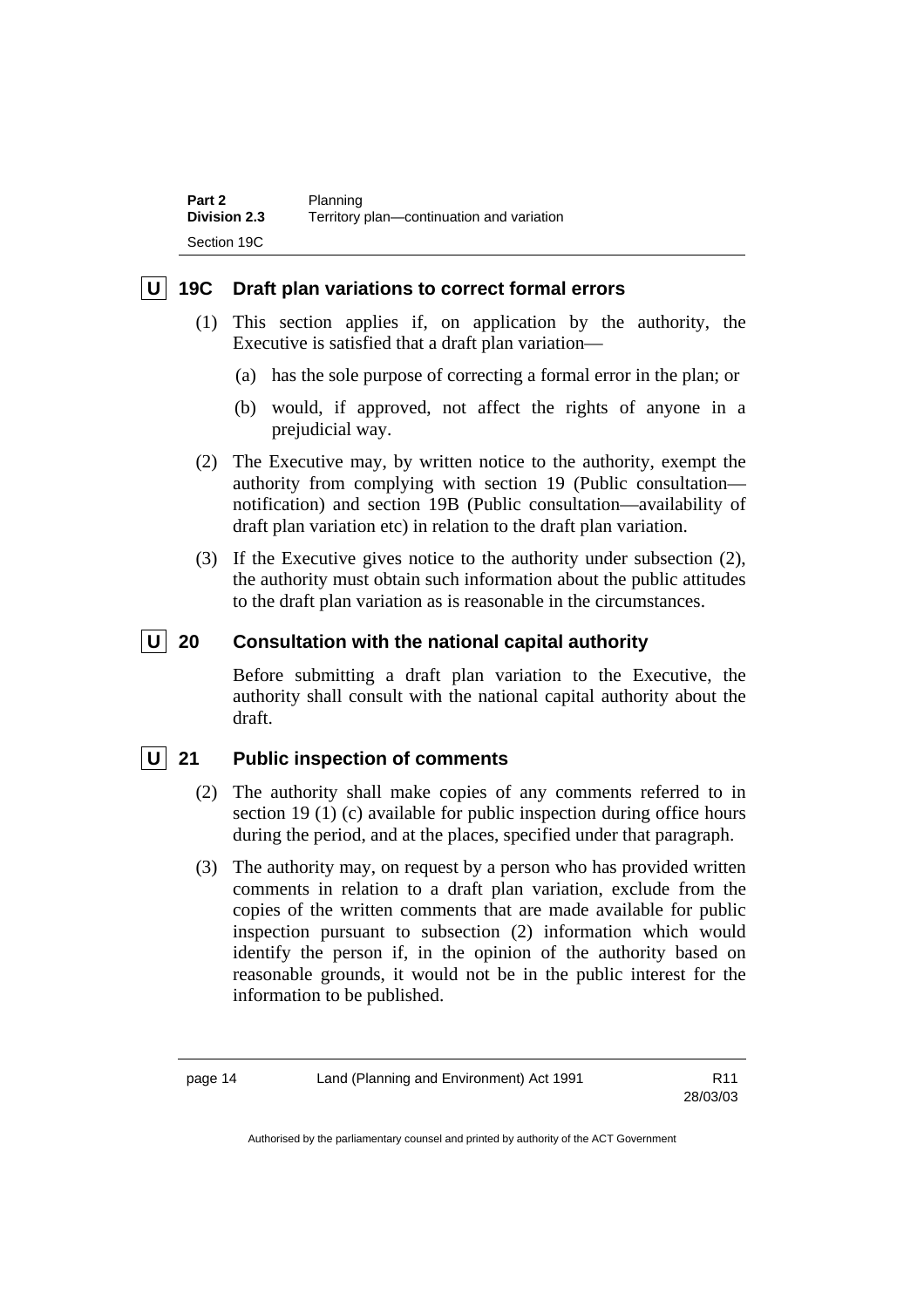## **U 22 Revision, deferral or withdrawal of draft plan variations**

- (1) After the expiration of the period specified in the notice under section 19 (1) (b) the authority may, in writing—
	- (a) revise the draft plan variation; or
	- (b) defer until a specified date, or until the occurrence of a specified event, the submission of the draft plan variation to the Executive; or
	- (c) withdraw the draft plan variation.
- (2) A deferral or withdrawal of a draft plan variation must include a statement of the effect of section 9 (Effect of draft plan variation) in relation to the deferral or withdrawal.
- (3) A deferral or withdrawal of a draft plan variation is a notifiable instrument.

*Note* A notifiable instrument must be notified under the *Legislation Act 2001*.

- (4) The authority must also publish a deferral or withdrawal of a draft plan variation in a daily newspaper on the same day, or as soon as practicable after the day, the deferral or withdrawal is notified under the *Legislation Act 2001*.
- (5) In revising, deferring or withdrawing a draft plan variation under subsection (1), the authority shall consider written comments about the draft variation received from any person or the national capital authority.
- (6) In addition to its power under subsection (1), the authority may, at any time before the submission or resubmission of a draft plan variation to the Executive, revise the draft variation to correct any formal error.
- (7) If the authority defers a draft plan variation, on the day stated in the deferral, or as soon as practicable after the event mentioned in the deferral, the authority must prepare a notice stating—

Land (Planning and Environment) Act 1991 page 15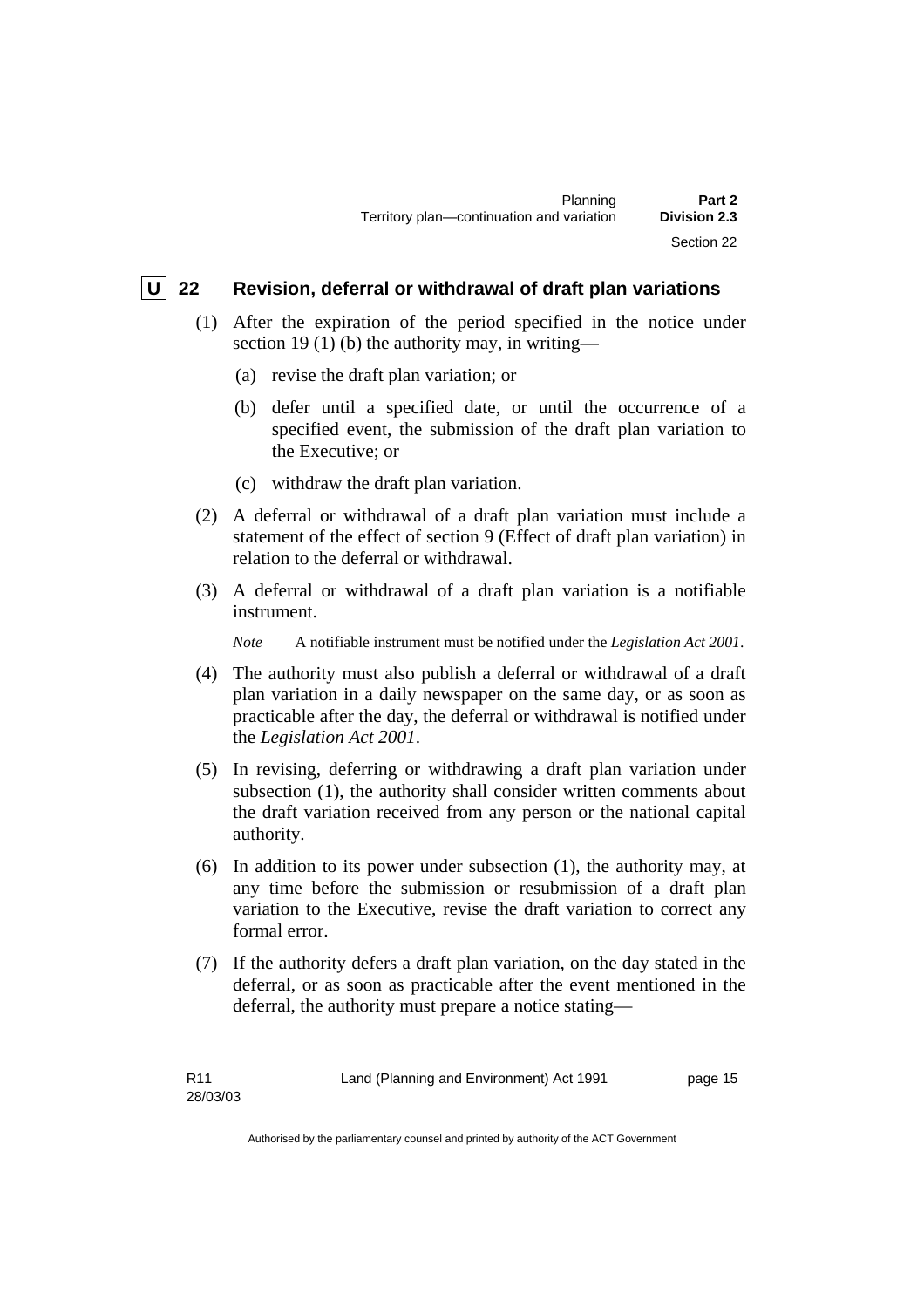- (a) that the draft plan variation is revived; and
- (b) the effect of section 9 in relation to the revival.
- (8) The notice under subsection (7) is a notifiable instrument.

*Note* A notifiable instrument must be notified under the *Legislation Act 2001*.

(9) The authority must also publish the notice in a daily newspaper as soon as practicable after preparing it.

## **Subdivision 2.3.3 Executive approval and consideration by Legislative Assembly**

## **23 Application of sdiv 2.3.3**

This subdivision does not apply in relation to a plan variation under subdivision 2.3.4.

**U** 24 Submission of draft plan variation to Executive

- (1) After the expiration of the period specified in the notice under section 19 (1) (b), the authority shall submit a draft plan variation (as revised, if at all, under section 22) to the Executive for approval, together with—
	- (a) the background papers; and
	- (b) a written report setting out the issues raised in any written comments concerning the draft variation submitted pursuant to the invitation in the notice under section 19 (1) or otherwise; and
	- (c) a written report about its consultation with the public and the national capital authority; and
	- (d) a written report about any consultation between the authority and the heritage council relating to the draft variation that specifies any difference between the views of the authority and the heritage council in relation to any site of heritage significance; and

| page 16 | Land (Planning and Environment) Act 1991 | R <sub>11</sub> |
|---------|------------------------------------------|-----------------|
|         |                                          | 28/03/03        |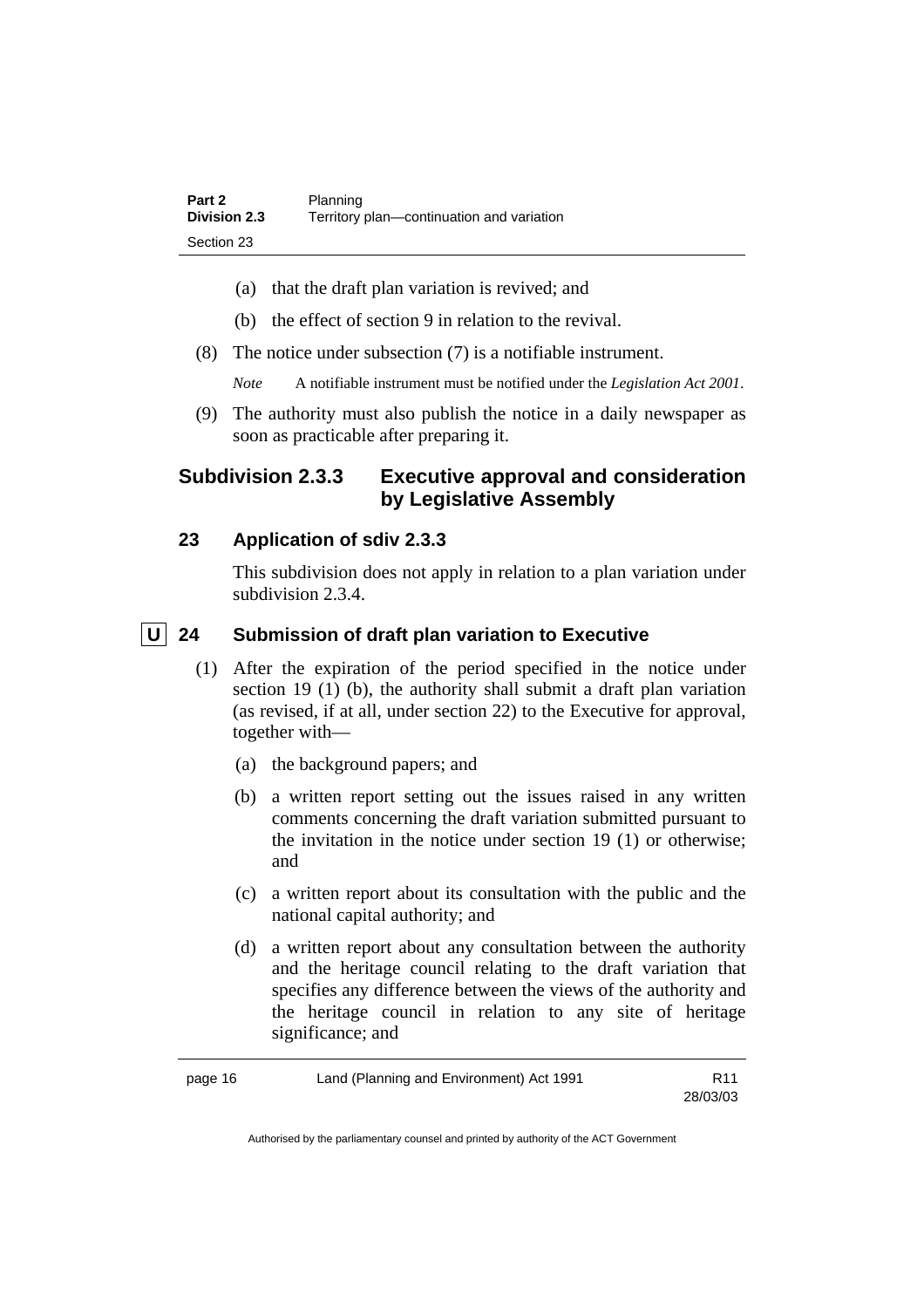- (e) a copy of any written comments submitted to the authority by the national capital authority or the heritage council in relation to the draft variation.
- (2) The authority must prepare a written notice stating that the documents mentioned in subsection (1) are available for public inspection.
- (3) The notice is a notifiable instrument.

*Note* A notifiable instrument must be notified under the *Legislation Act 2001*.

- (4) The authority must also publish the notice in a daily newspaper.
- (5) The authority must make copies of the documents mentioned in subsection (1) available for public inspection during office hours during the period, and at the places, stated in the notice.

## **U 25 Consideration by Legislative Assembly committee**

The Executive shall, within 28 days of receiving a draft plan variation under section 24, refer—

- (a) the draft plan variation; and
- (b) the documents referred to in section 24 (1) that relate to the draft plan variation;

to an appropriate committee of the Legislative Assembly together with a request that the committee report on the draft plan to the Legislative Assembly.

## **U 26 Executive powers**

- (1) On receipt of a draft plan variation submitted or resubmitted for approval, the Executive shall—
	- (a) approve the draft variation in the form in which it is submitted or resubmitted; or

Land (Planning and Environment) Act 1991 page 17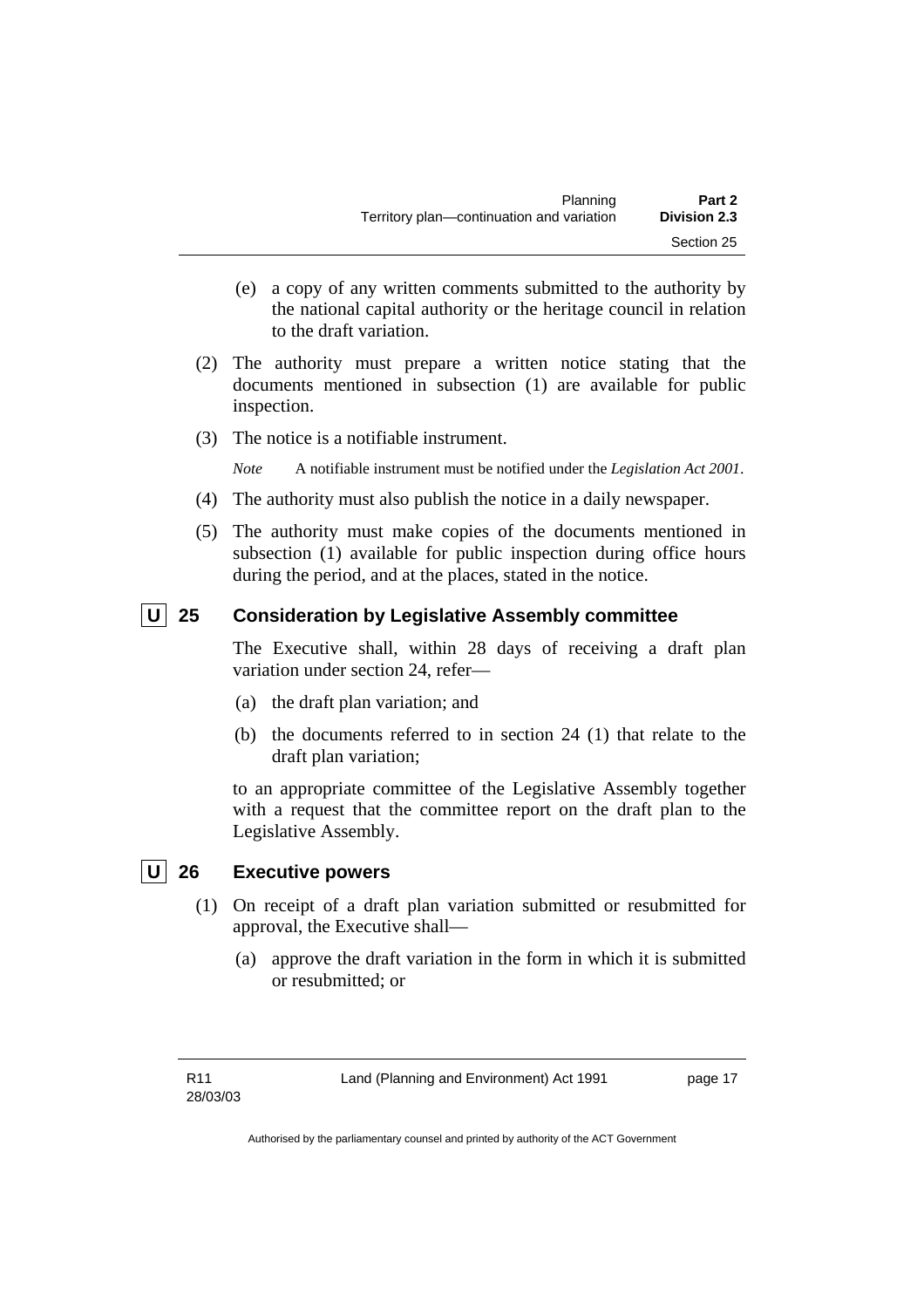- (b) return the draft variation to the authority together with any or all of the following written directions:
	- (i) to conduct further specified consultation;
	- (ii) to consider any relevant environmental report, the report of any relevant inquiry, or any other relevant report;
	- (iii) to consider any revision suggested by the Executive;
	- (iv) to revise the draft variation in a specified manner;
	- (v) to defer, in writing, the resubmission of the draft variation to the Executive until a specified date or the occurrence of a specified event;
	- (vi) to withdraw the draft variation in writing.
- (2) Before exercising its powers under subsection (1) (a), the Executive shall have regard to any recommendations of a committee of the Legislative Assembly in relation to the draft plan variation, background papers and reports submitted to the Executive and the committee under sections 24 and 25.
- (3) A deferral or withdrawal directed under subsection (1) (b) (v) or (vi) shall state the effect of section 9 in relation to the deferral or withdrawal of the draft plan variation.
- (4) The following are notifiable instruments:
	- (a) an Executive direction under subsection (1) (b);
	- (b) a deferral directed under subsection  $(1)$  (b)  $(v)$ ;
	- (c) a withdrawal directed under subsection (1) (b) (vi).
	- *Note* A notifiable instrument must be notified under the *Legislation Act 2001*.
- (5) The authority must also publish a deferral or withdrawal directed under subsection (1) (b) (v) or (vi) in a daily newspaper on the same day, or as soon as practicable after, the deferral or withdrawal is notified under the *Legislation Act 2001*.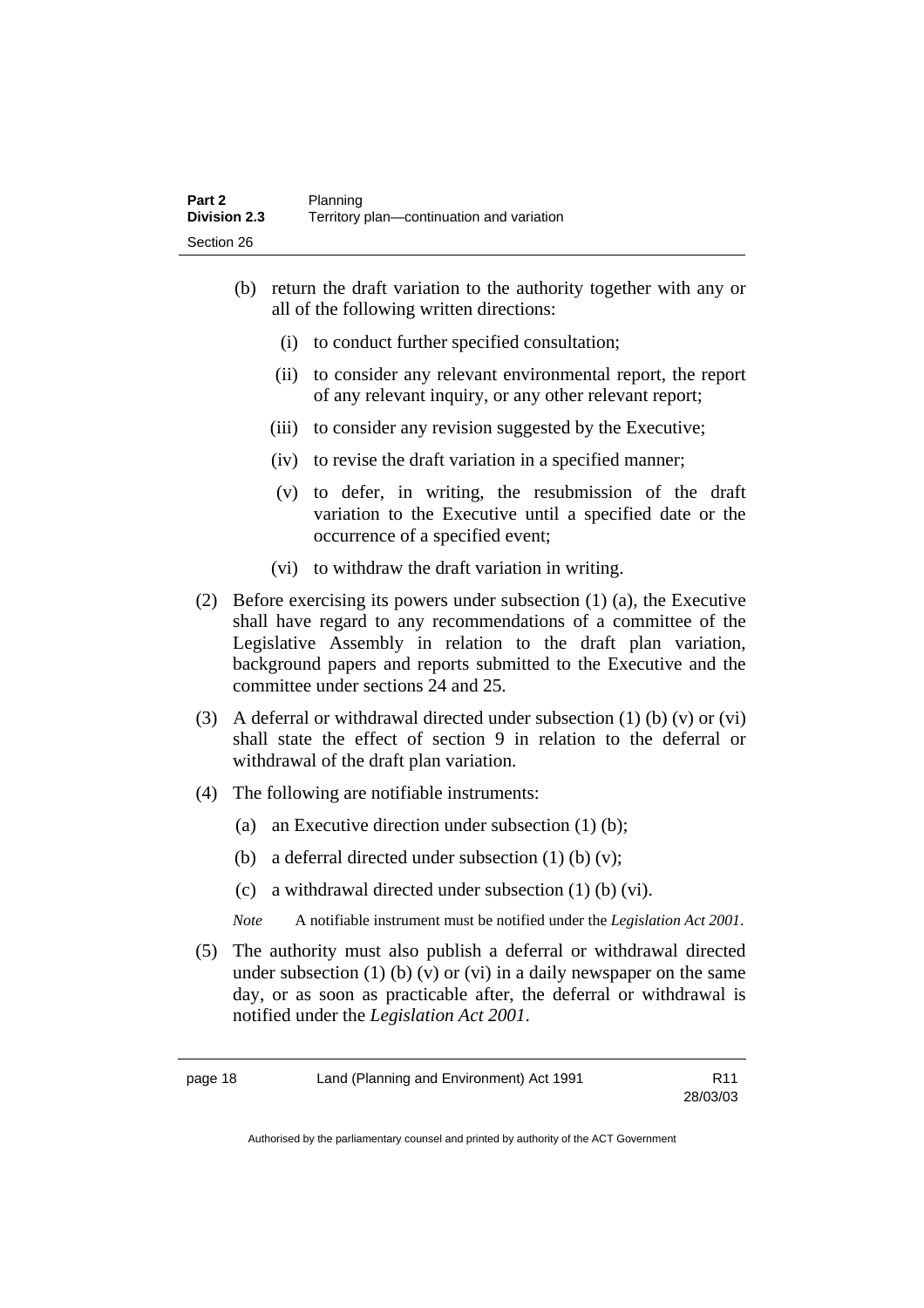| Planning                                  | Part 2              |
|-------------------------------------------|---------------------|
| Territory plan—continuation and variation | <b>Division 2.3</b> |
|                                           | Section 27          |

 (6) After approving a draft plan variation under subsection (1) (a), the Executive may, before the draft variation is presented to the Legislative Assembly, revoke the approval and return the draft variation to the authority under subsection (1) (b).

## **U** 27 Return of draft plan variation to authority

- (1) This section applies if the Executive returns a draft plan variation to the authority with directions under section 26 (1) (b).
- (2) The authority must comply with each Executive direction.
- (3) If a direction is given under section 26 (1) (b) (i), (ii) or (iii), the authority may revise the draft variation and resubmit it to the Executive for approval together with a written report about the authority's compliance with the Executive's direction and any further revision of the draft variation under section 22 (6).
- (4) If a direction is given under section 26 (1) (b) (iv), the authority must resubmit the draft variation (as revised) together with a written report about any further revision of the draft variation under section 22 (6).

#### **U 28 Notice of revival of deferred draft plan variation**

- (1) If the authority defers a draft plan variation as directed under section 26 (1) (b) (v) (Executive powers), on the day stated in the deferral, or as soon as practicable after the event mentioned in the deferral, the authority must—
	- (a) prepare a notice stating—
		- (i) that the draft plan variation is revived; and
		- (ii) the effect of section 9 (Effect of draft plan variation) in relation to the revival; and
		- (iii) the effect of any revision under section 22 (6) (Revision, deferral or withdrawal of draft plan variations); and

Land (Planning and Environment) Act 1991 page 19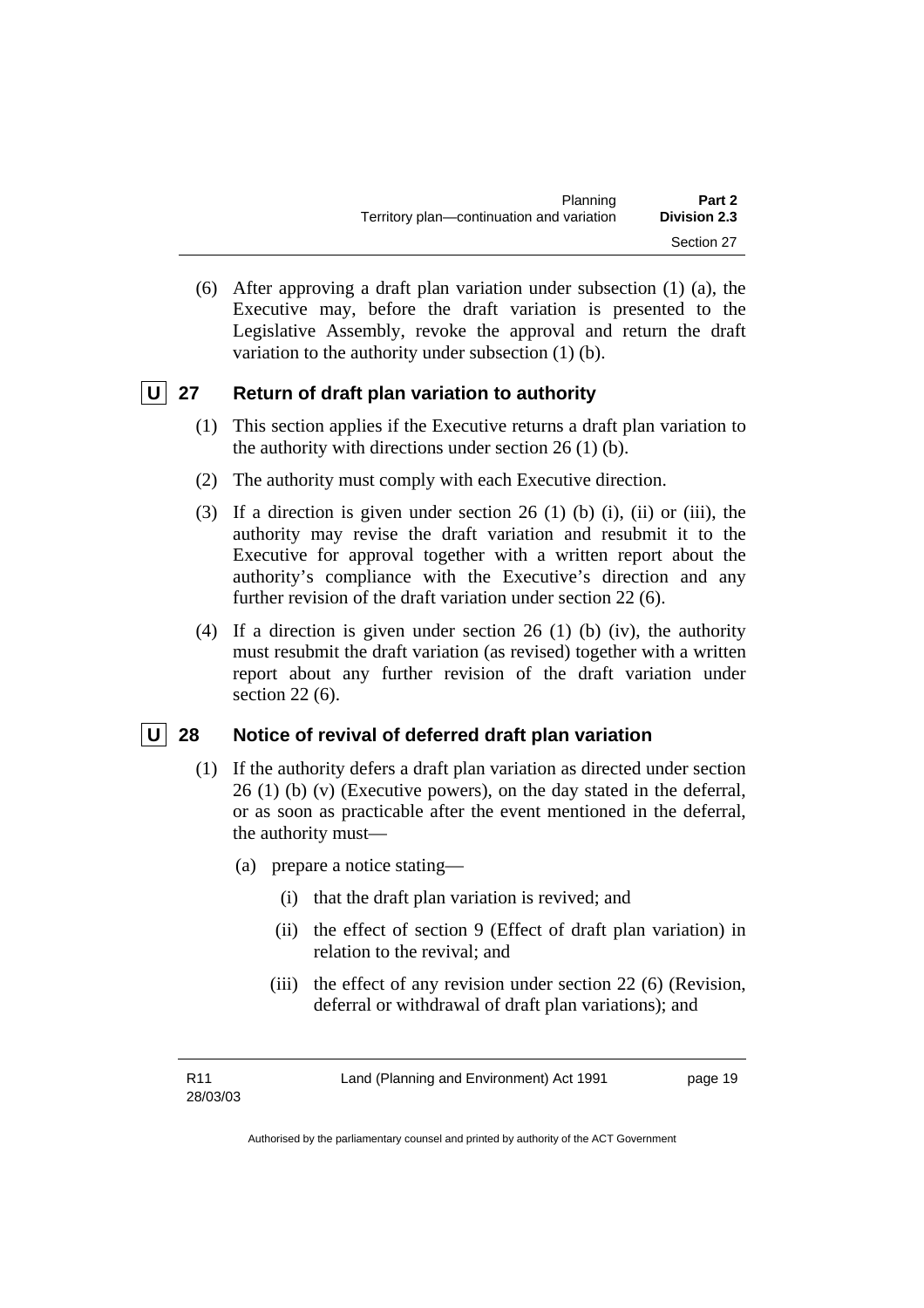| Part 2              | Planning                                  |
|---------------------|-------------------------------------------|
| <b>Division 2.3</b> | Territory plan-continuation and variation |
| Section 29          |                                           |

- (b) resubmit the draft variation to the Executive; and
- (c) advise the Legislative Assembly.
- (2) A notice under subsection (1) (a) is a notifiable instrument.

*Note* A notifiable instrument must be notified under the *Legislation Act 2001*.

(3) The authority must also publish the notice in a daily newspaper.

#### **U 29 Consideration of plan variation by Legislative Assembly**

- (1) A plan variation must be presented to the Legislative Assembly within 5 sitting days after the day it is approved by the Executive, together with copies of the following documents in relation to the variation:
	- (a) the background papers;
	- (b) the summaries and reports mentioned in section 24 (b), (c) and (d);
	- (c) any direction under section  $26 (1) (b)$ ;
	- (d) any report mentioned in section  $26 (1) (b) (ii)$ ;
	- (e) any report mentioned in section 27 (c).
- (2) Subsection (1) is subject to section 26 (6) (Executive powers).
- (3) If a plan variation is not presented to the Legislative Assembly in accordance with subsection (1), it does not come into effect.
- (4) The Legislative Assembly may, pursuant to a motion of which notice has been given within 5 sitting days after a plan variation has been presented to it, by resolution reject the variation or any provision of it.
- (5) If, at the expiration of 5 sitting days after notice of a motion to reject a plan variation or a provision of a plan variation has been given in the Legislative Assembly (being notice given within 5 sitting days after the variation was presented to the Legislative Assembly)—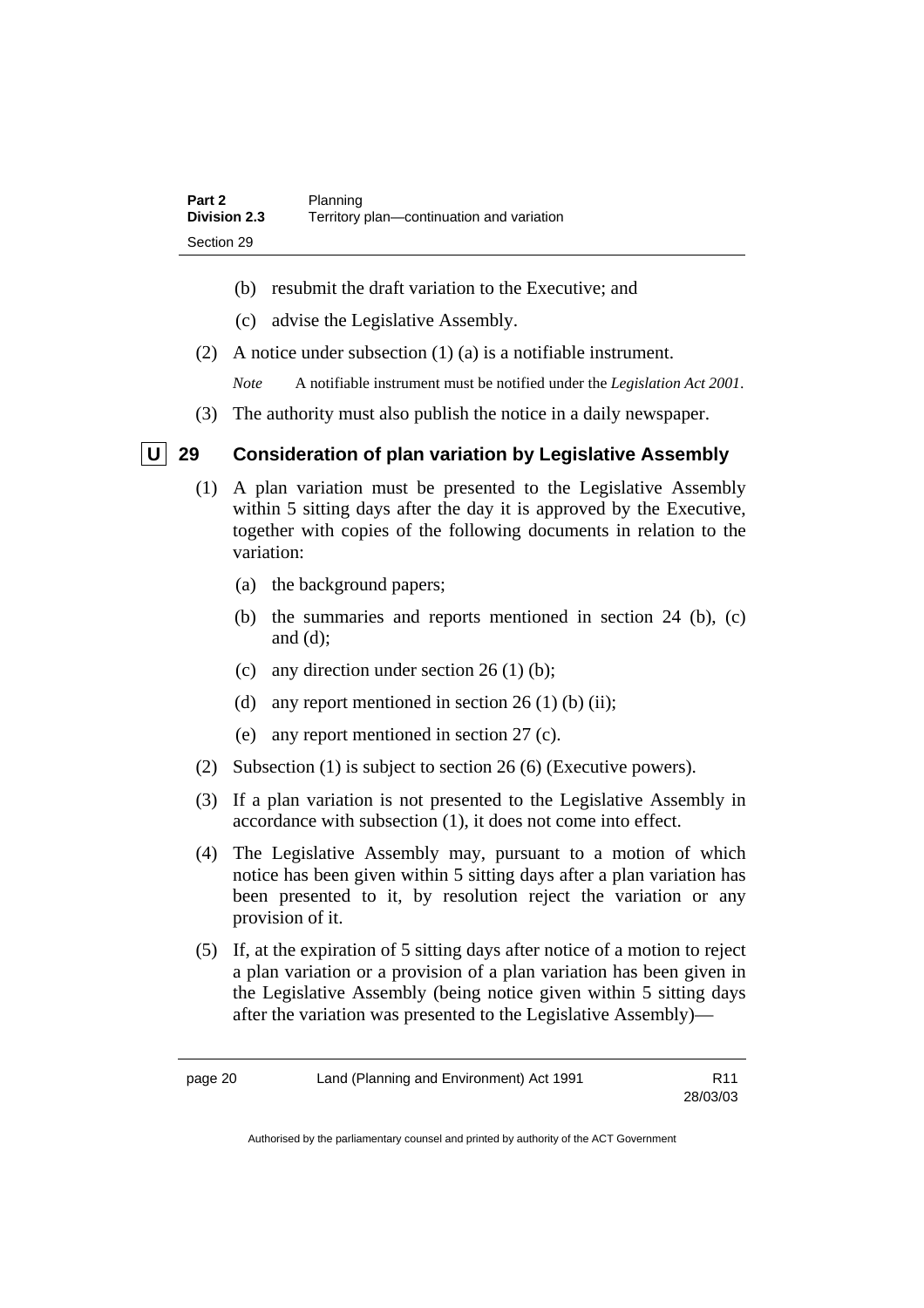- (a) the notice has not been called on; or
- (b) the motion has been called on and moved and has not been withdrawn or otherwise disposed of;

the plan variation or provision specified in the motion is taken to have been rejected by the Legislative Assembly.

- (6) If, before the expiration of 5 sitting days after a notice of motion to disallow a plan variation or a provision of a plan variation has been given in the Legislative Assembly (being notice given within 5 sitting days after the variation was presented to the Legislative Assembly)—
	- (a) the Legislative Assembly is dissolved or expires; and
	- (b) at the time of dissolution or expiry—
		- (i) the notice has not been withdrawn and the motion has not been called on; or
		- (ii) the motion has been called on and moved and has not been withdrawn or otherwise disposed of;

the plan variation is taken, for subsections (4) and (5), to have been laid before the Legislative Assembly on the first sitting day of the Legislative Assembly after the next general election of members of the Assembly.

- (7) If, at the end of 5 sitting days after a plan variation is presented to the Legislative Assembly, the Assembly has not passed a resolution rejecting the variation or any provision of it and is not, under subsection (5), taken to have rejected the variation or any provision of it, the Minister must, in writing, fix a day when the plan variation is to commence.
	- *Note* An instrument under this subsection is a *commencement notice* (see *Legislation Act 2001*, s 11). A commencement notice must be notified under the *Legislation Act 2001*.
- (8) The Minister must publish in a daily newspaper details of—

R11 28/03/03 Land (Planning and Environment) Act 1991 page 21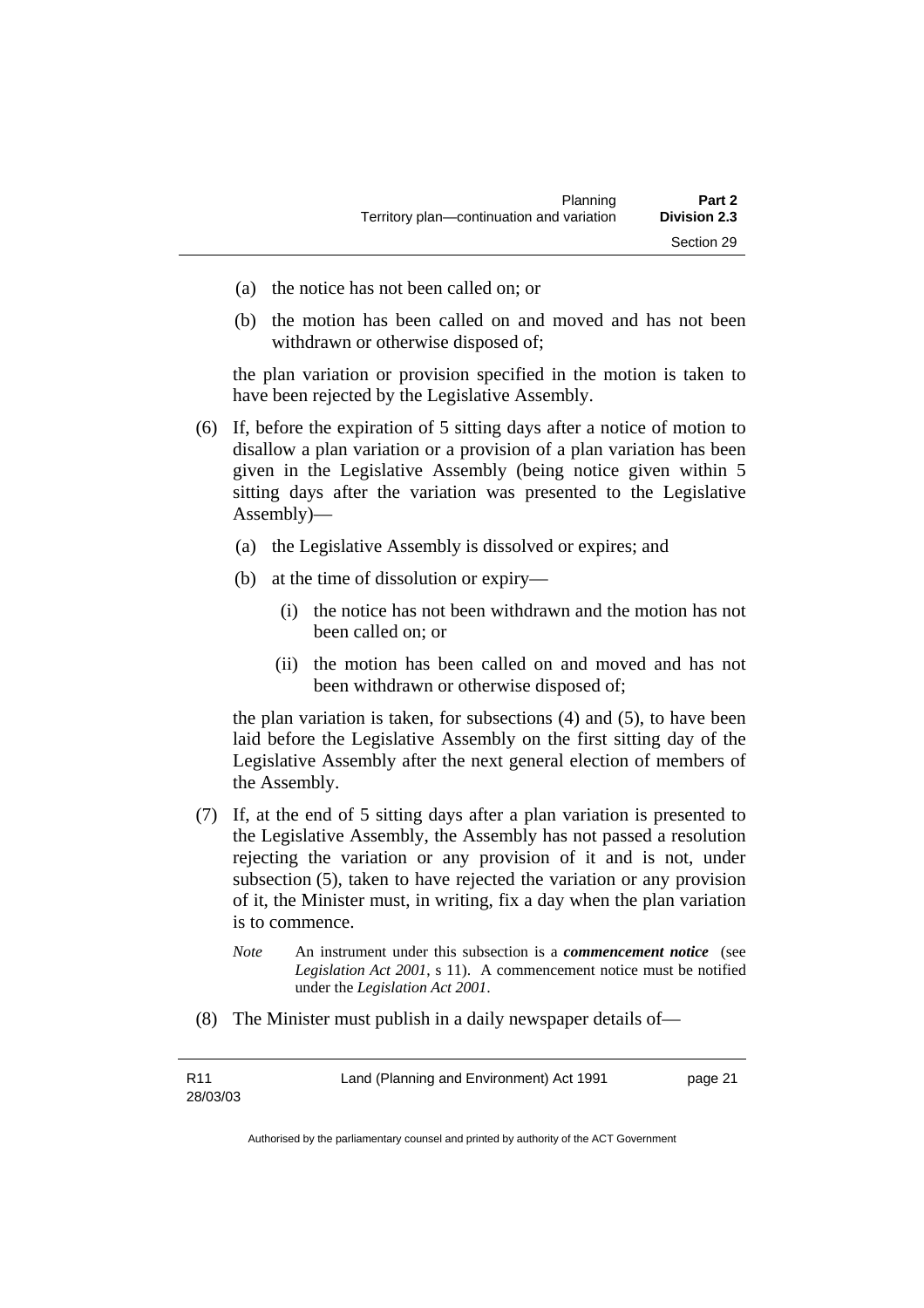| Part 2              | Planning                                  |
|---------------------|-------------------------------------------|
| <b>Division 2.3</b> | Territory plan—continuation and variation |
| Section 30          |                                           |

- (a) the commencement notice under subsection (7); and
- (b) where copies of the plan variation may be inspected or purchased.
- (9) The Minister must make copies of the plan variation available for inspection or purchase during office hours at the places, and during the period, published in the newspaper under subsection (8) (b).
- (10) A plan variation notified under subsection (7) commences on the day fixed by the notice.

#### **U** 30 Rejection of plan variation by Legislative Assembly

- (1) This section applies if a plan variation is completely rejected under section 29 (4) (Consideration of plan variation by Legislative Assembly), or taken to be completely rejected under section 29 (5).
- (2) The plan variation does not come into force if this section applies.
- (3) The Minister must prepare a notice stating that the plan variation has been rejected.
- (4) The notice is a notifiable instrument.

*Note* A notifiable instrument must be notified under the *Legislation Act 2001*.

(5) The authority must also publish the notice in a daily newspaper.

#### **30A Partial rejection of plan variation by Legislative Assembly**

- (1) This section applies if a plan variation is partly rejected under section 29 (4) (Consideration of plan variation by Legislative Assembly), or taken to be partly rejected under section 29 (5).
- (2) A provision of a plan variation does not come into force if—
	- (a) it is rejected by the Legislative Assembly under section 29 (4) or  $(5)$ ; or
	- (b) it is withdrawn under subsection (3) (b).

page 22 Land (Planning and Environment) Act 1991

28/03/03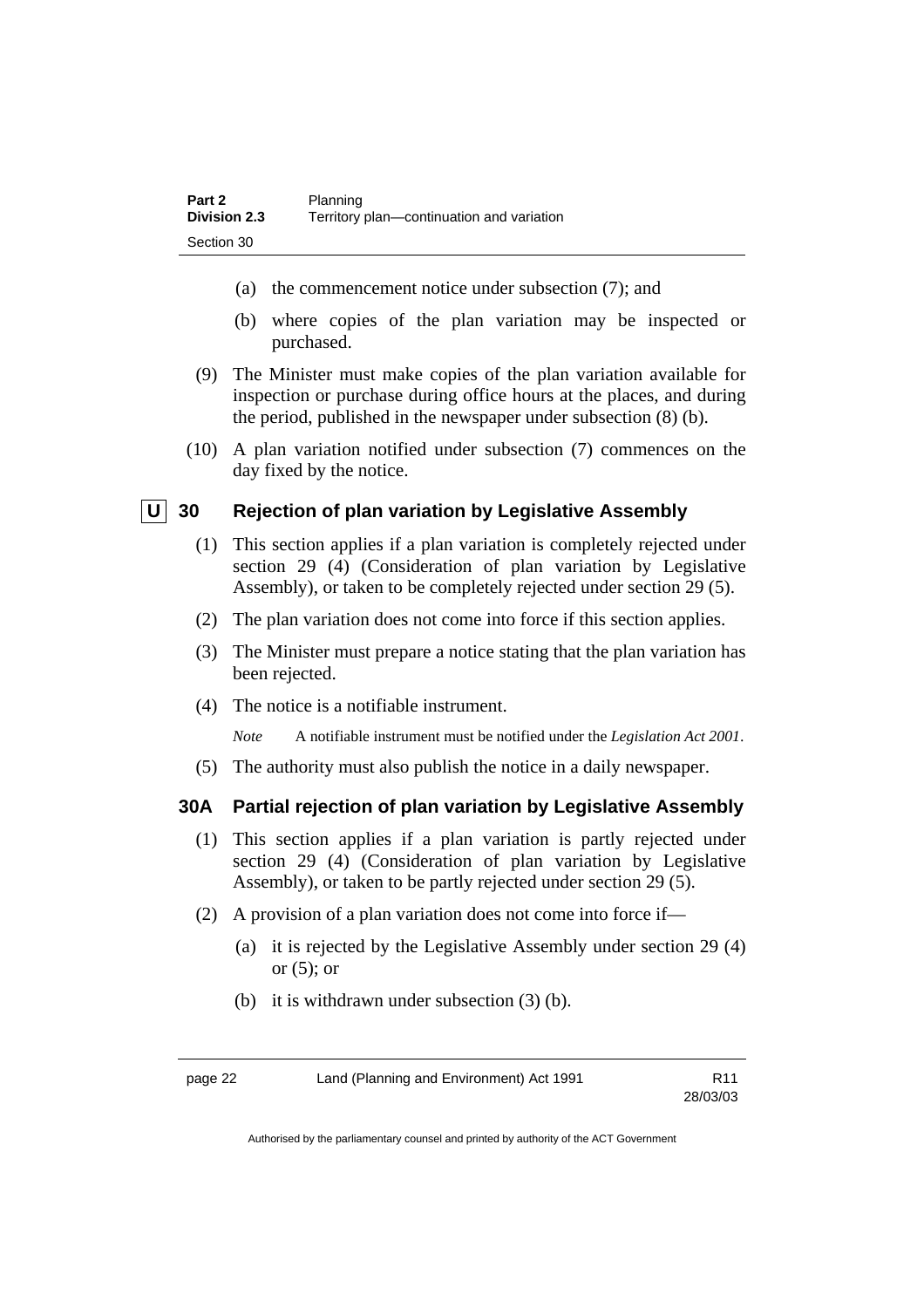- (3) The Minister must, in relation to each provision of the plan that is not rejected under section 29 (4) or (5), in writing—
	- (a) fix a day when the provision (an *approved provision*) is to commence; or
	- (b) withdraw the provision.
	- *Note* An instrument under par (a) is a *commencement notice* (see *Legislation Act 2001*, s 11). A commencement notice must be notified under the *Legislation Act 2001*.
- (4) A withdrawal under subsection (3) (b) is a notifiable instrument.

*Note* A notifiable instrument must be notified under the *Legislation Act 2001*.

#### **U 30B Partial rejection of plan variation—newspaper publication etc**

- (1) The Minister must publish in a daily newspaper details of—
	- (a) a commencement notice under section 30A (3) (a) for a provision (an *approved provision*); or
	- (b) a withdrawal notice under section 30A (3) (b).
- (2) The details of a commencement notice published under subsection (1) (a) for an approved provision must include details of where, and for what period, copies of the provision may be inspected or purchased.
- (3) The Minister must make copies of each approved provision available for inspection or purchase during office hours at the place or places, and during the period, mentioned in subsection (2).

# **Subdivision 2.3.4 Plan variations—defined land**

#### **31 Definition for sdiv 2.3.4**

In this subdivision:

Land (Planning and Environment) Act 1991 page 23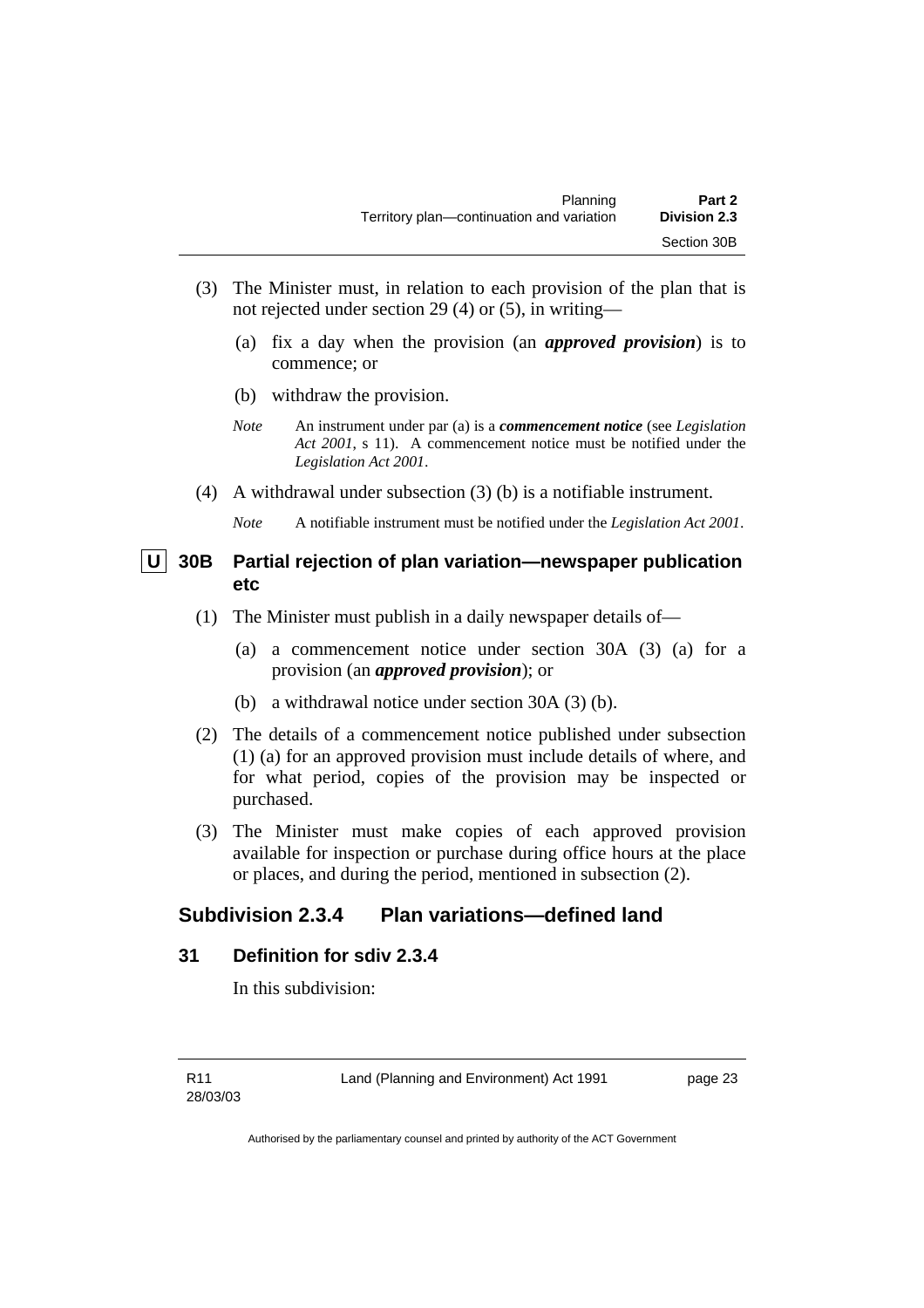| Part 2              | Planning                                  |
|---------------------|-------------------------------------------|
| <b>Division 2.3</b> | Territory plan—continuation and variation |
| Section 32          |                                           |

*defined land* means land identified in the plan pursuant to section  $7(3)$  (e).

### **U** 32 Plan variations in relation to defined land

- (1) Upon approval of the subdivision of a parcel or part of a parcel of defined land, the authority shall, in writing, vary the plan to specify the purposes for which that land may be used.
- (2) A variation of the plan under subsection (1) in relation to a parcel, or part of a parcel, of land shall include a map of that parcel or part showing the purposes for which identified parts of that land may be used.
- (3) A variation of the plan under subsection (1) is to be consistent with—
	- (a) the relevant subdivision and any conditions subject to which that subdivision is approved; and
	- (b) the principles and policies specified in the plan for the development of the relevant defined land.
- (4) A variation of the plan under subsection (1) is a notifiable instrument.

*Note* A notifiable instrument must be notified under the *Legislation Act 2001*.

- (5) A variation of the plan under subsection (1) has the effect of the parcel, or part of a parcel, of land which is subdivided ceasing to be defined land.
- (6) Within 7 days after a variation of the plan under subsection (1) is notified under the *Legislation Act 2001*, the authority must publish a notice in a daily newspaper that—
	- (a) specifies the variation made to the plan; and
	- (b) includes a copy of the map that was included in the variation; and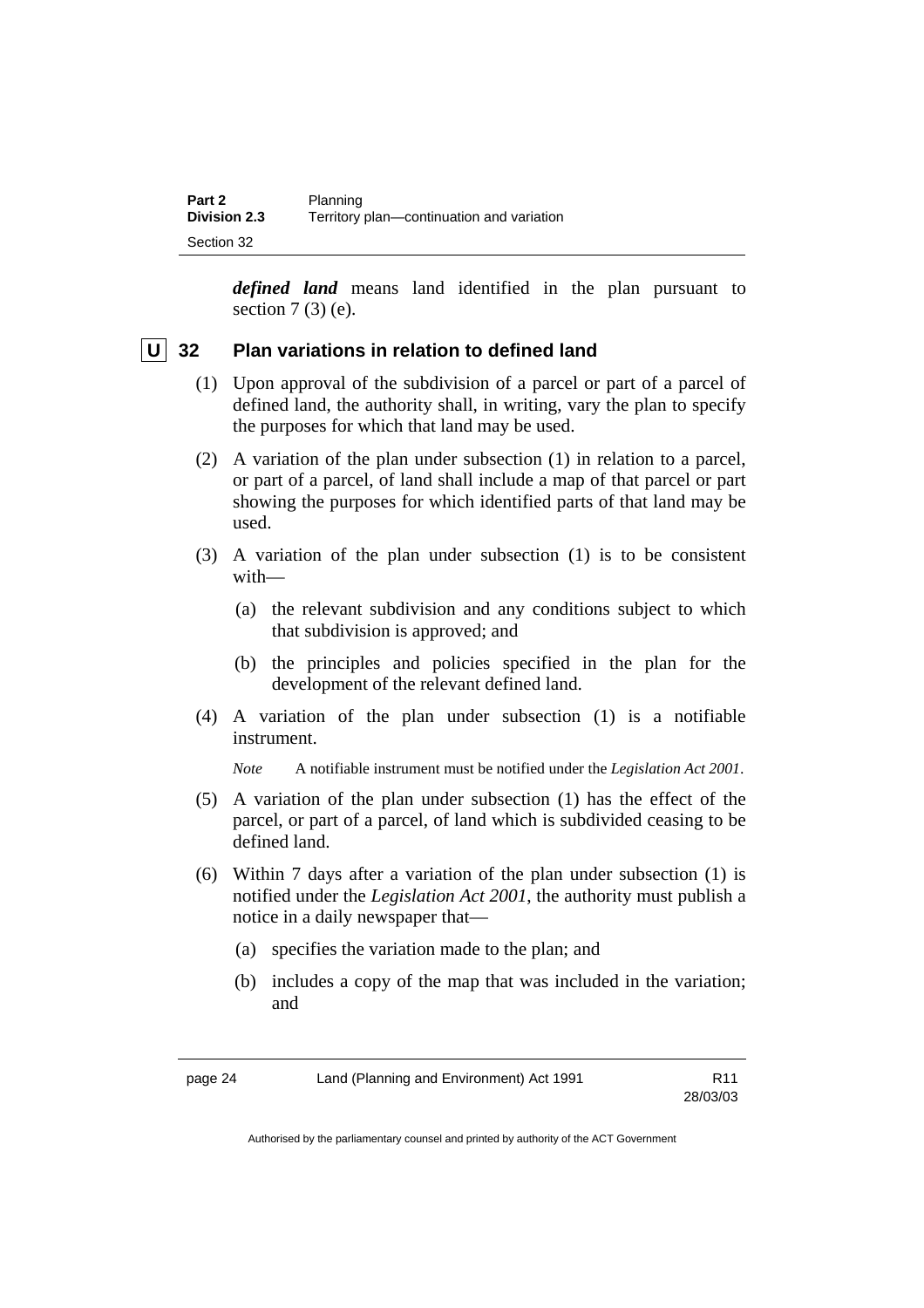(c) specifies when the variation to the plan took effect or is to take effect.

# **U Division 2.4 Australian Capital Territory Planning Authority**

# **33 Establishment of authority**

- (1) The Australian Capital Territory Planning Authority is established.
- (2) The chief executive must appoint a public servant as the chief executive of the authority.
	- *Note* For the making of appointments (including acting appointments), see *Legislation Act 2001*, pt 19.3.

## **35 Agent of the Crown**

The authority is an agent of the Crown.

#### **36 Functions**

- (1) The functions of the authority are—
	- (a) to administer the plan; and
	- (b) to keep the plan under constant review and to propose variations to it where necessary; and
	- (c) to exercise other functions required under this Act, another Territory law or a Commonwealth law; and
	- (d) with the written approval of the Minister, to carry out planning services for an entity in Australia or overseas.
	- *Note 1* A provision of a law that gives an entity (including a person) a function also gives the entity powers necessary and convenient to exercise the function (see *Legislation Act 2001*, s 196 and dict, pt 1, def of *entity*).
	- *Note 2* An entity includes a person, see *Legislation Act 2001*, dict, pt 1, def of *entity*.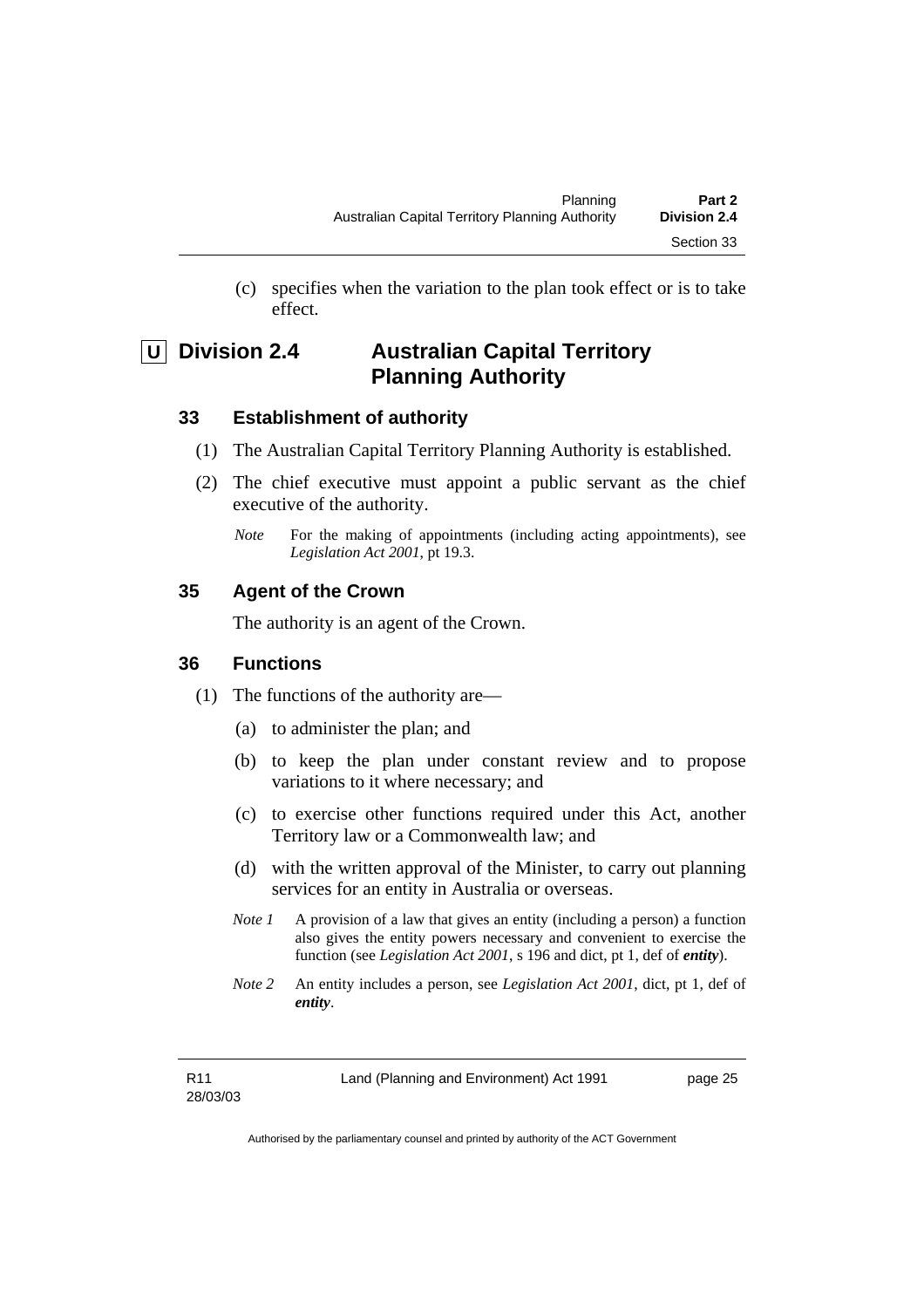| Part 2              | Planning                                        |
|---------------------|-------------------------------------------------|
| <b>Division 2.4</b> | Australian Capital Territory Planning Authority |
| Section 37          |                                                 |

- (2) The authority shall exercise its functions in accordance with any directions given under section 37 (1).
- (3) The authority shall comply with any directions given under section 37 (2).

#### **37 Executive policy directions**

- (1) The Executive or the Minister may give the authority the following written directions:
	- (a) directions about the policies and objectives it should pursue in the exercise of its functions;
	- (b) directions to review the plan, or any specified part of the plan;
	- (c) directions about any other aspect of the exercise of its functions.
- (2) The Legislative Assembly may, by resolution, recommend that the Executive give the authority specified directions under subsection (1).
- (3) If the Legislative Assembly recommends, under subsection (2), that the Executive give directions to the authority, the Executive shall consider the recommended directions and shall, by instrument tabled in the Legislative Assembly—
	- (a) give the authority directions under subsection (1) as recommended, or in a modified form; or
	- (b) refuse to give the authority the recommended directions.
- (4) A direction under subsection (1) is a notifiable instrument.

*Note* A notifiable instrument must be notified under the *Legislation Act 2001*.

- (5) A direction under subsection (1) must be notified under the *Legislation Act 2001* within 14 days after it is made.
- (6) If a direction under subsection (1) is not notified as required by subsection (5), the direction is taken to be repealed.

| page 26 | Land (Planning and Environment) Act 1991 | R <sub>11</sub> |
|---------|------------------------------------------|-----------------|
|         |                                          | 28/03/03        |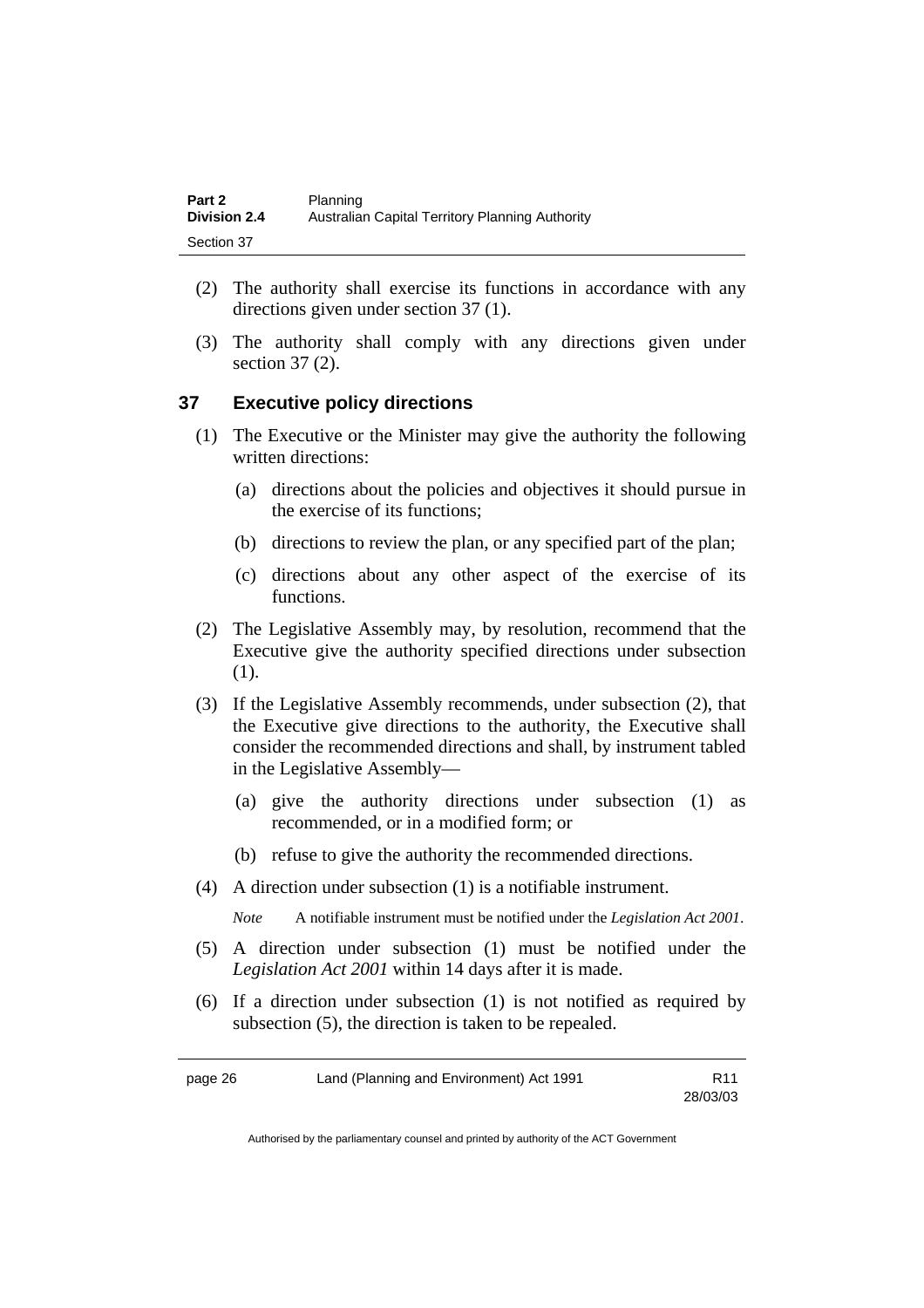(7) This section does not apply in relation to a direction given under section 26.

#### **38 Power to enter into contracts**

- (1) For the exercise of its functions, the authority may, on behalf of the Territory, enter into contracts.
- (2) However, the authority must not, except with the Minister's approval, enter into a contract involving the payment or receipt by the authority of more than \$100 000.
- (3) Also, subsection (1) does not give the authority power to enter into a contract of employment.

#### **40 Delegation**

The authority may delegate the authority's functions under this Act to a public servant or to the holder of a position established under this or another Act.

- *Note 1* For the making of delegations and the exercise of delegated functions, see *Legislation Act 2001*, pt 19.4.
- *Note 2* A reference to an Act includes a reference to the statutory instruments made or in force under the Act, including regulations (see *Legislation Act 2001*, s 104).

#### **41 Staff**

The authority is to be assisted in the exercise of its functions by public servants.

# **Division 2.5 Miscellaneous**

#### **51 Challenge to validity of provisions of plan**

The validity of a provision of the plan shall not be questioned in any legal proceedings except those commenced within 3 months after the date of the commencement of the provision or of a variation of the provision.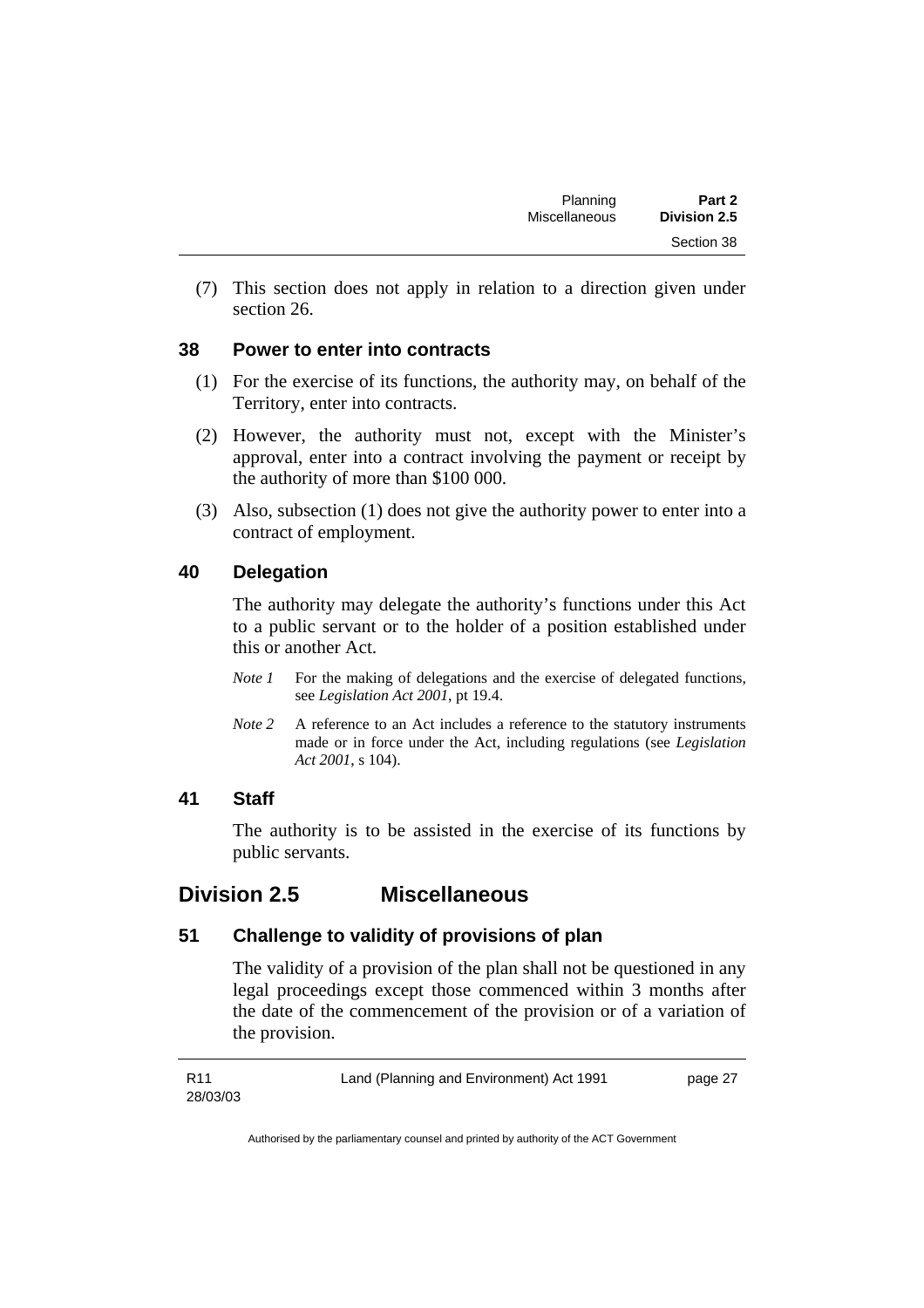Part 3 **Heritage Division 3.1** Preliminary Section 52

# **Part 3 Heritage**

## **Division 3.1 Preliminary**

#### **52 Definitions for pt 3**

In this part:

*Aboriginal object* means—

- (a) a natural or manufactured object; or
- (b) human remains not buried in accordance with a law of the Territory, a State or another Territory;

which is, or are, of significance in Aboriginal tradition.

*Aboriginal place* means a place which is of significance in Aboriginal tradition.

*Aboriginal tradition* means the traditions, observances, customs or beliefs of the people who inhabited Australia before European colonisation, and include traditions, observances, customs and beliefs that have evolved or developed from that tradition since European colonisation.

*conservation* includes preservation, protection, maintenance, restoration and enhancement.

*heritage object* means a natural or manufactured object, including an Aboriginal object, of heritage significance in relation to the Territory.

*heritage place* means a place in the Territory of heritage significance.

*interim heritage places register* means a proposed heritage places register, or an interim variation to the heritage places register, notified under the *Legislation Act 2001* (see section 60 (Public

page 28 Land (Planning and Environment) Act 1991

28/03/03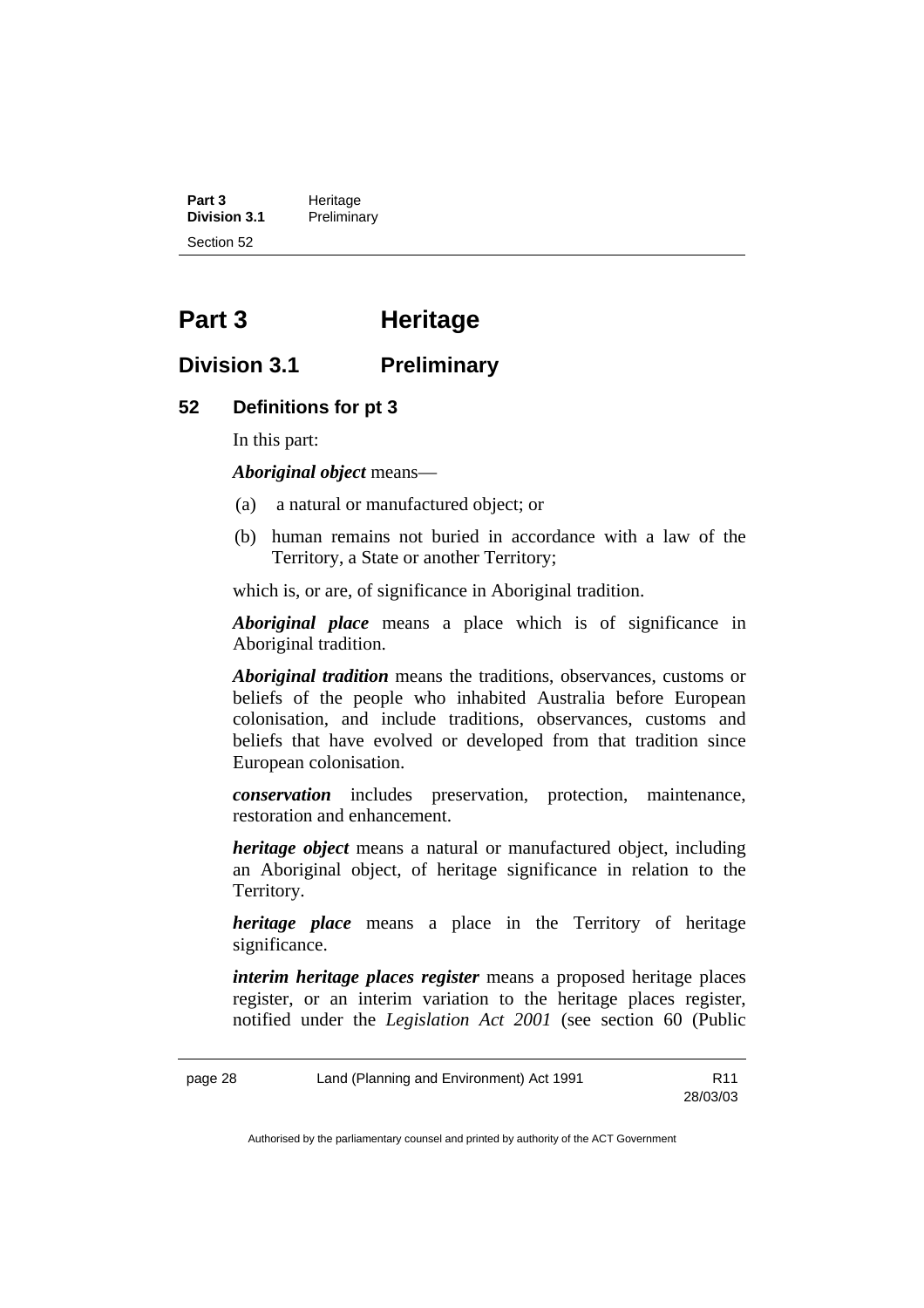| Heritage    | Part 3       |
|-------------|--------------|
| Preliminary | Division 3.1 |
|             | Section 53   |

notification)), as revised, if at all, under section 62 (Revision of interim register).

*Note* The heritage places register means the register of heritage places incorporated in the plan (see the dict, def of *heritage places register*).

*interim variation*, in relation to the heritage places register, means a proposed variation to that register notified under the *Legislation Act 2001* (see section 60 (Public notification)).

*relevant Aboriginal organisation*, in relation to a proposed action by the Territory, the Executive, the Minister or a Territory authority, means an organisation or association (whether corporated or unincorporated)—

- (a) comprised substantially of Aboriginal persons; and
- (b) having amongst its principal objects the conservation of Aboriginal tradition in the Territory; and
- (c) which the person or body proposing the action believes on reasonable grounds to have an object or interest directly relevant to, or directly affected by, that action.

*restricted information*, in relation to an Aboriginal place, means information which is the subject of a declaration under section 82 (1).

*variation* includes revocation and substitution.

#### **53 Compliance with requirements for consultation or notification**

If the Executive, the Minister or the heritage council is required under this part to consult or notify an entity, the requirement is taken to be complied with if the Executive, the Minister or the heritage council takes all reasonable steps to consult or notify the entity.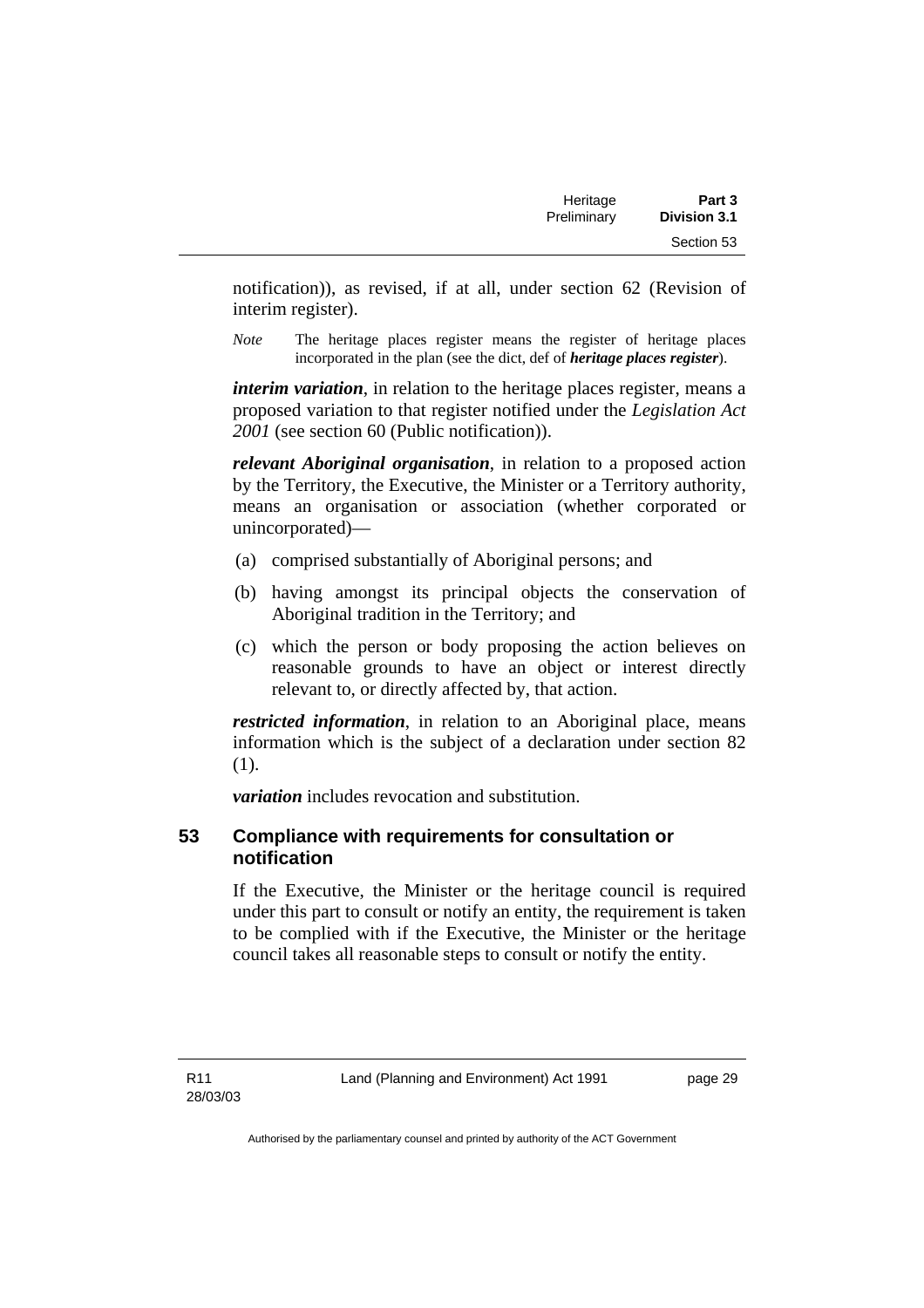| Part 3              | Heritage                 |
|---------------------|--------------------------|
| <b>Division 3.2</b> | Heritage places register |
| Section 54          |                          |

# **Division 3.2 Heritage places register**

#### **54 Content of heritage places register**

The heritage places register must—

- (a) identify heritage places, specifying any that are Aboriginal places; and
- (b) identify—
	- (i) each structure or group of structures; or
	- (ii) each object or group of objects, specifying any that are Aboriginal objects; or
	- (iii) each landform or group of landforms; or
	- (iv) each plant or group of plants; or
	- (v) each animal habitat; or
	- (vi) each other feature (whether manufactured or natural);

which is located on each identified heritage place and which is intrinsic to the heritage significance of the place; and

- (c) include a statement of the heritage significance of each identified heritage place; and
- (d) specify requirements for the conservation of the heritage significance of each identified heritage place, including any requirements for the conservation of features identified as intrinsic to that heritage significance; and
- (e) specify any restricted information in the register in relation to an Aboriginal place referred to in the register.

28/03/03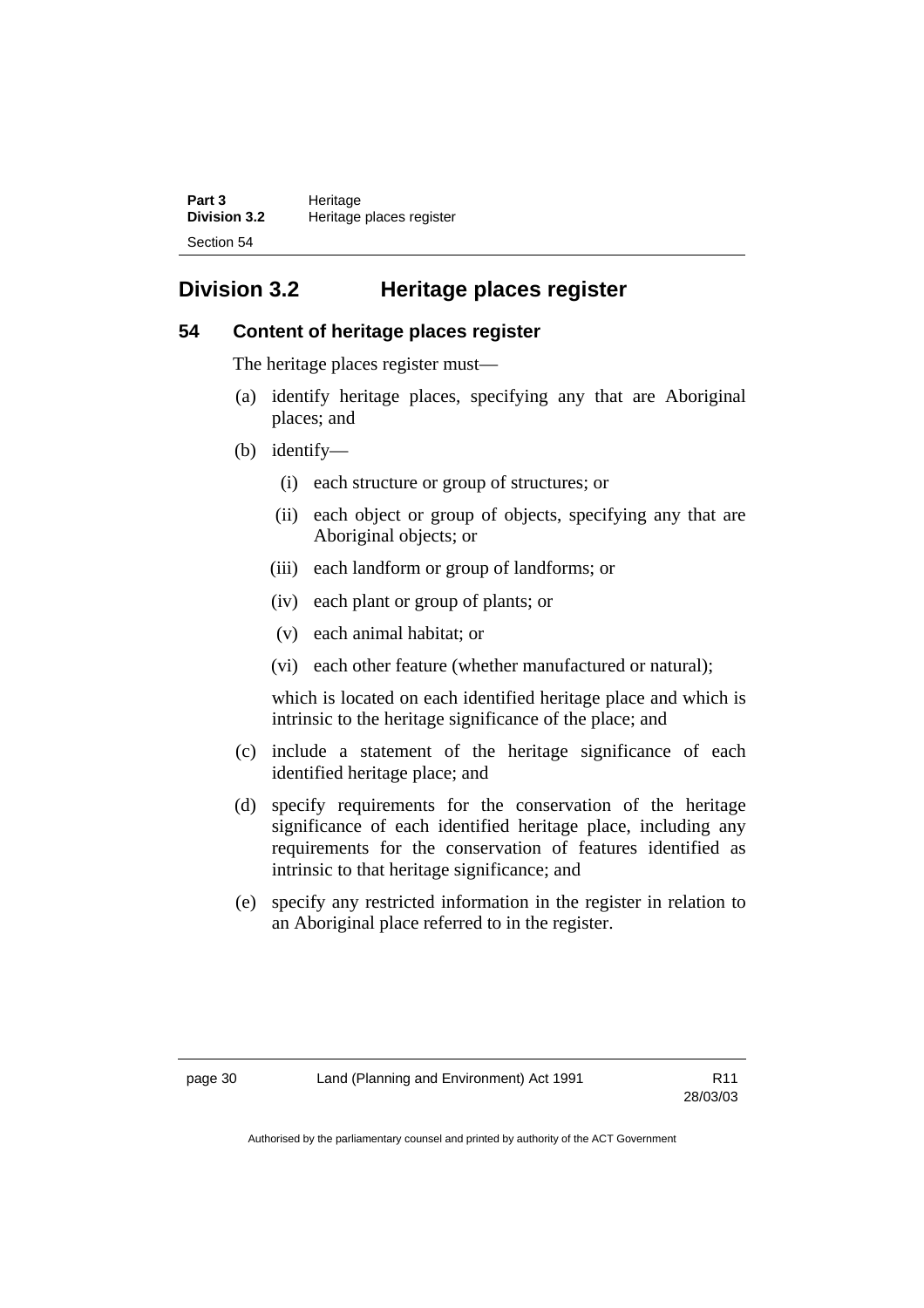# **Division 3.3 Interim heritage places registers**

# **Subdivision 3.3.1 Effect**

#### **55 Effect of interim registers**

- (1) Where there is no heritage places register, during the defined period an interim heritage places register has effect as if it were the heritage places register.
- (2) Where an interim heritage places register is in the form of an interim variation to the heritage places register, during the defined period the Territory, the Executive, a Minister or a Territory authority shall not do any act, or approve the doing of any act, which—
	- (a) would be inconsistent with the heritage places register if it were varied in accordance with the interim variation; or
	- (b) is inconsistent with the heritage places register.
- (3) In this section:

*defined period* means the period beginning on the day the interim heritage places register is notified (other than in a newspaper) as required by section 60 (Public notification) and ending at the end of the earlier of—

- (a) the day before the heritage places register prepared in consideration of the interim register commences under section 29 (7) (Consideration of plan variation by Legislative Assembly) or section 30A (5) (Partial rejection of plan variation by Legislative Assembly); or
- (b) the last day of the period specified in the notification of the interim register as required by section 60 (1) (b).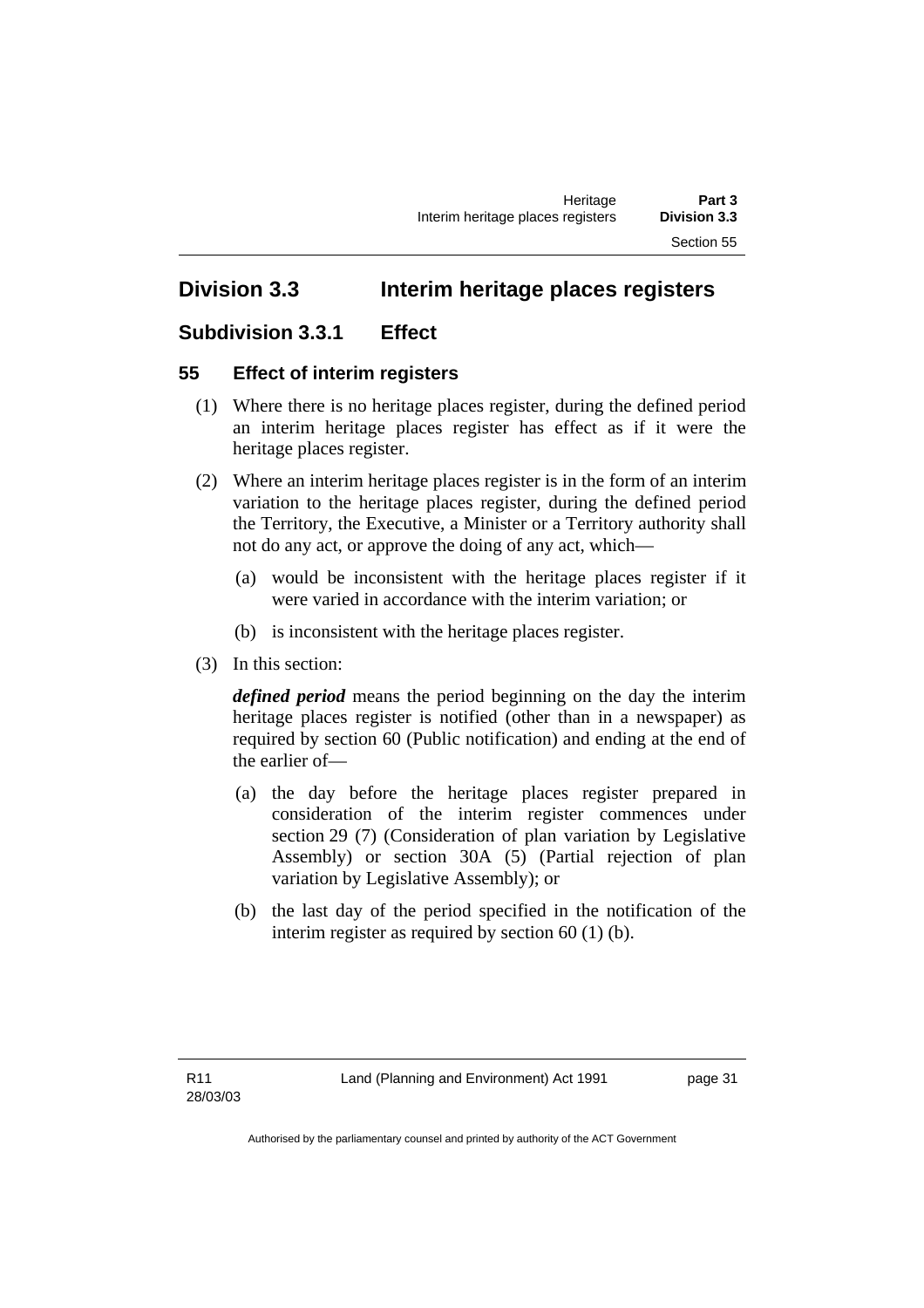# **Subdivision 3.3.2 Preparation, notification and submission of registers**

#### **56 Criteria for preparation**

In preparing an interim heritage places register, the heritage council shall—

- (a) assess the heritage significance of a place in accordance with the criteria specified in schedule 2; and
- (b) consider the need to take measures which are prudent and feasible to conserve the heritage significance of each heritage place.

## **57 Ministerial directions and declarations under div 3.5**

- (1) Where the Minister issues a direction under section 69 (1) (a) or 73 (1) (a) to the heritage council to notify an interim heritage places register in relation to a place, the heritage council shall comply with that direction.
- (2) While a declaration of the Minister under section 69 (1) (b) or 73 (1) (b) is in force, the heritage council shall not notify an interim heritage places register which would have the effect of listing that place on the heritage places register.

# **58 Public consultation**

- (1) In preparing an interim heritage places register, the heritage council shall—
	- (a) obtain such information about the public attitude to its proposals as the heritage council considers appropriate; and
	- (b) consider that information.
- (2) Before notifying an interim heritage places register under section 60, the heritage council shall consult with, and consider the views of, any person whose interests, in the opinion of the heritage

28/03/03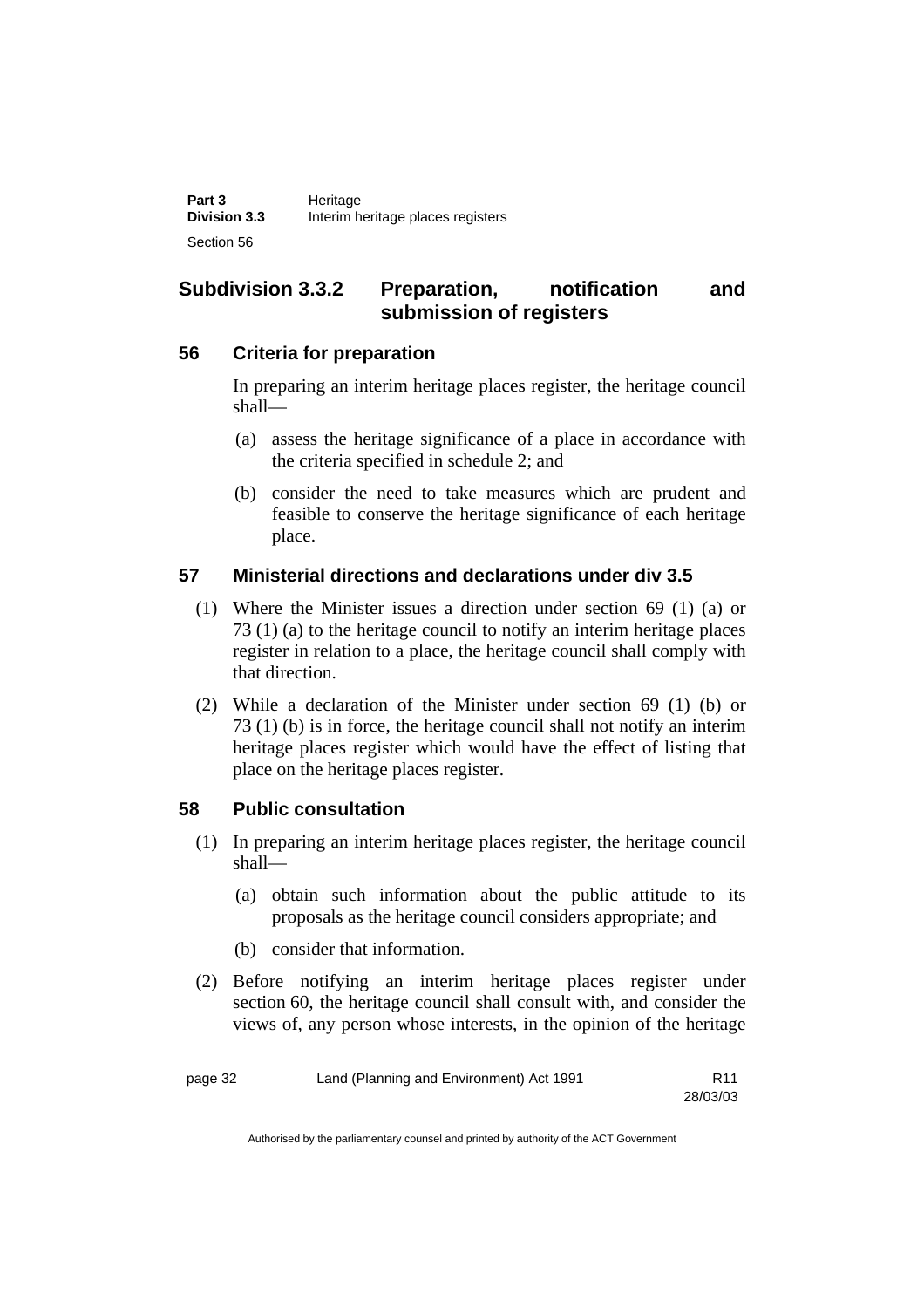council based on reasonable grounds, would be affected by its proposals.

(3) This section does not apply where section 57 (1) applies.

# **59 Application for inclusion of places in interim register**

- (1) A person may apply in writing to the heritage council for the inclusion of a provision in an interim heritage places register which would have the effect of including an entry in relation to that place on the heritage places register.
- (2) An application shall be accompanied by a statement of the reasons why the applicant considers that the place should be included on the heritage places register.
- (3) On application in accordance with this section, the heritage council may, in consideration of the matters referred to in section 56—
	- (a) include a provision in an interim heritage places register which would have the effect of including an entry in relation to the relevant place in the heritage places register; or
	- (b) refuse to approve the application.
- (6) This section is not to be read as limiting the power of the heritage council to prepare interim heritage places registers.

## **60 Public notification**

- (1) After preparing an interim heritage places register, the heritage council must prepare a written notice—
	- (a) stating that copies of the interim register are available for public inspection at specified places; and
	- (b) specifying, for the purpose of section 55, the maximum period during which the interim register, or each part of it, is to have effect under that section; and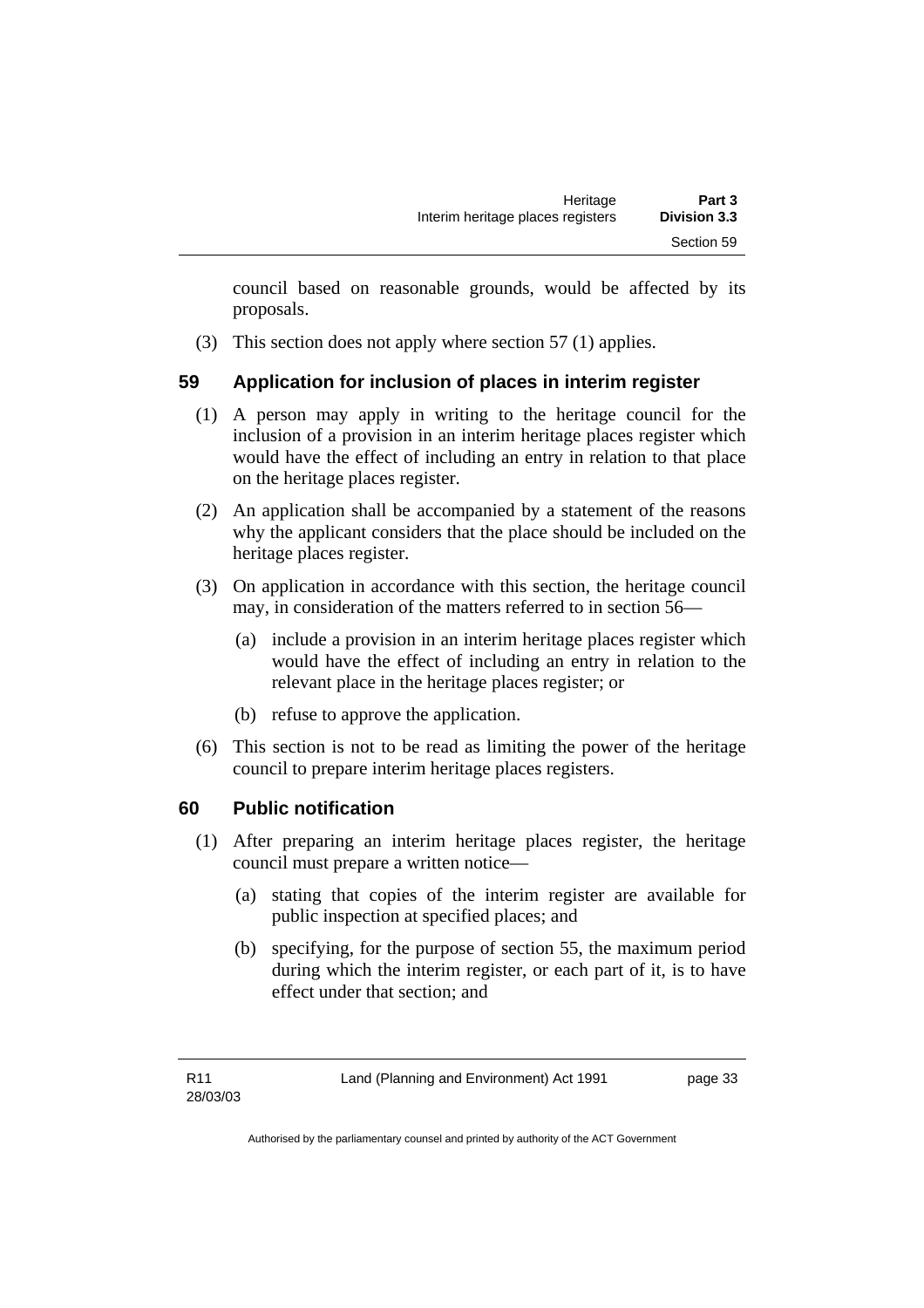- (c) including—
	- (i) a statement of the effect of section 55; and
	- (ii) a statement to the effect that, subject to the *Administrative Appeals Tribunal Act 1989*, a person whose interests in relation to land are affected may apply to the administrative appeals tribunal for a review of a decision of the heritage council to include a provision in the interim register.
- (2) A notice under subsection (1) is a notifiable instrument.

*Note* A notifiable instrument must be notified under the *Legislation Act 2001*.

- (3) The heritage council must also publish the notice under subsection (1) in a daily newspaper.
- (4) The heritage council shall make copies of the interim register available for public inspection during office hours at the places specified in the notice under subsection (1).
- (5) A copy of an interim register made available for public inspection under subsection (4) shall not include any restricted information in relation to an Aboriginal place.
- (6) The validity of a decision of the heritage council to include a provision in an interim heritage places register is not affected by a failure to comply with subsection  $(1)$   $(a)$  or  $(c)$ ,  $(4)$  or  $(5)$ .

## **61 Notification of lessees and occupiers**

- (1) As soon as practicable after an interim heritage places register is notified (other than in a newspaper) as required by section 60 (Public notification), the heritage council shall give each lessee, and each occupier, of land affected by a decision of the heritage council to include a provision in the interim register a notice—
	- (a) specifying that provision; and

28/03/03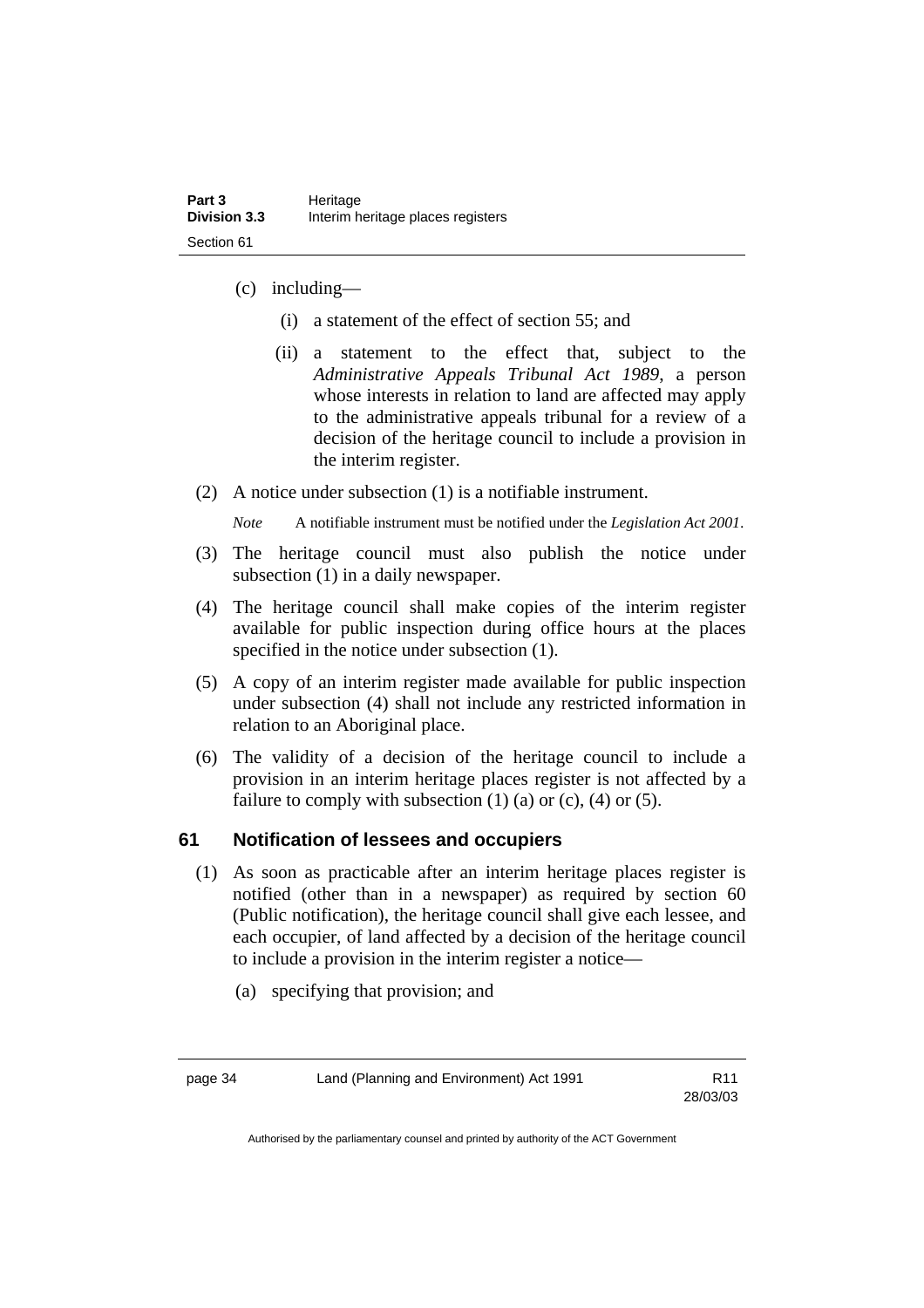- (b) specifying, and identifying as such, any relevant restricted information about Aboriginal places on that land; and
- (c) including the statements referred to in section 60 (1) (c) in relation to the interim register; and
- (d) including a statement of the effect of section 84 in relation to the publication of restricted information.
- *Note* For how documents may be given, see *Legislation Act 2001*, pt 19.5.
- (2) The validity of a decision of the heritage council to include a provision in an interim heritage places register is not affected by a failure to comply with subsection (1).

#### **62 Revision of interim register**

- (1) After the notification of an interim heritage places register under section 60, the heritage council may, in writing, revise the interim register—
	- (a) to correct a formal error; or
	- (b) except where section 57 (1) applies—to provide for the removal of a provision of the interim register which would have had the effect of including an entry in the heritage places register.
- (2) A revision under subsection (1) is a notifiable instrument.

*Note* A notifiable instrument must be notified under the *Legislation Act 2001*.

- (3) The heritage council shall cause a copy of a revision under subsection (1) to be published in a daily newspaper.
- (4) A revision under subsection (1) (b) shall include—
	- (a) a statement that copies of the interim register, as revised, are available for public inspection at specified places; and
	- (b) a statement of the effect of section 55 in relation to the interim register as revised; and

Land (Planning and Environment) Act 1991 page 35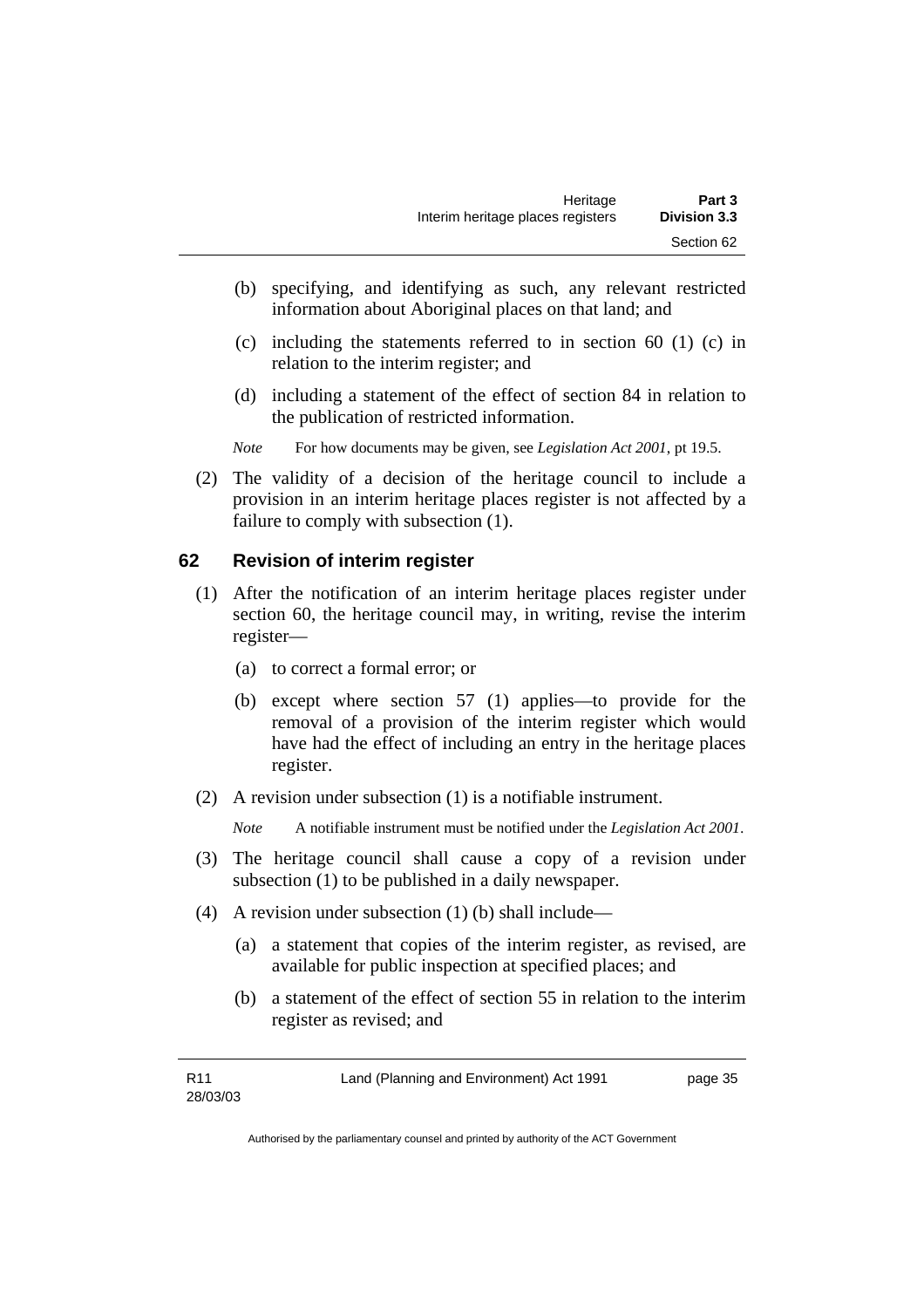| Part 3              | Heritage                          |
|---------------------|-----------------------------------|
| <b>Division 3.3</b> | Interim heritage places registers |
| Section 63          |                                   |

- (c) a statement to the effect that, subject to the *Administrative Appeals Tribunal Act 1989*, a person whose interests in relation to land are affected may apply to the administrative appeals tribunal for a review of the heritage council's decision to revise a provision of the interim register.
- (5) The heritage council shall make copies of the interim register, as revised, available for public inspection during office hours at the places specified in the revision under subsection (4).
- (6) Where subsection (1) (b) applies, the heritage council shall give each lessee, and each occupier, of land affected by the decision of the heritage council to revise the interim register a notice—
	- (a) specifying the revision; and
	- (b) including the statements referred to in subsection (4).
	- *Note* For how documents may be given, see *Legislation Act 2001*, pt 19.5.
- (7) The validity of a decision of the heritage council to revise a provision of an interim heritage places register under subsection (1) (b) is not affected by a failure to comply with subsection (3), (4), (5) or (6).

# **U** 63 Submission of interim register to authority

- (1) For the purposes of section 17, the heritage council shall submit an interim heritage places register to the authority in accordance with this section.
- (2) The heritage council shall submit an interim heritage places register to the authority after the expiration of 28 days after the interim register is notified (other than in a newspaper) as required by section 60 (Public notification), except where there is an application for review of a decision referred to in section 282A (1) (a) or (3) (b) in relation to the interim register.

28/03/03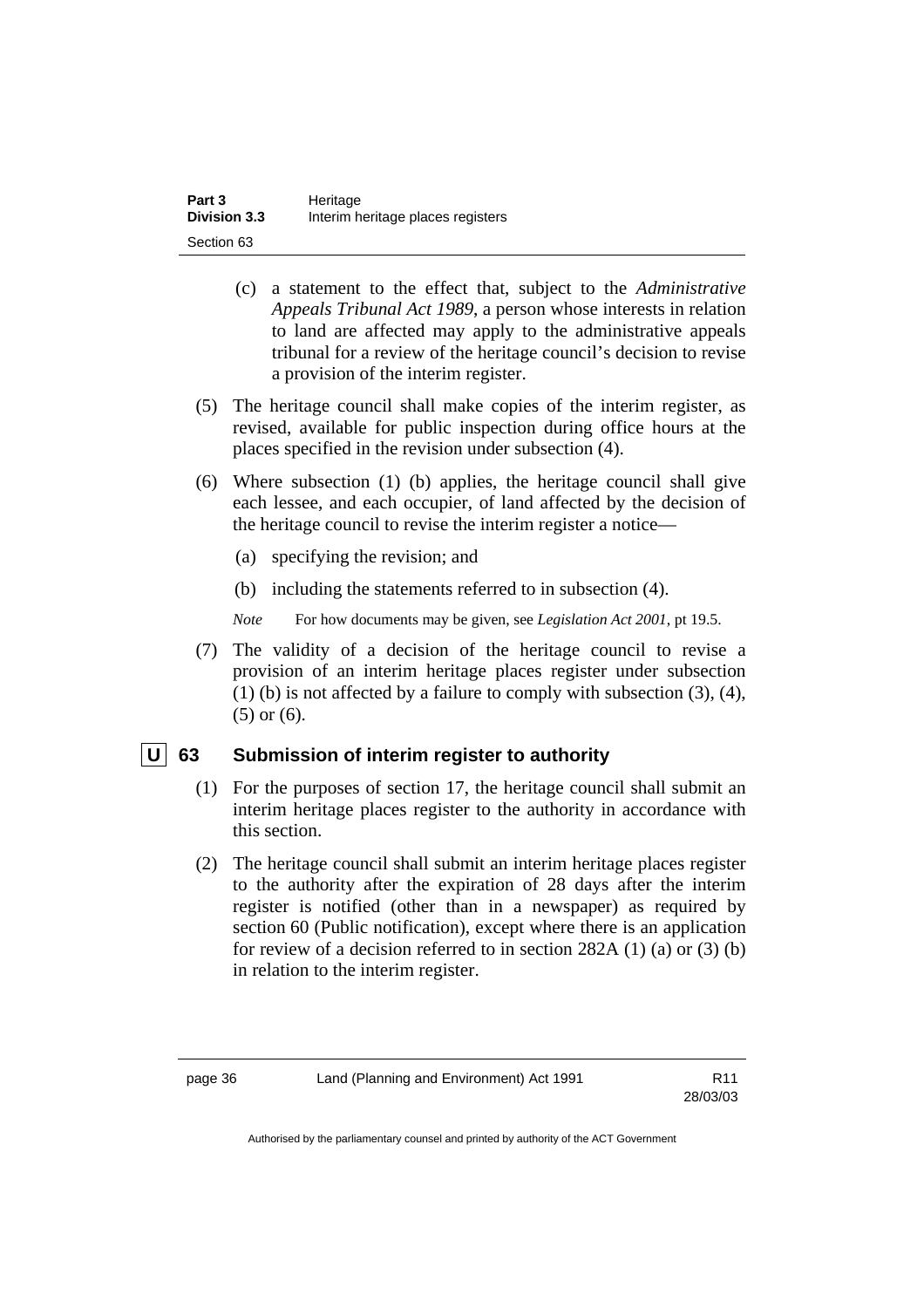- (3) Where there is an application for review of a decision referred to in section 282A (1) (a) or (3) (b) in relation to an interim heritage places register, the heritage council shall—
	- (a) in relation to those provisions of the interim register which are not the subject of such an application—submit those provisions to the authority after the expiration of 28 days after the interim register is notified (other than in a newspaper) as required by section 60 (Public notification); and
	- (b) in relation to each provision of the interim register which is the subject of such an application—where appropriate, submit that provision to the authority, as varied (if at all) to reflect the administrative appeals tribunal's decision, after the resolution of the application.
- (4) Where there is an application under section 282A (5) (a) for the review of a decision of the heritage council to refuse to approve an application under section 59 for the inclusion of a provision in an interim heritage places register—
	- (a) subsection (1) applies notwithstanding the application for review; and
	- (b) if the application for review is successful—the heritage council shall submit that provision to the authority in the form approved by the administrative appeals tribunal in its decision.
- (5) Where there is an application under section 282A (5) (a) for the review of a decision of the heritage council to revise an interim heritage places register so as to remove a provision—
	- (a) subsection (1) applies notwithstanding the application; and
	- (b) if the application is successful—the heritage council shall submit that provision to the authority as reinstated in the interim register in accordance with the decision of the administrative appeals tribunal.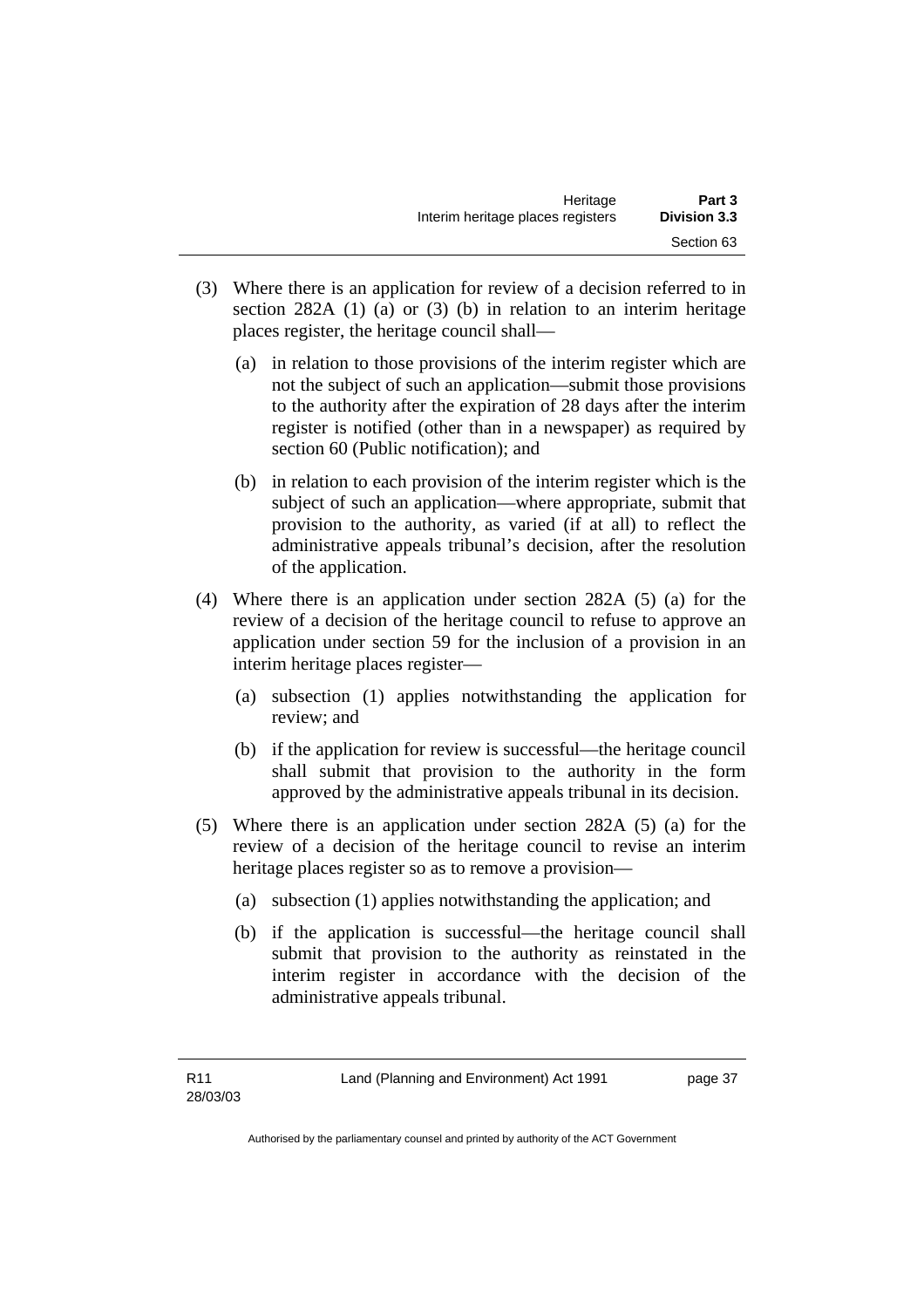# **Division 3.4 Acquisition of heritage places and objects**

# **U 64 Acquisition**

- (1) The Executive may, on behalf of the Territory, acquire a place listed on the heritage places register where the Executive is satisfied that—
	- (a) the place has substantial heritage significance; and
	- (b) acquisition is the most prudent and feasible means to ensure the conservation of that significance; and
	- (c) it is in the public interest for the Territory to acquire the place.
- (2) Where subsection (1) applies in relation to a place, the Executive may acquire an object identified in the heritage places register as intrinsic to the heritage significance of that place.
- (3) The Executive shall acquire a place or an object under this section on just terms.
- (4) The Executive shall not acquire a place or an object under this section without first consulting with, and considering the views of—
	- (a) the lessee and the occupier of the place; and
	- (b) where an object is to be acquired—the owner and the possessor of the object; and
	- (c) the heritage council; and
	- (d) any relevant Aboriginal organisation;

about the proposed acquisition.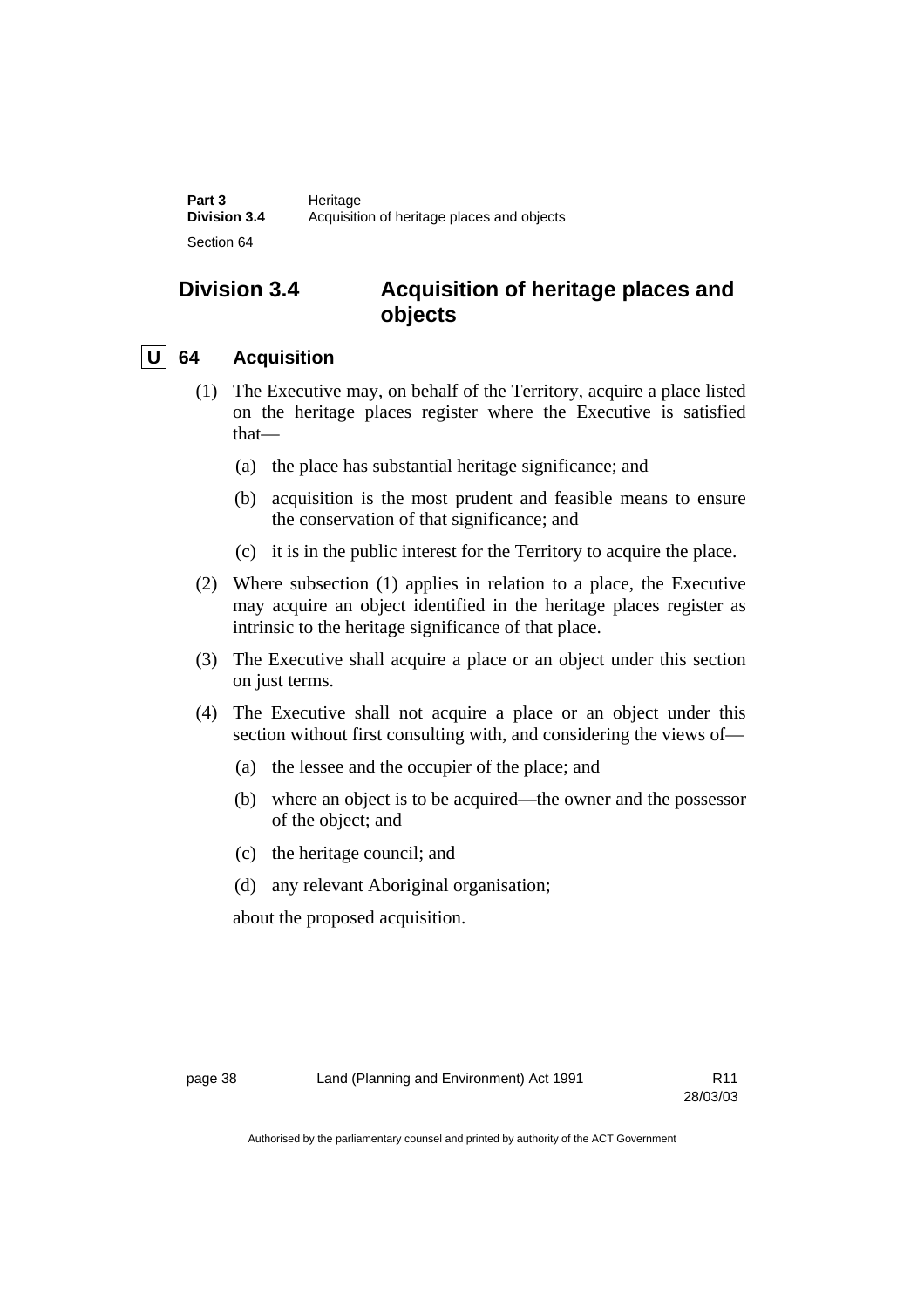# **Division 3.5 Aboriginal heritage**

# **Subdivision 3.5.1 Preliminary**

#### **66 Definitions for div 3.5**

In this division:

*registered*, in relation to a place, means a place for which—

- (a) there is an entry in the heritage places register; or
- (b) there is a provision in an interim heritage places register that has the effect of including an entry for the place in the heritage places register.

*registration*, in relation to a place, means—

- (a) making an entry for the place in a heritage places register; or
- (b) including a provision in an interim heritage places register that has the effect of including an entry for the place in a heritage places register.

*unregistered*, in relation to a place, means a place that is not a registered place.

# **Subdivision 3.5.2 Reporting discoveries of unregistered Aboriginal places**

#### **67 Reports**

- (1) A person who discovers a place which he or she believes on reasonable grounds to be an unregistered Aboriginal place shall, within 7 days, report that discovery to the Minister in accordance with subsection  $(2)$ .
- (2) A report under subsection (1) shall—
	- (a) be in writing; and

R11 28/03/03 Land (Planning and Environment) Act 1991 page 39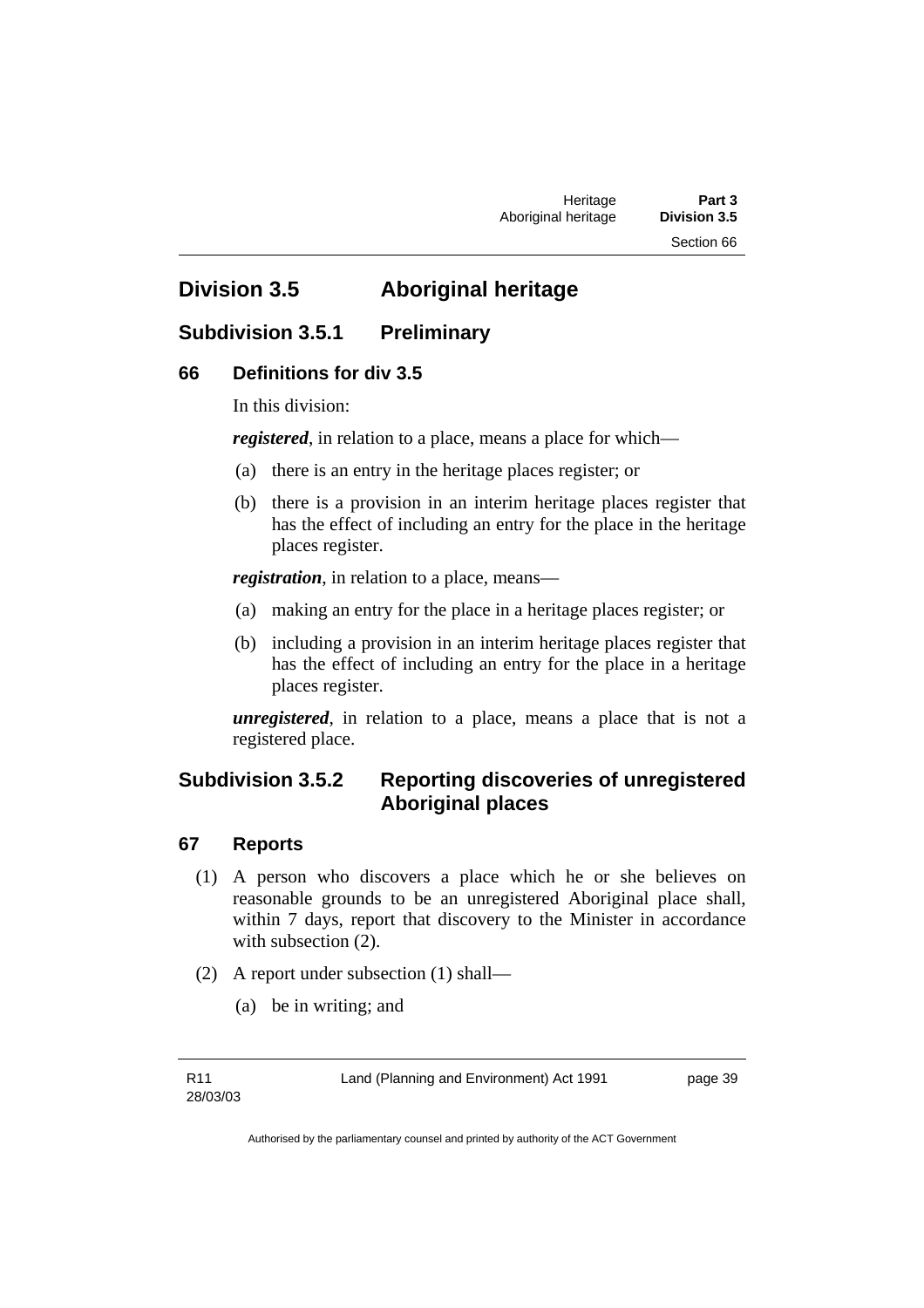| Part 3              | Heritage            |
|---------------------|---------------------|
| <b>Division 3.5</b> | Aboriginal heritage |
| Section 68          |                     |

- (b) specify the name and address of—
	- (i) the person giving the report; and
	- (ii) the lessee and each occupier of the land on which the place is located (where the identity of those persons is known to the person giving the report); and
- (c) specify the nature and location of the discovery.
- (3) A person shall not, without reasonable excuse, fail to comply with subsection  $(1)$ .

Maximum penalty: 5 penalty units.

- (4) This section does not apply in relation to a person who—
	- (a) in accordance with Aboriginal tradition, has traditional affiliations with the land on which the place is located; or
	- (b) believes on reasonable grounds that a declaration under section  $69$  (1) (b) or  $73$  (1) (b) (that the place is not to be registered) is in force; or
	- (c) believes on reasonable grounds that the place has previously been registered.
- (5) Notwithstanding subsection (4) (a), a person who, in accordance with Aboriginal tradition, has traditional affiliations with particular land may, for this subdivision, report the discovery of an Aboriginal place on that land in accordance with subsection (1).

#### **68 Aboriginal heritage discoveries—consideration of reports**

- (1) Upon receiving a report of a discovery under section 67, the Minister shall—
	- (a) if the place is registered, or has previously been registered give the lessee and the occupier of the land on which the place was discovered written notice of the details of that registration, including any relevant restricted information, together with a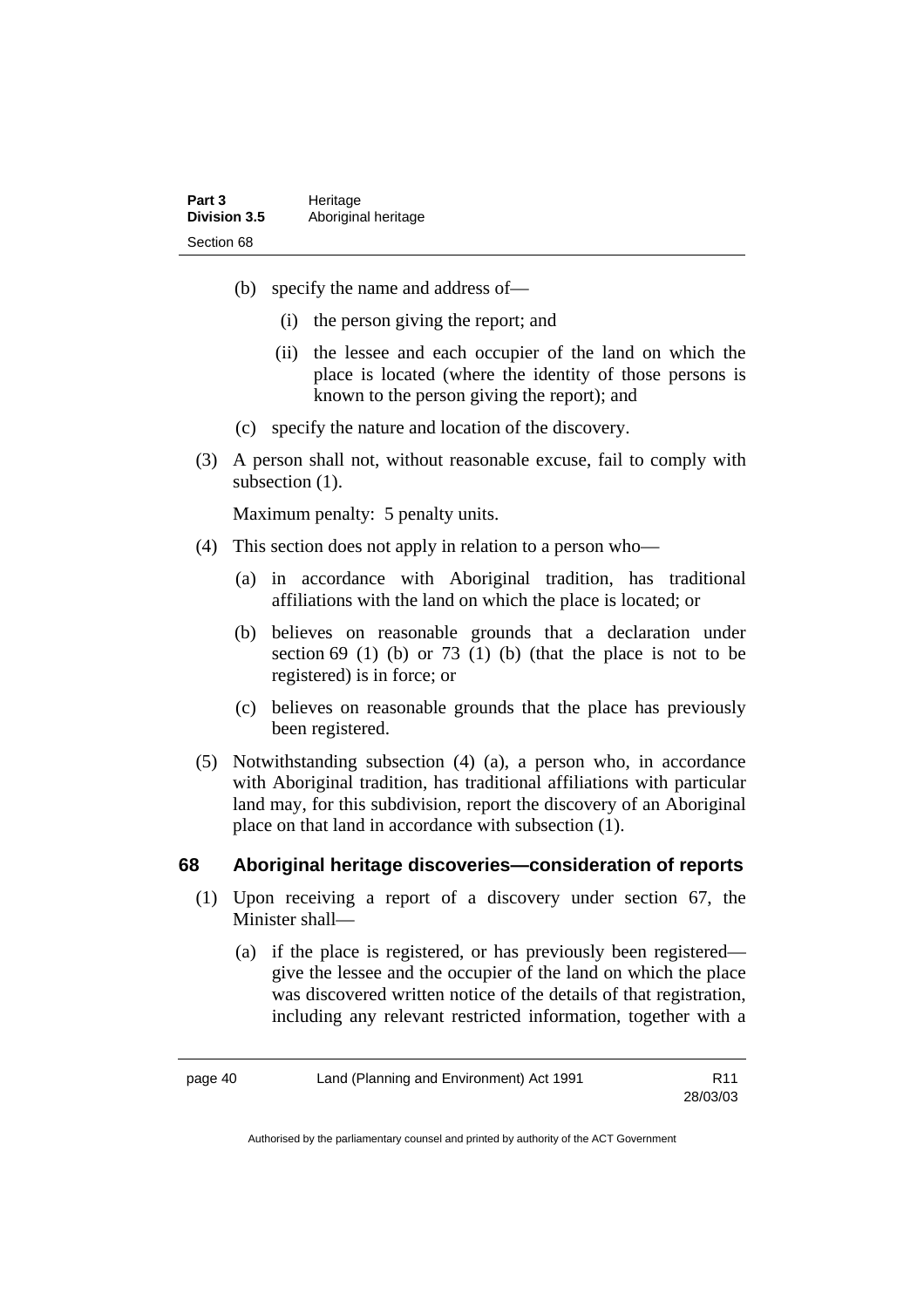statement of the effect of that registration (where it is still in force); or

- (b) if the place has never been registered—direct the heritage council to report to the Minister within 21 days about the heritage significance of the place or object.
- *Note* For how documents may be given, see *Legislation Act 2001*, pt 19.5.
- (2) The heritage council shall—
	- (a) prepare a report for submission to the Minister in compliance with a direction under subsection (1) (b); and
	- (b) in preparing that report, consult with, and consider the views of—
		- (i) the lessee and the occupier of the place; and
		- (ii) the person who reported the discovery; and
		- (iii) any relevant Aboriginal organisation.

#### **69 Aboriginal heritage discoveries—Ministerial directions and declarations**

- (1) Within 14 days after receiving a report from the heritage council under section 68, the Minister must, in writing—
	- (a) direct the heritage council to notify an interim heritage places register under section 60 which would have the effect of registering the place on particular terms; or
	- (b) declare that the place is not to be registered, and give written notice of the declaration to—
		- (i) the lessee and the occupier of the land where the place was discovered; and
		- (ii) the person who reported the discovery; and
		- (iii) any relevant Aboriginal organisation.

R11 28/03/03 Land (Planning and Environment) Act 1991 page 41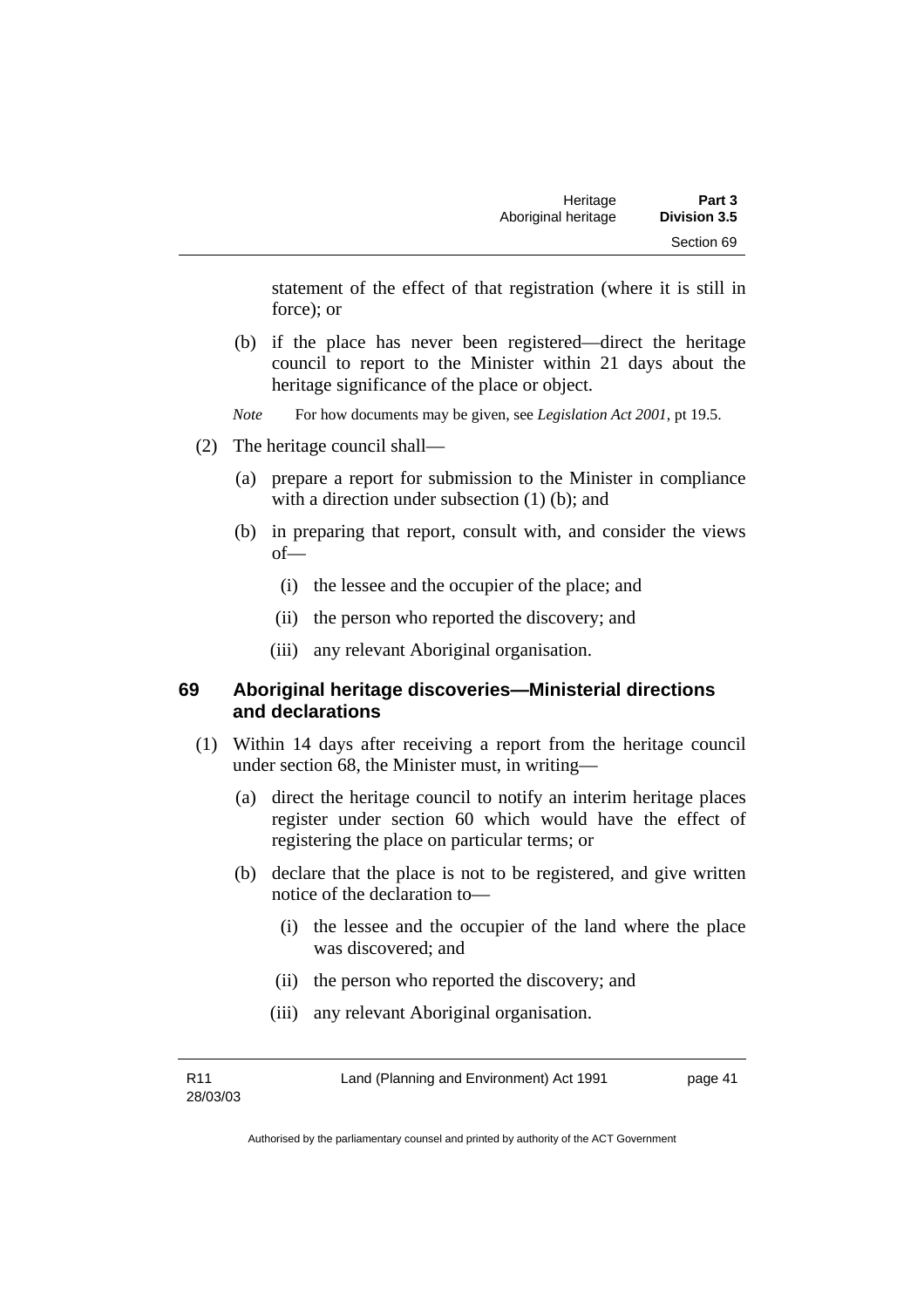| Part 3              | Heritage            |
|---------------------|---------------------|
| <b>Division 3.5</b> | Aboriginal heritage |
| Section 70          |                     |

- (2) Before making a decision under subsection (1), the Minister shall consult with the people mentioned in subsection (1) (b).
- (3) In making a decision under subsection (1), the Minister shall—
	- (a) after taking into account the report of the heritage council consider whether the place is of sufficient heritage significance to be registered; and
	- (b) after taking into account the views of the people consulted under subsection (2), consider the effect of registration on their interests.
- (4) Where the Minister makes a decision under subsection (1) (a), sections 60 and 61 apply in relation to a decision of the Minister under subsection (1) (a) as if the references in those sections to a decision of the heritage council to include a provision in an interim heritage places register were references to that decision of the Minister.
- (5) The following are notifiable instruments:
	- (a) a direction under subsection (1) (a);
	- (b) a declaration under subsection (1) (b).
	- *Note* A notifiable instrument must be notified under the *Legislation Act 2001*.
- (6) A direction or declaration must be notified under the *Legislation Act 2001* within 14 days after it is made.

## **Subdivision 3.5.3 Protection of unregistered Aboriginal heritage**

#### **70 Damaging unregistered Aboriginal places**

A person shall not without reasonable excuse, disturb, damage or destroy or cause or permit to be disturbed, damaged or destroyed an unregistered Aboriginal place, unless—

(a) that place has previously been registered; and

| page 42 | Land (Planning and Environment) Act 1991 | R11      |
|---------|------------------------------------------|----------|
|         |                                          | 28/03/03 |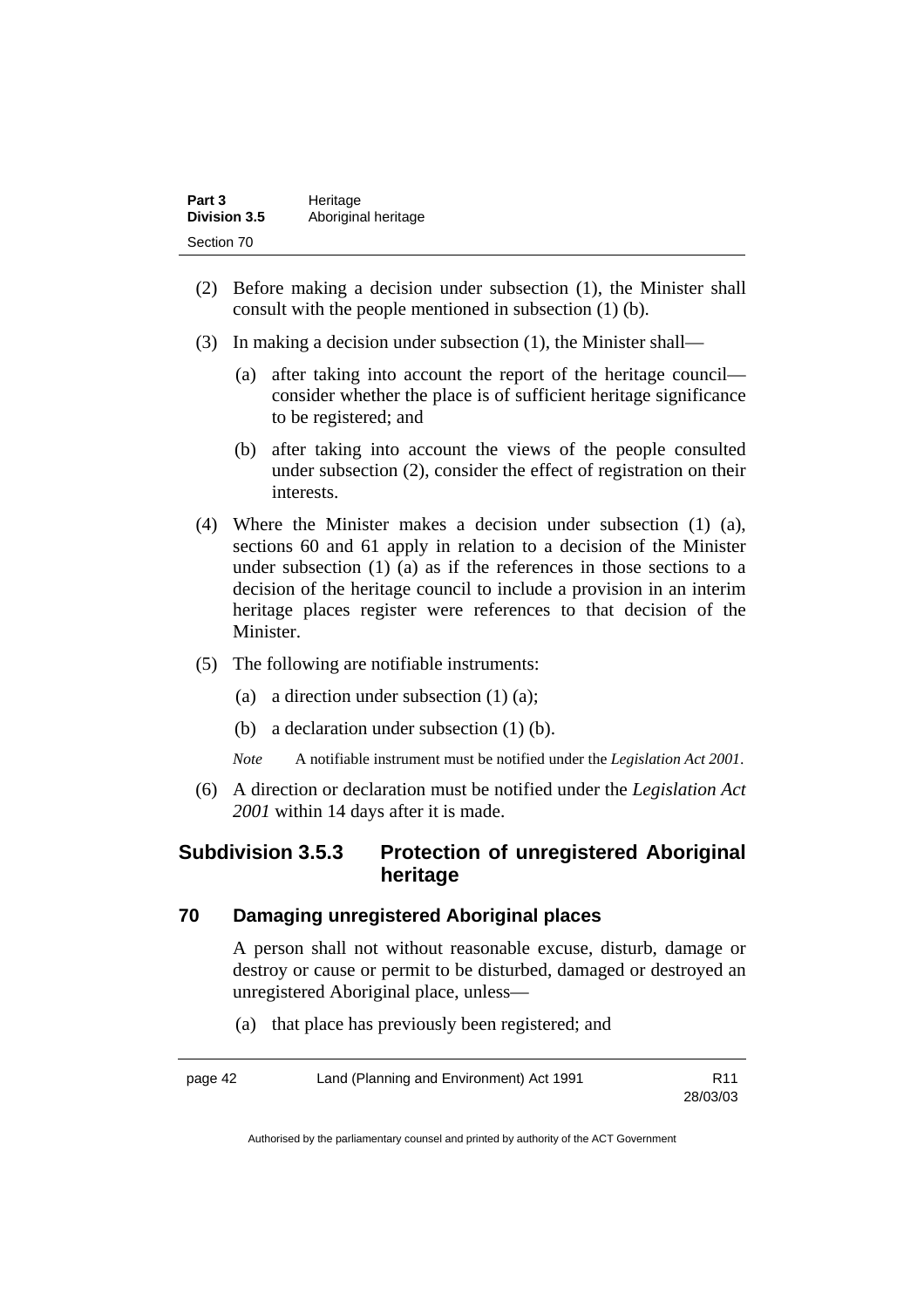(b) that registration has been cancelled.

Maximum penalty: 50 penalty units, imprisonment for 6 months or both.

### **71 Orders for protection of unregistered Aboriginal places application of pt 6**

(1) In this section:

*order* means an order referred to in subsection (2).

- (2) The Executive may make an order under division 6.3 in relation to the disturbance, damage or destruction of an unregistered Aboriginal place except where—
	- (a) a declaration under section  $69 (1) (b)$  or  $73 (1) (b)$  is in force in relation to that place; or
	- (b) the place has previously been registered.
- (3) For the purposes of division 6.3 in its application to an order, the disturbance, damage or destruction referred to in subsection (2) is to be taken to be a controlled activity.
- (4) In deciding whether to make an order, the Minister shall consider whether the relevant controlled activity is likely to affect adversely the heritage significance of the place.
- (5) An order—
	- (a) shall specify the grounds on which the order is made; and
	- (b) may direct any person against whom it is made—
		- (i) to stop disturbing, damaging or destroying an unregistered Aboriginal place; or
		- (ii) not to commence disturbing, damaging or destroying such a place.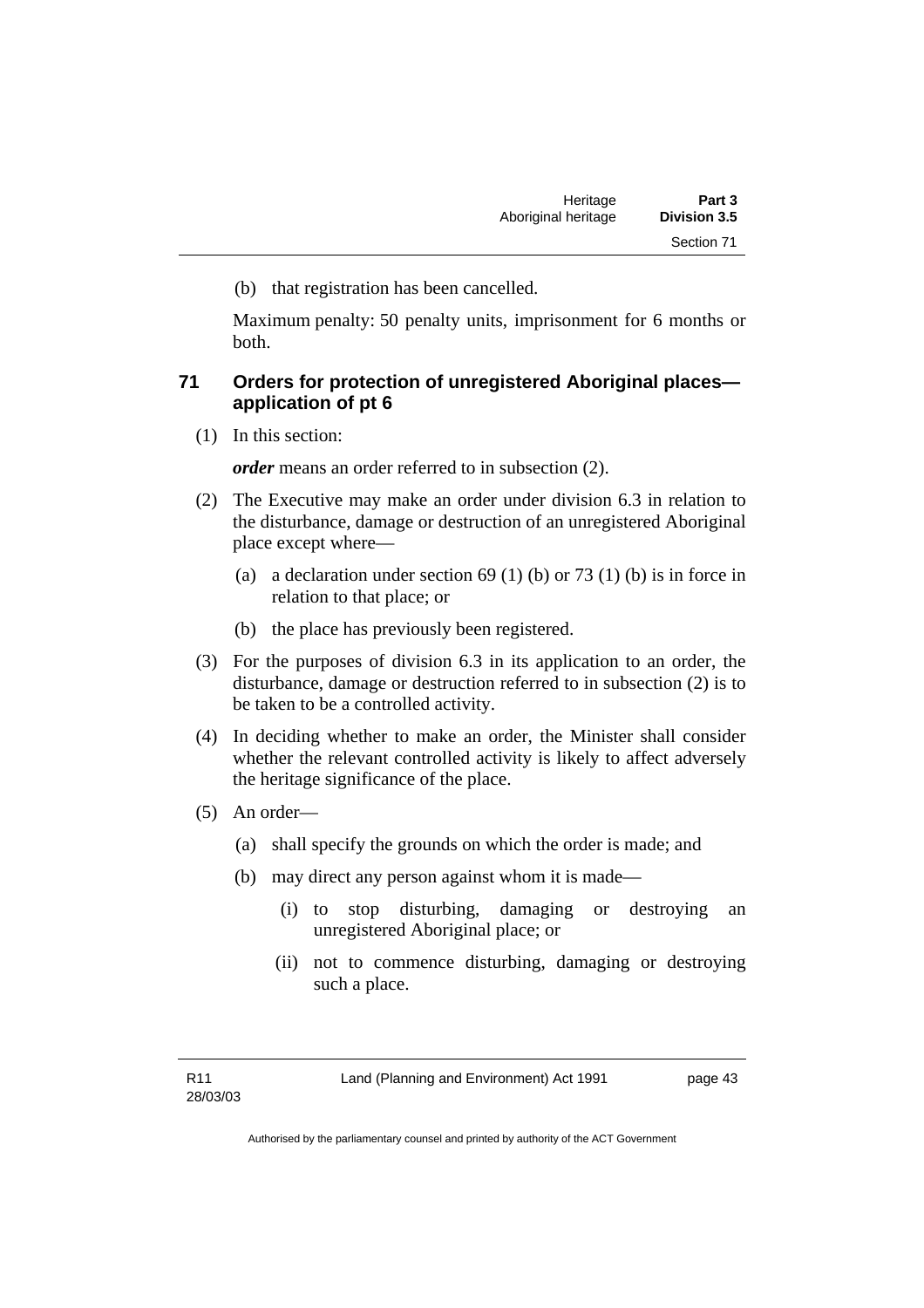| Part 3              | Heritage            |
|---------------------|---------------------|
| <b>Division 3.5</b> | Aboriginal heritage |
| Section 72          |                     |

- (6) An order shall remain in force for such period, not exceeding 35 days, as is specified in the order.
- (7) Section 256 (5) does not apply in relation to an order for the purposes of this section.

#### **72 Orders—reports by heritage council**

- (1) Where the Minister makes an order for the purposes of section 71, he or she shall direct the heritage council to report within 21 days about the heritage significance of the relevant place.
- (2) The heritage council shall—
	- (a) prepare a report for submission to the Minister in compliance with a direction under subsection (1); and
	- (b) in preparing that report, consult with, and consider the views of—
		- (i) the lessee and the occupier of the place; and
		- (ii) the person who reported the discovery; and
		- (iii) any relevant Aboriginal organisation.

#### **73 Orders—Ministerial directions and declarations**

- (1) Within 14 days after receiving a report from the heritage council under section 72, the Minister must, in writing—
	- (a) direct the heritage council to notify an interim heritage places register under section 60 which would have the effect of registering the place on particular terms; or
	- (b) declare that the place is not to be registered, and give written notice of the declaration to—
		- (i) the lessee and the occupier of the land where the place was discovered; and
		- (ii) any relevant Aboriginal organisation.

| page 44 | Land (Planning and Environment) Act 1991 | R <sub>11</sub> |
|---------|------------------------------------------|-----------------|
|         |                                          | 28/03/03        |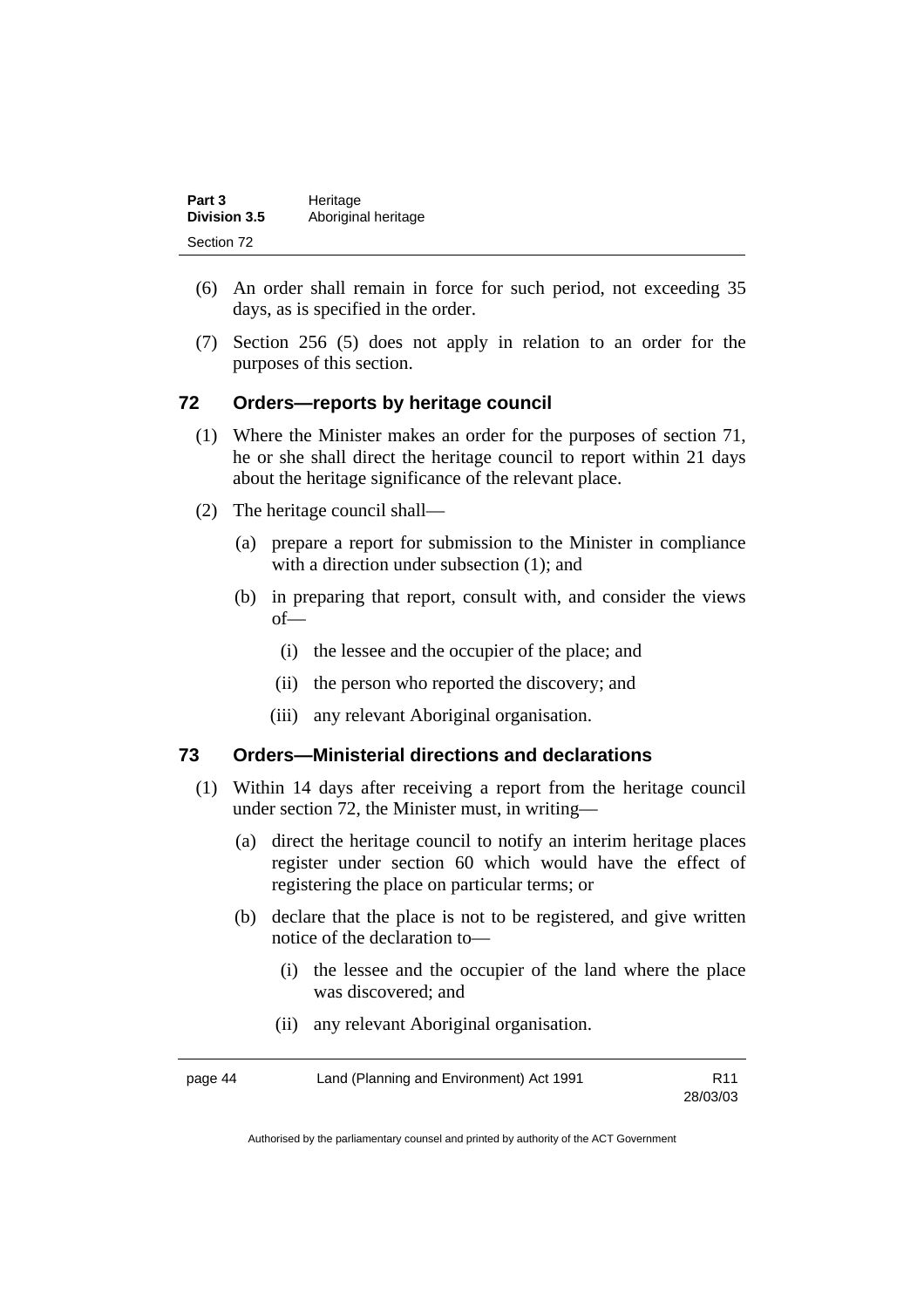| Heritage            | Part 3              |
|---------------------|---------------------|
| Aboriginal heritage | <b>Division 3.5</b> |
|                     | Section 74          |

- (2) Before making a decision under subsection (1), the Minister shall consult with the persons referred to in subsection (1) (b).
- (3) In making a decision under subsection (1), the Minister shall—
	- (a) taking into account the report of the heritage council—consider whether the place is of sufficient heritage significance to be registered; and
	- (b) taking into account the views of the people consulted under subsection (2), consider the effect of registration on their interests; and
	- (c) taking into account that report and those views—consider whether there is any prudent and feasible alternative to the activity in relation to which the order is in force.
- (4) Where the Minister makes a decision under subsection (1) (a), sections 60 and 61 apply in relation to a decision of the Minister under subsection (1) (a) as if the references in those sections to a decision of the heritage council to include a provision in an interim heritage places register were references to that decision of the Minister.
- (5) The following are notifiable instruments:
	- (a) a direction under subsection  $(1)$   $(a)$ ;
	- (b) a declaration under subsection (1) (b).
	- *Note* A notifiable instrument must be notified under the *Legislation Act 2001*.
- (6) A direction or declaration must be notified under the *Legislation Act 2001* within 14 days after it is made.

#### **Subdivision 3.5.4 Compensation claims**

#### **74 Definitions for sdiv 3.5.4**

In this subdivision:

*compensation* means compensation under section 78.

| R11      | Land (Planning and Environment) Act 1991 | page 45 |
|----------|------------------------------------------|---------|
| 28/03/03 |                                          |         |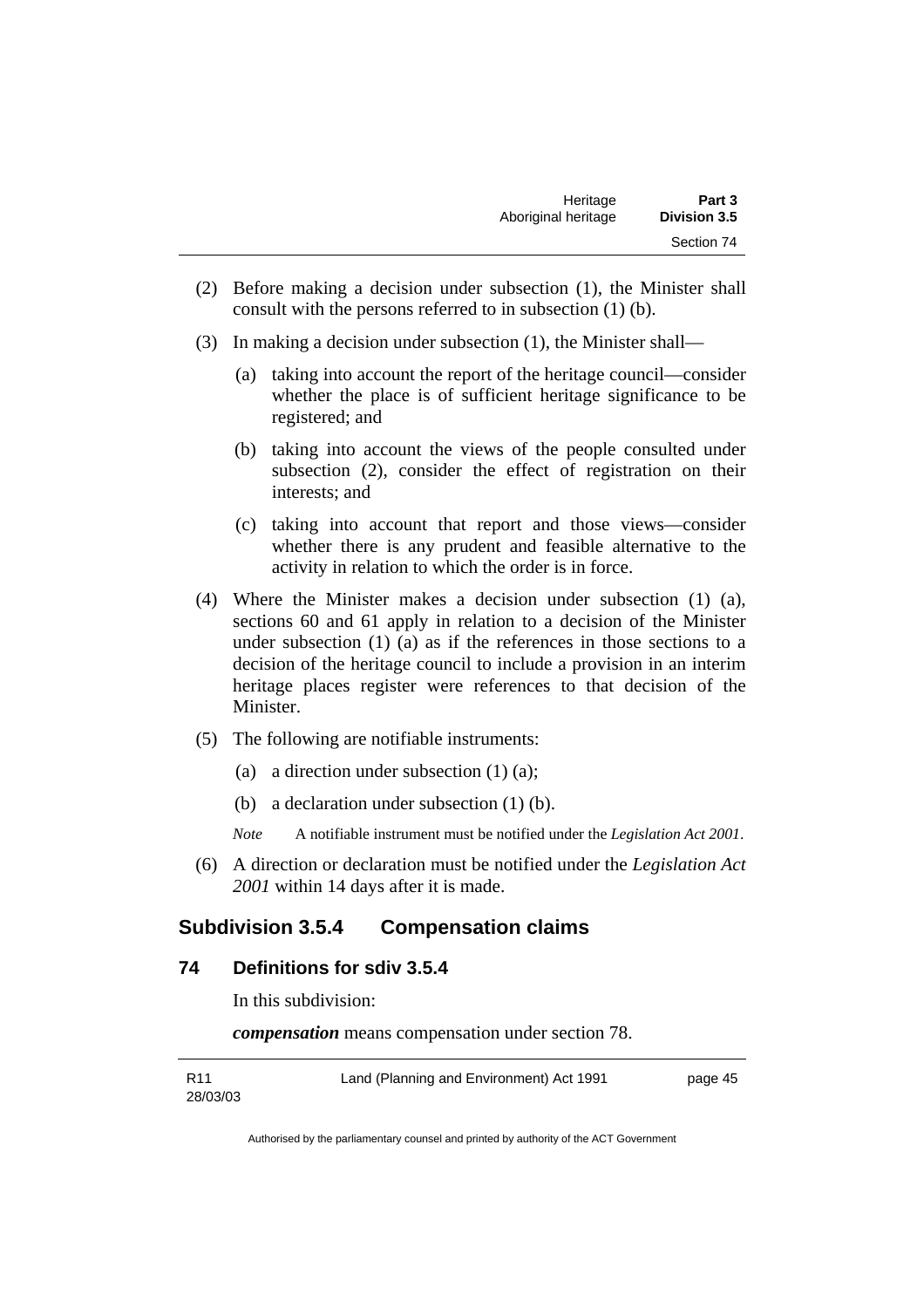| Part 3              | Heritage            |
|---------------------|---------------------|
| <b>Division 3.5</b> | Aboriginal heritage |
| Section 75          |                     |

### **75 Application of sdiv 3.5.4**

This subdivision applies where—

- (a) a person reports the discovery of an unregistered place in accordance with section 67; or
- (b) an order referred to in section 71 (2) is made in relation to a place; or
- (c) a place is registered in an interim heritage places register under a direction under section 69 (1) (a) or 73 (1) (a) following a report or order mentioned in paragraph (a) or (b); or
- (d) a place is registered in the heritage places register because of its registration in an interim heritage places register under a direction under section  $69$  (1) (a) or  $73$  (1) (a).

#### **76 Right to compensation**

- (1) In a circumstance in which this subdivision applies, on application in accordance with subsection (4) the Minister shall, on behalf of the Territory, compensate the applicant for loss or damage—
	- (a) directly attributable to that circumstance; and
	- (b) which arises out of any contractual or statutory obligations incurred by the applicant prior to the occurrence of that circumstance.
- (2) Where this subdivision applies in relation to more than 1 circumstance relating to the same land—
	- (a) the Minister may compensate the applicant under subsection (1) for the combined loss or damage directly attributable to that combination of circumstances; and
	- (b) such compensation is only payable for loss or damage in relation to contractual or statutory obligations incurred by the applicant prior to the occurrence of the earliest of those circumstances.

| page 46 | Land (Planning and Environment) Act 1991 | R <sub>11</sub> |
|---------|------------------------------------------|-----------------|
|         |                                          | 28/03/03        |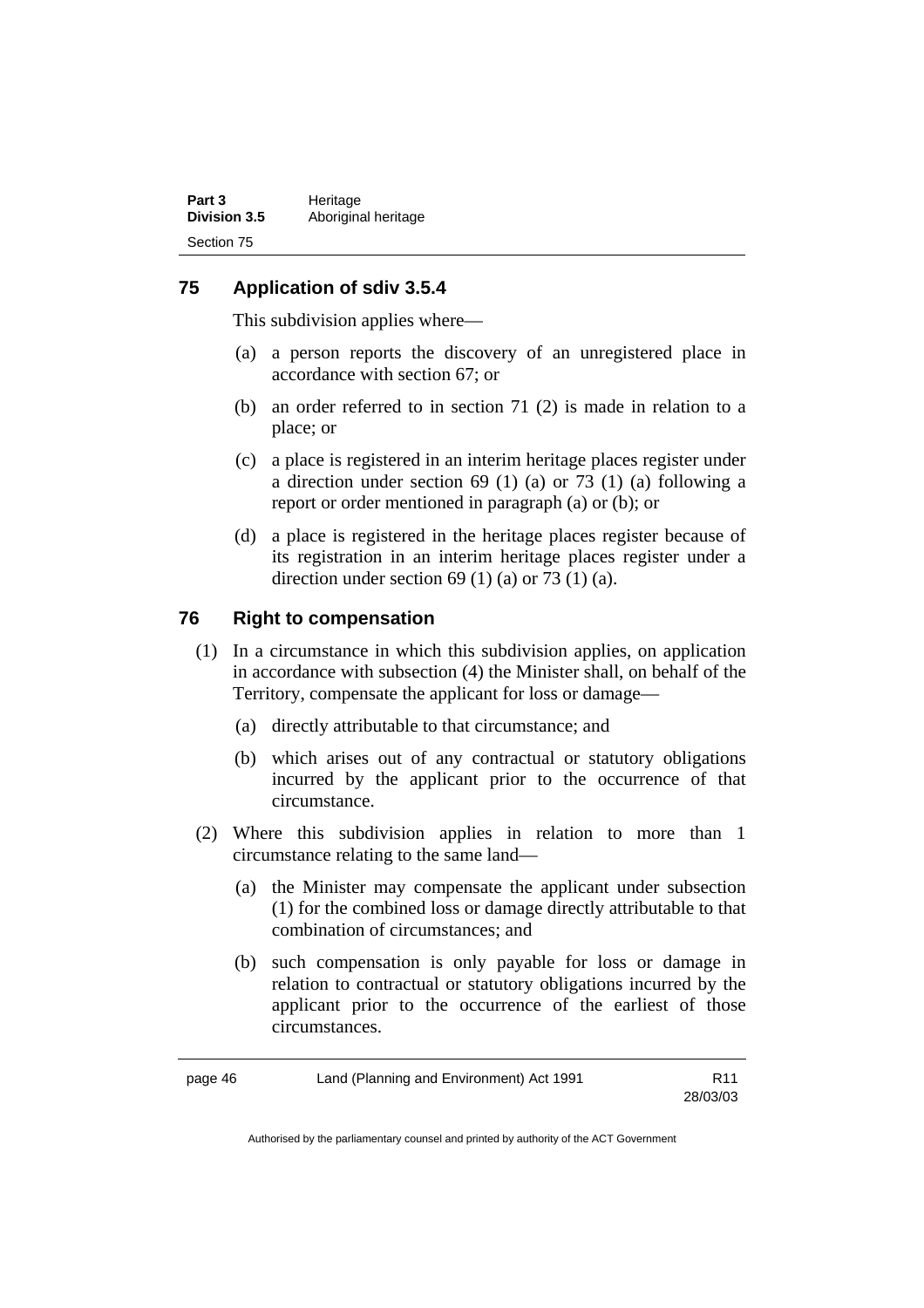| Heritage            | Part 3       |
|---------------------|--------------|
| Aboriginal heritage | Division 3.5 |
|                     | Section 77   |

- (3) Where an order referred to in section 71 is made against a person, no compensation is payable to that person for any loss or damage attributable to that order being made, or to any subsequent registration of the relevant place, which arises out of an obligation incurred by the applicant where, at the time the obligation was incurred, the applicant believed that the relevant place was an Aboriginal place.
- (4) An application for compensation shall be made within 1 year of the date of occurrence of the latest of the relevant circumstances by virtue of which this subdivision applies.
- (5) Where this subdivision applies, no amount for damages or compensation is payable to any person by reason only of the circumstances of that application, except under this subdivision.

#### **77 Loss for which compensation is recoverable**

- (1) Compensation is only payable for loss or damage attributable to the application of this subdivision which—
	- (a) is capable of being assessed by way of a liquidated amount; and
	- (b) takes into account any opportunity for recovery of taxes or diminution of tax liabilities; and
	- (c) is not otherwise capable of recovery or mitigation, or further recovery or mitigation.
- (2) Loss for which compensation is payable includes—
	- (a) expenditure incurred in the preparation of plans for the purposes of any work in relation to which the compensation is sought; and
	- (b) any other expenditure necessarily preparatory to carrying out that work; and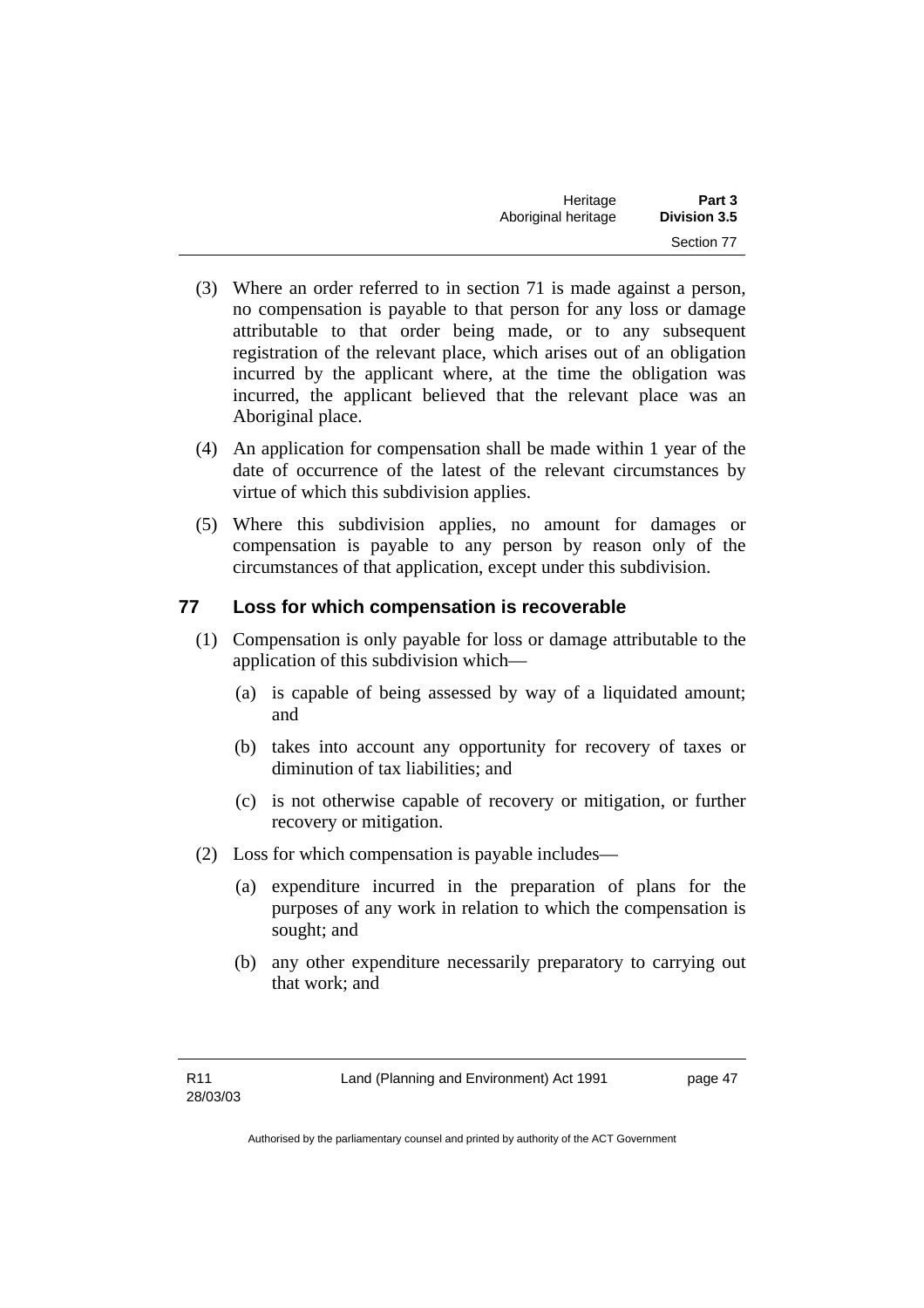| Part 3              | Heritage            |
|---------------------|---------------------|
| <b>Division 3.5</b> | Aboriginal heritage |
| Section 78          |                     |

- (c) the cost of acquisition of any land or object, including any incidental costs.
- (3) Loss for which compensation is payable does not include—
	- (a) any capital costs or capital depreciation except for expenditure or costs referred to in subsection (2); or
	- (b) any amount in relation to the prospective use of the land in relation to which this subdivision applies, except where—
		- (i) that land is registered in the heritage places register; and
		- (ii) that use is consistent with the requirements of the register.

#### **78 Amount of compensation**

- (1) Subject to section 77, where the Minister decides that compensation should be paid to an applicant, the Territory shall pay the applicant such amount as is determined by the Minister by notice in writing to the applicant.
- (2) Where an applicant, by notice in writing to the Minister, disputes the amount of compensation determined under subsection (1), the Minister may, by notice in writing to the applicant, revise that determination in accordance with a determination—
	- (a) of a valuer appointed by agreement between the Minister and the applicant; or
	- (b) arrived at by such other method as is agreed upon between the Minister and the applicant.

#### **79 Consultation with applicants**

Before giving an applicant for compensation a notice in accordance with section 282A (1) (b), the Minister shall—

(a) consult with the applicant; and

page 48 Land (Planning and Environment) Act 1991

28/03/03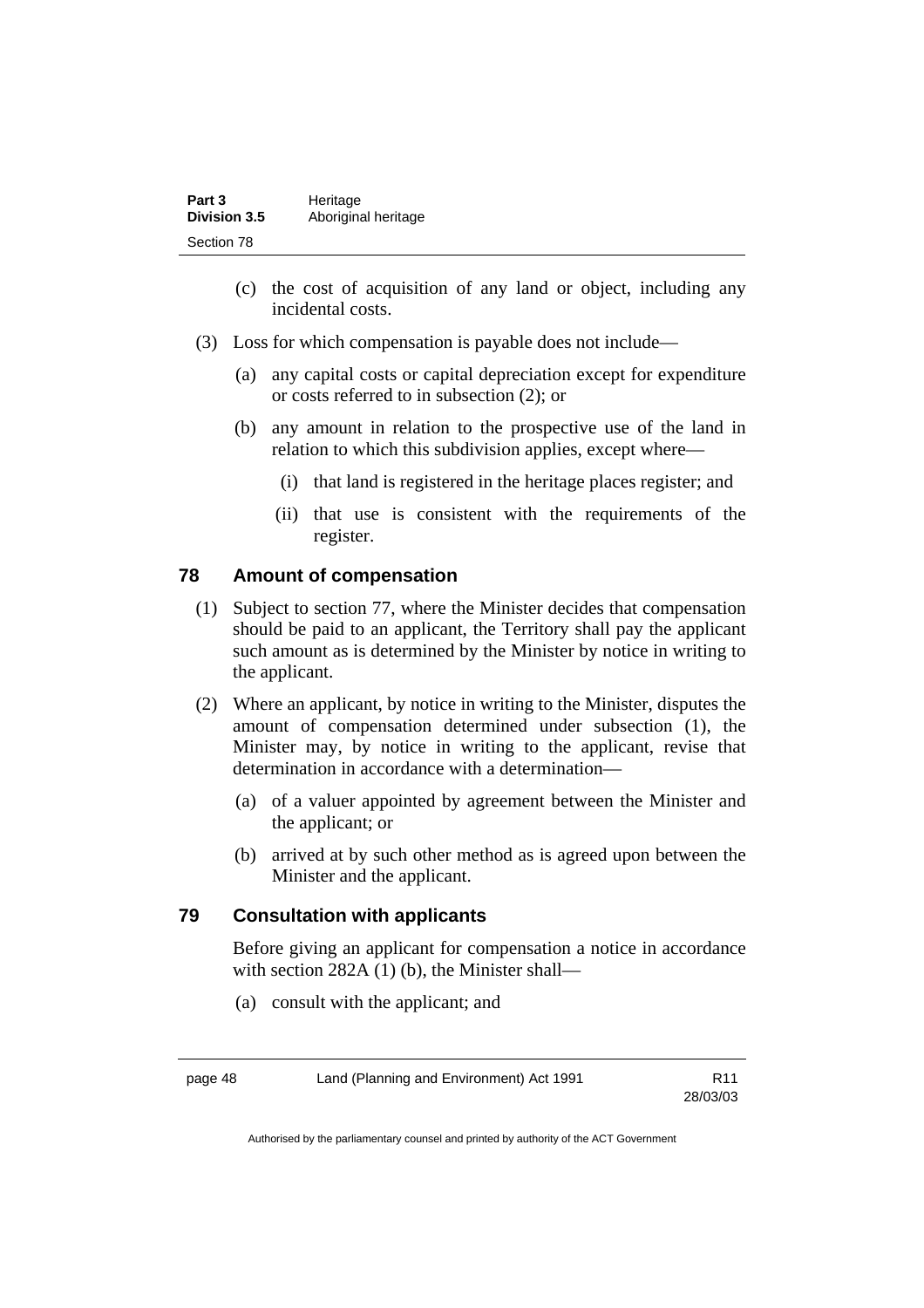(b) consider the views of the applicant;

about the Minister's proposed decision.

#### **80 Notice of decisions about compensation**

- (1) Where the Minister decides to grant an applicant compensation, he or she shall notify the applicant within 60 days after receiving the application.
- (2) Notice in accordance with section 282A (1) (b) shall be given within 60 days of receiving the application to which the notice relates.

## **Subdivision 3.5.5 Consultation in relation to registers**

#### **81 Consultation with Aboriginal organisations**

- (1) This section applies if the heritage council is preparing an interim heritage places register, or a revision of such a register, that relates to an Aboriginal place.
- (2) Where this section applies, the heritage council shall consult with, and consider the views of, any relevant Aboriginal organisation about the effect of the interim register or revision on Aboriginal tradition.
- (3) In this section:

*Aboriginal place* includes a place which the heritage council at one time considered to be an Aboriginal place, but which the heritage council no longer considers to be such a place.

# **Subdivision 3.5.6 Restricted information**

#### **82 Restricted information**

 (1) Where, in the Minister's opinion, the public disclosure of particular information about the location or nature of an Aboriginal place would be likely to have a significant adverse effect on—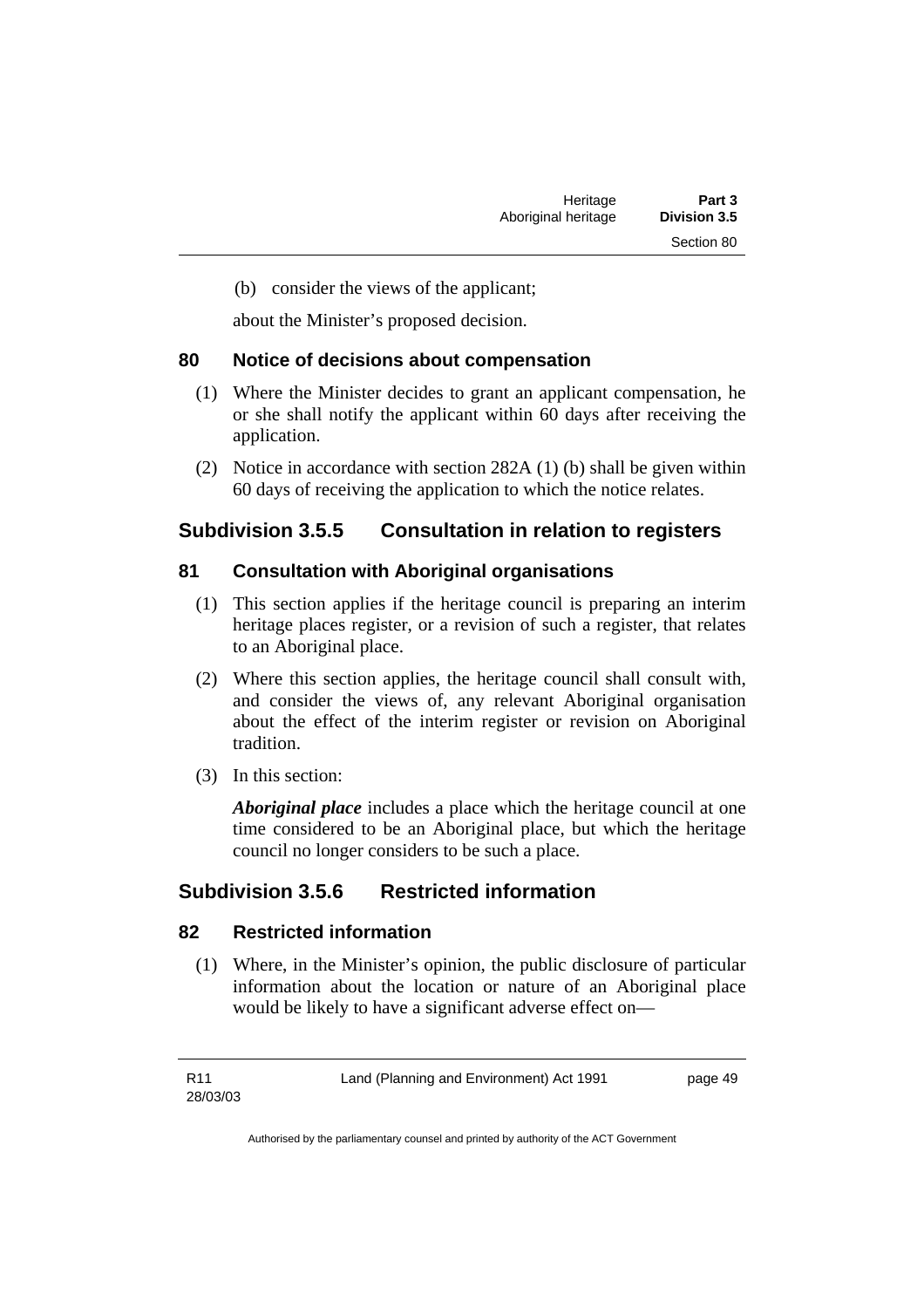- (a) Aboriginal tradition; or
- (b) the heritage significance of the place;

the Minister shall, in writing, declare that information to be restricted information for this Act.

- (2) The Minister shall not make a declaration under subsection (1) without first consulting with, and considering the views of—
	- (a) the heritage council; and
	- (b) any relevant Aboriginal organisation;

about the relevant information.

- (3) The Minister shall give a copy of a declaration under subsection (1)  $to$ —
	- (a) the lessee and the occupier of any land in relation to which the declaration is given;
	- (b) the heritage council; and
	- (c) any relevant Aboriginal organisation.

*Note* For how documents may be given, see *Legislation Act 2001*, pt 19.5.

- (4) A copy of a declaration given under subsection (3) (a) to the lessee or occupier of any land must be accompanied by a notice under section 282A (1) (Review of decisions).
- (5) The validity of a decision of the Minister to make a declaration under subsection (1) is not affected by a failure to comply with subsections  $(2)$ ,  $(3)$  and  $(4)$ .

#### **83 Publication of restricted information by public officials**

- (1) The Territory, the Executive, a Minister or a Territory authority shall not publish or cause to be published any restricted information about an Aboriginal place except—
	- (a) for this part or part 2; or

page 50 Land (Planning and Environment) Act 1991

28/03/03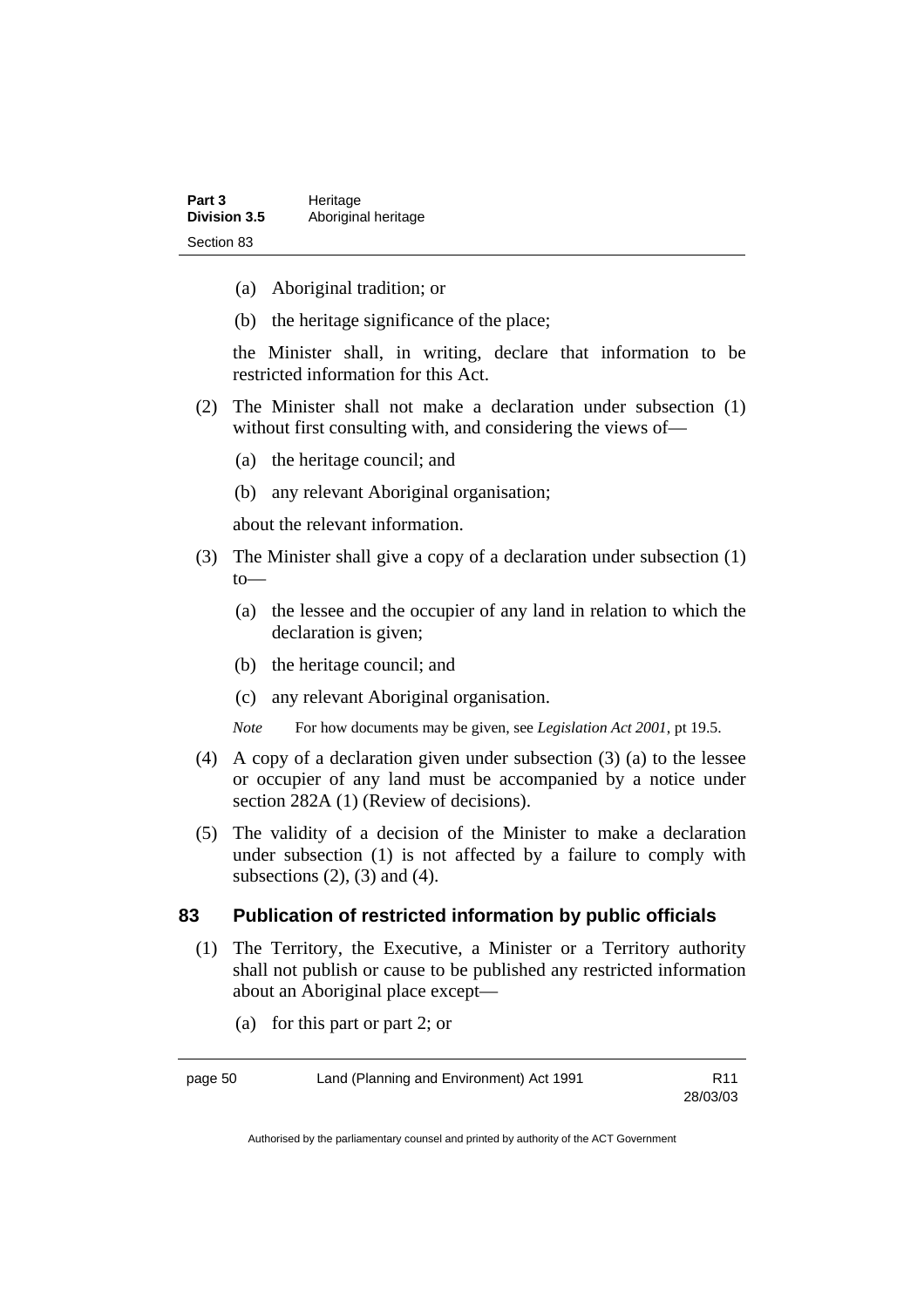| Heritage            | Part 3              |
|---------------------|---------------------|
| Aboriginal heritage | <b>Division 3.5</b> |
|                     | Section 84          |

- (b) in accordance with subsection (2); or
- (c) in accordance with the prescribed procedures.
- (2) For subsection (1) (b), restricted information may be published where the person or body responsible for its publication is satisfied on reasonable grounds that the publication would not have a significant adverse effect on—
	- (a) Aboriginal tradition; or
	- (b) the heritage significance of the relevant place.

#### **84 Publication of restricted information generally**

- (1) A person (other than a person referred to in section 83 (1)) shall not, without reasonable excuse, publish or cause to be published restricted information about an Aboriginal place except—
	- (a) in accordance with an approval under subsection (2); and
	- (b) where that publication is accompanied by a written statement in the form referred to in section 82 (4) (a).

Maximum penalty: 50 penalty units, imprisonment for 6 months or both.

- (2) On application in accordance with subsection (3), the heritage council shall, by notice in writing to the applicant, approve the publication of restricted information about an Aboriginal place where it is satisfied on reasonable grounds that the publication would not have a significant adverse effect on—
	- (a) Aboriginal tradition; or
	- (b) the heritage significance of the relevant place.
- (3) An application under subsection (2) shall be in writing specifying—
	- (a) the nature of the restricted information; and
	- (b) the reason for the proposed publication; and

R11 28/03/03 Land (Planning and Environment) Act 1991 page 51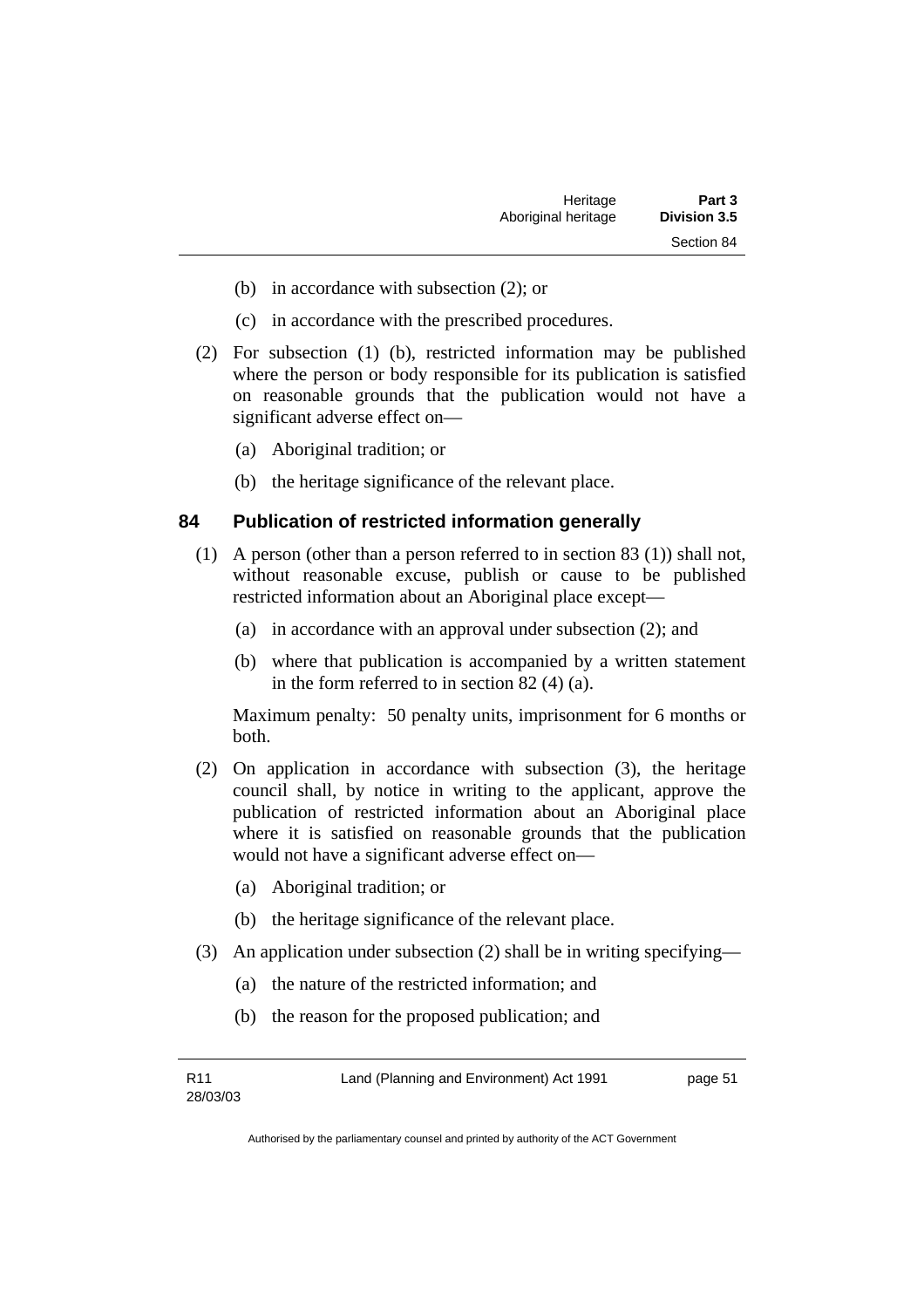| Part 3              | Heritage                              |
|---------------------|---------------------------------------|
| <b>Division 3.6</b> | Public access to heritage information |
| Section 85          |                                       |

 (c) the nature of the proposed publication, including the person, persons or class of persons to whom or to which it is directed.

#### **85 Access to restricted information**

- (1) On application in accordance with subsection (2) by—
	- (a) a lessee or an occupier of land; or
	- (b) where an interest in relation to land is being offered for sale—a person who is considering purchasing that interest;

the heritage council shall publish to that person any restricted information relevant to the conservation and use of that land.

- (2) An application shall be in writing accompanied by a written declaration—
	- (a) in the case referred to in subsection (1) (a)—specifying the capacity in which the applicant is applying; or
	- (b) in the case referred to in subsection (1) (b)—specifying the interest being offered for sale, and stating that the applicant is considering the purchase of that interest.
- (3) Where the heritage council publishes restricted information to a person under subsection (1), the council shall give the person a written statement explaining the effect of the Minister's declaration that information is restricted information for the purposes of this Act.

# **Division 3.6 Public access to heritage information**

# **Subdivision 3.6.1 Information about administrative action**

### **87 Application of sdiv 3.6.1**

This subdivision applies in relation to the following documents:

| R <sub>11</sub> | Land (Planning and Environment) Act 1991 | page 52 |
|-----------------|------------------------------------------|---------|
| 00/00/00        |                                          |         |

28/03/03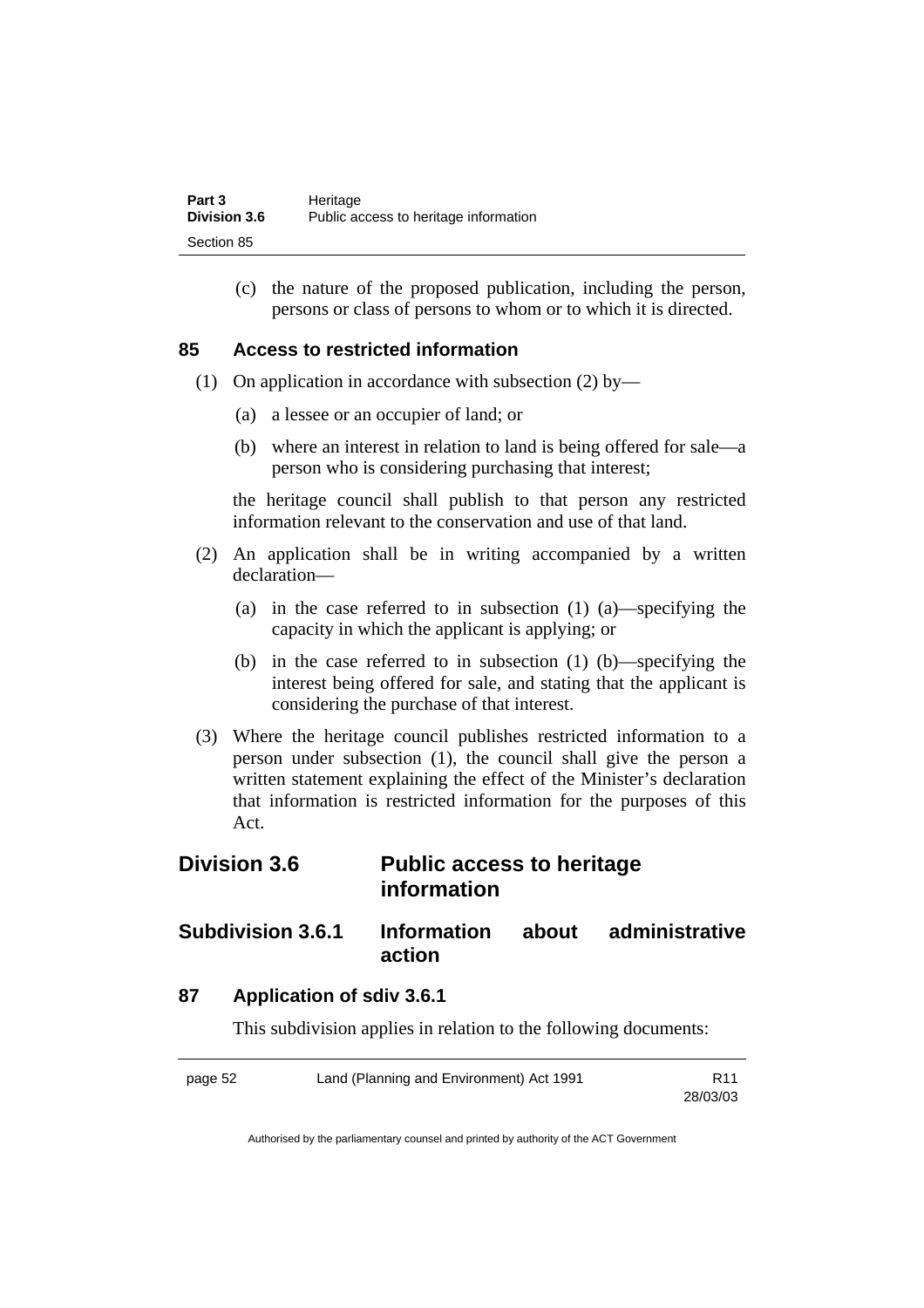- (a) reports under section 67;
- (b) declarations under section 69 (1) (b), while the declarations are in force;
- (c) orders referred to in section 71, while the orders are in force;
- (d) declarations under section 73 (1) (b), while the declarations are in force.

#### **88 Searching administrative records**

- (1) A person may, during office hours, inspect a document to which this subdivision applies, excluding any part of the document which—
	- (a) contains restricted information; or
	- (b) contains information which is the subject of a declaration under subsection (3).
- (2) On application by a person, the Minister shall give the person a copy of a document to which this subdivision applies, or any part of such document, excluding any part of the document which—
	- (a) contains restricted information; or
	- (b) contains information which is the subject of a declaration under subsection (3).
	- *Note* A fee may be determined under s 287 (Determination of fees) for this subsection.
- (3) The Minister may, by written notice to the applicant, declare that a document to which this subdivision applies, or a specified part of such a document, is not to be available for public inspection under subsection  $(1)$  or  $(2)$ .
- (4) The Minister shall only make a declaration under subsection (3) if he or she is satisfied that—
	- (a) information in the relevant application or part—
		- (i) relates to the personal or business affairs of a person; and

| R11      | Land (Planning and Environment) Act 1991 | page 53 |
|----------|------------------------------------------|---------|
| 28/03/03 |                                          |         |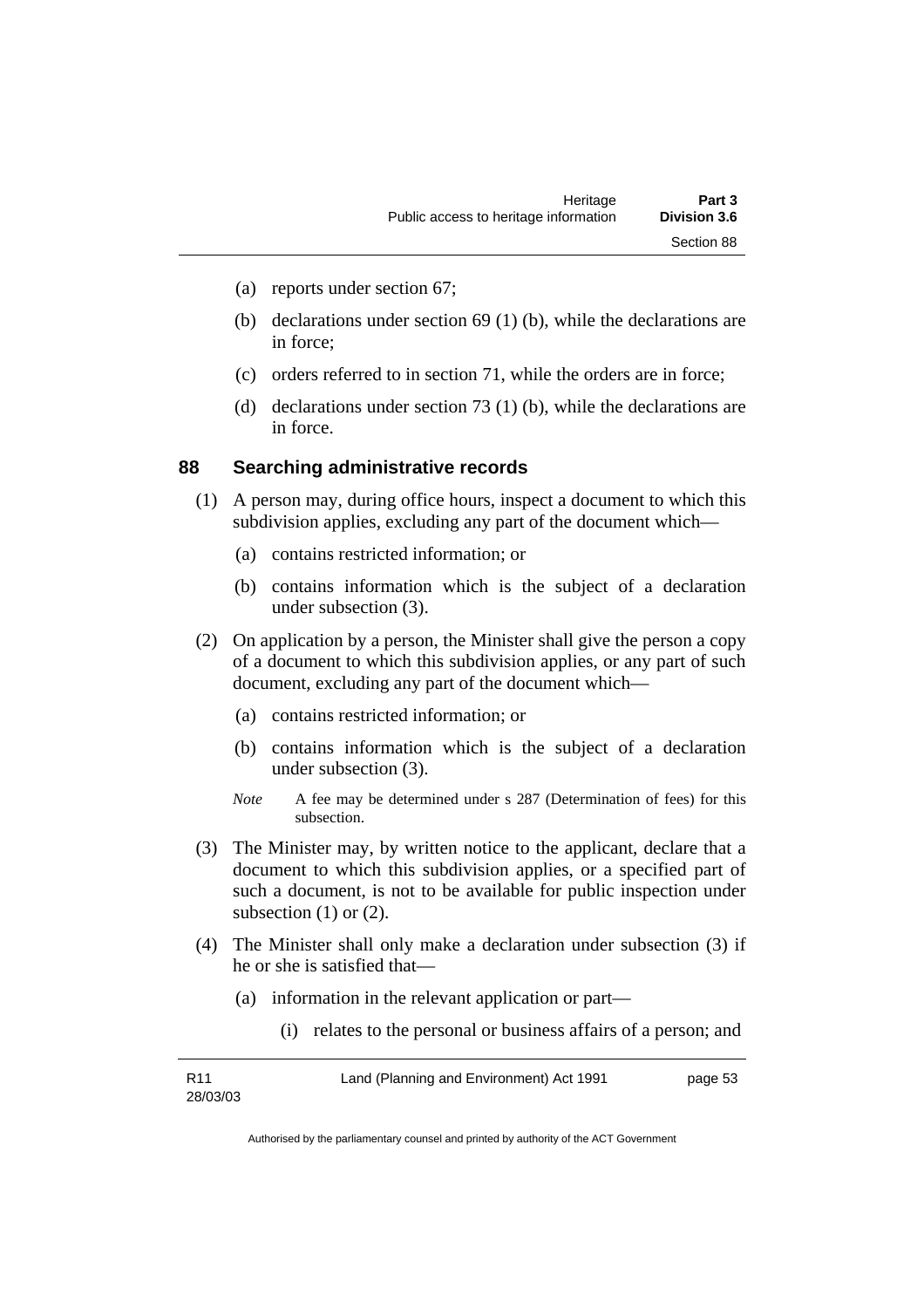- (ii) was supplied to the Minister in confidence; and
- (b) the publication of that information would not be in the public interest.

#### **Subdivision 3.6.2 Access to heritage registers**

#### **89 Searching heritage registers**

- (1) Anyone may, during office hours, inspect the heritage places register or interim heritage places register, other than any part that contains restricted information.
- (2) On application, the heritage council must give the applicant a copy of, or of any part of, the heritage places register or interim heritage places register, other than a part that contains restricted information.
	- *Note* A fee may be determined under s 287 (Determination of fees) for this subsection and subsection (3).
- (3) On application to the heritage council in relation to a place mentioned in subsection (4), the heritage council must give the applicant a certificate stating—
	- (a) whether a declaration in relation to the place is in force under section 69 (1) (a) or 73 (1) (a); or
	- (b) whether the place has previously been so listed, or proposed to be so listed.
- (4) Subsection (3) applies to a place that—
	- (a) is not listed in the heritage places register or an interim heritage places register; and
	- (b) is not, in an interim heritage places register, proposed to be listed in the corresponding heritage places register.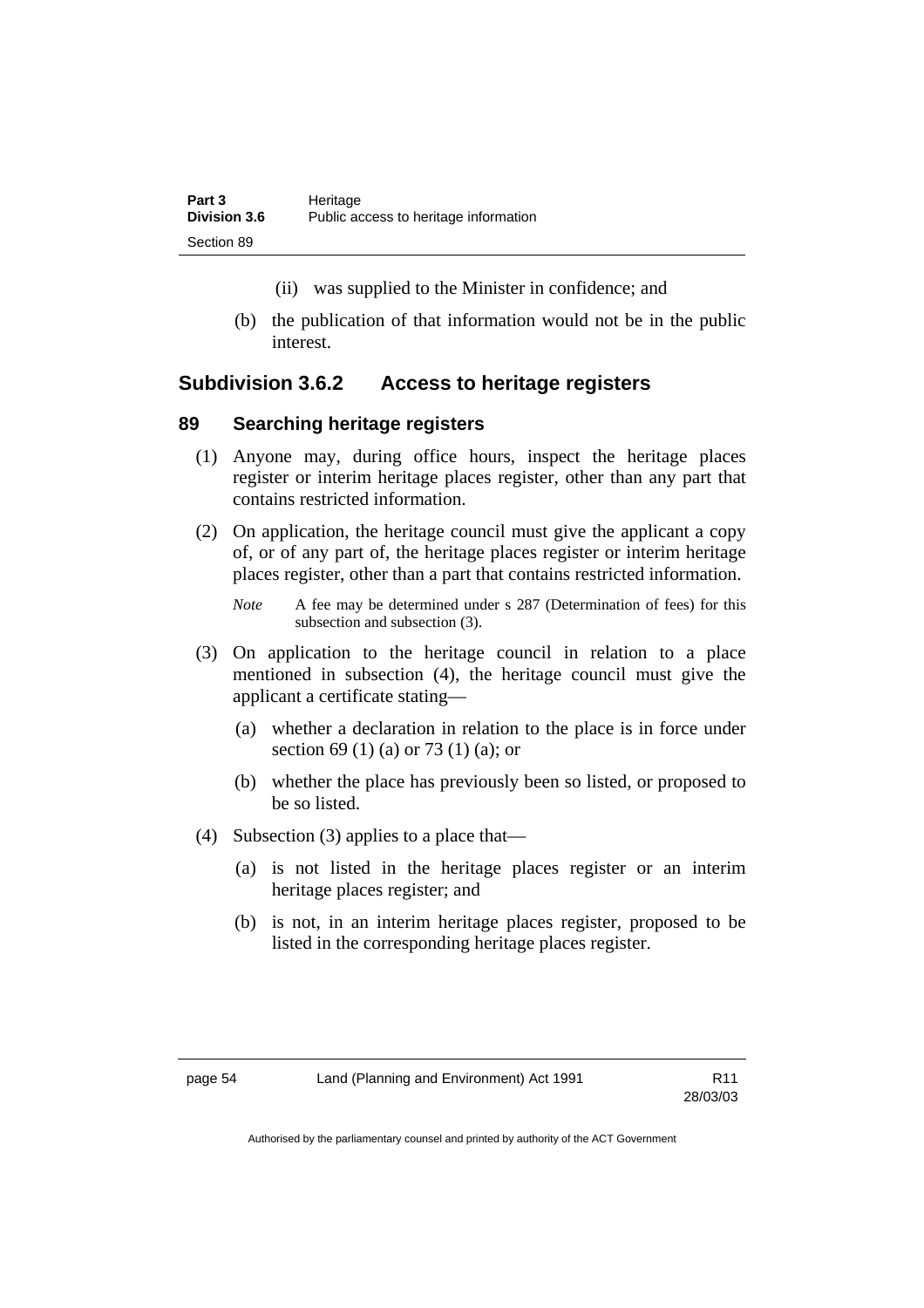# **Division 3.7 Australian Capital Territory Heritage Council**

#### **90 Definitions for div 3.7**

In this division:

*chairperson* means the chairperson of the heritage council appointed under section 99 (1).

*deputy chairperson* means the deputy chairperson of the heritage council appointed under section 99 (1).

*expert member* means a member appointed under section 96 (1).

*heritage objects register*—see the *Heritage Objects Act 1991*, section 4.

*member* means a member of the heritage council.

*permanent member* means a member mentioned in section 92 (a), and includes a deputy of a permanent member appointed under section 95 (1).

*secretary* means the secretary to the heritage council appointed under section 99 (2).

## **91 Establishment of heritage council**

The Australian Capital Territory Heritage Council is established.

## **U 92 Constitution**

The heritage council consists of—

- (a) the authority and the conservator as permanent members; and
- (b) not more than 9 expert members.

#### **93 Functions of heritage council**

The heritage council has the following functions:

R11 28/03/03 Land (Planning and Environment) Act 1991 page 55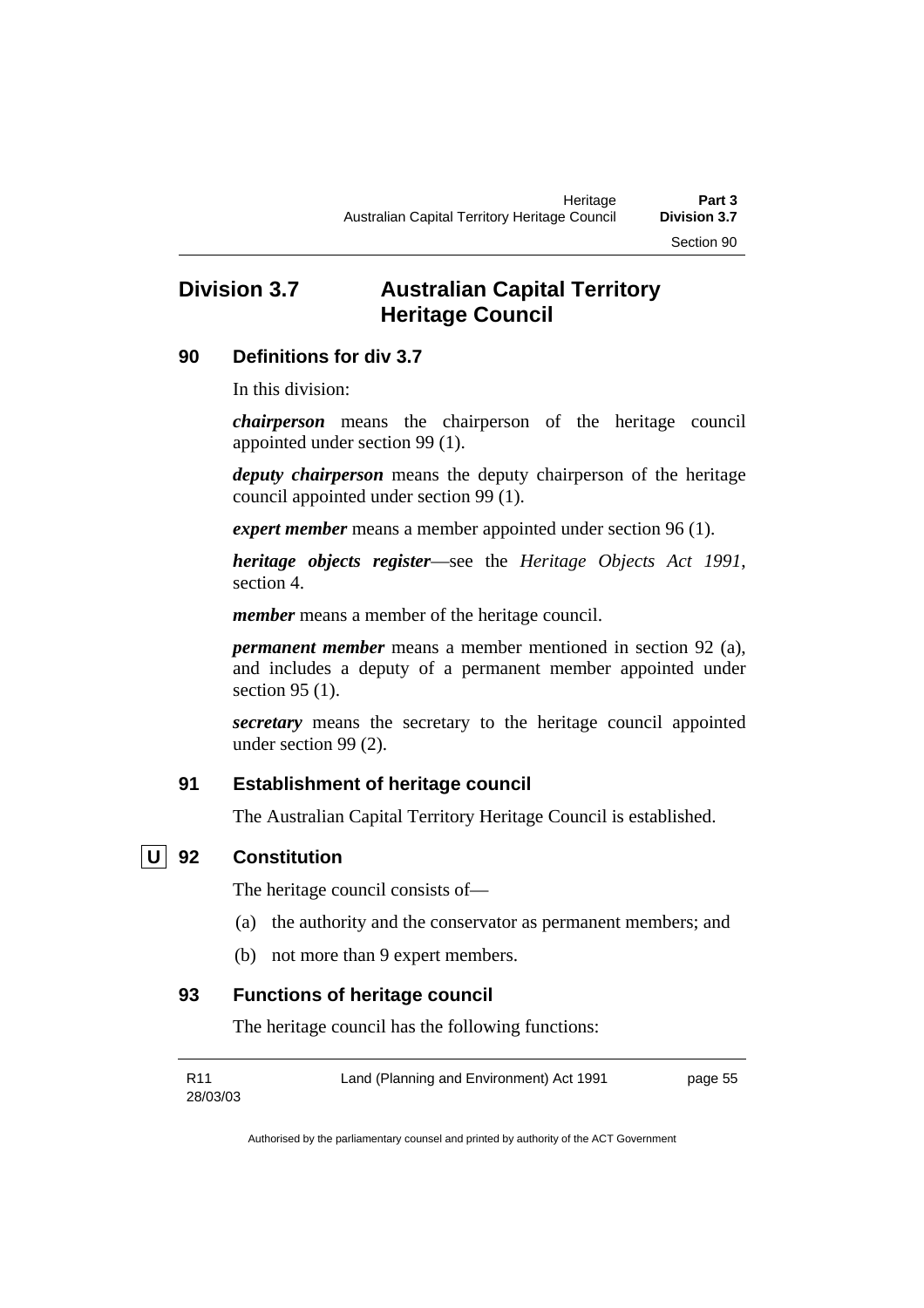- (a) to advise the Minister about—
	- (i) the criteria for this part and the *Heritage Objects Act 1991* for deciding the heritage significance of places and objects; and
	- (ii) incentives for the conservation of the heritage significance of heritage places and heritage objects; and
	- (iii) the promotion of public awareness of heritage places and heritage objects; and
	- (iv) other matters about heritage significance in the ACT;
- (b) at the request of a Territory authority, to advise the authority about the matters mentioned in paragraph (a) as they relate to the exercise of the authority's functions under this Act or another Territory law;
- (c) to prepare an initial interim heritage places register and an initial interim heritage objects register and, subsequently, to prepare interim variations to the heritage places register and the heritage objects register;
- (d) any other function given to it under this Act or another Territory law.
- *Note* A provision of a law that gives an entity (including a person) a function also gives the entity powers necessary and convenient to exercise the function (see *Legislation Act 2001*, s 196 and dict, pt 1, def of *entity*).

#### **94 Ministerial directions**

- (1) The Minister may give the heritage council written directions—
	- (a) about the policy and objectives it should pursue in the exercise of its functions; or
	- (b) to review the heritage places register or the heritage objects register in consideration of any stated matters.

28/03/03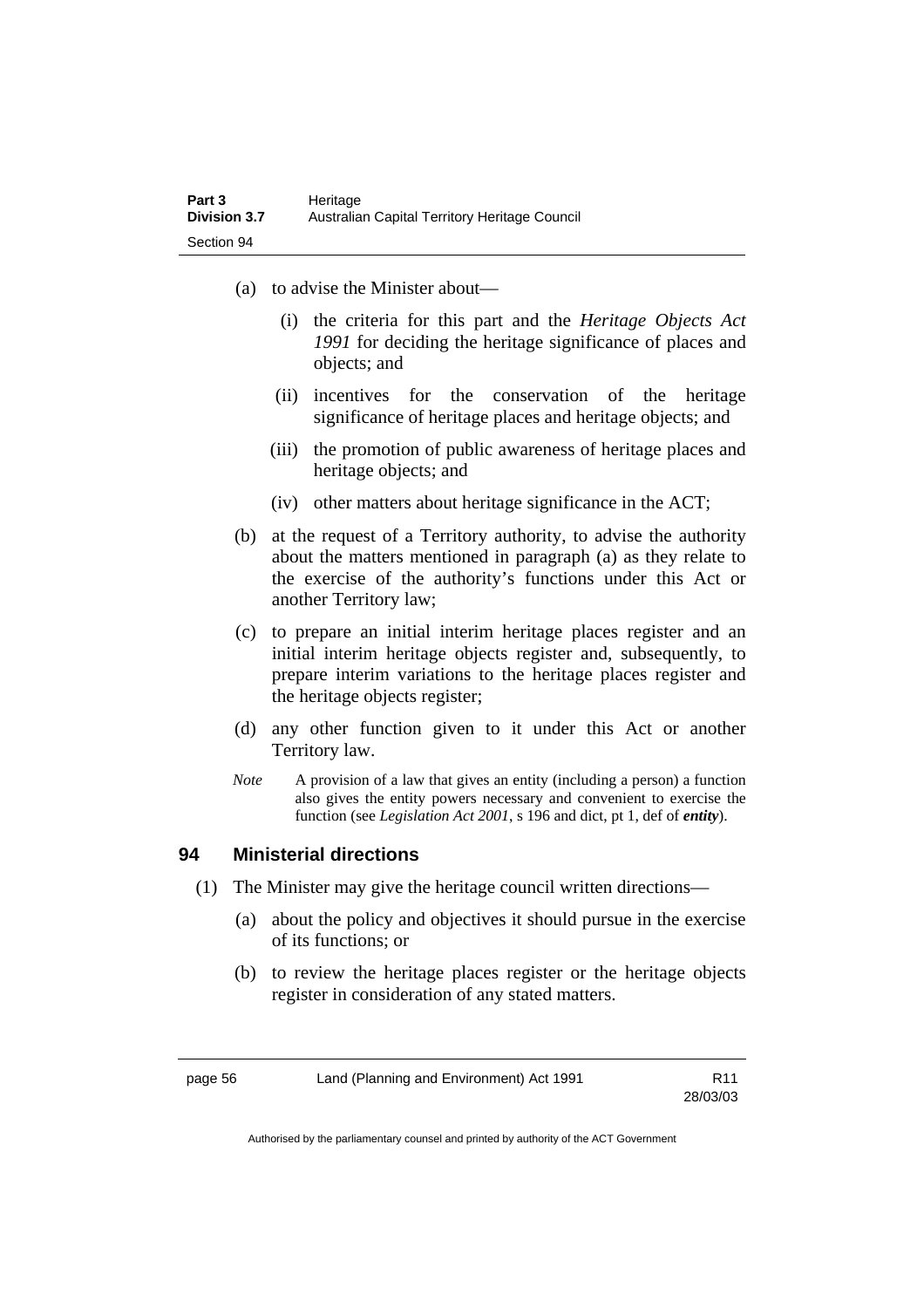(2) A direction is a notifiable instrument.

*Note* A notifiable instrument must be notified under the *Legislation Act 2001*.

 (3) A direction must be notified under the *Legislation Act 2001* within 14 days after the day it is made.

#### **95 Deputies of permanent members**

- (1) The Minister may appoint a person to be the deputy of a permanent member.
	- *Note 1* For the making of appointments (including acting appointments), see *Legislation Act 2001*, pt 19.3.
	- *Note 2* In particular, a person may be appointed for a particular provision of a law (see *Legislation Act* 2001, s 7 (3)) and an appointment may be made by naming a person or nominating the occupant of a position (see s 207).
- (2) If a permanent member is absent from a heritage council meeting, the member's deputy may exercise the member's functions.

#### **96 Appointment of expert members**

- (1) The Minister may appoint a person to be an expert member of the heritage council.
	- *Note 1* For the making of appointments (including acting appointments), see *Legislation Act 2001*, pt 19.3.
	- *Note 2* In particular, a person may be appointed for a particular provision of a law (see *Legislation Act* 2001, s 7 (3)) and an appointment may be made by naming a person or nominating the occupant of a position (see s 207).
- (2) In making appointments under subsection (1), the Minister must endeavour to ensure that the following disciplines and areas of expertise are represented among the people appointed:
	- (a) archaeology;
	- (b) Aboriginal tradition;
	- (c) local history;

R11 28/03/03 Land (Planning and Environment) Act 1991 page 57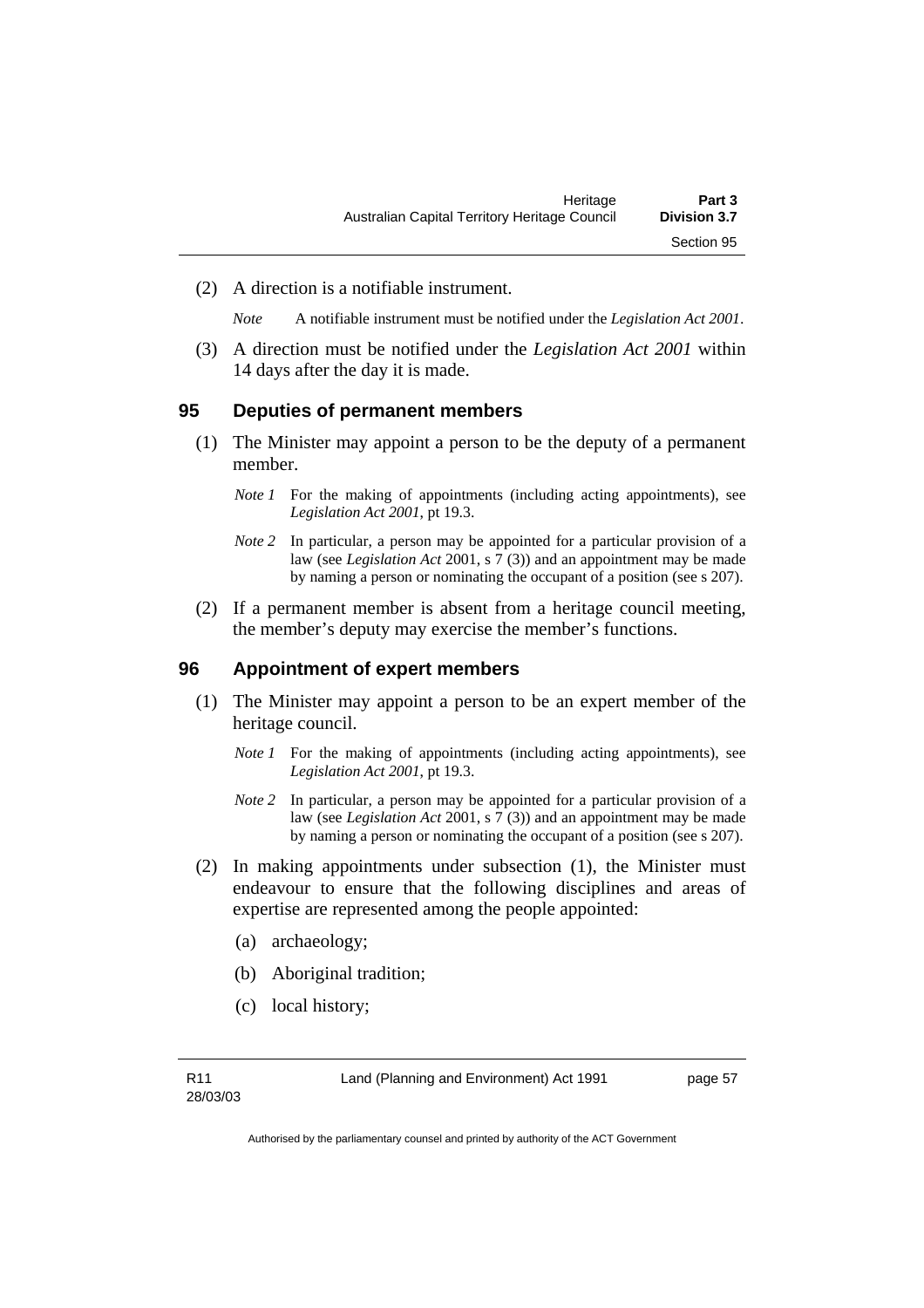- (d) town planning;
- (e) engineering;
- (f) architectural history and conservation;
- (g) landscape architecture;
- (h) the natural environment and its conservation;
- (i) archivism;
- (j) librarianship;
- (k) preservation of Australian material culture;
- (l) knowledge of objects in an Australian context.

### **97 Term of appointment of expert members**

An expert member must not be appointed for a term longer than 3 years.

*Note* A person may be reappointed to a position if the person is eligible to be appointed to the position (see *Legislation Act 2001*, s 208 and dict, pt 1, def of *appoint*).

## **98 Conditions of appointment of expert members generally**

An expert member holds office on the conditions decided by the Minister.

#### **99 Chairperson, deputy chairperson and secretary**

- (1) The Minister must appoint members of the heritage council as the chairperson and the deputy chairperson of the heritage council.
- (2) The Minister must appoint a public servant as the secretary to the heritage council.
- (3) However, a member must not be appointed as the secretary.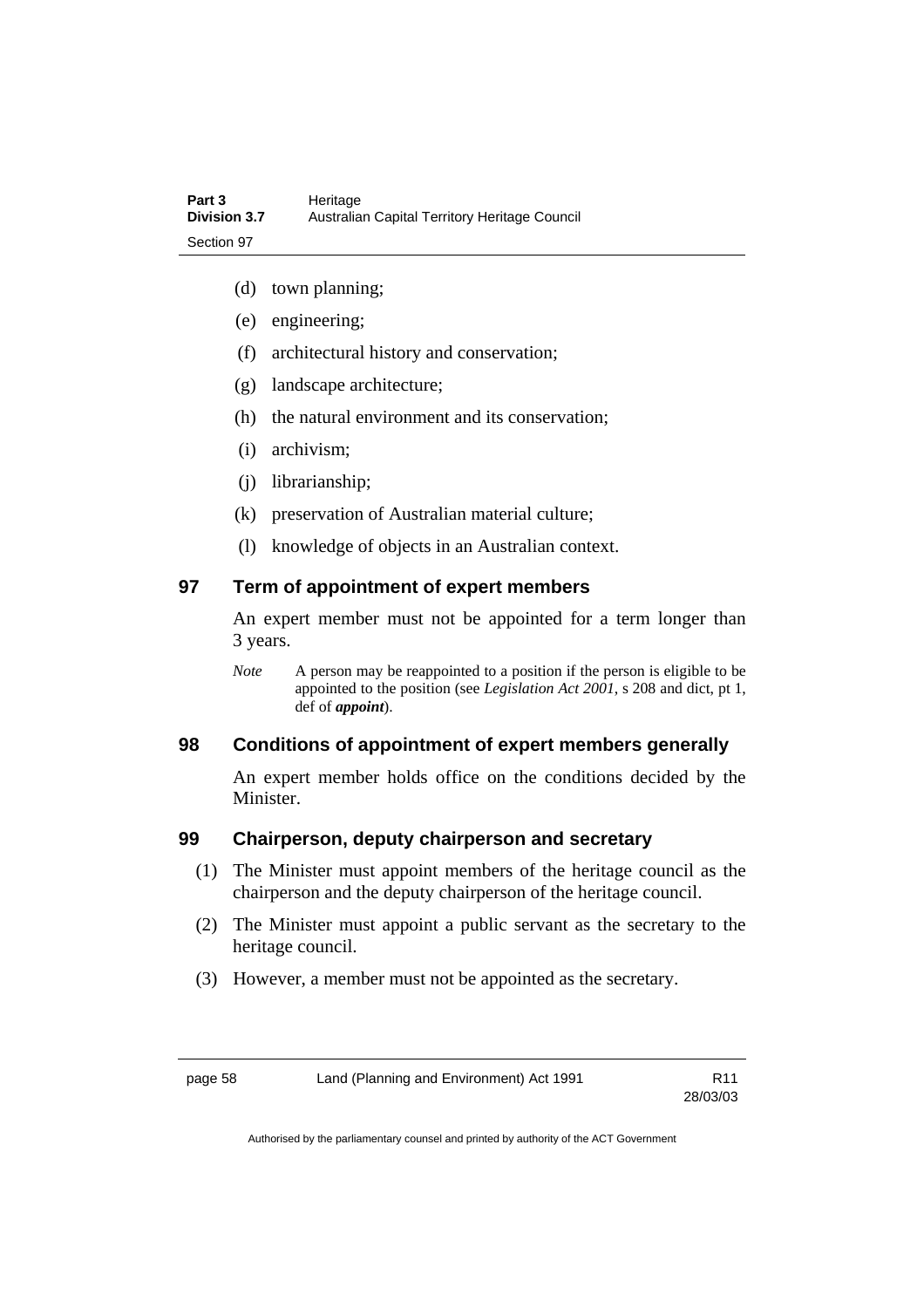#### **100 Leave of absence**

The Minister may give a member leave of absence on conditions about remuneration and other matters decided by the Minister.

#### **101 Disclosure of interests**

- (1) A member who has a direct or indirect financial interest in a matter being considered or about to be considered by the heritage council must, as soon as practicable after the relevant facts have come to the member's knowledge, disclose the nature of the interest at a heritage council meeting.
- (2) A disclosure must be recorded in the minutes of the meeting and, unless the Minister otherwise decides, the member must not—
	- (a) be present during any deliberation of the heritage council about the matter; or
	- (b) take part in any decision of the heritage council about the matter.

#### **102 Ending of appointments**

- (1) The Minister may end the appointment of a member for misbehaviour or physical or mental incapacity.
- (2) The Minister must end the appointment of a member if the member—
	- (a) is absent from 3 consecutive meetings of the committee, except on leave granted under section 100 (Leave of absence); or
	- (b) contravenes section 101 (Disclosure of interests) without reasonable excuse.
	- *Note* A person's appointment also ends if the person resigns (see *Legislation Act 2001*, s 210).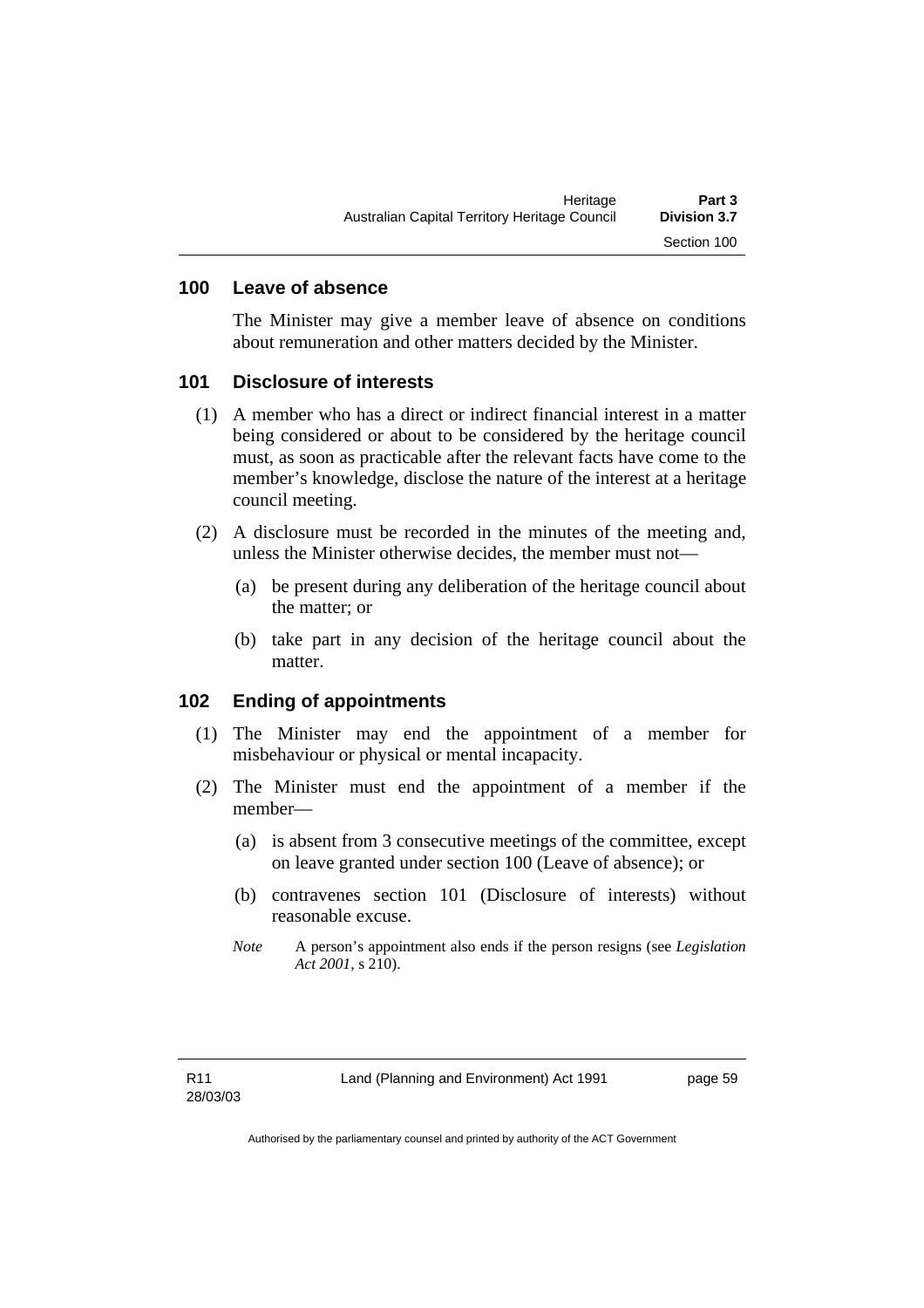## **103 Calling meetings**

- (1) The chairperson, or if the chairperson cannot do so, the deputy chairperson—
	- (a) may at any time call a meeting of the heritage council; and
	- (b) must call a meeting of the heritage council if asked by the Minister.
- (2) The person who calls a meeting of the heritage council must, at least 5 days before the day of the meeting, give the other members written notice of—
	- (a) the date, time and place of the meeting; and
	- (b) the matters to be considered at the meeting.

#### **104 Procedure at meetings**

- (1) The chairperson presides at all heritage council meetings at which the chairperson is present.
- (2) If the chairperson is absent, the deputy chairperson presides.
- (3) If both the chairperson and deputy chairperson are absent from a meeting, the member chosen by the member's present presides.
- (4) The presiding member may give directions about the procedure to be followed in relation to the meeting.
- (5) Business may be carried out at a meeting only if a majority of members are present.
- (6) At a meeting each member has a vote on each question to be decided.
- (7) However, a permanent member must not vote on a question that relates to an interim heritage places register.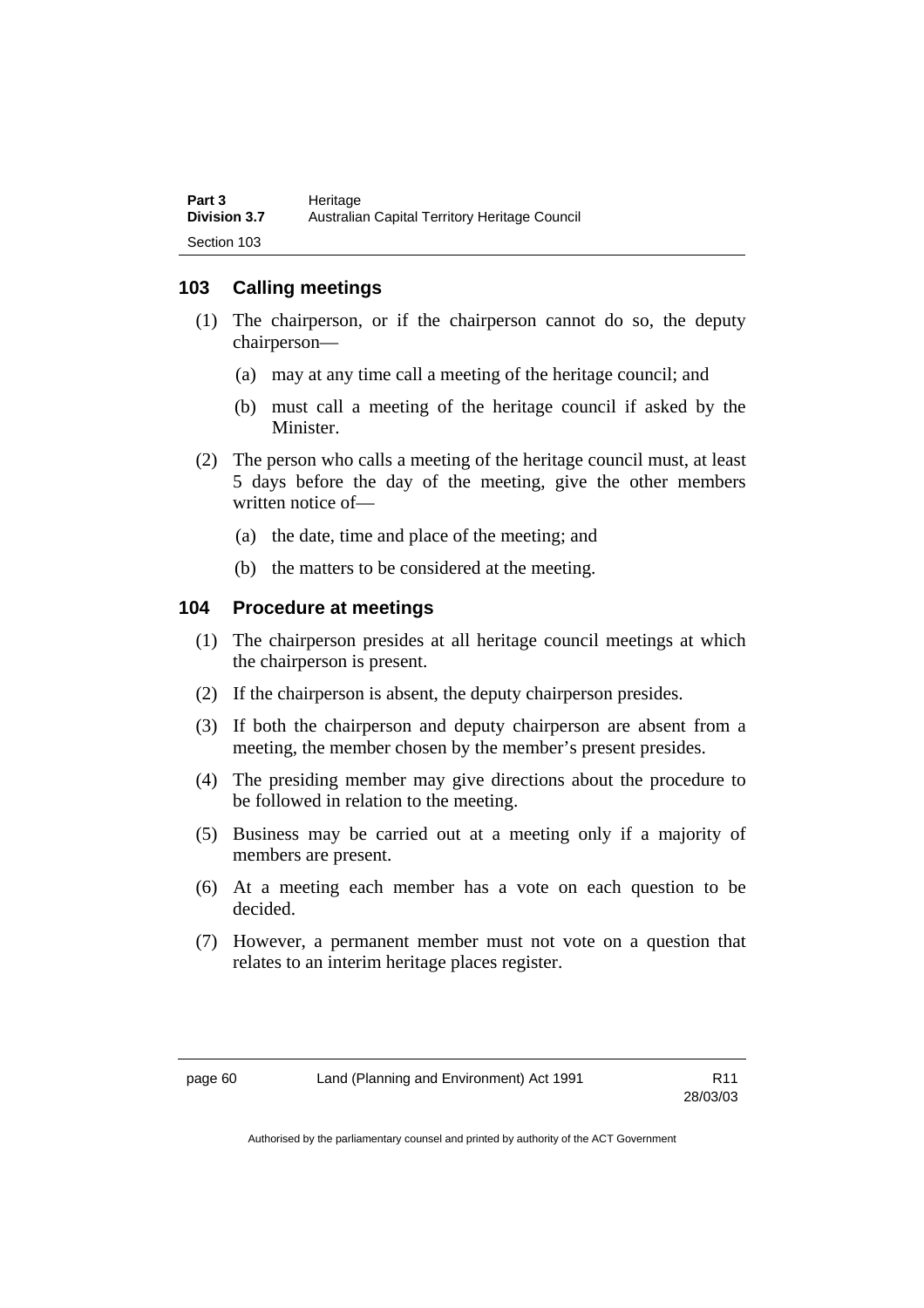- (8) A question is to be decided by a majority of the votes of the members present and voting, but, if the votes are equal the member presiding has a casting vote.
- (9) The heritage council must keep minutes of its meetings.

# **105 Delegation to secretary**

The heritage council may delegate the council's functions under this Act to the secretary.

*Note* For the making of delegations and the exercise of delegated functions, see *Legislation Act 2001*, pt 19.4.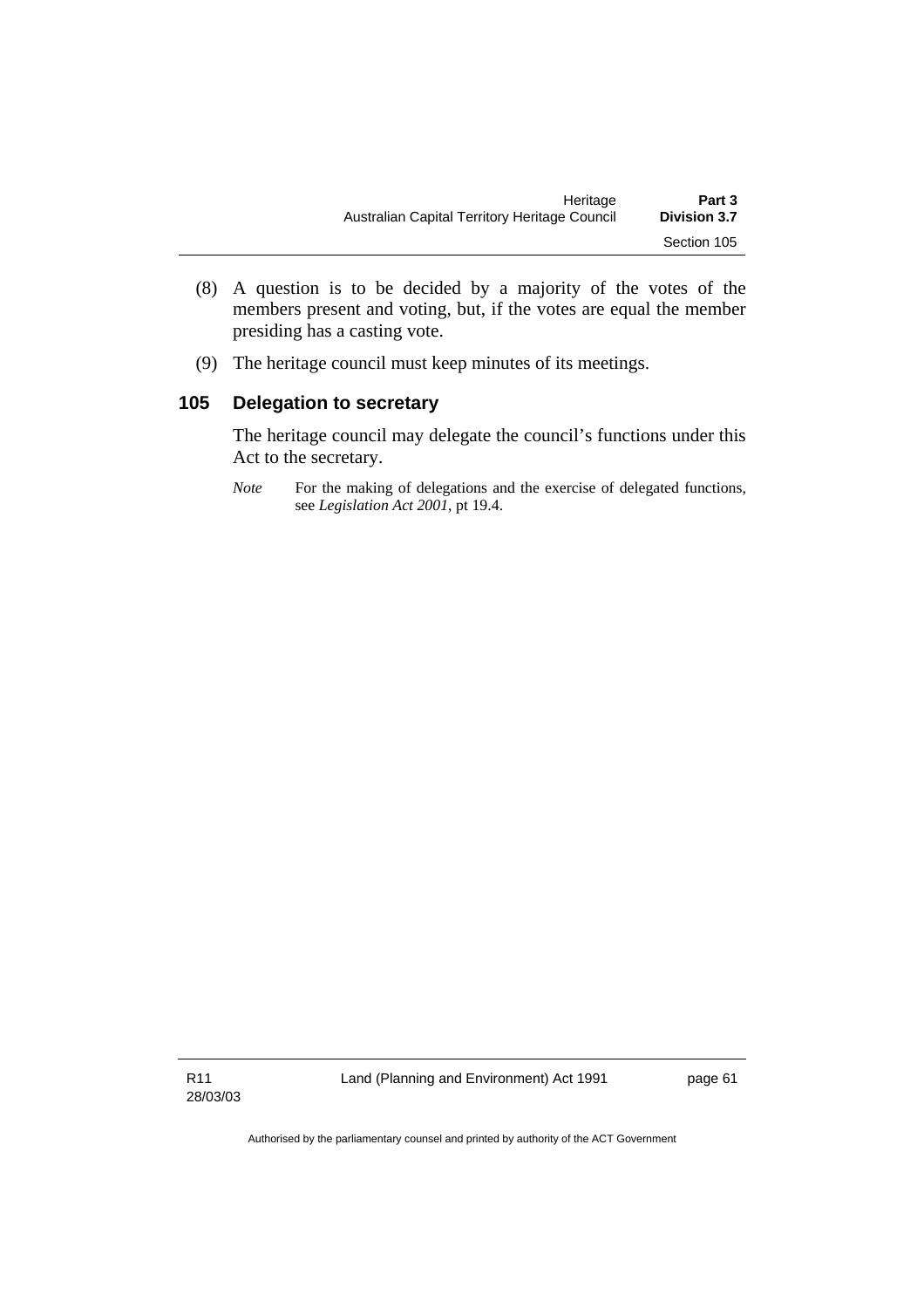# **Part 4 Environmental assessments and inquiries**

# **U Division 4.1 Preliminary**

## **111 Definitions for pt 4**

In this part:

*defined decision* means a decision of the Territory, the Executive, a Minister or a Territory authority about a proposal, being a proposal in relation to which a Minister is empowered under part 2, 5 or 6, an Act other than this Act or a subordinate law—

- (a) to direct that an assessment be made; or
- (b) to establish a panel to conduct an inquiry.

*environmental impact*, in relation to a proposal which is the subject of a defined decision, includes the following potential effects of the proposal (if carried out), either by itself or in combination with the potential effects of another such proposal:

- (a) environmental effect on a community;
- (b) physical, biological or cultural transformation of an area;
- (c) environmental effect on the social system or the ecosystems of an area;
- (d) change to the aesthetic, recreational, scientific or other environmental qualities, or values, of an area;
- (e) environmental effect on any premises or land or the surroundings of any premises or land, that has heritage significance;
- (f) the endangering, or further endangering, of a community or an area;

page 62 Land (Planning and Environment) Act 1991

28/03/03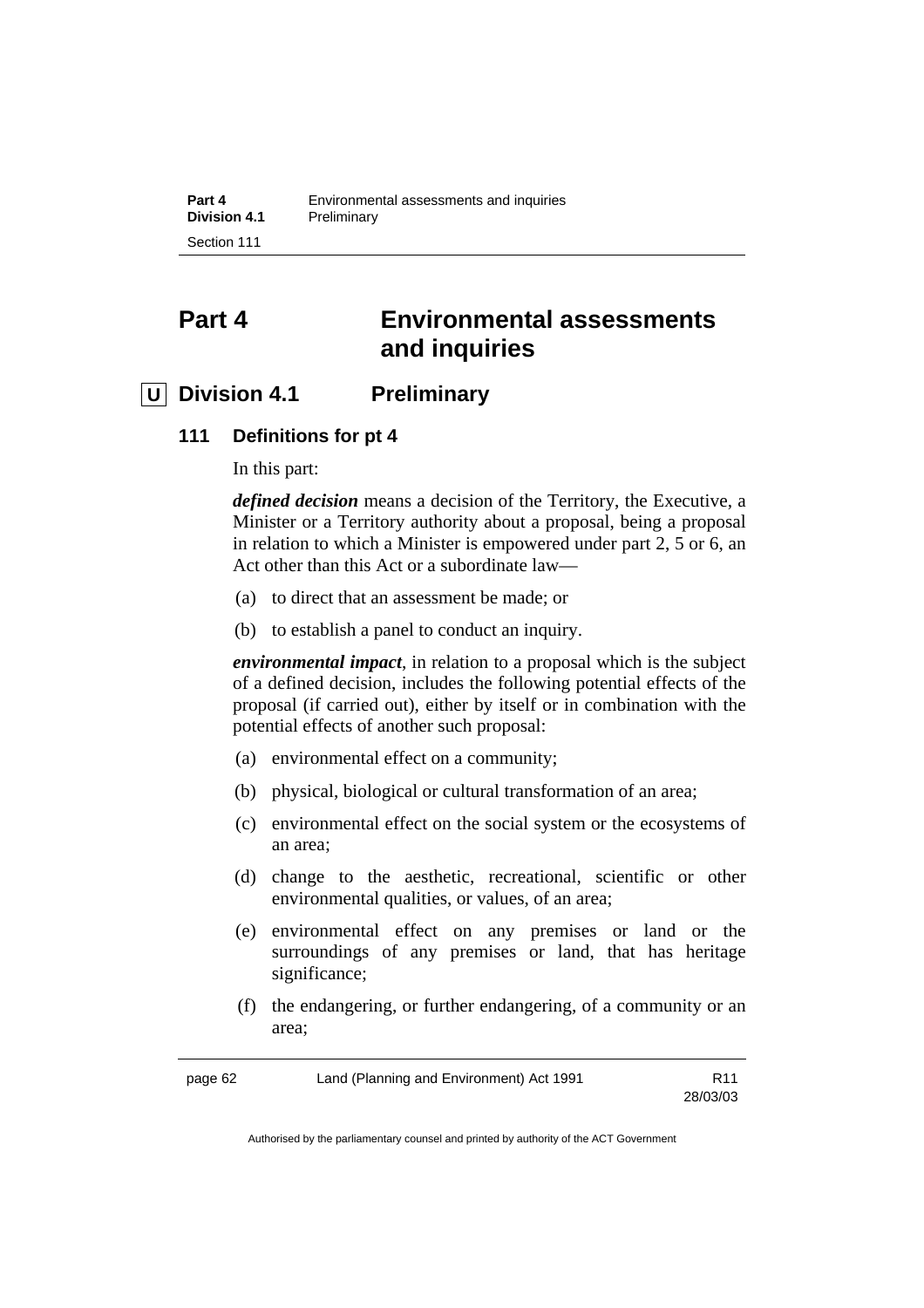- (g) the endangering, or further endangering, of any species of fauna or flora;
- (h) long-term environmental effects including those with potential to place demands on the social system;
- (i) curtailing of the range of beneficial uses of the environment;
- (j) pollution;
- (k) problems associated with the disposal of waste;
- (l) increased demands on natural resources which are, or are likely to be, in short supply;
- (m) change to the values or lifestyles of particular groups and communities or to existing social relationships;
- (n) socioeconomic effect.

*environmental impact statement* means an environmental impact statement prepared in accordance with division 4.3.

*land* includes water.

*panel* means a panel established to conduct an inquiry.

*preliminary assessment* means an assessment made under division 4.2.

*proponent*, in relation to a defined decision, means the person designated as such under section 112.

*public environment report* means a public environment report prepared in accordance with division 4.3.

*relevant Minister*, means the Minister responsible for the administration of the Act or subordinate law under which—

 (a) in relation to an assessment or inquiry—that assessment or inquiry is authorised to be made or conducted; or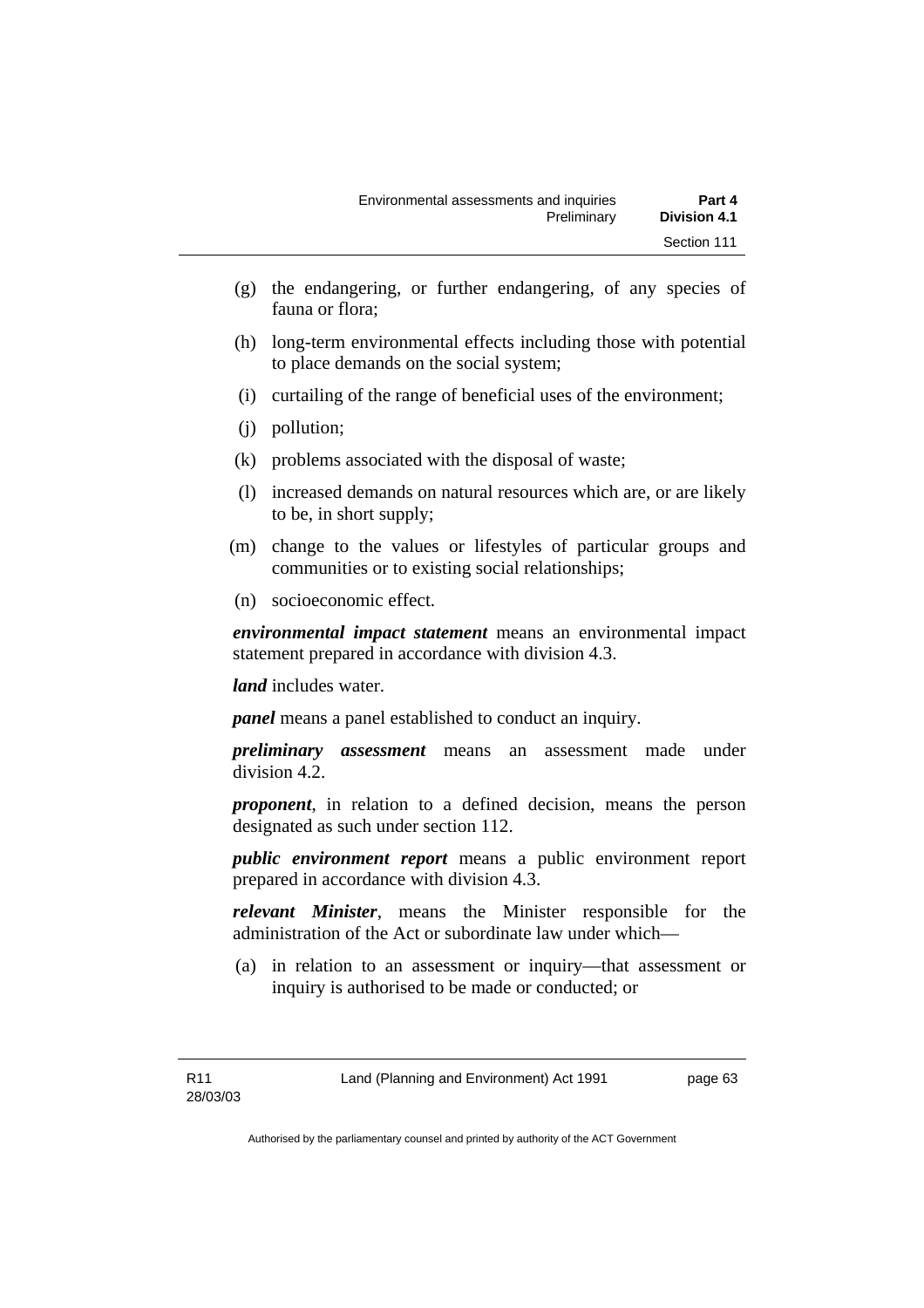(b) in relation to a defined decision—the relevant decision is authorised to be made.

## **112 Proponents**

- (1) For this part, the relevant Minister in relation to a defined decision may, in writing, designate a person or Territory authority as the proponent in relation to the decision.
- (2) The relevant Minister shall designate, as the proponent in relation to a defined decision, the person or Territory authority whose interests would be most directly affected by the decision, unless, in the opinion of that Minister, the public interest requires otherwise.

# **Division 4.2 Preliminary assessments**

# **113 Directions**

The relevant Minister in relation to a defined decision, or the Environment Minister, may, by written notice to the relevant proponent within 28 days after the day on which the decision that a preliminary assessment be required is made, direct the proponent to prepare a preliminary assessment of the environmental impact of the relevant proposal.

# **114 Mandatory preliminary assessments**

Where a defined decision is of a class prescribed by the plan, the relevant Minister shall, within the period referred to in section 113, issue a notice under that section in relation to the relevant proposal.

# **115 Content**

A preliminary assessment shall consist of the matters specified in schedule 3.

28/03/03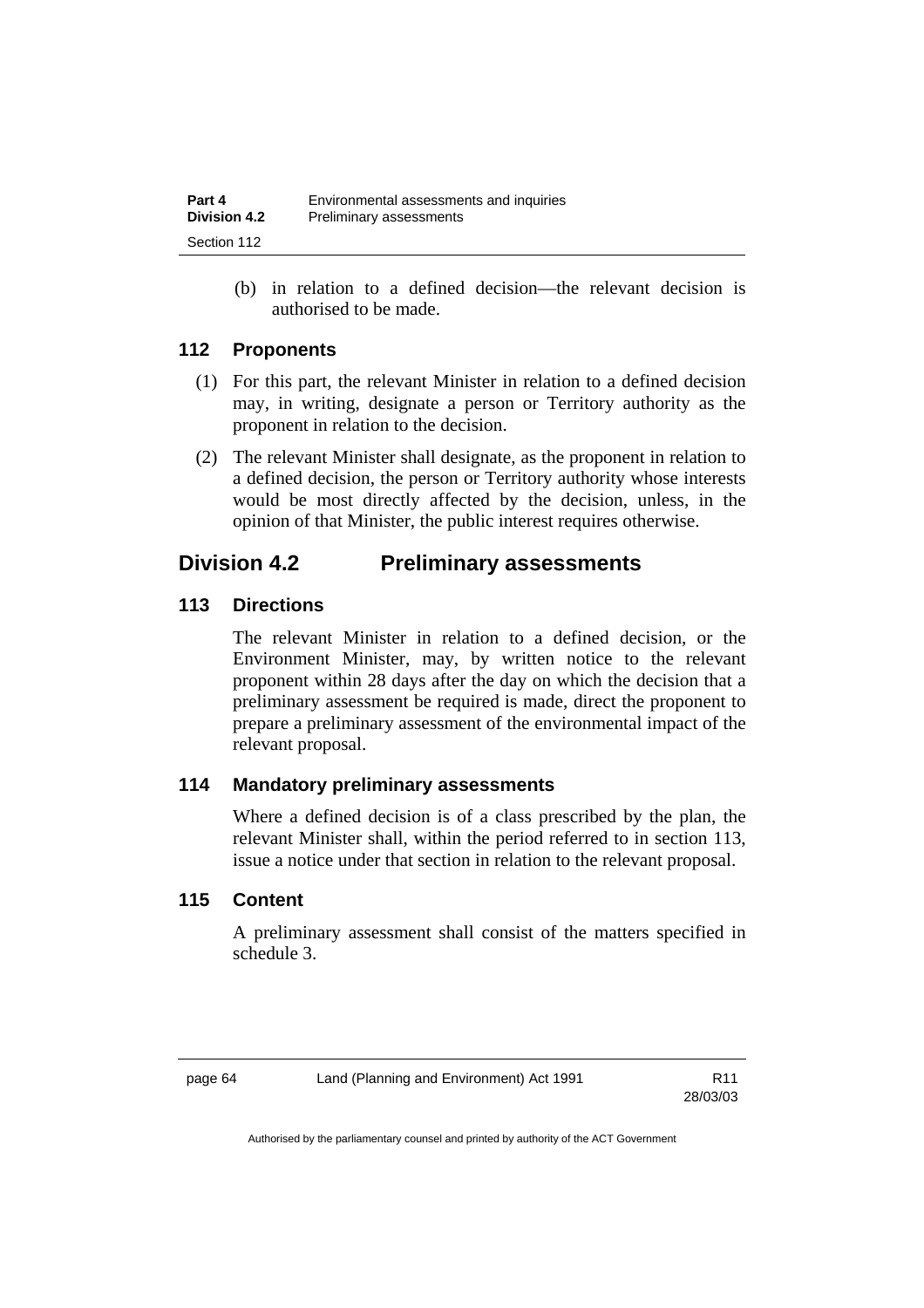#### **116 Submission to Minister**

- (1) Upon notice under section 113, the proponent shall submit a preliminary assessment to the Environment Minister in accordance with the notice.
	- *Note* A fee may be determined under s 287 (Determination of fees) for this subsection.
- (2) Where the Environment Minister is not the relevant Minister in relation to a preliminary assessment, the Environment Minister shall forward the preliminary assessment to the relevant Minister.

# **U 117 Public inspection**

- (1) After a preliminary assessment is submitted to the Environment Minister under section 116, the Environment Minister must prepare a written notice stating that copies of the preliminary assessment are available for public inspection during a specified period of not less than 15 business days at specified places.
- (2) The Environment Minister may, in writing, extend or further extend the period stated in the notice.
- (3) The power under subsection (2) may be exercised after the expiry of the period to be extended.
- (4) The following are notifiable instruments:
	- (a) a notice under subsection (1);
	- (b) an extension or further extension under subsection (2).

*Note* A notifiable instrument must be notified under the *Legislation Act 2001*.

- (5) The authority must also publish a notice under subsection (1), or an extension or further extension under subsection (2), in a daily newspaper.
- (6) The Environment Minister shall, at the places, and within the period, specified in a notice under subsection (1)—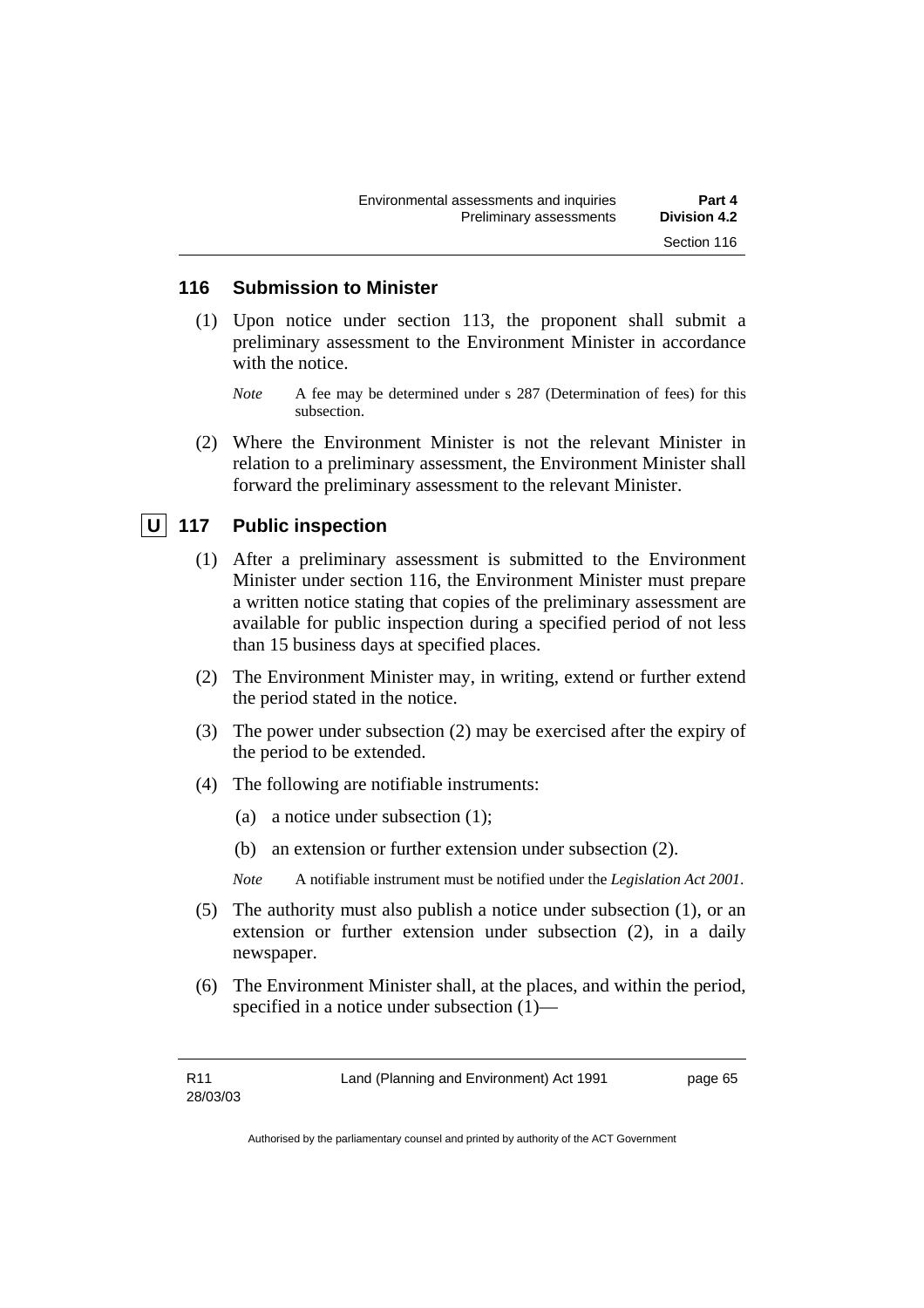- (a) make copies of the preliminary assessment mentioned in the notice available for public inspection; and
- (b) cause a copy of the preliminary assessment to be given to any person on request.
- *Note* A fee may be determined under s 287 (Determination of fees) for par (b).
- (7) The Environment Minister shall cause a copy of the preliminary assessment mentioned in the notice under subsection (1) to be sent, without charge, to the Conservation Council of the South-East Region and Canberra (Inc.).

#### **118 Exclusion of material**

- (1) Where, in the opinion of the Environment Minister based on reasonable grounds—
	- (a) a part of a preliminary assessment contains information related to the personal or business affairs of a person, being information—
		- (i) supplied to the proponent or the Minister in confidence; or
		- (ii) the publication of which would reveal a trade secret; or
		- (iii) the disclosure of which would, or would reasonably be expected to, adversely affect a person in respect of the lawful business affairs of that person; and
	- (b) it would not be in the public interest for that part to be published;

the Environment Minister shall cause that part to be excluded from each copy of the preliminary assessment made available to the public or for public inspection.

 (2) Where a part of a preliminary assessment is excluded from the copies of that assessment made available to the public or for public

page 66 Land (Planning and Environment) Act 1991 Case 1911 28/03/03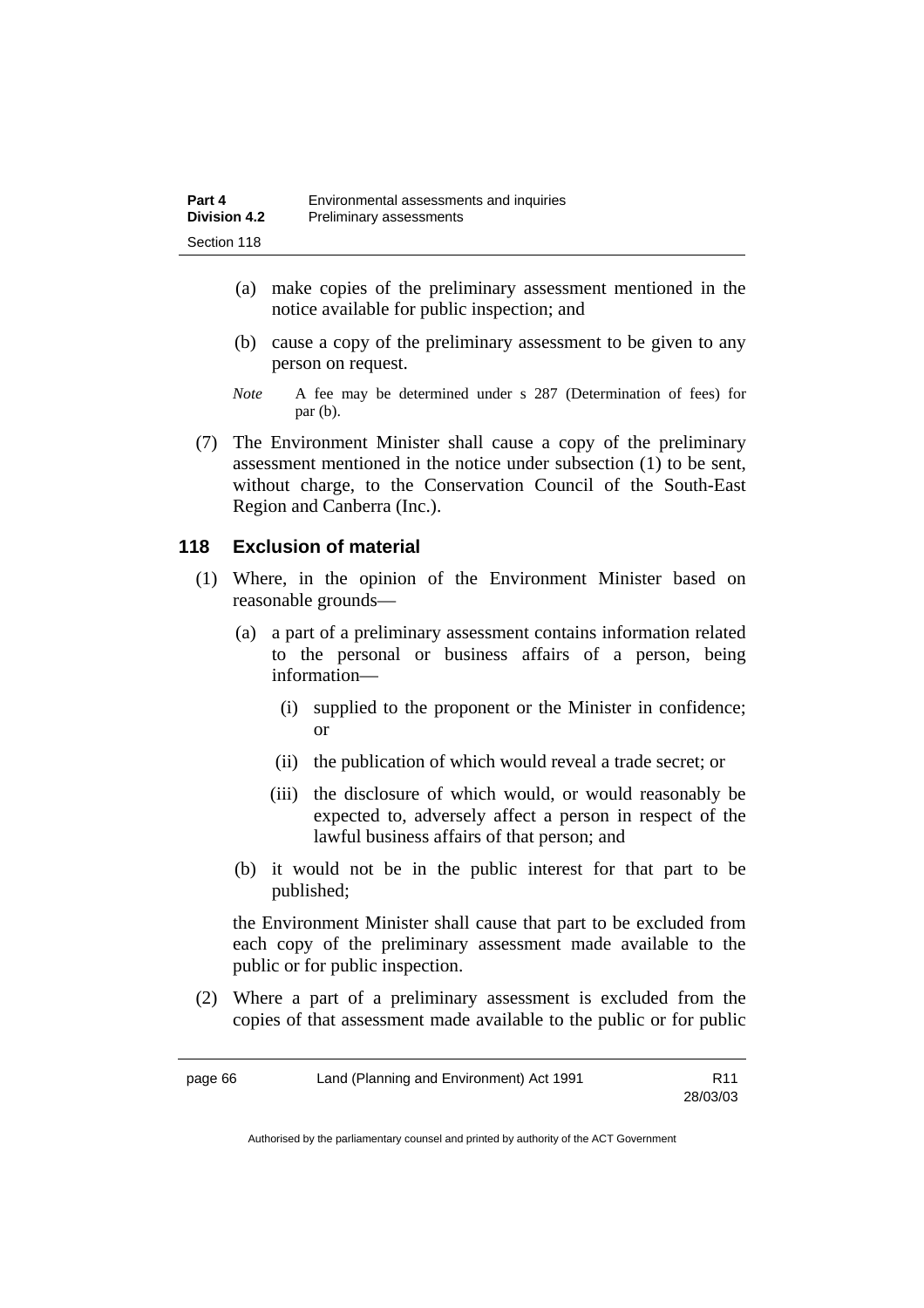| Environmental assessments and inquiries | Part 4              |
|-----------------------------------------|---------------------|
| Assessments                             | <b>Division 4.3</b> |
|                                         | Section 119         |

inspection, each copy shall include a statement to the effect that an unspecified part of the assessment has been excluded for the purpose of protecting the confidentiality of information included in that part.

# **Division 4.3 Assessments**

# **Subdivision 4.3.1 Form and content**

# **119 Form**

Unless otherwise specified in the Act or subordinate law under which it is directed, an assessment consists of—

- (a) a public environment report; or
- (b) an environmental impact statement;

about the proposal which is the subject of a defined decision, together with the report under section 131 evaluating that public environment report or environmental impact statement.

# **120 Content of public environment reports and environmental impact statements**

Public environment reports and environmental impact statements are each to include such matters as are—

- (a) prescribed; and
- (b) directed under section 123.

# **Subdivision 4.3.2 Direction of assessments**

# **121 Decisions to direct assessments**

 (1) The relevant Minister may direct that an assessment be made of the proposal if, in the opinion of the relevant Minister based on reasonable grounds, the environmental impact of the proposal would be of sufficient significance.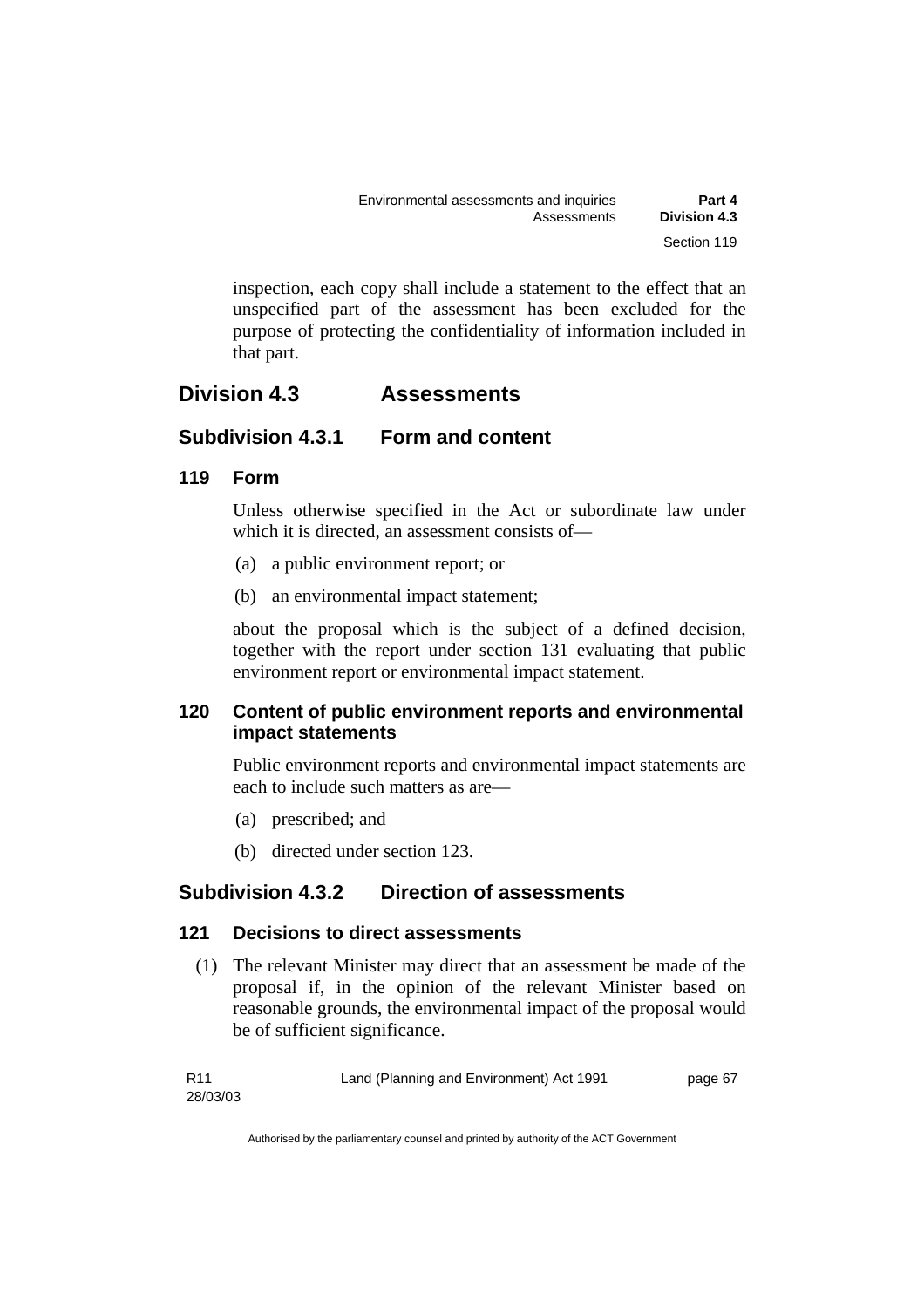| Part 4              | Environmental assessments and inquiries |
|---------------------|-----------------------------------------|
| <b>Division 4.3</b> | Assessments                             |
| Section 122         |                                         |

- (1A) A direction may only be given within the prescribed time after a proponent submits a preliminary assessment to the Environment Minister or such further time as the Minister administering this Act allows.
	- (2) In making a decision under subsection (1), the relevant Minister shall consider—
		- (a) the preliminary assessment; and
		- (b) the report of any meeting convened under section 128; and
		- (c) whether any aspect of the environmental impact of that proposal is, or could be, the subject of—
			- (i) an inquiry or another assessment; or
			- (ii) any environmental assessment action taken by or on behalf of the Commonwealth, a State or the Northern Territory.
	- (3) This section does not apply where a Minister is required under an Act or subordinate law to direct that an assessment be made.

#### **122 Environment Minister's power to direct assessments**

Where a Minister other than the Environment Minister has the power under an Act or subordinate law to direct that an assessment be made, the Environment Minister also has that power.

#### **123 Directions**

- (1) A direction by a Minister that an assessment be made in relation to a defined decision shall be in writing given to the proponent.
- (2) Within 14 days after a direction by a Minister under subsection (1) that an assessment is to be made in relation to a defined decision, the Minister shall give the proponent detailed directions specifying the following:
	- (a) the form of the assessment;

page 68 Land (Planning and Environment) Act 1991

28/03/03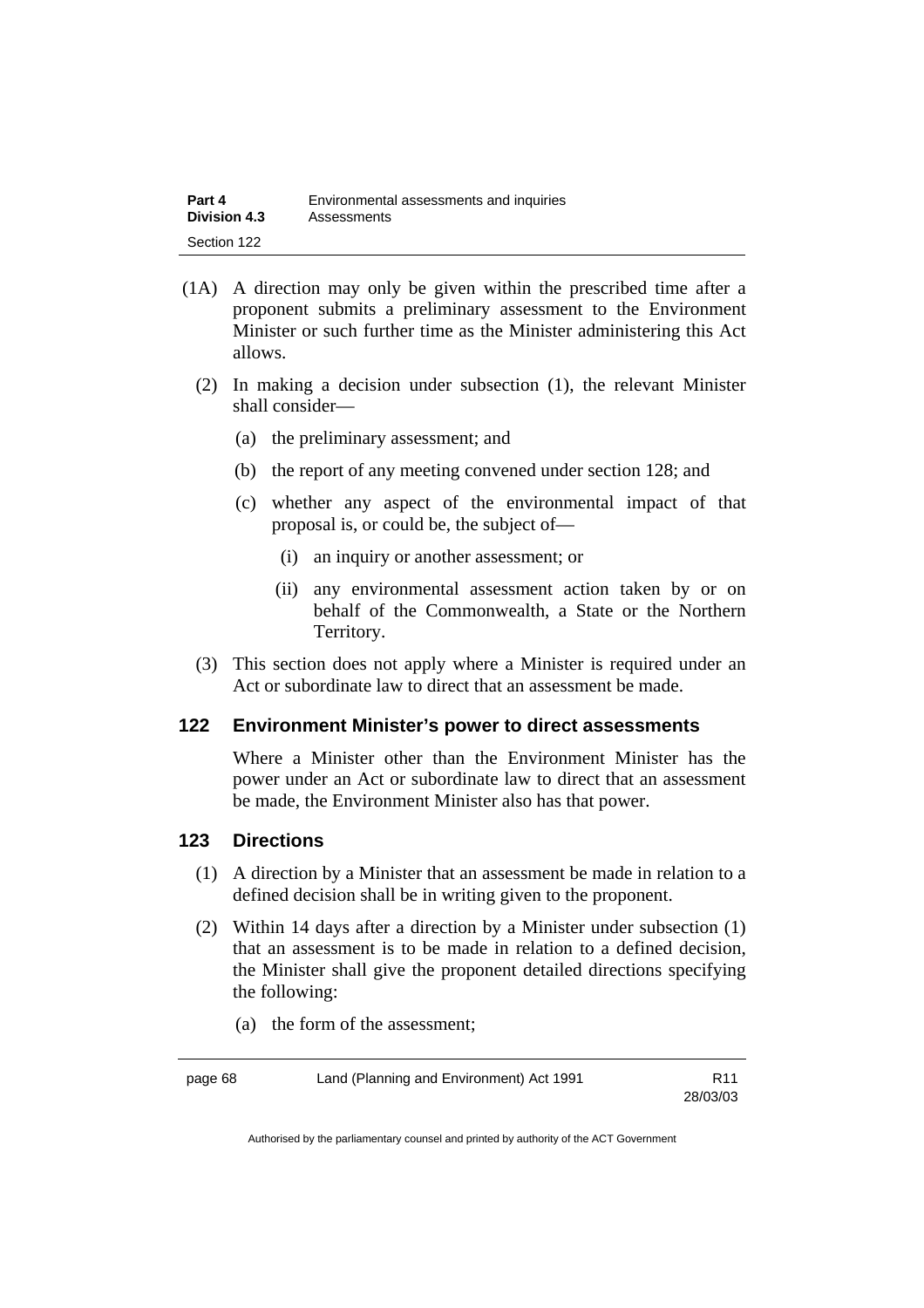| Environmental assessments and inquiries | Part 4              |
|-----------------------------------------|---------------------|
| Assessments                             | <b>Division 4.3</b> |
|                                         | Section 123         |

- (b) the matters to be included in the public environment report or the environmental impact statement (as the case requires) and the relative emphasis to be given to each such matter;
- (c) subject to section 124 or sections 125 and 126, as the case requires—the manner in which the report or statement is to be prepared;
- (d) where, in the opinion of the Environment Minister based on reasonable grounds, the environmental impact of a proposal which is the subject of another defined decision is relevant to the environmental impact of the relevant proposal—sufficient details of the firstmentioned proposal to enable the proponent to assess the potential combined effects of the proposals.
- (3) The Environment Minister shall, in consultation with the relevant Minister, determine the matters to be specified under subsection (2).
- (4) Where a Minister gives detailed directions for an assessment under subsection (2), that Minister must prepare a written notice that sets out—
	- (a) the name of the proponent; and
	- (b) the matters specified in the directions; and
	- (c) the name of any consultant nominated by the Minister pursuant to subsection (7) to assist in the preparation of the assessment.
- (5) The notice is a notifiable instrument.

*Note* A notifiable instrument must be notified under the *Legislation Act 2001*.

- (6) The Minister who prepared the notice must also publish it in a daily newspaper.
- (7) A Minister who directs that an assessment be made may, under subsection (2) (c), direct the proponent in relation to an assessment to engage the services of a consultant specified by the Minister in accordance with the prescribed criteria to assist the proponent in the preparation of the assessment.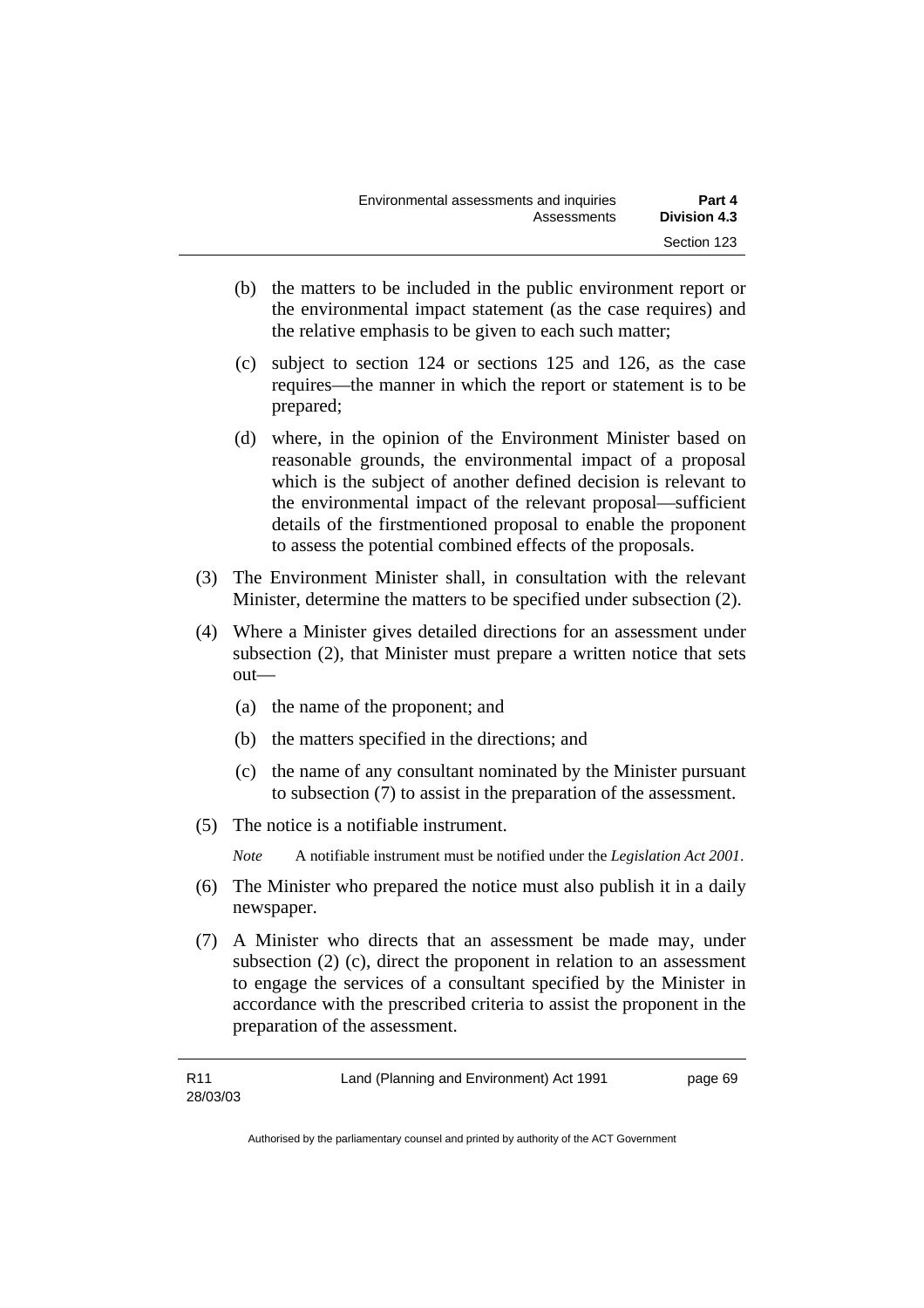# **Subdivision 4.3.3 Preparation, evaluation and consideration by Legislative Assembly**

#### **124 Public environment reports—preparation**

- (1) The Environment Minister may, in writing, direct the proponent in relation to a public environment report—
	- (a) to undertake such consultation in relation to the preparation of the report as is specified; and
	- (b) after any such consultation—to make the report available, in a specified manner and form, for public inspection, with such notice of that availability as is specified.
- (2) The proponent in relation to a public environment report shall comply with a direction under subsection (1).
- (3) This section does not apply in relation to the preparation of a public environment report for the purposes of an assessment which will be—
	- (a) a background paper within the meaning of part 2; or
	- (b) notified together with a draft plan of management under division 5.7.

# **U 125 Environmental impact statements—consultation and public inspection**

- (1) The proponent in relation to an environmental impact statement must prepare a written notice approved in writing by the Environment Minister—
	- (a) stating that copies of the draft environmental impact statement are available for public inspection and purchase from the proponent at specified places and times; and

28/03/03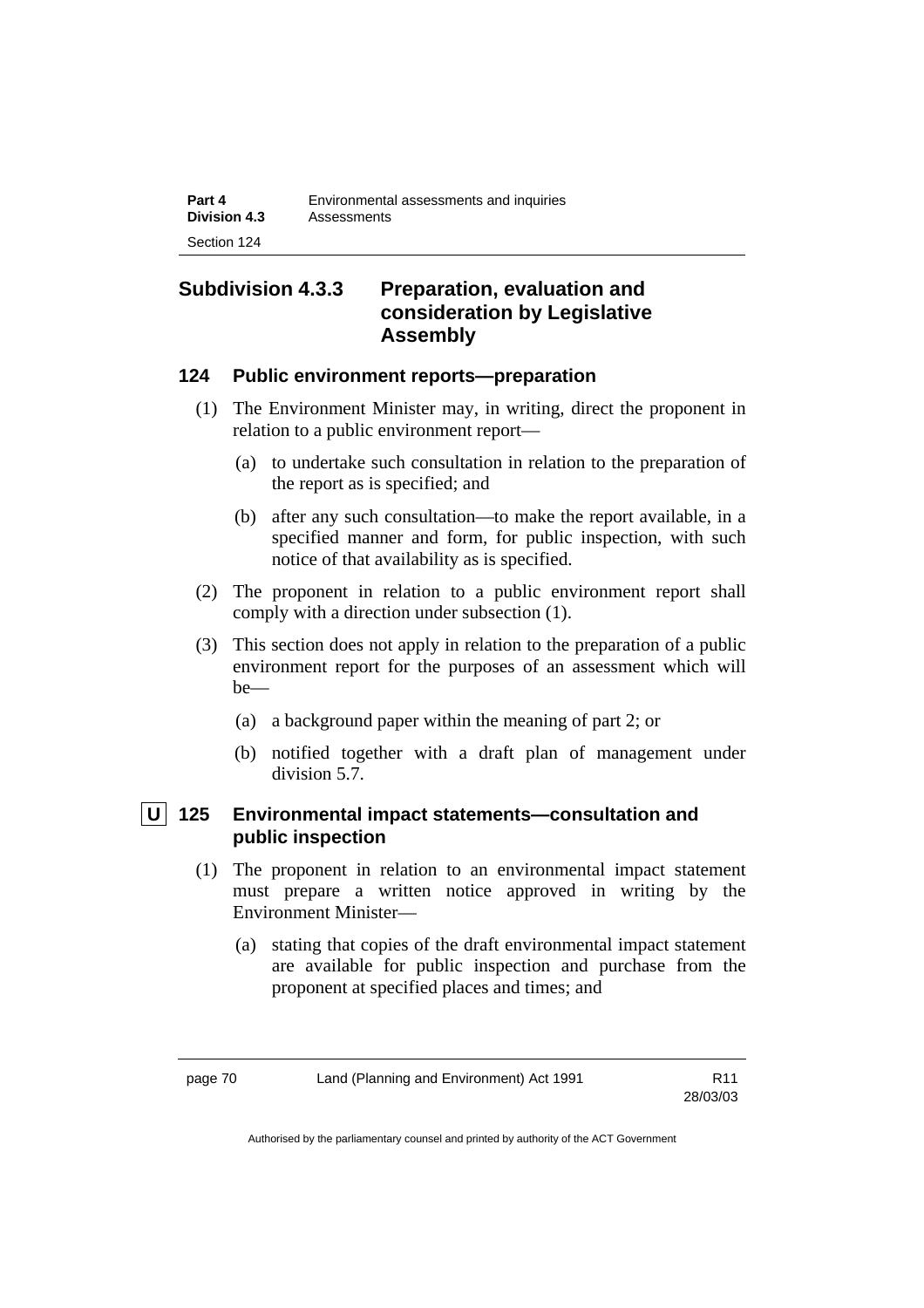- (b) inviting interested persons to submit written comments about the draft to the proponent at a specified address and within a period of 20 business days or such longer period as is directed in writing by the relevant Minister.
- (2) The notice approved by the Environment Minister is a notifiable instrument.

*Note* A notifiable instrument must be notified under the *Legislation Act 2001*.

- (3) The proponent must also publish the notice approved by the Environment Minister in a daily newspaper.
- (4) The proponent in relation to an environmental impact statement shall make copies of the draft statement available for inspection and purchase at the places and times specified in the notice under subsection  $(1)$ .
- (5) A proponent shall not sell a copy of a draft environmental impact statement that he or she has made available for purchase pursuant to subsection (4) at a price that exceeds a price fixed by the Environment Minister as the maximum price for the sale of a copy of the statement.
- (6) In fixing a maximum price at which a proponent may sell a copy of a draft environmental impact statement, the Environment Minister shall fix a price that will reimburse the proponent for the cost of producing the copy but not for the expense incurred by the proponent in preparing the draft statement.
- (7) A notice under section 282A (4) (Review of decisions) must include particulars of the calculation of the amount fixed as the maximum price that the proponent may charge for a copy of the draft environmental impact statement.
- (8) This section does not apply in relation to the preparation of an environmental impact statement for the purposes of an assessment which will be—
	- (a) a background paper within the meaning of part 2; or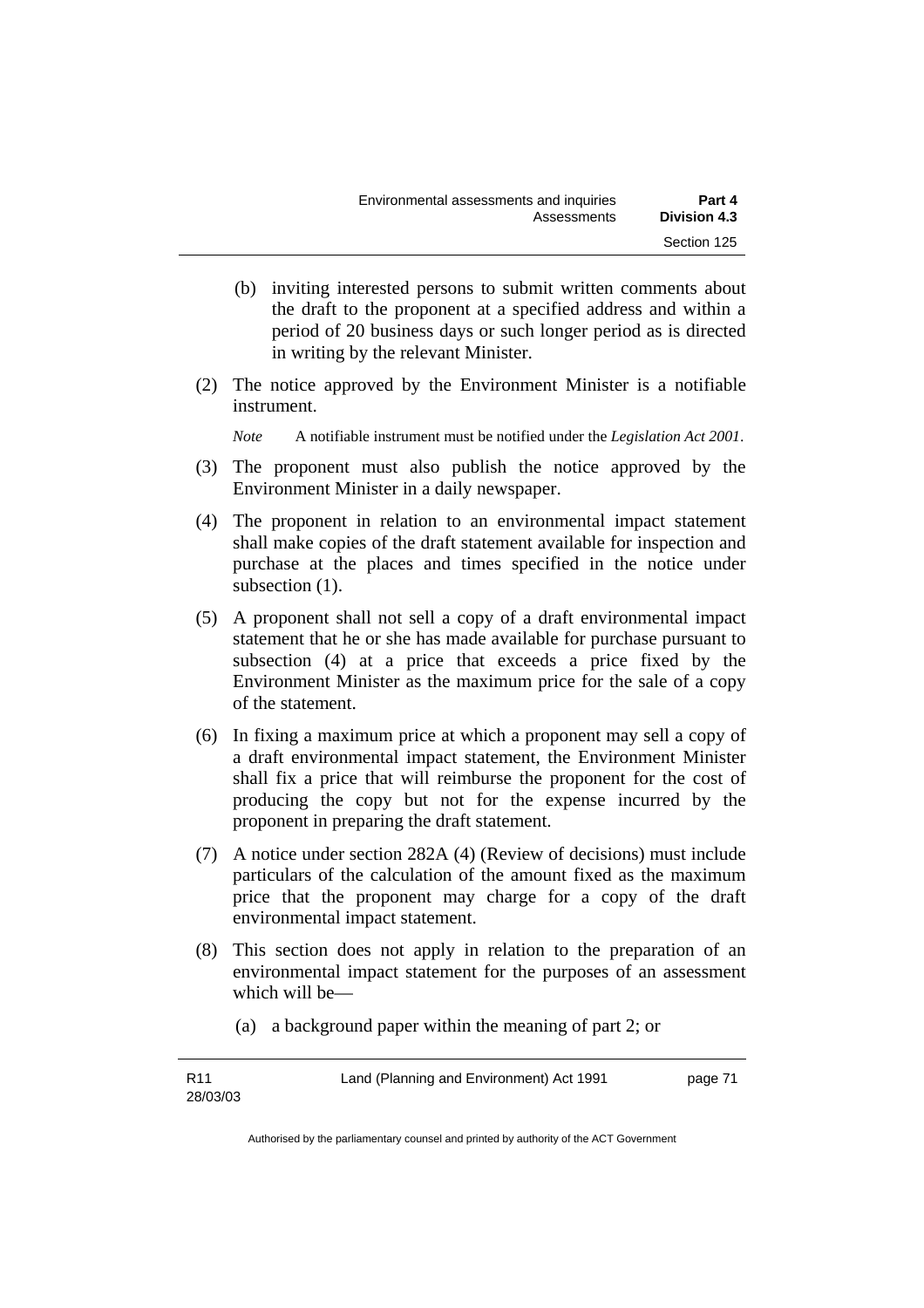(b) notified together with a draft plan of management under division 5.7.

### **126 Environmental impact statements—consideration of relevant comments and reports**

The proponent in relation to an environmental impact statement shall, in preparing the statement, consider any written comments from any person or Territory authority, and any reports, related to the environmental impact of the relevant proposal.

# **127 Submission of reports and statements to Environment Minister**

The proponent shall submit the relevant public environment report or environmental impact statement to the Environment Minister, together with—

- (a) a written report about the proponent's consultation in relation to the report or statement; and
- (b) a copy of each written comment about the report or statement received by the proponent; and
- (c) a copy of each report referred to in section 126 which is not available to the public.

# **128 Consultation**

- (1) The Environment Minister may, by giving reasonable notice to—
	- (a) the proponent of a proposal that has an environmental impact;
	- (b) any other person that the Environment Minister believes on reasonable grounds to have an interest directly affected by the proposal; and
	- (c) any other person that the Environment Minister considers appropriate;

convene a meeting of such persons for the purposes of—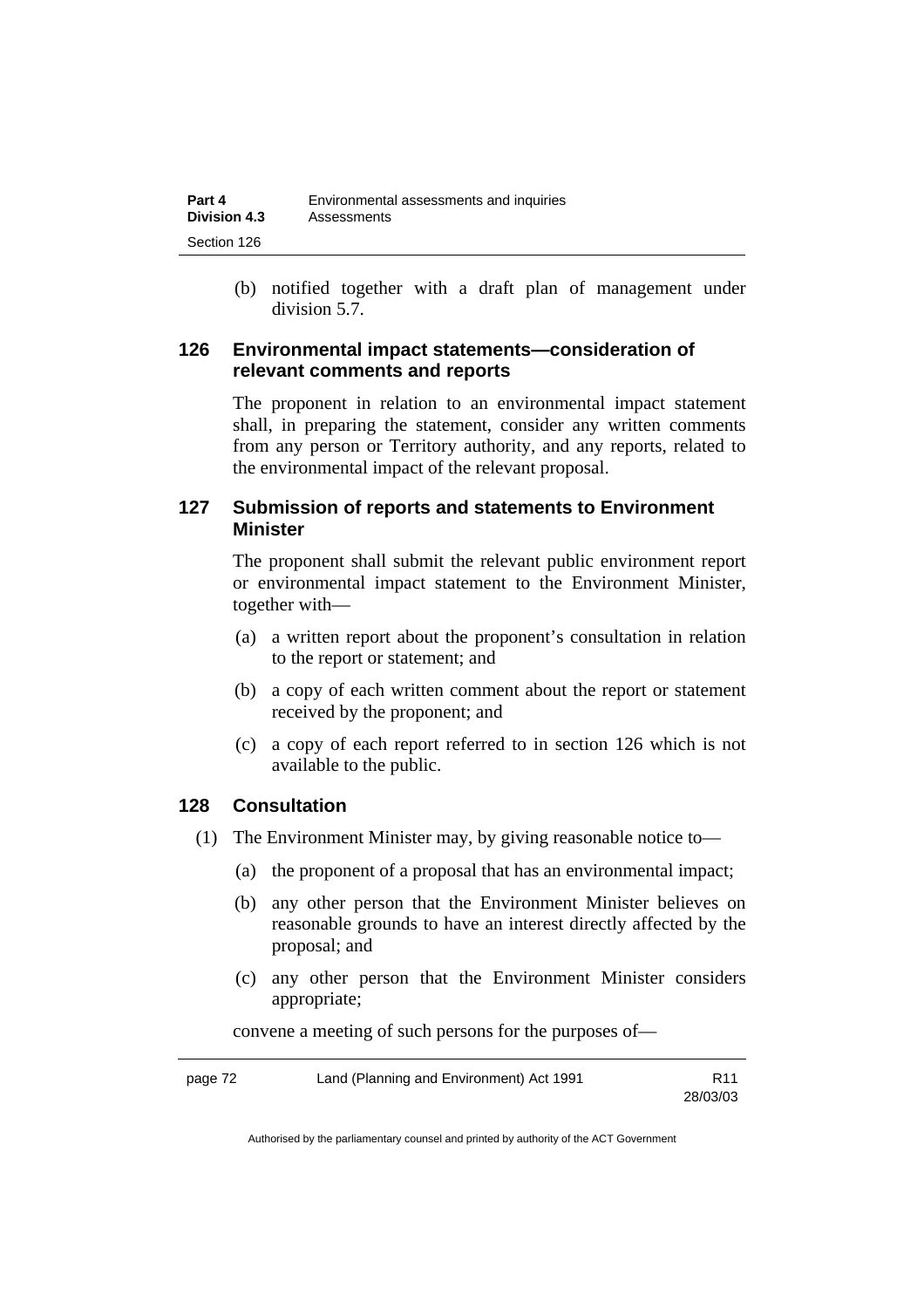- (d) clarifying the proposal or concerns relating to the proposal; or
- (e) clarifying the report of a panel established to conduct an inquiry into the proposal; or
- (f) discussing any ways in which the proposal could be modified in order to reduce or eliminate any potential adverse environmental impact.
- (2) The Environment Minister shall give a written report to each participant in the meeting stating—
	- (a) the outcome of the meeting; and
	- (b) any recommendations which the Environment Minister intends to include in his or her report under section 131 as a result of the meeting.
- (3) Where a meeting recommends that a proposal be varied, the Environment Minister shall cause copies of the report prepared in relation to the meeting for the purposes of subsection (2) to be made available for public inspection at times and places determined, in writing, by the Environment Minister.
- (4) The determination is a notifiable instrument.
	- *Note* A notifiable instrument must be notified under the *Legislation Act 2001*.
- (5) The Environment Minister must also publish the determination in a daily newspaper.

#### **129 Further information**

- (1) Within the prescribed period after the submission of a public environment report or an environmental impact statement to the Environment Minister, that Minister may, by notice in writing to the proponent, direct the proponent to provide further specified information in relation to the proposal, report or statement.
- (2) Upon notice under subsection (1), the proponent shall, in writing, provide the specified information to the Environment Minister.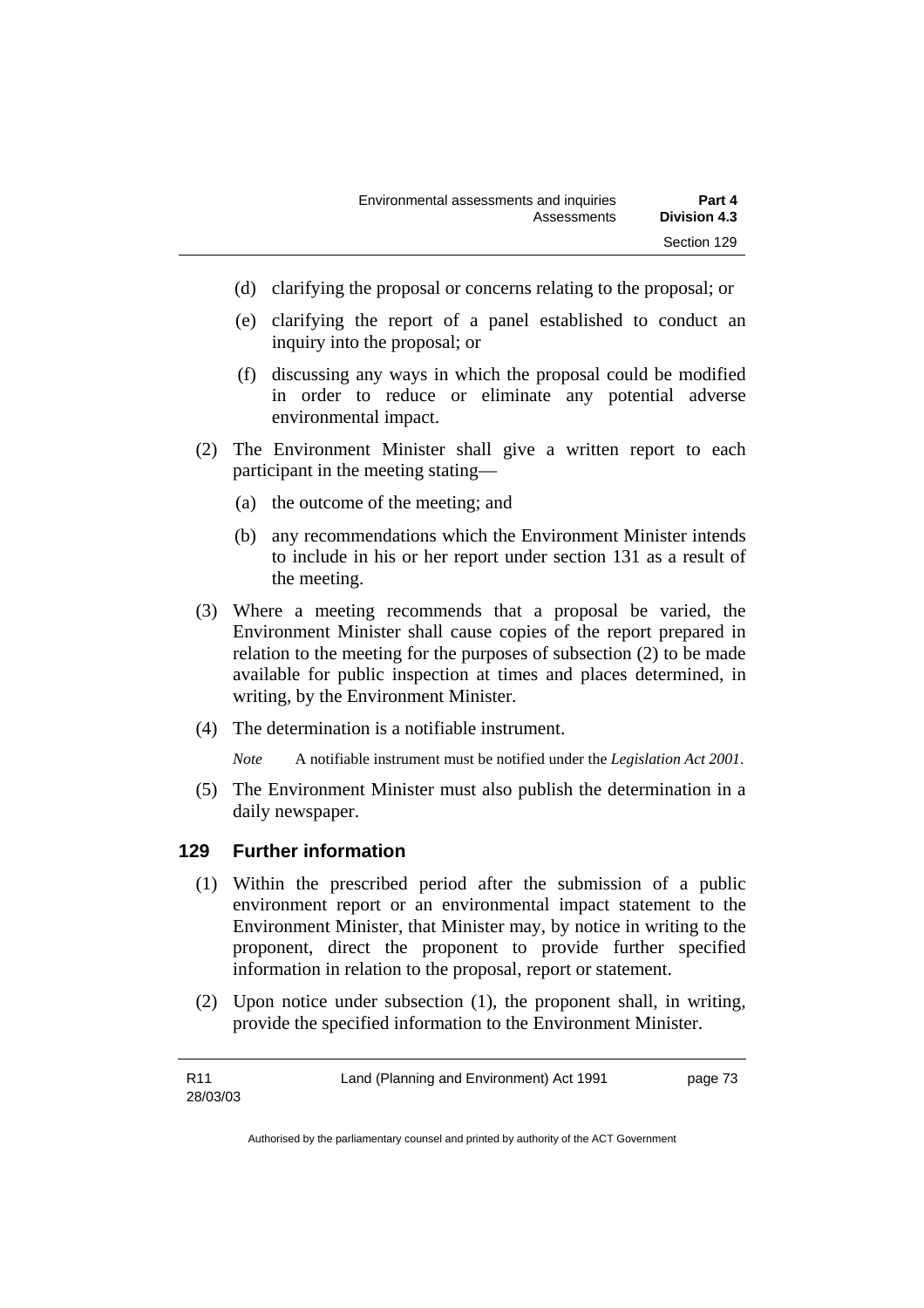| Part 4              | Environmental assessments and inquiries |
|---------------------|-----------------------------------------|
| <b>Division 4.3</b> | Assessments                             |
| Section 130         |                                         |

#### **130 Further revision**

- (1) Within the prescribed period after the submission of a public environment report or an environmental impact statement to the Environment Minister, that Minister may, by notice in writing to the proponent, request the proponent to revise the report or statement in consideration of specified matters.
- (2) Upon notice under subsection (1), the proponent may revise the report or statement in consideration of the specified matters.
- (3) The proponent shall—
	- (a) if the report or statement is revised—resubmit the revised report or statement to the Environment Minister; or
	- (b) if the report or statement is not revised—submit a written report to the Environment Minister stating the reasons why the proponent has not revised the report or statement.

#### **131 Evaluation by Environment Minister**

- (1) Unless subsection (2) applies, within the prescribed period after the submission of a public environment report or environmental impact statement to the Environment Minister, he or she shall prepare a written report evaluating it.
- (2) Where the Environment Minister gives a notice to a proponent under section 130 (1), that Minister shall prepare a written report evaluating a public environment report or statement within the prescribed period after the proponent—
	- (a) resubmits the report or statement under section 130 (3) (a); or
	- (b) submits a report under section 130 (3) (b);

as the case requires.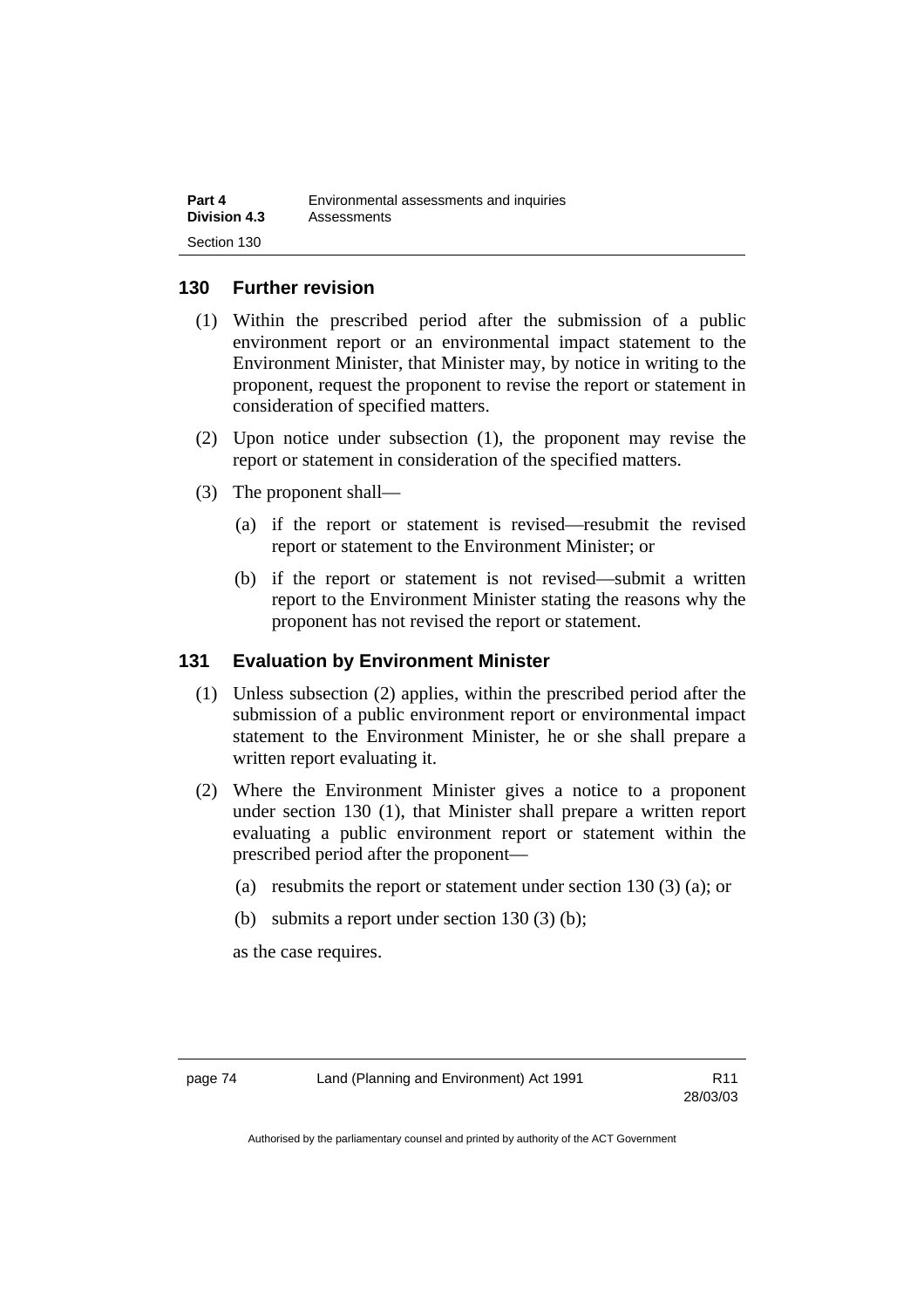- (3) A report under subsection (1) shall include—
	- (a) a statement as to whether, in the opinion of the Environment Minister, the public environment report or environmental impact statement has been prepared in accordance with this division, and with the relevant directions under this division; and
	- (b) any comment by that Minister about the environmental impact of the relevant proposal; and
	- (c) where that Minister has convened a meeting under section 128—the report of that meeting referred to in section 128 (2); and
	- (d) any recommendation of that Minister about the conditions subject to which the proposal should be approved.

## **132 Tabling in Legislative Assembly and public inspection**

- (1) Within 6 sitting days after the completion of a report referred to in section 131, the relevant Minister shall present to the Legislative Assembly a copy of—
	- (a) the relevant assessment; and
	- (b) any notice given by the Environment Minister under section 129 or 130; and
	- (c) any report, comment or written information submitted to the Environment Minister under section 127, 129 or 130.
- (2) After an assessment is finished, the relevant Minister must make copies of the assessment, together with copies of any documents mentioned in subsection (1) (c), available to the public during office hours at places stated in a written notice prepared by the relevant Minister.
- (3) The notice under subsection (2) is a notifiable instrument.
	- *Note* A notifiable instrument must be notified under the *Legislation Act 2001*.

| R <sub>11</sub> | Land (Planning and Environment) Act 1991 | page 75 |
|-----------------|------------------------------------------|---------|
| 28/03/03        |                                          |         |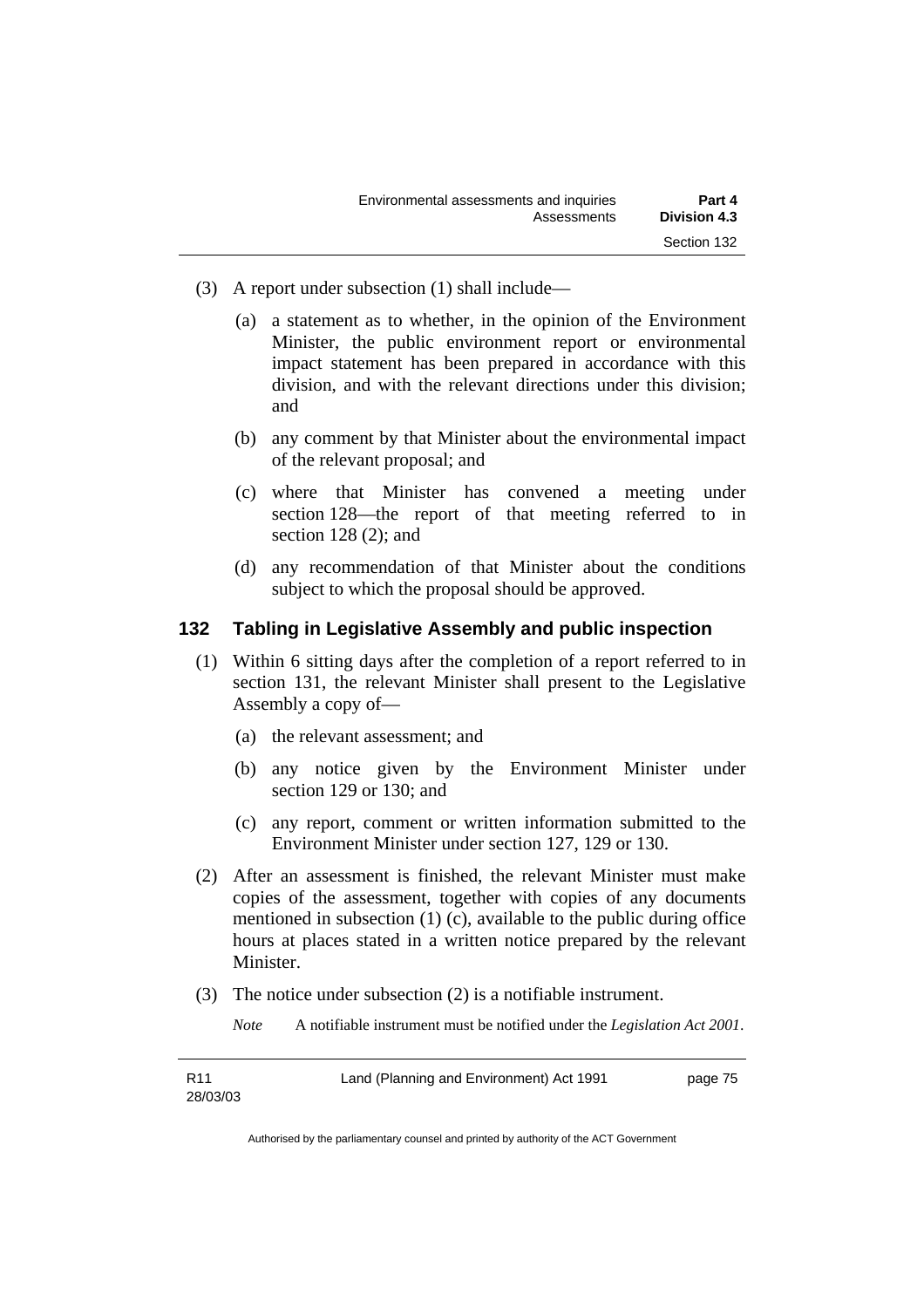| Part 4              | Environmental assessments and inquiries |
|---------------------|-----------------------------------------|
| <b>Division 4.3</b> | Assessments                             |
| Section 133         |                                         |

(4) The relevant Minister must also publish the notice under subsection (2) in a daily newspaper.

#### **133 Exclusion of material**

- (1) Where, in the relevant Minister's opinion, based on reasonable grounds—
	- (a) a part of an assessment contains information related to the personal or business affairs of a person, being information—
		- (i) supplied to the proponent or that Minister in confidence; or
		- (ii) the publication of which would reveal a trade secret; and
	- (b) it would not be in the public interest for that part to be published;

the relevant Minister must exclude that part from the copy of the assessment presented to the Legislative Assembly, and from any copy of the assessment made available to the public or for public inspection.

 (2) Where a part of an assessment is excluded from the copies of that assessment made available to the public or for public inspection, each copy shall include a statement to the effect that an unspecified part of the assessment has been excluded for the purpose of protecting the confidentiality of information included in that part.

#### **134 Exemptions**

- (1) The Environment Minister may, in writing (by an *exemption*)—
	- (a) exempt a specified defined decision, or defined decisions of a specified class, from being the subject of an assessment directed under any Act or subordinate law; or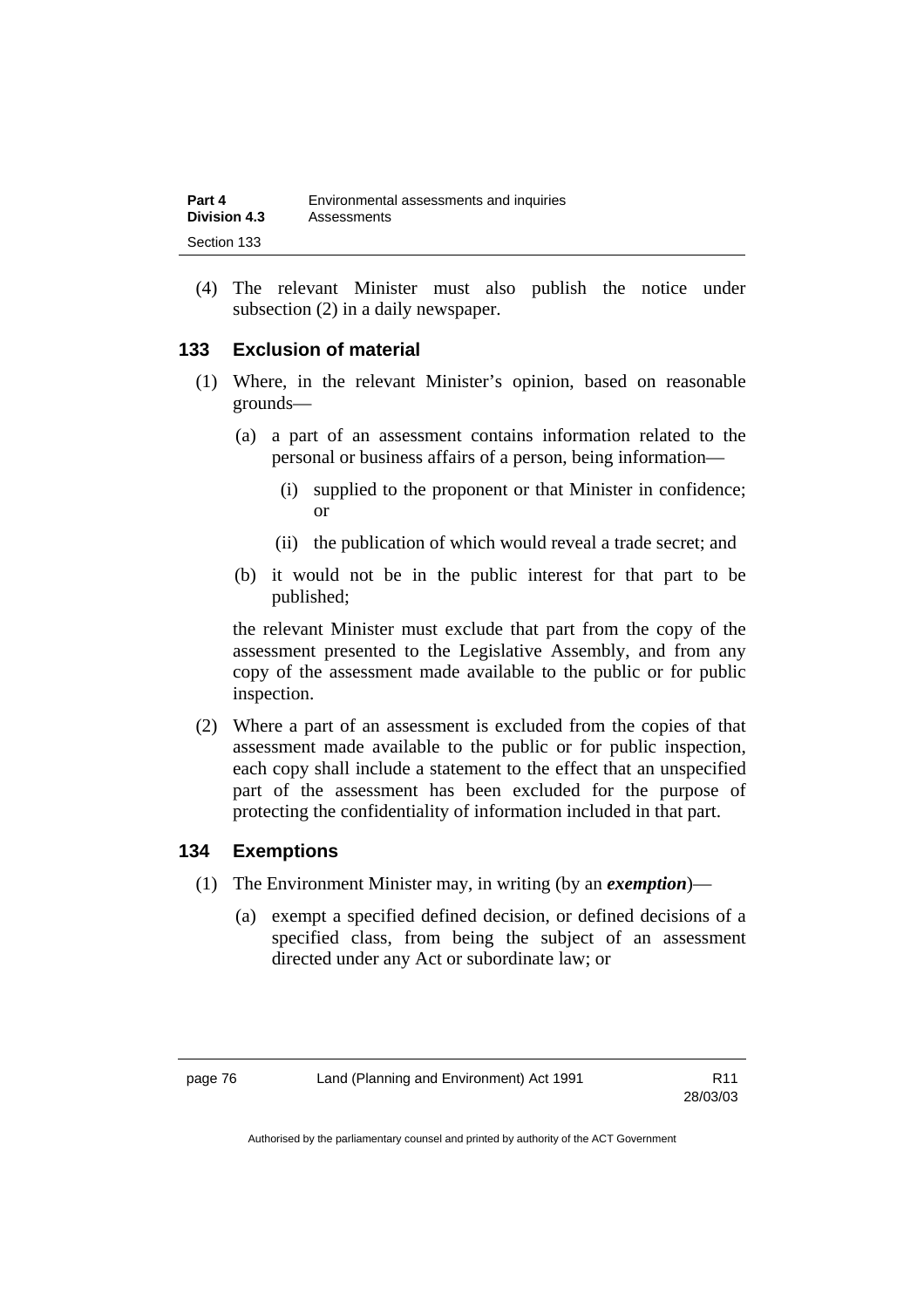| Environmental assessments and inquiries | Part 4       |
|-----------------------------------------|--------------|
| Inquiries                               | Division 4.4 |
|                                         | Section 135  |

- (b) declare that specified provisions of this division are not to apply in relation to a specified assessment, or to assessments of a specified class.
- (2) An exemption is a disallowable instrument.
	- *Note* A disallowable instrument must be notified, and presented to the Legislative Assembly, under the *Legislation Act 2001*.
- (3) The *Legislation Act 2001*, chapter 7 (Presentation, amendment and disallowance of subordinate laws and disallowable instruments) applies to an exemption as if each reference in that chapter to 6 sitting days were a reference to 5 sitting days.
- (4) Subject to any disallowance under the *Legislation Act 2001*, chapter 7, the exemption commences—
	- (a) on the day after the 5th sitting day after the day it is presented to the Legislative Assembly under that chapter; or
	- (b) if the exemption provides for a later date or time of commencement—on that date or at that time.
- (5) The Environment Minister shall cause an exemption to be notified in a daily newspaper.
- (6) The validity of an exemption is not affected by a failure to comply with subsection  $(5)$ .

# **Division 4.4 Inquiries**

# **Subdivision 4.4.1 Establishment of panels and terms of reference**

### **135 Constitution**

 (1) Where the relevant Minister in relation to a defined decision decides to establish a panel to inquire into the proposal which is the subject of that decision he or she shall, in writing, appoint a person or persons to constitute a panel to conduct the inquiry.

Land (Planning and Environment) Act 1991 page 77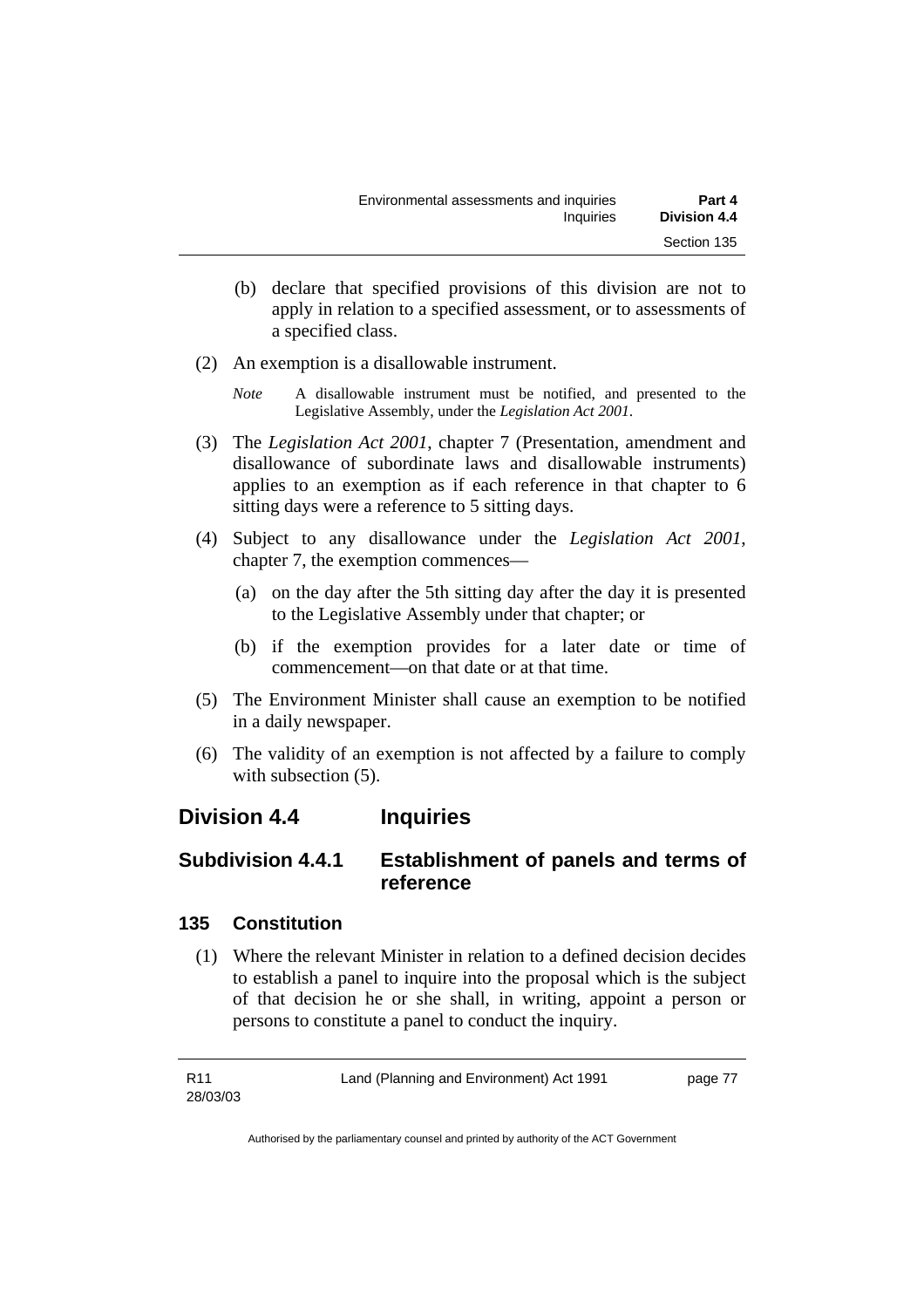| Part 4              | Environmental assessments and inquiries |
|---------------------|-----------------------------------------|
| <b>Division 4.4</b> | Inquiries                               |
| Section 136         |                                         |

 (2) The relevant Minister shall nominate 1 member (or, in the case of a panel constituted by 1 member, that member) of the panel as the presiding member.

# **136 Combined inquiries**

Where 2 or more proposals, being the subject of 2 or more defined decisions, would in the opinion of the Environment Minister have substantially interconnected effects, he or she may, under section 135, with the consent of the relevant Minister in relation to each decision, establish a panel to conduct an inquiry into the potential combined effect of those proposals.

#### **138 Terms of reference**

- (1) The relevant Minister shall, in writing, determine the terms of reference of an inquiry.
- (2) The terms of reference of an inquiry—
	- (a) shall—
		- (i) specify the defined decision; and
		- (ii) require the panel to assess the potential costs and benefits to the community and to the Territory of the proposal which is the subject of that decision; and
		- (iii) specify a reasonable period within which the panel is to report; and
	- (b) may require the panel—
		- (i) to investigate specified aspects of that proposal; or
		- (ii) to consider any specified report.
- (3) The relevant Minister may, at the request of a panel, or on his or her own motion, in writing, vary the terms of reference of the relevant inquiry.

28/03/03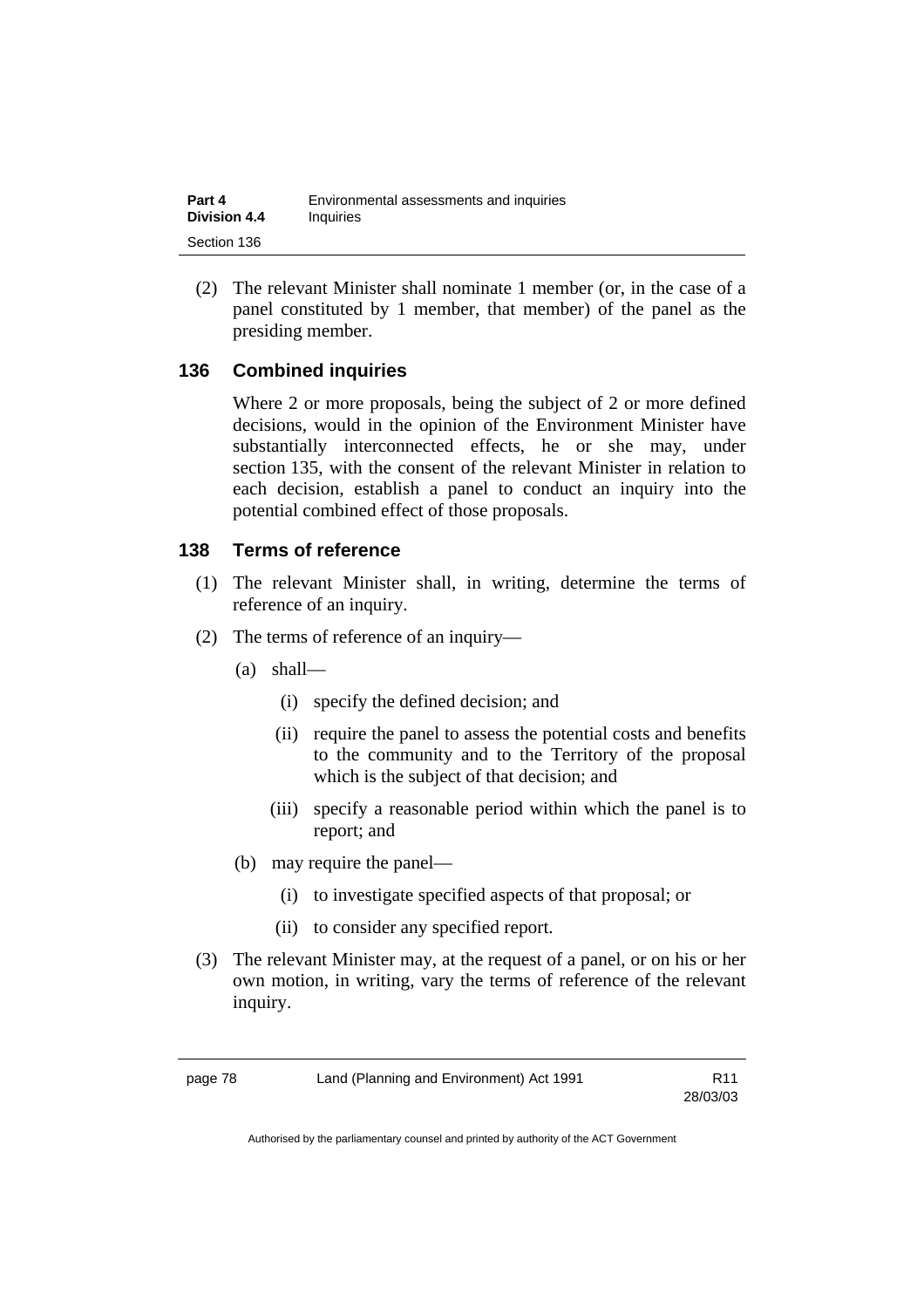(4) A variation of terms of reference is a notifiable instrument.

*Note* A notifiable instrument must be notified under the *Legislation Act 2001*.

#### **139 Notification**

- (1) The relevant Minister for an inquiry must, in writing, determine—
	- (a) the members of the panel, and the presiding member; and
	- (b) the terms of reference of the inquiry; and
	- (c) the period within which the panel is to report; and
	- (d) such other matters as that Minister considers necessary.
- (2) A determination is a notifiable instrument.

*Note* A notifiable instrument must be notified under the *Legislation Act 2001*.

# **Subdivision 4.4.2 Inquiry reports**

# **140 Inquiry reports**

A panel shall report its findings and recommendations in writing to the relevant Minister in accordance with the terms of reference determined under section 138.

# **141 Tabling in Legislative Assembly and public inspection**

- (1) The relevant Minister must present a copy of the report of a panel's findings and recommendations to the Legislative Assembly within 6 sitting days after the day the Minister receives the report.
- (2) After a report is completed, the relevant Minister must make copies of the report available to the public during office hours at places stated in a written notice prepared by the relevant Minister.
- (3) The notice is a notifiable instrument.

*Note* A notifiable instrument must be notified under the *Legislation Act 2001*.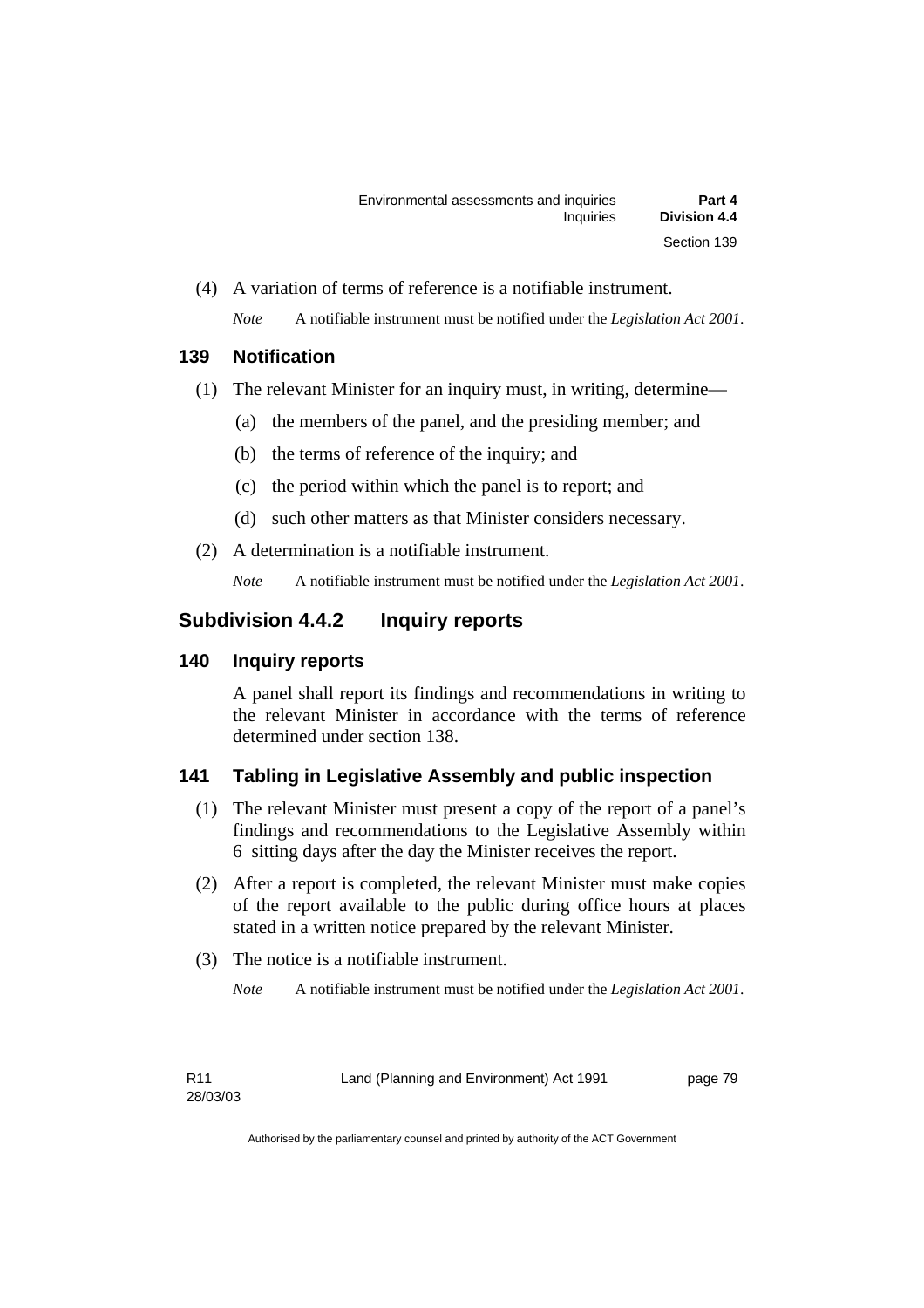(4) The relevant Minister must also publish the notice in a daily newspaper.

## **142 Exclusion of material**

- (1) Where, in the panel's opinion based on reasonable grounds and expressed in its report—
	- (a) a part of a report contains information related to the personal or business affairs of a person, being information—
		- (i) supplied to the panel in confidence; or
		- (ii) the publication of which would reveal a trade secret; and
	- (b) it would not be in the public interest for that part to be published;

the relevant Minister may exclude that part from the copy of the report presented to the Legislative Assembly, and from any copy made available to the public or for public inspection.

 (2) Where a part of a report is excluded under subsection (1), each copy of the report presented to the Legislative Assembly or made available to the public or for public inspection shall include a statement to the effect that an unspecified part of the report has been excluded for the purpose of protecting the confidentiality of information included in that part.

# **Subdivision 4.4.3 Procedures and powers**

#### **143 Definitions for sdiv 4.4.3**

In this subdivision:

*authorised person* means—

- (a) a panel member; or
- (b) a person assisting a panel member in a way authorised in writing by the member.

page 80 Land (Planning and Environment) Act 1991 Case 1911

28/03/03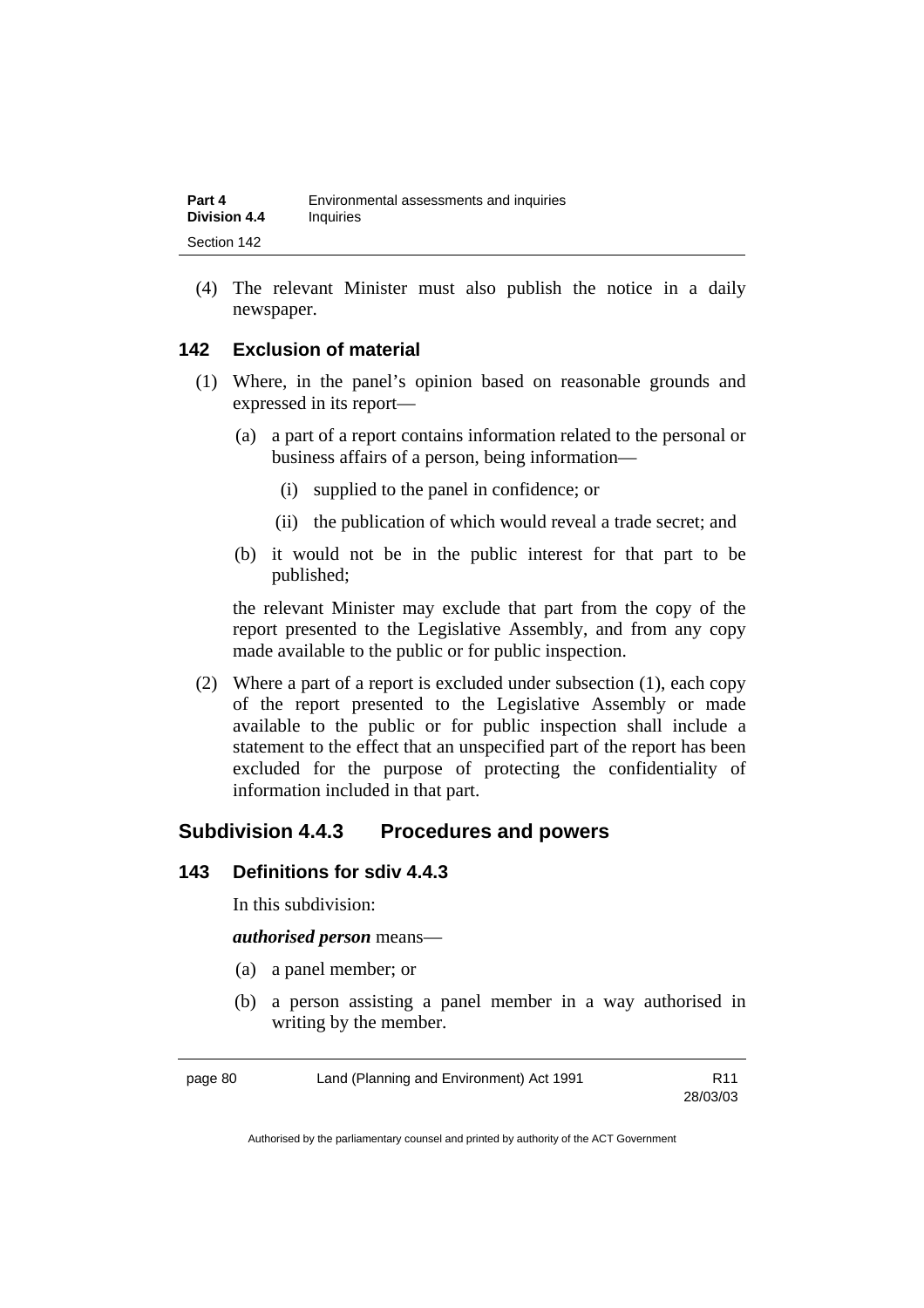*occupier*, of a place, includes—

- (a) a person believed, on reasonable grounds, to be an occupier of the place; and
- (b) a person apparently in charge of the place.

*place* includes premises, land, vehicle, aircraft or vessel.

#### **144 Notice of inquiry hearings**

- (1) At a reasonable time before the commencement of an inquiry, the presiding member of a panel must prepare a notice stating—
	- (a) the subject matter of the inquiry; and
	- (b) the time and place at which the inquiry is to commence.
- (2) The notice is a notifiable instrument.

*Note* A notifiable instrument must be notified under the *Legislation Act 2001*.

(3) The presiding member must also publish the notice in a daily newspaper.

#### **145 Public hearings**

- (1) A panel shall conduct its inquiry in public, except as provided by subsection (2).
- (2) A panel may—
	- (a) direct that the inquiry or any part of it be held in private, and give directions about who may be present during any private hearing; or
	- (b) give directions prohibiting or restricting the publication of evidence given before the inquiry, or of matters contained in documents lodged with the inquiry; or
	- (c) give directions prohibiting or restricting the disclosure to any specified person of such evidence or such matters.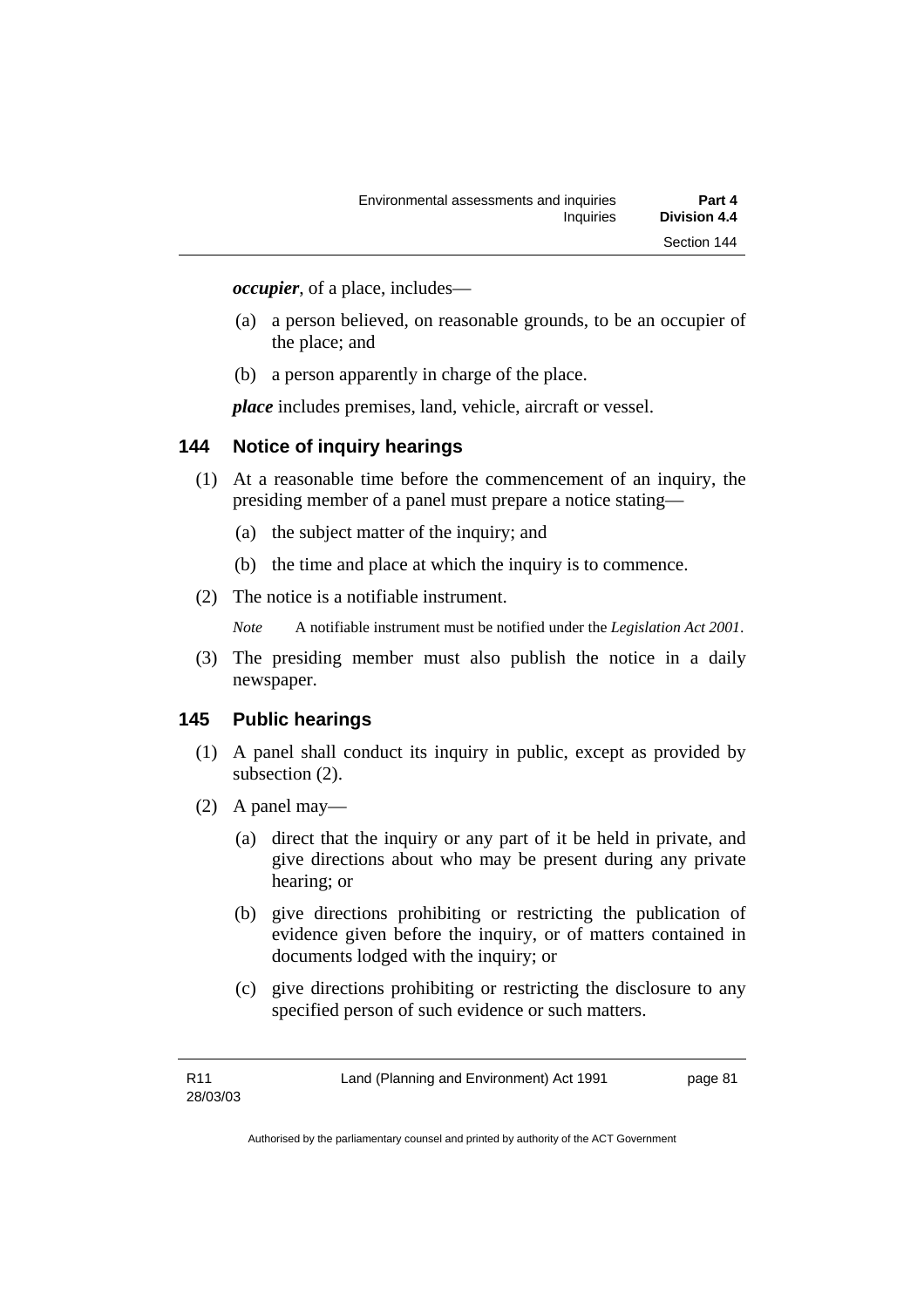- (3) In making a direction under subsection (2), a panel shall consider—
	- (a) the principle that it is desirable that the inquiry should be held in public, and that evidence given before the inquiry, and documents lodged with the inquiry, should be available to interested persons and to the public; and
	- (b) in the circumstances, whether confidentiality is required for the relevant proceedings, evidence or matter.
- (4) A panel may issue a direction under subsection (2) for a special hearing under section 147.

#### **146 General procedure**

- (1) At a hearing of an inquiry, the panel—
	- (a) shall not conduct the hearing in an unduly formal manner; and
	- (b) is not bound by the rules of evidence, and may inform itself—
		- (i) in any way it thinks fit; and
		- (ii) without notice to any person who has made a submission to the inquiry; and
	- (c) may take evidence on oath, or affirmation, administered by a member of the panel; and
	- *Note* For the taking of an oath or the making of an affirmation, see the *Oaths and Affirmations Act 1984.*
	- (d) may prohibit or regulate cross-examination; and
	- (e) subject to this subdivision, may otherwise determine its own procedures.
- (2) Unless otherwise required by the panel, a person may make a submission to an inquiry orally or in writing or partly orally and partly in writing.
- (3) The panel may adjourn an inquiry from time to time and from place to place (whether within or outside the Territory).

| page 82 | Land (Planning and Environment) Act 1991 | R <sub>11</sub> |
|---------|------------------------------------------|-----------------|
|         |                                          | 28/03/03        |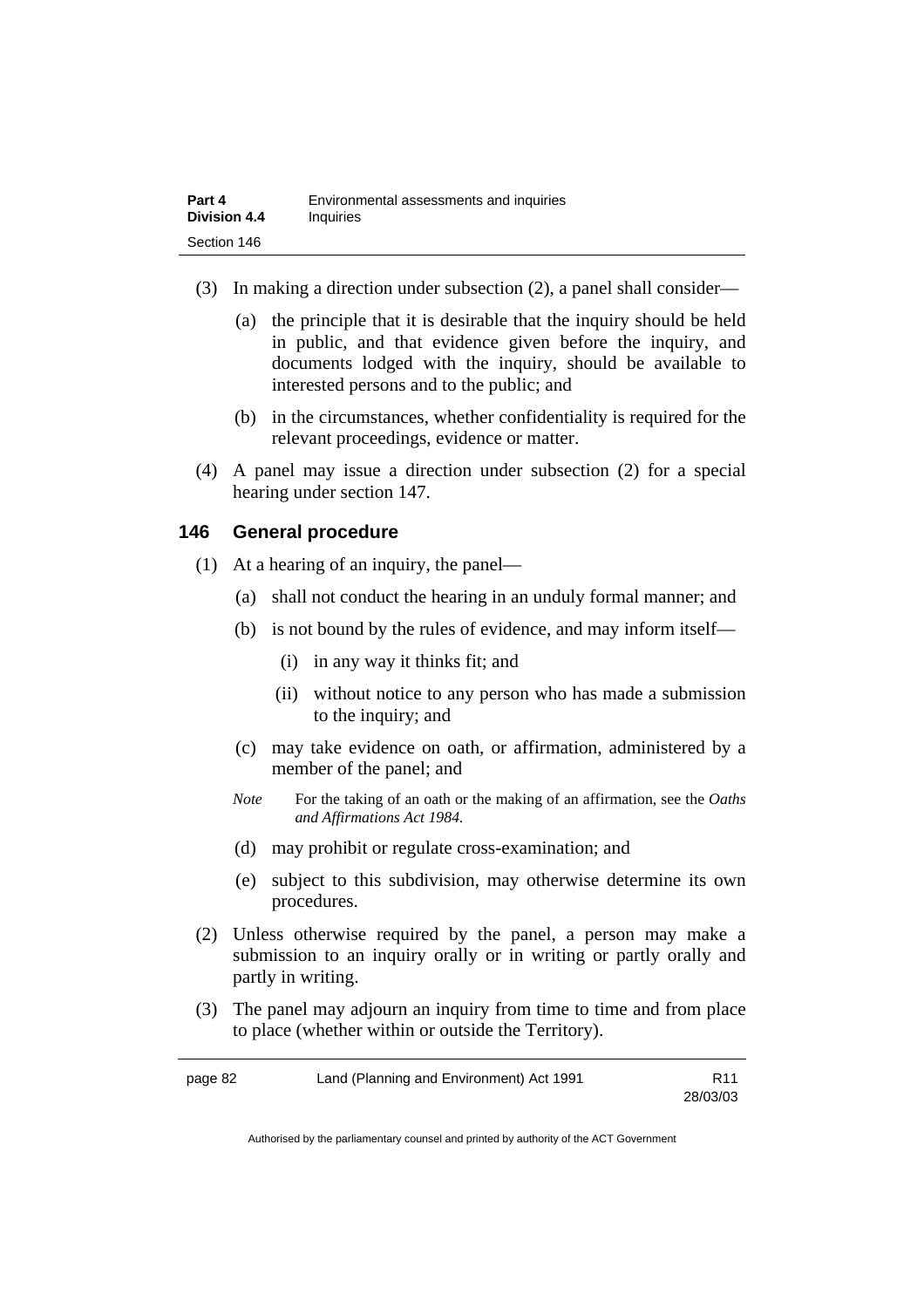#### **147 Special hearings—consultation with interested persons**

- (1) A panel may hold a special hearing of the inquiry in order to consult with—
	- (a) the proponent; and
	- (b) any other person that the panel believes on reasonable grounds to have an interest directly affected by the proposal; and
	- (c) any other person the panel considers appropriate;

for the purposes of—

- (d) clarifying the proposal; and
- (e) discussing ways in which the proposal could be modified in order to reduce or eliminate any potential environmental impact.
- (2) The panel shall give each person referred to in subsection (1) reasonable notice in writing of the special hearing.

*Note* For how documents may be given, see *Legislation Act 2001*, pt 19.5.

- (3) The panel shall conduct a special hearing in an informal manner.
- (4) The panel shall include in the report of an inquiry a report stating—
	- (a) the outcome of the special hearing; and
	- (b) any influence the special hearing has had on the panel's recommendations in relation to the proposal.

#### **148 Assessments for purpose of inquiries**

- (1) For the purposes of an inquiry, the relevant Minister may, at the written request of the panel, or on his or her own motion, direct that an assessment be made of the environmental impact of any aspect of the proposal which is the subject of the relevant defined decision.
- (2) An assessment under subsection (1) consists of a public environment report or an environmental impact statement, but does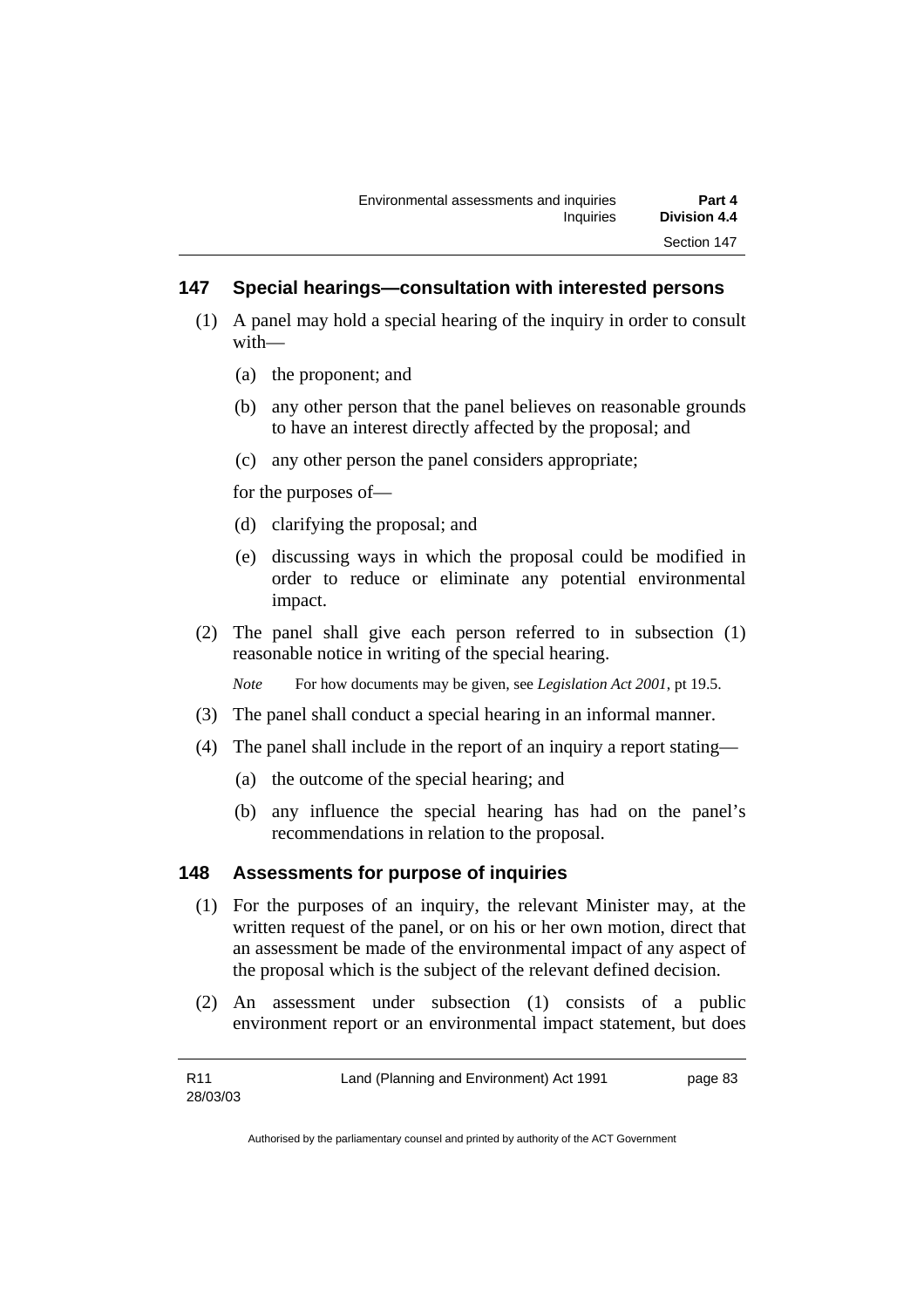not include a report of the Environment Minister under section 131 evaluating the public environment report or environmental impact statement.

- (3) Sections 127, 128, 129 and 130 apply to an assessment under subsection (1) as if the references to the Environment Minister in those sections were references to the relevant Minister.
- (4) Section 131 does not apply in relation to an assessment under subsection  $(1)$ .
- (5) For section 132 (1), the relevant Minister must present a copy of an assessment under subsection (1), together with any notice, report, comment or information mentioned in section 132 (1) (b) or (c), to the Legislative Assembly within 6 sitting days after—
	- (a) receiving the assessment under section 127; or
	- (b) where he or she issues a notice under section 129, but does not issue a notice under section 130—receiving the relevant information under section 129 (2); or
	- (c) where he or she issues a notice under section 130—receiving the assessment or report under section 130 (3).

#### **149 Witnesses—summons to appear**

- (1) The presiding member of a panel may, by writing, summon a person to attend a hearing of the inquiry at a specified time and place to give evidence and to produce such books and documents as are—
	- (a) relevant to any matter at issue in the inquiry; and
	- (b) specified in the summons.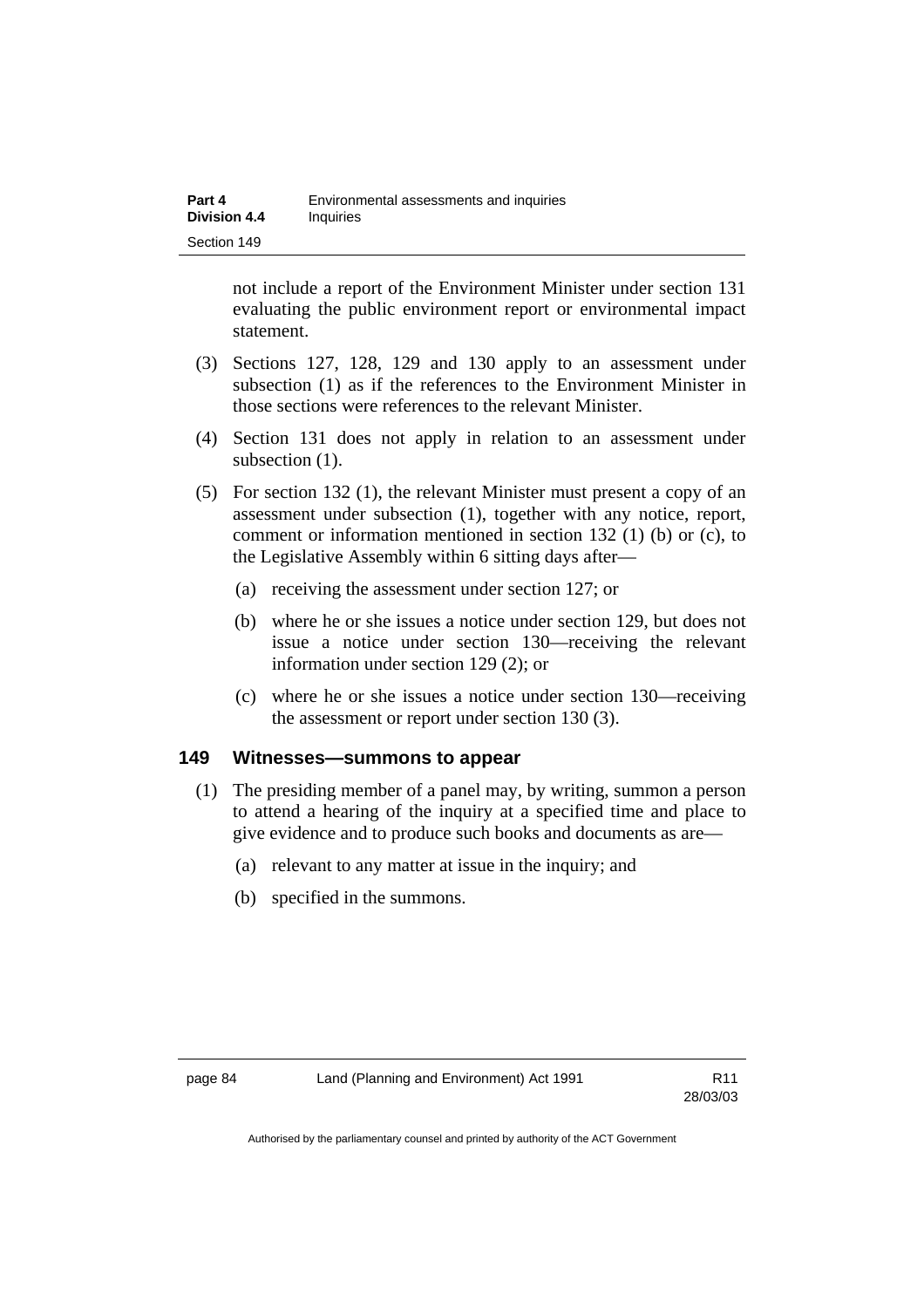(2) A person served with a summons under subsection (1) shall not, without reasonable excuse, fail to comply with the summons.

Maximum penalty: 50 penalty units, imprisonment for 6 months or both.

 (3) The Territory shall pay a witness summoned to appear at an inquiry such allowances as are prescribed.

# **150 Victimisation of witnesses**

- (1) A person shall not—
	- (a) use violence to or inflict injury upon; or
	- (b) cause or procure violence, damage, loss or disadvantage to; or
	- (c) cause or procure the punishment of;

a person on account of the person's giving, or proposing to give, evidence to an inquiry.

Maximum penalty: 100 penalty units, imprisonment for 1 year or both.

- (2) An employer shall not—
	- (a) dismiss an employee from his or her employment, or prejudice an employee in his or her employment, on account of the employee's giving, or proposing to give, evidence to an inquiry; or
	- (b) threaten so to dismiss, or so to prejudice, an employee on account of the employee's proposing to give evidence to an inquiry.

Maximum penalty: 100 penalty units, imprisonment for 1 year or both.

 (3) For subsection (2) (a), in proceedings for an offence against subsection (2), if it is established that an employer dismissed an employee from his or her employment, or prejudiced an employee in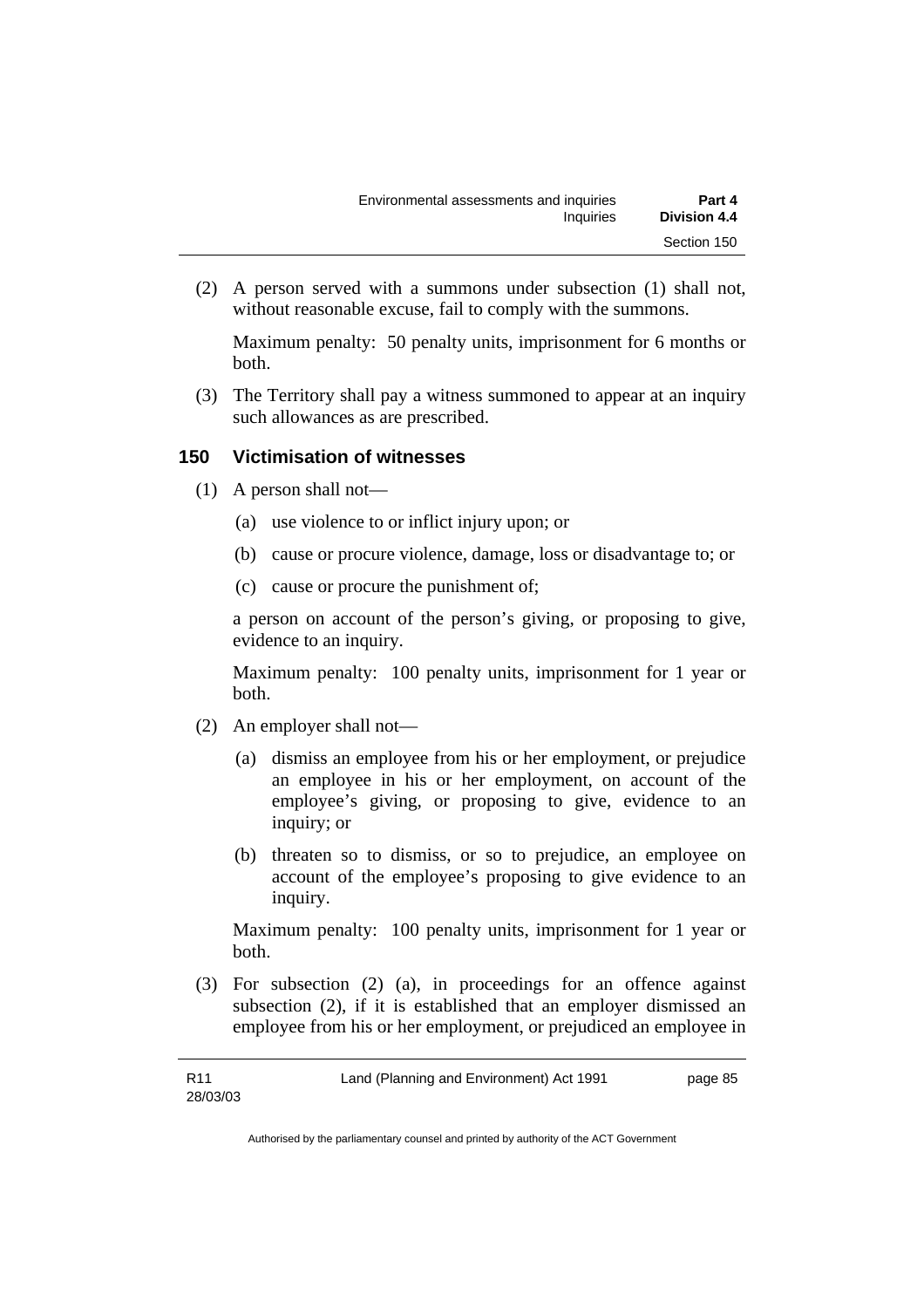| Part 4              | Environmental assessments and inquiries |
|---------------------|-----------------------------------------|
| <b>Division 4.4</b> | <i>Inquiries</i>                        |
| Section 151         |                                         |

his or her employment, after the employee gave, or proposed to give, evidence to an inquiry, it is to be presumed that that dismissal or prejudice was by reason of the employee's giving, or proposing to give, evidence at the inquiry, but that presumption is rebuttable.

 (4) For subsection (2) (b), in proceedings for an offence against subsection (2), if it is established that an employer threatened to dismiss an employee from his or her employment, or to prejudice an employee in his or her employment, after the employee proposed to give evidence to an inquiry, it is to be presumed that that threat was by reason of the employee's proposal, but that presumption is rebuttable.

### **151 Inspection of books and documents**

- (1) An authorised person may inspect any book or document given in evidence to the inquiry, and may make copies of, or copy extracts from, such a book or document.
- (2) A book or document given in evidence to an inquiry may be retained by the panel for such reasonable period as the panel thinks fit.
- (3) A panel shall allow the owner of a book or document retained by the panel reasonable access to the book or document.

# **152 Power of entry**

- (1) For an inquiry, an authorised person may enter any place—
	- (a) with the consent of the occupier; or
	- (b) pursuant to a warrant issued under section 153.
- (2) Before seeking the consent of the occupier of a place for subsection (1), an authorised person shall—
	- (a) if the authorised person is a panel member—produce written evidence of his or her appointment; and

28/03/03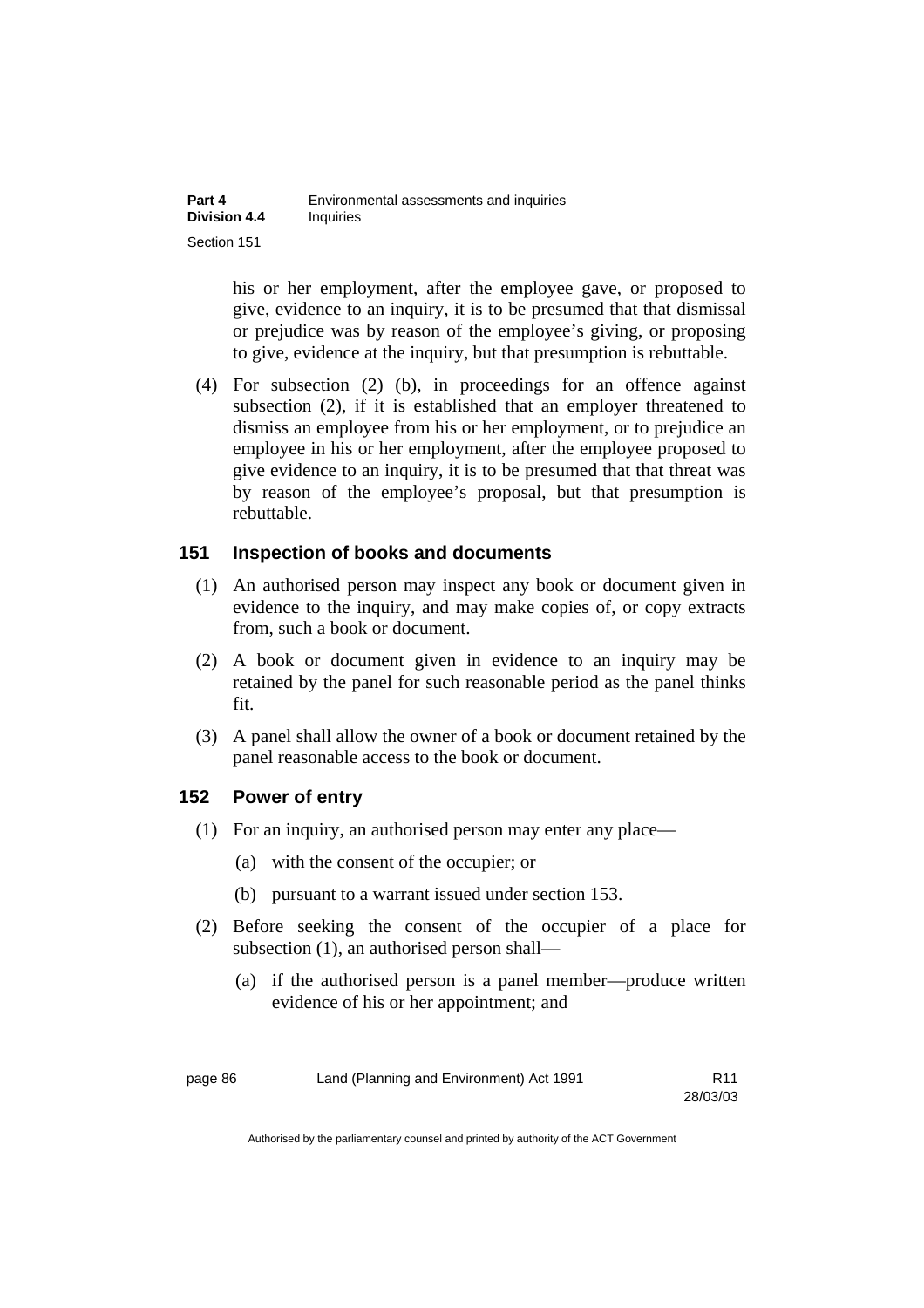| Environmental assessments and inquiries | Part 4              |
|-----------------------------------------|---------------------|
| Inquiries                               | <b>Division 4.4</b> |
|                                         | Section 153         |

- (b) if the authorised person is the assistant of a panel member produce written evidence of his or her authority; and
- (c) inform the occupier that he or she may refuse to give consent.
- (3) Where an authorised person obtains the consent of the occupier to enter a place under subsection (1), the authorised person shall ask the occupier to sign a written acknowledgment—
	- (a) that the occupier has been informed that he or she may refuse to so consent; and
	- (b) that the occupier has consented; and
	- (c) of the day on which, and the time at which the occupier consented.
- (4) Where it is material, in any proceedings, for a court to be satisfied that an occupier has consented to the entry of premises by an authorised person under subsection (1) and an acknowledgment in accordance with subsection (3) signed by the occupier is not produced in evidence, it shall be presumed that the occupier did not consent, but that presumption is rebuttable.

#### **153 Search warrants**

- (1) Where a panel member believes on reasonable grounds that it is necessary, for the inquiry, for an authorised person to enter and inspect any place and to search for and inspect anything or any kind of thing, within the next following 28 days the member may—
	- (a) lay before a magistrate an information on oath setting out those grounds; and
	- (b) apply for the issue of a warrant to search the place for such a thing or things, and to inspect it or them.
- (2) On application under subsection (1), the magistrate may issue a warrant authorising the authorised person named in the warrant,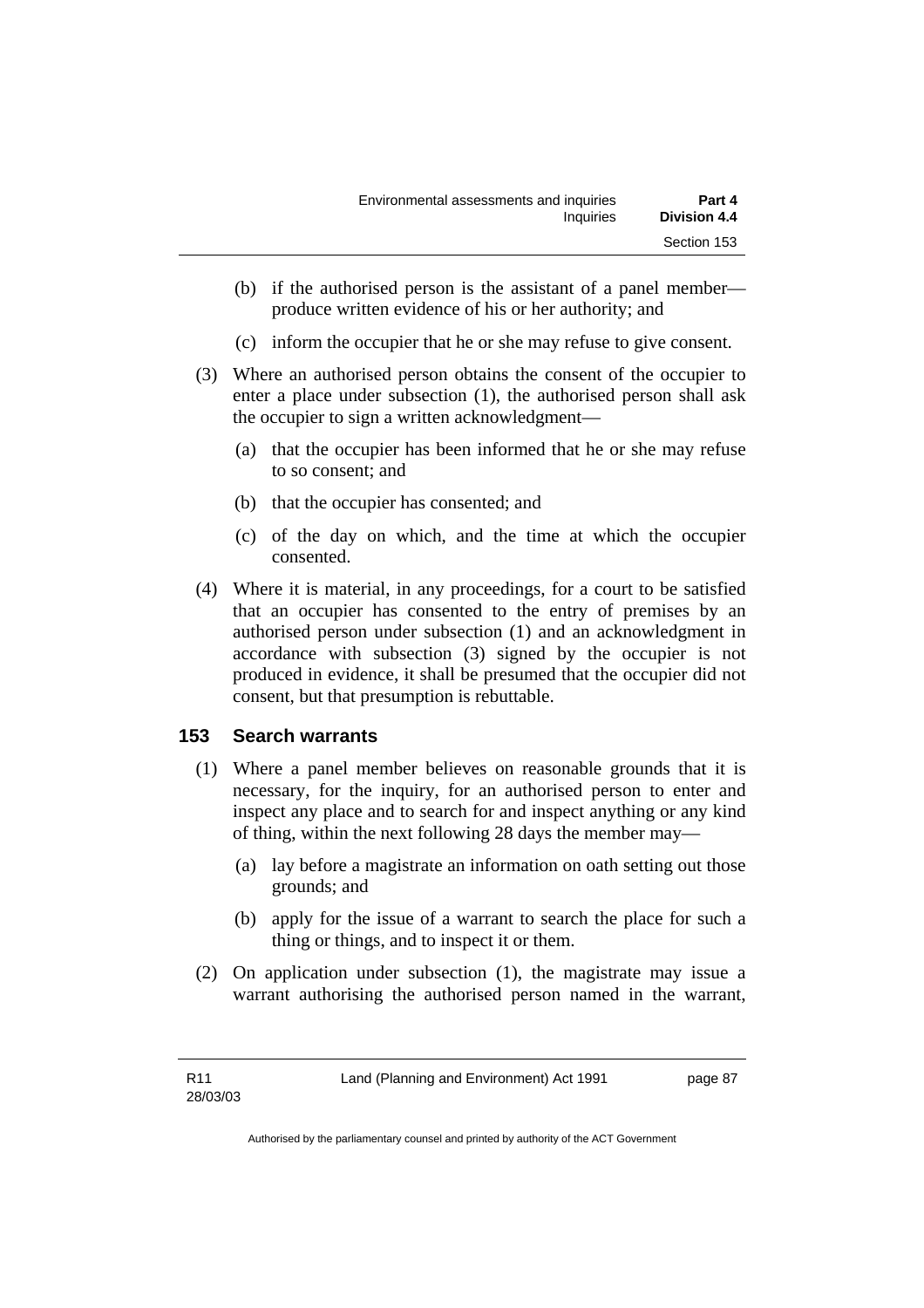with such assistance and by such force as is necessary and reasonable—

- (a) to enter the place; and
- (b) to search for any specified thing or anything of a specified kind; and
- (c) to inspect any such thing.
- (3) A magistrate shall not issue a warrant unless—
	- (a) the applicant or another person has given the magistrate, either orally or by affidavit, any further information that the magistrate requires concerning the grounds on which the issue of the warrant is sought; and
	- (b) the magistrate is satisfied that there are reasonable grounds for issuing the warrant.
- (4) A warrant shall—
	- (a) specify the inquiry in relation to which the entry, search and inspection are authorised; and
	- (b) state the purpose for which it is issued; and
	- (c) specify particular hours during which the entry is authorised, or state that the entry is authorised at any time of the day or night; and
	- (d) include a description of the things, or kinds of things, in relation to which any power under section 154 may be exercised; and
	- (e) specify a date not later than 28 days after the date of issue of the warrant on which the warrant ceases to have effect.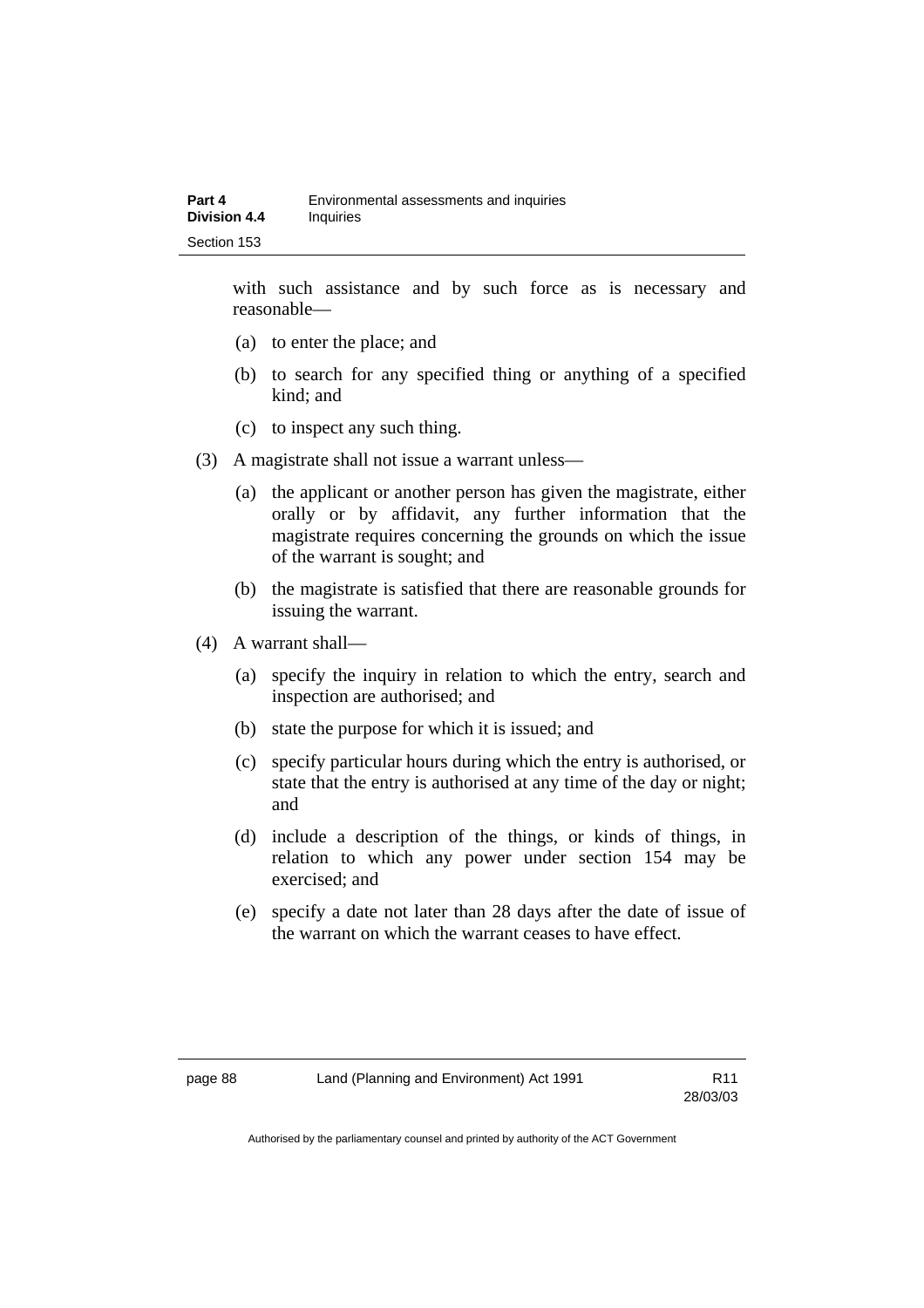| Environmental assessments and inquiries | Part 4              |
|-----------------------------------------|---------------------|
| Inquiries                               | <b>Division 4.4</b> |
|                                         | Section 154         |

#### **154 Powers of search and inspection**

- (1) Subject to the terms of any warrant issued under section 153, where an authorised person enters a place in accordance with section 152, he or she may, for the purposes of the inquiry—
	- (a) inspect the place; or
	- (b) search for and inspect anything; or
	- (c) require the occupier to give the authorised person such assistance as is reasonable to enable the authorised person to exercise his or her powers under this section.
- (2) A person shall not, without reasonable excuse, contravene a requirement made of the person under subsection (1) (c).

Maximum penalty: 50 penalty units.

#### **155 Obstructing or resisting authorised person**

A person shall not wilfully obstruct or resist an authorised person in the exercise or attempted exercise of his or her powers under this subdivision.

Maximum penalty: 50 penalty units, imprisonment for 6 months or both.

#### **156 Contempt**

A person shall not, without reasonable excuse—

- (a) contravene a direction lawfully given by a panel member; or
- (b) disturb a panel member in the exercise of the member's functions; or
- (c) interrupt a hearing of an inquiry; or
- (d) use insulting language, or act in an insulting manner, towards a panel member; or

Land (Planning and Environment) Act 1991 page 89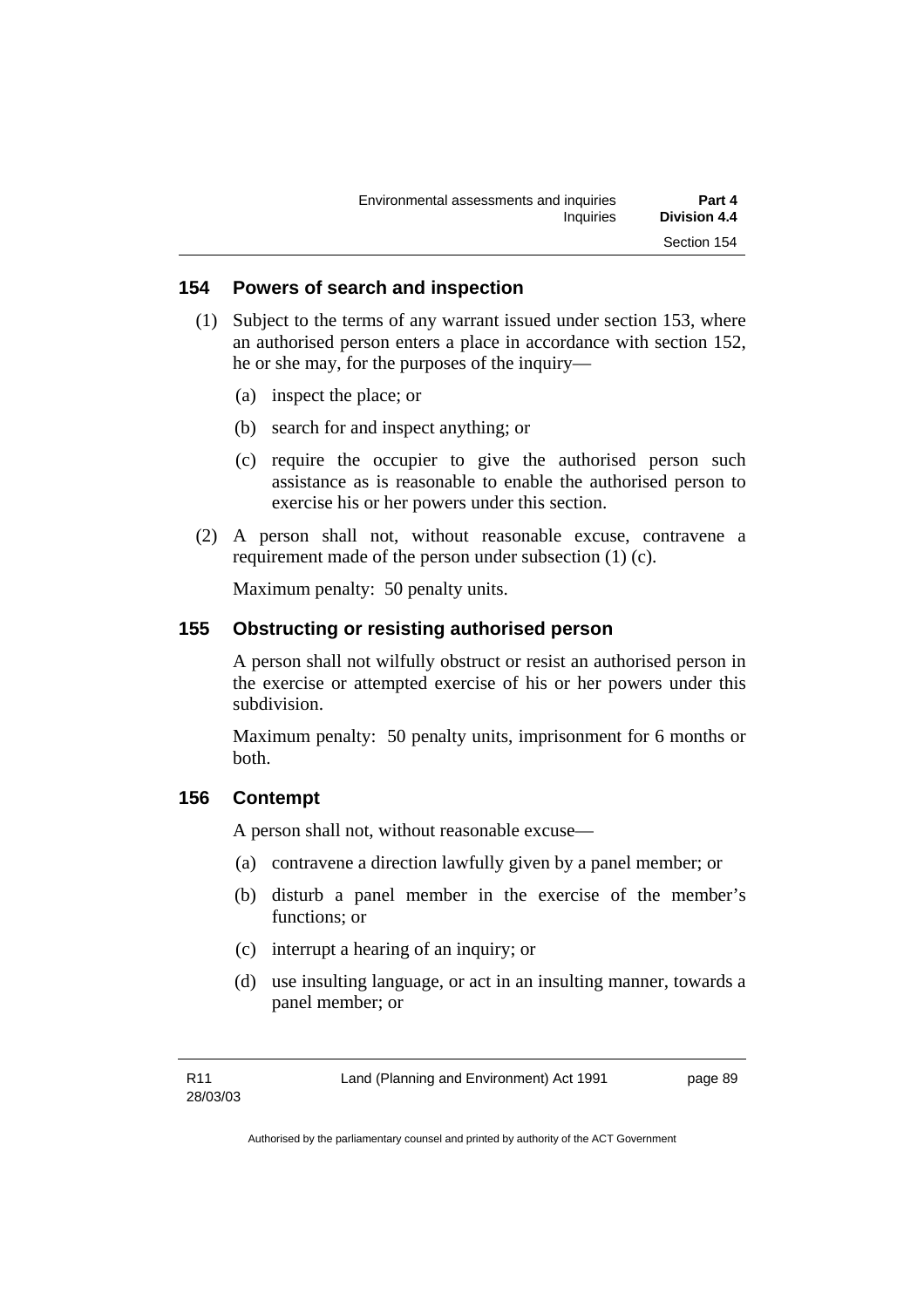| Part 4              | Environmental assessments and inquiries |
|---------------------|-----------------------------------------|
| <b>Division 4.4</b> | Inquiries                               |
| Section 157         |                                         |

- (e) create a disturbance, or participate in the creation or continuation of a disturbance, in or near a place where a hearing of an inquiry is taking place; or
- (f) do any other act or thing which would, if the panel were a court of record, constitute a contempt of that court.

Maximum penalty: 50 penalty units, imprisonment for 6 months or both.

#### **157 Protection of panel members and witnesses**

- (1) A panel member has, in the exercise of the member's functions, the same protection and immunity as a judge of the Supreme Court.
- (2) Subject to this division, a person giving evidence to an inquiry has the same protection, and is subject to the same liabilities, in any civil or criminal proceedings as a witness in proceedings in the Supreme Court.

page 90 Land (Planning and Environment) Act 1991

28/03/03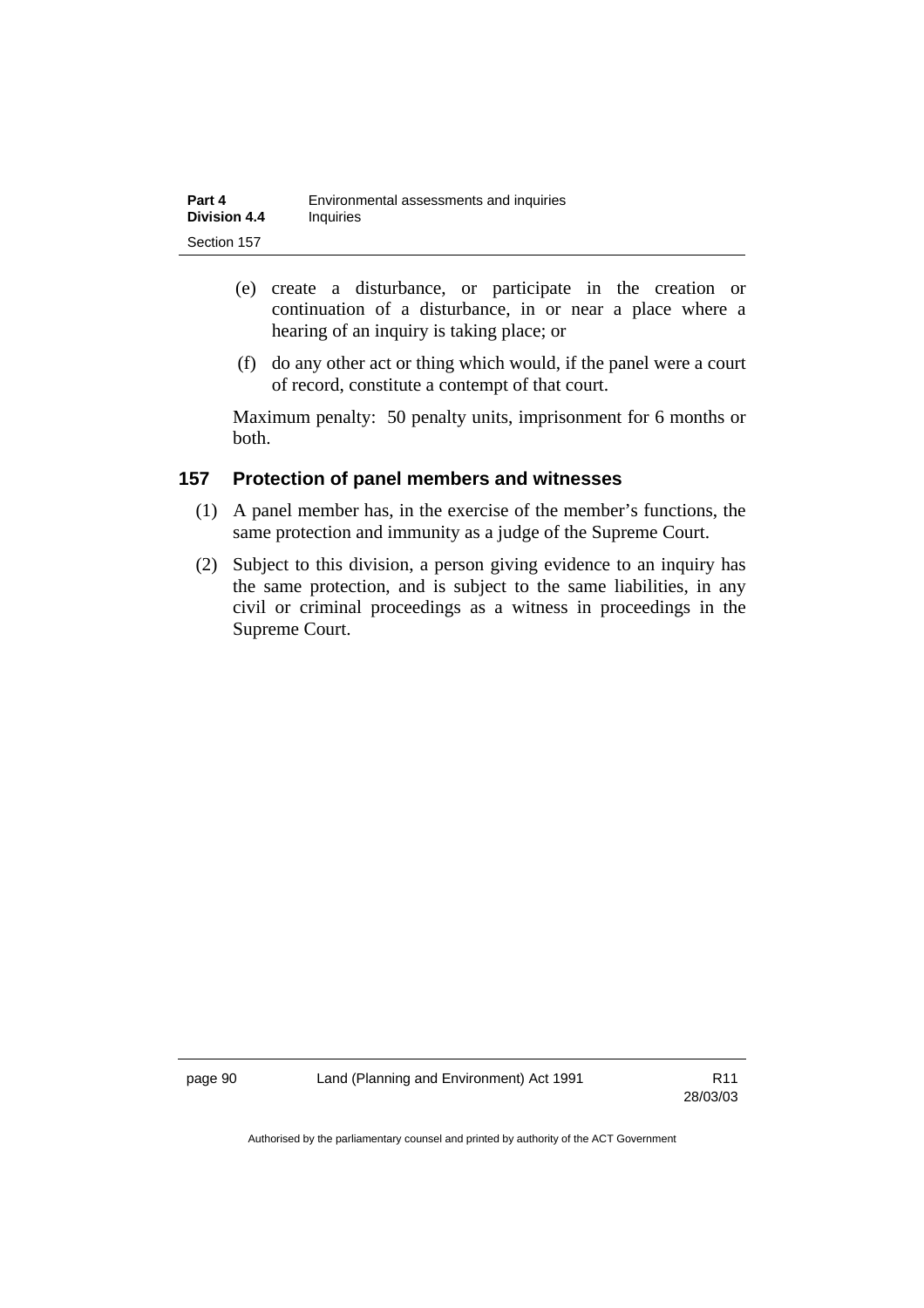# **Part 5 Land administration**

# **Division 5.1 Preliminary**

## **159 Definitions for pt 5**

In this part:

*building and development provision*, in relation to a lease, means a provision of the lease that requires the lessee to carry out specified works on the land comprised in the lease or on any unleased Territory land.

*consolidation* means the surrender of 2 or more leases held by the same lessee and the grant of a new lease or leases to that lessee for the purpose of consolidating the parcels of land comprised in the surrendered leases.

*lease* means a lease (other than a sublease)—

- (a) granted under this Act; or
- (b) that is taken under section 289 (Status of leases and licences) to have been granted under this Act; or
- (c) granted or arising under the *Unit Titles Act 2001*.

*lessee* means the person who is the proprietor of a lease, whether or not he or she is the registered proprietor of the lease, and whether or not the lease was granted to him or her or the lease passed to him or her by assignment, transfer, devolution or operation of law.

*market value*, of a lease, means the amount that could be expected to be paid for the lease on the open market if it were sold by a willing but not anxious seller to a willing but not anxious buyer.

*nominal rent lease* means a lease of Territory land for nominal rent.

R11 28/03/03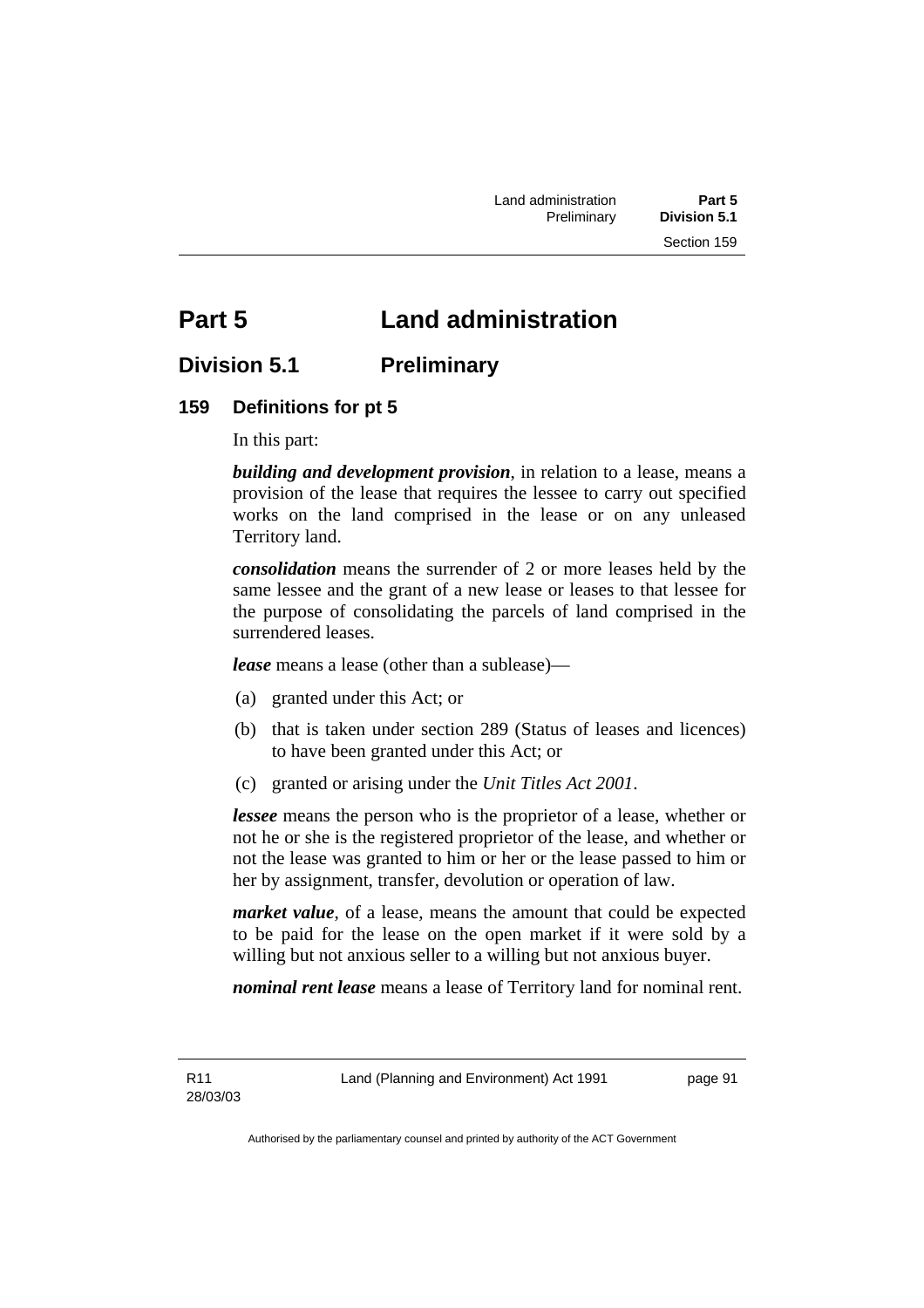| Part 5              | Land administration |
|---------------------|---------------------|
| <b>Division 5.1</b> | Preliminary         |
| Section 159         |                     |

*provision*, of a lease, includes a provision incorporated in the lease by reference and any other provision to which the lease is subject.

*public car park* means a road related area within the meaning of section 42 (Regulations about parking) of the *Road Transport (Safety and Traffic Management) Act 1999* that is available for use by the public for parking without the payment of money.

*registered lease* means a lease registered in the register kept under the *Land Titles Act 1925.*

*registered proprietor*, in relation to a lease, means the person who is registered under the *Land Titles Act 1925* as proprietor of the lease.

*rental lease* means a lease of Territory land for rent in excess of nominal rent.

*residential lease* means a lease of Territory land granted for residential purposes only.

*rural lease* means a lease of Territory land granted for rural purposes or purposes including rural purposes.

*sublease* means a sublease of a parcel of land, or part of a parcel of land, subject to a lease, or of a building, or a part of a building, on a parcel of land subject to a lease.

*sublessee* means the person who is the proprietor of a sublease, whether the sublease was granted to him or her or the sublease has passed to him or her by assignment, transfer, devolution or operation of law.

*subdivision* means the surrender of 1 lease, or the surrender of more than 1 lease, held by the same lessee, and the grant of new leases to that lessee for the purpose of subdividing the parcel or parcels of land comprised in the surrendered lease or leases, but does not include the subdivision of land under the *Unit Titles Act 2001.*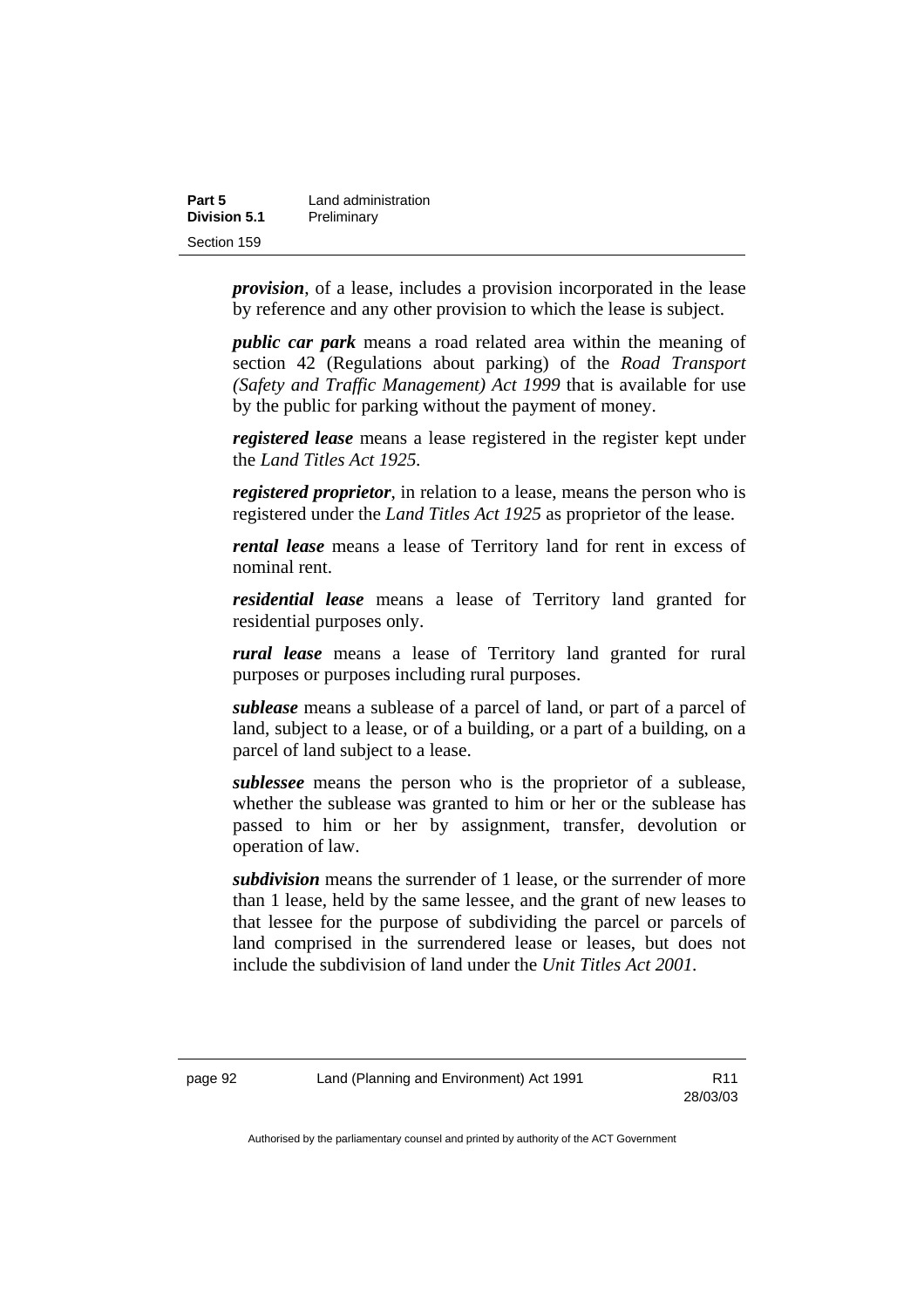| Land administration | Part 5              |
|---------------------|---------------------|
| Leases              | <b>Division 5.2</b> |
|                     | Section 160         |

# **U** 160 Application

- (1) This part applies to all grants of estates in Territory land made by the Executive on behalf of the Commonwealth.
- (2) This part does not apply to a transfer by the Territory of a registered lease of which the Territory is the registered proprietor.

# **Division 5.2 Leases**

#### **160A Effect qualified**

This division has effect subject to division 5.4 (Restrictions on rural leases).

#### **U 160B Planning and land authority may grant leases**

#### **161 Granting of leases**

- (1) The Executive may, on behalf of the Commonwealth, grant a lease of Territory land by—
	- (a) auctioning the lease; or
	- (b) calling tenders for the grant of the lease; or
	- (c) conducting a ballot for the right to the grant of the lease; or
	- (d) a direct grant to an applicant for a lease.
	- *Note* A fee may be determined under s 287 (Determination of fees) for this subsection.
- (2) A lease granted under this section may include provisions—
	- (a) requiring the lessee to develop the land comprised in the lease, or any unleased Territory land, in a specified way; or
	- (b) requiring the lessee to give security for the performance of any of his or her obligations under the lease.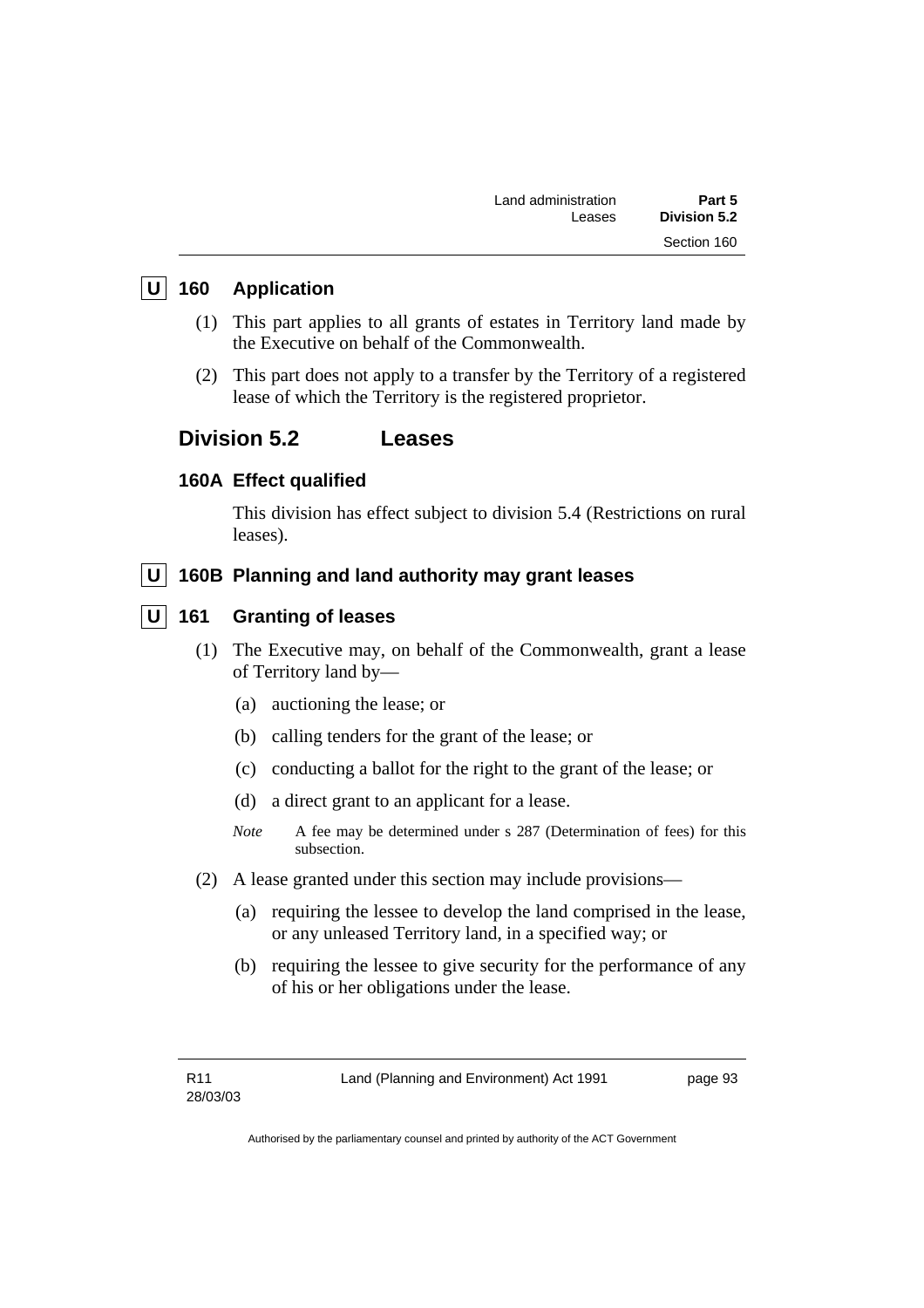| Part 5              | Land administration |
|---------------------|---------------------|
| <b>Division 5.2</b> | Leases              |
| Section 163         |                     |

- (3) The Executive may restrict the persons eligible for the grant of a lease under subsection (1) (a), (b) or (c) by specifying, in the relevant notice of auction, tender or ballot, a class of persons eligible or ineligible for the grant of a lease pursuant to the auction, tender or ballot.
- (4) Where, pursuant to a restriction imposed under subsection (3), only 1 person is eligible for the grant of a lease under subsection (1) (a), (b) or (c), the Executive may grant a lease to that person under subsection (1) (d) without auctioning the lease, calling tenders or conducting a ballot (as the case may be).
- (5) A lease granted under subsection (1) (d) shall be granted subject to such provisions as are agreed between the Executive and the applicant for the lease.
- (6) The Executive shall not grant a lease of Territory land under subsection (1) (d) otherwise than in accordance with criteria specified pursuant to subsection (7).
- (7) The Executive may, for the purposes of this section, in writing—
	- (a) specify criteria for the granting of leases under subsection (1) (d); or
	- (b) amend or revoke criteria so specified.
- (8) An instrument under subsection (7) is a disallowable instrument.
	- *Note* A disallowable instrument must be notified, and presented to the Legislative Assembly, under the *Legislation Act 2001*.

# **U 163 Leases to community organisations**

(1) In this section:

*community organisation* means a body corporate that—

 (a) has as its principal purpose the provision of a service, or a form of assistance, to persons living or working in the Territory; and

page 94 Land (Planning and Environment) Act 1991

28/03/03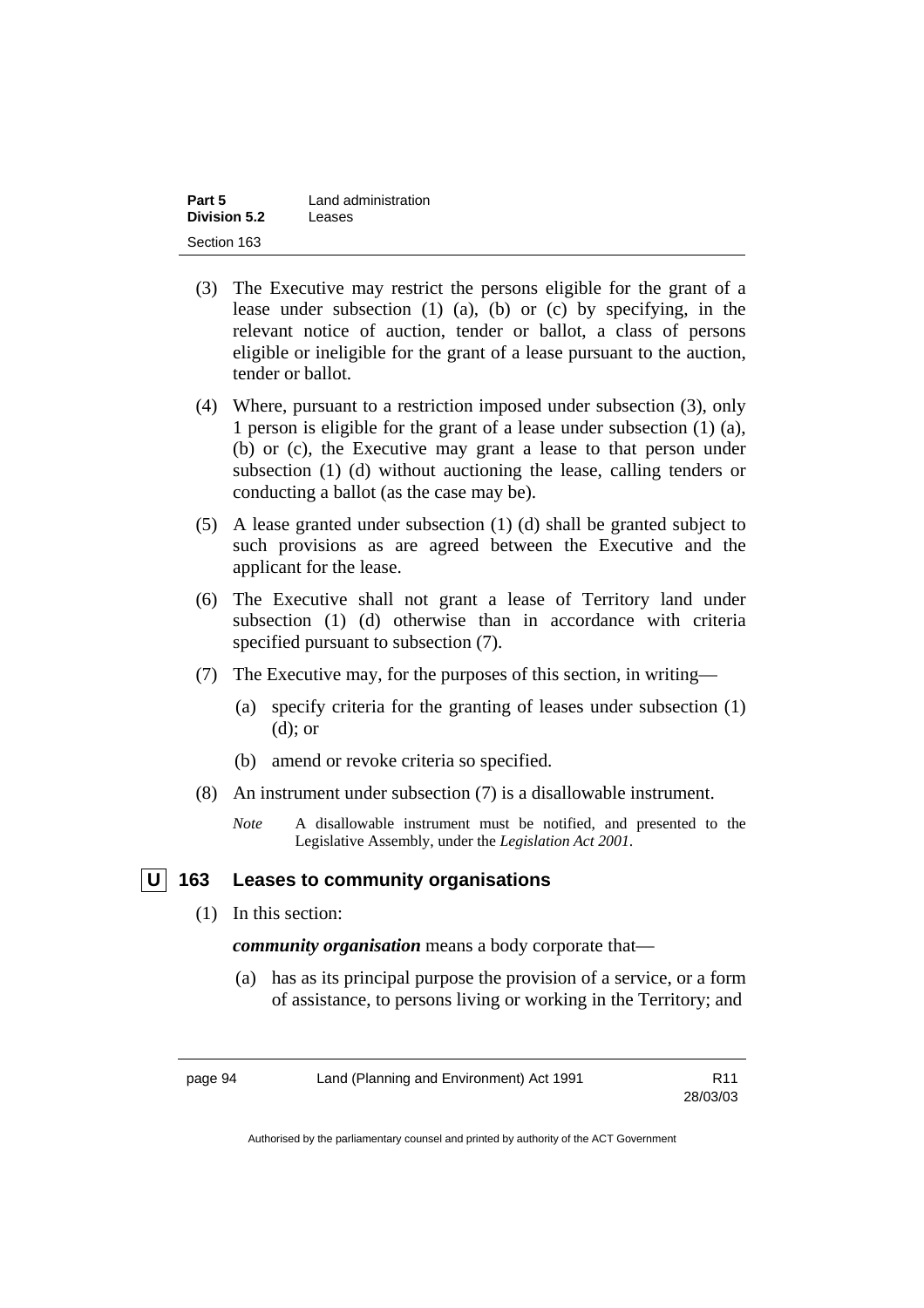| Part 5<br><b>Division 5.2</b> | Land administration<br>Leases |
|-------------------------------|-------------------------------|
|                               |                               |
| Section 164                   |                               |

- (b) is not carried on for the pecuniary profit or gain of its members; and
- (c) does not hold a club licence under the *Liquor Act 1975*.
- (2) The Executive may, on behalf of the Commonwealth, grant a lease of Territory land to a community organisation without charge or for a charge that is less than the market value of the lease.
- (3) The Executive shall not grant a lease under this section otherwise than in accordance with criteria for the granting of leases to community organisations specified pursuant to subsection (4).
- (4) The Executive may, for the purposes of this section, in writing—
	- (a) specify criteria for the granting of leases to community organisations; or
	- (b) amend or revoke criteria so specified.
- (5) An instrument under subsection (4) is a disallowable instrument.
	- *Note* A disallowable instrument must be notified, and presented to the Legislative Assembly, under the *Legislation Act 2001*.
- (8) A community organisation shall not transfer a lease granted under this section and a purported transfer of such a lease shall be of no effect.
- (9) This section does not limit the power of the Executive to grant a lease of Territory land to a community organisation otherwise than under this section.

# **U 164 Special leases**

- (1) The Executive may, on behalf of the Commonwealth, grant a lease of Territory land for a charge that is less than the market value of the lease where the Executive is satisfied that it is desirable and in the public interest to do so in order to facilitate—
	- (a) the economic development of the Territory; or

R11 28/03/03 Land (Planning and Environment) Act 1991 page 95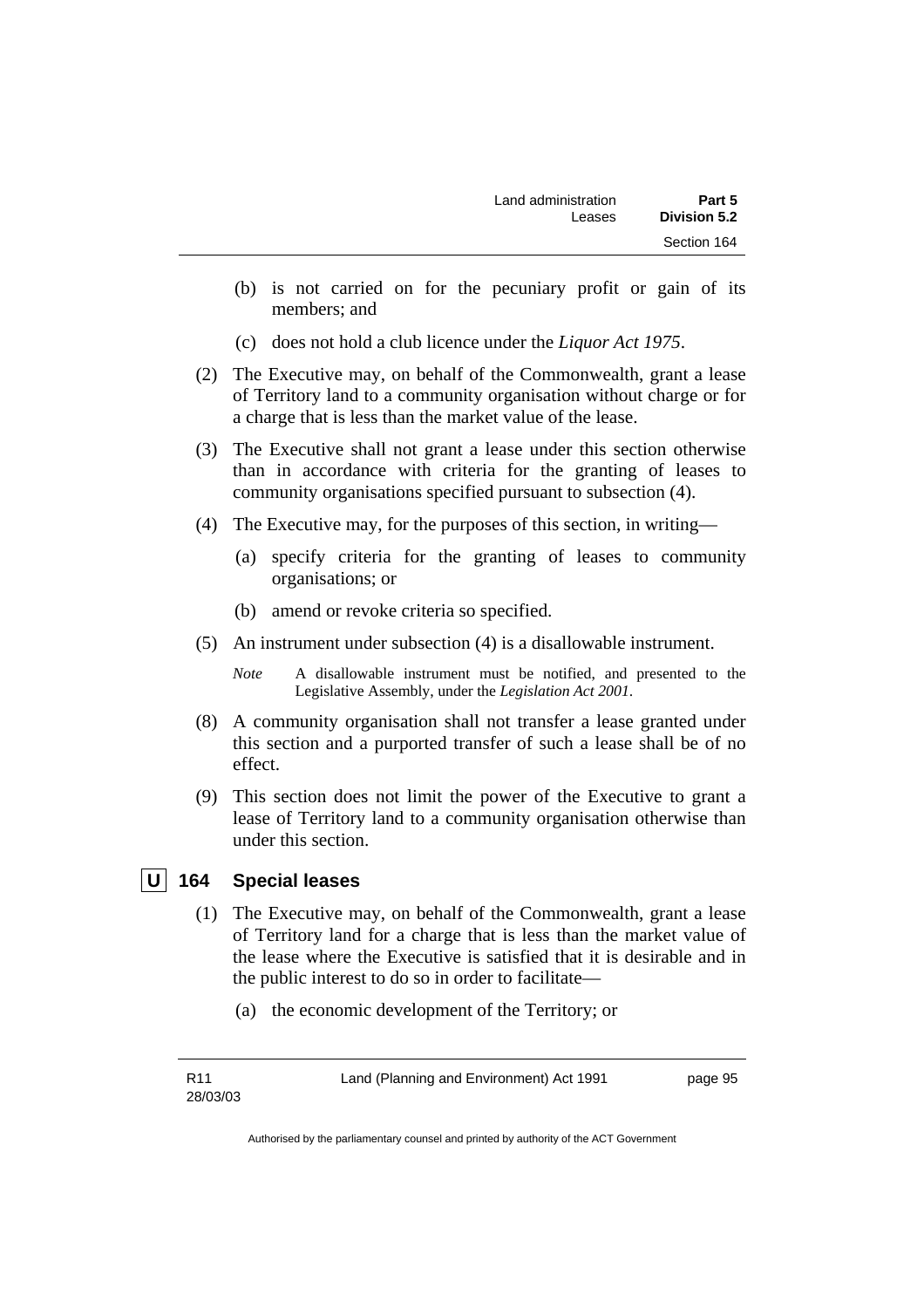| Part 5       | Land administration |
|--------------|---------------------|
| Division 5.2 | Leases              |
| Section 164  |                     |

- (b) the development of business in the Territory.
- (2) The Executive shall not grant a lease of Territory land under this section otherwise than in accordance with criteria for the granting of special leases specified pursuant to subsection (3).
- (3) The Executive may, for the purposes of this section, in writing—
	- (a) specify criteria for the granting of special leases; or
	- (b) amend or revoke criteria so specified.
- (4) An instrument under subsection (3) is a disallowable instrument.

*Note* A disallowable instrument must be notified, and presented to the Legislative Assembly, under the *Legislation Act 2001*.

- (7) The lessee under a lease to which this section applies shall not, for a period of 5 years after the day on which the lease is granted—
	- (a) assign or transfer the lease; or
	- (b) sublet the land comprised in the lease or any part of it; or
	- (c) part with possession of the land comprised in the lease or any part of it;

without having obtained the written consent of the Executive and any assignment, transfer, sublease, agreement or arrangement made or entered into in contravention of this subsection shall be of no effect.

- (8) The Executive shall not consent to the lessee under a lease to which this section applies—
	- (a) assigning or transferring the lease; or
	- (b) subletting the land comprised in the lease or any part of it; or
	- (c) parting with possession of the land comprised in the lease or any part of it;

unless it is satisfied that the person to whom it is proposed that the lease should be assigned or transferred, the person to whom it is

| page 96 | Land (Planning and Environment) Act 1991 | R <sub>11</sub> |
|---------|------------------------------------------|-----------------|
|         |                                          | 28/03/03        |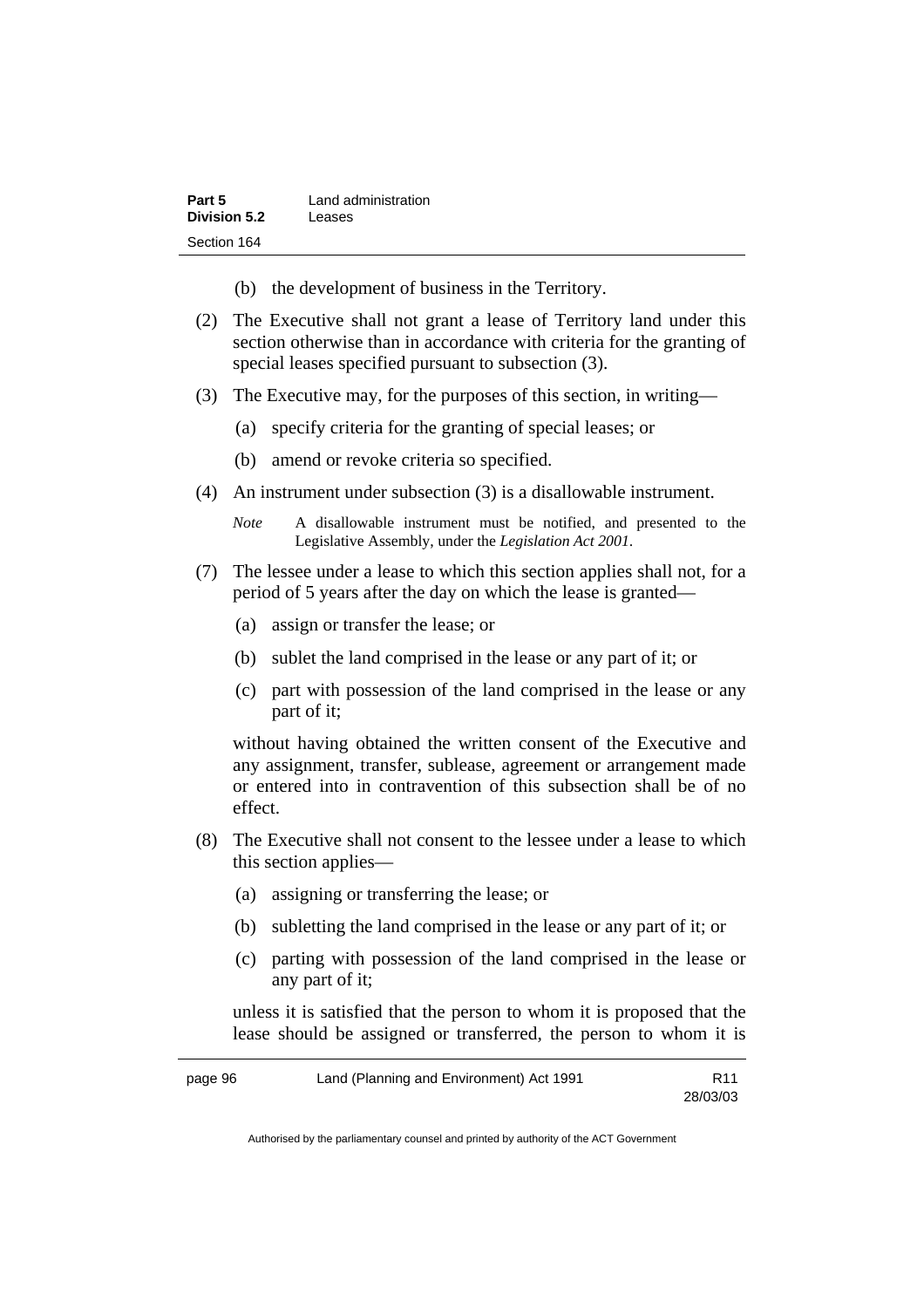| Part 5              | Land administration |
|---------------------|---------------------|
| <b>Division 5.2</b> | Leases              |
| Section 166         |                     |

proposed that a sublease should be granted or the person to whom it is proposed that possession of the land should be given, as the case may be, is a person who satisfies the criteria of eligibility specified pursuant to subsection (2) in respect of the class of leases in which the lease is included.

## **U 166 Inquiries and assessments in relation to granting of leases**

- (1) Where it is proposed that a lease of Territory land be granted, the Executive may—
	- (a) establish a panel to conduct an inquiry into whether the proposed lease should be granted; or
	- (b) direct that an assessment be made into the possible environmental impact of a decision to grant the lease.
- (2) Where the Executive establishes a panel to conduct an inquiry, or directs an assessment to be made, pursuant to subsection (1), the Executive—
	- (a) shall not grant the proposed lease until—
		- (i) in a case where a panel is established to conduct an inquiry—the panel has reported to the Executive and the Executive has considered the report; or
		- (ii) in a case where a direction has been given for an assessment to be made—the assessment has been completed and the Executive has considered the environment report or the environmental impact statement forming part of the assessment; and
	- (b) shall review the provisions of the proposed lease taking into consideration the environment report, environmental impact statement or report of the panel established to conduct the inquiry, as the case requires.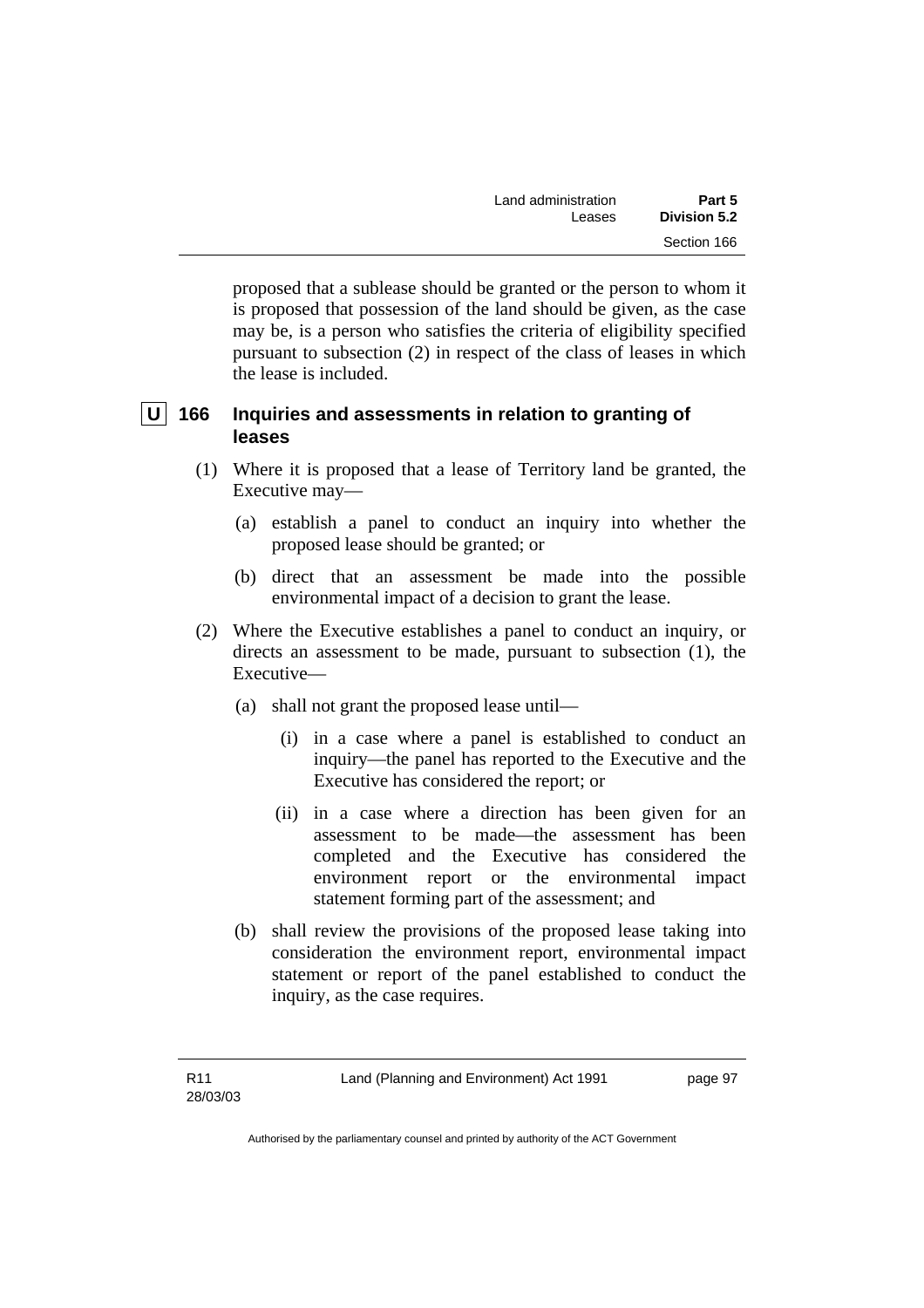| Part 5              | Land administration |
|---------------------|---------------------|
| <b>Division 5.2</b> | Leases              |
| Section 166A        |                     |

# **U 166A Grants of leases after inquiries or assessments**

## **U 167 Eligibility for certain classes of leases**

- (1) The Executive may, in writing—
	- (a) declare a specified class of leases to be leases to which this section applies; or
	- (b) specify, in respect of a class of leases declared under paragraph (a) to be leases to which this section applies, criteria for determining whether a person is eligible to hold the land comprised in a lease included in that class; or
	- (c) amend or revoke a declaration under paragraph (a) or criteria specified under paragraph (b).
- (2) An instrument under subsection (1) is a disallowable instrument.

*Note* A disallowable instrument must be notified, and presented to the Legislative Assembly, under the *Legislation Act 2001*.

- (3) The Executive shall not grant a lease to which this section applies to a person who does not satisfy the criteria specified pursuant to subsection (1) (b) in respect of the class of leases in which the lease is included.
- (4) The validity of a lease to which this section applies is not to be taken to be affected by a failure to comply with subsection (3).
- (5) The lessee under a lease to which this section applies, or any other person having an interest in such a lease, shall not—
	- (a) assign or transfer the lease; or
	- (b) sublet the land comprised in the lease or any part of it; or
	- (c) part with possession of the land comprised in the lease or any part of it;

without having obtained the written consent of the Executive and any assignment, transfer, sublease, agreement or arrangement made

| page 98 | Land (Planning and Environment) Act 1991 | R11      |
|---------|------------------------------------------|----------|
|         |                                          | 28/03/03 |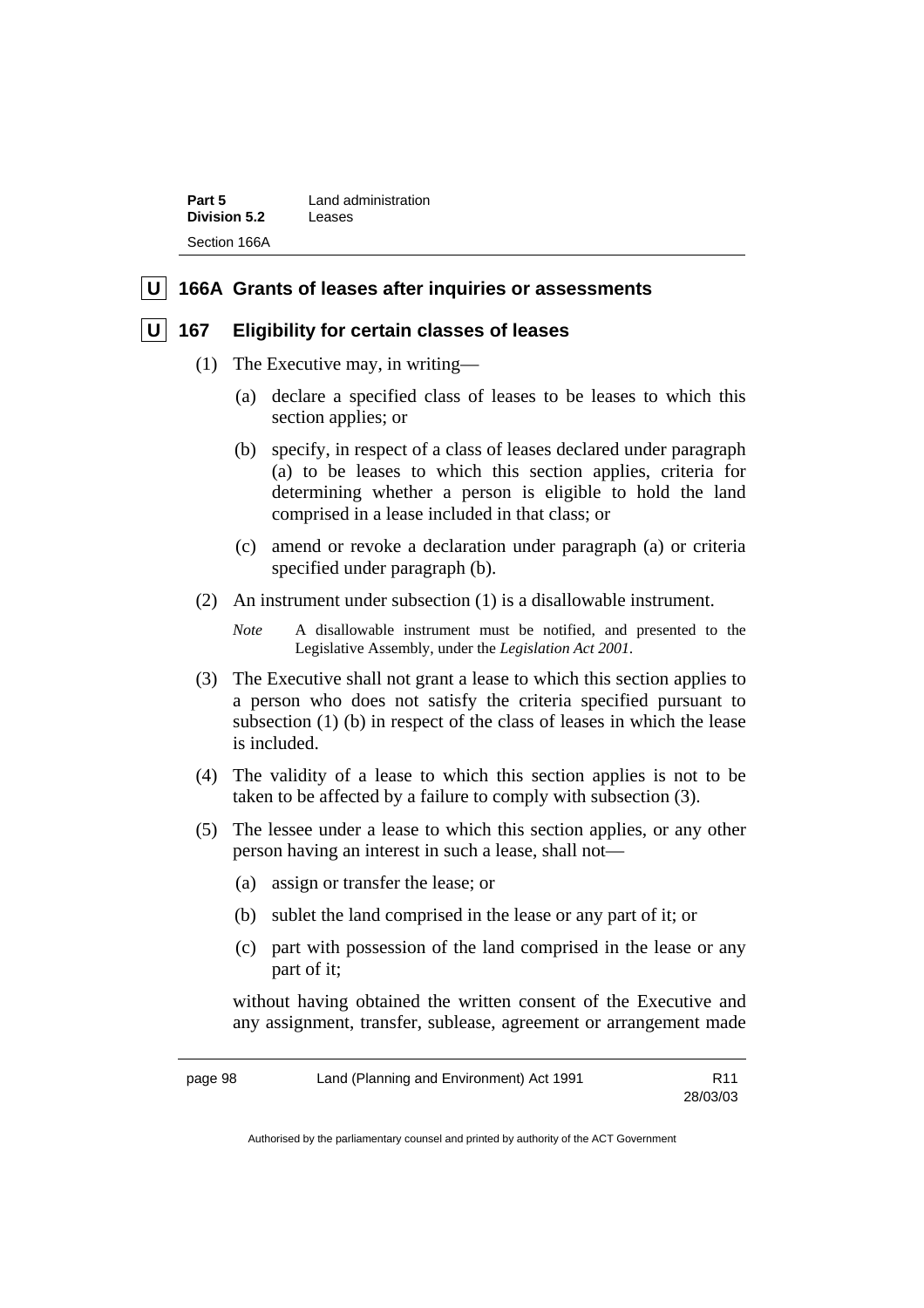| Land administration | Part 5              |
|---------------------|---------------------|
| Leases              | <b>Division 5.2</b> |
|                     | Section 168         |

or entered into in contravention of this subsection shall be of no effect.

- (6) The Executive shall not consent to the lessee under a lease to which this section applies, or to any other person having an interest in such a lease—
	- (a) assigning or transferring the lease; or
	- (b) subletting the land comprised in the lease or any part of it; or
	- (c) parting with possession of the land comprised in the lease or any part of it;

unless it is satisfied that the person to whom it is proposed that the lease should be assigned or transferred, the person to whom it is proposed that a sublease should be granted or the person to whom it is proposed that possession of the land should be given, as the case may be, is a person who satisfies the criteria of eligibility specified pursuant to subsection (1) (b) in respect of the class of leases in which the lease is included.

# **U** 168 Executive not bound to grant lease

The Executive shall not be bound to grant a lease of Territory land to any applicant, notwithstanding that applications for a lease have been invited and, where applications for a lease have been invited subject to conditions, the Executive may, without granting a lease, invite fresh applications for the lease subject to the same or other conditions.

# **U 169 Payment for leases**

- (1) Subject to subsection (2), the Executive shall not grant a lease of Territory land otherwise than for payment of an amount that is not less than the market value of the lease.
- (2) Subsection (1) does not apply in respect of—

R11 28/03/03 Land (Planning and Environment) Act 1991 page 99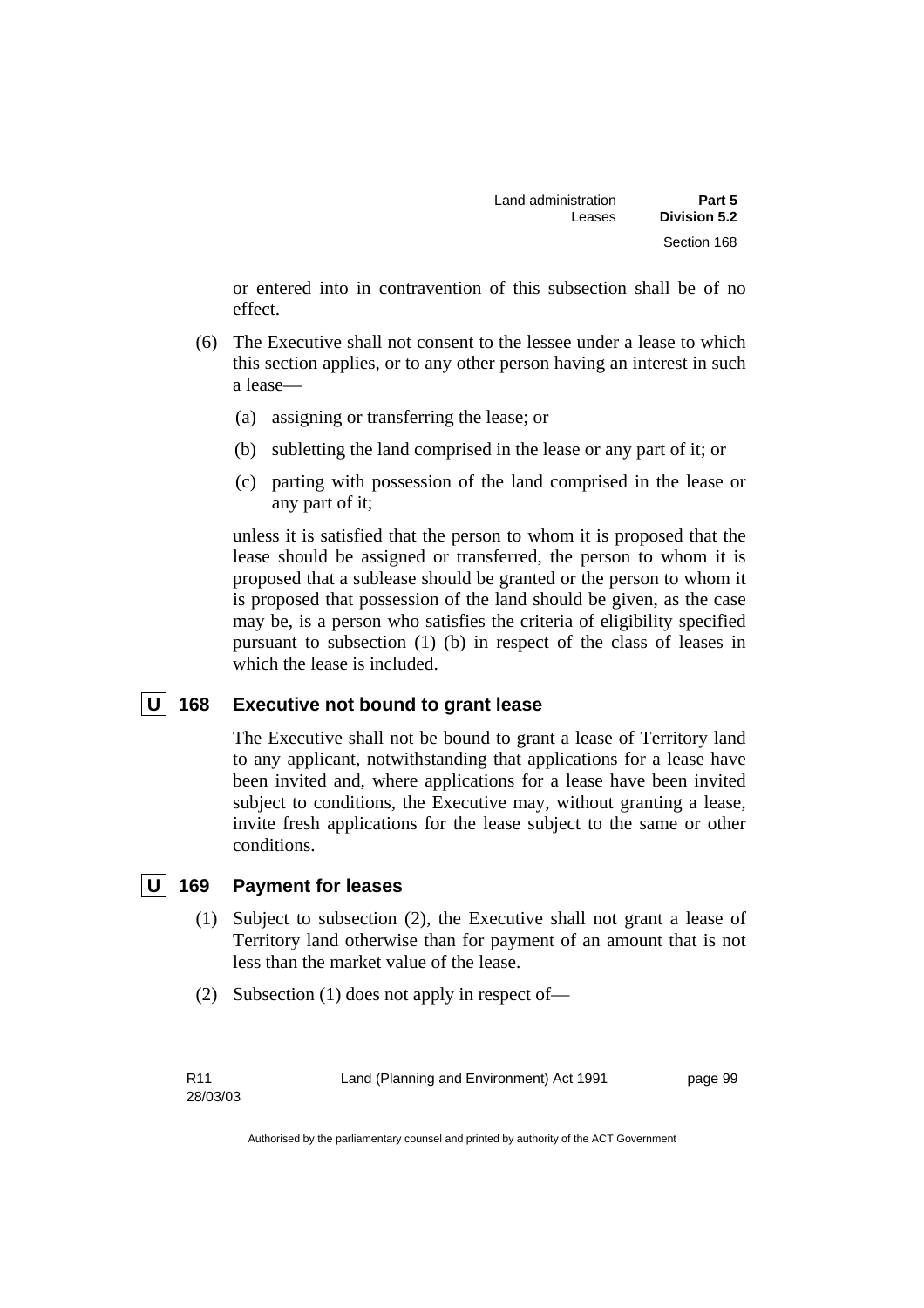| Part 5              | Land administration |
|---------------------|---------------------|
| <b>Division 5.2</b> | Leases              |
| Section 170         |                     |

- (a) a lease granted for a rent that is the full market rental value of the lease; or
- (b) a lease granted under section 161 (1) (d), 163, 164, 171, 171A or 172.

# **U 170 Failure to accept and execute lease**

- (1) Subject to subsection (2), where a person who is entitled to the grant of a lease of Territory land pursuant to this part fails to—
	- (a) accept and execute the lease; or
	- (b) pay any amount that he or she is required to pay before being granted the lease;

within the prescribed period, the Executive may, by instrument served on the person, terminate his or her right to the grant of the lease.

- (2) An instrument under subsection (1) shall—
	- (a) specify the ground on which it is given; and
	- (b) state that it takes effect on the day 28 days after the day on which it is served.
- (3) An instrument under subsection (1) may be served on a person by—
	- (a) delivering it to the person personally; or
	- (b) sending it to the person by post; or
	- (c) where the residential address of the person is not known to the Executive—publishing a copy of the instrument in a daily newspaper.
- (4) An instrument under subsection (1) shall take effect on the day 28 days after the day on which it is served.
- (5) A person whose right to the grant of a lease has been terminated under this section shall not have any claim for compensation in

page 100 Land (Planning and Environment) Act 1991

28/03/03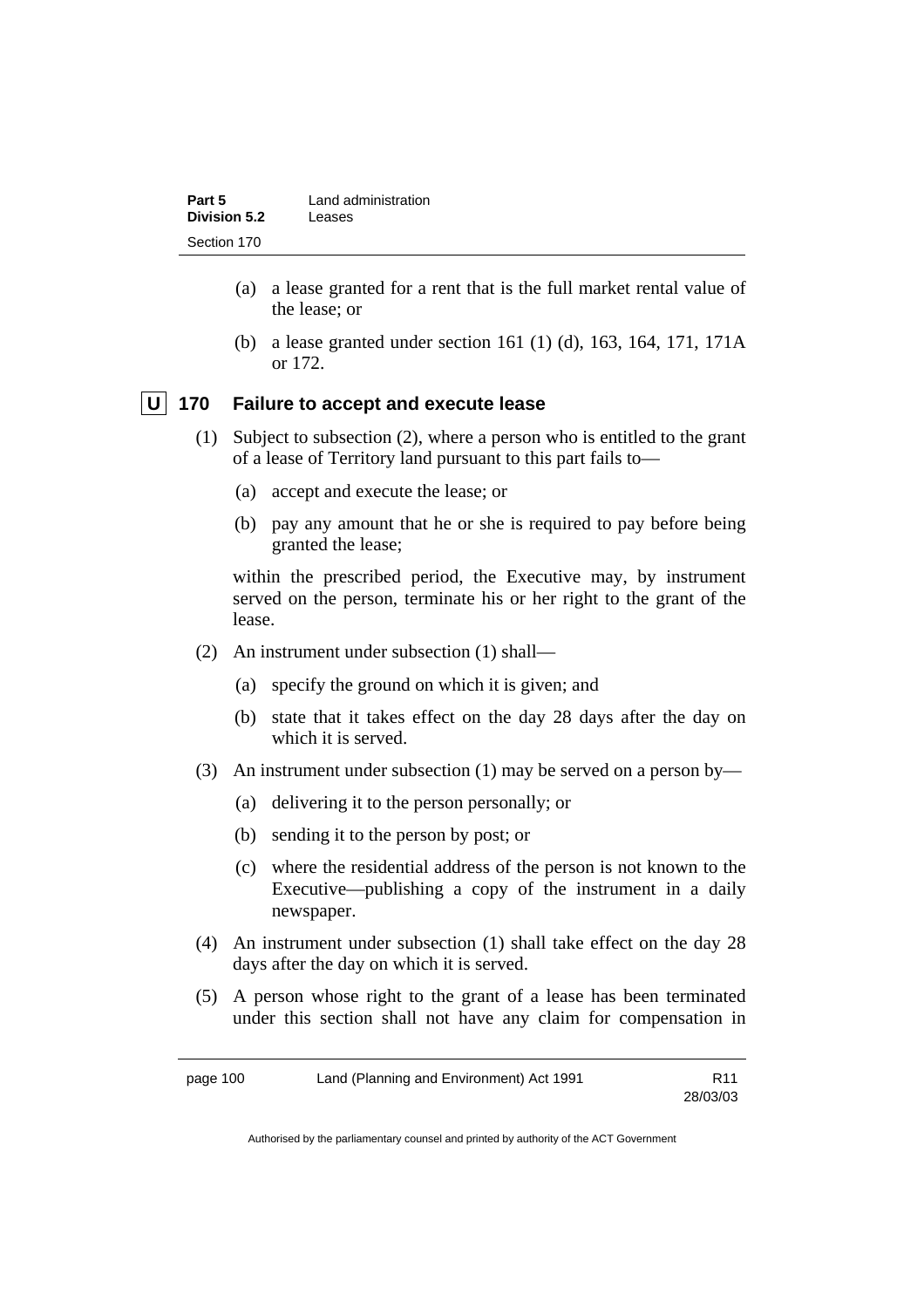| Land administration | Part 5       |
|---------------------|--------------|
| Leases              | Division 5.2 |
|                     | Section 171  |

respect of the termination of the right or for the recovery of any money paid to the Executive in respect of the grant of the lease.



### **U** 171 Grant of further residential leases

- (1) Where—
	- (b) the holder of a residential lease of land applies to the Executive for the grant of a further residential lease of that land; and
	- (c) neither the Territory nor the Commonwealth requires the land for a public purpose; and
	- (d) the lessee pays the fee calculated pursuant to the determination under subsection (2); and
	- (e) the lessee surrenders the existing lease;

the Executive shall, on behalf of the Commonwealth, grant the lessee a further residential lease of that land for a term not exceeding 99 years to commence on the day immediately following the date of surrender of the existing lease.

- (2) The Minister may make a determination, in writing, for subsection  $(1)$   $(d)$ .
- (3) If the term of a further lease granted under subsection (1) does not exceed the term of the existing lease, the fee payable under subsection (1) (d) shall not exceed the cost of granting the lease.
- (4) A determination under subsection (2) is a disallowable instrument.
	- *Note* A disallowable instrument must be notified, and presented to the Legislative Assembly, under the *Legislation Act 2001*.

# **U 171A Grant of further rural leases**

- (1) Where—
	- (a) the holder of a rural lease applies to the Executive for the grant of a further rural lease of the same land; and

R11 28/03/03 Land (Planning and Environment) Act 1991 page 101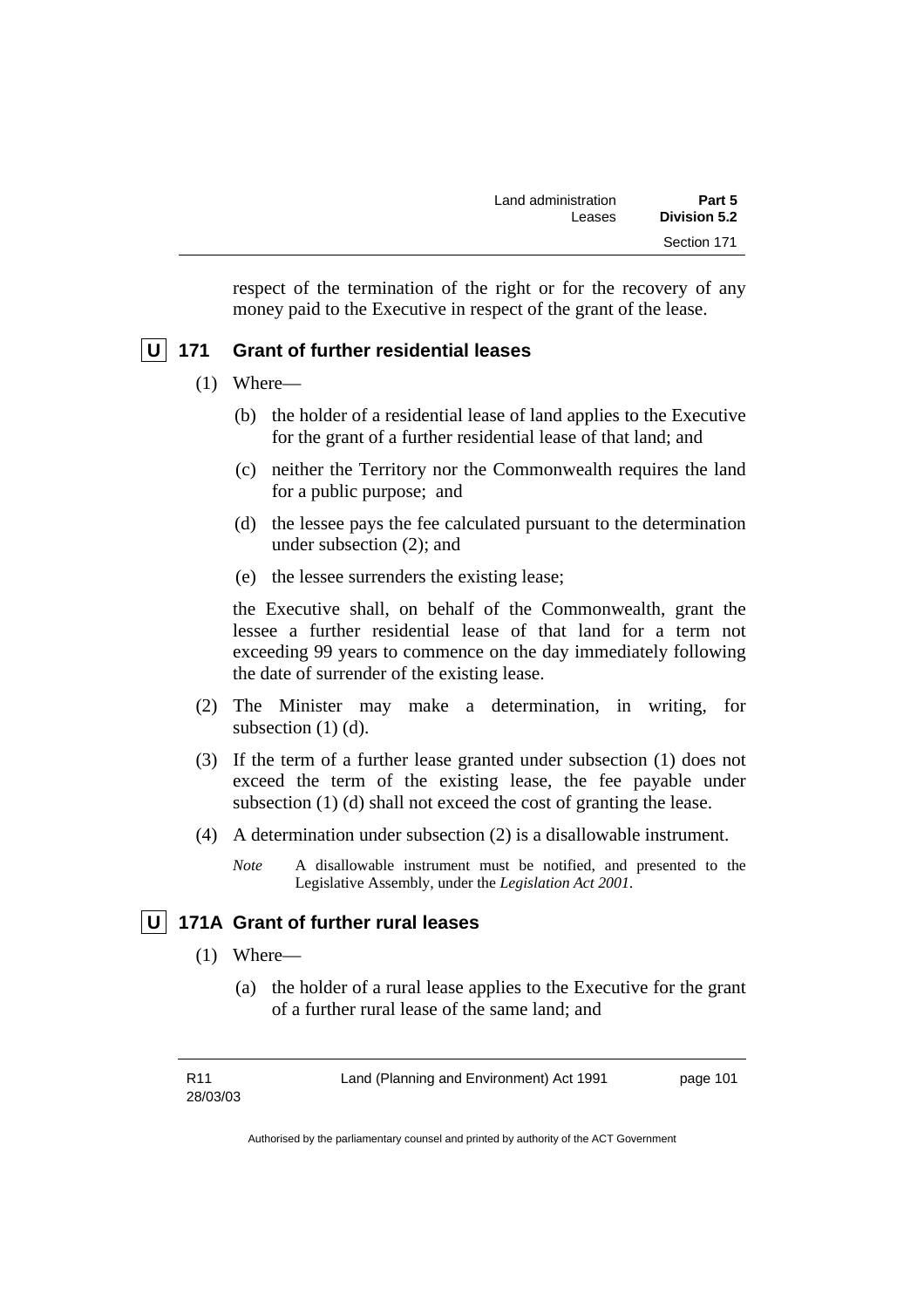| Part 5              | Land administration |
|---------------------|---------------------|
| <b>Division 5.2</b> | Leases              |
| Section 171A        |                     |

- (b) neither the Territory nor the Commonwealth requires the land for a public purpose; and
- (c) all rent due under the existing lease is paid; and
- (ca) the lessee pays the determined fee; and
- (d) the lessee surrenders the existing lease;

the Executive shall, on behalf of the Commonwealth, grant the lessee a further rural lease of that land for a term not exceeding the maximum set out in the determination under subsection (2), and subject to any conditions set out in that determination, to commence on the day immediately following the date of surrender of the existing lease.

- (2) The Minister may make a determination, in writing, for the purposes of subsection (1).
- (3) A determination under subsection (2) may—
	- (a) include a condition that a lessee pays, for the grant of a further lease—
		- (i) an amount stated in, or worked out in accordance with, the determination (an *amount condition*); or
		- (ii) the market value of the lease; and
	- (b) provide that an amount condition ceases to apply to a lessee if the lessee—
		- (i) has not applied for the grant of a further rural lease under subsection (1) within the period stated in the determination for applying for such a grant; and
		- (ii) has not accepted in writing an offer for the grant of such a lease within the period stated in the determination for accepting such an offer.

28/03/03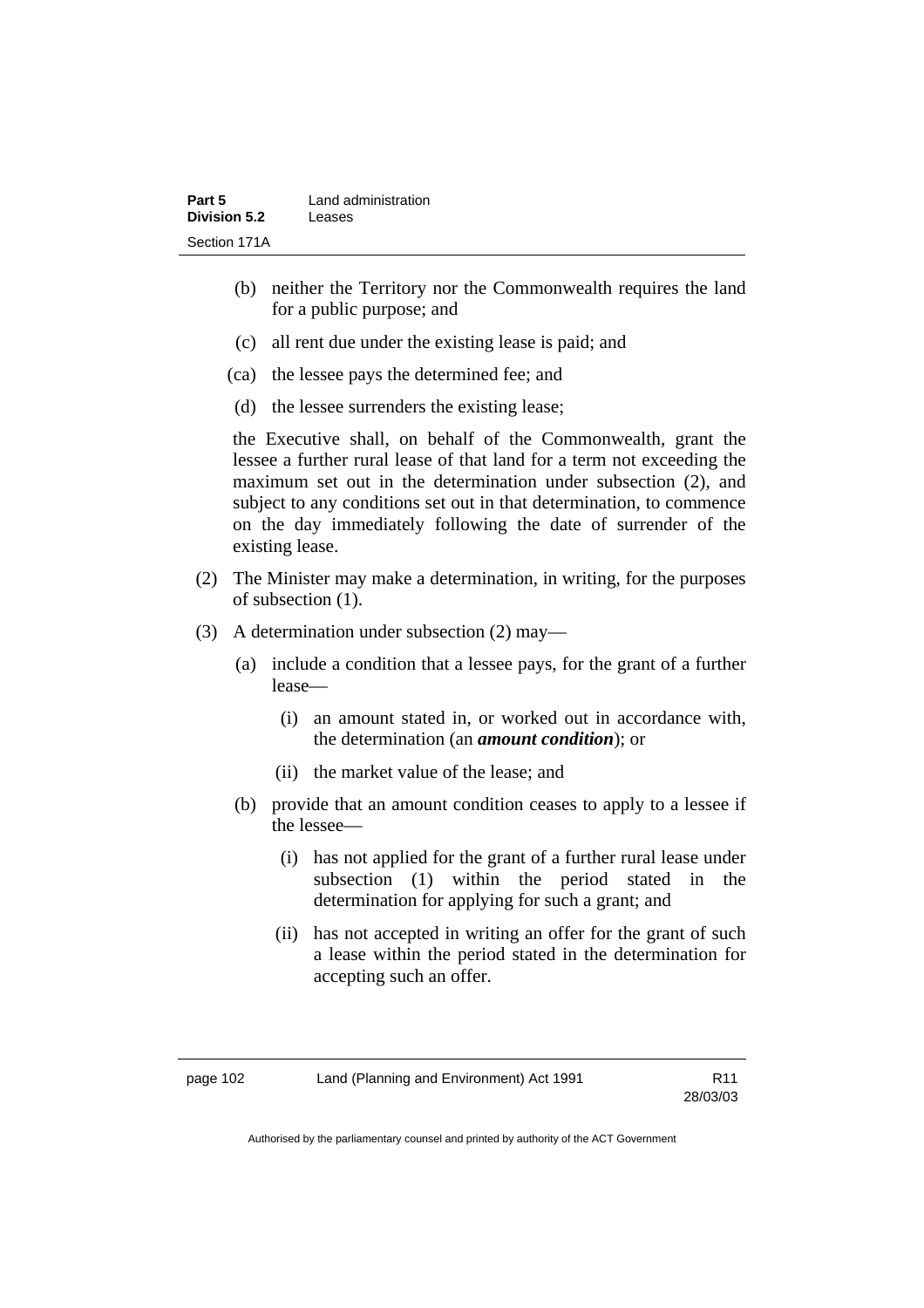| Land administration | Part 5              |
|---------------------|---------------------|
| Leases              | <b>Division 5.2</b> |
|                     | Section 172         |

- (4) A provision mentioned in subsection (3) (b) may apply to an amount condition of a determination made before or after the commencement of that subsection.
- (5) If the national capital authority of the Commonwealth has set a maximum term for a rural lease of land in a designated area within the meaning of the *Australian Capital Territory (Planning and Land Management) Act 1988* (Cwlth), a determination under subsection (2) relating to the land must set a term not longer than the term set by the authority as the maximum term for a further rural lease of the land.
- (6) If the term of a further lease granted under subsection (1) does not exceed the term of the existing lease, the fee payable under subsection (1) (ca) shall not exceed the cost of granting the lease.
- (7) A determination under subsection (2) is a disallowable instrument.
	- *Note* A disallowable instrument must be notified, and presented to the Legislative Assembly, under the *Legislation Act 2001*.

## **U** 172 Grant of further leases for purposes other than **residential or rural**

- (1) Where—
	- (b) the holder of a lease of Territory land other than a residential lease or a rural lease applies to the Executive for the grant of a further lease of the land for the same purposes; and
	- (c) neither the Territory nor the Commonwealth requires the land for a public purpose; and
	- (f) all rent due under the existing lease is paid; and
	- (g) the lessee pays the fee calculated pursuant to the determination under subsection (2); and
	- (h) the lessee surrenders the existing lease;

Land (Planning and Environment) Act 1991 page 103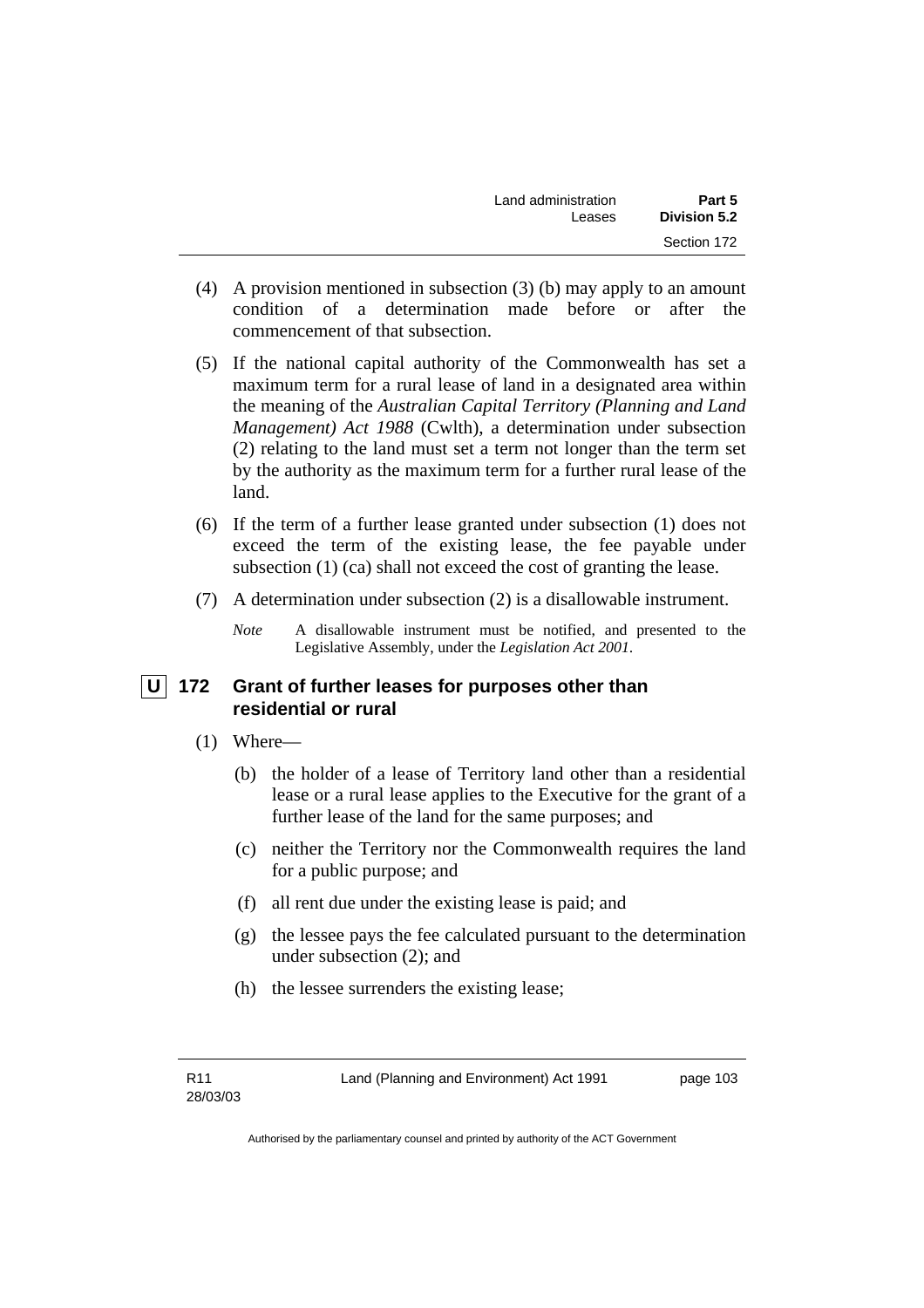| Part 5              | Land administration |
|---------------------|---------------------|
| <b>Division 5.2</b> | Leases              |
| Section 172A        |                     |

the Executive shall grant the lessee a further lease of the land for the same purposes for a term not exceeding 99 years to commence on the day immediately following the date of surrender of the existing lease.

- (2) The Minister may make a determination, in writing, for subsection  $(1)$   $(g)$ .
- (3) If the term of a further lease granted under subsection (1) does not exceed the term of the existing lease, the fee payable under subsection (1) (g) shall not exceed the cost of granting the lease.
- (4) A determination under subsection (2) is a disallowable instrument.
	- *Note* A disallowable instrument must be notified, and presented to the Legislative Assembly, under the *Legislation Act 2001*.

# **U 172A Grant of further lease—unit titles**

- (1) The Executive may grant a further lease of a unit, or the common property, under a units plan only on an application by the owners corporation.
- (2) The Executive may grant a further lease of a unit, or the common property, under a units plan only if—
	- (a) the Executive grants further leases for all such units and the common property; and
	- (b) the further leases are all granted for the same term.
- (3) An application must be supported by an ordinary resolution of the owners corporation.
- (4) A certificate under the *Unit Titles Act 2001*, section 109 about the resolution must be attached to the application.
- (5) In this section:

*further lease* means a lease under section 171, 171A or 172.

*units plan*—see the *Unit Titles Act 2001*, section 7.

page 104 Land (Planning and Environment) Act 1991

28/03/03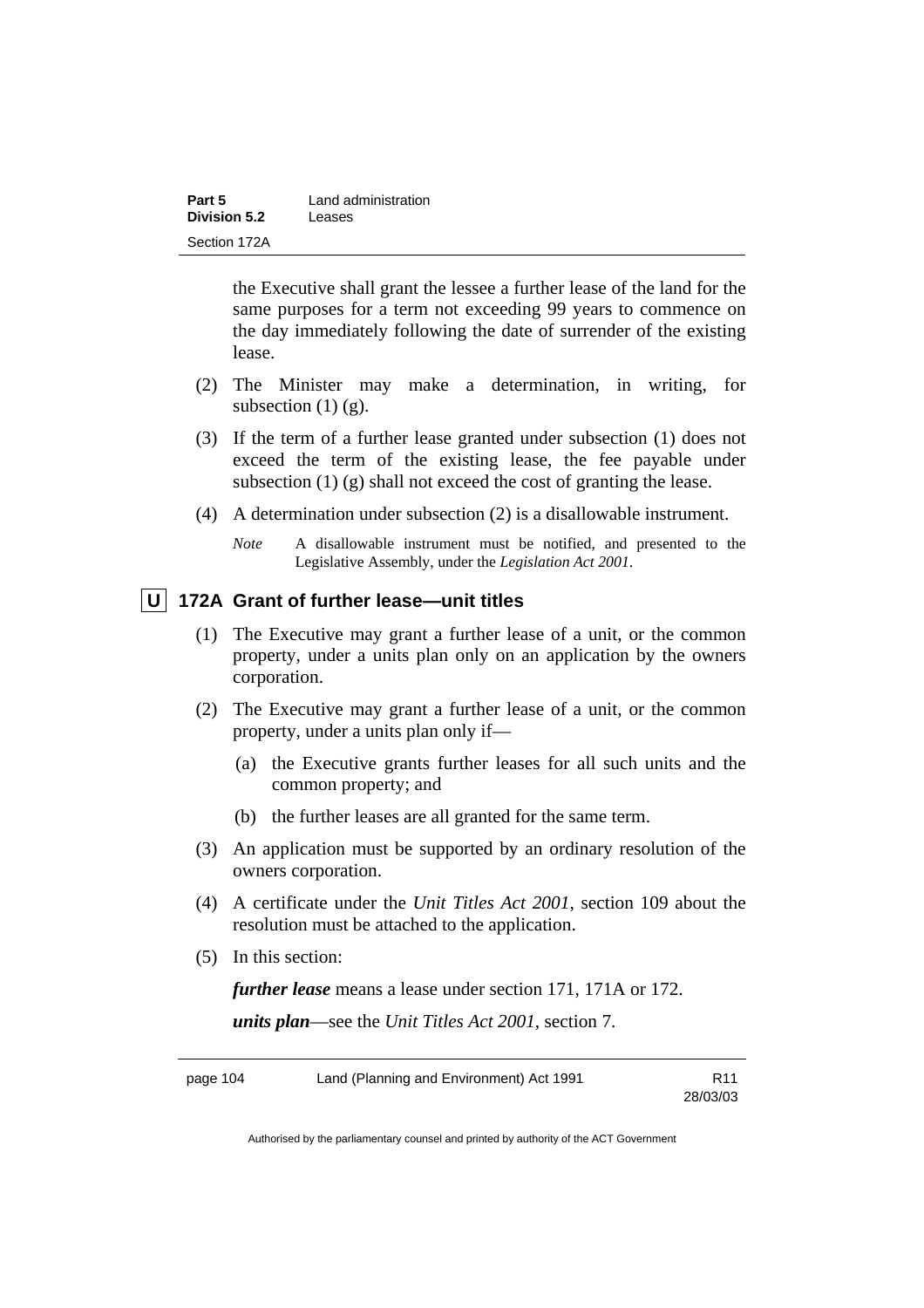| Land administration | Part 5              |
|---------------------|---------------------|
| Leases              | <b>Division 5.2</b> |
|                     | Section 172B        |

#### **U 172B Grant of further lease-community title**

- (1) The Executive may grant a further lease of a lot in a community title scheme only on an application by the body corporate of the scheme.
- (2) The Executive may grant a further lease of a lot in a community title scheme only if—
	- (a) the Executive grants further leases for all the lots in the scheme; and
	- (b) the further leases are all granted for the same term.
- (3) An application must be supported by an ordinary resolution of the body corporate.
- (4) An application must have attached to it a certificate under the seal of the body corporate that states that at a general meeting of the body corporate held on a stated day a resolution was passed for subsection (3) in the terms set out in the certificate.

#### **172C No right to use, flow and control of water**

A lease or further lease of Territory land granted under this division after the commencement of this section shall not be taken to confer a right to the use, flow and control of water (including water containing impurities) under the land the subject of the lease.

# *U* 173 Lessee's rights in respect of improvements

(1) In this section:

*improvement*, in relation to land, means—

- (a) a building or a structure on the land; or
- (b) in relation to land held under a rural lease—
	- (i) a building or structure on or under the land; or
	- (ii) any improvement to the land reasonably undertaken for rural purposes.

R11 28/03/03 Land (Planning and Environment) Act 1991 page 105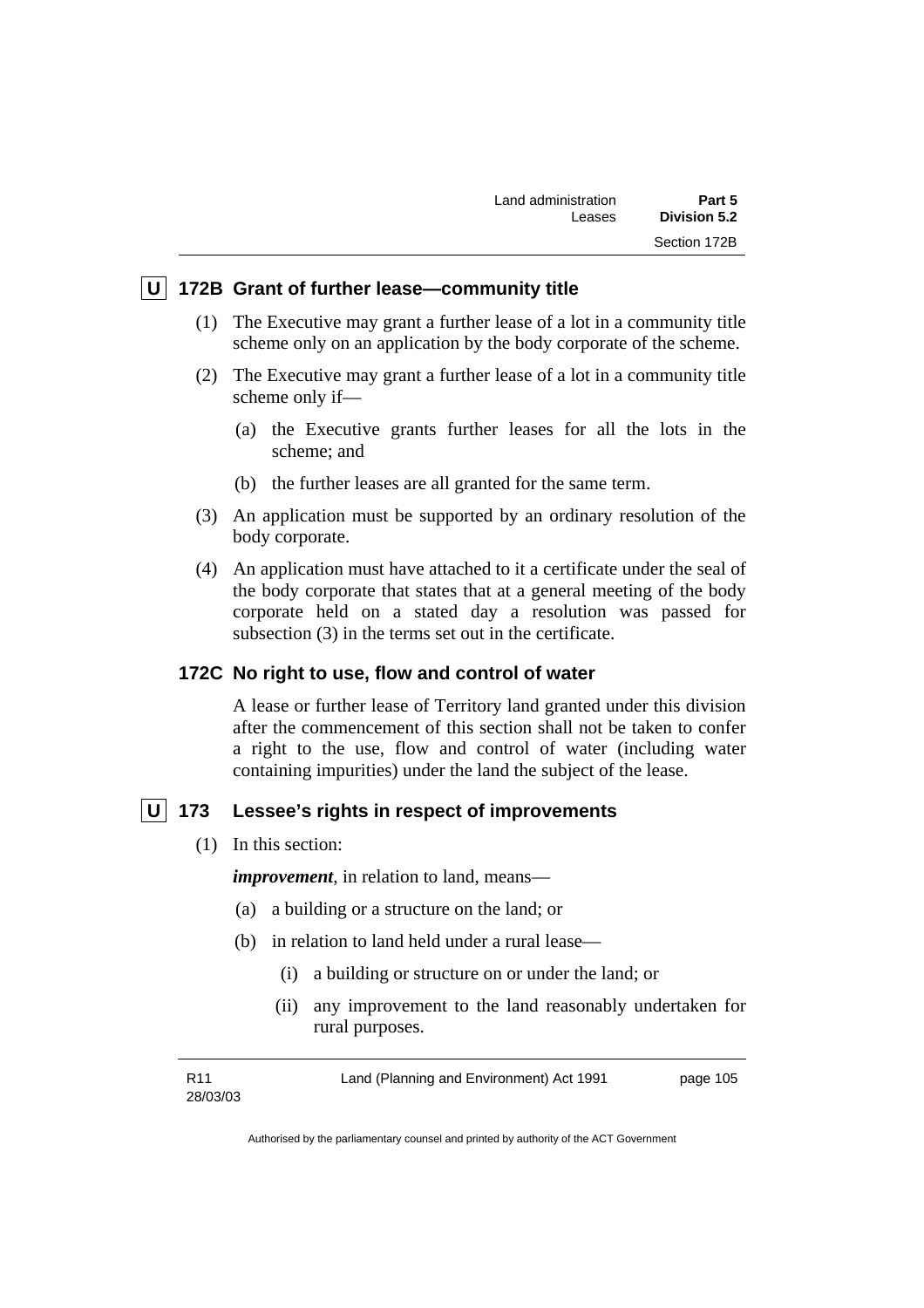| Part 5              | Land administration |
|---------------------|---------------------|
| <b>Division 5.2</b> | Leases              |
| Section 173         |                     |

*lessee*, in relation to a lease which has been terminated or surrendered or in relation to a lease the term of which has expired, means the person who was the lessee under the lease at the time of the termination or surrender or at the time of the expiration of the term, as the case may be.

*undertaken*, in relation to an improvement that is a building or structure, means the construction, erection or installation of the building or structure.

- (1A) This section applies only to the following improvements to land:
	- (a) an improvement undertaken in a manner consistent with the law of the Territory, and with any lease over the land, except—
		- (i) an improvement undertaken by the Territory or the Commonwealth (subject to paragraph (b)); or
		- (ii) an improvement acquired by the Territory or the Commonwealth (subject to paragraph (c));
	- (b) an improvement undertaken by the Territory or the Commonwealth, where the Territory or the Commonwealth has received, or is entitled to receive, payment for that improvement;
	- (c) an improvement acquired by the Territory or the Commonwealth, where the Territory or the Commonwealth has received, or is entitled to receive, payment for the improvement.
	- (2) Where, upon the expiration of the term of a lease of Territory land upon which there are improvements to which this section applies, the lessee is granted a further lease of that land or any part of it, he or she shall not be liable to make any payment to the Executive for the improvements on the land or part of the land, as the case may be.
	- (3) Subject to subsections (4) and (8), where, upon the expiration of the term of a lease of Territory land upon which there are improvements to which this section applies, the lessee is not granted a further lease

| page 106 | Land (Planning and Environment) Act 1991 | R <sub>11</sub> |
|----------|------------------------------------------|-----------------|
|          |                                          | 28/03/03        |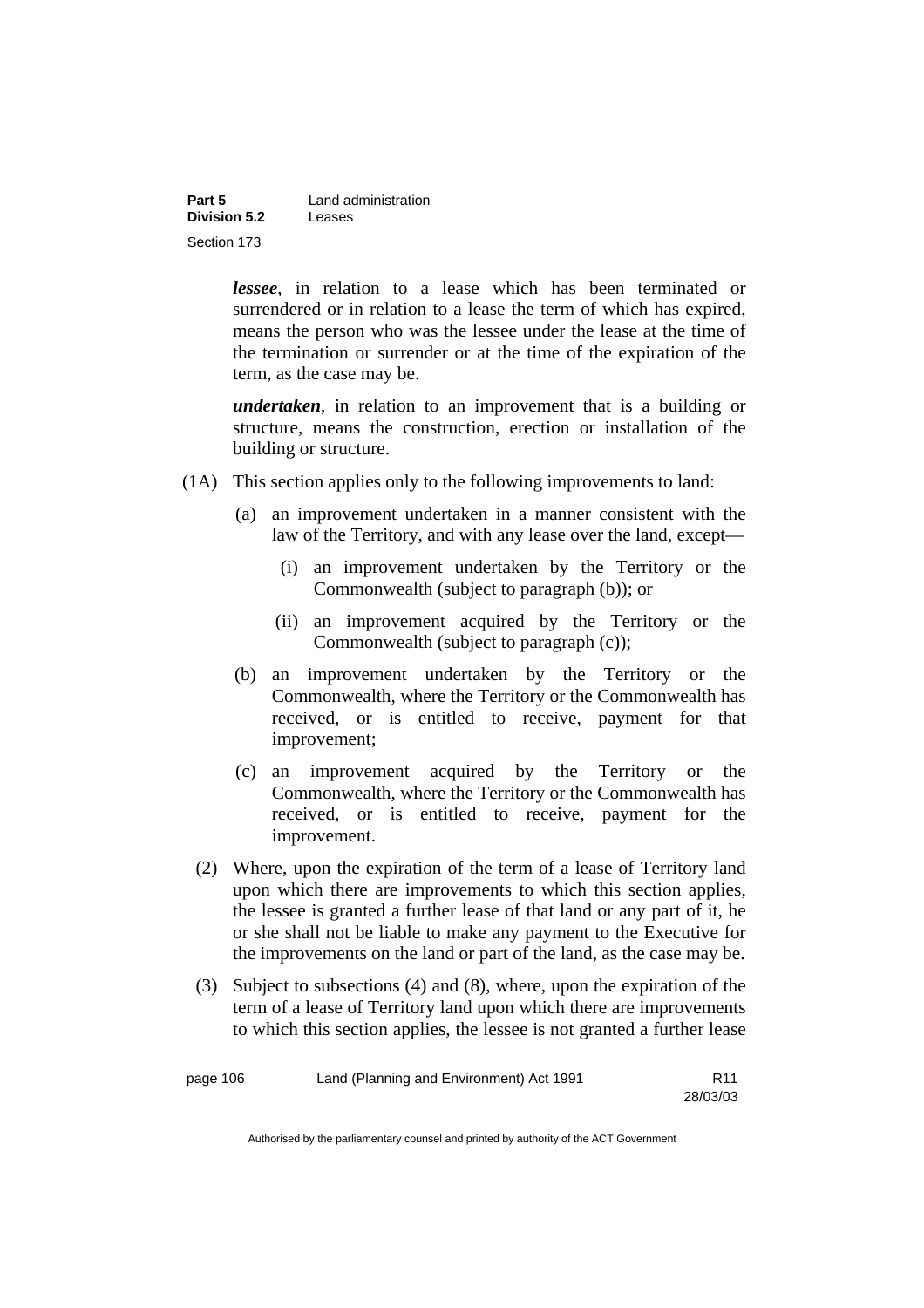of the land, or is granted a lease of part only of the land, the Executive shall be liable to pay the lessee—

- (a) where no further lease of the land is granted to the lessee—the amount determined by the Minister to be the value of the improvements on the land; or
- (b) where a further lease of part only of the land is granted to the lessee—the amount determined by the Minister to be the value of the improvements to which this section applies on the part of the land not so leased.
- (4) If, prior to the expiration of the term of a lease of Territory land, the Executive declares the land comprised in the lease, or any part of it, to be available for lease and the lessee does not, before the expiration of 6 months after the expiration of the term, elect to take a further lease of the land or part, there shall be deducted from the amount payable to the lessee under this section the amount of such expenditure as the Executive reasonably incurs in connection with the grant to any other person of a lease of that land or part.
- (5) Subject to subsections (6), (7) and (8), where a lease is terminated or surrendered the provisions of this section relating to the payment to the lessee of the value of the improvements on the land comprised in the lease upon the expiration of the term shall (so far as applicable) apply as if the term of the lease had expired on the day of the termination or surrender.
- (5A) Subject to subsections (6) and (8), if, prior to the expiration of the term of a lease of Territory land, the Executive withdraws all or part of the leased land from the lease pursuant to a provision of the lease, the provisions of this section relating to the payment to the lessee of the value of the improvements on the land upon the expiration of the term shall (so far as applicable) apply as if the term of the lease had expired on the day of the withdrawal.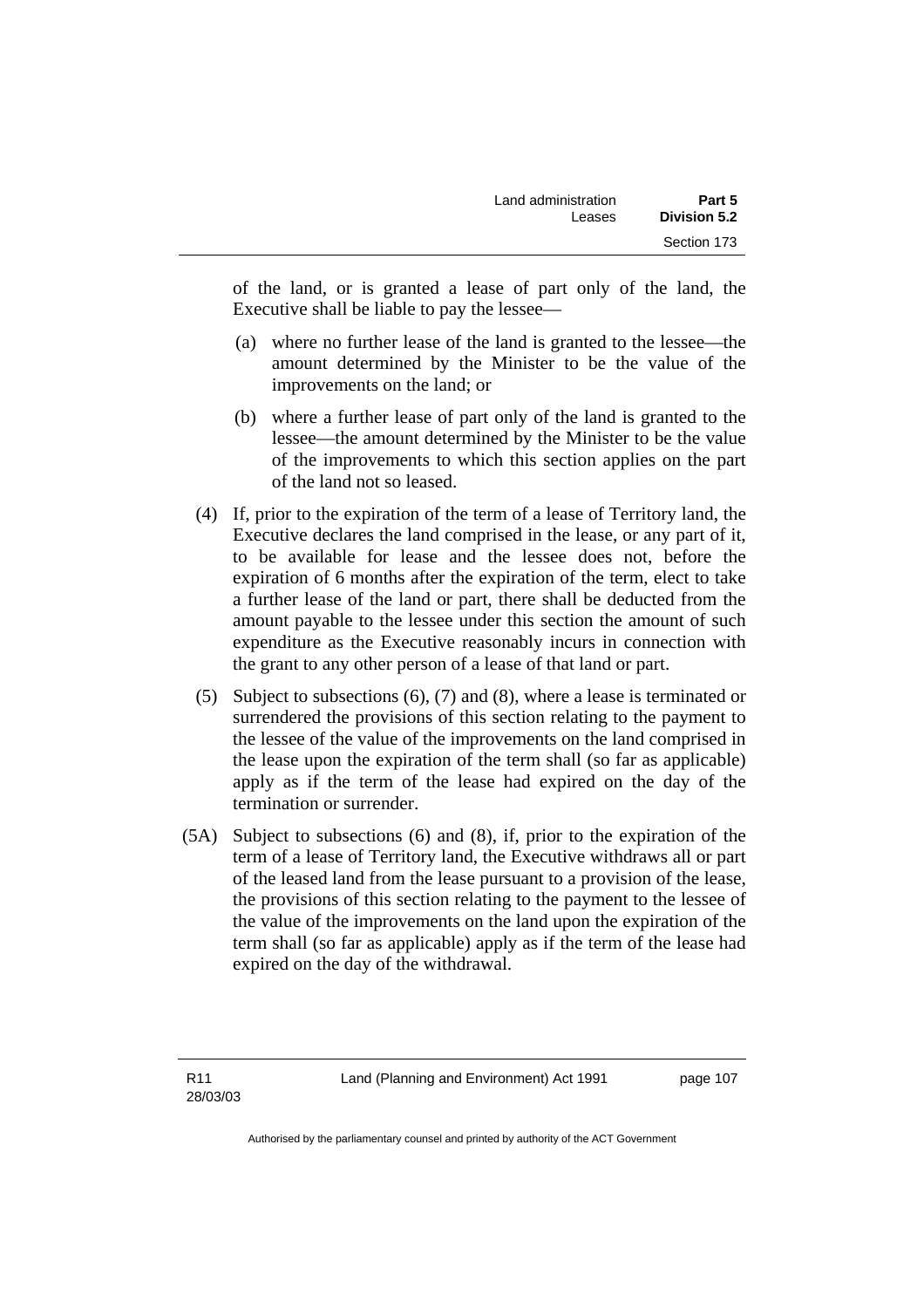| Part 5              | Land administration |
|---------------------|---------------------|
| <b>Division 5.2</b> | Leases              |
| Section 174         |                     |

- (6) Subsection (5) or (5A) applies in respect of a lease only if the lessee has fully complied with the provisions (if any) of the lease relating to the erection of a building on the land comprised in the lease.
- (7) There shall be deducted from any sum payable pursuant to subsection (5) in respect of the value of improvements on the land comprised in a lease which has been terminated or surrendered the amount of such expenditure as the Minister determines has been incurred by the Territory in connection with the termination or surrender of the lease and the grant (if any) of a further lease of the land or any part of it.
- (8) Subsections (3), (5) and (5A) apply in respect of a lease subject to any provisions of the lease that preclude or limit the right of the lessee to payment in respect of improvements on the land comprised in the lease.

# **U** 174 Determination of value of improvements

(1) In this section:

*assessment day* means—

- (a) in relation to land a lease of which has expired—the day of expiry; or
- (b) in relation to land a lease of which has been terminated or surrendered—the day of termination or surrender, as the case may be; or
- (c) in relation to land which has been withdrawn from a lease—the day of withdrawal.

*lessee* has the same meaning as in section 173.

*market value*, in relation to improvements on land, means the amount by which the improvements increase the value of the lease of the land, assuming that the lease, together with the improvements, were offered for sale on the open market on the day immediately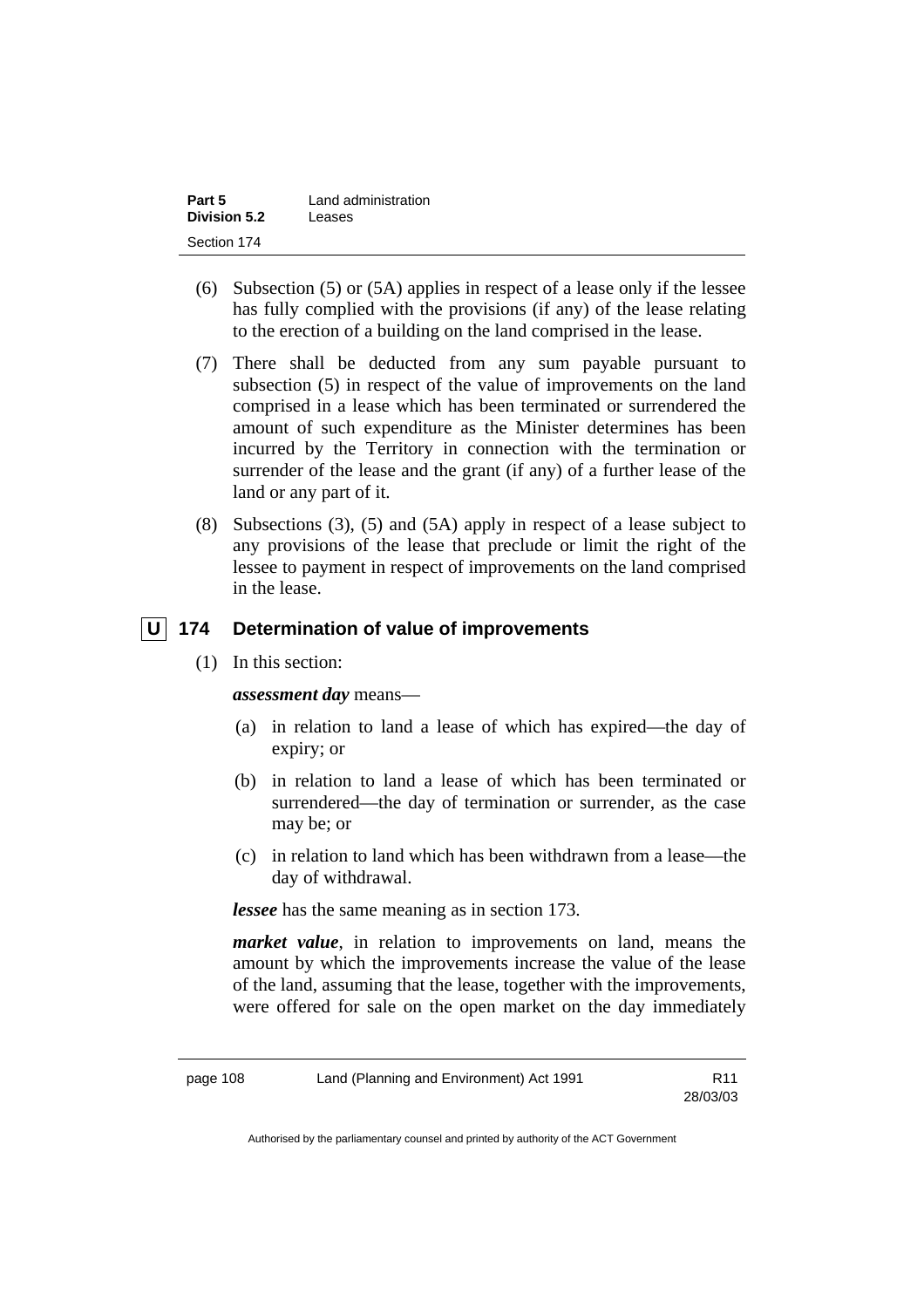| Land administration | Part 5<br><b>Division 5.2</b> |
|---------------------|-------------------------------|
| Leases              |                               |
|                     | Section 175                   |

before the prescribed day on such reasonable terms and conditions as a bona fide seller might require.

- (2) Where compensation is payable under section 173 in respect of improvements, the Minister shall, as soon as practicable after the assessment day in relation to the land on which the improvements are situated, by instrument determine, in accordance with this section, the market value of the improvements on the land as at the assessment day.
- (3) Where compensation is payable under section 173 (3), the Minister shall, in valuing the improvements, assume that a further lease of the land had been granted subject to the same provisions, and for the same term, as the lease which has expired.
- (4) Where compensation is payable under section 173 (5), the Minister shall, in valuing the improvements, assume that the lease of the land had not been terminated or surrendered.
- (5) Where compensation is payable under section 173 (5A), the Minister shall, in valuing the improvements, assume that the leased land or part of the leased land (as the case may be) had not been withdrawn from the lease.

# **175 Use of land for leased purpose**

- (1) Territory land in respect of which a lease has been granted, whether before or after the commencement of this part, shall not be used for any purpose other than a purpose authorised by the lease, subject to this section.
- (2) Notwithstanding the lease of Territory land for residential purposes, such land may also be used—
	- (a) for a home occupation within the meaning of the plan; or
	- (b) for a home business within the meaning of the plan, in accordance with an approval under part 6.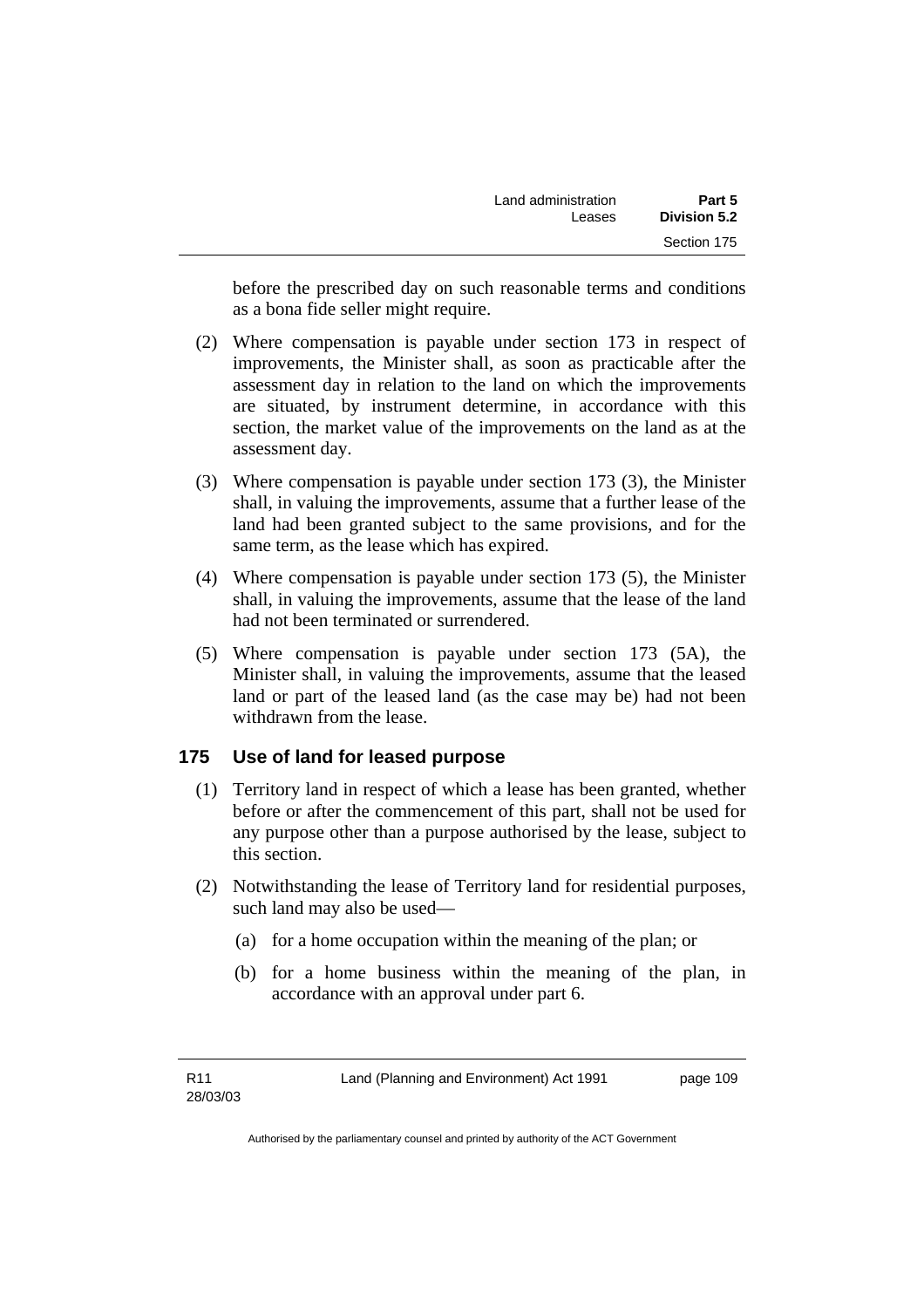| Part 5       | Land administration |
|--------------|---------------------|
| Division 5.2 | Leases              |
| Section 176  |                     |

- (3) Notwithstanding the purpose permitted by a lease of Territory land, the land may be used—
	- (a) for a development of a type prescribed by the regulations, in accordance with an approval under part 6; or
	- (b) for any other activity prescribed by the regulations.

# **U 176 Variation of rent**

- (1) Where the rent payable under a lease of Territory land is varied in accordance with the provisions of the lease, the Minister shall give the lessee notice in writing of the variation by post.
- (2) A variation of rent referred to in a notice under subsection (1) shall come into operation on—
	- (a) the day 28 days after the day on which the notice is given; or
	- (b) where the lease under which the variation is made provides that the variation shall come into operation on a later day—that later day.

# **U 177 Review of variations of rent**

- (1) Where—
	- (a) the rent payable under a lease of Territory land is varied in accordance with the provisions of the lease; and
	- (b) the lease does not provide for the submission to arbitration of differences between the parties to the lease regarding variation of the rent;

the lessee may, within 28 days after receiving the notice under section 176 (1) relating to the variation, serve on the Minister a request in writing that he or she review the variation.

 (2) The making of a request under subsection (1) does not affect the operation of the variation to which the request relates or prevent the taking of action to implement the variation.

| page 110 | Land (Planning and Environment) Act 1991 | R <sub>11</sub> |
|----------|------------------------------------------|-----------------|
|          |                                          | 28/03/03        |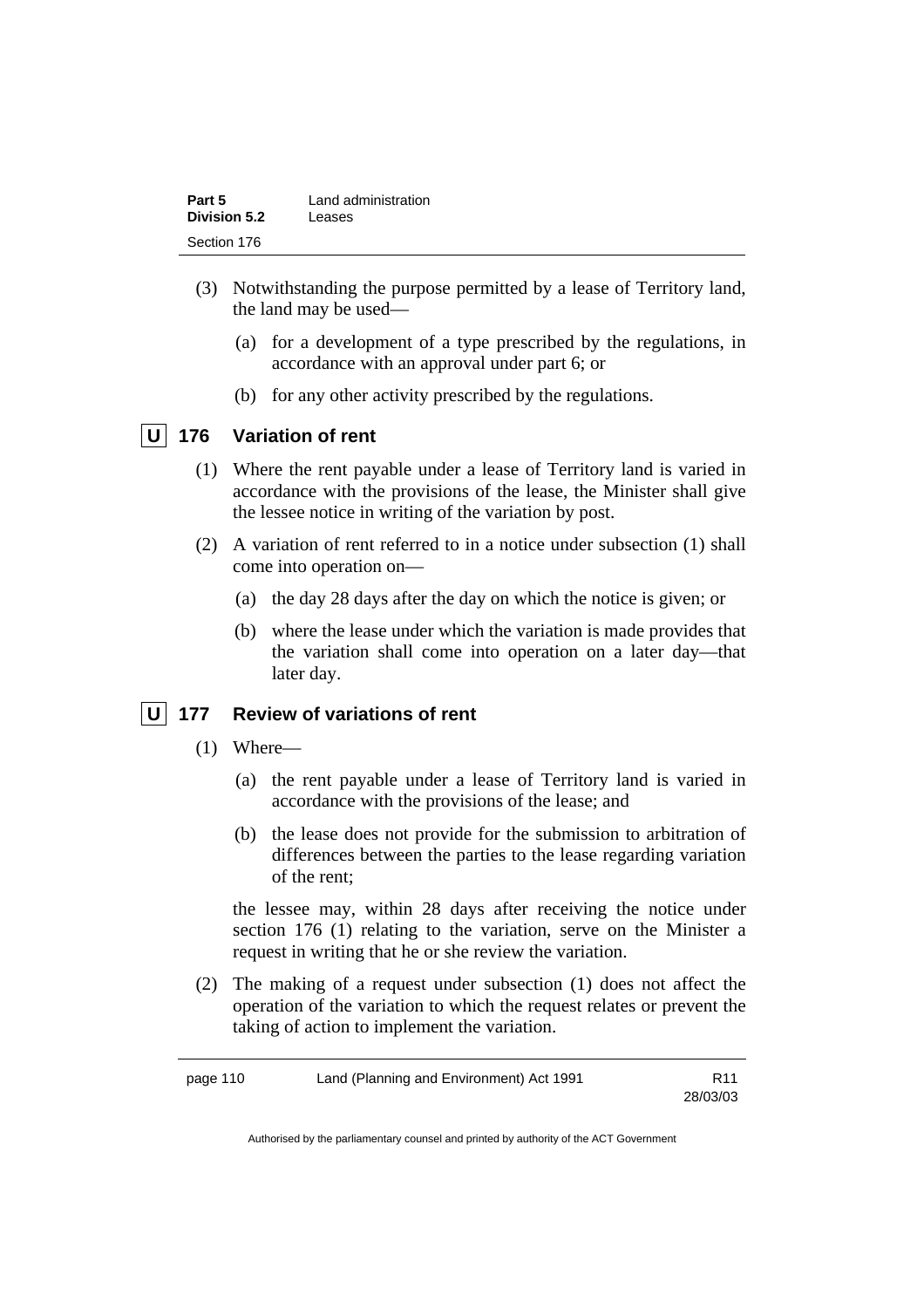| Land administration | Part 5       |
|---------------------|--------------|
| Leases              | Division 5.2 |
|                     | Section 178  |

 (3) Where a request is made under subsection (1), the Minister shall review the variation to which the request relates and may confirm the variation or set it aside and substitute such other variation as the Minister considers appropriate.

# **U** 178 Refund of amount paid for grant of lease

- (1) Subject to subsection (2), the Minister may authorise the payment to—
	- (a) a person who has surrendered a lease of Territory land; or
	- (b) a person who held a lease of Territory land that has been terminated under this Act;

of an amount that is equal to the amount paid by the person for the grant of the lease less any charge determined for this subsection in respect of the refund of the amount paid for the grant of a lease of that kind.

- (2) The Minister shall not authorise the payment of an amount under this section otherwise than in accordance with criteria for the authorisation of payments specified pursuant to subsection (3).
- (3) The Executive may, for the purposes of this section, in writing—
	- (a) specify criteria for the authorisation of payments under this section; or
	- (b) amend or revoke criteria so specified.
- (4) An instrument under subsection (3) is a disallowable instrument.
	- *Note* A disallowable instrument must be notified, and presented to the Legislative Assembly, under the *Legislation Act 2001*.

# **U 179 Certificates of compliance**

 (1) Subject to subsection (4), where a building and development provision of a lease of Territory land has been fully complied with, the Minister shall, on application by the lessee, issue a certificate of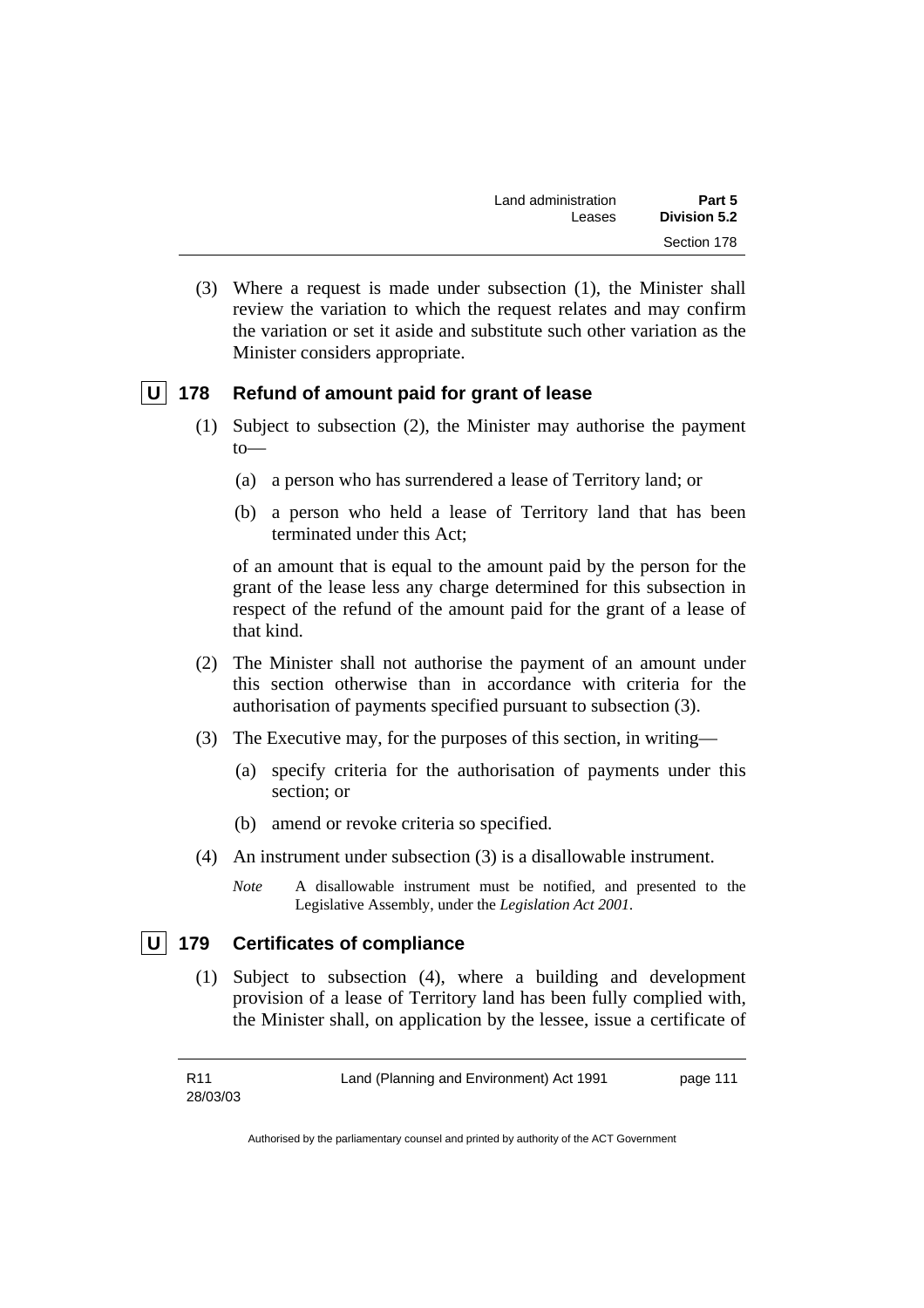| Part 5              | Land administration |
|---------------------|---------------------|
| <b>Division 5.2</b> | Leases              |
| Section 179         |                     |

compliance to the effect that the provision has been so complied with.

*Note* A fee may be determined under s 287 (Determination of fees) for this subsection.

- (2) Subject to subsection (4), where a building and development provision of a lease of Territory land has been partially complied with, the Minister may issue a certificate of compliance to that effect.
- (3) A certificate of compliance under subsection (2) may be issued subject to a condition (specified in the certificate) that the lessee provide security in a specified form against failure to complete specified outstanding work.
- (4) The Minister shall not issue a certificate of compliance in respect of a building and development provision to which a lease under the *Unit Titles Act 2001* is subject unless the other requirements of this section are satisfied and the Minister is satisfied—
	- (a) in the case of every other lease in respect of the same subdivision under the *Unit Titles Act 2001* that is subject to a building and development provision—that the provision has been complied with, or a certificate of compliance has been issued under this section in respect of that provision; or
	- (b) that the occupier of the unit that is held under the lease will not, as occupier, be substantially inconvenienced by works being carried out, or that are to be carried out, in compliance with a building and development provision to which the lease of the common property or another unit contained in the same subdivision under the *Unit Titles Act 2001* is subject.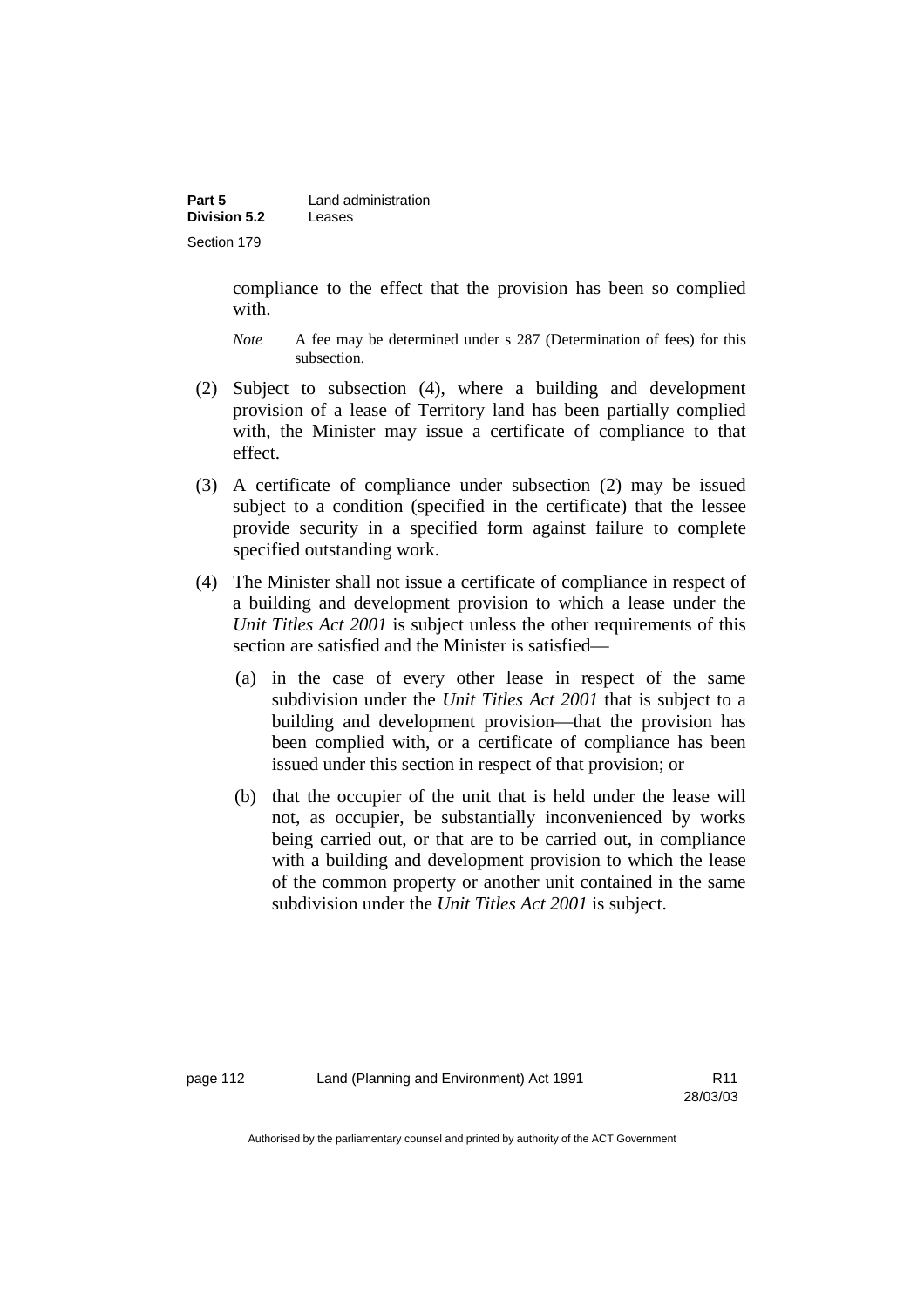# **U** 180 Transfer of land subject to building and development **provision**

- (1) Where a lease of Territory land contains a building and development provision, the lease, or an interest in the lease, is not capable of being assigned or transferred, either at law or in equity unless—
	- (a) the lessee has died; or
	- (b) the transfer or assignment is made pursuant to an order of the Family Court of Australia or another court having jurisdiction under the *Family Law Act 1975* (Cwlth); or
	- (c) the transfer or assignment occurs by operation of, or pursuant to, bankruptcy or insolvency; or
	- (d) the lessee has obtained—
		- (i) the consent of the Minister under the *City Area Leases Act 1936*, section 28 as in force at any time before 19 December 1973; or
		- (ii) a certificate of compliance under section 179; or
		- (iii) the consent of the Minister under subsection (2).
- (2) Where—
	- (a) the lessee under a lease of Territory land that contains a building and development provision; or
	- (b) a proposed assignee or transferee of such a lease, or of an interest in such a lease;

applies to the Minister for his or her consent to a legal or equitable assignment or transfer of the lease, or of an interest in the lease, to a specified assignee or transferee and pays the determined fee, the Minister may, by instrument, consent to that assignment or transfer if—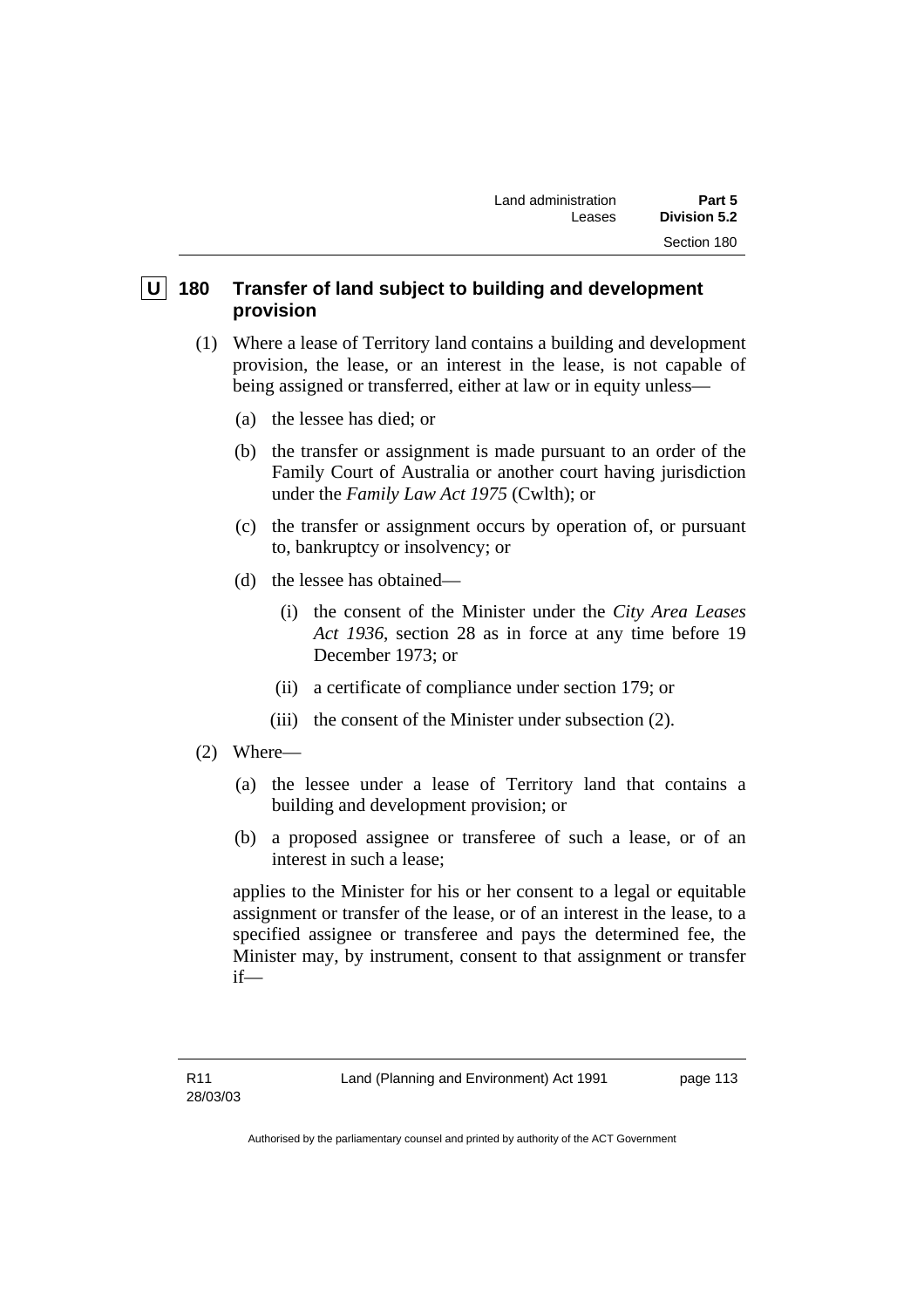| Part 5              | Land administration |
|---------------------|---------------------|
| <b>Division 5.2</b> | Leases              |
| Section 181         |                     |

- (c) he or she is satisfied that the proposed assignee or transferee intends to comply with the building and development provision; and
- (d) any security required by the Minister for compliance by the assignee or transferee with that provision has been given.
- (3) In deciding under subsection (2) whether to consent to an assignment or transfer of a lease, the Minister shall take into consideration any matters determined by the Minister, in writing, for this section.
- (4) A determination under subsection (3) is a disallowable instrument.
	- *Note* A disallowable instrument must be notified, and presented to the Legislative Assembly, under the *Legislation Act 2001*.

#### **181 Mortgage of leasehold subject to building and development provision**

Where a lease contains a building and development provision, the lease, or an interest in the lease, shall not be capable of being mortgaged unless—

- (a) the lessee has obtained a certificate of compliance under section 179; or
- (b) the mortgage is required by the lessee—
	- (i) to enable the lessee to repay money borrowed by him or her for the purpose of acquiring the lease or interest; or
	- (ii) to secure money borrowed by the lessee for the purpose of acquiring the lease or interest; or
	- (iii) to enable the lessee to comply with a building and development provision of the lease.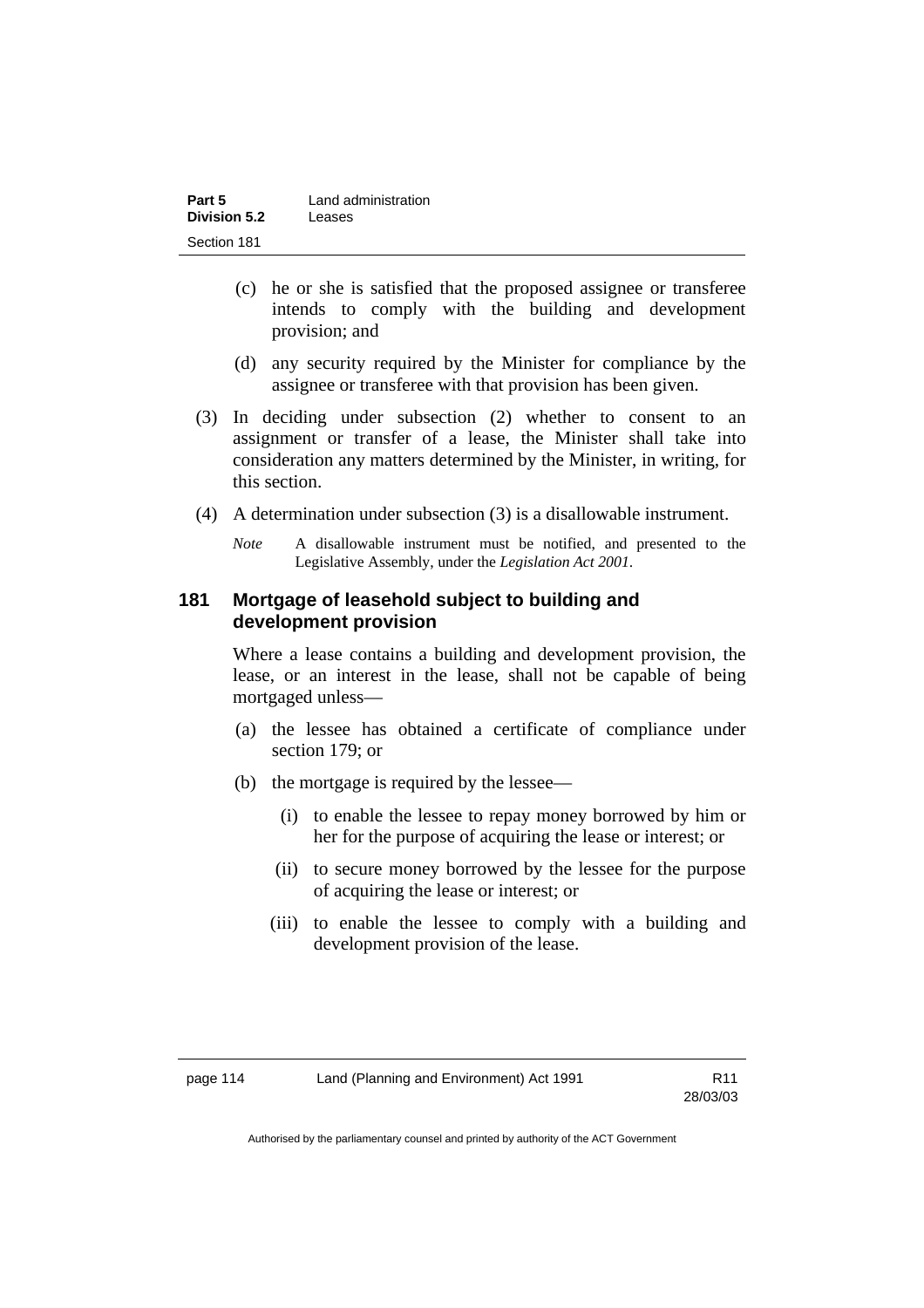| Land administration | Part 5              |
|---------------------|---------------------|
| Leases              | <b>Division 5.2</b> |
|                     | Section 182         |

#### **182 Land leased to be held as undivided parcel**

- (1) Subject to section 183, the land comprised in a lease of Territory land shall at all times be held and occupied by or under the lessee as 1 undivided parcel.
- (2) Subject to this part, the land comprised in a lease of Territory land may be sublet and the lease and any interest in it may be assigned, transferred or mortgaged.

### **183 Power of lessee to sublet portion of building or land in certain cases**

- (1) Any portion of a building erected on land comprised in a lease of Territory land may, subject to the lease and any sublease of the land, be sublet separately from the remainder of that building.
- (2) Where a portion of a building is sublet separately from the remainder of the building, any portion of the parcel of land on which the building is erected may be sublet with the portion of the building separately from the remainder of the parcel of land, provided that the portion of the parcel of land so sublet adjoins that portion of the parcel of land on which the building is erected.
- (3) Where—
	- (a) a lease of Territory land authorises the use of the land comprised in the lease as a mobile home park; and
	- (b) any portion of the land is being used, or intended to be used, for the siting of a mobile home;

that portion may, subject to the lease and any sublease of the land, be sublet separately from the remainder of the land.

(4) In subsection (3):

*mobile home* means a dwelling (whether on wheels or not) capable of being transferred from place to place and re-erected.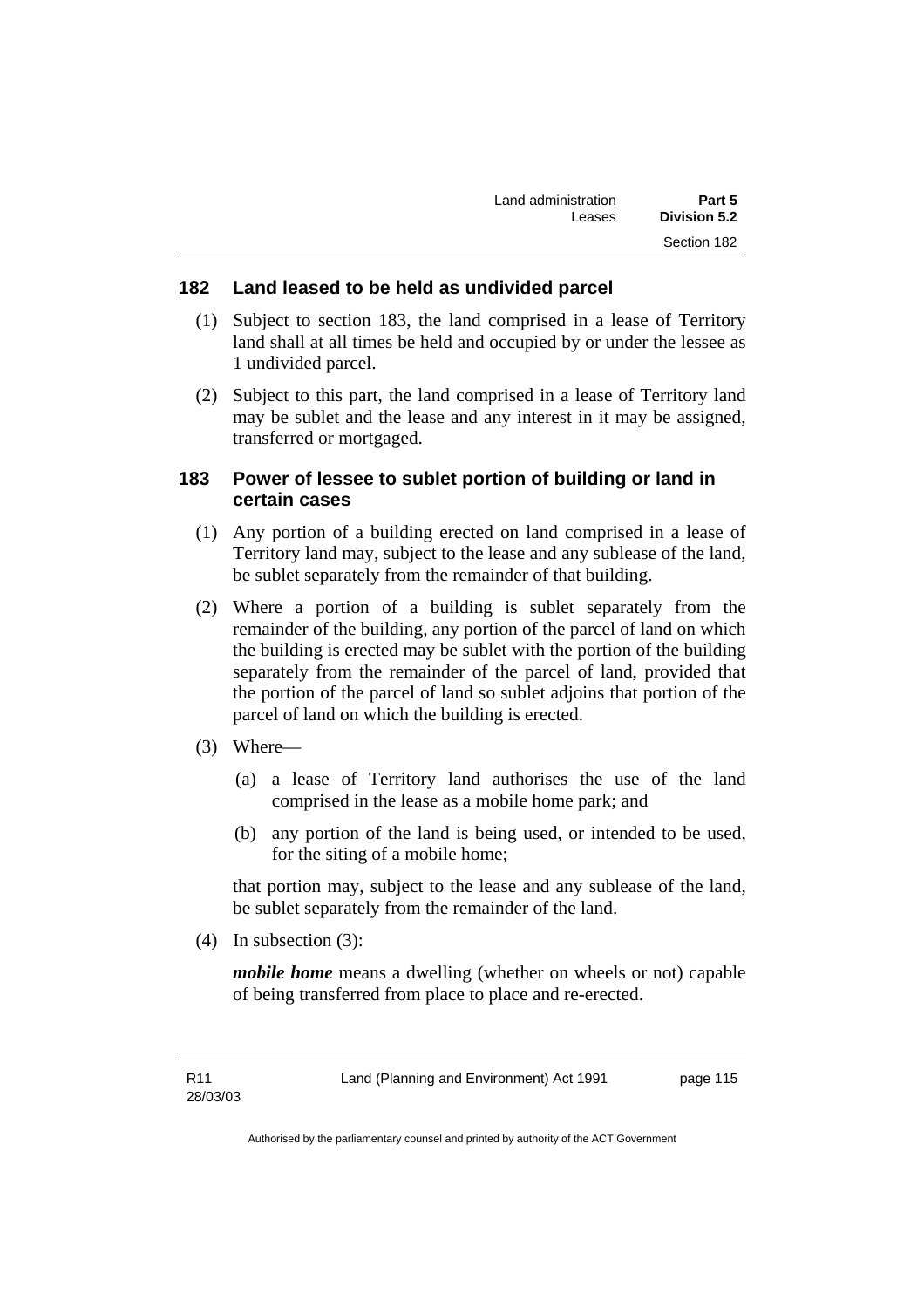| Part 5       | Land administration |
|--------------|---------------------|
| Division 5.3 | Variation of leases |
| Section 183A |                     |

*mobile home park* means land used for the purpose of accommodating mobile homes or caravans, and includes a caravan park or camping ground.

# **Division 5.3 Variation of leases**

#### **183A Effect qualified**

This division has effect subject to division 5.4 (Restrictions on rural leases).

#### **184 Application to surrender and regrant of leases**

A reference in this division to the *variation* of a lease includes a reference to the surrender of a lease and the grant of a new lease to the same lessee, subject to different provisions, over land—

- (a) that is the whole or part of the land comprised in the surrendered lease; and
- (b) that is not defined land within the meaning of subdivision 2.3.4;

except where a lease is surrendered and a further lease is granted under section 171, 171A or 172.

# *U* **184A Variation of nominal rent lease—change of use charge**

- (1) The Executive shall not execute a variation of a nominal rent lease unless the lessee has paid the Territory any change of use charge determined by the Minister under subsection (2), subject to any remission or increase under section 184C.
- (2) The Minister shall determine the change of use charge for a variation of a nominal rent lease in accordance with the formula—

$$
CUC = (V_1 - V_2) \times 75\%
$$

where:

page 116 Land (Planning and Environment) Act 1991

28/03/03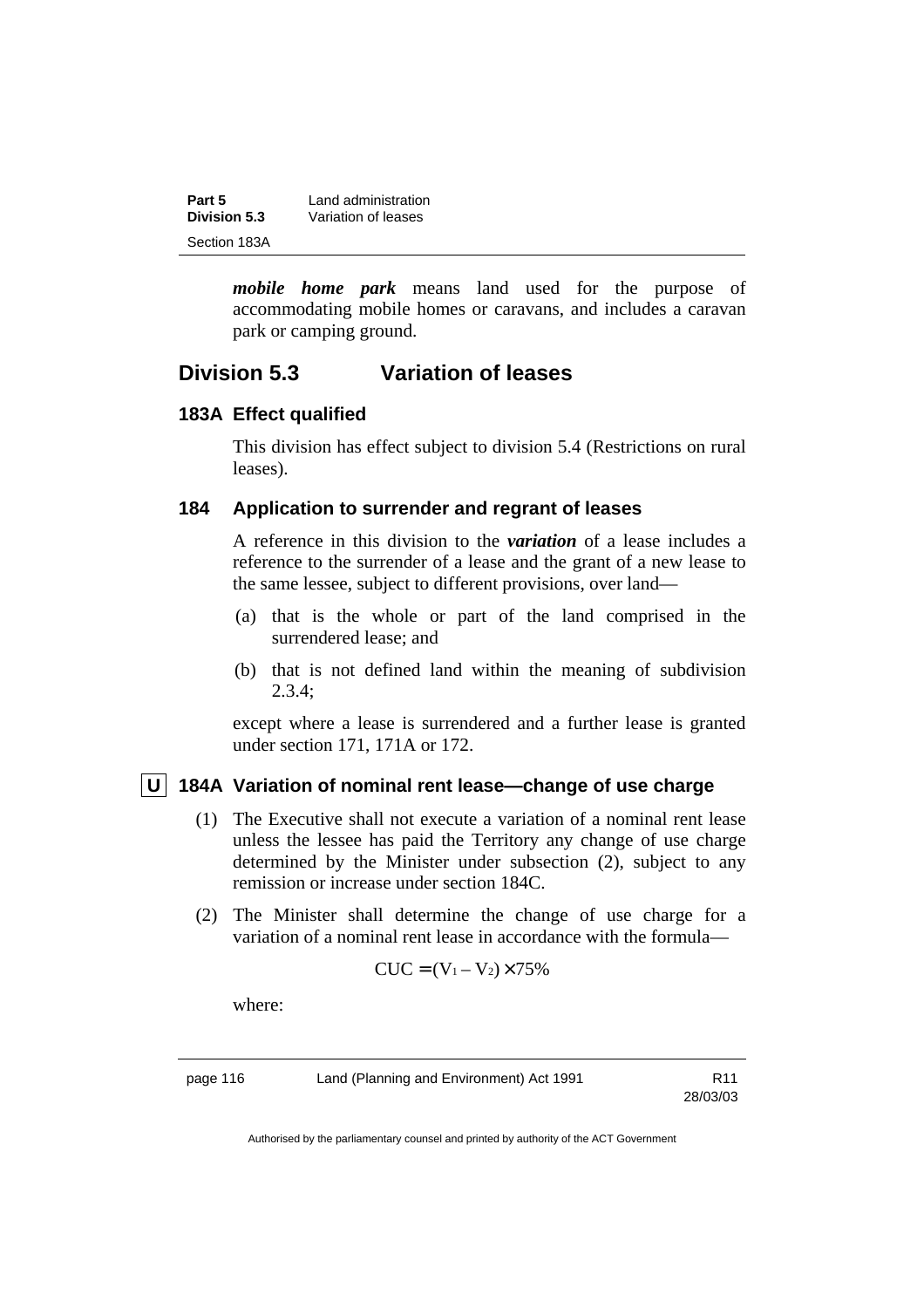*CUC* is the change of use charge payable for the variation of the lease.

- $V_1$  is the capital sum that the lease might be expected to realise if—
	- (a) the lease were to be varied as proposed; and
	- (b) the lease were offered for sale in good faith immediately after the variation on such reasonable terms and conditions as a genuine seller would require; and
	- (c) the rent payable throughout the term of the lease were a nominal rent.
- $V_2$  is the capital sum that the lease might be expected to realise if—
	- (a) the lease were not to be varied during the remainder of its term; and
	- (b) the lease were offered for sale in good faith immediately before the variation on such reasonable terms and conditions as a genuine seller would require; and
	- (c) the rent payable throughout the term of the lease were a nominal rent.
- (3) Where the capital value assessed as  $V_I$  under subsection (2) is equal to or less than the capital value assessed as  $V_2$  under that subsection, no change of use charge is payable under subsection (1).
- (4) So far as this section applies, by virtue of section 184, to the surrender of a lease and the grant of a new lease—
	- (a) the reference in the definition of  $V_I$ , paragraph (c) in subsection (2) to the term of the lease is a reference to the term of the new lease; and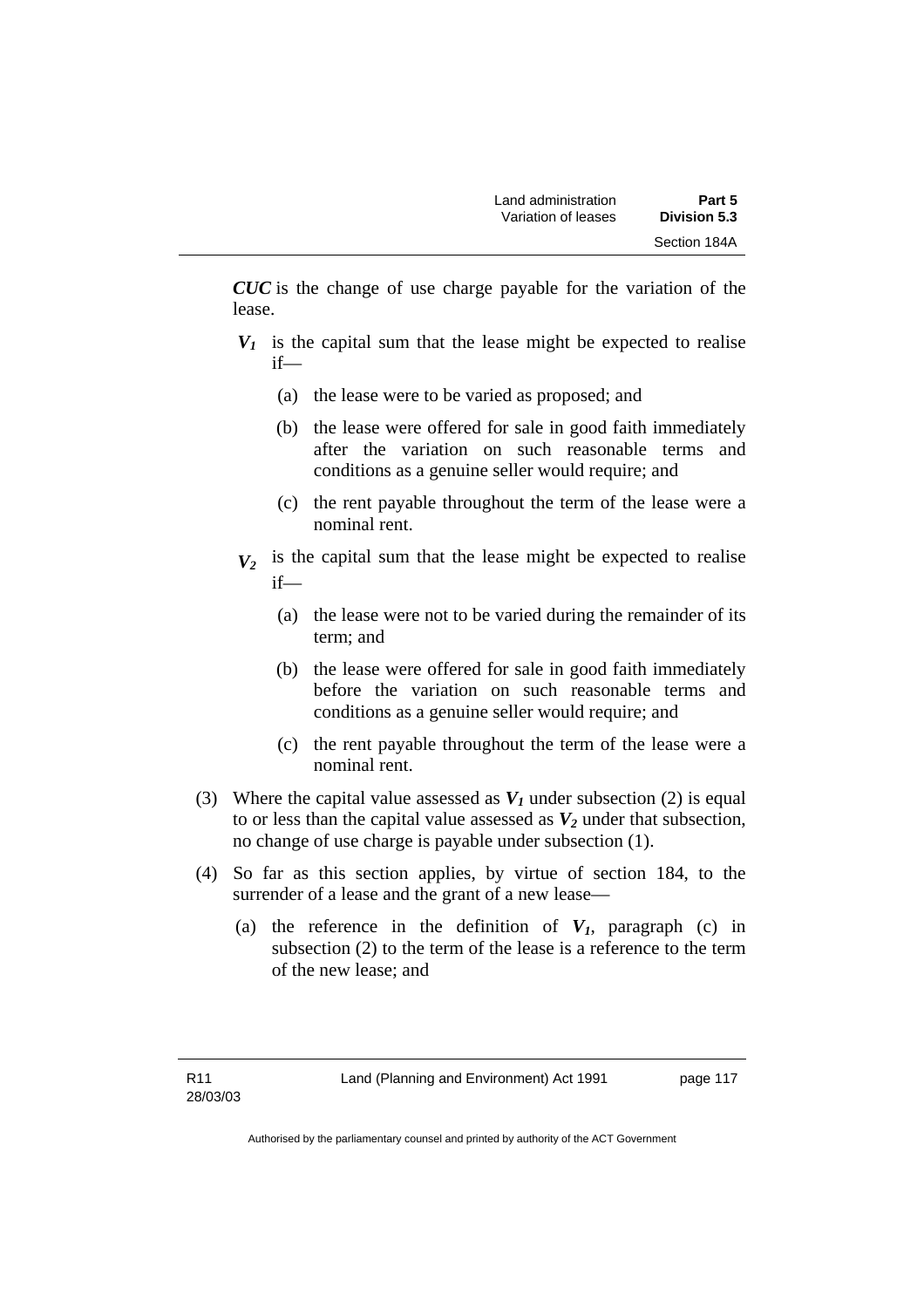| Part 5       | Land administration |
|--------------|---------------------|
| Division 5.3 | Variation of leases |
| Section 184C |                     |

- (b) the reference in the definition of  $V_2$ , paragraph (c) in subsection (2) to the term of the lease is a reference to the term of the lease to be surrendered.
- (5) A variation of a lease has no effect if the change of use charge payable under subsection (1) for the variation is not paid.

## **U** 184C Change of use charge for variations of nominal rent **leases**

- (1) On application by the lessee of a nominal rent lease who applies for a variation of the lease, the Minister must remit a change of use charge under section 184A (Variation of nominal rent lease change of use charge) in circumstances prescribed under the regulations.
- (2) The Minister must increase a change of use charge under section 184A in circumstances prescribed under the regulations.

# **U 184D Variation of rental leases**

- (1) The Executive shall not execute a variation of a rental lease unless any rent and additional rent payable under the lease up to the day of variation has been paid.
- (2) Where the Executive executes a variation of a rental lease, the Minister shall reappraise the rent payable under the lease, following (to the extent possible) the method provided by the rental provisions of the lease.
- (3) Where the Executive executes a variation of a rental lease, the rent payable under the lease is to be adjusted in accordance with the reappraisal under subsection (2) with effect from the date of variation.
- (4) Subsections (2) and (3) do not apply to a variation of a rental lease—
	- (a) to reduce the rent payable to a nominal rent; or

page 118 Land (Planning and Environment) Act 1991

28/03/03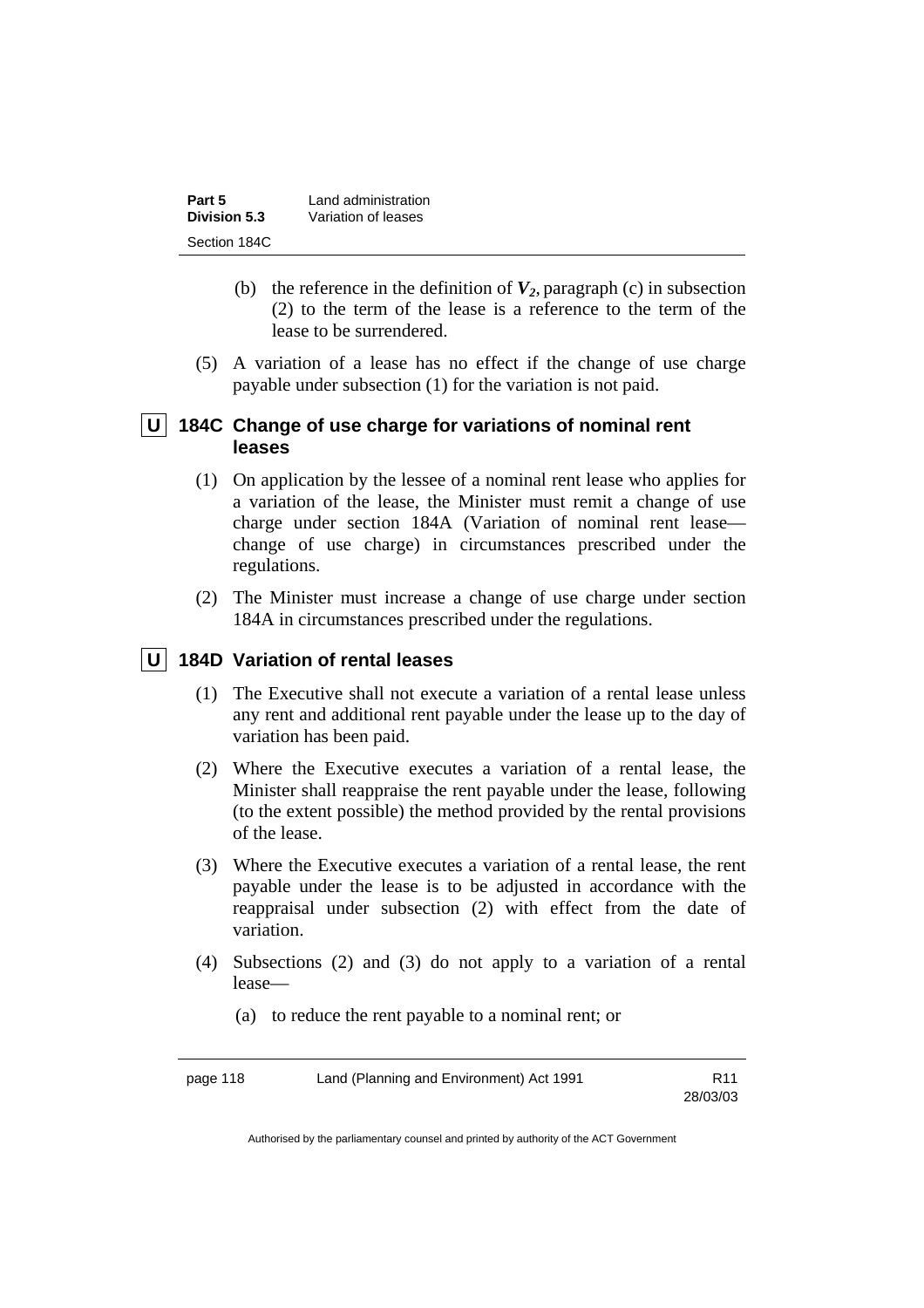(b) otherwise affecting the rental provisions of the lease.

# **U** 185 Advice of rent payable on variation of a lease

Where the Executive agrees to a variation of a lease of Territory land, being a lease under which rent or additional rent is payable, it shall—

- (a) calculate the amount that would be payable under the lease for rent and additional rent up to the day on which it expects the variation to be executed; and
- (b) give the lessee notice in writing of—
	- (i) the amount calculated for rent and additional rent under paragraph (a); and
	- (ii) the day up to which the amount payable for rent and additional rent has been calculated; and
	- (iii) the day by which the Executive requires payment of the amount specified pursuant to subparagraph (i) to enable the variation of the lease to be executed on the day specified pursuant to subparagraph (ii).

# **U 186 Variation of lease to pay out rent**

- (1) A lease shall not be varied to reduce the rent payable to a nominal rent unless—
	- (a) the lease is included in a prescribed class of leases; and
	- (b) all amounts payable to the Territory up to the day of variation of the lease for rates and land tax levied in respect of the land comprised in the lease have been paid; and
	- (c) the provisions of the lease requiring the lessee to develop the land comprised in the lease have been complied with up to the day of the variation; and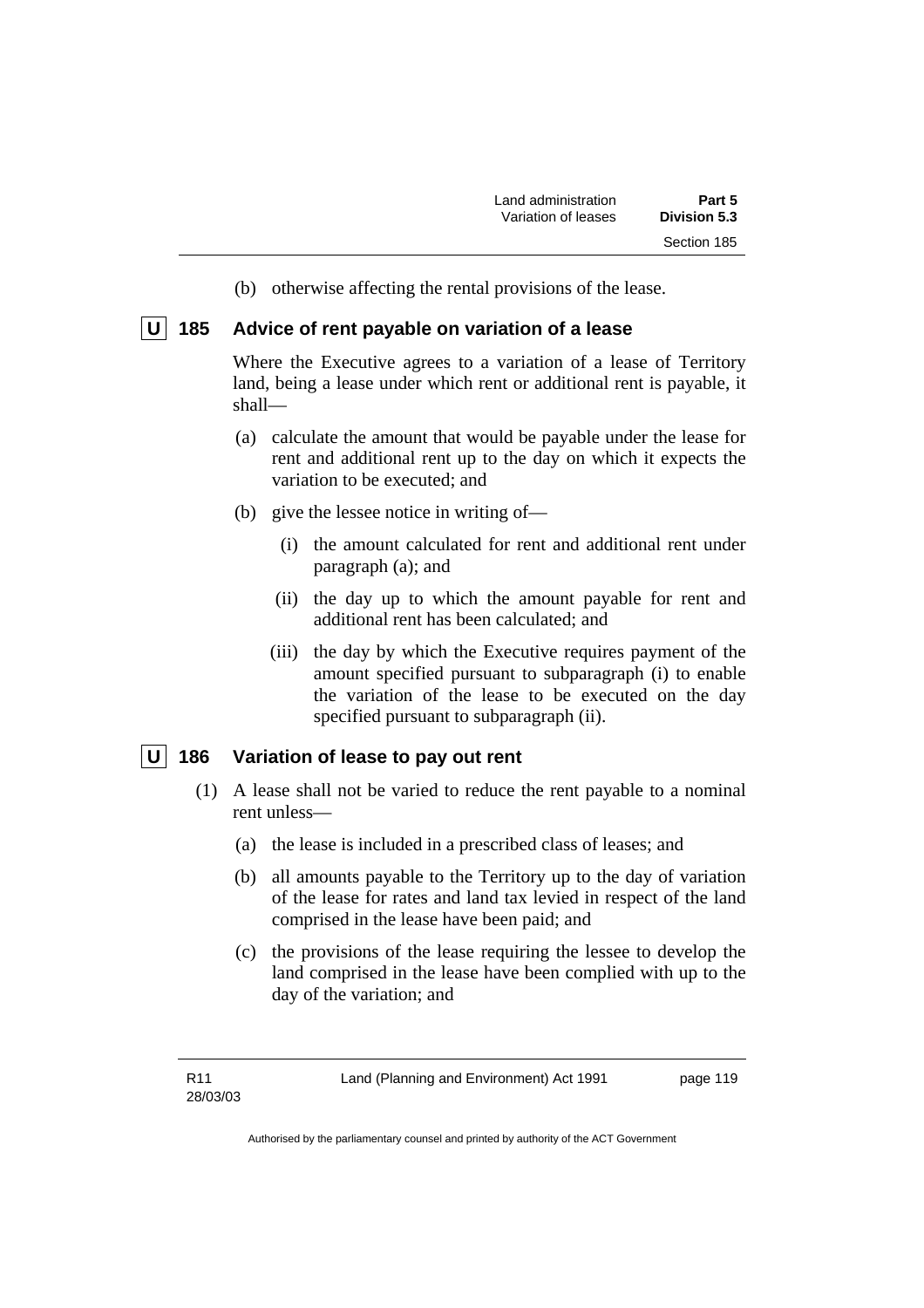| Part 5              | Land administration          |
|---------------------|------------------------------|
| <b>Division 5.4</b> | Restrictions on rural leases |
| Section 186A        |                              |

- (d) the lessee has paid the Territory an amount determined by the Minister by reference to any policy direction made under subsection  $(1A)$ .
- (1A) The Minister may, in writing, make policy directions for subsection (1) (d).
- (1B) A policy direction under subsection (1A) is a disallowable instrument.

*Note* A disallowable instrument must be notified, and presented to the Legislative Assembly, under the *Legislation Act 2001*.

- (2) Where a lease of Territory land is varied to reduce the rent payable to a nominal rent, the lease as varied shall provide that the lessee is to pay a rent of 5 cents per annum if and when that rent is demanded.
- (3) The requirements of this section are in addition to, and not in substitution for, the requirements of the other provisions of this Act relating to the variation of leases.

# **U 186A No variations to extend term**

The Executive shall not execute a variation of a lease of Territory land to extend the term of the lease.

# **Division 5.4 Restrictions on rural leases**

#### **186B Definitions for div 5.4**

In this division:

*dealing*, in relation to a lease, means—

- (a) assigning or transferring the lease; or
- (b) subletting the land comprised in the lease or any part of it; or
- (c) parting with possession of the land comprised in the lease or any part of it.

| page 120 | Land (Planning and Environment) Act 1991 | R <sub>11</sub> |
|----------|------------------------------------------|-----------------|
|          |                                          | 28/03/03        |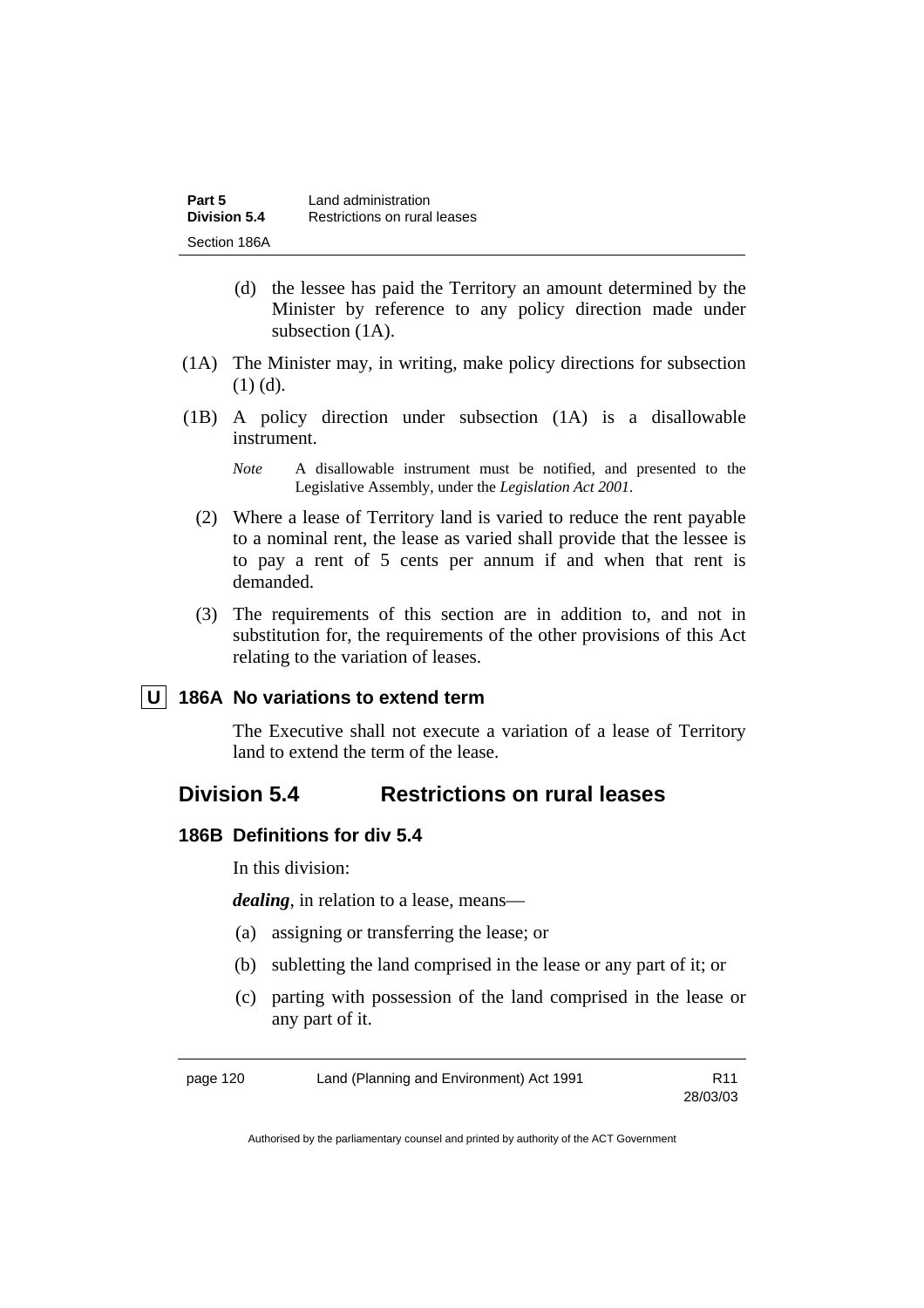#### *discharge amount—*

- (a) in relation to a special Pialligo lease—means an amount determined in accordance with section 186F; or
- (b) in any other case—means an amount determined in accordance with section 186E.

*earlier index number***,** for a lease, means the last index number issued before the lease was granted under section 161 or 171A.

*holding period* is a period ending—

- (a) in relation to a long lease—10 years after the lease is granted; or
- (b) in relation to a short lease—at the end of  $\frac{1}{3}$  the term of the lease.

*index number*—see section 186G.

*later index number* means—

- (a) for a special Pialligo lease—means the last index number issued before the discharge amount is to be paid; or
- (b) for any other lease—the last index number issued before the last amount is worked out under section 186E.

*long lease* means a lease for a term of at least 21 years.

*short lease* means a lease for a term less than 21 years.

*special Pialligo lease* means a lease comprising land in block 6, 12, 13, 14, 15, 19, 20 or 52 of section 2 of the district of Majura.

# **U 186C Land management agreements**

- (1) The Executive may—
	- (a) grant a rural lease; or
	- (b) grant a further rural lease; or

R11 28/03/03 Land (Planning and Environment) Act 1991 page 121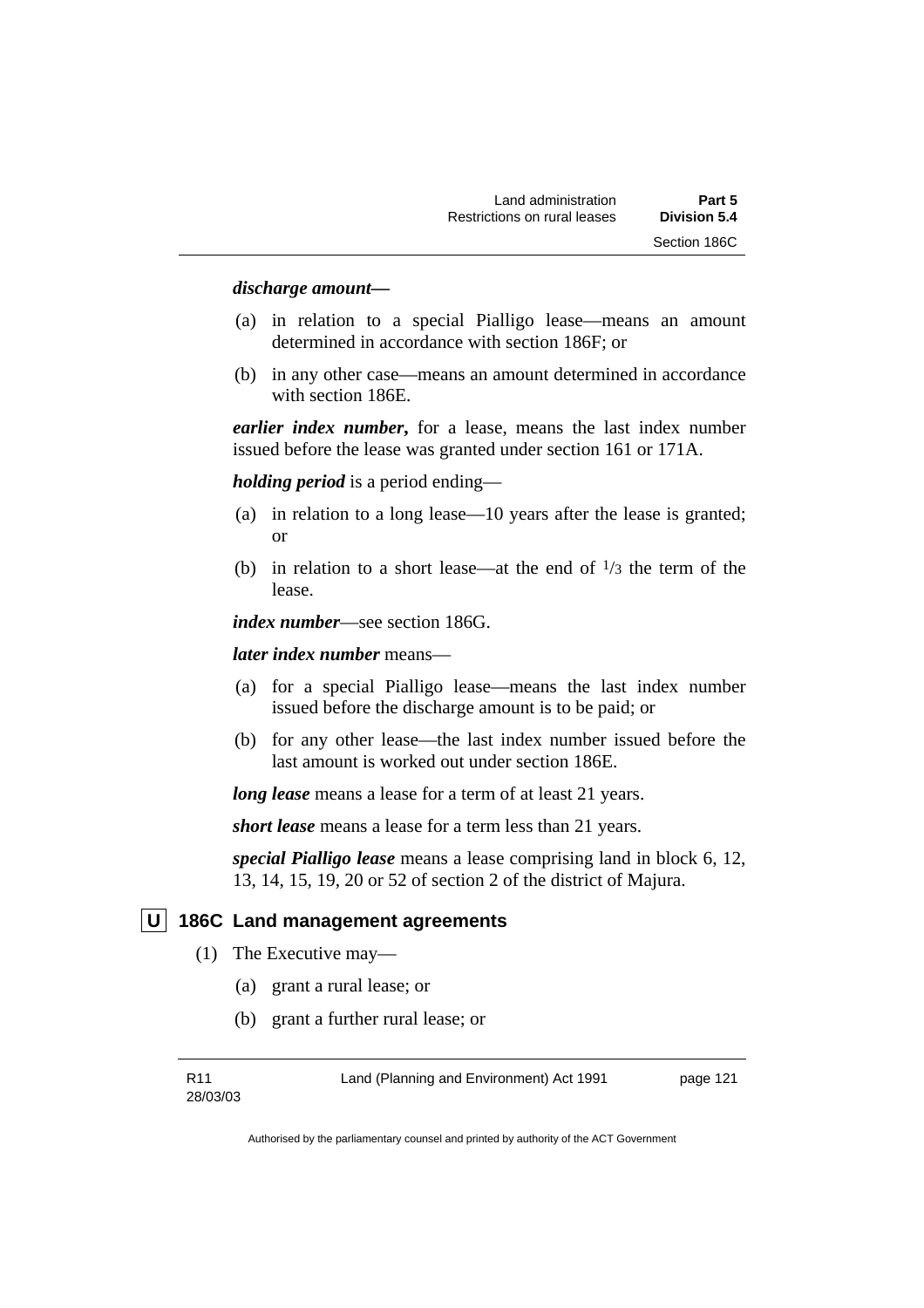| Part 5              | Land administration          |
|---------------------|------------------------------|
| <b>Division 5.4</b> | Restrictions on rural leases |
| Section 186D        |                              |

- (c) vary a rural lease; or
- (d) consent to the assignment or transfer of a rural lease;

only if the person to whom the lease is to be granted, assigned or transferred, or the person whose lease is to be varied, (the *relevant person*) has entered into an agreement that complies with this section with the Territory about managing the rural land subject to the lease.

- (2) An agreement complies with this section if it is—
	- (a) in accordance with a form approved by the Minister under section 287A (Approved forms) for this section; and
	- (b) signed by—
		- (i) the Minister or someone authorised by the Minister; and
		- (ii) the relevant person.
- (3) An agreement may contain a provision allowing the agreement to be varied other than by agreement between the parties.
- (4) The Minister may, in writing, authorise people to sign agreements.

## *U* 186D Dealings with rural leases

- (1) This section applies to—
	- (a) a rural lease granted under section 161 (Granting of leases) after 15 December 1999 for consideration less than the market value of the lease; and
	- (b) a lease granted under section 171A (Grant of further rural leases) after 15 December 1999 on the payment of an amount worked out on the application of an amount condition mentioned in section 171A (3) (a).
- (2) However, this section does not apply to a lease mentioned in subsection (1) (b) that was granted on the surrender of a lease for which a discharge amount had been paid.

| page 122 | Land (Planning and Environment) Act 1991 | R11      |
|----------|------------------------------------------|----------|
|          |                                          | 28/03/03 |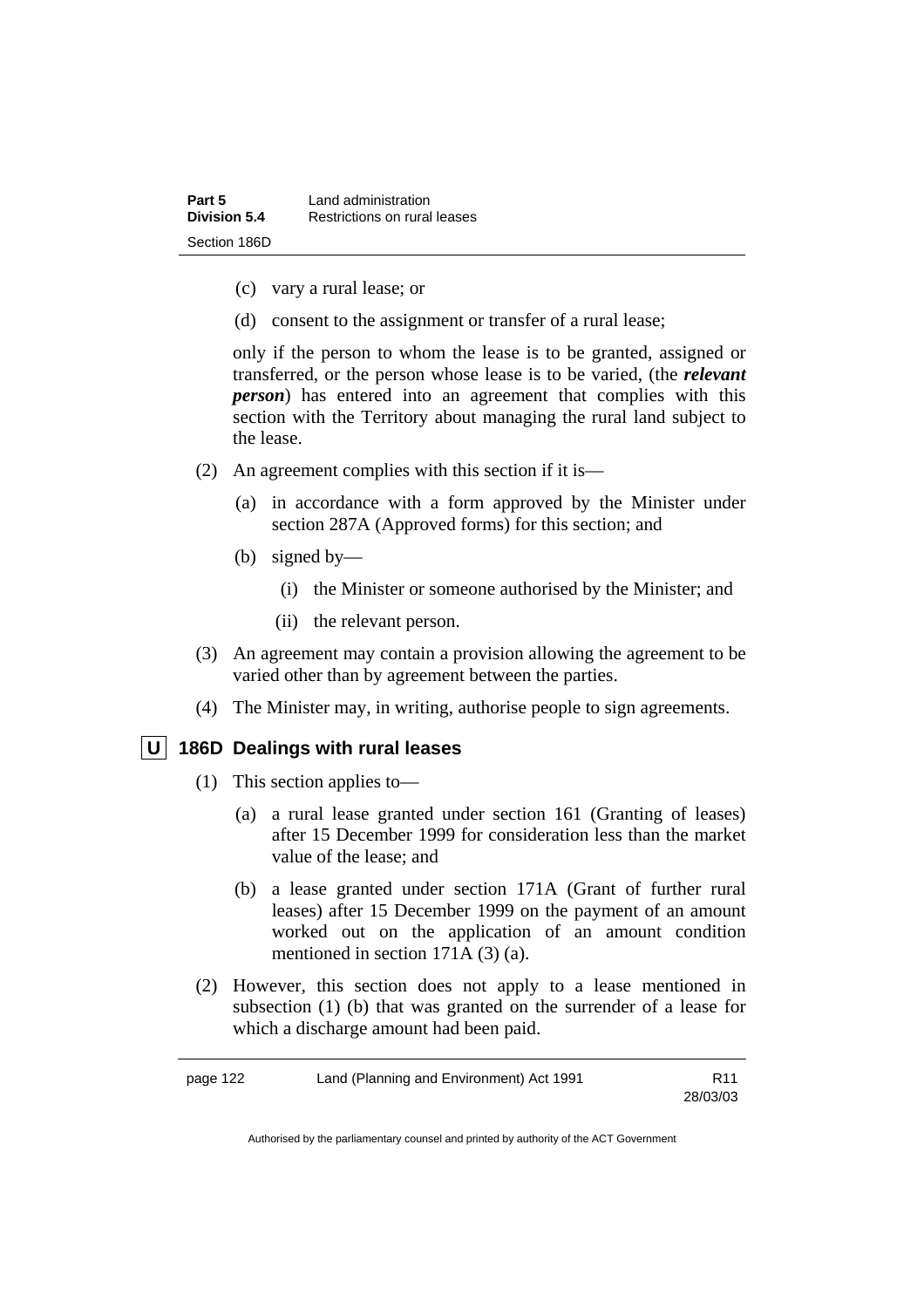- (3) A lessee, or other person with an interest in the lease, may deal with a lease to which this section applies within the holding period only with the written consent of the Executive.
- (4) A dealing in relation to a lease made or entered into without consent has no effect.
- (5) The Executive must consent under this section to a dealing if—
	- (a) the person to whom—
		- (i) the lease is being assigned or transferred; or
		- (ii) the land comprised in the lease, or part of it, is sublet; or
		- (iii) possession of the land comprised in the lease, or part of it, is being given;

is the lessee's domestic partner or child; or

(b) the discharge amount has been paid in relation to the lease;

but may not consent otherwise.

- (6) The validity of—
	- (a) an assignment or transfer of a lease; or
	- (b) a sublease of land the subject of a lease; or
	- (c) parting with possession of land comprised in a lease;

is not affected by the Executive's contravention of subsection (4).

(7) In this section:

*child*, of a lessee, includes a child of the lessee's domestic partner.

#### **186E Discharge amount**

 (1) The discharge amount for a lease (other than a special Pialligo lease) is the amount determined in accordance with the formula—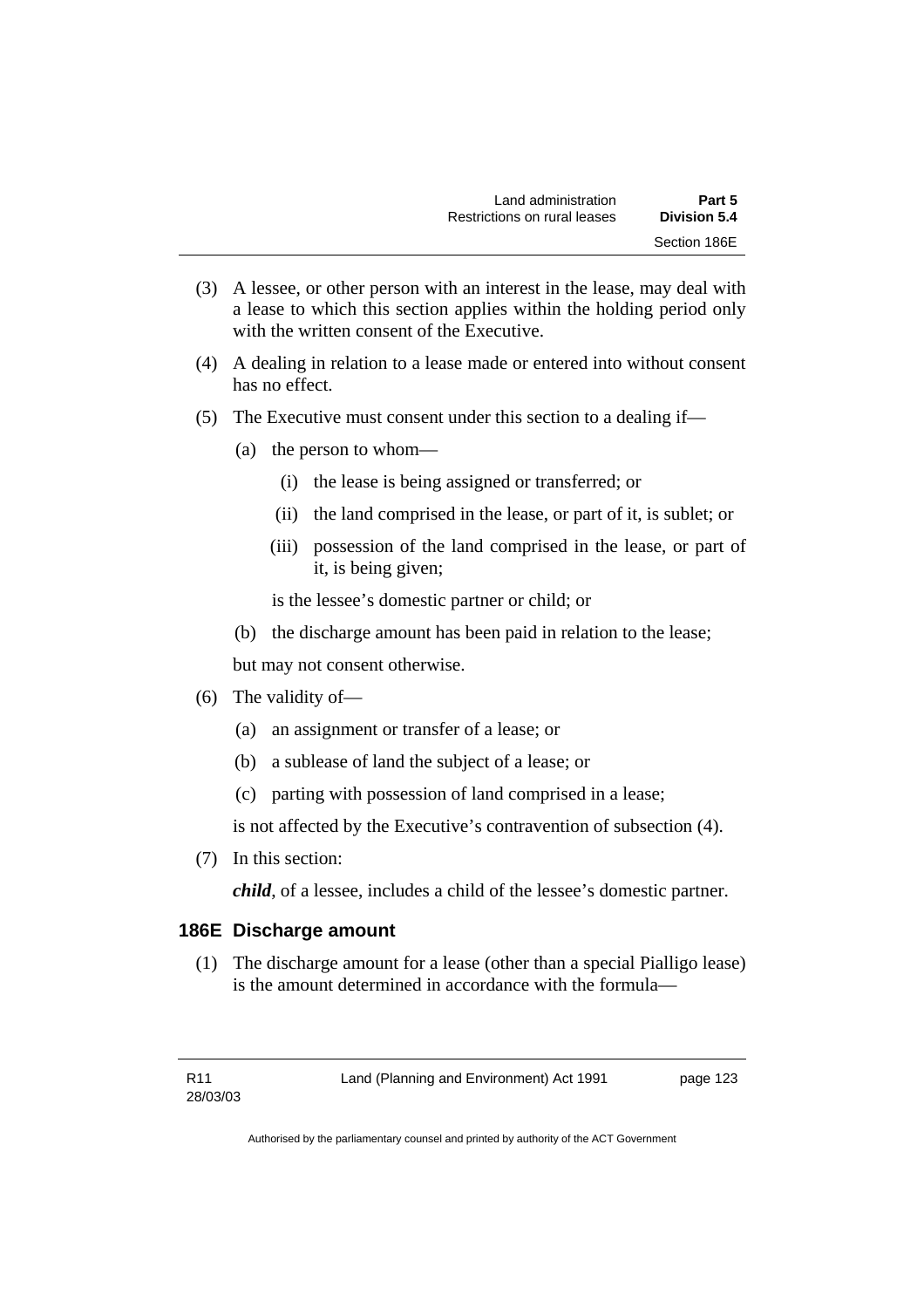| Part 5       | Land administration          |
|--------------|------------------------------|
| Division 5.4 | Restrictions on rural leases |
| Section 186E |                              |

 $)) \times 50\%$ ) + owed amount earlier index no  $((\text{last amount - (first amount} \times \frac{\text{later index no}}{\dots \dots )) \times 50\%) +$ 

(2) In this section:

*first amount* means—

- (a) in relation to a nominal rent lease—the consideration for the lease when granted under section 161 or 171A; or
- (b) in relation to a short lease—the value of the lease determined when the lease was granted under section 161 or 171A; or
- (c) in relation to any other lease—any consideration for the lease when granted under section 161 or 171A plus any amount to be paid under the lease;

other than an amount attributable to lessee-owned improvements to the land comprised in the lease.

*last amount*, in relation to a lease, means—

- (a) the consideration for the dealing with the lease, not including any amount attributable to lessee-owned improvements to the land comprised in the lease; or
- (b) if—
	- (i) there is no consideration; or
	- (ii) the dealing relates to only part of the land comprised in the lease; or
	- (iii) the consideration is less than the market value of the lease;

the market value of the lease, not including any amount attributable to the lessee-owned improvements to the land comprised in the lease.

28/03/03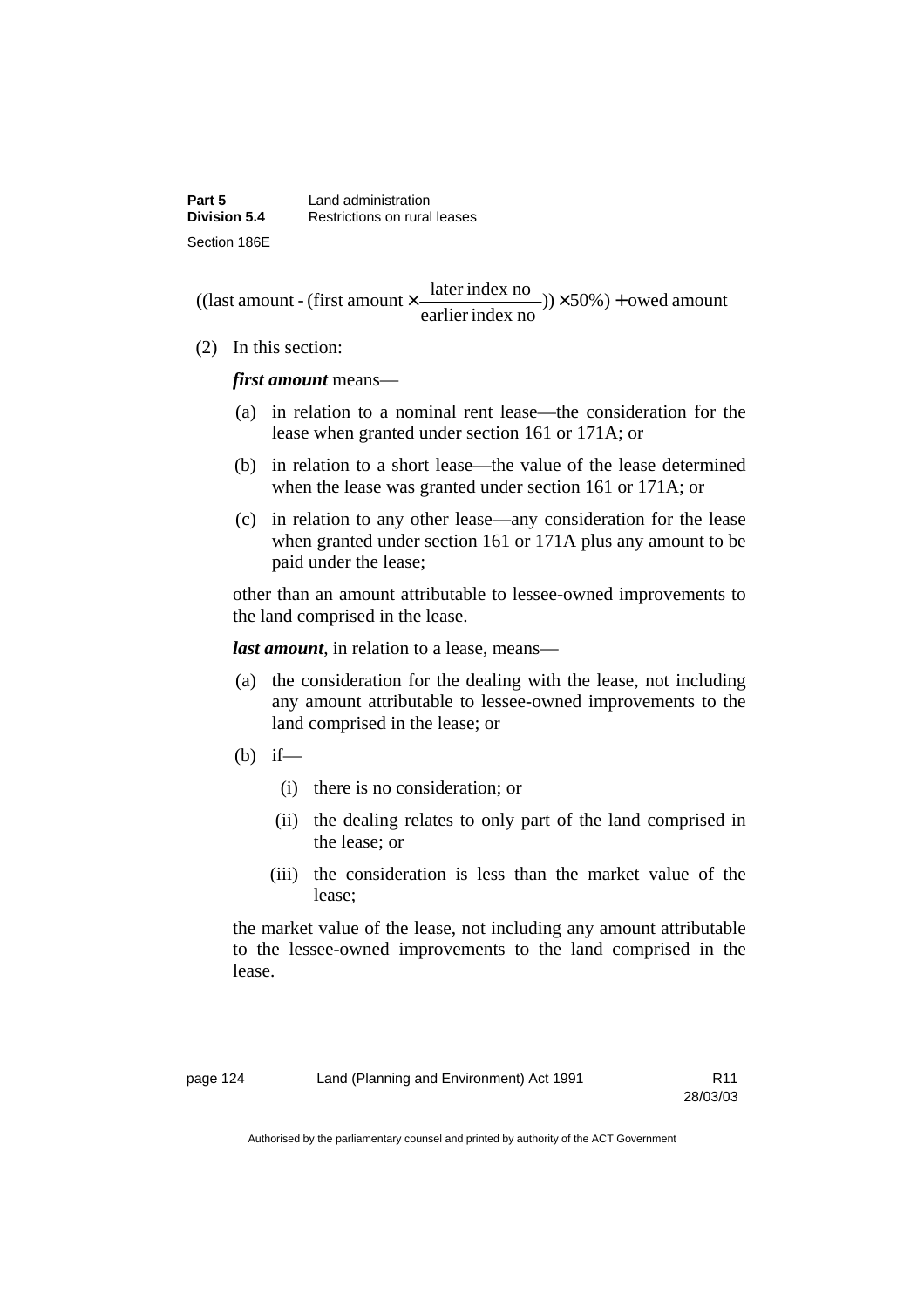*owed amount* means—

- (a) in relation to a long lease—any amount remaining to be paid under the lease, even if the amount is not due; or
- (b) in relation to a short lease—any rent and additional rent payable under the lease up to the day of the dealing with the lease.

#### **186F Discharge amount—special Pialligo leases**

- (1) The discharge amount for a special Pialligo lease granted less than 1 year before the discharge amount is to be paid is an amount equal to the total of the amount paid and the owed amount for the lease.
- (2) The discharge amount for a special Pialligo lease granted at least 1 year before the discharge amount is to be paid is the amount determined in accordance with the formula—

 $) +$  owed amount 10 amount paid - (cpi adjusted amount  $\times \frac{\text{years since grant}}{10}$ ) +

 (3) The cpi adjusted amount in relation to a lease is the amount determined in accordance with the formula—

> earlier index number  $amount$  paid  $\times \frac{later$  index number

(4) In this section:

*amount paid* means—

- (a) in relation to a nominal rent lease—the consideration for the lease when granted under section 161 or 171A; or
- (b) in relation to any other lease—any consideration for the lease when granted under section 161 or 171A plus any amount to be paid under the lease;

other than an amount attributable to lessee-owned improvements to the land comprised in the lease.

R11 28/03/03 Land (Planning and Environment) Act 1991 page 125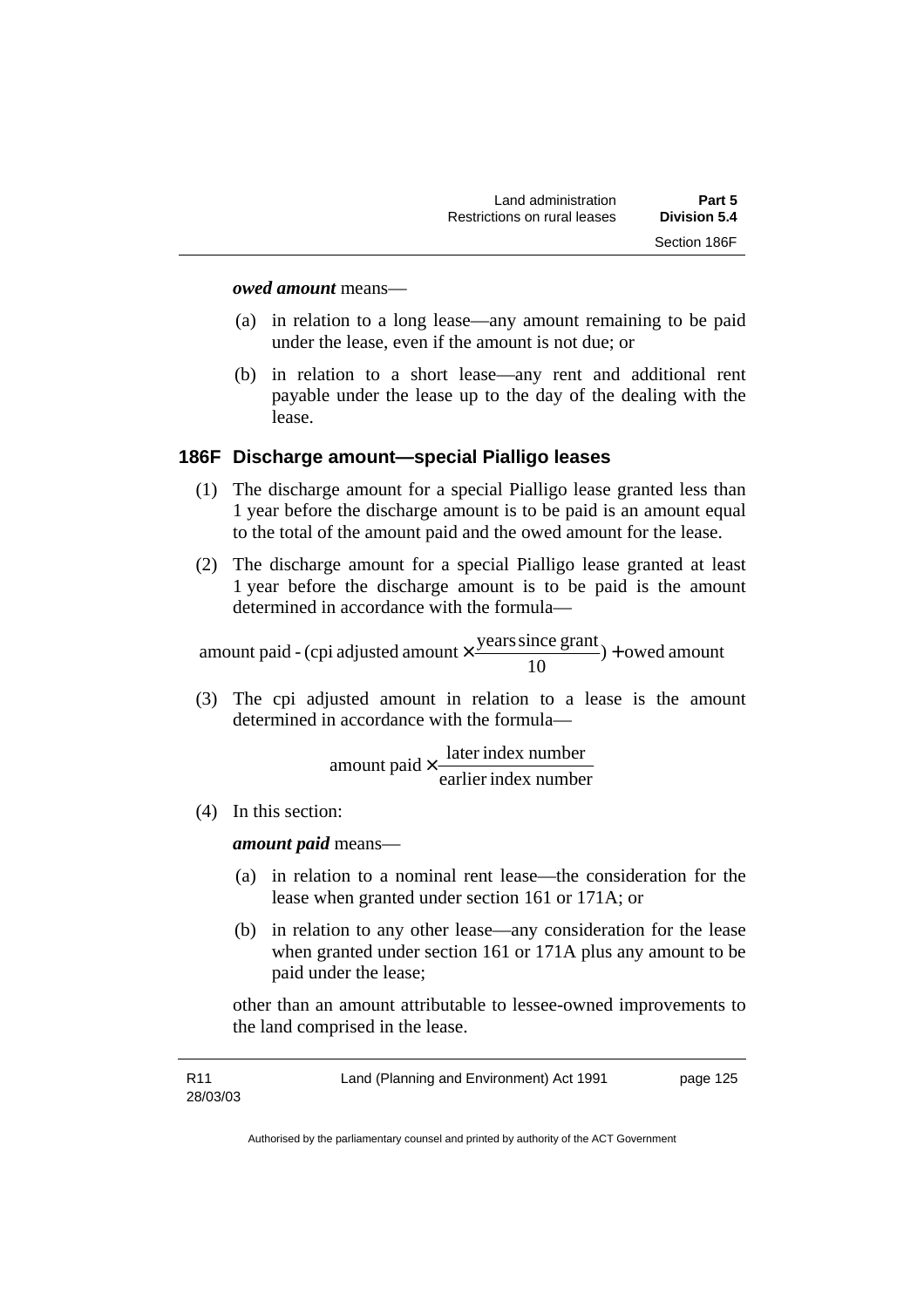| Part 5              | Land administration          |
|---------------------|------------------------------|
| <b>Division 5.4</b> | Restrictions on rural leases |
| Section 186G        |                              |

*years since grant*, in relation to a lease, means the number of whole years since the lease was granted under section 161 or 171A.

*owed amount*, in relation to a lease, means any amount remaining to be paid under the lease, even if the amount is not due.

### **186G Index numbers**

(1) In this division:

*index number* means the All Groups Consumer Price Index number, being the weighted average of the 8 capital cities, published by the Australian Statistician from time to time.

- (2) However, in determining index numbers for this division—
	- (a) if the Australian Statistician revises the calculation of an index number for a reason other than a change in the reference base for the All Groups Consumer Price Index and, as a result of the calculation, publishes an index number for a period in substitution for the previous index number—the later index number is disregarded; and
	- (b) if the Australian Statistician changes the reference base for the consumer price index after the lease is granted but before the calculation of the later index number—the earlier index number is the index number that would have been applicable if the new reference base had been in effect when the lease was granted.

#### **U 186H No subdivision or consolidation**

The Executive may not consent to the consolidation or subdivision of a lease to which section 186D applies during the holding period.

page 126 Land (Planning and Environment) Act 1991

28/03/03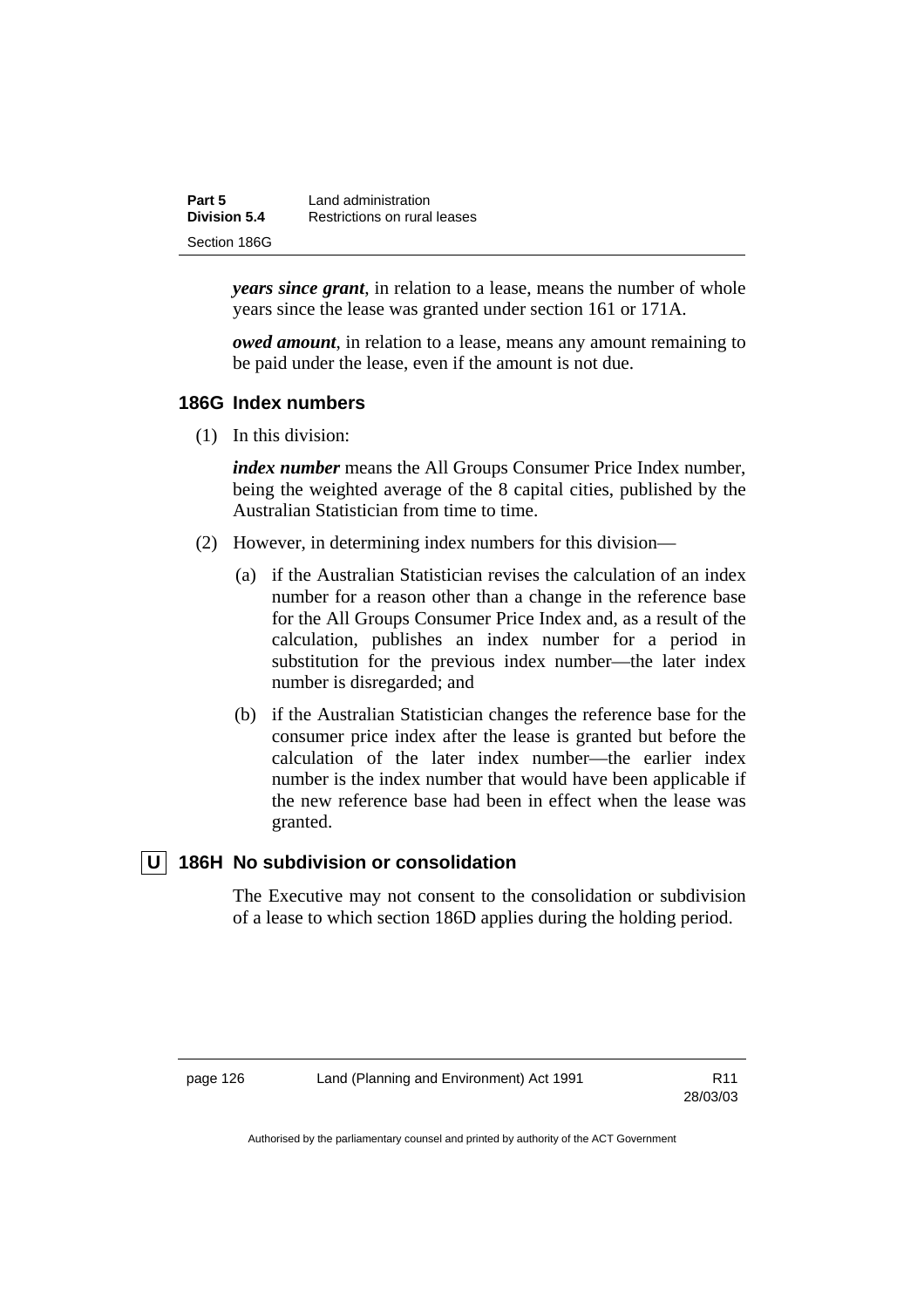# **Division 5.5 Consolidation and subdivision**

# **187AAEffect qualified**

This division has effect subject to division 5.4 (Restrictions on rural leases).

# **187 Application—nominal rent leases of Territory land**

This division applies only in relation to the consolidation and subdivision of nominal rent leases.

# **U 187A Consolidation and subdivision—change of use charge**

- (1) The Executive shall not execute a consolidation or a subdivision unless the lessee has paid the Territory any change of use charge determined by the Minister under subsection (2), subject to any remission or increase under section 187C.
- (2) The Minister shall determine the change of use charge for a consolidation or a subdivision in accordance with the formula—

$$
CUC = (V_1 - V_2) \times 75\%
$$

where:

*CUC* is the change of use charge payable for the consolidation or subdivision.

- $V_1$  is the capital sum that the new lease or leases to be granted pursuant to the consolidation or subdivision might be expected to realise if—
	- (a) the consolidation or subdivision were to take place as proposed; and
	- (b) the new lease or leases were offered for sale in good faith immediately after the variation on such reasonable terms and conditions as a genuine seller would require; and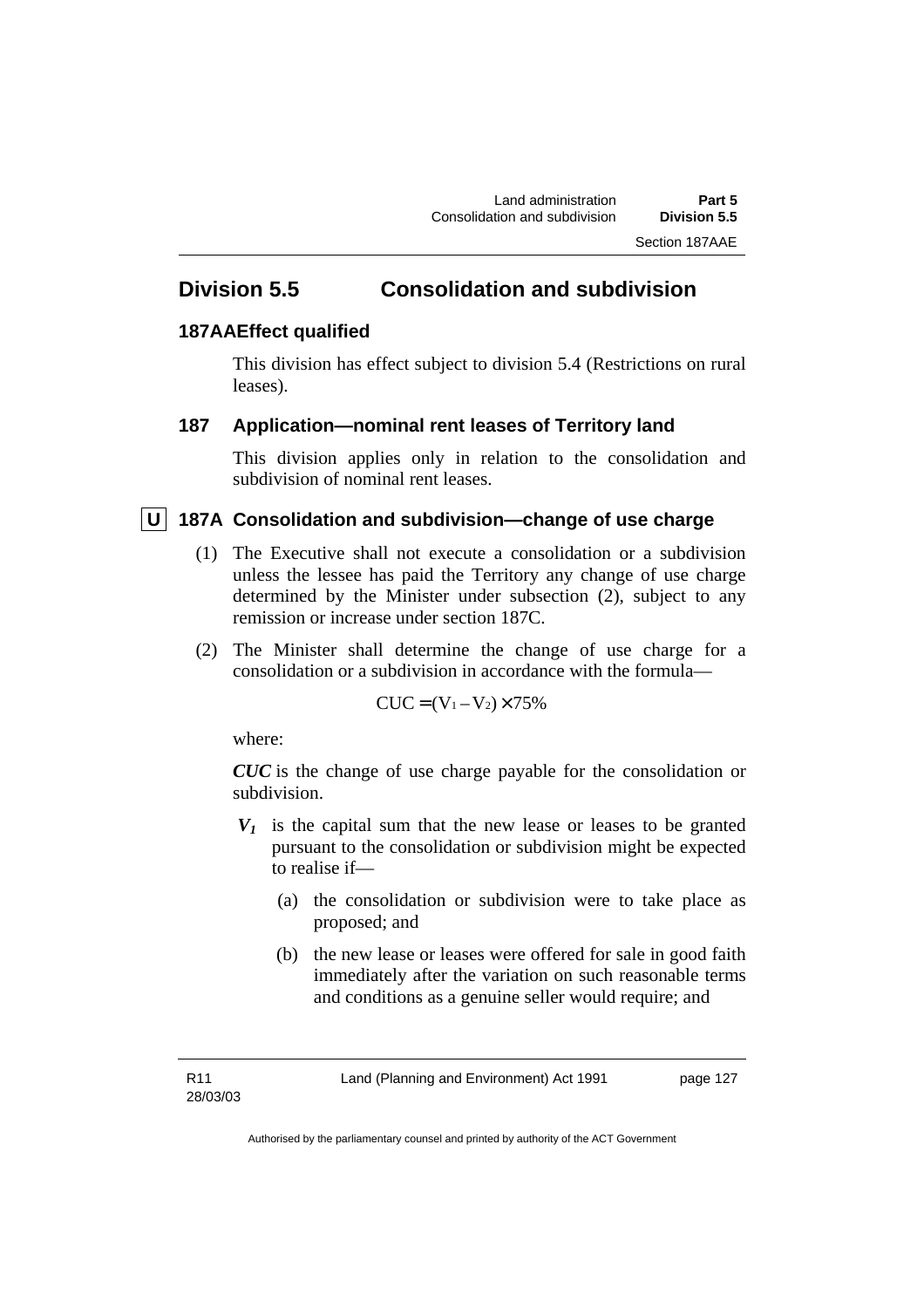| Part 5       | Land administration           |
|--------------|-------------------------------|
| Division 5.5 | Consolidation and subdivision |
| Section 187C |                               |

- (c) the rent payable throughout the term of the new lease or leases were a nominal rent.
- $V_2$  is the capital sum that the lease or leases to be surrendered pursuant to the consolidation or subdivision might be expected to realise if—
	- (a) no consolidation or subdivision were to take place during the remainder of the term of the surrendered lease or leases; and
	- (b) the lease or leases were offered for sale in good faith immediately before the consolidation or subdivision on such reasonable terms and conditions as a genuine seller would require; and
	- (c) the rent payable throughout the term of the lease or leases to be surrendered were a nominal rent.
- (3) Where the capital value assessed as  $V_I$  under subsection (2) is equal to or less than the capital value assessed as  $V_2$  under that subsection, no change of use charge is payable under subsection (1).
- (4) A consolidation or subdivision has no effect if the change of use charge payable under subsection (1) for the consolidation or subdivision is not paid.

# **U 187C Change of use charge for consolidations and subdivisions**

- (1) On application by a lessee who applies for a consolidation or subdivision of a lease or leases, the Minister must remit a change of use charge under section 187A (Consolidation and subdivision change of use charge) in circumstances prescribed under the regulations.
- (2) The Minister must increase a change of use charge under section 187A in circumstances prescribed under the regulations.

page 128 Land (Planning and Environment) Act 1991

28/03/03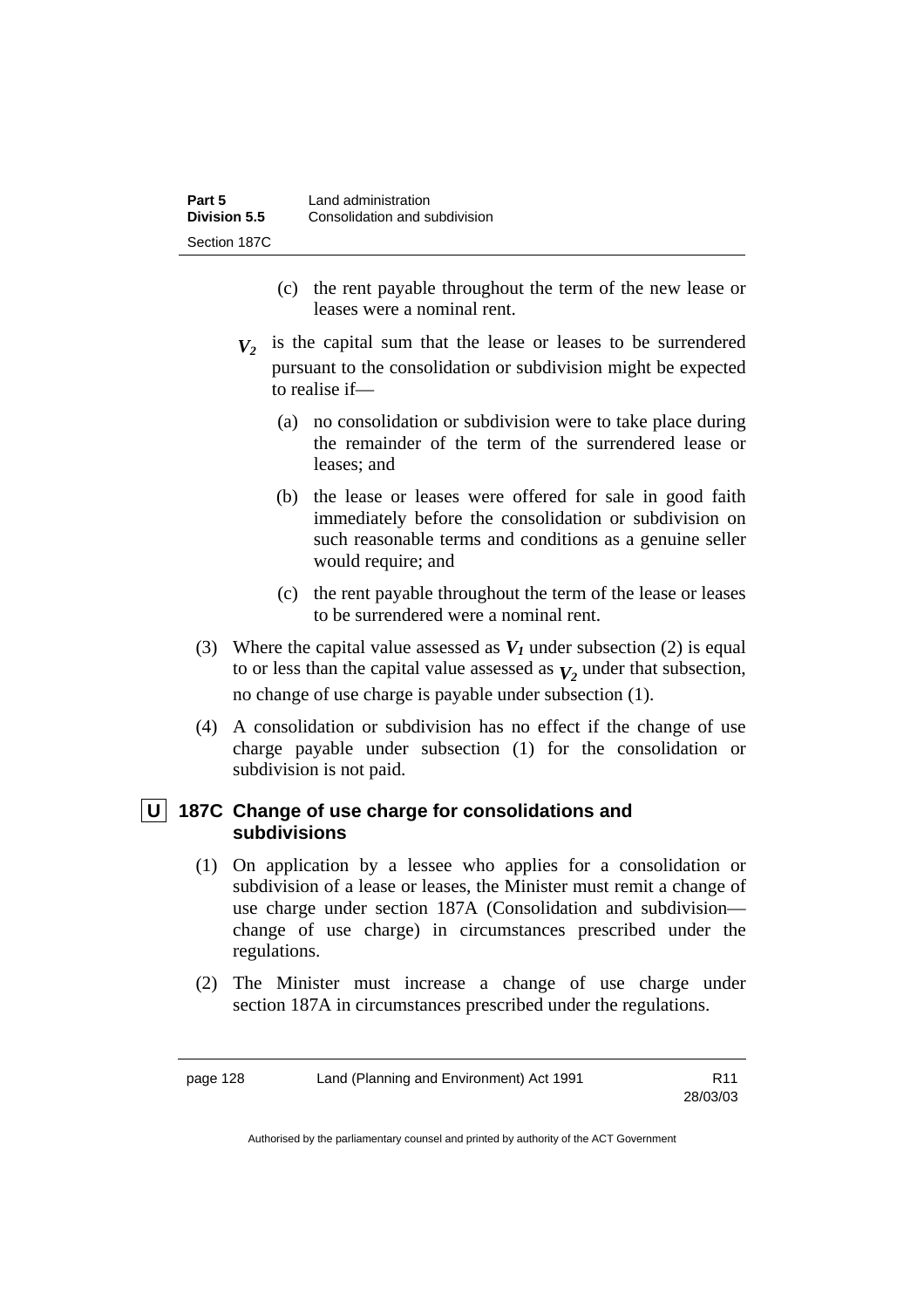# **Division 5.6 Recovery of land**

# **U** 188 Termination of leases

- (1) Subject to subsection (5), where a lessee of Territory land contravenes this part or the lease, the Executive may, by notice in writing served on the lessee by post, terminate the lease.
- (2) A notice under subsection (1) takes effect on the day 14 days after the day on which it is served.
- (2A) The Minister shall cause a copy of a notice of the termination of a lease of Territory land under subsection (1) to be served on—
	- (a) the registrar-general; and
	- (b) any person having an interest in the land, being an interest registered under the *Land Titles Act 1925*;

at the same time as, or as soon as practicable after, the notice under subsection (1) is served.

- (3) Subject to subsection (5), where a person who occupies Territory land under a licence from the Commonwealth or the Territory contravenes this part or the licence, the Executive may, by notice in writing served on the licensee by post, terminate the licence.
- (4) A notice under subsection (3) takes effect on the day 7 days after the day on which it is served.
- (5) The Executive shall not terminate a lease or a licence under this section unless it has—
	- (a) by notice in writing served on the lessee or licensee by post—
		- (i) informed the lessee or licensee that it is considering terminating the lease or licence; and
		- (ii) specified the grounds on which it is considering taking that action; and

Land (Planning and Environment) Act 1991 page 129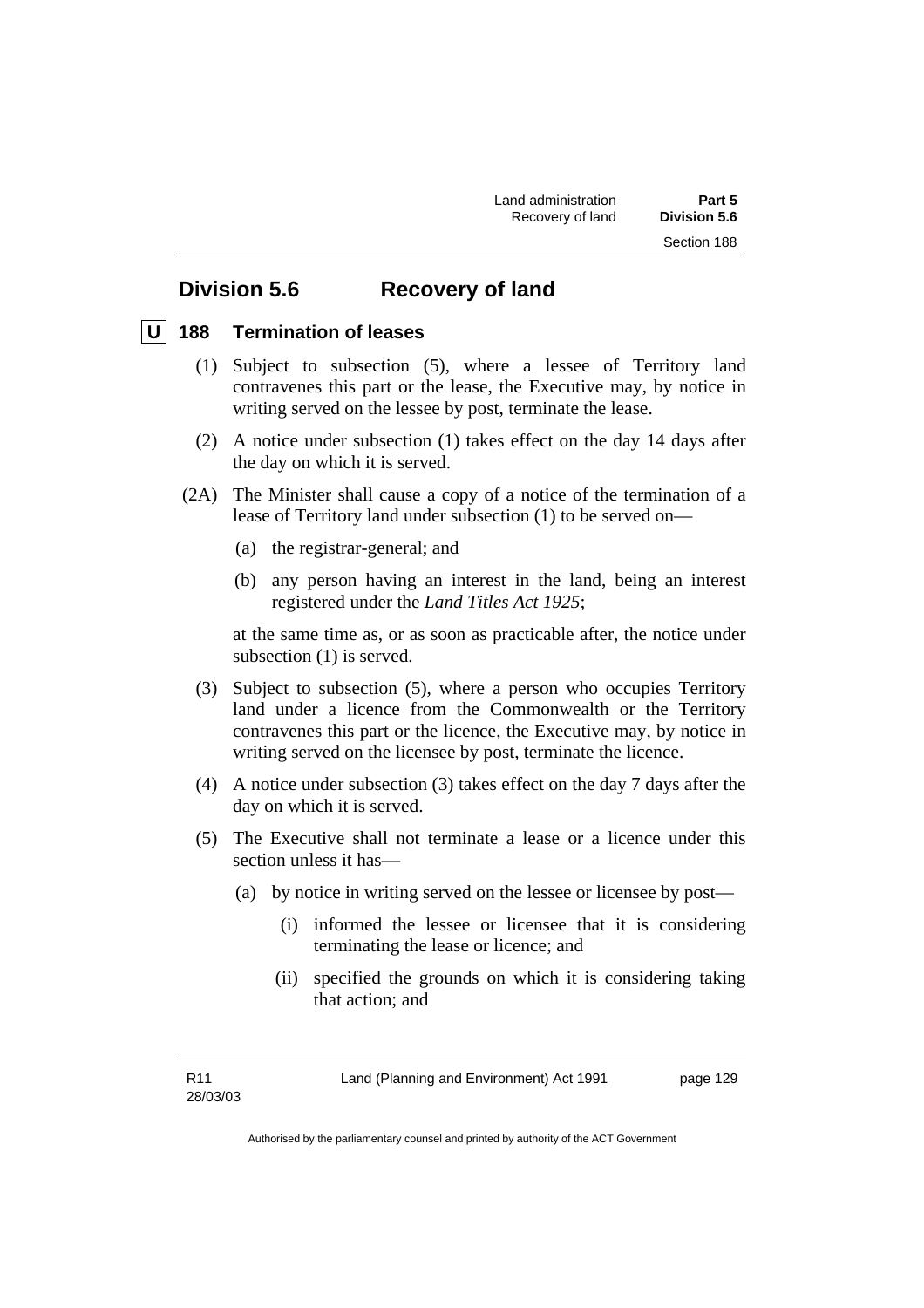| Part 5       | Land administration |
|--------------|---------------------|
| Division 5.6 | Recovery of land    |
| Section 189  |                     |

- (iii) invited the lessee or licensee to notify the Executive in writing within 21 days after the date of the notice of any reasons why the lessee or licensee considers that the lease or licence should not be terminated; and
- (b) taken into account any reasons for not terminating the lease or licence notified to the Executive by the lessee or licensee in accordance with the notice served on him or her under paragraph (a).
- (6) The validity of the termination of a lease is not affected by a failure to comply with subsection (2A).

# **U** 189 Recovery of land on expiry, surrender or termination of **lease or licence**

If, after—

- (a) the term of a lease of Territory land has expired, or such a lease has been surrendered or terminated; or
- (b) the term of a licence granted by the Commonwealth or the Territory to occupy Territory land has expired, or such a licence has been surrendered or terminated;

the lessee or licensee, or any other person apparently in occupation or possession of the land fails, on demand by the Executive, to deliver up possession of the land, the Magistrates Court may, on the application of the Executive, issue a warrant authorising a police officer, within a period of not more than 30 days after the date of the warrant, to enter the land, with such assistance and by such force as is necessary and reasonable, and deliver possession of the land to the Executive.

# **U 190 Certificate of Minister to be evidence**

A certificate signed by the Minister, or by a person authorised by the Minister to give such a certificate, stating that a lease has been terminated shall be evidence of the termination of the lease.

| page 130 | Land (Planning and Environment) Act 1991 | R <sub>11</sub> |
|----------|------------------------------------------|-----------------|
|          |                                          | 28/03/03        |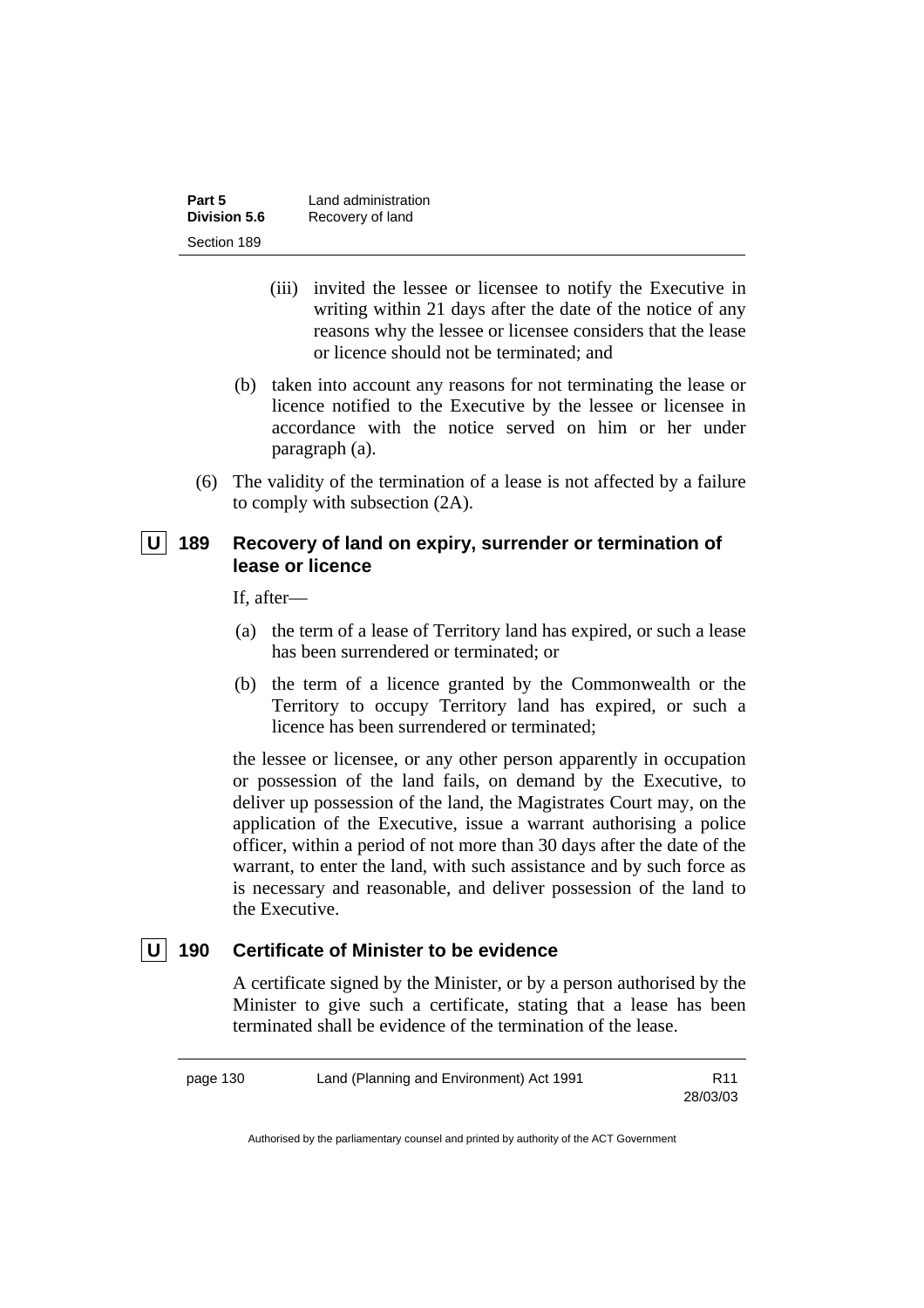# **Division 5.7 Public land**

# **Subdivision 5.7.1 Preliminary**

## **191 Definitions for div 5.7**

In this division:

*plan of management* means a plan of management prepared under subdivision 5.7.4, as varied and in effect from time to time.

*variation*, in relation to a plan of management, includes the revocation of the plan and its substitution with a new plan.

# **Subdivision 5.7.2 Public land**

# **U** 192 Recommendations to authority

The conservator may, in writing, recommend to the authority that the plan be varied to provide for—

- (a) the identification of an area of land as public land and its reservation for a purpose referred to in section 193; or
- (b) in relation to an area already identified in the plan as public land—
	- (i) the variation of its boundaries to reduce or increase the size or the area, or to alter the shape of the area; or
	- (ii) the variation of the purpose for which it is reserved; or
	- (iii) the cessation of its designation as public land.

# **Subdivision 5.7.3 Management of public land**

#### **193 Reserved areas**

Public land may be reserved by the plan under section 7 (3) (f) for any of the following purposes:

Land (Planning and Environment) Act 1991 page 131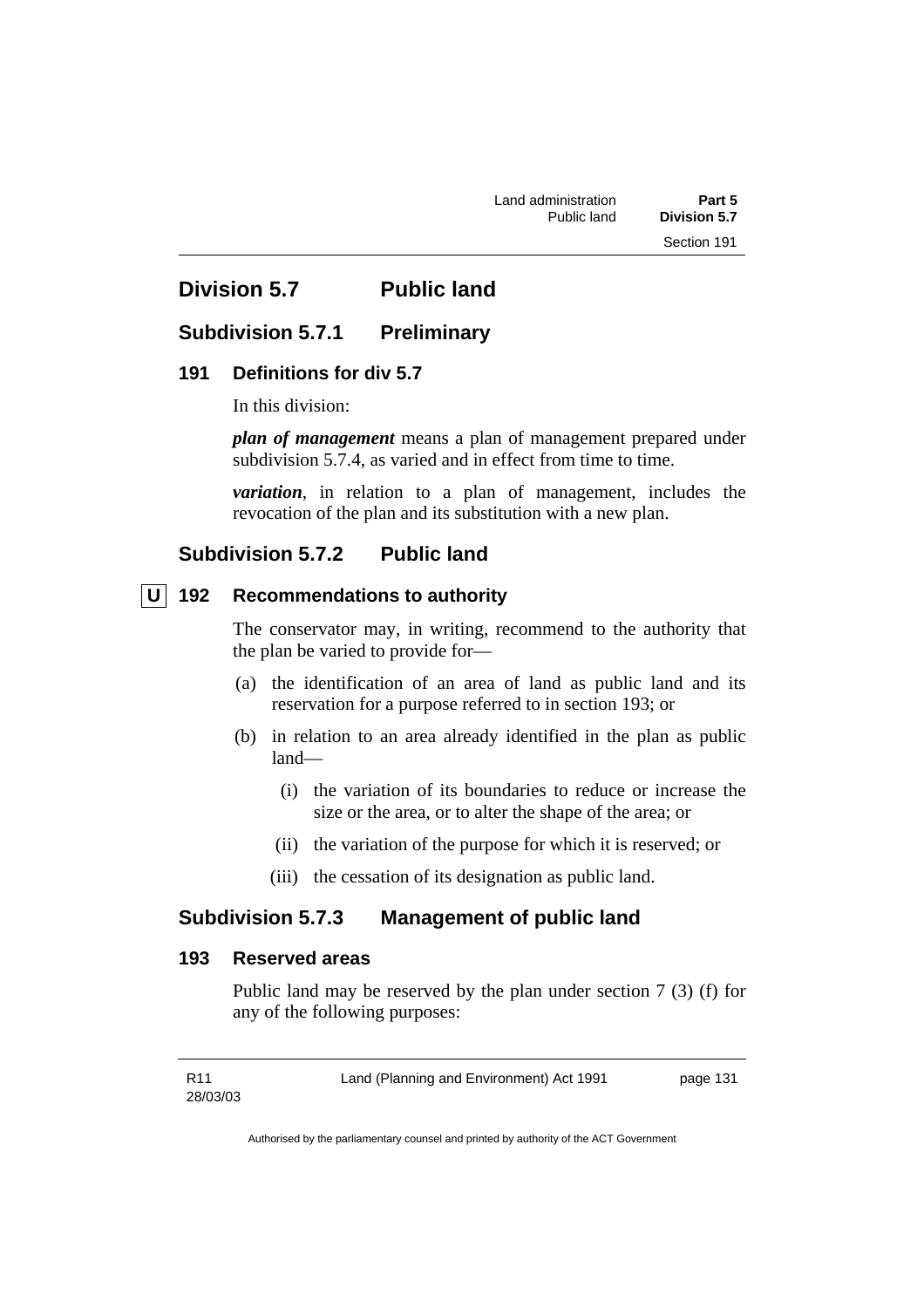| Part 5              | Land administration |
|---------------------|---------------------|
| <b>Division 5.7</b> | Public land         |
| Section 194         |                     |

- (a) a wilderness area;
- (b) a national park;
- (c) a nature reserve;
- (d) a special purpose reserve;
- (e) an urban open space;
- (f) a cemetery or burial ground;
- (g) a lake; or
- (h) a sport and recreation reserve.

# **194 Management**

An area of public land shall be managed in accordance with—

- (a) the management objectives applying to the area; and
- (b) the plan of management (if any) for the area.

# **195 Management objectives**

- (1) For section 194, the management objectives for an area of public land reserved for a particular purpose are—
	- (a) objectives specified in schedule 1; and
	- (b) objectives specified by the conservator pursuant to subsection (2);

in relation to areas of land reserved for that purpose.

- (2) The conservator may, in writing, determine management objectives for an area of public land reserved for a purpose mentioned in schedule 1.
	- *Note* A power given under an Act to make a statutory instrument (including a determination of management objectives) includes power to amend or repeal the instrument (see *Legislation Act 2001*, s 46 (1)).

page 132 Land (Planning and Environment) Act 1991

28/03/03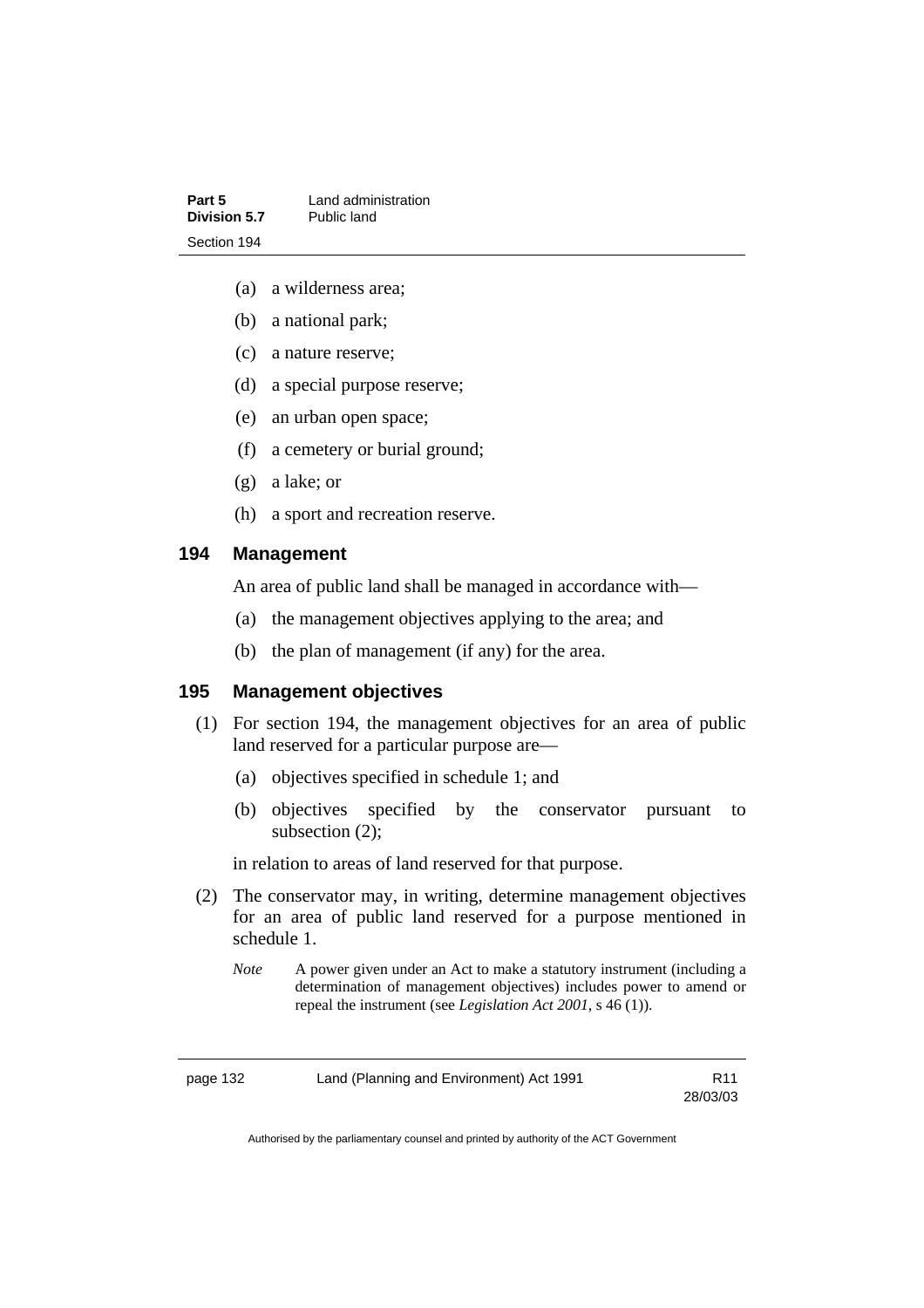| Land administration | Part 5              |
|---------------------|---------------------|
| Public land         | <b>Division 5.7</b> |
|                     | Section 196         |

- (3) A determination of management objectives is a disallowable instrument.
	- *Note 1* A disallowable instrument must be notified, and presented to the Legislative Assembly, under the *Legislation Act 2001*.
	- *Note 2* An amendment or repeal of a determination of management objectives is also a disallowable instrument (see *Legislation Act 2001*, s 46 (2))*.*
- (4) Where there is an inconsistency between the application of 2 management objectives specified in schedule 1 in relation to an area of public land, the objective appearing later in the schedule is to be read subject to the other objective.
- (5) Where there is an inconsistency between the application of a management objective specified in schedule 1 and a management objective specified by the conservator pursuant to subsection (2) in relation to an area of public land, the objective specified by the conservator is to be read subject to the other objective.
- (6) In schedule 1:

*natural environment* means all biological, physical and visual elements of the earth and its atmosphere, whether natural or modified.

# **Subdivision 5.7.4 Plans of management**

#### **196 Content**

A plan of management includes—

- (a) a description of the area of public land to which it applies; and
- (b) the manner in which the relevant management objectives referred to in section 195 (1) are to be implemented or promoted in that area.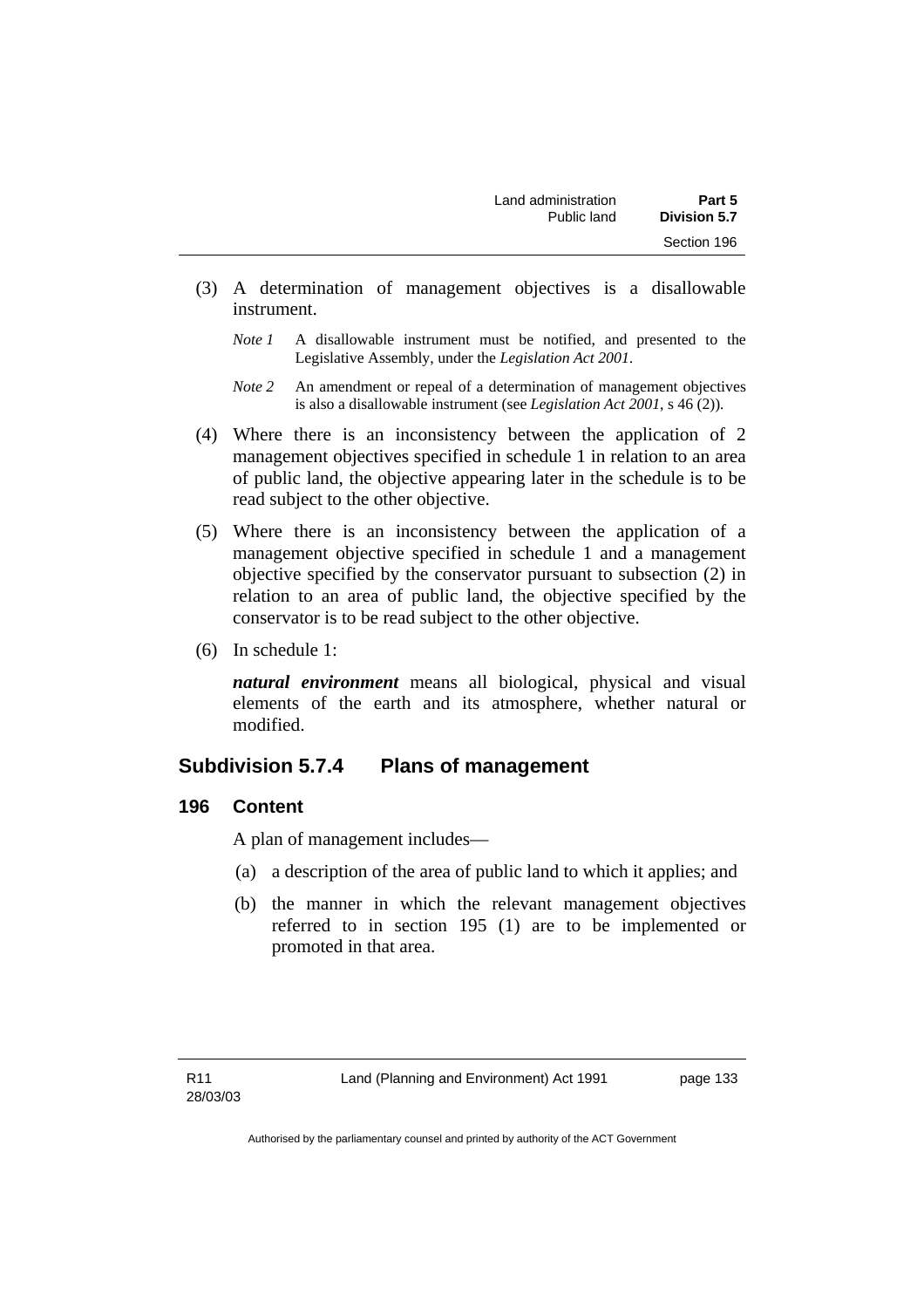| Part 5              | Land administration |
|---------------------|---------------------|
| <b>Division 5.7</b> | Public land         |
| Section 197         |                     |

## **197 Preparation**

- (1) The conservator shall prepare a draft plan of management for an area of public land as soon as practicable after the area is identified as such in the plan.
- (2) In preparing a draft plan of management, the conservator shall consider any recommendation submitted by the authority.

### **198 Variations**

- (1) The conservator may prepare a draft variation of a plan of management in the same manner as a draft plan of management.
- (2) This subdivision applies to a draft variation of a plan of management as if it were a draft plan of management.

# **199 Environmental assessments and inquiries**

- (1) At the written request of the conservator, or on his or her own motion, at any time before a draft plan of management is approved under section 204 (a) the Minister may—
	- (a) direct that an assessment be made; or
	- (b) establish a panel to conduct an inquiry;

about any aspect of the draft plan.

 (2) In preparing or revising a draft plan of management, the conservator shall consider any relevant assessment or the report of any relevant inquiry.

# **200 Public consultation**

- (1) This section applies to a draft plan of management for an area of public land where—
	- (a) no corresponding preliminary draft plan of management for that area has been notified under section 19; or

page 134 Land (Planning and Environment) Act 1991

28/03/03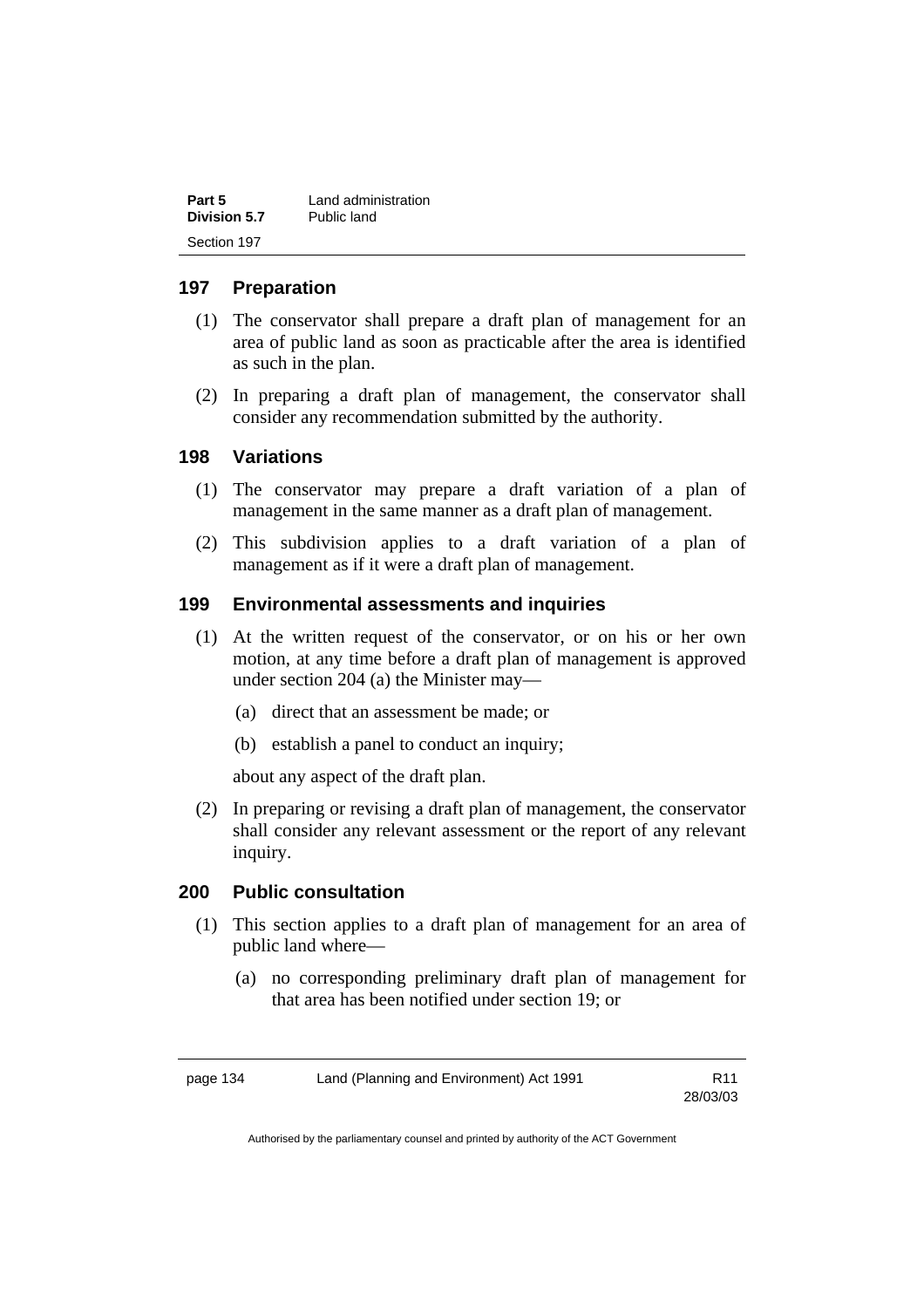| Land administration | Part 5              |
|---------------------|---------------------|
| Public land         | <b>Division 5.7</b> |
|                     | Section 201         |

- (b) where such a preliminary draft has been so notified—the firstmentioned draft plan of management differs significantly from that preliminary draft.
- (2) The conservator shall make copies of a draft plan of management to which this section applies available to an appropriate committee of the Legislative Assembly.
- (3) The conservator shall make copies of a draft plan of management to which this section applies available for public inspection during office hours at the places specified in a written notice prepared by the conservator.
- (4) A notice under subsection (3) shall include a statement inviting persons to submit written comments about the draft plan of management to the conservator at a specified address and within a specified period of not less than 21 days from the date of the notice.
- (5) A notice under subsection (3) is a notifiable instrument.

*Note* A notifiable instrument must be notified under the *Legislation Act 2001*.

(6) The conservator must also publish the notice in a daily newspaper.

### **201 Revision**

The conservator may revise a draft plan of management—

- (a) in consideration of any written comments received from any person about the draft plan; or
- (b) to correct any formal error.

### **202 Submission to Minister**

The conservator shall submit a draft plan of management (as revised under section 201) to the Minister for approval, together with—

 (a) a written report setting out the issues raised in any written comments submitted to the conservator in relation to the draft; and

Land (Planning and Environment) Act 1991 page 135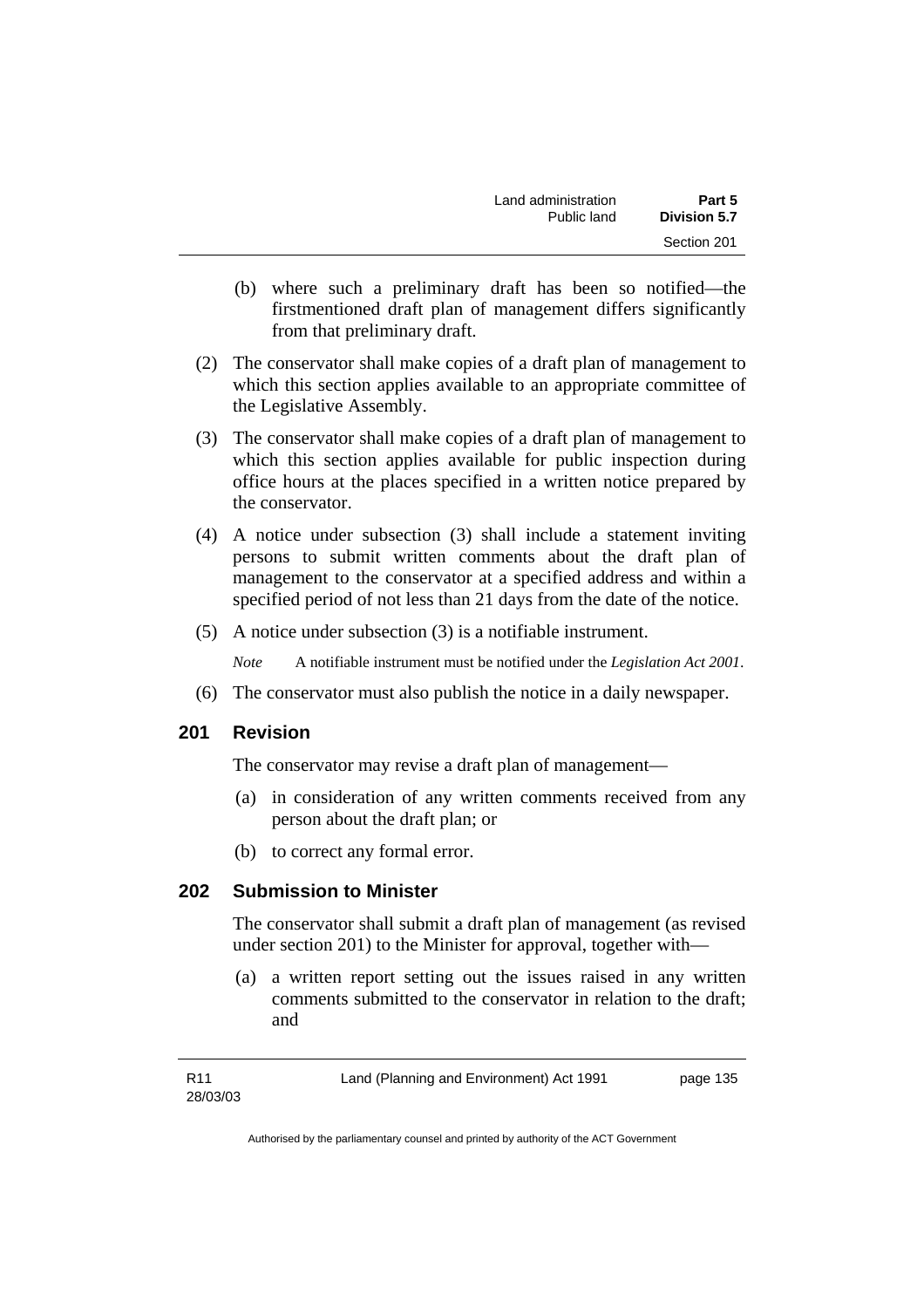| Part 5       | Land administration |
|--------------|---------------------|
| Division 5.7 | Public land         |
| Section 203  |                     |

 (b) a written report about the conservator's consultation with the public and with any other person or authority about the draft.

## **203 Consideration of plan of management by Legislative Assembly committee**

Where the conservator submits a draft plan of management to the Minister under section 202, the Minister shall, within 7 days of receiving the draft plan forward—

- (a) a copy of the draft plan; and
- (b) a copy of the reports referred to in section 202 (a) and (b) relating to the draft plan; and
- (c) all other documents relating to the draft plan submitted to the Minister by the conservator;

to an appropriate committee of the Legislative Assembly.

### **204 Minister's powers**

- (1) On receipt of a draft plan of management submitted under section 202 or 205 for approval, the Minister shall consider any recommendation relating to the draft by a committee of the Legislative Assembly that considers the draft under section 203 and—
	- (a) in writing, approve a plan of management in the form in which the draft is submitted; or
	- (b) refer the draft to the conservator together with any of the following written directions:
		- (i) to conduct further specified consultation;
		- (ii) to consider any revision suggested by the Minister;
		- (iii) to revise the draft in a specified manner;

page 136 Land (Planning and Environment) Act 1991

28/03/03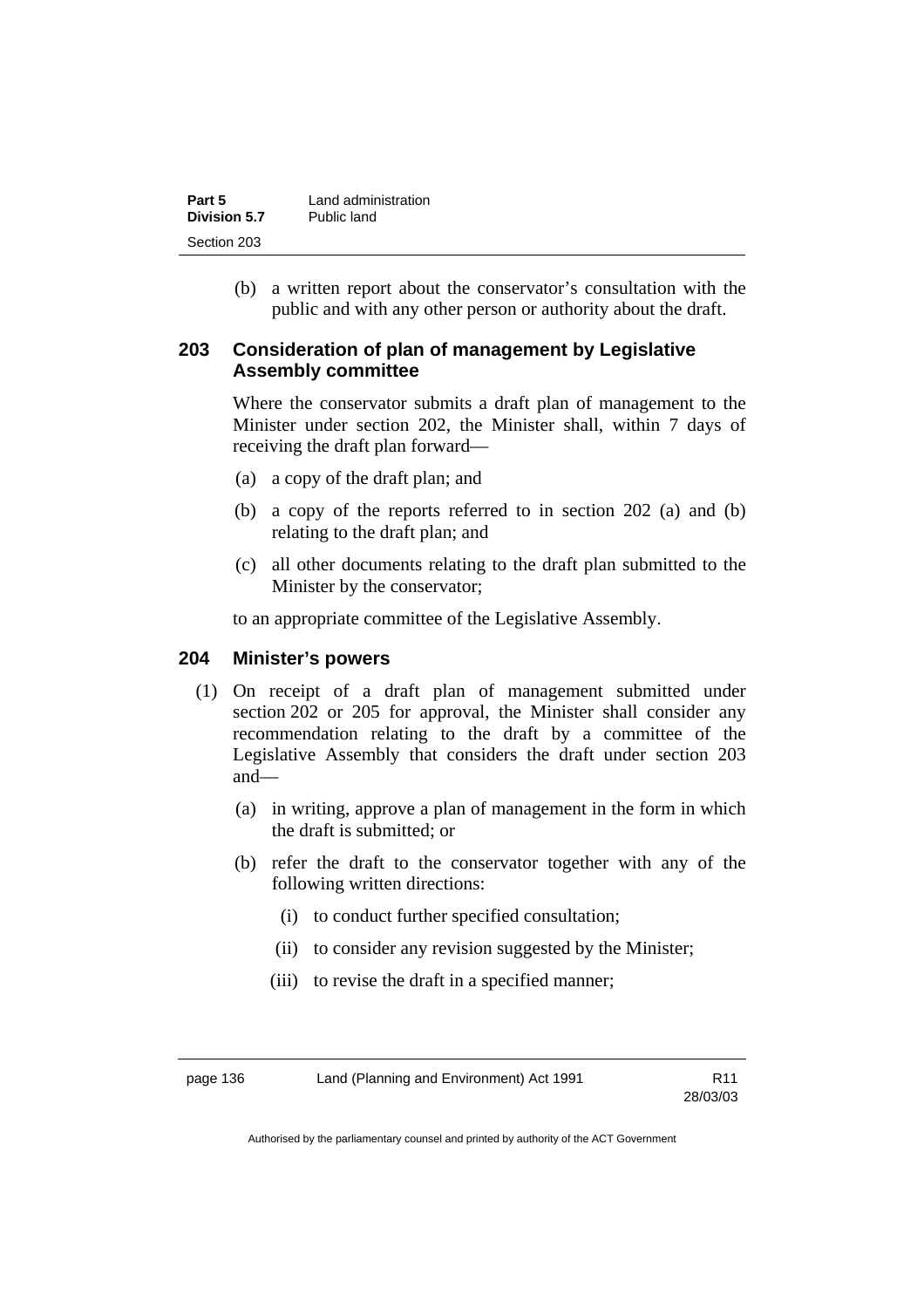| Land administration | Part 5              |
|---------------------|---------------------|
| Public land         | <b>Division 5.7</b> |
|                     | Section 205         |

- (iv) to defer, in writing, until a specified date or the occurrence of a specified event, the resubmission of the draft to the Minister;
- (v) to withdraw the draft in writing.
- (2) The following are notifiable instruments:
	- (a) a deferral directed under subsection (1) (b) (iv);
	- (b) a withdrawal directed under subsection (1) (b) (v).
	- *Note* A notifiable instrument must be notified under the *Legislation Act 2001*.

#### **205 Referral back to conservator**

If the Minister refers a draft plan of management to the conservator under section 204 (1) (b), the conservator shall—

- (a) comply with the Minister's directions; and
- (b) if the Minister gives a direction under section 204 (1) (b) (i) or (ii)—if the conservator thinks fit, revise the draft plan; and
- (c) revise the draft to correct any formal error; and
- (d) resubmit the draft plan of management (as revised) to the Minister for approval together with a written report about the conservator's compliance with the Minister's directions and about any revision of the draft under paragraph (c).

### **206 Notice of revival of deferred draft plan of management**

(1) If the conservator defers a draft plan of management as directed under section 204 (1) (b) (iv) (Minister's powers), on the day stated in the deferral, or as soon as possible after the event mentioned in the deferral, the conservator must prepare a written notice stating that the draft plan of management is revived.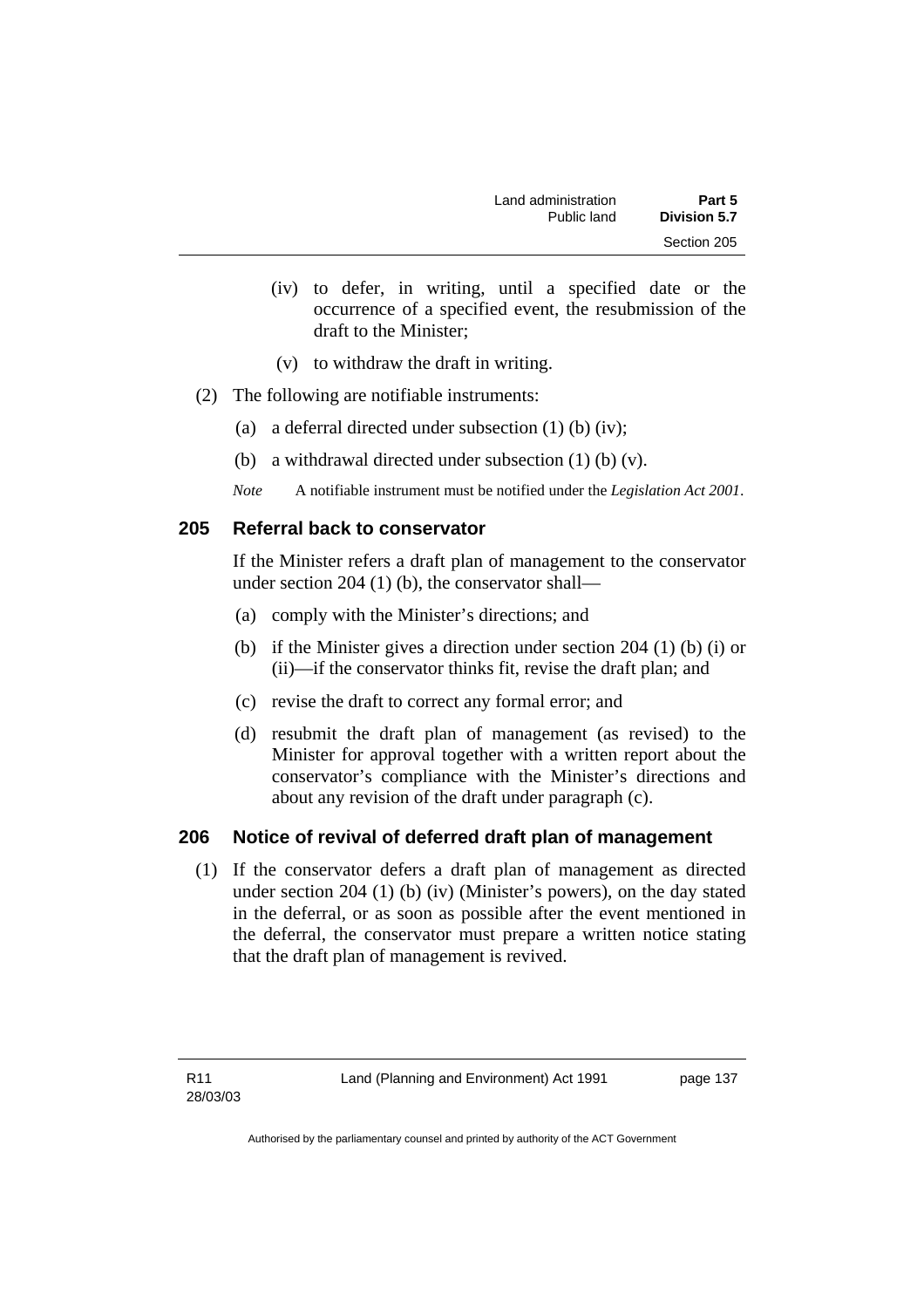| Part 5       | Land administration |
|--------------|---------------------|
| Division 5.7 | Public land         |
| Section 207  |                     |

(2) A notice is a notifiable instrument.

*Note* A notifiable instrument must be notified under the *Legislation Act 2001*.

(3) The conservator must also publish the notice in a daily newspaper.

#### **207 Notification, tabling, disallowance and date of effect**

- (1) A plan of management, as approved by the Minister under section 204, is a disallowable instrument.
	- *Note* A disallowable instrument must be notified, and presented to the Legislative Assembly, under the *Legislation Act 2001*.
- (2) The *Legislation Act 2001*, chapter 7 (Presentation, amendment and disallowance of subordinate laws and disallowable instruments) applies to a plan of management as if each reference in that chapter to 6 sitting days were a reference to 5 sitting days.
- (3) Subject to any disallowance under the *Legislation Act 2001*, chapter 7, the plan of management commences—
	- (a) on the day after the 5th sitting day after the day it is presented to the Legislative Assembly under that chapter; or
	- (b) if the plan provides for a later date or time of commencement—on that date or at that time.

#### **Subdivision 5.7.5 Leases and licences**

### **U 208 Leases—generally**

- (1) Except as provided by section 209, the Executive shall not grant a lease—
	- (a) of public land; or
	- (b) during the defined period—of land designated, in a draft variation of the plan notified under section 19, to become public land.

28/03/03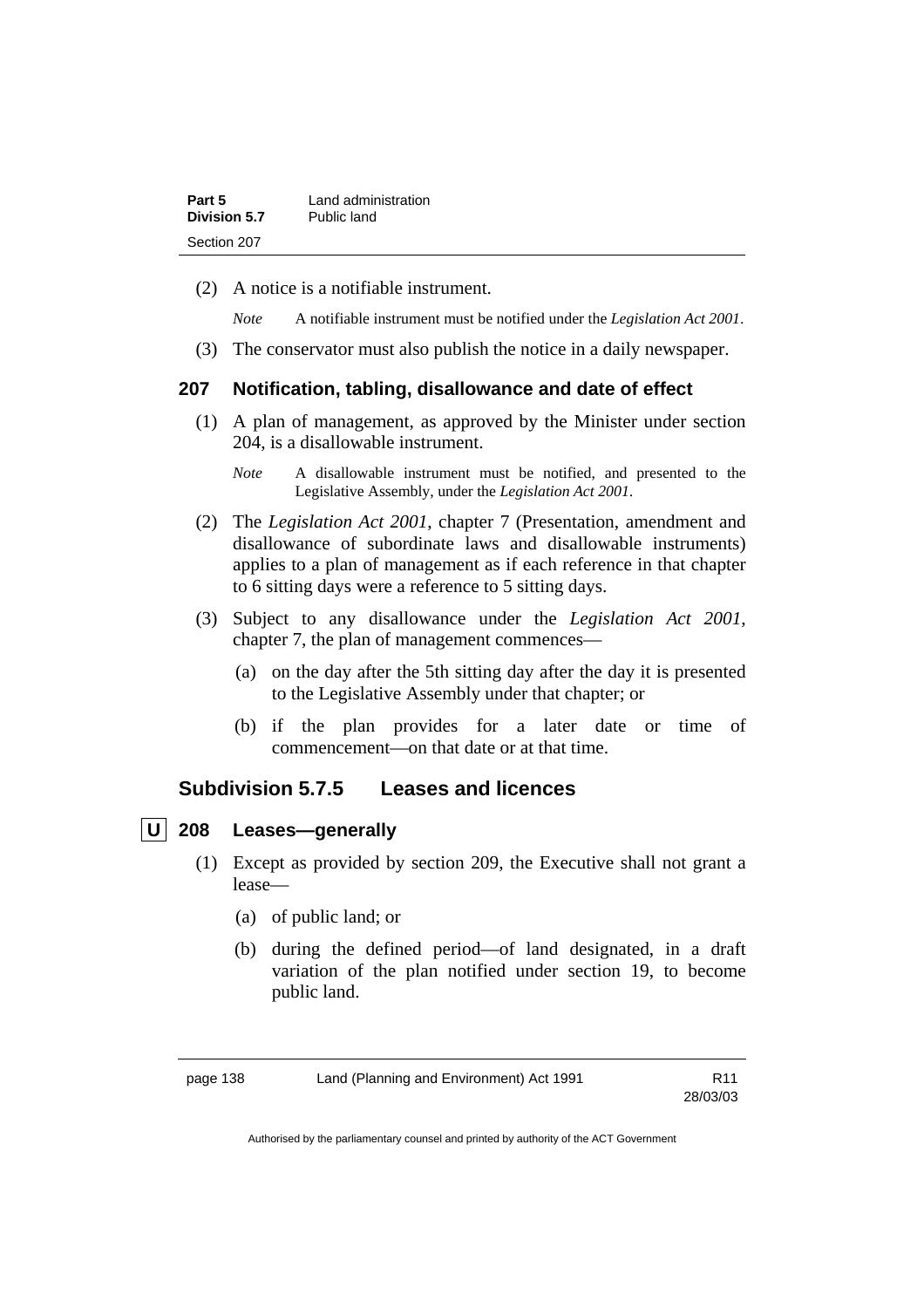| Land administration | Part 5       |
|---------------------|--------------|
| Public land         | Division 5.7 |
|                     | Section 209  |

(2) In subsection (1):

*defined period*, in relation to land designated, in a draft variation of the plan, to become public land, means the period of interim effect, under part 2, of that draft variation.



## **U 209 Grant of leases**

- (1) On the written recommendation of the conservator, the Executive may, on behalf of the Commonwealth, grant a lease of an area, or part of an area, of public land except where that area is reserved under the plan as a wilderness area.
- (2) On the written recommendation of the conservator, the Executive may, on behalf of the Commonwealth, during the defined period referred to in section 208 (2), grant a lease of an area, or part of an area, of land designated in a draft variation of the plan to become public land except where it is proposed in that draft variation that the area be reserved as a wilderness area.

# **U 210 Licences**

- (1) The Executive may, on the written recommendation of the conservator, grant a licence to a person to occupy or use an area of unleased public land.
- (2) An application for a licence under subsection (1) shall—
	- (a) be in writing signed by the applicant; and
	- (b) specify—
		- (i) the land in respect of which the licence is sought; and
		- (ii) the period for which the licence is sought; and
		- (iii) the purposes for which it is proposed that the land should be used under the licence.
	- *Note* A fee may be determined under s 287 (Determination of fees) for this subsection.

R11 28/03/03 Land (Planning and Environment) Act 1991 page 139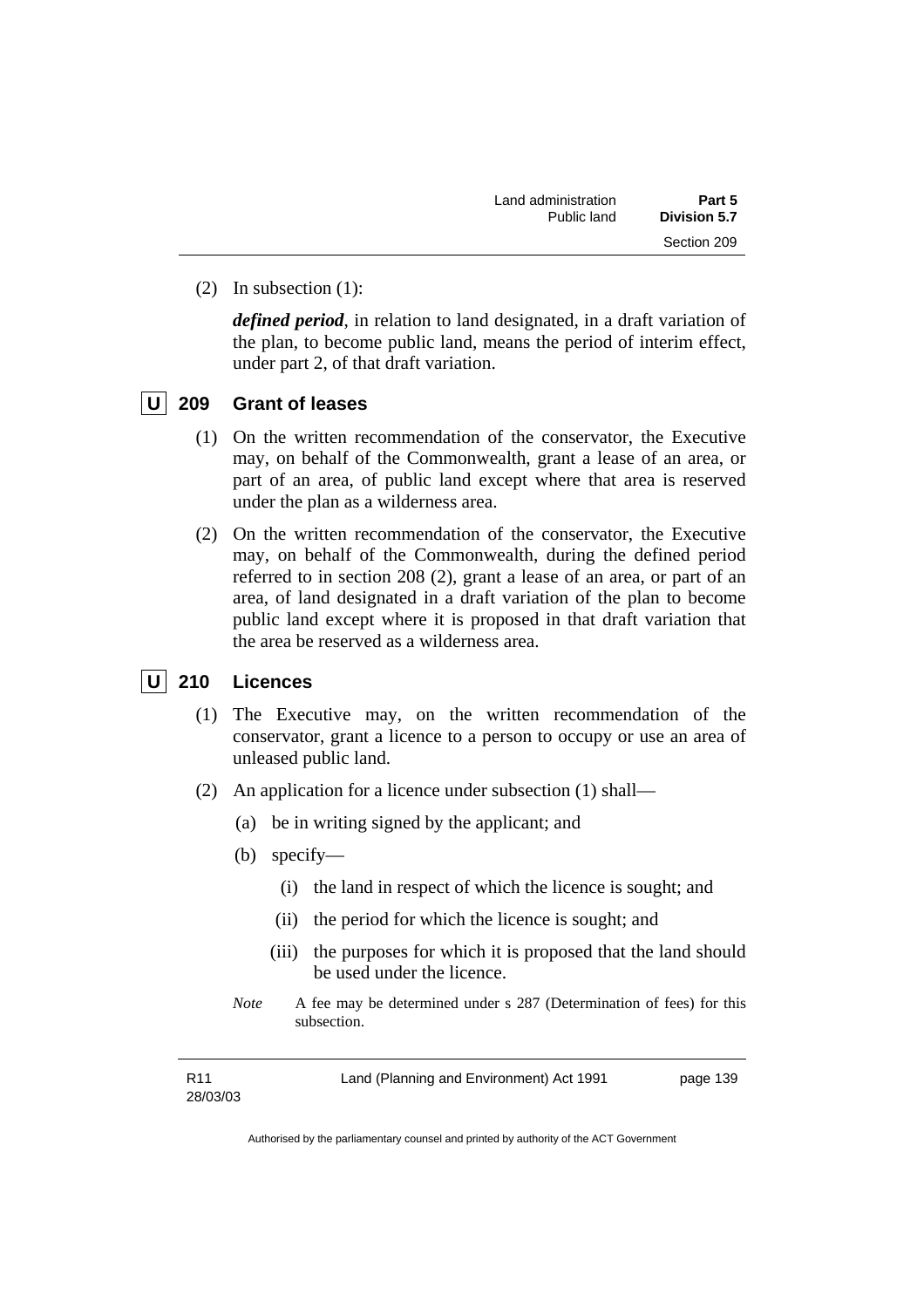| Part 5              | Land administration |
|---------------------|---------------------|
| <b>Division 5.8</b> | Miscellaneous       |
| Section 211         |                     |

- (3) A licence under subsection (1) shall—
	- (a) be in writing; and
	- (b) apply to the person to whom it is granted and to all other persons to whom it is expressed to apply; and
	- (c) specify the period for which it is granted; and
	- (d) be subject to such conditions (if any) as are specified in the licence.

#### **211 Miner's rights in respect of public land**

A miner's right must not be granted in respect of public land.

# **Division 5.8 Miscellaneous**

#### **U 214 Lessee may surrender lease wholly or in part**

- (1) A person who holds a lease of Territory land may, at any time, with the consent of the Executive, surrender the lease or any part of the land comprised in the lease.
- (2) The Executive may agree to accept the surrender of a lease, or part of the land comprised in a lease, under subsection (1) either unconditionally or subject to such conditions as the Executive considers appropriate.
- (3) The surrender of a lease, or of part of the land comprised in a lease, shall not entitle the lessee to a refund or remission of any rent already paid or due.

# **U** 215 Reduction of rent and relief from provisions of lease

- (1) The Executive may approve—
	- (a) a reduction of the rent payable under a lease of Territory land, or of the amount payable, in relation to any occupation of Territory land; or

page 140 Land (Planning and Environment) Act 1991

28/03/03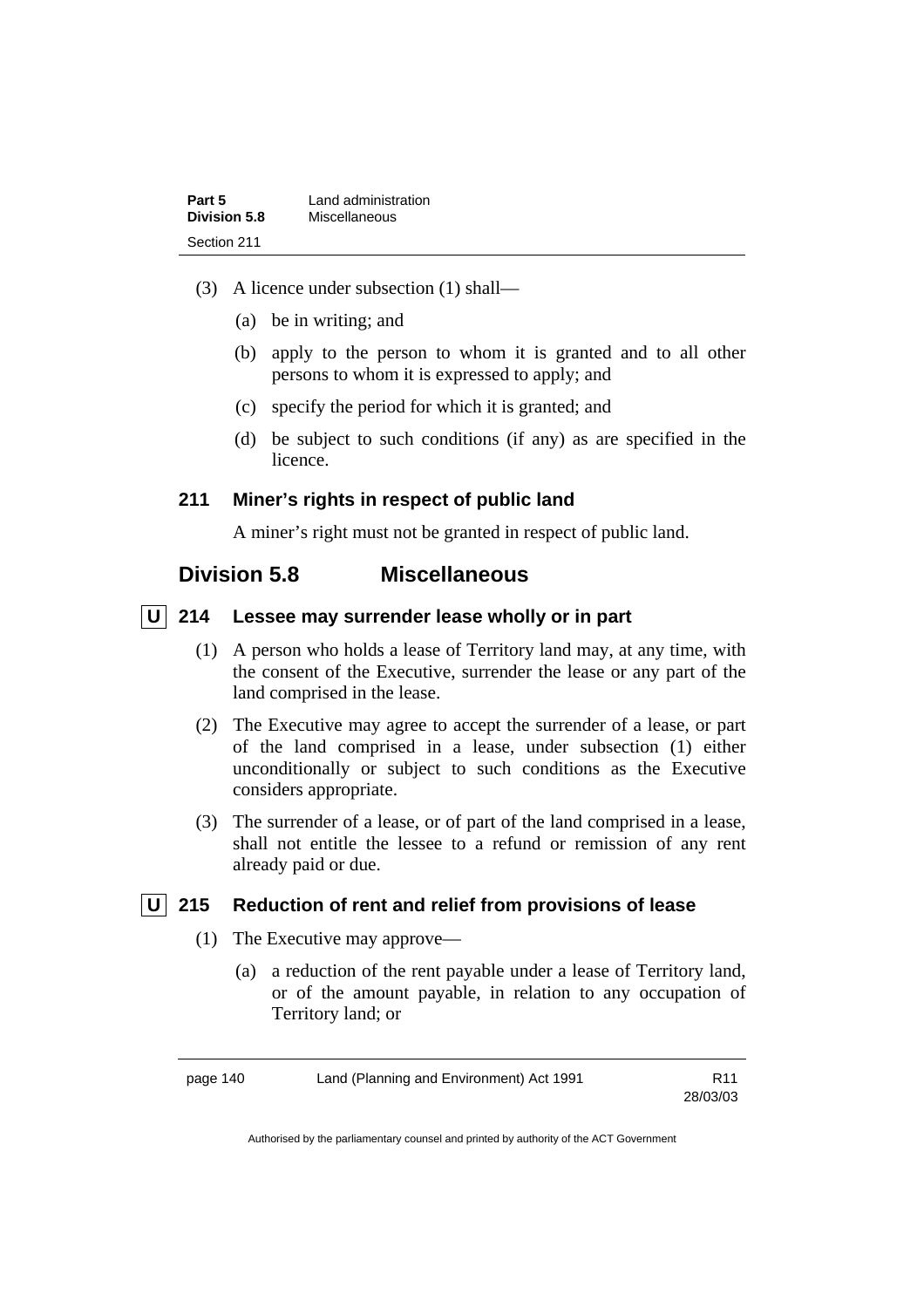| Part 5              | Land administration |
|---------------------|---------------------|
| <b>Division 5.8</b> | Miscellaneous       |
| Section 216         |                     |

- (b) the grant of relief, to a lessee or occupier of Territory land, from compliance, completely or partly, with any provision to which the person's lease or occupation is subject.
- (2) The reduction or grant of relief may be for any period (including a period before the commencement of this section or any other period before the approval).
- (3) If the Executive gives an approval under subsection (1), the liability or obligation of the lessee or occupier under the lease, or in relation to the person's occupation, is discharged for the period approved, to the extent of the reduction or grant of relief approved.
- (4) An approval under subsection (1) may be made subject to conditions.
- (5) If the Executive approves a grant of relief to a lessee or occupier under subsection (1), it must give to the lessee or occupier notice of the reduction of rent or other grant of relief approved.

*Note* For how documents may be given, see *Legislation Act 2001*, pt 19.5.

# *U* **216 Access to leased land from roads and road related areas**

- (1) If the Executive grants a lease of Territory land on behalf of the Commonwealth, it must during the term of the lease give the lessee—
	- (a) direct access to the leased land from a road or road related area; or
	- (b) access to the leased land from a road or road related area by way of an access road or track, or in another way, that the lessee may use without charge and for all purposes at any hour of the day or night.
- (2) A way of access to leased land provided by the Executive because of subsection  $(1)$  (b)—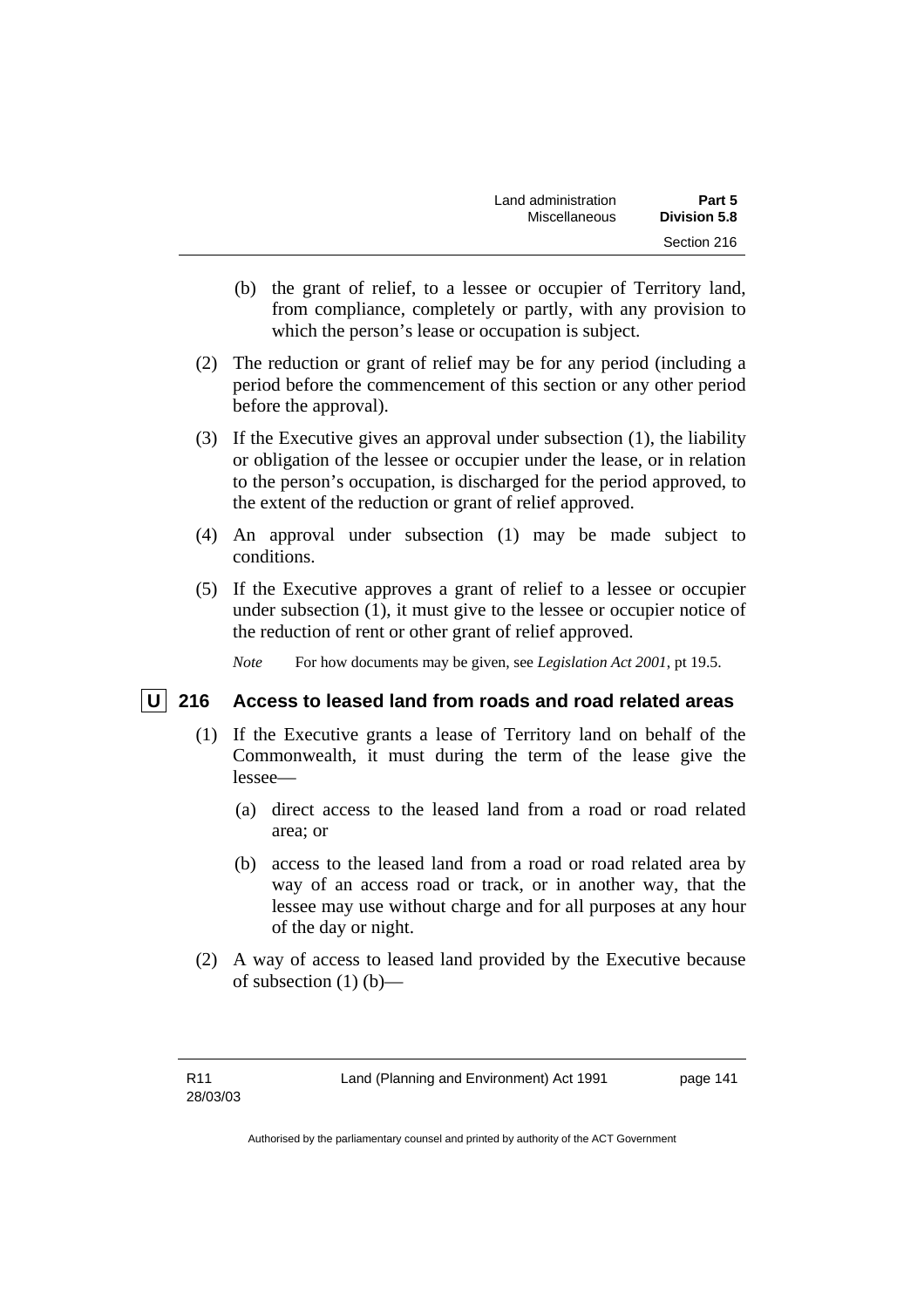| Part 5       | Land administration |
|--------------|---------------------|
| Division 5.8 | Miscellaneous       |
| Section 216A |                     |

- (a) must not interfere with a building, garden or stockyard on the land at the time the way of access is provided; and
- (b) must be located in a way that causes as little damage or inconvenience to the lessee as possible.
- (3) In this section:

*road*—see the *Road Transport (General) Act 1999*, dictionary.

*road related area*—see the *Road Transport (General) Act 1999*, dictionary.

## **U 216A Notification of certain leases to Legislative Assembly**

- (1) This section applies if the Executive grants a lease under any of the following provisions:
	- (a) section 161 (1) (d) (which is about the direct grant to an applicant of a lease);
	- (b) section 163 (Leases to community organisations);
	- (c) section 164 (Special leases);
	- (d) section 209 (which is about the grant of leases over certain areas of public land or land designated to become public land).
- (2) The Minister must present to the Legislative Assembly, within 5 sitting days after the end of the quarter in which the lease was granted, a statement that sets out for the lease—
	- (a) the name of the lessee; and
	- (b) a description of the land comprised in the lease that is in accordance with the *Districts Act 2002*; and
	- (c) the amount (if any) paid for the grant of the lease; and
	- (d) the provision of the Act under which the lease was granted.
- (3) The validity of the lease is not affected by a failure to comply with subsection (2).

page 142 Land (Planning and Environment) Act 1991

28/03/03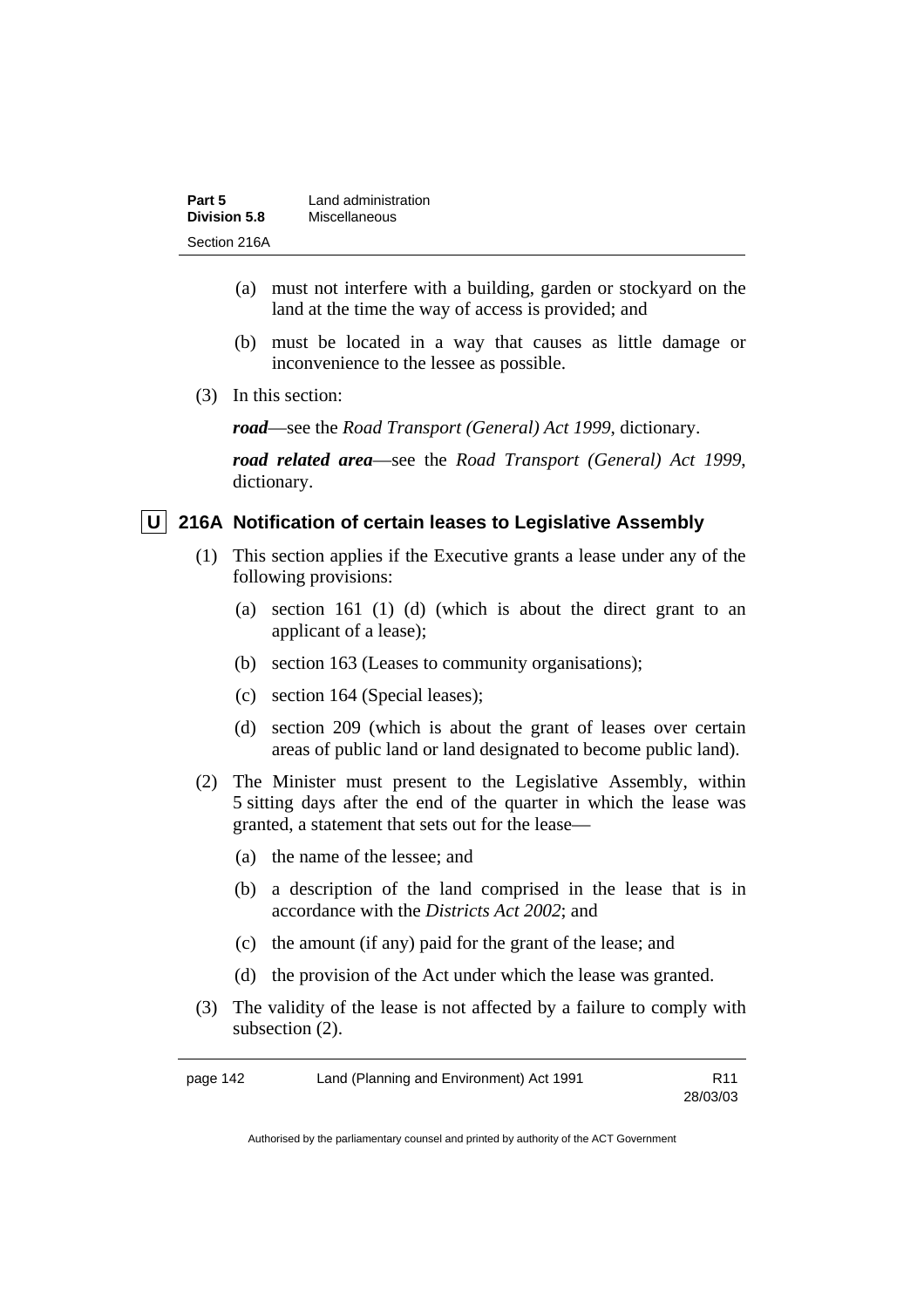| Land administration | Part 5              |
|---------------------|---------------------|
| Miscellaneous       | <b>Division 5.8</b> |
|                     | Section 217         |

# **U 217 Licences in respect of land that is not public land**

- (1) A person may apply to the Executive for a licence to occupy or use an area of unleased Territory land that is not public land.
- (2) An application under subsection (1) shall—
	- (a) be in writing signed by the applicant; and
	- (b) specify—
		- (i) the land in respect of which the licence is sought; and
		- (ii) the period for which the licence is sought; and
		- (iii) the purposes for which it is proposed that the land should be used under the licence.
	- *Note* A fee may be determined under s 287 (Determination of fees) for this subsection.
- (3) On receiving an application under subsection (1) the Executive may grant the applicant a licence to occupy or use the land specified in the application for the purposes and period specified in the application.
- (4) A licence under subsection (1) shall—
	- (a) be in writing; and
	- (b) apply to the person to whom it is granted and to all other persons to whom it is expressed to apply; and
	- (c) specify the period for which it is granted; and
	- (d) be subject to such conditions (if any) as are specified in the licence.

#### **218 Reservation of minerals**

A reservation of minerals contained in a lease of Territory land shall be read as a reservation of all minerals and mineral substances in or on the land, including gold, silver, copper, tin, other metals, ores and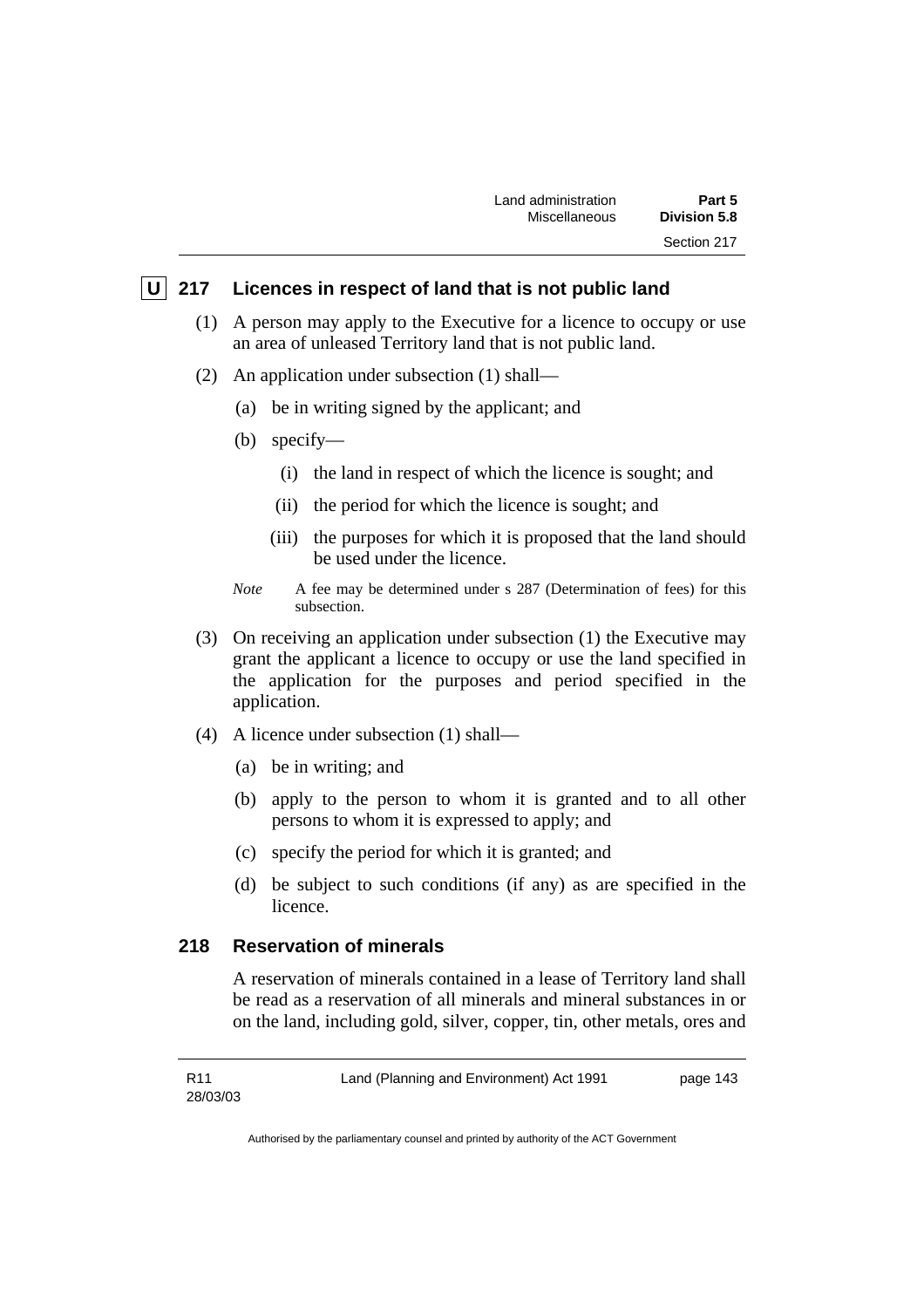| Part 5              | Land administration |
|---------------------|---------------------|
| <b>Division 5.8</b> | Miscellaneous       |
| Section 219         |                     |

substances containing metals, gems, precious stones, coal, limestone, shale, mineral oils, valuable earths and substances, stone, clay, gravel and sand.

# **U 219 Rights to extract minerals**

- (1) The Executive may, by a lease or other agreement, grant a person the right to extract minerals from specified Territory land.
- (2) The provisions of a lease or other agreement entered pursuant to subsection (1) shall be such provisions as are agreed between the parties.

### **220 Access to lease documents and development agreements**

- (1) The *Freedom of Information Act 1989*, section 11 (2) does not apply to a document that is—
	- (a) a lease; or
	- (b) a variation of a lease; or
	- (c) a renewal of a lease;

where the document became a document of a Commonwealth agency before 1 January 1977.

- (2) A document that is—
	- (a) a lease; or
	- (b) a variation of a lease; or
	- (c) a renewal of a lease;

shall be deemed not to be an exempt document for the *Freedom of Information Act 1989*.

 (3) A reference in this section to a *lease* is a reference to a lease of Territory land.

page 144 Land (Planning and Environment) Act 1991

28/03/03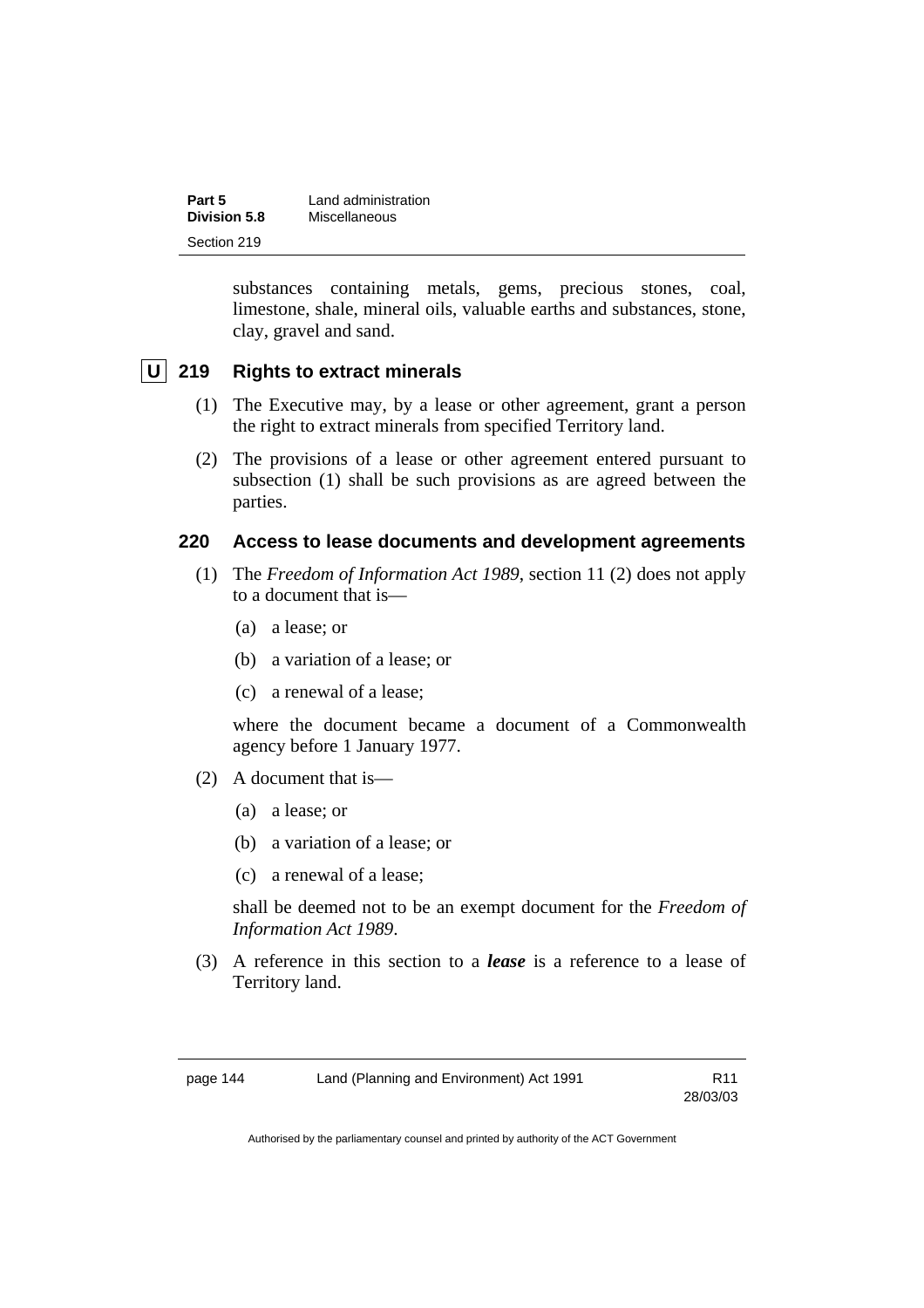# **U 221 False statements**

A person shall not make to—

- (a) the Executive; or
- (b) a Minister; or
- (c) a public servant; or
- (d) an agent of the Executive or a Minister;

a statement, either orally or in writing, in connection with an application for the grant, or a variation, of a lease of Territory land that is, to the knowledge of the person, false or misleading in a material particular.

Maximum penalty: 50 penalty units.

R11 28/03/03 Land (Planning and Environment) Act 1991 page 145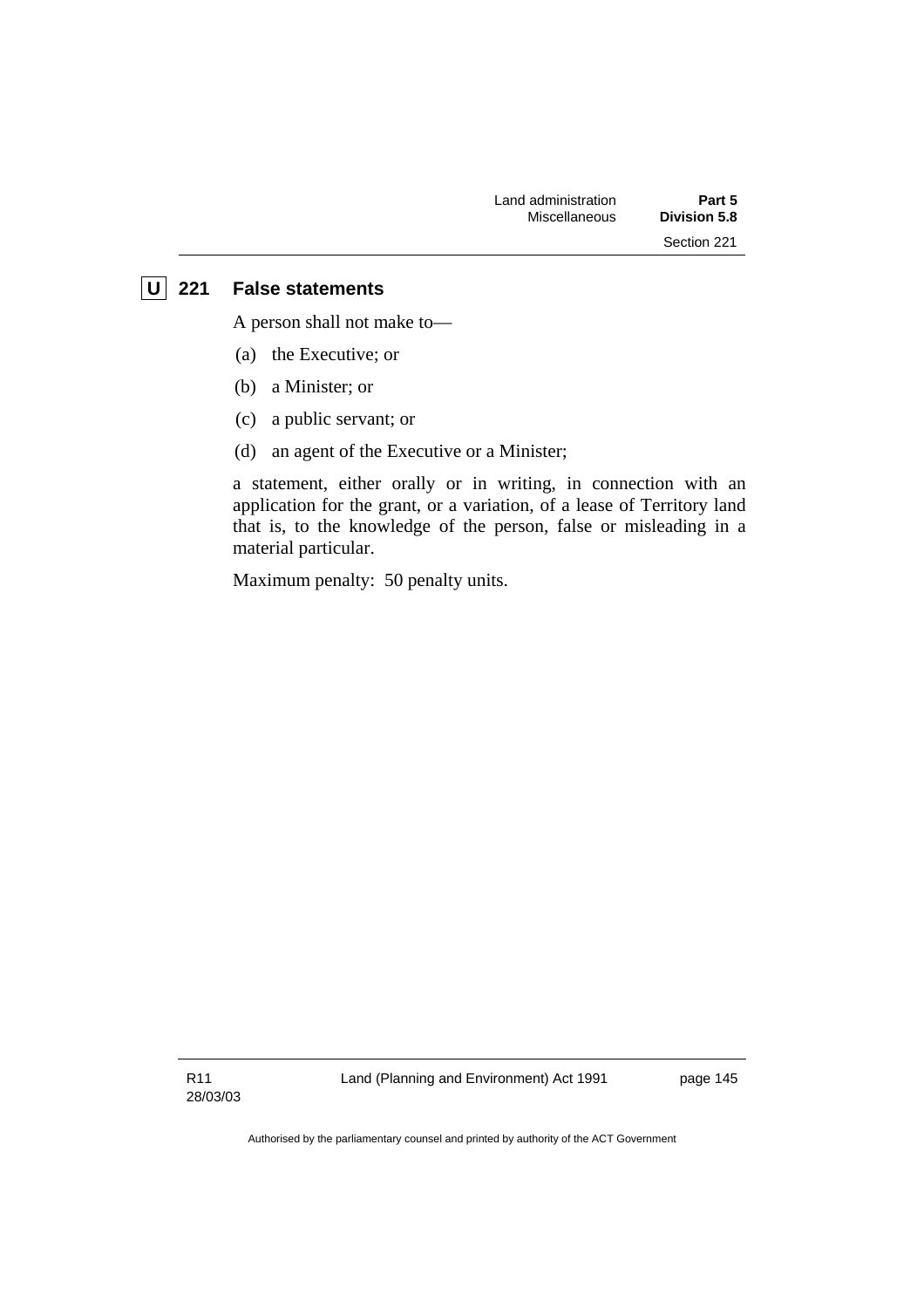**Part 6 Approvals and orders**<br>**Division 6.1 Preliminary Division 6.1** Preliminary Section 222

# **Part 6 Approvals and orders**

# **Division 6.1 Preliminary**

# **U 222 Definitions for pt 6**

In this part:

*application* means an application for approval to undertake a development.

*approval* means—

- (a) an approval under section 230; or
- (b) a decision under another Act that is declared by that Act to be an approval for this part.

#### *building* includes—

- (a) an addition to a building; and
- (b) a structure attached to a building; and
- (c) a part of a building.

*building work*—see the *Building Act 1972*, section 5.

*consolidation*—see section 159.

*development* means activity in relation to land that consists of 1 or more of the following activities:

- (a) the erection, alteration or demolition of a building or structure on or under the land;
- (b) the carrying out of earthworks or other construction work on or under the land;
- (c) the carrying out of work that would affect the landscape of the land except where the land is leased for residential purposes

| page 146 | Land (Planning and Environment) Act 1991 | R <sub>11</sub> |
|----------|------------------------------------------|-----------------|
|          |                                          | 28/03/03        |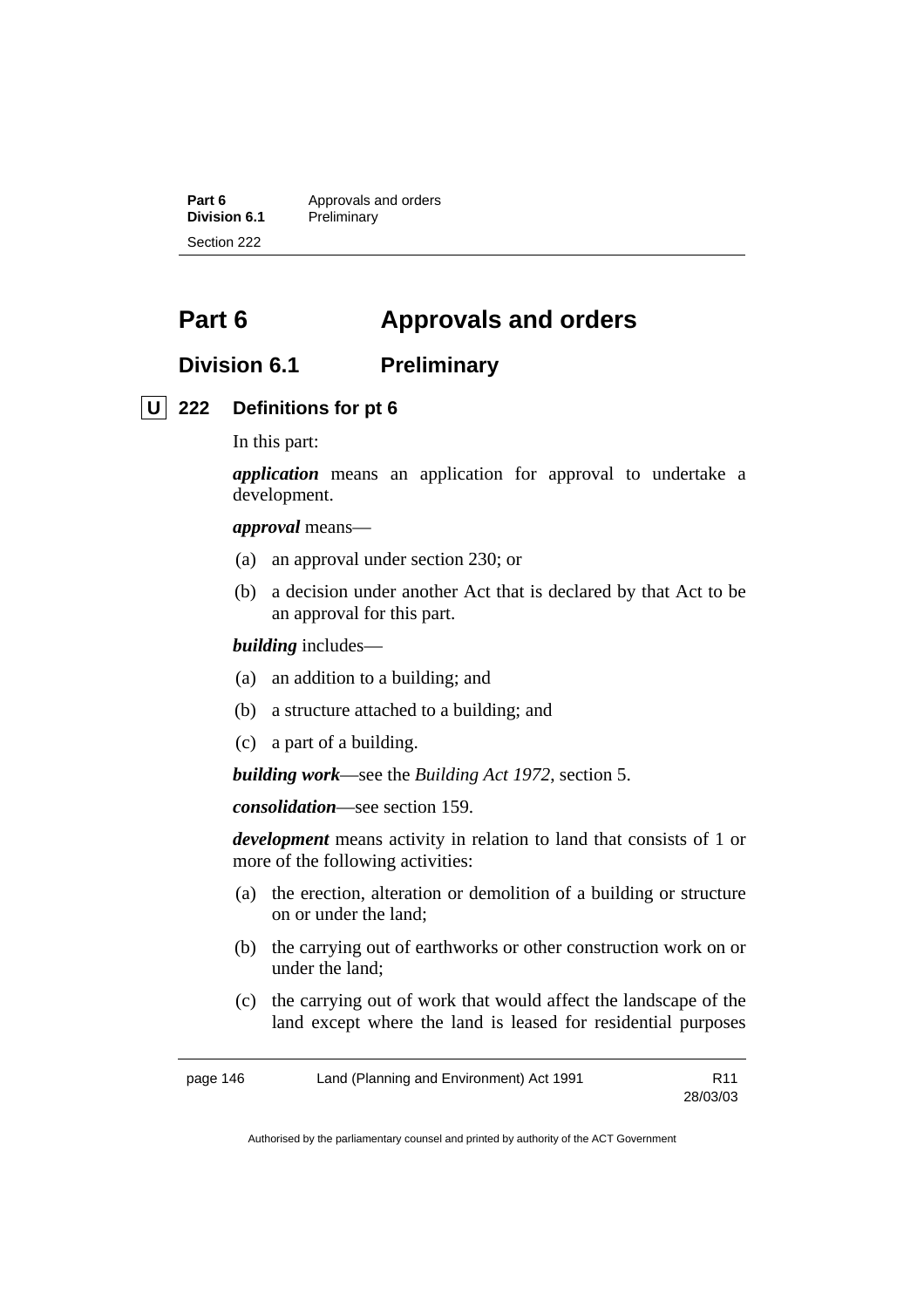only and is not specified in the heritage places register, or an interim heritage places register, as a heritage place;

- (d) a use of the land for a business—
	- (i) that is a home business within the meaning of the plan; and
	- (ii) that is not expressly authorised by a current lease;
- (e) a use of the land for an activity—
	- (i) that is prescribed for section  $175(3)$  (a); and
	- (ii) that is not expressly authorised by a current lease;
- (f) if the land is unleased Territory land—a use of the land that is not authorised by a current licence or permit granted in respect of the land under an Act or regulations;
- (g) the erection, fixing or displaying of a sign or advertising material on the land, or on a structure or building on the land, otherwise than in accordance with a right to do so expressly given by a current licence granted under this Act or a current lease;
- (h) a variation of a lease of the land;
- (j) an activity declared by another Act to be a development activity for the purposes of this part;

but does not include a use of unleased Territory land by or on behalf of the Territory for a purpose for which it was used before the commencement of this Act.

*Executive* includes a Minister acting on behalf of the Executive.

*lease*—see section 159.

*lessee*—see section 159.

*objection* means an objection under section 237.

R11 28/03/03 Land (Planning and Environment) Act 1991 page 147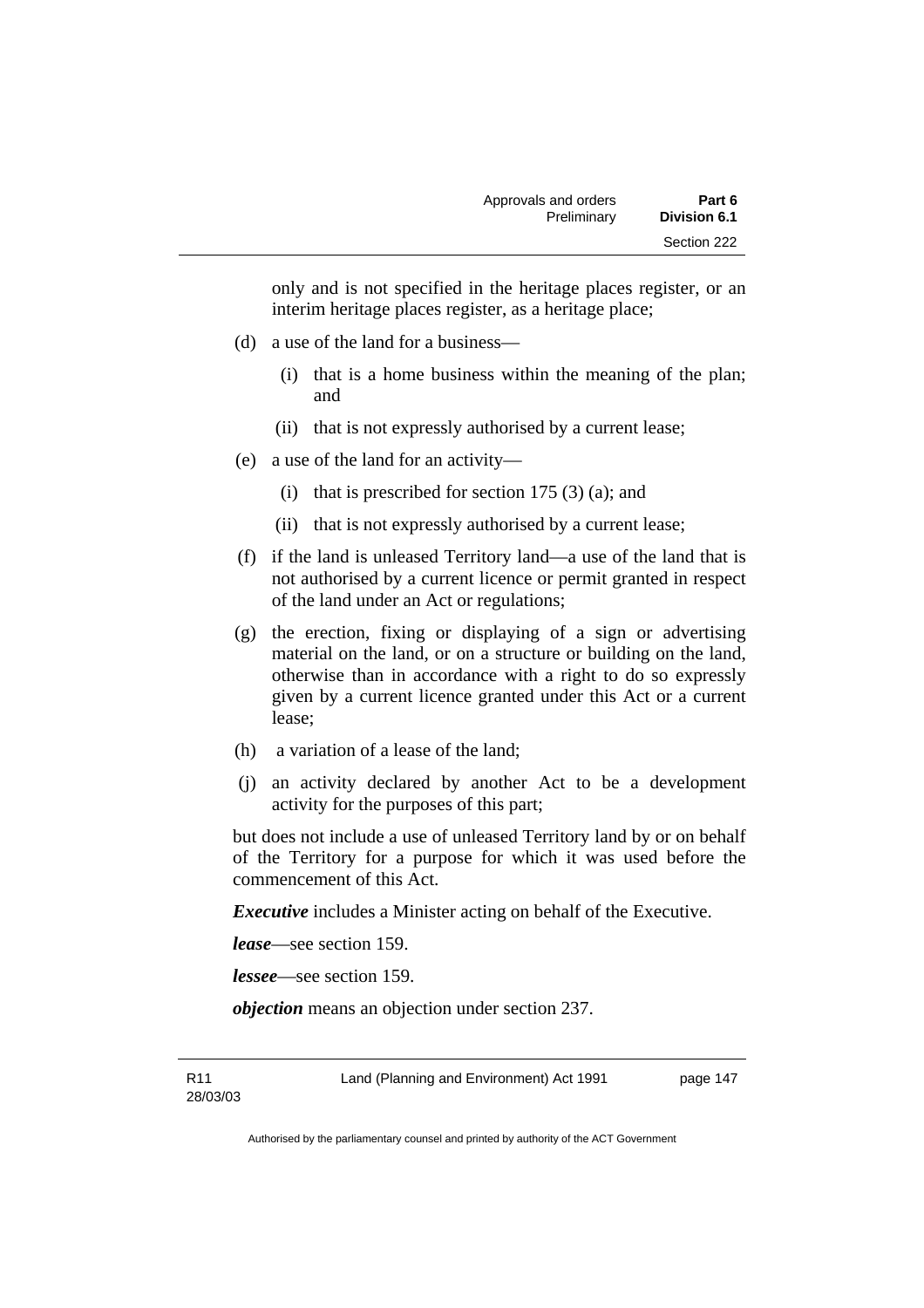| Part 6       | Approvals and orders |
|--------------|----------------------|
| Division 6.1 | Preliminary          |
| Section 223  |                      |

#### *order* means—

- (a) an order under section 256; or
- (b) a decision under another Act that is declared by that Act to be an order of this part.

*prescribed period* means such period as is specified in, or ascertained in accordance with, the regulations.

*relevant authority*, in relation to an application, means—

- (a) if the Minister has, under section 229A (3) or (4), referred the application to the commissioner for determination and that reference has not been revoked—the commissioner; or
- (b) in any other case—the Minister.

*structure* includes a fence, mast, antenna, aerial, road, footpath, driveway, carpark, culvert or service conduit or cable.

*subdivision—*see section 159.

*variation*, of a lease—see section 223.

#### **223 Meaning of** *variation* **for pt 6**

- (1) In this part, *variation*, of a lease, includes—
	- (a) the surrender of a lease and the granting of a new lease subject to different provisions to the same lessee over all or part of the land comprised in the surrendered lease; and
	- (b) a consolidation; and
	- (c) a subdivision.
- (2) However, the *variation* of a lease does not include the surrender of a lease and the granting of a new lease to the same lessee over all or part of the land comprised in the surrendered lease if—
	- (a) the land is defined land within the meaning of section 31; or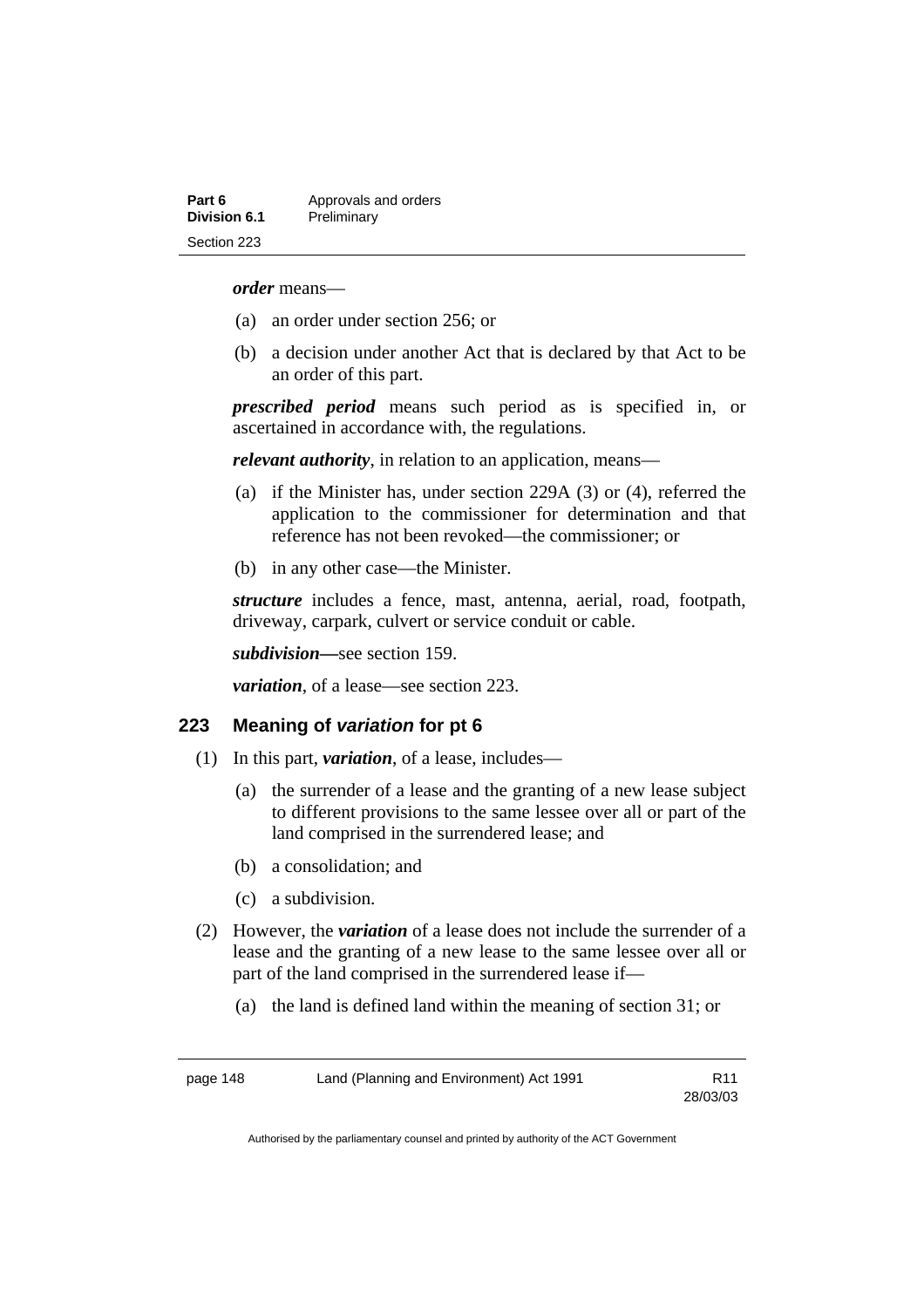- (b) the new lease is granted under any of the following provisions:
	- (i) section 171 (Grant of further residential leases);
	- (ii) section 171A (Grant of further rural leases);
	- (iii) section 172 (Grant of further leases for purposes other than residential or rural).

# **Division 6.2 Approvals**

# **Subdivision 6.2.1 General**

#### **225 Offence—development**

 (1) A person shall not, without reasonable excuse, undertake a development otherwise than in accordance with an approval.

Maximum penalty: 50 penalty units.

 (2) A Territory authority shall not, without reasonable excuse, undertake a development except in accordance with an approval.

### **U 226 Application to undertake development**

- (1) An application for approval must—
	- (a) be signed by the applicant; and
	- (b) if the application is for approval of a variation of a lease—be accompanied by an assessment by an accredited valuer that sets out the amounts of the values represented by  $V_1$  and  $V_2$ in—
		- (i) for a variation that is not a consolidation or subdivision section 184A; or
		- (ii) for a variation consisting of a consolidation or subdivision—section 187C.
	- *Note 1* A fee may be determined under s 287 (Determination of fees) for this subsection.

| R <sub>11</sub> | Land (Planning and Environment) Act 1991 | page 149 |
|-----------------|------------------------------------------|----------|
| 28/03/03        |                                          |          |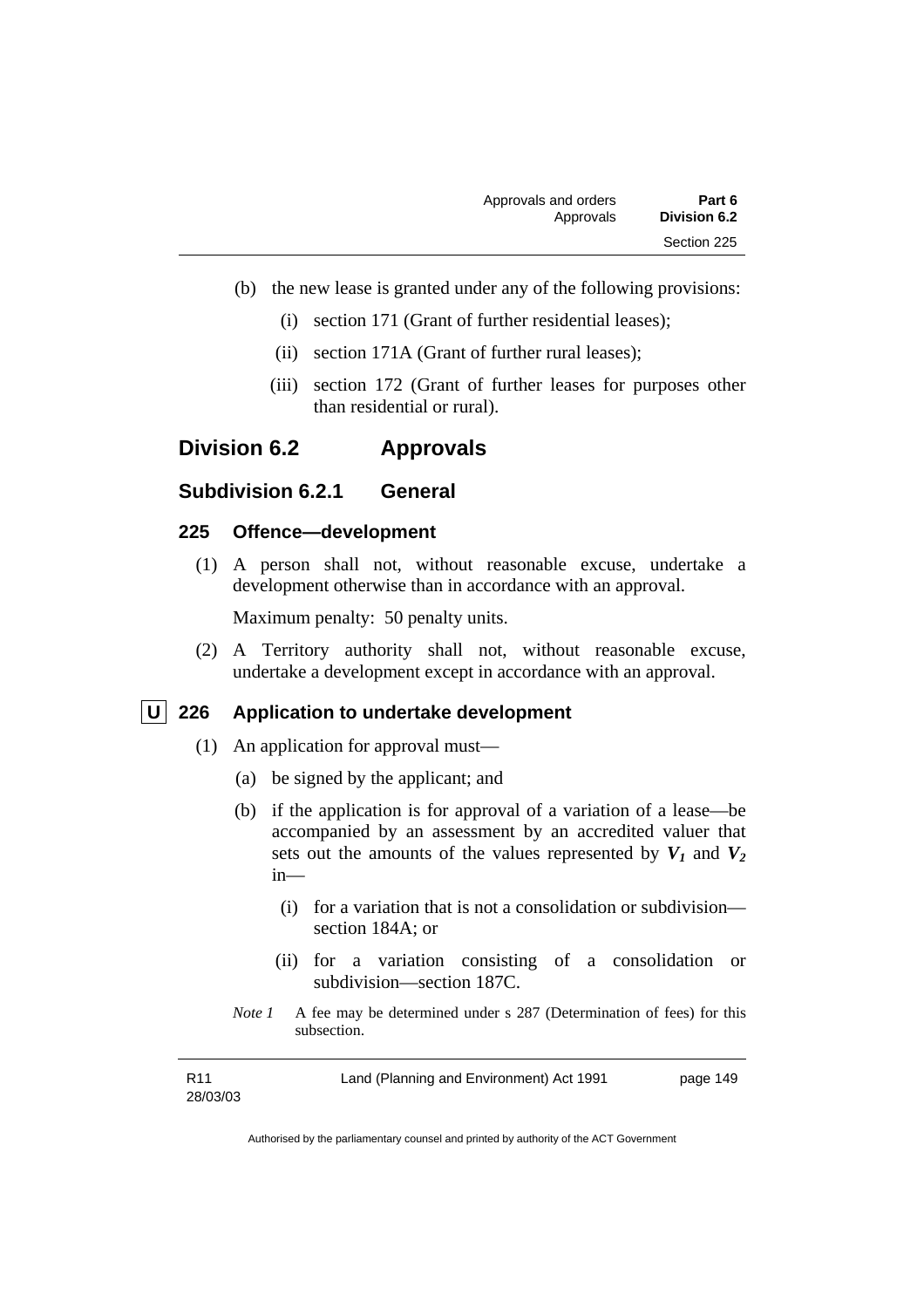| Part 6       | Approvals and orders |
|--------------|----------------------|
| Division 6.2 | Approvals            |
| Section 226  |                      |

*Note 2* If a form is approved under s 287A (Approved forms) for an application or a declaration, the form must be used.

- (2) If the development to which the application relates requires construction work to be carried out on land that has previously been developed, and that is not leased for rural purposes, the application must be accompanied by a survey certificate given by a registered surveyor that shows—
	- (a) the boundaries of the land where the development is to be undertaken; and
	- (b) the location of each building or structure on the land; and
	- (c) the existing contours of the land.
- (3) A person is not entitled to apply to undertake a development of a rural lease if—
	- (a) the development is a variation of the lease that is a consolidation or subdivision; and
	- (b) the Executive may not consent to the consolidation or subdivision under section 186H.
- (4) Where an application is made by a person who is not the lessee of the place to which the application relates, the application shall, in addition to being signed by the person by whom it is made, be signed by—
	- (a) if the place to which the application relates is subject to a lease—the lessee of the place; or
	- (b) in any other case—the Minister.
- (5) A lessee or the Minister may, by writing, appoint a person to act on his or her behalf in relation to an application.
- (6) A person who signs an application under subsection (4) (a) shall be taken to be an applicant in relation to the application.

page 150 Land (Planning and Environment) Act 1991

28/03/03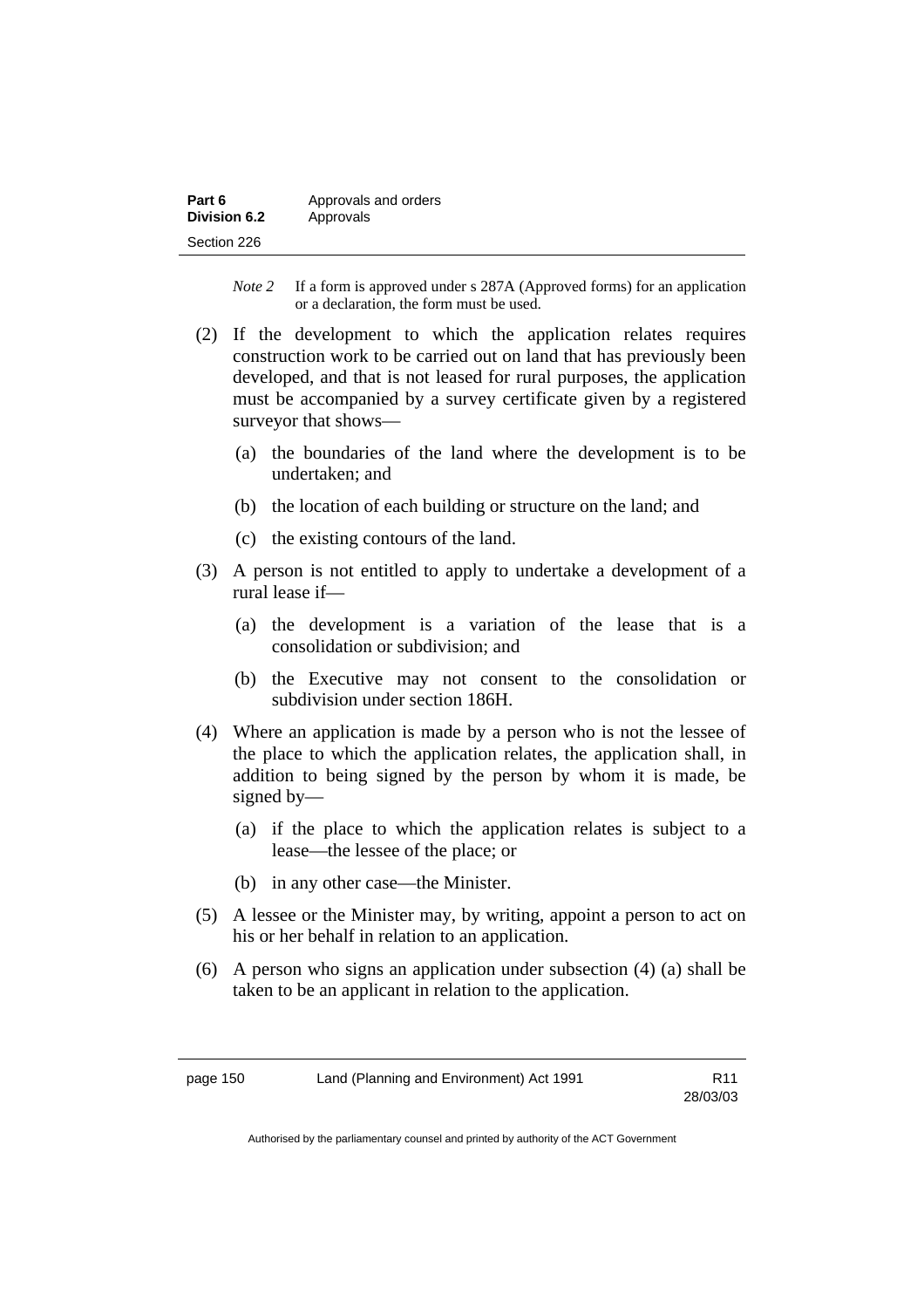| Part 6              | Approvals and orders |
|---------------------|----------------------|
| <b>Division 6.2</b> | Approvals            |
| Section 226         |                      |

- (7) The Minister may—
	- (a) at the request of the applicant—make an alteration to an application or correct a formal error; or
	- (b) of his or her own motion—correct a formal error in an application.
- (8) Where the Minister makes an alteration or a correction under subsection (7), he or she shall—
	- (a) advise the applicant, or if there is more than 1, each applicant, that the alteration or correction has been made; and
	- (b) if notice has been given under section 229 of the making of the application—give notice in accordance with that section of the application as so altered or corrected.
- (9) An application may be made under this section in respect of a development that has been undertaken without approval.
- (10) The Minister may, in writing, exempt developments mentioned in subsection (2) from the application of the subsection.
- (11) An exemption is a disallowable instrument.
	- *Note* A disallowable instrument must be notified, and presented to the Legislative Assembly, under the *Legislation Act 2001*.
- (12) In this section:

*accredited valuer* means a person who is—

- (a) registered, licensed or approved under the law of the Commonwealth or a State to carry out valuations of property; or
- (b) accredited as a certified practising valuer by the body known as the Australian Property Institute.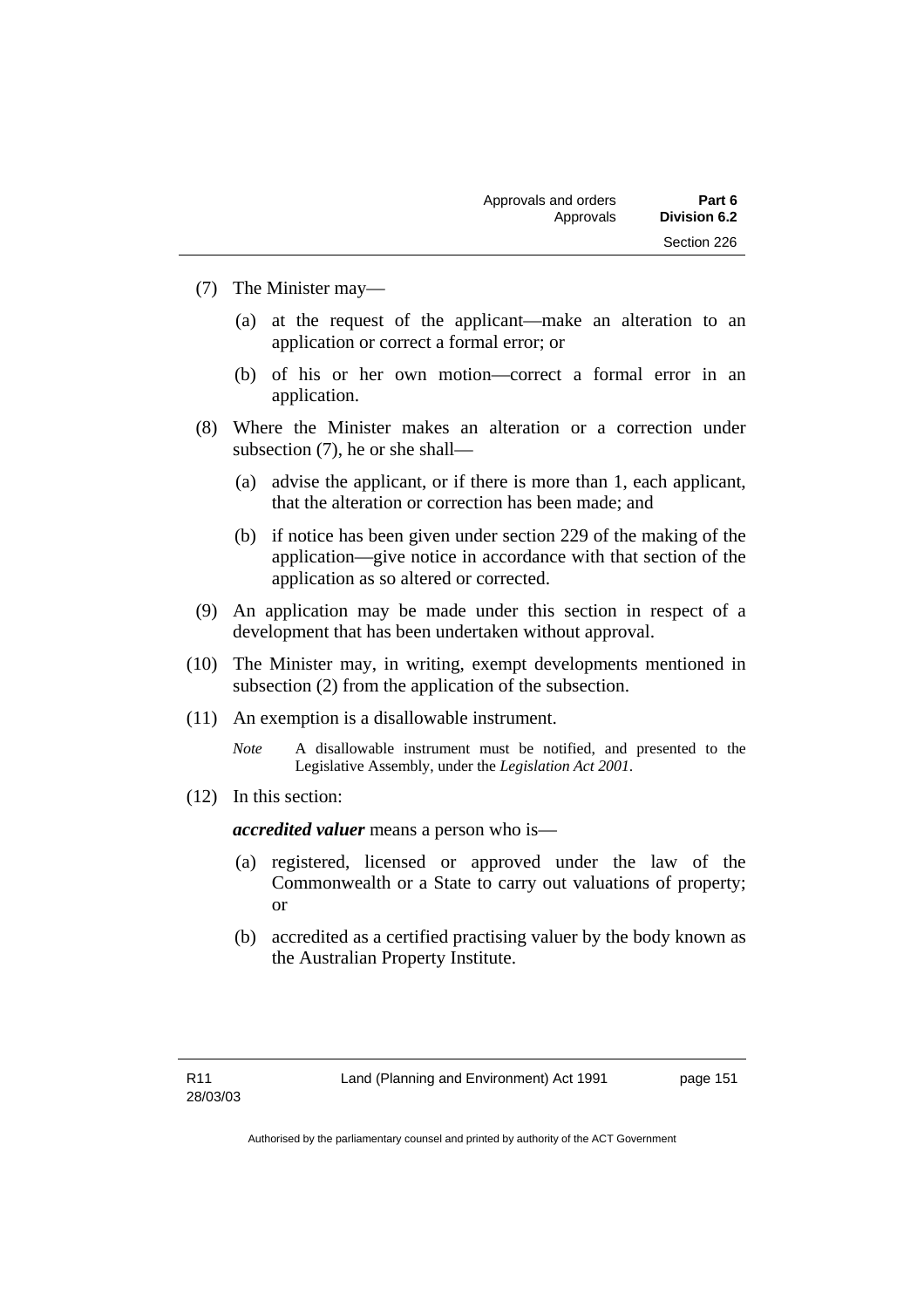| Part 6              | Approvals and orders |
|---------------------|----------------------|
| <b>Division 6.2</b> | Approvals            |
| Section 227         |                      |

# **U 227 Register of applications, approvals, orders and lease and development conditions**

- (1) The Minister shall keep a register of—
	- (a) each alteration or correction to an application made pursuant to section 226 (7); and
	- (b) each application that has not been withdrawn, or that is not to be taken to have been withdrawn and in respect of which the period for making an application under section 275 or 276 has not expired; and
	- (c) each approval in respect of which the period for making an application under section 275 or 276 has not expired; and
	- (d) each approval, for the period for which it remains in force; and
	- (e) each order, for the period for which it remains in effect; and
	- (f) the lease and development conditions (if any) applicable to a lease granted after the commencement of this paragraph.
- (2) The Minister may enter in the register details of lease and development conditions applicable to a lease granted before the commencement of subsection (1) (f ).
- (3) A person may, during office hours—
	- (a) inspect the register; and
	- (b) make copies of, or take extracts from, the register or any part of a document relevant to an application.
	- *Note* A fee may be determined under s 287 (Determination of fees) for par (b).
- (4) In this section:

*lease and development condition*, for a lease, means a condition, other than a condition contained in the lease, that—

(a) was approved by the Territory when the lease was granted; and

| page 152 | Land (Planning and Environment) Act 1991 | <b>R11</b> |
|----------|------------------------------------------|------------|
|          |                                          | 28/03/03   |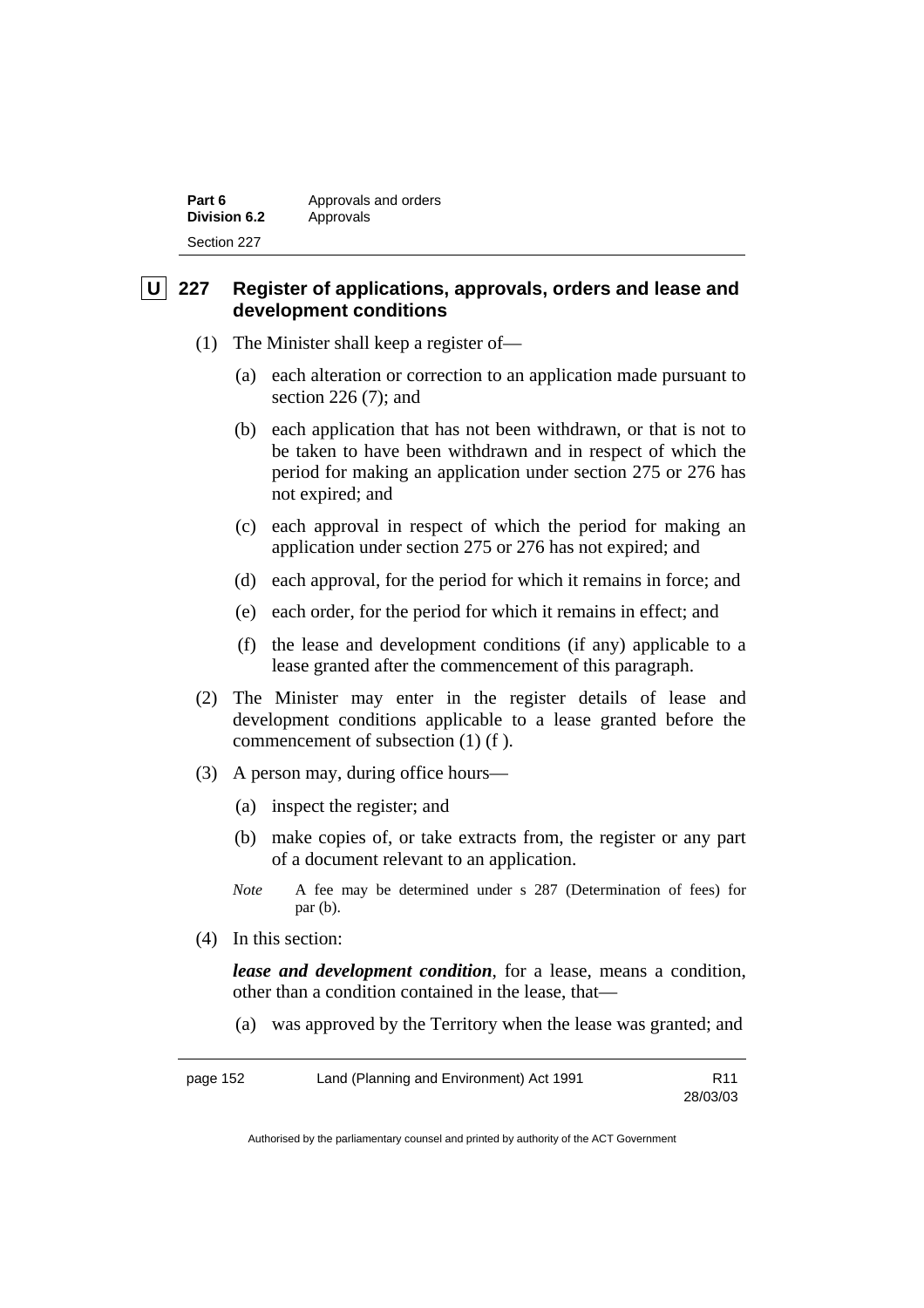| Approvals and orders | Part 6       |
|----------------------|--------------|
| Approvals            | Division 6.2 |
|                      | Section 228  |

 (b) regulates the development or use of the land that is subject to the lease.

## **U 228 Restrictions on inspection of applications**

- (1) An applicant for approval to undertake a development may apply in writing to the Minister for a part of any copy of the application to be excluded from being made available to the public or for public inspection.
- (2) The Minister may approve or refuse to approve an application under subsection  $(1)$ .
- (3) If, on application being made under subsection (1), the Minister is satisfied that—
	- (a) a part of an application for approval to undertake a development contains information related to the personal or business affairs of a person, being information—
		- (i) supplied to the Minister in confidence; or
		- (ii) the publication of which would disclose a trade secret; or
		- (iii) the disclosure of which would, or would reasonably be expected to, adversely affect a person in respect of the lawful business affairs of that person; and
	- (b) it would not be in the public interest for that part to be published;

the Minister shall cause that part to be excluded from any copy of the application for approval to undertake the development made available to the public or for public inspection.

 (4) Where a part of an application is excluded from the copies of that application made available to the public or for public inspection, each copy shall include a statement to the effect that an unspecified part of the application has been excluded for the purpose of protecting the confidentiality of information included in that part.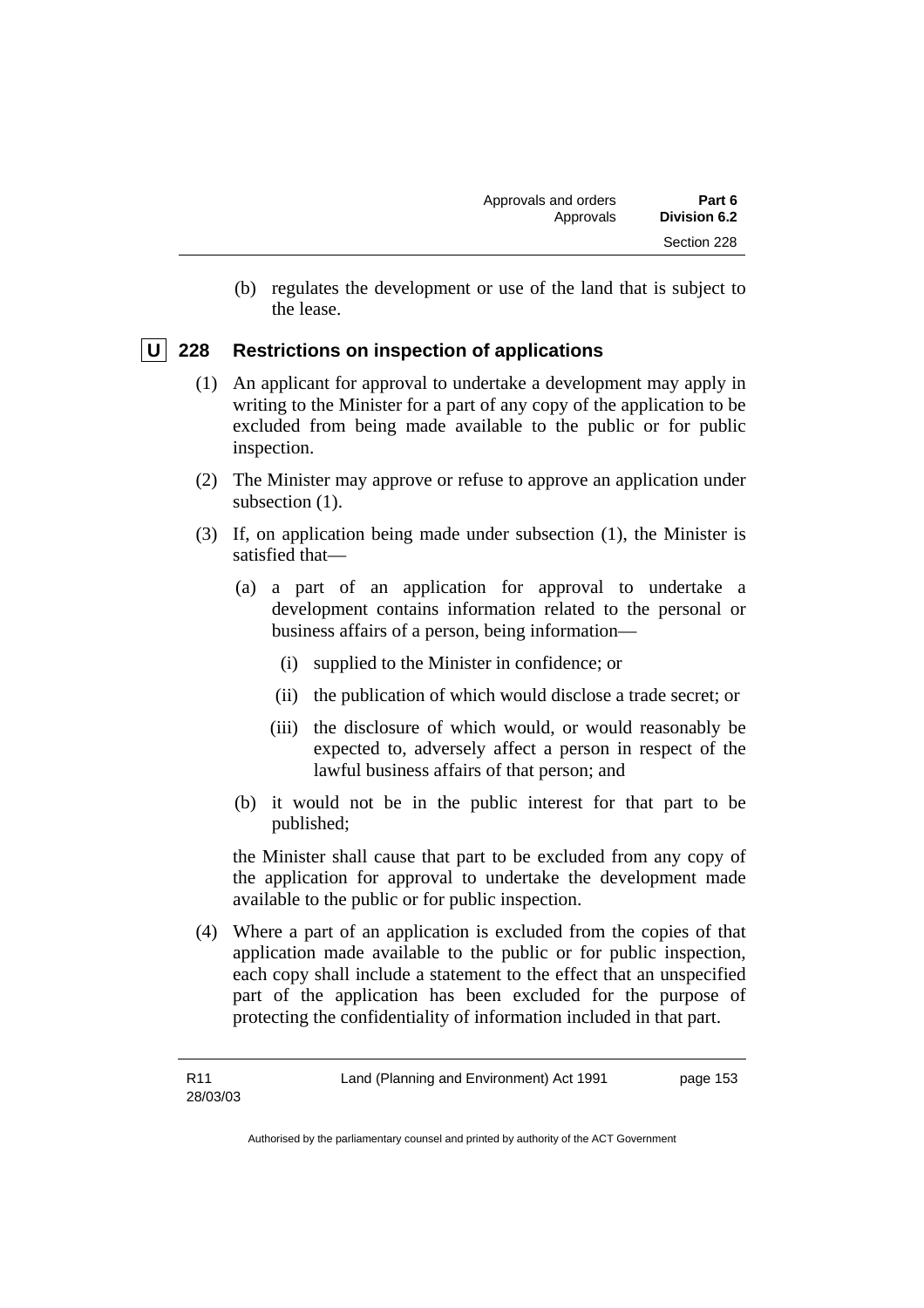**Part 6 Approvals and orders Division 6.2** Approvals Section 229

# **U 229 Notice of application**

- (1) The Minister shall—
	- (a) if a place other than unleased land adjoining the place to which an application relates—
		- (i) is occupied—give notice by post of the making of the application to the lessee of the adjoining place at the address of the adjoining place; or
		- (ii) is unoccupied—give notice by post to the lessee of the adjoining place at the address of the lessee last-known to the Minister; and
	- (b) publish notice of the making of each application in a daily newspaper.
- (2) Subsection (1) (a) does not apply—
	- (a) if, in the opinion of the Minister, the number of places adjoining the place to which the application relates is such that it would be impractical to give notice by post to the lessee of each place; or
	- (b) in relation to a place adjoining the place to which the application relates that is leased by the applicant or a person for whom the applicant has been appointed to act as agent.
- (3) The Minister shall, if the application relates to a development that is or includes a variation of a lease, give notice in writing of the making of the application to each person having an estate or interest in the land subject to the lease to be varied (being an estate or interest that is registered under the *Land Titles Act 1925*).

*Note* For how documents may be given, see *Legislation Act 2001*, pt 19.5.

- (4) The Minister—
	- (a) shall forward to the heritage council for comment a copy of each application that relates to a place specified in the heritage

| page 154 | Land (Planning and Environment) Act 1991 | R <sub>11</sub> |
|----------|------------------------------------------|-----------------|
|          |                                          | 28/03/03        |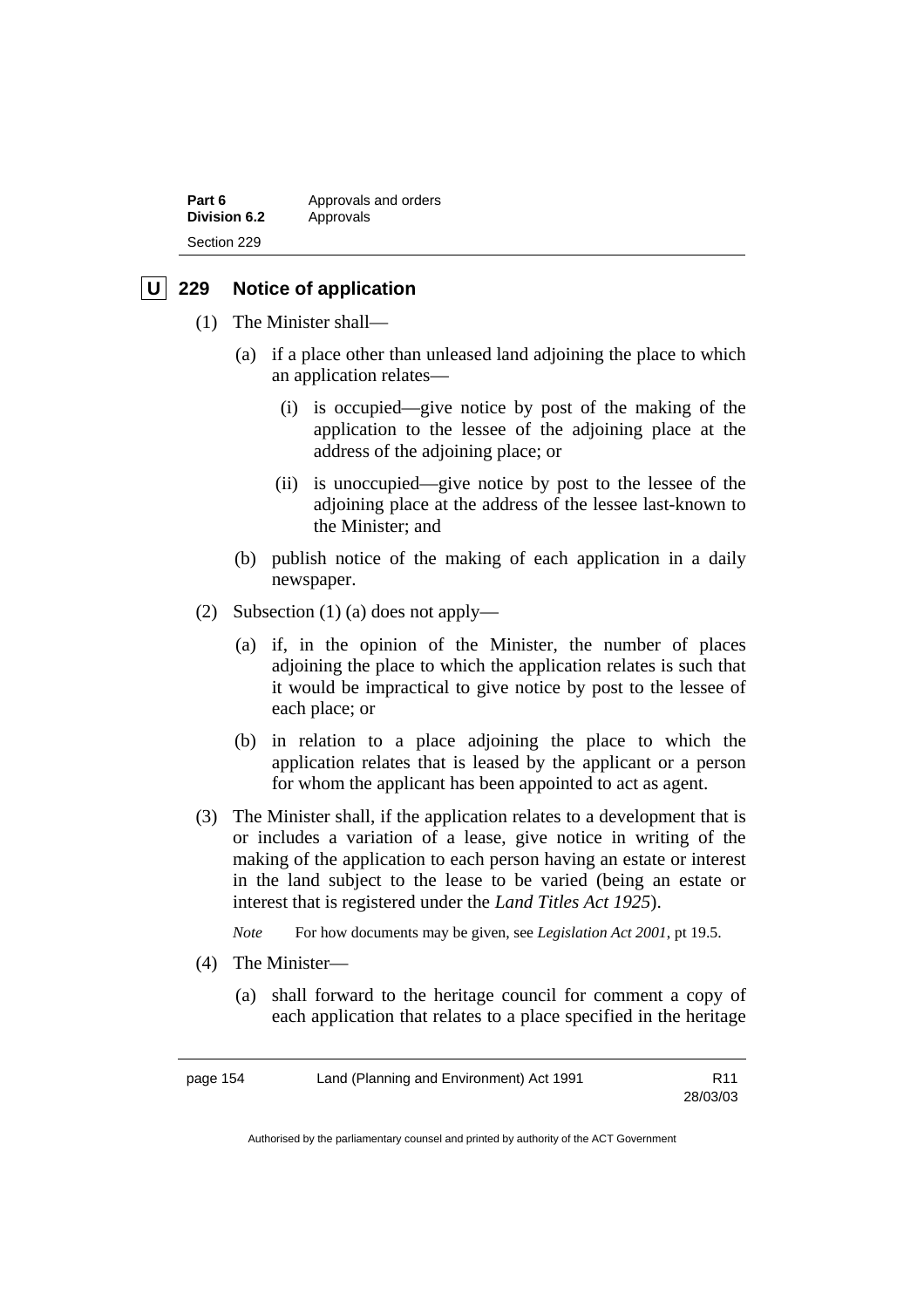places register, or an interim heritage places register, as a heritage place; and

- (aa) must give to the conservator a copy of each application that involves, or is likely to involve, damage to a significant tree under the *Tree Protection (Interim Scheme) Act 2001*; and
- (ab) shall forward to the conservator for comment a copy of each application that relates to public land; and
- (ac) must give to the Gungahlin Development Authority for comment a copy of each application that relates to land within the Gungahlin central area; and
- (b) may forward a copy of an application to any other person or body for comment.
- (4A) The Minister shall give the environment management authority notice in writing of an application in respect of a development—
	- (a) listed in the *Environment Protection Act 1997*, schedule 1; or
	- (b) that has the potential to cause serious or material environmental harm within the meaning of that Act.
	- (5) The Minister shall cause to be erected on the place to which an application relates a sign that specifies the development proposed to be undertaken in relation to that place.
	- (6) A person shall not, without lawful excuse, move, deface, damage, obscure or otherwise interfere with a sign erected under subsection (5).

Maximum penalty: 5 penalty units.

 (6A) A person shall not, without reasonable excuse, prevent or restrict access to a sign erected under subsection (5).

Maximum penalty: 5 penalty units.

 (6B) The validity of an approval is not to be taken to be affected by a failure by the Minister to comply with subsection (5).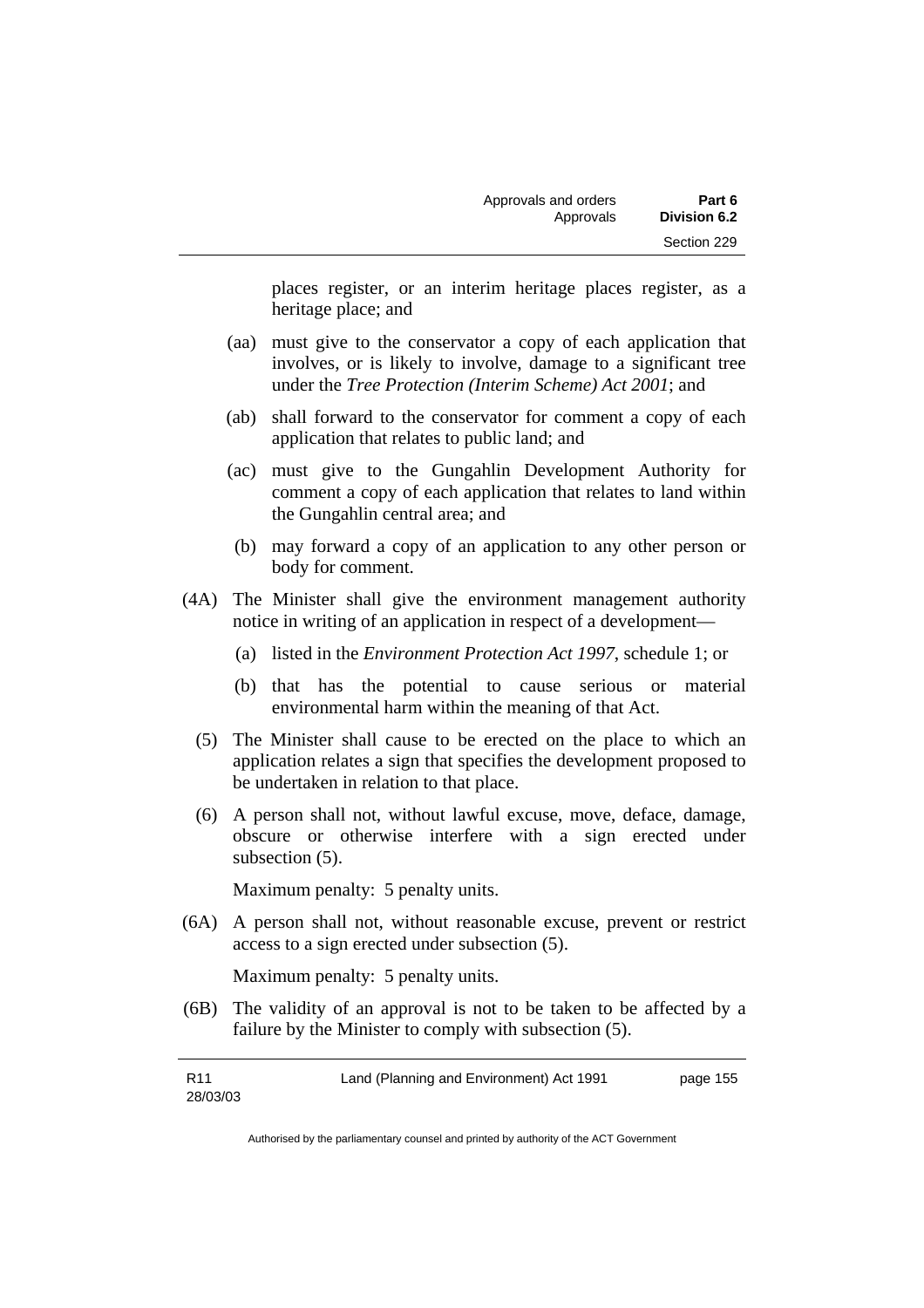| Part 6       | Approvals and orders |
|--------------|----------------------|
| Division 6.2 | Approvals            |
| Section 229A |                      |

 (7) A reference in subsection (1) to a *lessee* is a reference to the person registered as lessee in the register kept under the *Land Titles Act 1925* in relation to the place to which the application relates.

# **U 229A Who is to decide applications?**

- (1) For this section, the Minister may, in writing, determine classes of applications that are to be referred to the commissioner for decision.
- (2) A determination under subsection (1) is a disallowable instrument.
	- *Note* A disallowable instrument must be notified, and presented to the Legislative Assembly, under the *Legislation Act 2001*.
- (3) The Minister shall refer all applications included in a determined class of applications to the commissioner for decision.
- (4) The Minister may refer an application that is not included in a determined class of applications to the commissioner for decision.
- (5) Subject to subsection (6), the commissioner shall decide all applications referred to him or her under subsection (3) or (4) and the Minister shall decide all other applications.
- (6) If the Minister considers that an application that has been referred to the commissioner for decision under subsection (3) or (4)—
	- (a) raises a major issue of policy; or
	- (b) seeks approval for a development that may have a substantial effect on the achievement or development of objectives of the Territory plan; or
	- (c) allows a decision that would give rise to a substantial public benefit;

the Minister may, at any time before the application is decided by the commissioner, by written notice given to the commissioner, revoke the reference.

 (7) If the Minister revokes a reference of an application to the commissioner, the Minister must—

| page 156 | Land (Planning and Environment) Act 1991 | R <sub>11</sub> |
|----------|------------------------------------------|-----------------|
|          |                                          | 28/03/03        |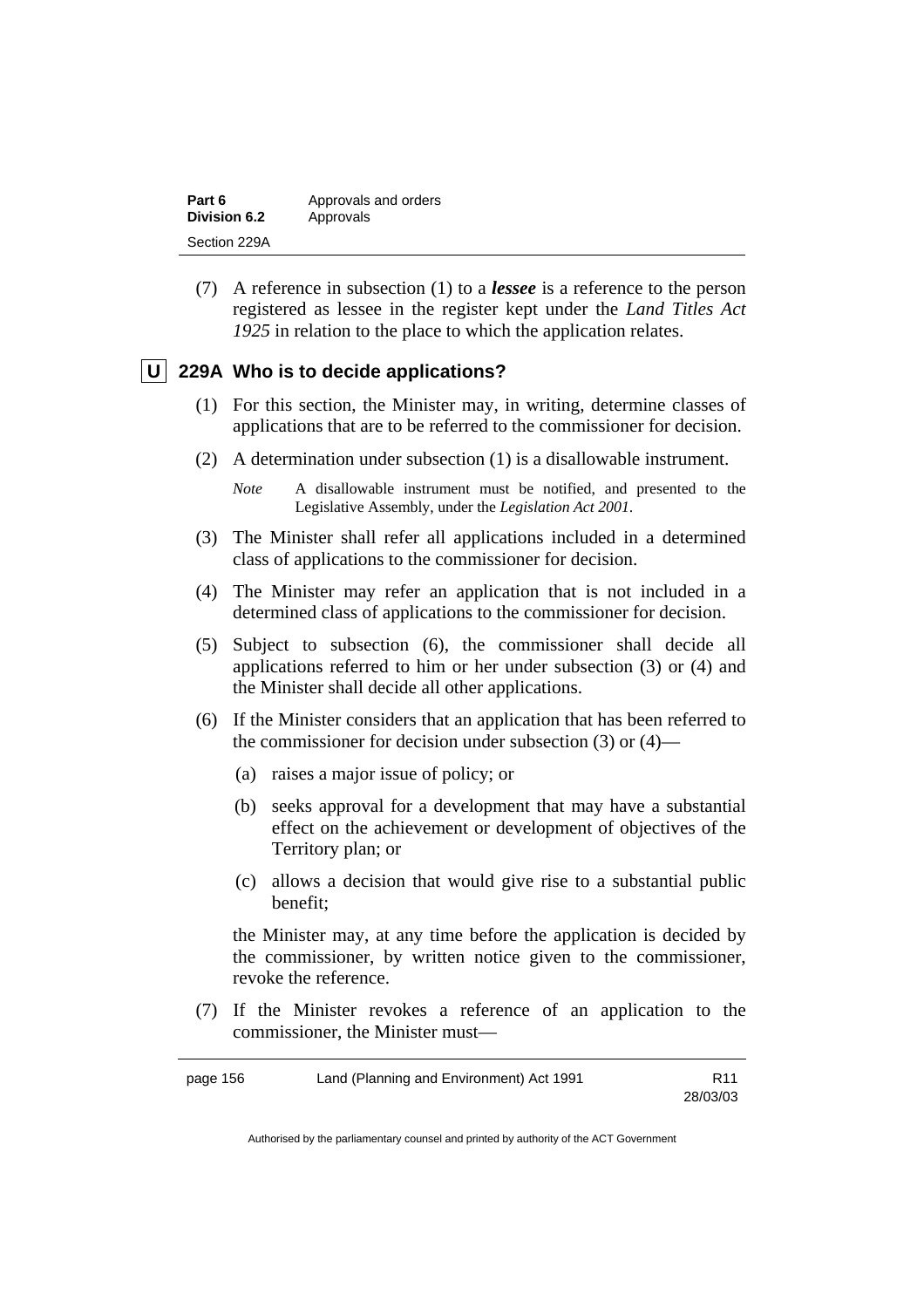- (a) give to the applicants written notice of the revocation and the grounds on which the reference has been revoked; and
- (b) present to the Legislative Assembly, within 3 sitting days after the reference is revoked, a statement containing—
	- (i) a description of the development to which the application relates; and
	- (ii) particulars of the land on which the development would take place; and
	- (iii) the names of the applicants; and
	- (iv) particulars of the ground on which the reference was revoked; and
- (c) decide the application.
- (8) A notice under subsection (6) is a notifiable instrument.

*Note* A notifiable instrument must be notified under the *Legislation Act 2001*.

- (9) The notice must be notified under the *Legislation Act 2001* within 21 days after it is made.
- (10) Subsections (5) and (7) (a) do not limit the power of the Minister to delegate his or her power to decide an application.

# **U 229B Minister may decide some applications**

### **230 Approvals**

- (1) The relevant authority may approve or refuse to approve an application.
- (2) The relevant authority is to be taken to have refused to approve an application if he or she fails to make a decision in relation to the application before the expiration of the prescribed period.
- (3) Notwithstanding subsection (2), the relevant authority may approve an application at any time until the earliest of the following dates: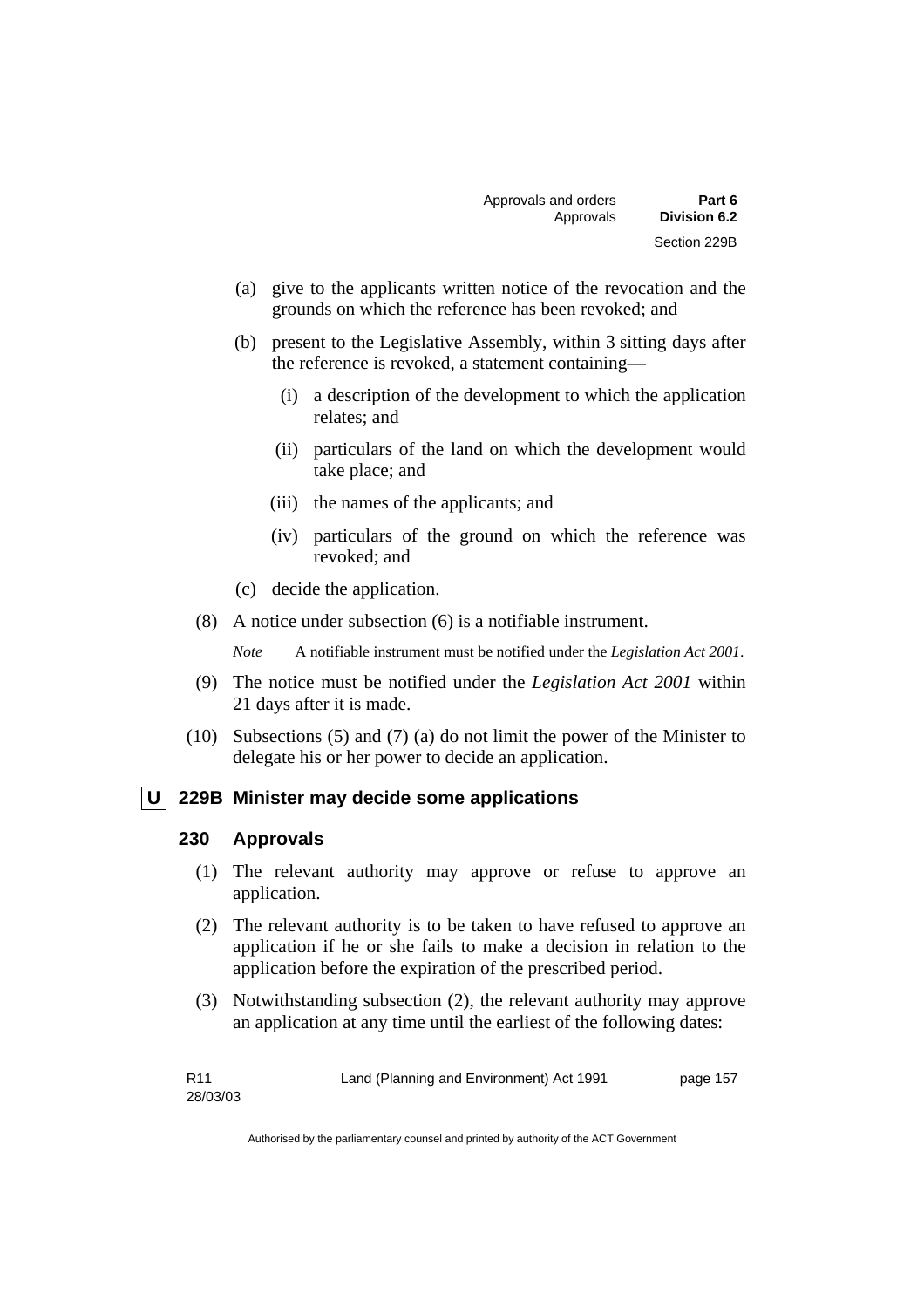| Part 6       | Approvals and orders |
|--------------|----------------------|
| Division 6.2 | Approvals            |
| Section 231  |                      |

- (a) the date on which the administrative appeals tribunal has finally dealt with an application under section 275 to review the relevant authority's deemed refusal under subsection (2) of this section;
- (b) 6 months after the date of the application, unless paragraph (c) applies;
- (c) if an assessment or a variation to the plan is required in relation to the application—12 months after the date of the application.
- (4) Subject to subsection (5), where the relevant authority approves an application to undertake a development that includes an activity that is not permitted by a lease of the land on which the activity is to be carried out, the approval shall not take effect in relation to that activity until the lease is varied so as to permit the activity.
- (5) Subsection (4) does not apply in relation to—
	- (a) an activity referred to in section 222 (1), definition of *development*, paragraph (c); or
	- (b) an activity included in a development of a type prescribed for section 175 (3) (a); or
	- (c) an activity prescribed for section 175 (3) (b).

# **U 231 Matters to be considered**

- (1) Before approving or refusing to approve an application, the relevant authority shall—
	- (a) consider—
		- (i) any comments of a person or body to which the application has been referred for comment; and
		- (ii) each objection or other submission the Minister has received in relation to the application which has not been withdrawn; and

| R <sub>11</sub> | Land (Planning and Environment) Act 1991 | page 158 |
|-----------------|------------------------------------------|----------|
| 00/00/00        |                                          |          |

28/03/03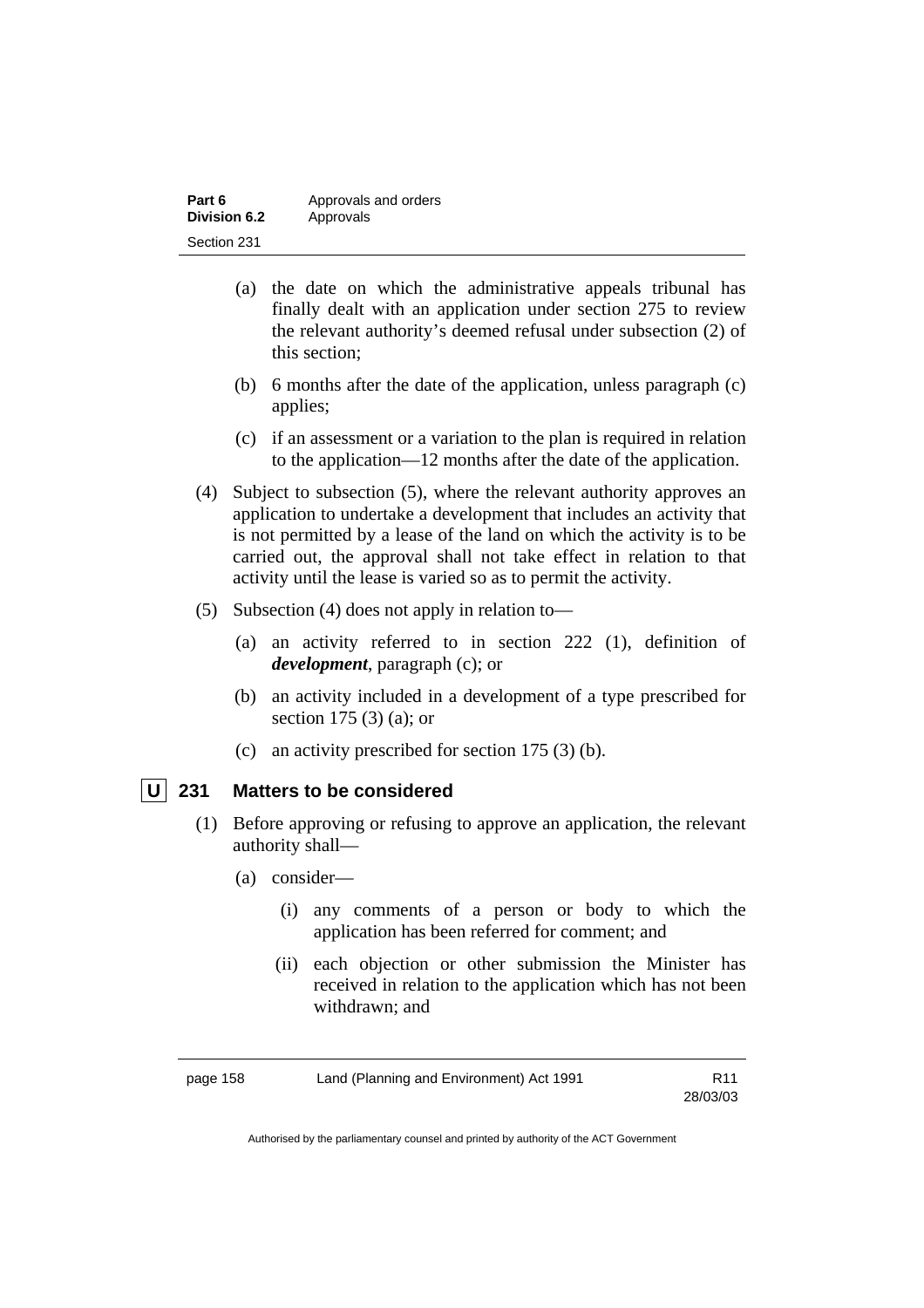| Approvals and orders | Part 6              |
|----------------------|---------------------|
| Approvals            | <b>Division 6.2</b> |
|                      | Section 232         |

- (iii) a preliminary assessment under division 4.2, or a report under section 128; and
- (iv) any assessment made, or the report of any inquiry conducted, in relation to the development to which the application relates; and
- (b) in the case of an application for approval to undertake a development that would be affected by requirements relating to the conservation of the heritage significance of an Aboriginal place included in the heritage places register or an interim heritage places register—take all reasonable steps to consult with, and consider the views of, any relevant Aboriginal organisation.
- (2) In subsection  $(1)$  (b):

*Aboriginal place*—see section 52.

*relevant Aboriginal organisation*—see section 52.

# **U 232 Duty of applicants**

- (1) Instead of the Minister giving notice of an application in accordance with section 229 or another Act, the Minister may require the applicant—
	- (a) to give such notice of the application as the Minister would, but for this subsection, be required to give in accordance with that section or other Act; and
	- (b) to give notice to such other persons as are specified by the Minister.
	- *Note* For how documents may be given, see *Legislation Act 2001*, pt 19.5.
- (2) If an applicant fails to comply with a requirement made under subsection (1), the application is to be taken to have been withdrawn.

Land (Planning and Environment) Act 1991 page 159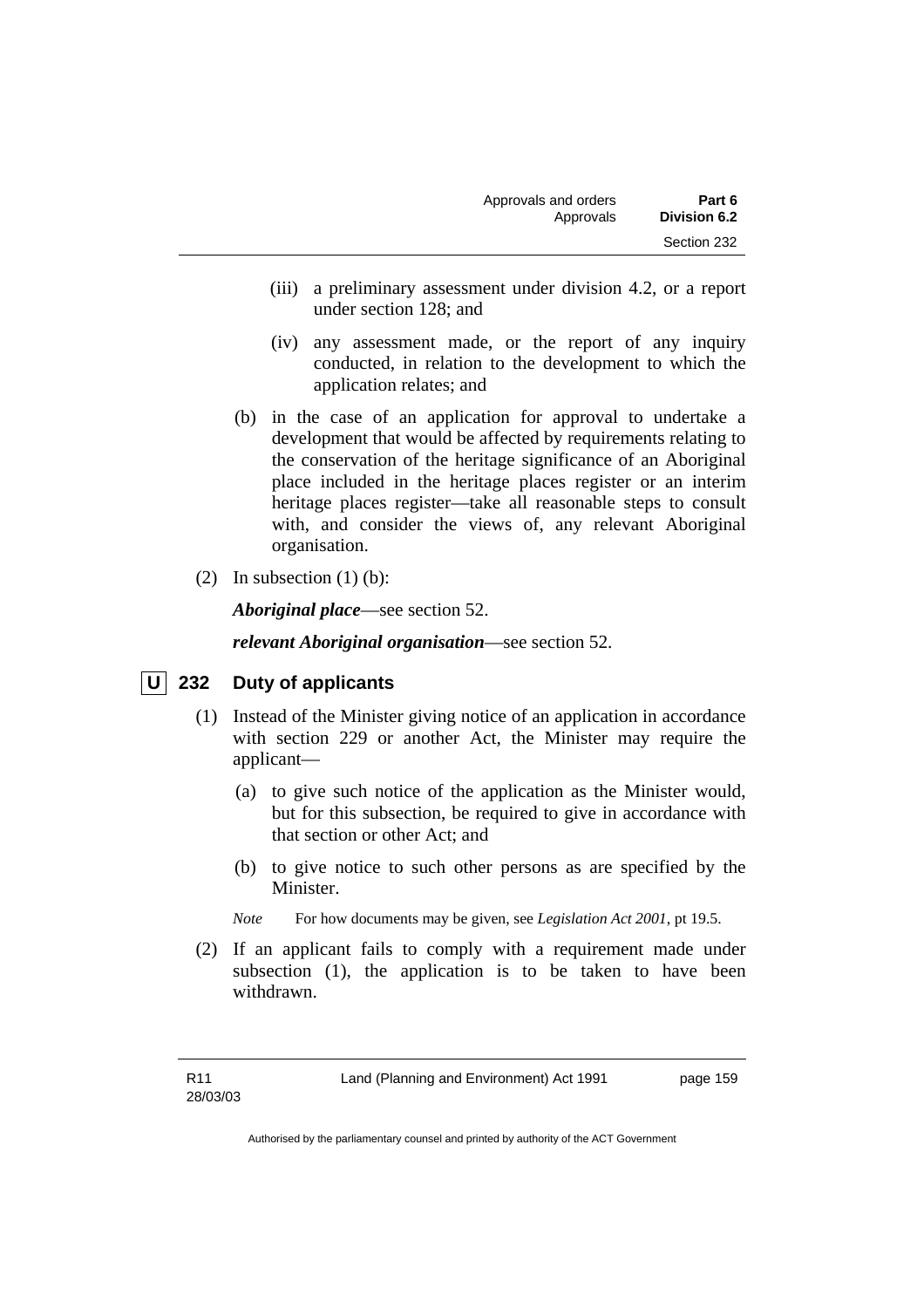| Part 6       | Approvals and orders |
|--------------|----------------------|
| Division 6.2 | Approvals            |
| Section 233  |                      |

- (3) The applicant shall pay the cost of a notice given in accordance with subsection  $(1)$ .
- (4) If the Minister publishes a notice under section 229 (1) (b), the reasonable cost of the notice is a debt payable by the applicant to the Territory.
	- *Note* If a form is approved under s 287A (Approved forms) for a notice under par (a) or (b), the form must be used.

## **U 233 More information**

- (1) The relevant authority may, by notice in writing, require an applicant to furnish to the authority, within the period specified in the notice (being a period of not less than 28 days), either orally or in writing, such further information relating to the application as is specified in the notice.
- (2) An applicant may, at any time before the expiration of the period specified in a notice under subsection (1), apply to the relevant authority for an extension of the period within which the applicant is to furnish information.
- (3) On receipt of an application under subsection (2), the relevant authority may grant an extension of the period of not more than 6 months.

### **U** 234 Effect of failure to furnish further information

If a person fails to furnish information in accordance with a notice under section 233 (1), the relevant authority shall, for the purposes of enabling an application to be made to the administrative appeals tribunal under section 275, be taken to have made a decision refusing the application for approval to undertake the development.

#### **236 Environmental assessments and inquiries**

The Minister may—

(a) direct that an assessment be made; or

| page 160 | Land (Planning and Environment) Act 1991 | R <sub>11</sub> |
|----------|------------------------------------------|-----------------|
|          |                                          | <b>28/U3/U3</b> |

28/03/03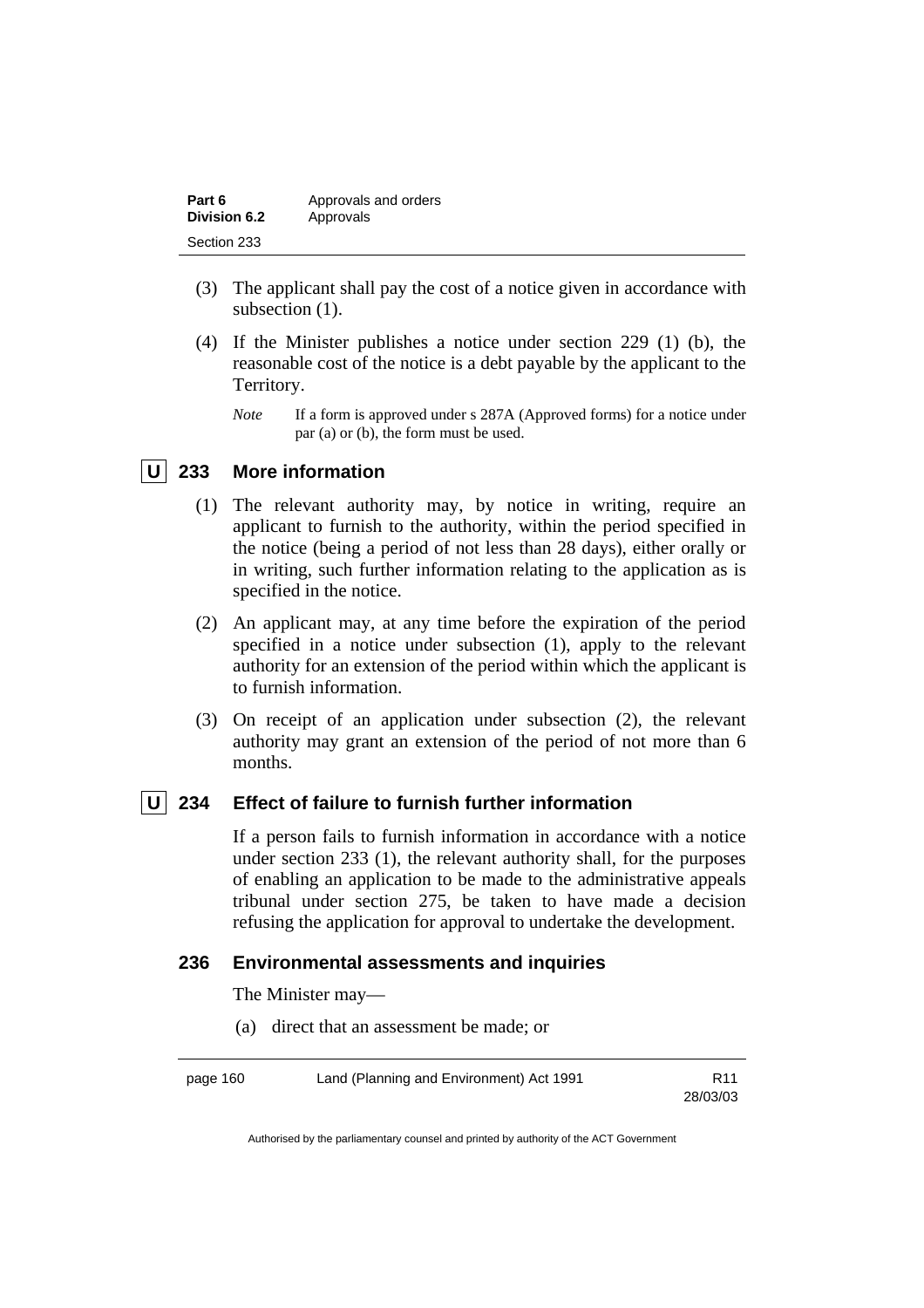(b) establish a panel to conduct an inquiry;

about any aspect of an application.

# **Subdivision 6.2.2 Objections**

- **U 237 Objections—general** 
	- (1) Any person who may be affected by the approval of an application may, within the prescribed period (or that period as extended under this section), object to the grant of the approval.
	- (1A) The Minister may, by notice published in a daily newspaper, extend or further extend the period allowed under subsection (1) for the objection to the grant of an approval of an application.
	- (1B) The power under subsection (1A) may be exercised after the expiry of the period to be extended.
		- (2) An objection shall be made to the Minister in writing and shall set out the grounds of the objection.
		- (3) The Minister shall give an applicant for approval to undertake a development a copy of each objection to the application, and any other submission received by the Minister in relation to the application, which has not been withdrawn.
		- (4) In this section:

*person* includes an unincorporated association.

# **U 238 Inspection of objections**

The Minister shall make a copy of each objection available for inspection by members of the public during office hours until the expiration of the period during which application may be made to the administrative appeals tribunal for a review of a decision in relation to the application.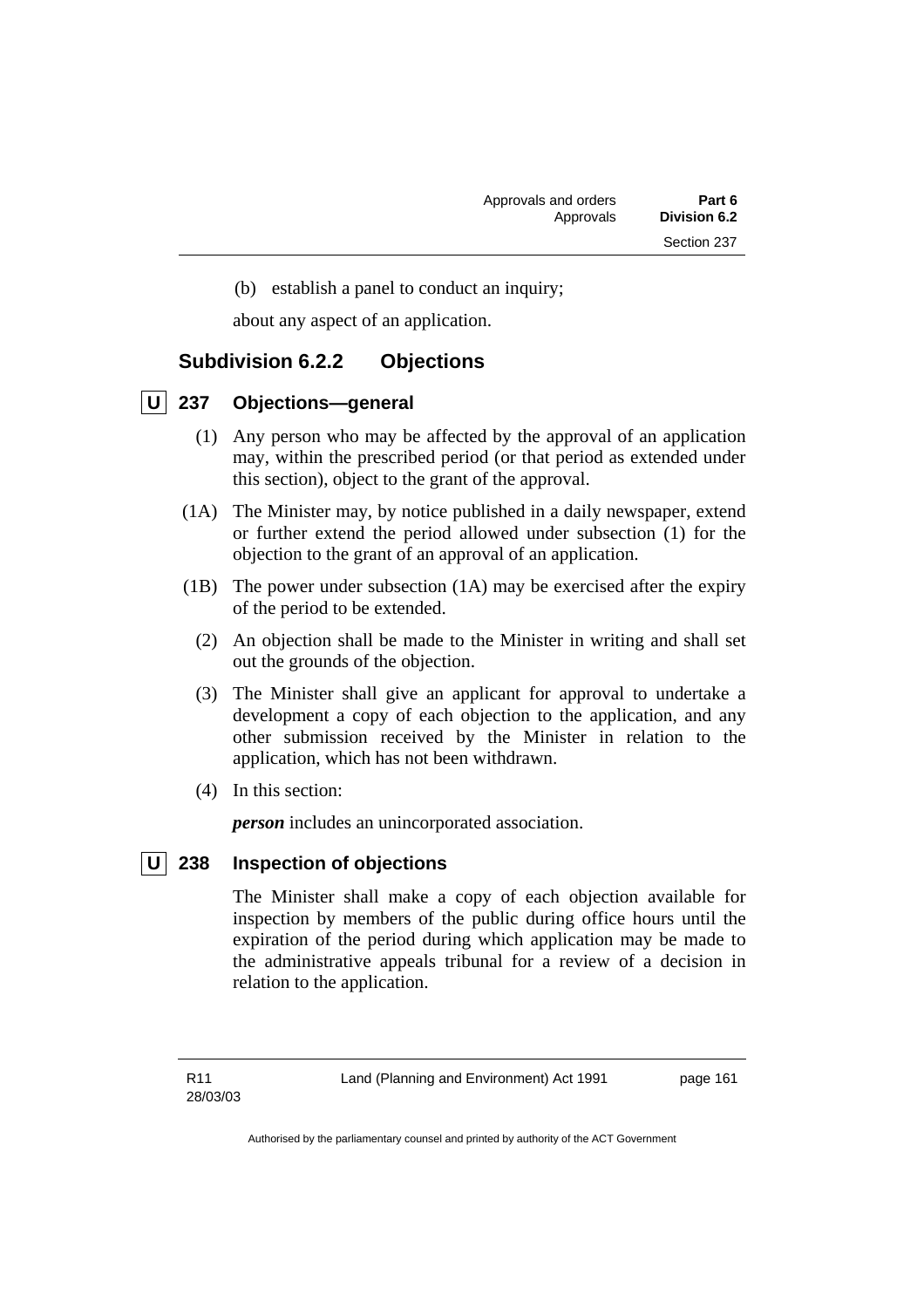| Part 6       | Approvals and orders |
|--------------|----------------------|
| Division 6.2 | Approvals            |
| Section 239  |                      |

# **U 239 Identity of objectors**

The Minister may, on request by a person making an objection, exclude the identity of the objector from being made available under section 237 (3) or 238 if, in the Minister's opinion, based on reasonable grounds, it would not be in the public interest for that identity to be published.

# **Subdivision 6.2.3 Approvals**

# **U** 242 Application approved—notification of decision

- (1) If an application is approved by the relevant authority, the Minister shall give the applicant written notice of the approval.
- (2) The notice shall specify the date on which the approval takes effect.
- (3) If approval is given to an application that relates to a variation of a lease, the Minister shall give written notice of the approval to the registrar-general.

# **U 243 Notification of approval or refusal of application**

- (1) If a relevant authority approves an application, the Minister must cause notice of the approval to be given to each person who objected under section 237 (1).
- (2) Subsection (1) does not apply to an approval for which the relevant authority has issued a certificate that an environmental impact statement made, or an inquiry conducted, under part 4 has substantially dealt with the matters forming the basis of the decision to approve the application.
- (3) A notice under subsection (1) must—
	- (a) contain—
		- (i) a description of the place to which the decision relates; and

page 162 Land (Planning and Environment) Act 1991

28/03/03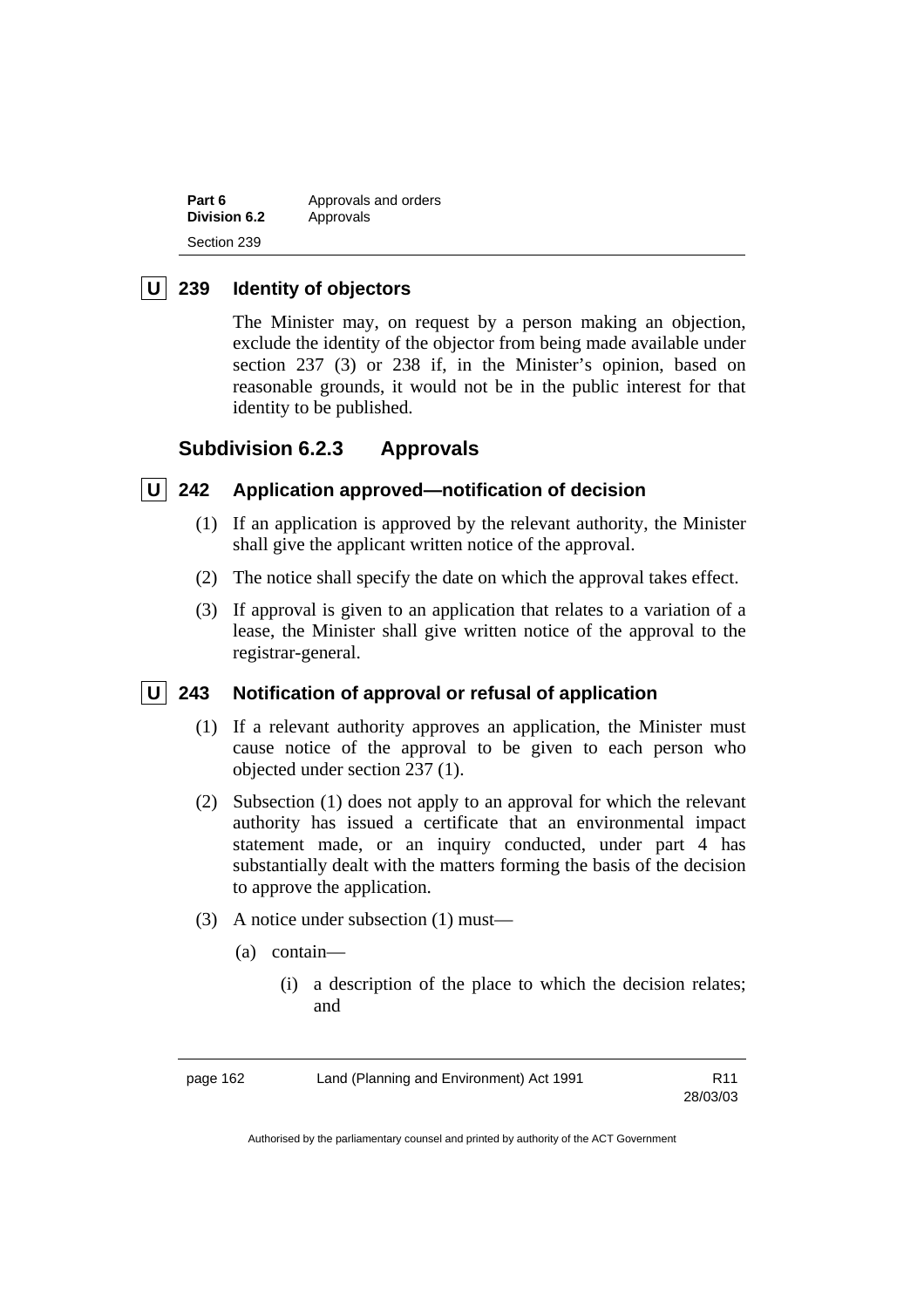- (ii) a brief description of the development the subject of the decision; and
- (b) set out the decision and the reasons for the decision; and
- (c) specify—
	- (i) the place and times at which a copy of the application and the decision may be inspected; and
	- (ii) the manner in which application may be made to the administrative appeals tribunal for a review of the decision.
- (4) If a relevant authority refuses an application, the Minister must cause notice of the refusal to be given to the applicant and to each person who objected under section 237 (1).
- (5) A notice under subsection (4) shall set out the reasons for the decision.
- (6) A notice under subsection (1) or (4) must comply with the requirements of the code of practice in force under the *Administrative Appeals Tribunal Act 1989*, section 25B (1).

### **U 244 Notification where more than 1 objector**

Where a number of persons make 1 objection, the Minister is to be taken to have complied with section 243 (1) or (3), as the case may be, if he or she gives notice—

- (a) where the name and address of 1 of those persons has been given to the Minister as the person to whom notice of the decision is to be given—to that person; or
- (b) where no name and address has so been given—to 1 of the persons who made that objection.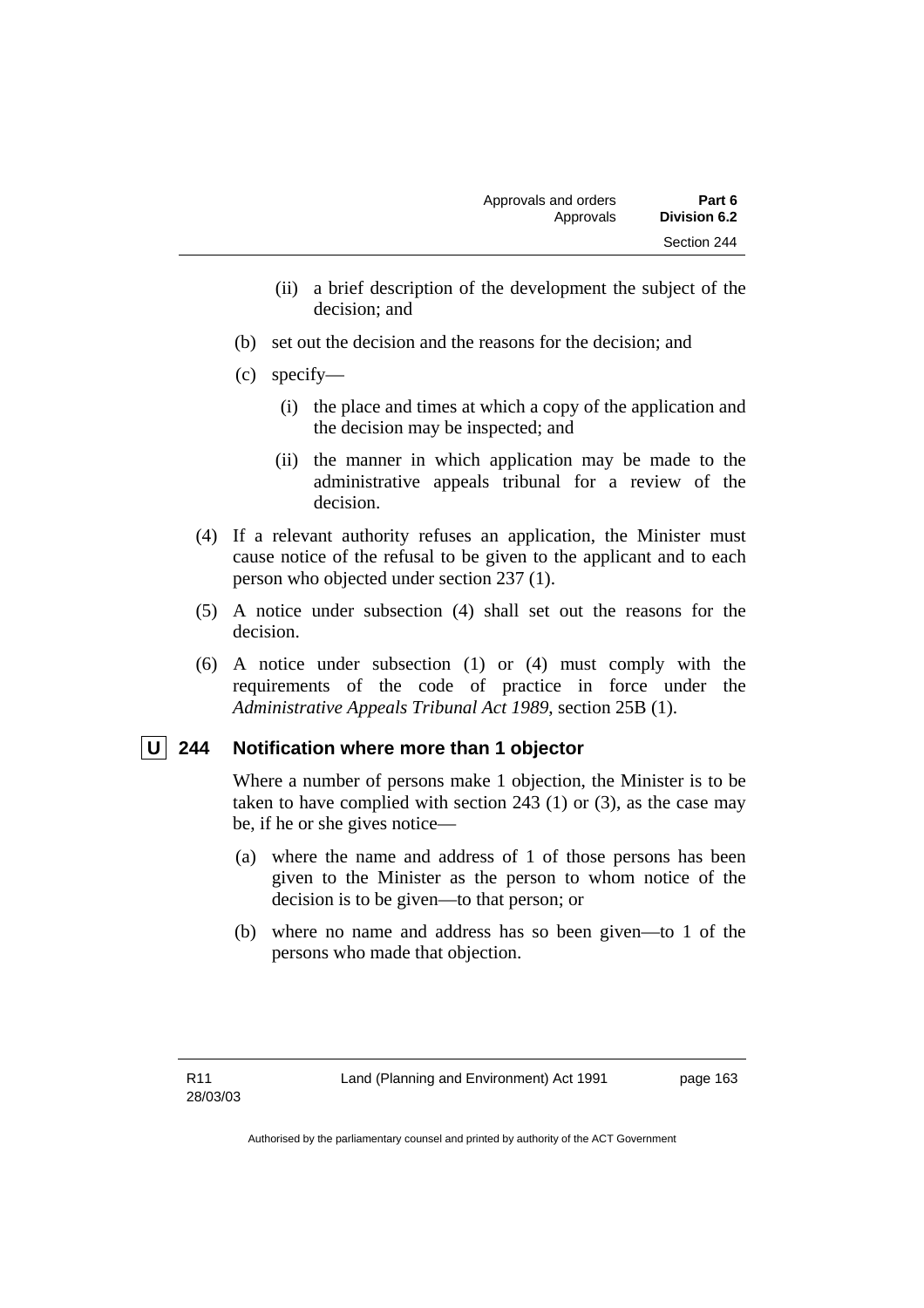| Part 6       | Approvals and orders |
|--------------|----------------------|
| Division 6.2 | Approvals            |
| Section 245  |                      |

# **U 245 Conditional approvals**

- (1) Subject to this section, the relevant authority may approve an application subject to such conditions as are specified by the authority, after taking into consideration the matters referred to in section 231 (1) (a).
- (2) The relevant authority—
	- (a) shall include in an approval any condition which is required to be included by the plan; and
	- (b) shall not include in an approval a condition inconsistent with a condition included under paragraph (a).
- (3) Without limiting the generality of subsection (1), the conditions subject to which an approval may be given may include a condition—
	- (a) that a development is to be carried out to the satisfaction of a specified person or body; or
	- (b) requiring a development to be carried out in stages within the periods specified in or under the approval; or
	- (c) specifying a period in which a development or any stage of a development is to be carried out; or
	- (d) that an approval does not take effect unless a specified approval is revoked, amended or given; or
	- (e) in relation to an approval to carry out a development for a specified period—that—
		- (i) building works or other works carried out in or on a place the subject of the approval are to be removed at the expiration of that period; or
		- (ii) the place is to be restored to a specified state at the expiration of that period; or

page 164 Land (Planning and Environment) Act 1991

28/03/03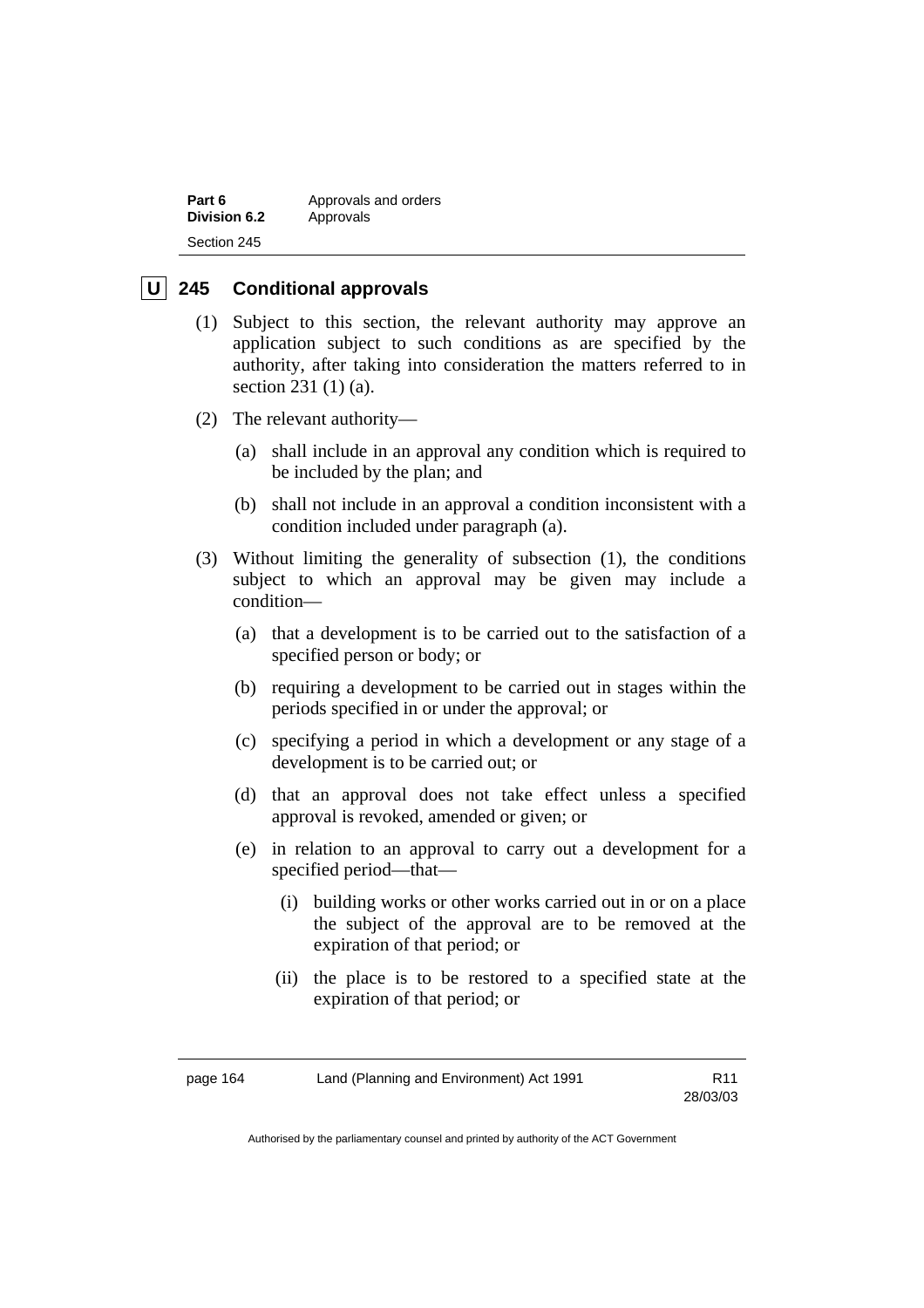- (f) that a bond be entered into securing performance against the conditions of an approval; or
- (g) that the applicant is to enter into an agreement with the Minister for the conservation of the heritage significance of places specified in the heritage places register; or
- (h) that a development be carried out to a specified standard; or
- (j) that specified works, services or facilities which the relevant authority considers reasonable in the circumstances—
	- (i) be provided by the applicant on or to a place the subject of the approval, or on or to another place; or
	- (ii) be paid for in whole or in part by the applicant; or
	- (iii) be provided on or to a place the subject of the approval by agreement between the applicant and the Minister responsible for the provision of the works, services or facilities; or
- (k) that plans, drawings or other documents be prepared by the applicant and lodged with the Minister for approval by him or her before the development or a specified part of it is commenced; or
- (l) requiring changes to be made to any plan, drawing or other document forming part of the application for approval; or
- (m) that the applicant give to the Minister a further assessment by a valuer that complies with section 226 (1) (b).
- (4) The Minister may approve an amendment to a plan, drawing or other document approved under subsection (3) (k) if the amendment is not inconsistent with section 230 (2) or an approval under subsection (3) (k).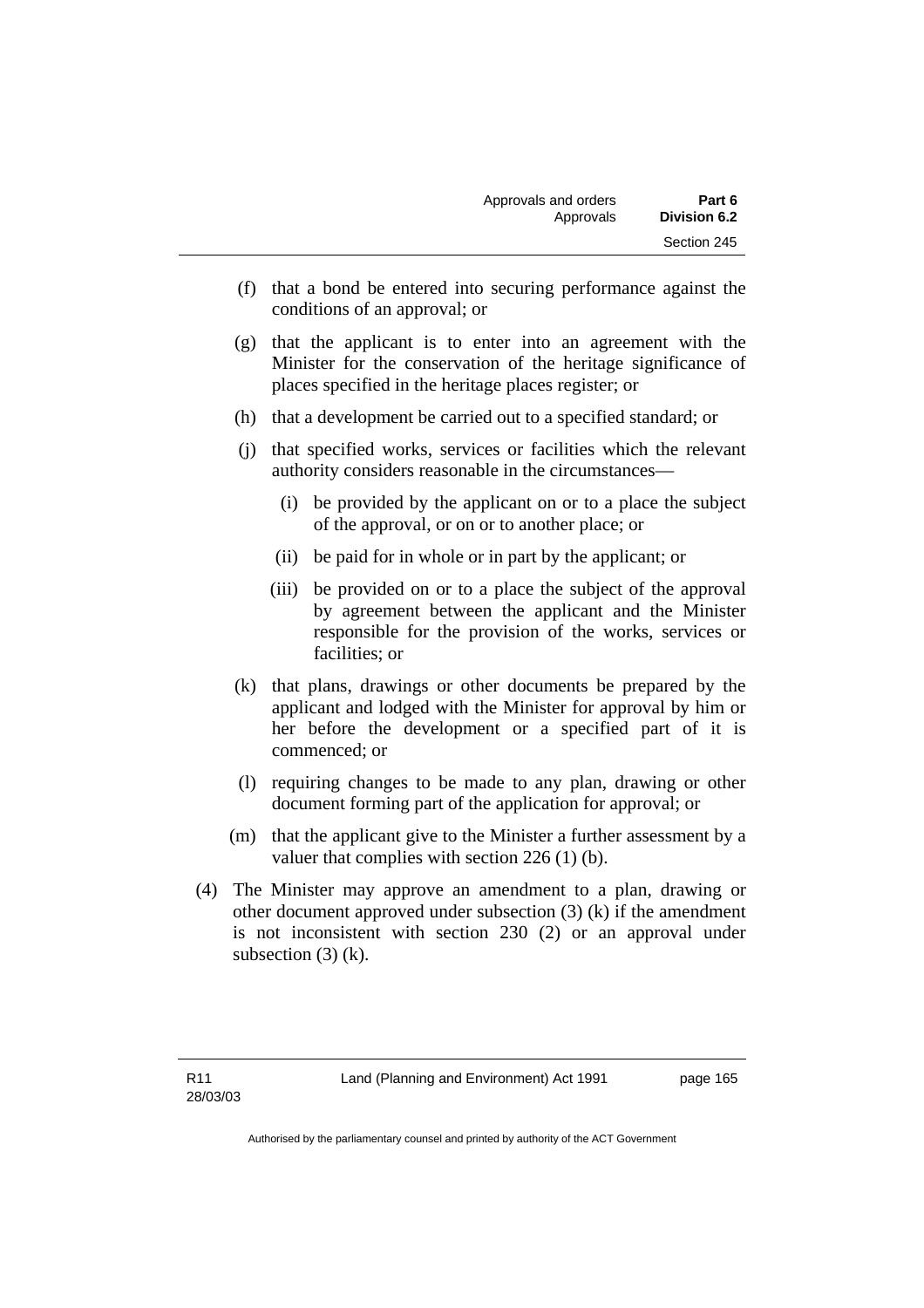**Part 6 Approvals and orders Division 6.2** Approvals Section 247

## **U Subdivision 6.2.4 Reconsideration of applications for approval**

## **U Subdivision 6.2.5 Approvals—miscellaneous**

#### **U 247 Minor amendments**

- (1) The lessee or an occupier of a place in respect of which an approval is in force may apply in writing to the relevant authority who gave the approval for an amendment of it.
- (2) The relevant authority may amend an approval, if satisfied that the amendment—
	- (a) does not change the effect of a condition subject to which the approval was given; and
	- (b) will not cause a significant increase in detriment to any person; and
	- (c) does not change the kind of development approved but only the activity permitted.
- (3) The relevant authority shall give notice of an amendment—
	- (a) to the person who made the application to amend; and
	- (b) if that person is not the lessee or occupier of the place to which the approval relates—to the lessee; and
	- (c) to each person who had objected under section 237 (Objections—general) to the grant of the approval; and
	- (d) to any relevant Territory authority.
	- *Note* For how documents may be given, see *Legislation Act 2001*, pt 19.5.

## **U 248 Corrections**

If the relevant authority who gave an approval is satisfied that the approval contains a formal error, the authority shall—

| page 166 | Land (Planning and Environment) Act 1991 | R <sub>11</sub> |
|----------|------------------------------------------|-----------------|
|          |                                          | בח/בח/סר        |

28/03/03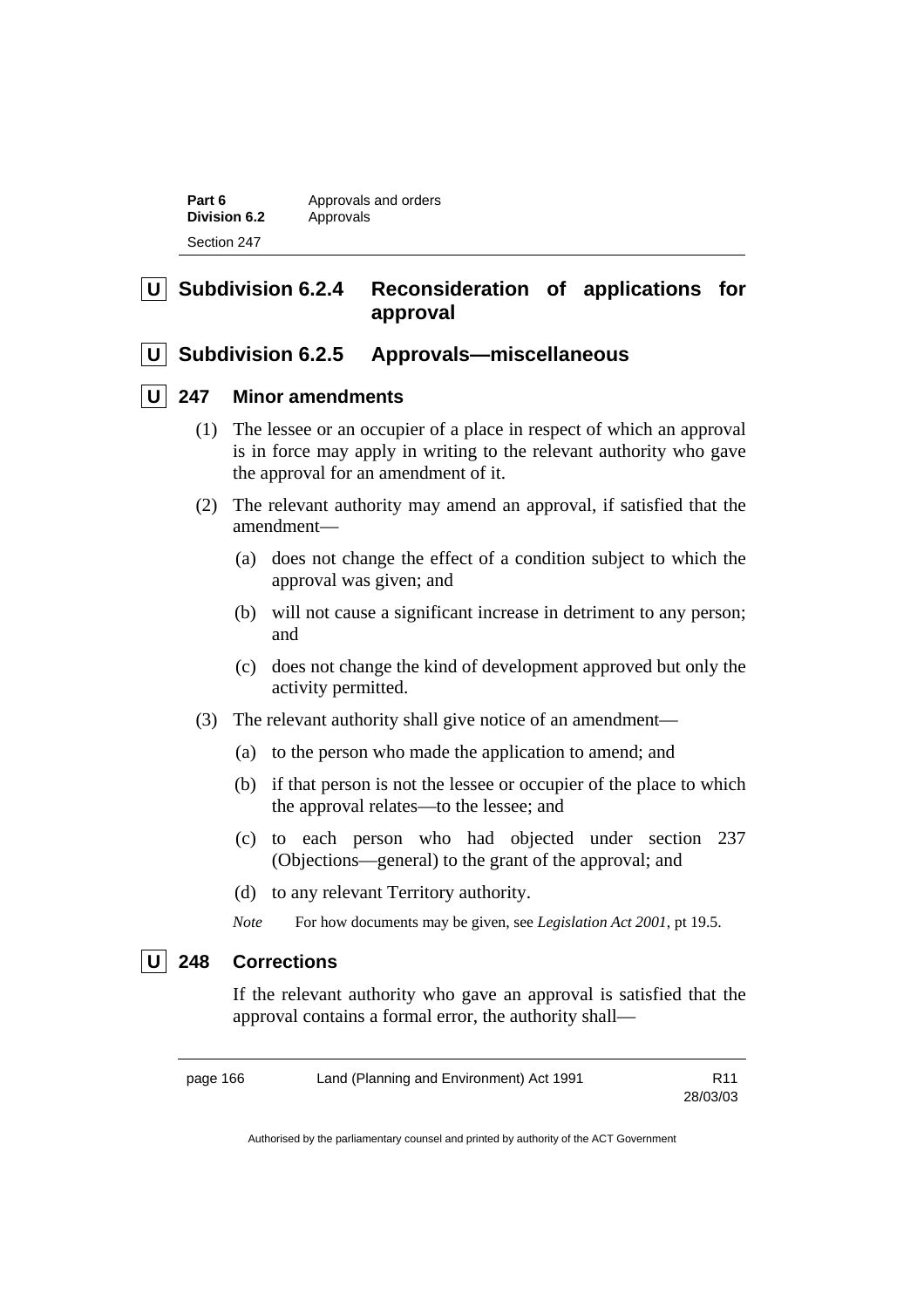- (a) correct the approval; and
- (b) notify the applicant in writing.

## **U 249 Approval—when takes effect**

Subject to sections 230 (4) and 245 (3) (d), the approval of an application by the relevant authority takes effect—

- (a) if no objection to the application has been made under section 237 and whether or not a condition is imposed on the approval—on the day on which the approval is given; or
- (b) if an objection to the application has been made under section 237 and no application is made to the administrative appeals tribunal for a review of the decision within 28 days after the date of the decision—on the day following the expiration of that period of 28 days; or
- (c) if application is made to the administrative appeals tribunal for a review of the decision to approve the application—on the day the tribunal decision affirming or varying the decision is given.

#### **U 250 Execution of approvals for variations of leases**

Subject to division 5.3, where an approval to undertake a development takes effect pursuant to section 249, being a development that consists of or includes a variation of a lease, the Executive shall cause the lease to be varied in accordance with the terms of the approval.

## **<u>U**</u> 251 Expiration of approvals

- (1) An approval to undertake a development (other than a development that consists wholly of a variation of a lease) expires if—
	- (a) the development or any stage of the development is not commenced within the period specified in the approval; or

R11 28/03/03 Land (Planning and Environment) Act 1991 page 167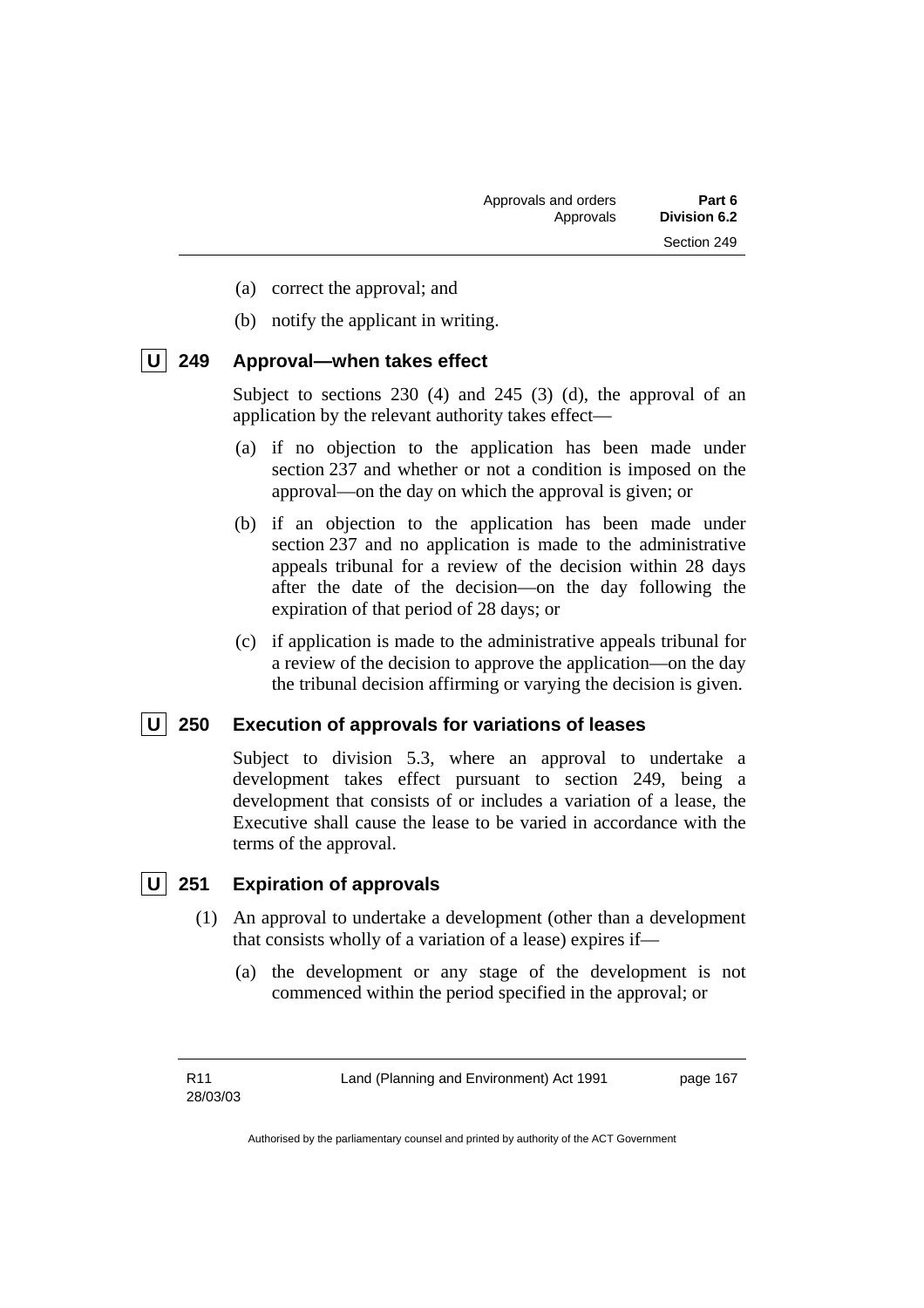| Part 6              | Approvals and orders |
|---------------------|----------------------|
| <b>Division 6.2</b> | Approvals            |
| Section 252         |                      |

- (b) the development or any stage of the development is not completed within the period specified in the approval; or
- (c) if no period is specified in an approval for the commencement of the development or any stage of the development—the development or stage of development is not commenced within 2 years after the date of the approval.
- (2) The expiry of an approval does not affect anything done under the approval before the expiry.

## **U 252 Extension of time**

- (1) The lessee or occupier of a place in respect of which an approval to undertake a development (other than a development that consists wholly of a variation of a lease) applies (being an approval which specifies the date for the completion of the development or any stage of the development) may, before the expiration of the approval, apply to the Minister for an extension of the period within which to complete the development or any stage of it.
- (2) On receipt of an application under subsection (1), the Minister may extend the period within which the development, or the stage of the development, is to be completed.

## **U 253 Revocation of approval**

The Minister may revoke an approval—

- (a) if satisfied that the approval was obtained by fraud or misrepresentation; or
- (b) where the approval is in respect of a place that is specified in the heritage places register or interim heritage places register if the applicant is convicted of an offence under this part.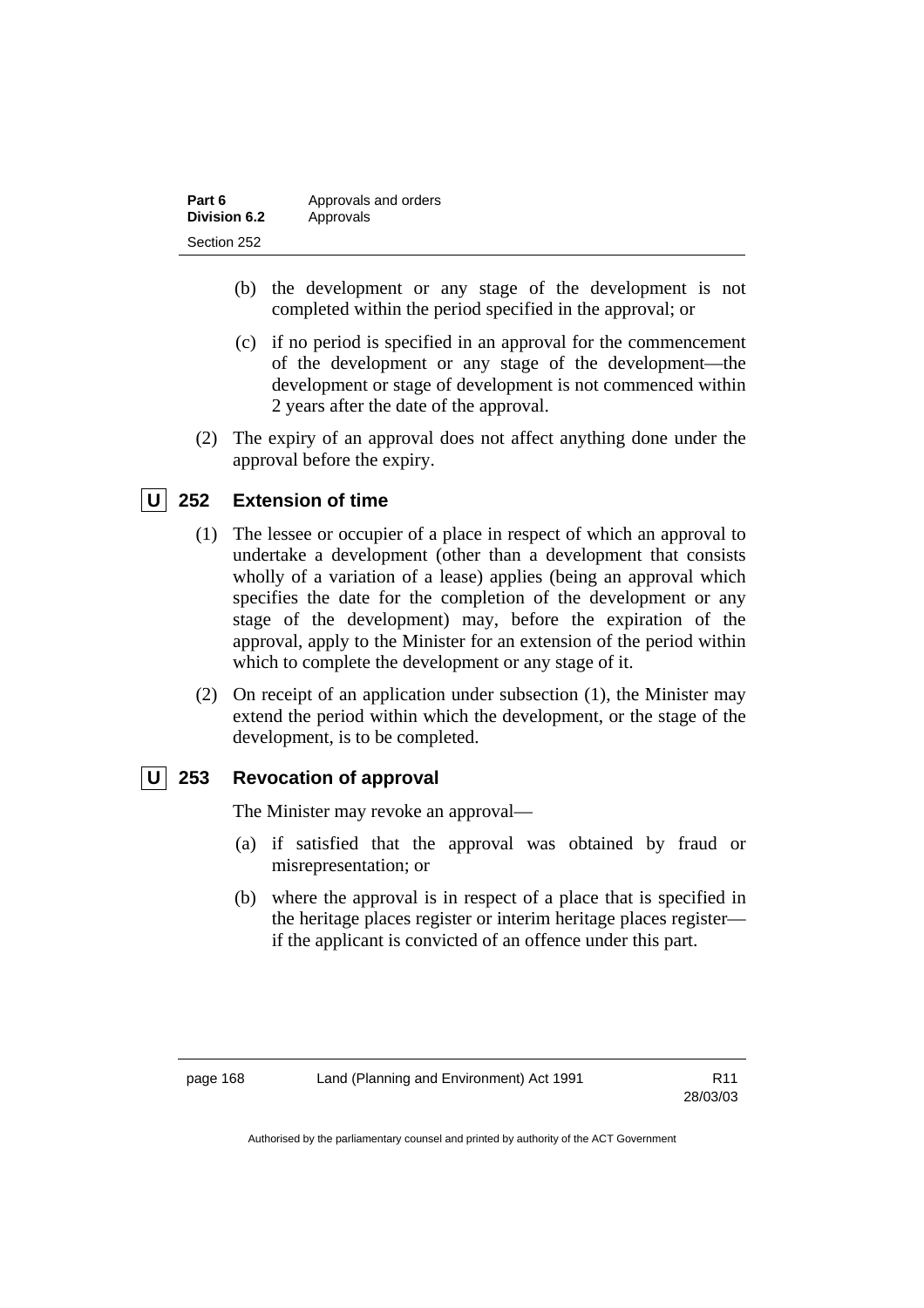## **Division 6.3 Orders**

#### **U** 254 Pest animals and pest plants

- (1) The Minister may, in writing—
	- (a) declare a class of animals to be pest animals; or
	- (b) declare a class of plants to be pest plants;

either generally or in a specified area.

(2) In subsection (1):

*animal* means any live vertebrate, but does not include a human being.

- (3) The Minister shall not make a declaration under subsection (1) unless the Minister has consulted with—
	- (a) the flora and fauna committee established under the *Nature Conservation Act 1980*; and
	- (b) in relation to a declaration proposed to be made under subsection (1) (a)—the animal welfare advisory committee established under the *Animal Welfare Act 1992*.
- (4) After making a declaration under subsection (1), the Minister—
	- (a) shall cause to be prepared a plan for the control of the propagation of animals or plants of the relevant class; and
	- (b) if the declaration was made under subsection (1) (a)—may cause to be prepared a code of practice under the *Animal Welfare Act 1992* in relation to the animals of the relevant class.
- (5) A declaration under subsection (1) is a disallowable instrument.
	- *Note* A disallowable instrument must be notified, and presented to the Legislative Assembly, under the *Legislation Act 2001*.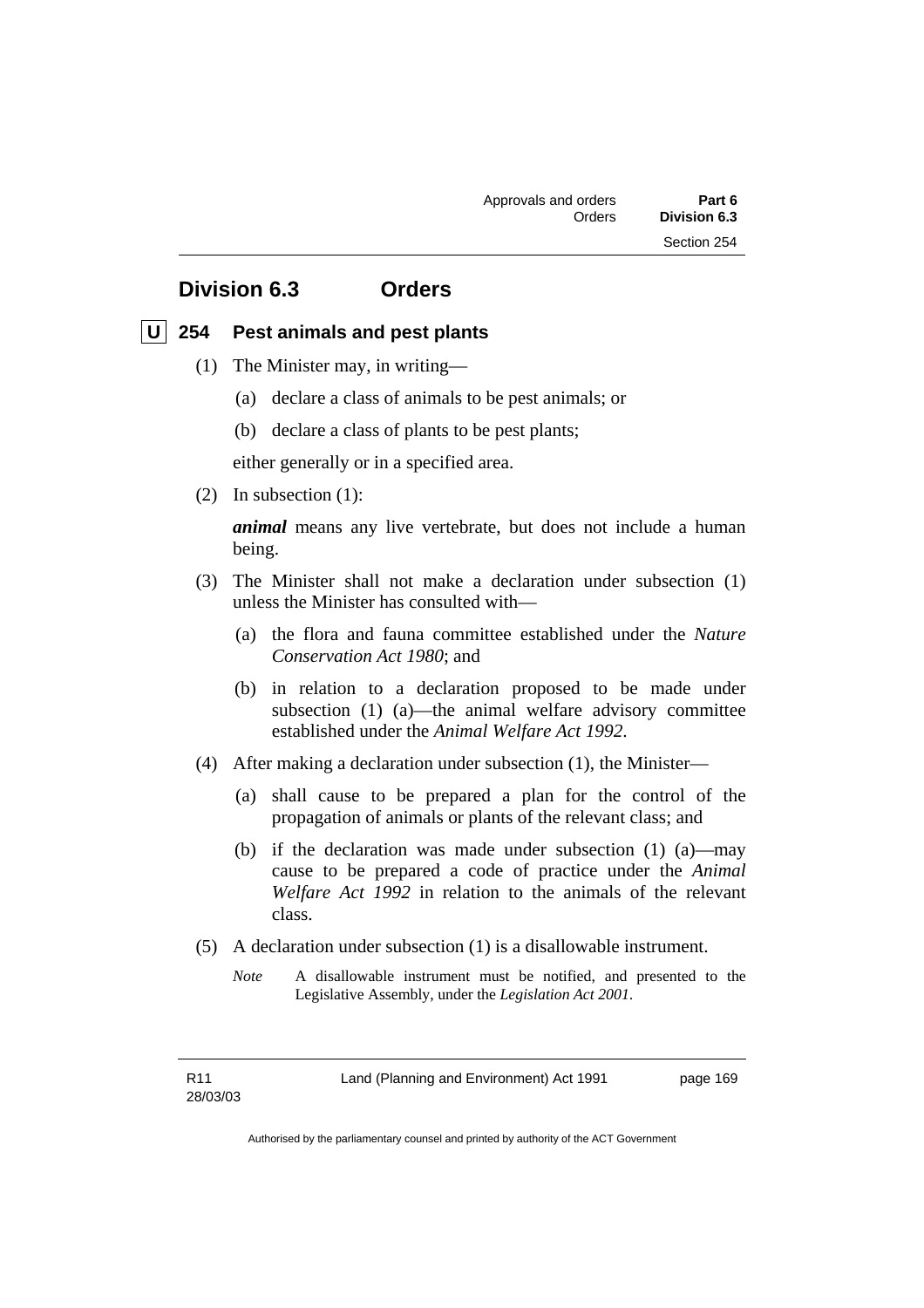| Part 6       | Approvals and orders |
|--------------|----------------------|
| Division 6.3 | Orders               |
| Section 255  |                      |

#### **255 Offences—orders**

- (1) A person who, without reasonable excuse, contravenes an order commits an offence punishable, on conviction, by a fine not exceeding the amount specified in schedule 5 in relation to the activity in respect of which the order was made.
- (2) A Territory authority shall not, without reasonable excuse, contravene an order.

## **U 256 Application for order**

- (1) A person may apply to the Minister for an order against—
	- (a) the lessee or occupier of a place on which a controlled activity was, is being, or is to be, conducted; or
	- (b) any person by whom or on whose behalf the activity was, is being, or is to be, conducted.
- (2) An application under subsection (1) must state the grounds on which the order is sought.
	- *Note* If a form is approved under s 287A (Approved forms) for an application, the form must be used.
- (3) On receiving an application under subsection (1), the Minister shall give notice in writing of the application—
	- (a) to each person against whom an order is sought; and
	- (ab) in the case of an application for an order relating to a pest animal or pest plant—the conservator; and
	- (b) for an application relating to the parking of heavy vehicles on residential land under the regulations under the *Road Transport (Safety and Traffic Management) Act 1999*—to the Minister administering that Act.
	- *Note* For how documents may be given, see *Legislation Act 2001*, pt 19.5.
- (4) A notice under subsection (3) shall—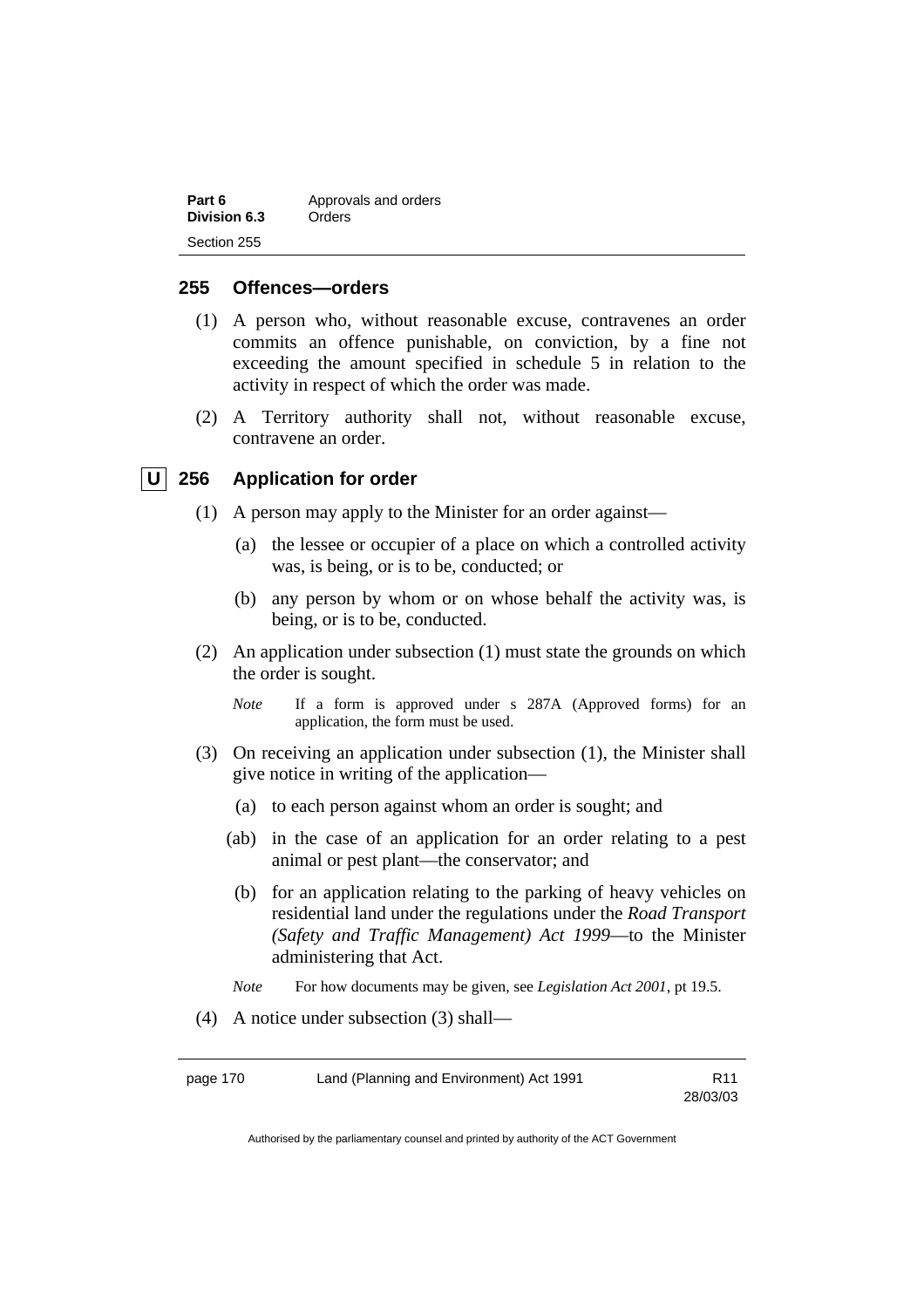- (a) contain a statement to the effect that the person to whom it is given may, within 7 days after the day on which he or she receives the notice, make submissions to the Minister in relation to the making of the order; and
- (b) have attached to it a copy of the application to which the notice relates.
- (4A) Before deciding whether to make an order the Minister shall consider any submissions made—
	- (a) by a person against whom the order is sought; and
	- (ab) in the case of an application for an order relating to a pest animal or pest plant—the conservator; and
	- (b) for an application for an order relating to the parking of heavy vehicles on residential land under the regulations under the *Road Transport (Safety and Traffic Management) Act 1999* by the Minister administering that Act.
- (4B) The Minister shall determine an application under subsection (1)  $b$ y-
	- (a) making the order; or
	- (b) refusing to make the order.
- (4BA) The Minister shall refuse to make an order under subsection (4B) in relation to the controlled activity of using or managing land in a way that fails to control the propagation of a pest animal or pest plant if—
	- (a) there is a written agreement between the lessee or occupier of the land and the Minister relating to control of the propagation of the relevant pest animal or pest plant; and
	- (b) the Minister is satisfied that the lessee or occupier is giving effect to the agreement.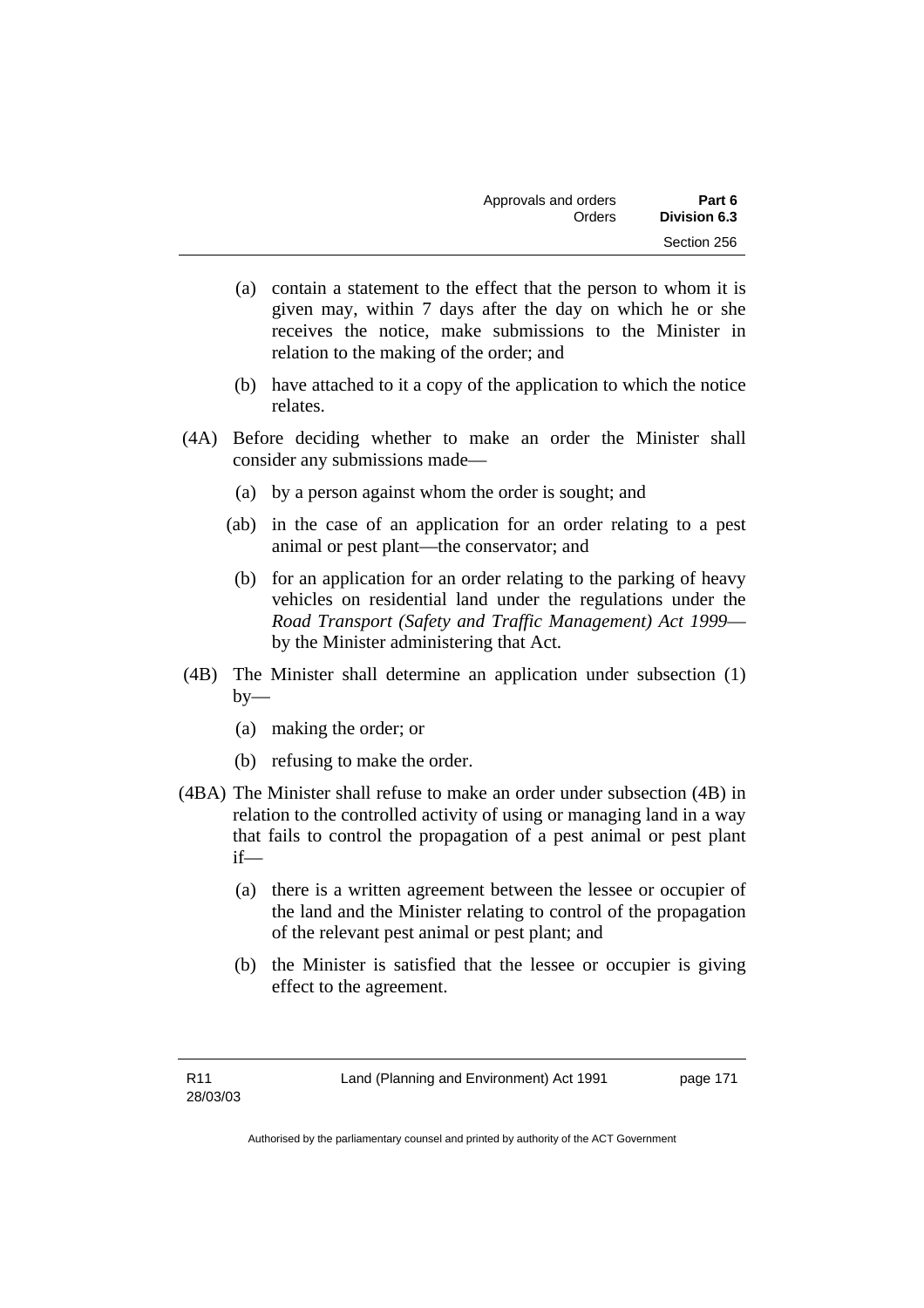| Part 6       | Approvals and orders |
|--------------|----------------------|
| Division 6.3 | Orders               |
| Section 256  |                      |

- (4C) If the Minister makes an order under subsection (4B) that relates to the parking of a heavy vehicle on residential land under the *Road Transport (Safety and Traffic Management) Act 1999*, the Minister must, as soon as practicable after the order is made, give a copy of the order to the Minister administering that Act.
- (4D) The Executive may, of its own motion, make an order under this section.
- (4E) An order under subsection (4D) shall be tabled in the Legislative Assembly within 3 sitting days after the date of the order.
	- (5) An order—
		- (a) shall specify—
			- (i) the grounds on which the order is made; and
			- (ii) its date of effect; and
		- (b) may direct any person against whom it is made—
			- (i) not to commence a development without approval; or
			- (ii) to stop carrying out a development without approval; or
			- (iii) to stop, or not commence, a controlled activity other than a development; or
			- (iv) to comply with the terms of an approval to undertake a development; or
			- (v) to stop undertaking a development otherwise than in accordance with the conditions subject to which an approval to conduct the development was given; or
			- (vi) to demolish a building or structure, or a part of a building or structure, that has been constructed or erected without approval or permission required by an Act or regulations; or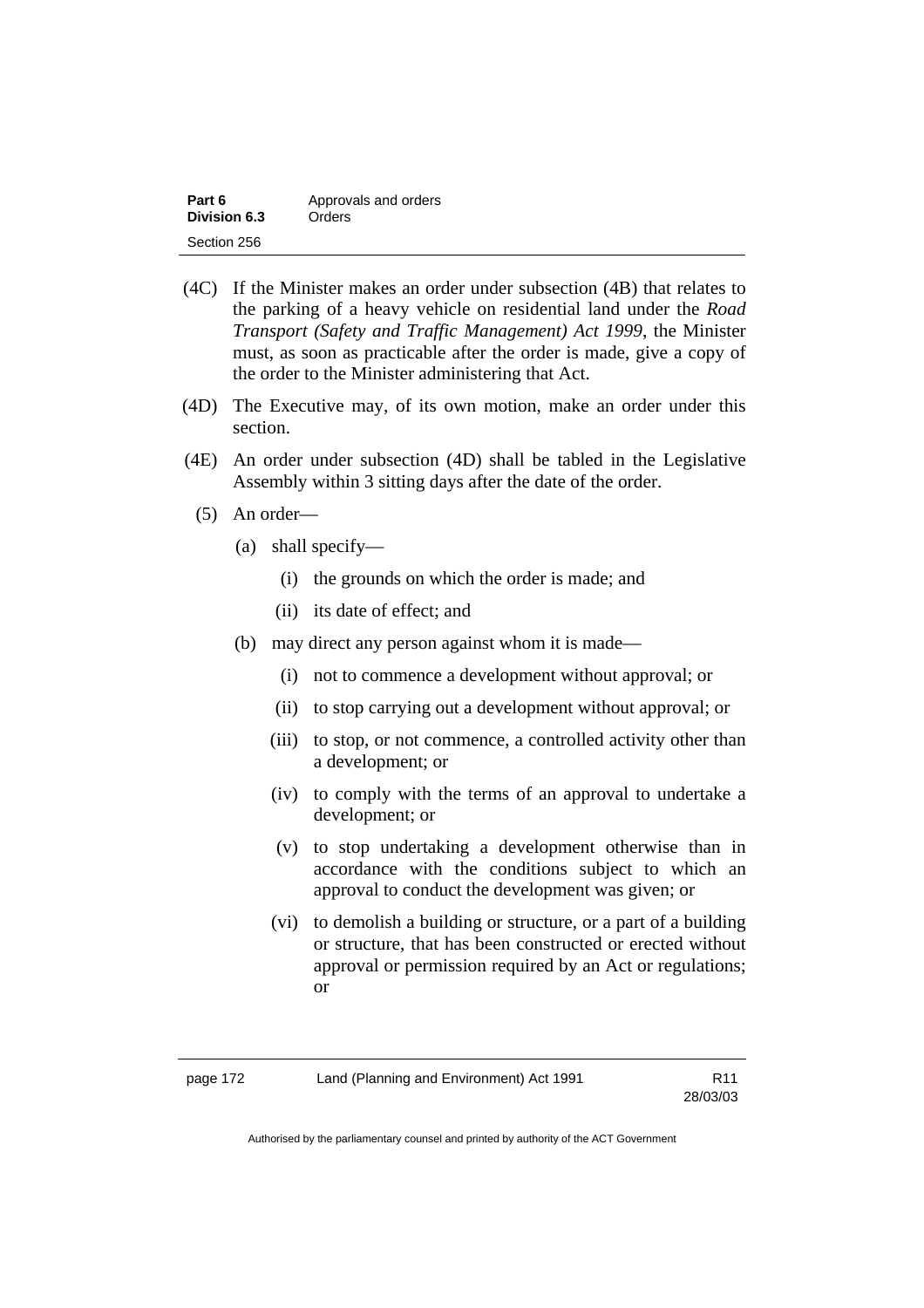| Approvals and orders | Part 6       |
|----------------------|--------------|
| Orders               | Division 6.3 |
|                      | Section 256  |

- (vii) to demolish a building or structure, or a part of a building or structure, that encroaches onto, over or under unleased Territory land without approval granted under an Act; or
- (viii) to restore any land, building or structure that has been altered without approval or permission required by an Act or regulations; or
	- (ix) to replace with an identical building or structure any building or structure that has been demolished without approval or permission required by an Act or regulations; or
	- (x) to clean up a leasehold; or
	- (xi) to prune in a manner specified in the order so much of a tree, sapling, plant or shrub as overhangs a public place; or
- (xii) to cease carrying out an activity that is likely to cause soil erosion or that involves—
	- (A) destroying, damaging, removing or otherwise interfering with vegetation (living or dead); or
	- (B) removing or otherwise interfering with soil;

that is—

- (C) between the banks of a watercourse; or
- (D) within 20m of a bank of a watercourse; or
- (E) on land having a slope of more than 18° from the horizontal; or
- (xiii) to manage land held under a rural lease in accordance with the land management agreement that applies to it; or
- (xiv) to comply with the relevant land management agreement by acting as directed by the order.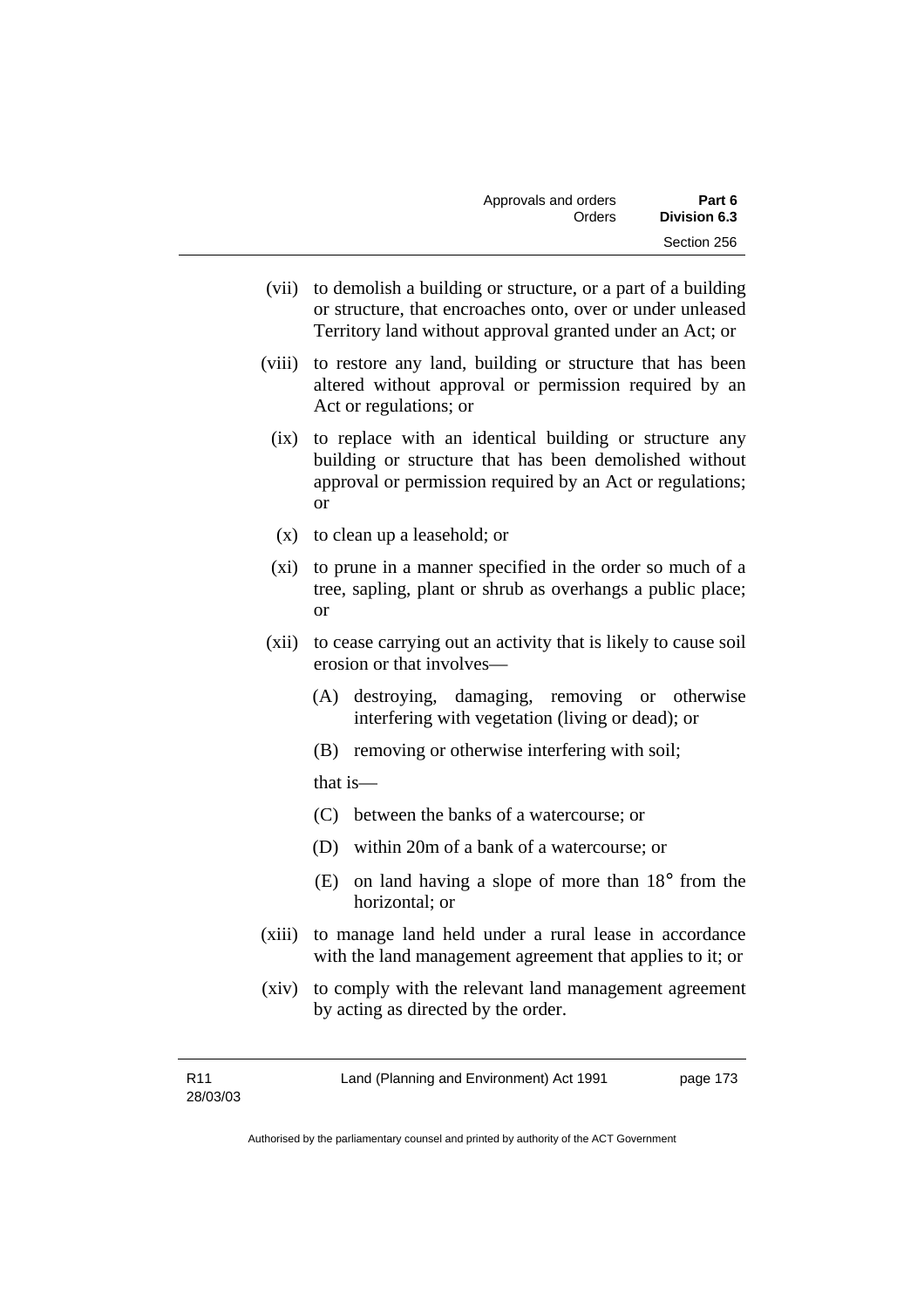| Part 6       | Approvals and orders |
|--------------|----------------------|
| Division 6.3 | Orders               |
| Section 256A |                      |

 (6) If the Minister fails to make an order under subsection (4B) within the prescribed period, the Minister is, for that subsection, to be taken to have refused to make an order.

#### **256A Effect of certain orders**

An order under section 256 that relates to a pest animal or a pest plant is to be taken to be a licence under the *Nature Conservation Act 1980* for any action in relation to the animal or plant required to comply with the order.

#### **U** 257 Notice of making of order

- (1) If the Minister makes an order under section 256, the Minister shall give notice of the making of the order to—
	- (a) any person to whom the order is directed; and
	- (b) the applicant; and
	- (c) the lessee and occupier of the place to which the order relates; and
	- (d) the registrar-general; and
	- (e) any other person whose interests are, in the opinion of the Minister, adversely affected by the order.
	- *Note* For how documents may be given, see *Legislation Act 2001*, pt 19.5.
- (2) If the Executive makes an order under section 256 it shall cause notice of the making of the order to be given to—
	- (a) any person to whom the order is directed; and
	- (b) the lessee and occupier of the place to which the order relates; and
	- (c) the registrar-general; and
	- (d) any other person whose interests are, in the opinion of the Executive, adversely affected by the order.

| page 174 | Land (Planning and Environment) Act 1991 | R <sub>11</sub> |
|----------|------------------------------------------|-----------------|
|          |                                          | 28/03/03        |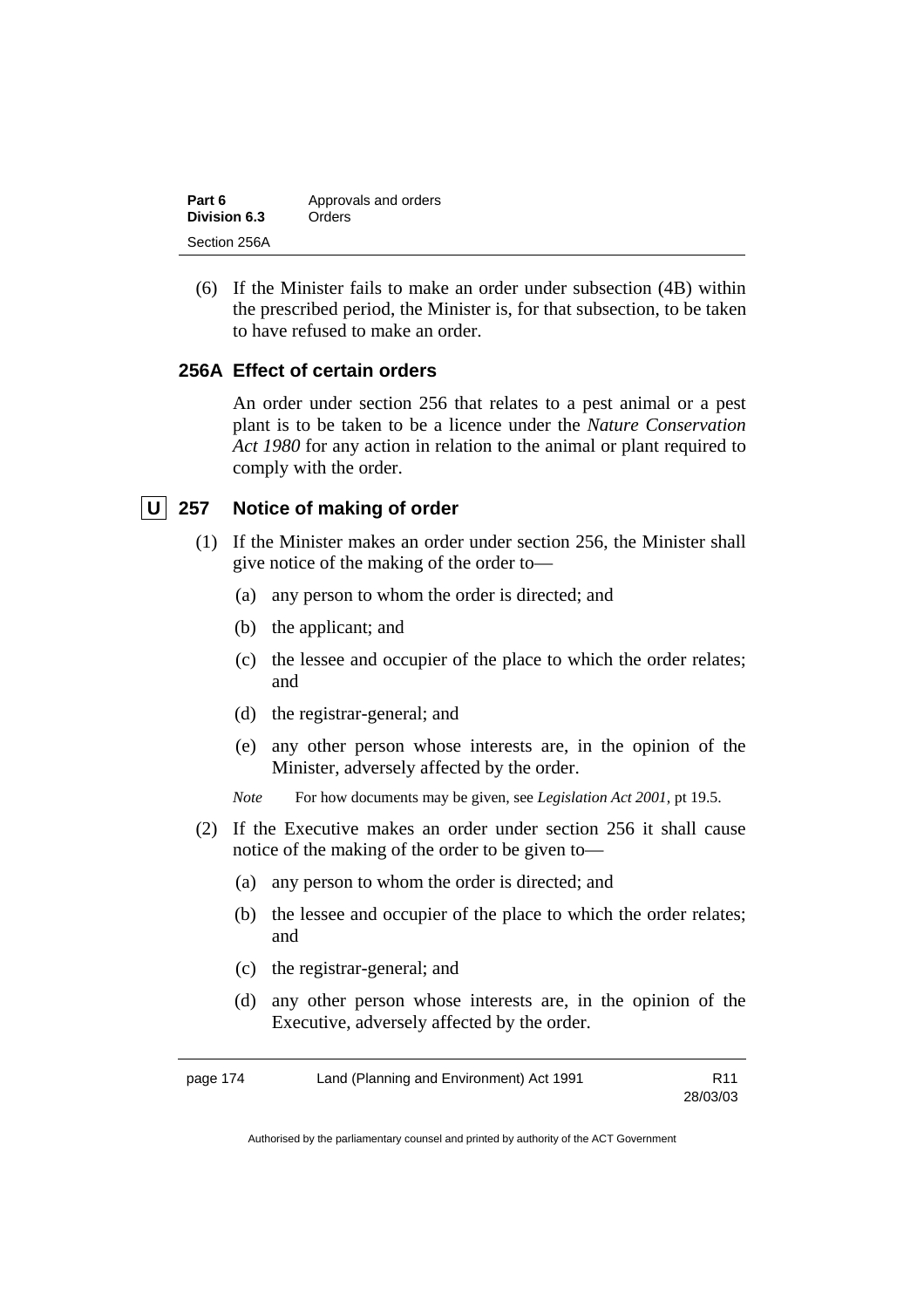| Approvals and orders | Part 6       |
|----------------------|--------------|
| Orders               | Division 6.3 |
|                      | Section 258  |

#### **U 258 Effect of order in certain circumstances**

Where the Minister or the Executive, by order, directs a person to refrain from conducting a controlled activity, the person to whom the order is directed is guilty of an offence under section 255 if the person contravenes the order at any time during the period between the date the order takes effect and the date on which it is revoked.

### **U 259 Noncompliance**

- (1) Whether or not proceedings are instituted for an offence against this part, the Minister may—
	- (a) direct that a person authorised by the Minister enter a place on which a controlled activity is being conducted and carry out work or conduct an activity to which an order relates which was not carried out within the period specified in the order; or
	- (b) apply to the Supreme Court—
		- (i) for an injunction restraining any person from contravening an order; or
		- (ii) for an order requiring a person to do an act or thing in accordance with the terms of an approval.
- (2) The reasonable cost of work carried out under subsection (1) (a) is a debt payable by the person against whom the order was made to the Territory.
- (3) The Minister shall not make a direction under subsection (1) (a)—
	- (a) if application is made to the administrative appeals tribunal for a review of the decision to make the order to which the proposed direction relates—unless the decision to make the order is upheld; or
	- (b) if no application is made to the administrative appeals tribunal —until the expiration of the period within which such an application may be made.

Land (Planning and Environment) Act 1991 page 175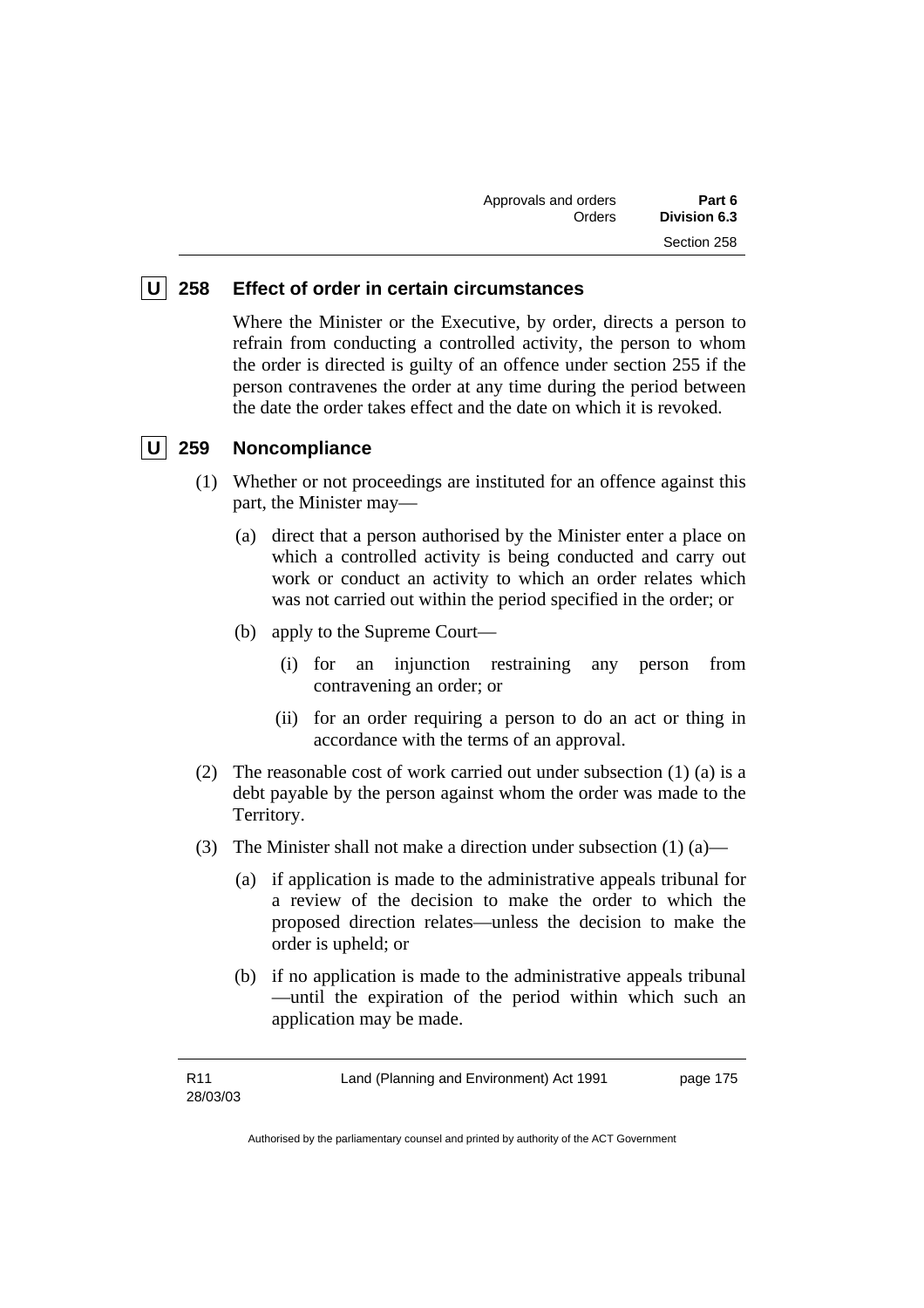| Part 6       | Approvals and orders |
|--------------|----------------------|
| Division 6.3 | Orders               |
| Section 260  |                      |

#### **U 260 Future owners or occupiers**

- (1) An order under this division may be expressed to bind any subsequent lessee or occupier of land to the same extent as if the order had been made against that subsequent occupier or lessee.
- (2) The Minister and the Executive shall, on making an order of the kind referred to in subsection (1), cause a copy of the order to be sent to the registrar-general.
- (3) The Minister and the Executive shall, on revoking an order of the kind referred to in subsection (1), cause written notice of the revocation to be given to the registrar-general.

#### **261 Powers of Supreme Court**

- (1) The Supreme Court may, on application being made under section 259 (1) (b) or by any other person, grant an injunction restraining a person from engaging in conduct which would contravene an order and, if in the court's opinion it is desirable to do so, requiring the person to do any act or thing.
- (2) Where, in the opinion of the court, it is desirable to do so, the court may grant an interim injunction pending determination of an application under subsection (1).
- (3) The court may rescind or vary an injunction granted under subsection  $(1)$  or  $(2)$ .
- (4) The power of the court to grant an injunction restraining a person from engaging in conduct may be exercised—
	- (a) whether or not it appears to the court that the person intends to engage again, or to continue to engage, in conduct of that kind; and
	- (b) whether or not the person has previously engaged in conduct of that kind.

28/03/03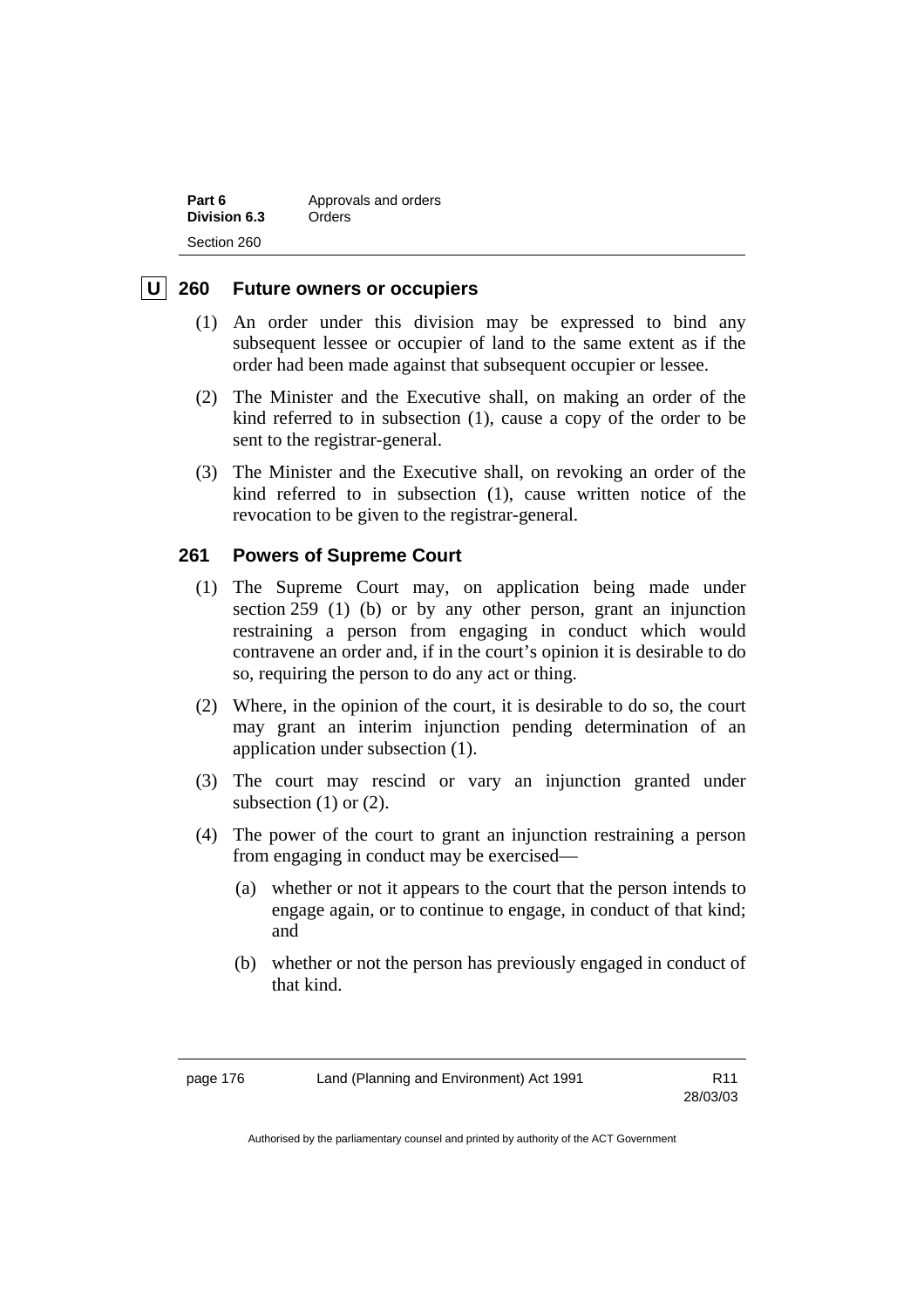| Approvals and orders | Part 6              |
|----------------------|---------------------|
| Enforcement          | <b>Division 6.4</b> |
|                      | Section 262         |

- (5) The power of the court to grant an injunction requiring a person to do an act or thing may be exercised—
	- (a) whether or not it appears to the court that the person intends to refuse or fail again, or to continue to refuse or fail, to do that act or thing; and
	- (b) whether or not the person has previously refused or failed to do that act or thing.

## **Division 6.4 Enforcement**

## **Subdivision 6.4.1 Preliminary**

#### **262 Definitions for div 6.4**

In this division:

*connected*—a thing is *connected* with an offence if—

- (a) the offence has been committed in relation to it; or
- (b) it will provide evidence of the commission of the offence; or
- (c) it was used, is being used, or is intended to be used, to commit the offence.

*occupier*, of premises, includes—

- (a) a person believed, on reasonable grounds, to be an occupier of the premises; and
- (b) a person apparently in charge of the premises.

*offence* includes an offence that there are reasonable grounds for believing has been, is being, or will be committed.

### **U 263 Inspectors**

 (1) The Minister may, in writing, appoint a person to be an inspector for this part.

R11 28/03/03 Land (Planning and Environment) Act 1991 page 177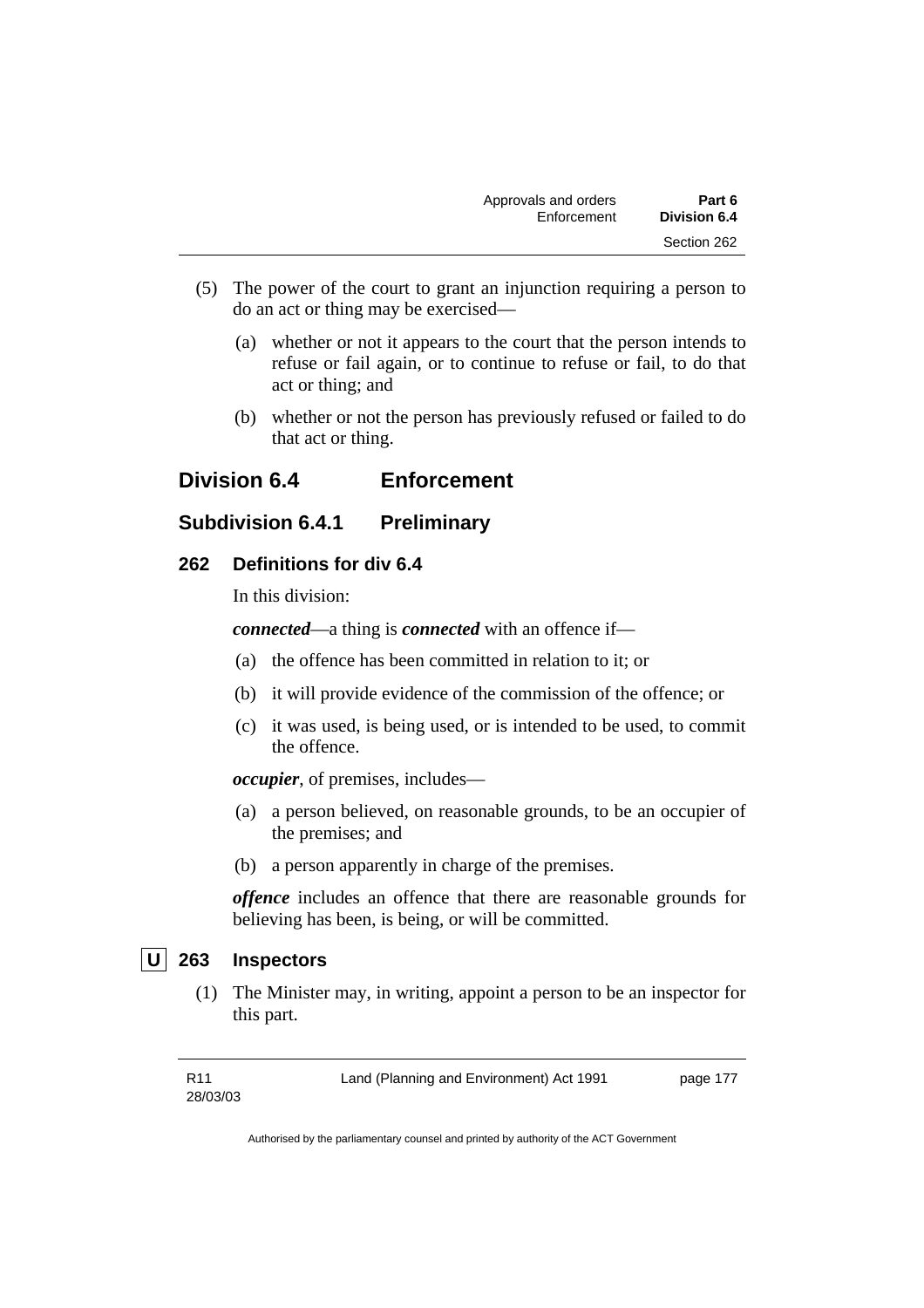| Part 6       | Approvals and orders |
|--------------|----------------------|
| Division 6.4 | Enforcement          |
| Section 264  |                      |

 (2) An inspector shall, subject to this part and the regulations, perform such duties as the Minister directs.

## **U 264 Identity cards**

The Minister shall issue to each inspector an identity card that specifies the name and appointment of the inspector and on which appears a recent photograph of the inspector.

## **U 265 Return of identity cards**

A person appointed to be an inspector shall not, without reasonable excuse, fail to return his or her identity card to the Minister upon ceasing to be an inspector.

Maximum penalty: 1 penalty unit.

#### **Subdivision 6.4.2 Inspection**

#### **266 Inspections etc**

For the purposes of ascertaining whether or not a controlled activity is being conducted in or on any place—

- (a) in accordance with an approval; or
- (b) without an approval; or
- (c) contrary to the conditions of an approval; or
- (d) in accordance with, or in contravention of, an order;

an inspector may enter the place—

- (e) with the consent of the occupier of the place; or
- (f) pursuant to a warrant issued under section 273; or
- (g) with such assistance and by such force as is reasonable, where the inspector believes on reasonable grounds that the circumstances are of such seriousness and urgency as to

page 178 Land (Planning and Environment) Act 1991 28/03/03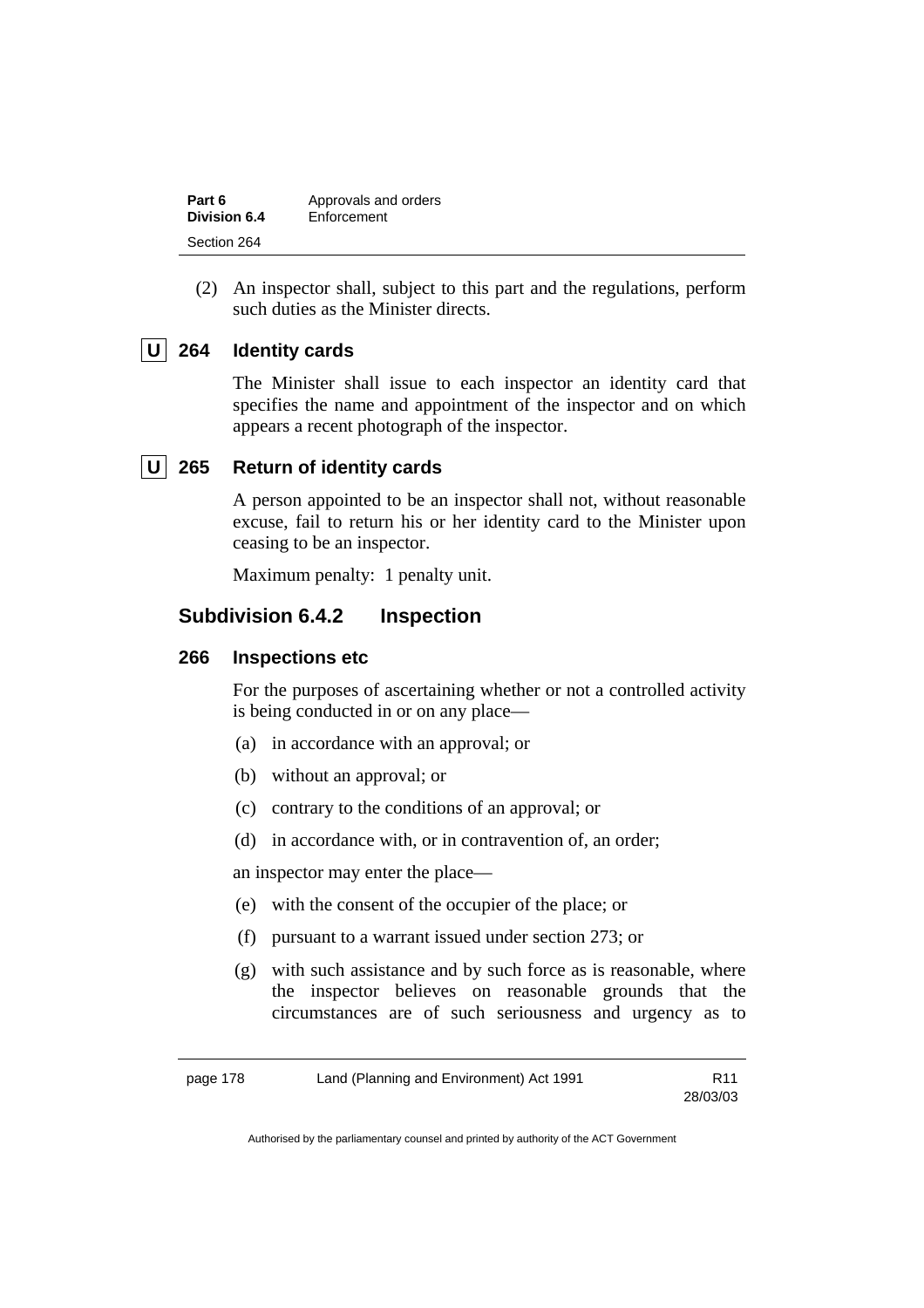| Approvals and orders | Part 6<br>Division 6.4 |
|----------------------|------------------------|
| Enforcement          |                        |
|                      | Section 267            |

require the immediate exercise of those powers without the authority of a warrant issued under section 273;

and, subject to section 268, exercise any power referred to in section 269 if the inspector believes on reasonable grounds that a controlled activity is, or is intended to be, conducted in or on that place.

#### **267 Consent to entry**

- (1) Before seeking the consent of the occupier of a place for the purposes of section 266, an inspector shall inform the occupier that he or she may refuse to give that consent.
- (2) If an inspector obtains the occupier's consent for those purposes, the inspector shall ask the occupier to sign a written acknowledgment—
	- (a) that the occupier has been informed that he or she may refuse to give consent, for the purposes of section 266, for the inspector to enter the place and to exercise any power under section 269; and
	- (b) that the occupier has given the inspector that consent; and
	- (c) of the day on which, and the time at which, the consent was given.
- (3) Where it is material, in any proceedings, for a court to be satisfied that an occupier has consented for the purposes of section 266 and an acknowledgment, in accordance with subsection (2), signed by the occupier, is not produced in evidence, it shall be presumed that the occupier did not consent, but that presumption is rebuttable.

#### **268 Display of identity cards**

An inspector who enters a place under section 266 is not entitled to remain in or on the place if, on request by the occupier, the inspector does not show his or her identity card to the occupier.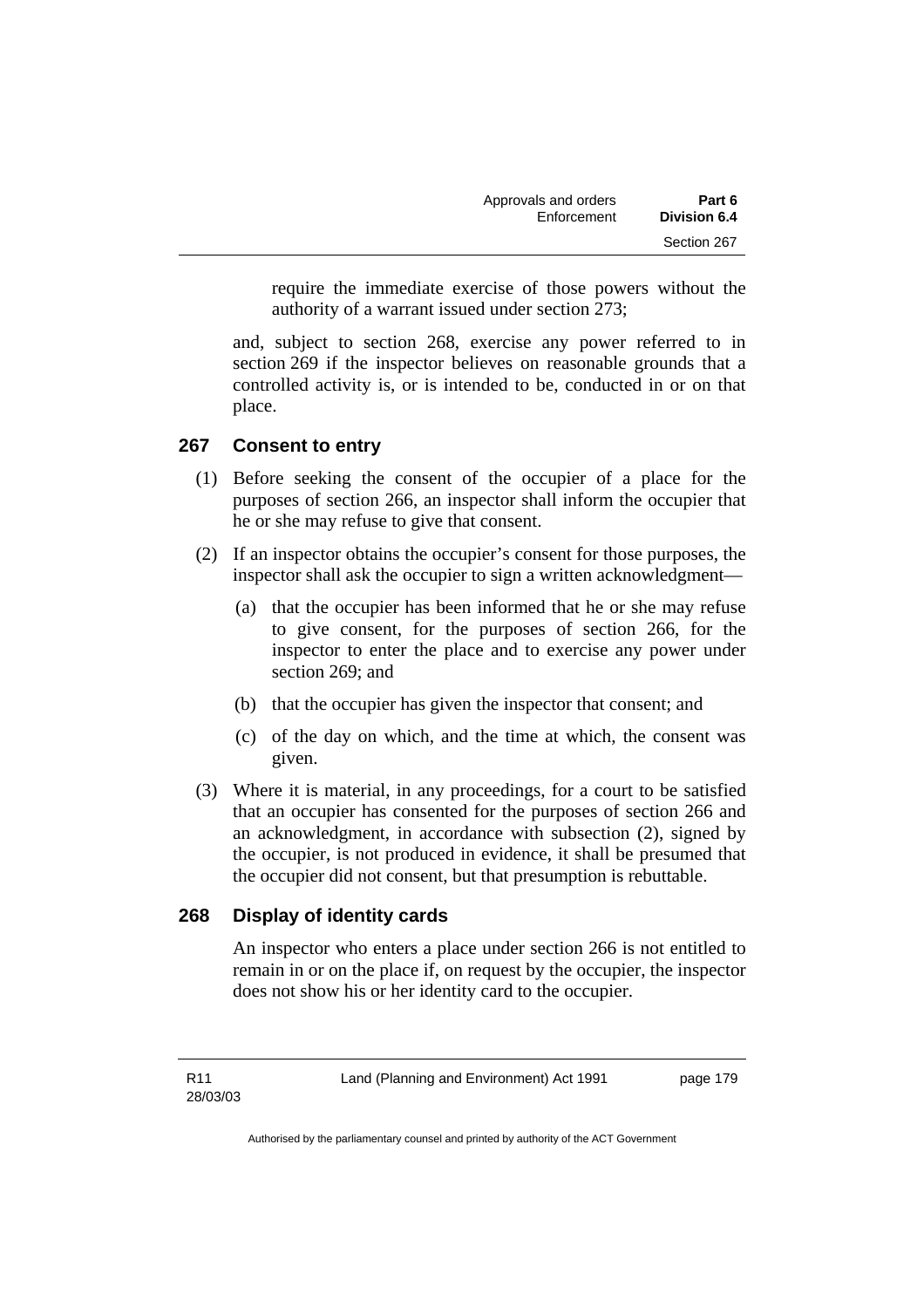| Part 6       | Approvals and orders |
|--------------|----------------------|
| Division 6.4 | Enforcement          |
| Section 269  |                      |

#### **269 Powers of inspection**

- (1) Subject to this part, an inspector who enters a place under section 266 may—
	- (a) inspect, examine, take measurements of, or conduct tests concerning, the premises or a controlled activity conducted in or on that place; and
	- (b) take such photographs, video recordings, or make such sketches or other recordings, as the inspector believes on reasonable grounds to be necessary; and
	- (c) take samples of anything that the inspector believes on reasonable grounds is connected with an offence against this part; and
	- (d) seize anything that the inspector believes on reasonable grounds to be connected with an offence against this part; and
	- (e) inspect, make copies of, or take extracts from, any document in or on that place that the inspector believes on reasonable grounds is connected with an offence against this part; and
	- (f) require any person in or on the place—
		- (i) to give the inspector such information; or
		- (ii) to produce to the inspector any document containing such information;

relating to the use of the place in connection with the conduct of a controlled activity; and

- (g) require any person in or on the place to answer questions; and
- (h) require any person on the premises to give the inspector such assistance as is reasonable to enable the inspector to exercise his or her powers under this section.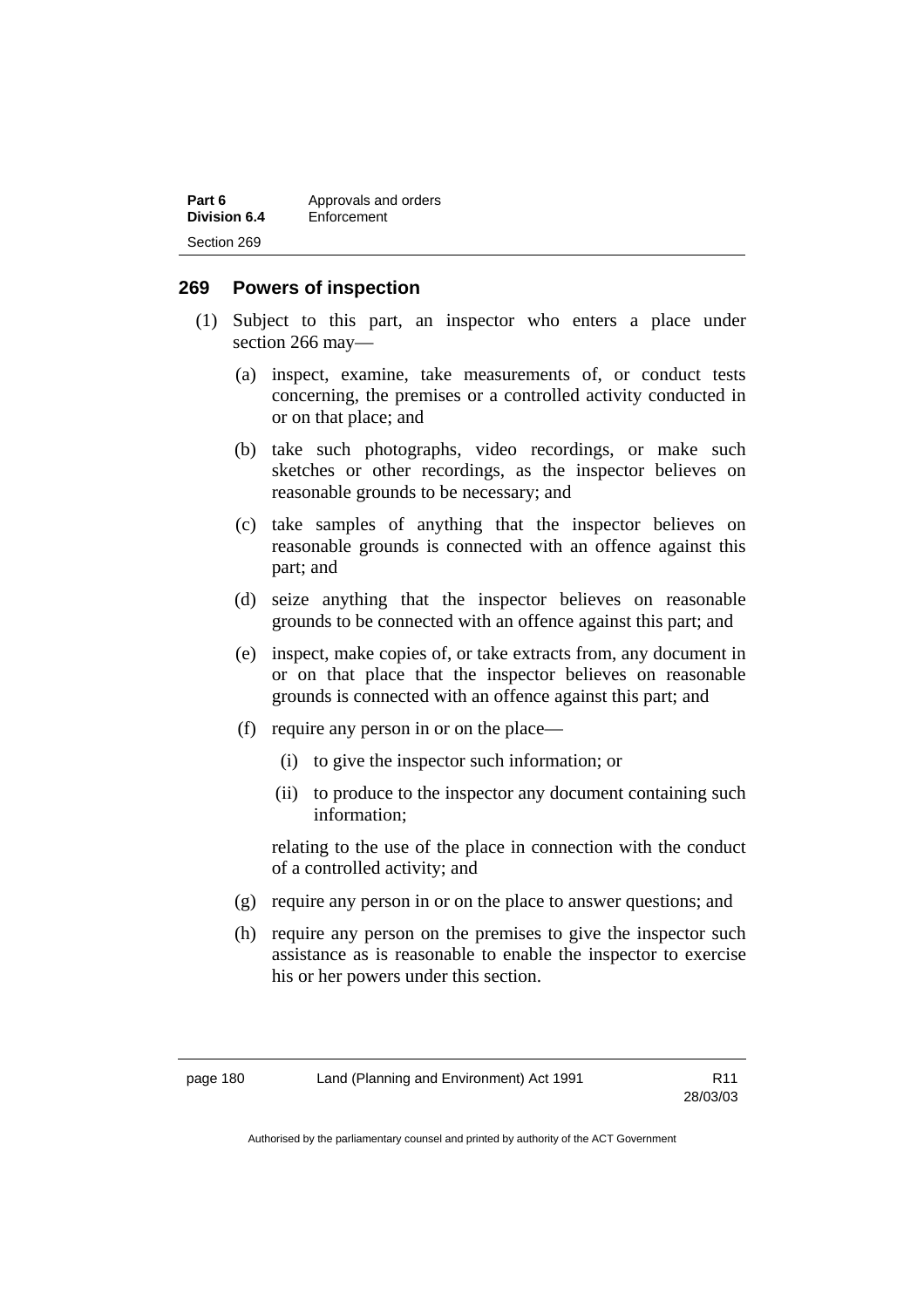| Approvals and orders | Part 6       |  |
|----------------------|--------------|--|
| Enforcement          | Division 6.4 |  |
|                      | Section 270  |  |

 (2) A person shall not, without reasonable excuse, fail to comply with a requirement made of the person under subsection  $(1)$   $(f)$ ,  $(g)$  or  $(h)$ .

Maximum penalty: 50 penalty units.

#### **270 Work carried out at direction of inspector**

Where an authorised person enters land pursuant to section 259 (1) (a), the authorised person shall not carry out the work or conduct the controlled activity otherwise than in accordance with the directions of an inspector.

#### **271 Taking samples**

An inspector who takes samples under section 269 (1) (c) shall—

- (a) ensure that the sample is such as to permit paragraph (c) to be complied with; and
- (b) give a receipt for the sample to the occupier of the place from which the sample was taken; and
- (c) divide the sample into 2 parts as nearly as practicable identical in size and composition to each other and each suitable for the purpose of analysis; and
- (d) place each of those parts in a separate container and seal each container; and
- (e) attach to each container a label bearing the signature of the inspector and particulars of the date and time when, and the place at which, the sample was taken; and
- (f) give 1 container to the occupier of the place.

## **U 272 Disposal of seized items**

(1) Where a thing has been seized under section 269 (1) (d) and—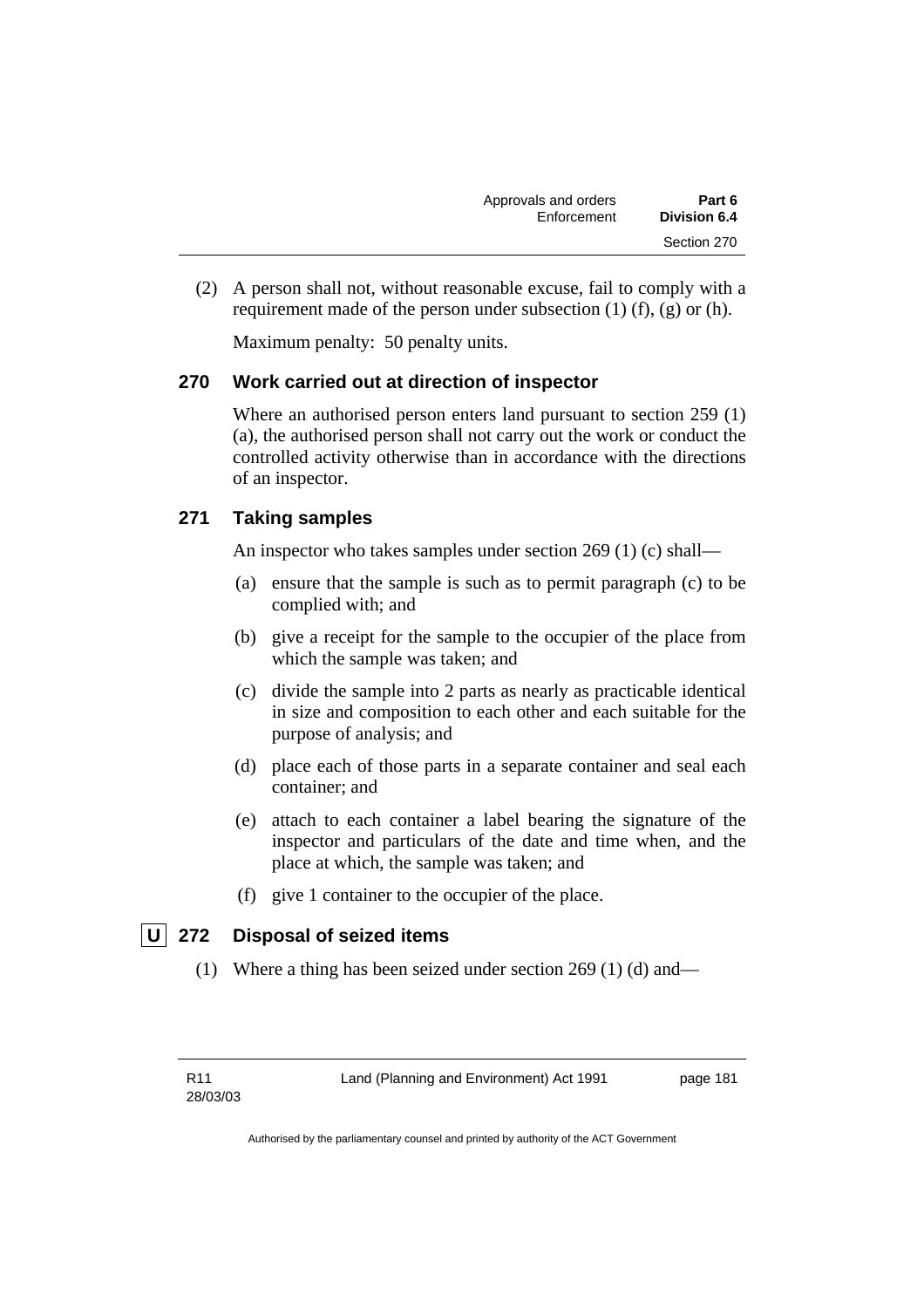| Part 6       | Approvals and orders |
|--------------|----------------------|
| Division 6.4 | Enforcement          |
| Section 273  |                      |

- (a) a prosecution for an offence against this part in connection with that thing has not been instituted within 90 days after the day of seizure; or
- (b) a person is so charged but is not convicted;

subject to subsection (2), the Minister shall take all reasonably practical steps to give the thing to the person to whom the Minister reasonably believes to be entitled to it.

- (2) Where a person is—
	- (a) convicted of an offence against this part; or
	- (b) dealt with under the *Crimes Act 1900*, section 402 in respect of an offence against this Act;

the court may order that anything seized under section 269 (1) (d) and connected with the offence—

- (c) be given to the person who appears to the court to be entitled to it; or
- (d) be forfeited to the Territory.

#### **273 Search warrants**

- (1) Where an inspector suspects on reasonable grounds that there is in or on any place a thing of a particular kind connected with a particular offence against this part or the regulations, the inspector may—
	- (a) lay before a magistrate an information on oath setting out those grounds; and
	- (b) apply for the issue of a warrant to search the place for things of that kind.
- (2) Where an application is made under subsection (1) for a warrant to search a place, a magistrate may, subject to subsection (3), issue a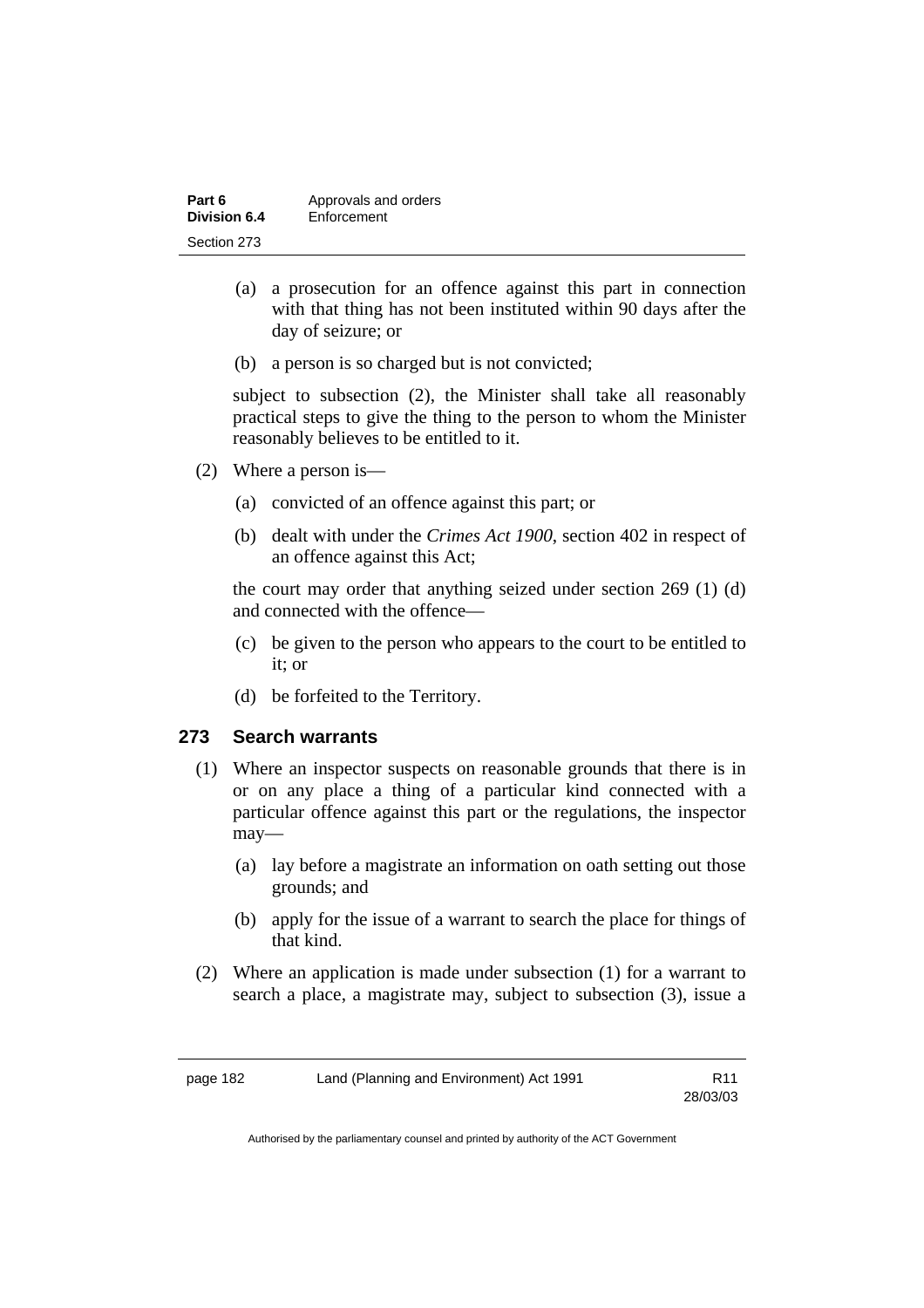warrant authorising an inspector named in the warrant, with such assistance and by such force as is necessary and reasonable—

- (a) to enter the place; and
- (b) to ascertain whether or not a controlled activity is being conducted in or on the place; and
- (c) to search the place for things of the kind specified in the warrant; and
- (d) to seize anything found in the course of the search that the inspector believes on reasonable grounds to be a thing of that kind connected with the relevant offence.
- (3) A magistrate shall not issue a warrant under subsection (2) unless—
	- (a) the informant or another person has given the magistrate, either orally or by affidavit, any further information that the magistrate requires concerning the grounds on which the issue of the warrant is being sought; and
	- (b) the magistrate is satisfied that there are reasonable grounds for issuing the warrant.
- (4) A warrant shall—
	- (a) state the purpose for which it is issued; and
	- (b) specify the nature of the relevant offence; and
	- (c) specify particular hours during which the entry is authorised, or state that the entry is authorised at any time of the day or night; and
	- (d) include a description of the kinds of things in relation to which the powers under the warrant may be exercised; and
	- (e) specify the date, being a date not later than 28 days after the date of issue of the warrant, on which the warrant ceases to have effect.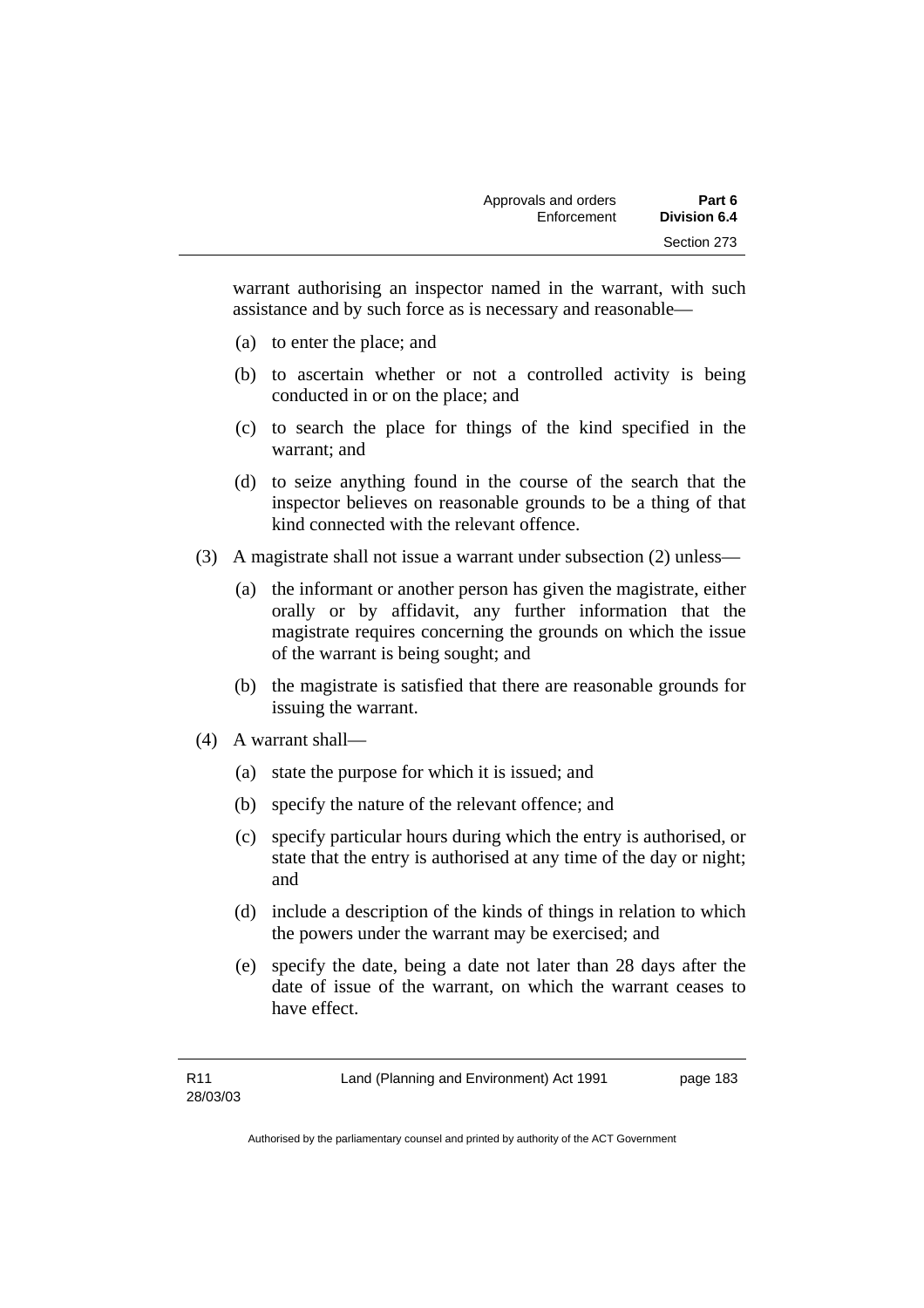| Part 6              | Approvals and orders               |  |
|---------------------|------------------------------------|--|
| <b>Division 6.5</b> | Commissioner for land and planning |  |
| Section 274         |                                    |  |

#### **274 Obstruction of inspectors**

A person shall not, without reasonable excuse, obstruct or hinder an inspector in the exercise of his or her powers under this part.

Maximum penalty: 50 penalty units, imprisonment for 6 months or both.

## **U** Division 6.5 Commissioner for land and **planning**

#### **274A Commissioner for land and planning**

- (1) The Minister must appoint a person to be the Commissioner for Land and Planning.
	- *Note 1* For the making of appointments (including acting appointments), see *Legislation Act 2001*, pt 19.3.
	- *Note 2* Appointments under subsection (1) require consultation with an Assembly committee and are disallowable (see *Legislation Act 2001*, div 19.3.3).
- (2) The commissioner holds office on the conditions (if any) in relation to matters not provided for by this Act decided by the Minister.
- (3) The *Legislation Act 2001*, division 19.3.3 (Appointments— Assembly consultation) applies to the appointment of a public servant as commissioner.
	- *Note* Certain Ministerial appointments require consultation with an Assembly committee and are disallowable (see *Legislation Act 2001*, div 19.3.3).
- (4) Subsection (3) has effect despite the *Legislation Act 2001*, section 227 (2) (a) (Application of div 19.3.3).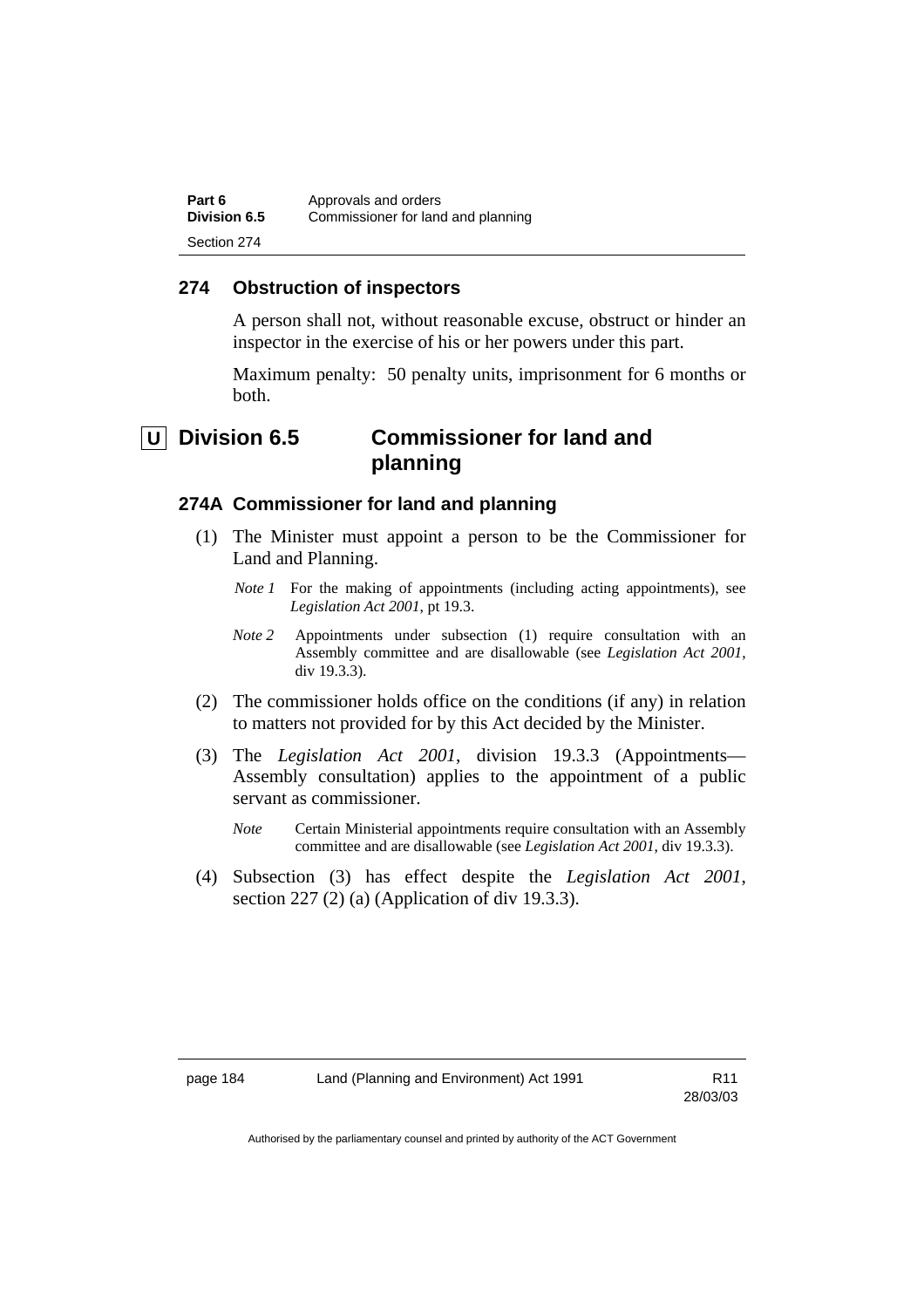#### **274B Term of office**

The commissioner must not be appointed for a term longer than 5 years.

*Note* A person may be reappointed to a position if the person is eligible to be appointed to the position (see *Legislation Act 2001*, s 208 and dict, pt 1, def of *appoint*).

#### **274C Leave of absence**

The Minister may give leave of absence to the commissioner on conditions about remuneration or otherwise decided by the Minister.

#### **274G Suspension and removal of commissioner**

- (1) The Executive may remove the commissioner from office on an address praying for his or her removal on the ground of misbehaviour or physical or mental incapacity being presented to the Executive by the Legislative Assembly.
- (2) The Executive may suspend the commissioner from office on the ground of misbehaviour or physical or mental incapacity.
- (3) Where the Executive suspends the commissioner from office, the Minister must present to the Legislative Assembly a statement of the grounds of the suspension within 7 sitting days of the Legislative Assembly after the suspension.
- (4) Where such a statement has been presented to the Legislative Assembly, the Legislative Assembly may, within 15 sitting days of the Legislative Assembly after the day on which the statement has been laid before it, by resolution, declare that the commissioner should be removed from office and, if the Legislative Assembly so passes such a resolution, the Executive shall remove the commissioner from office.
- (5) If, at the end of 15 sitting days of the Legislative Assembly after the day on which the statement has been presented to it, the Legislative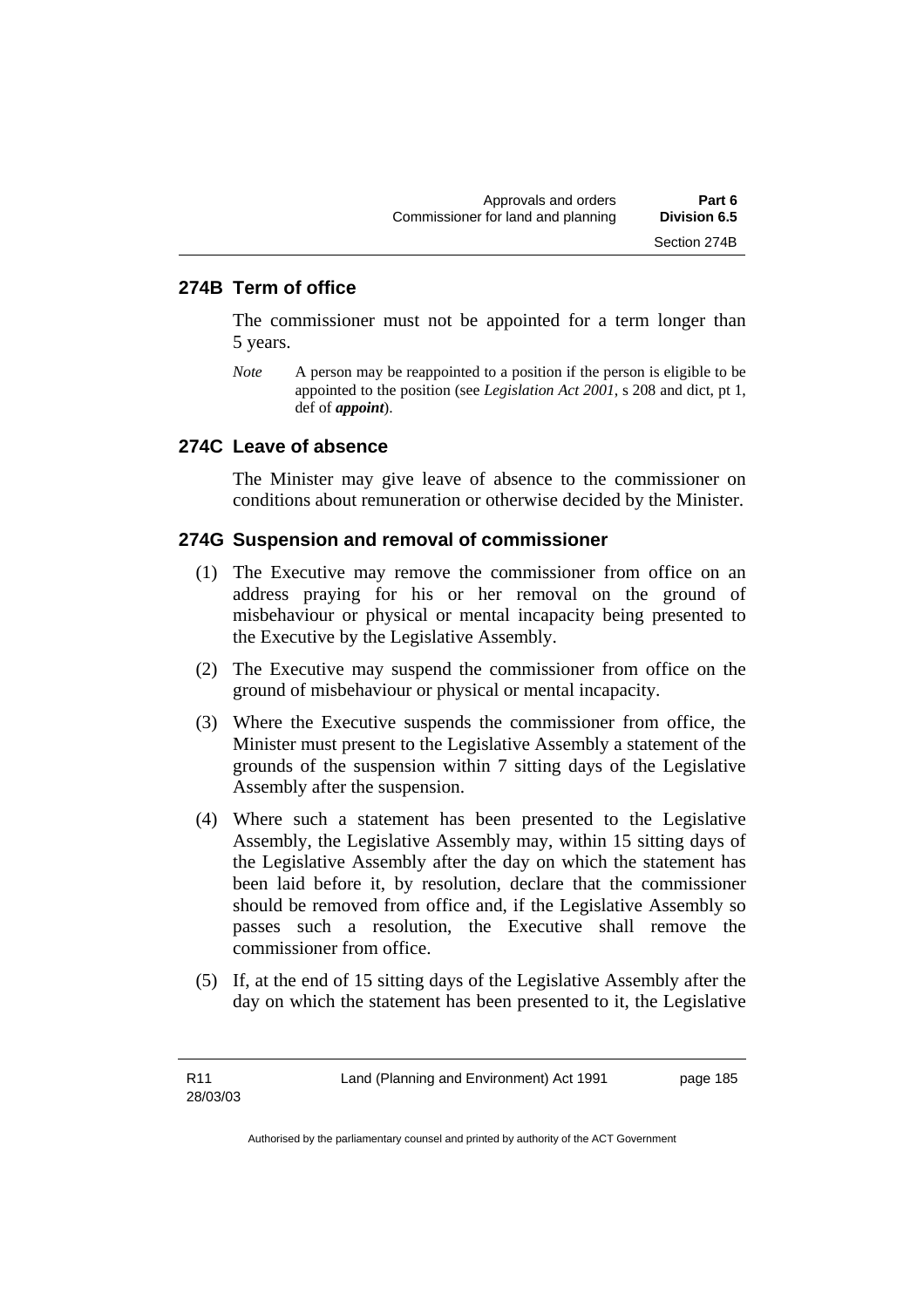Assembly has not passed such a resolution, the suspension terminates.

- (6) If the commissioner becomes bankrupt, applies to take the benefit of any law for the relief of bankrupt or insolvent debtors, compounds with his or her creditors or makes an assignment of his or her remuneration for their benefit, the Executive shall remove the commissioner from office.
- (7) The commissioner shall not be removed or suspended from office except as provided by this section.
- (8) The suspension of the commissioner from office does not affect any entitlement of the commissioner to be paid remuneration and allowances.
	- *Note* A person's appointment also ends if the person resigns (see *Legislation Act 2001*, s 210).

#### **274H Retirement**

The Minister may, by instrument and with the consent of the commissioner retire the commissioner on the grounds of physical or mental incapacity from the date and upon any terms and conditions specified in the instrument.

#### **274I Delegation**

The commissioner may delegate the commissioner's function under this Act to a public servant.

*Note* For the making of delegations and the exercise of delegated functions, see *Legislation Act 2001*, pt 19.4.

#### **274J Protection from suit**

Neither the commissioner, a person to whom the commissioner has delegated any or all of his or her powers, nor a person acting under the commissioner's direction or authority is liable to an action, suit or proceeding in relation to any act done or omitted to be done in

page 186 Land (Planning and Environment) Act 1991 R11 28/03/03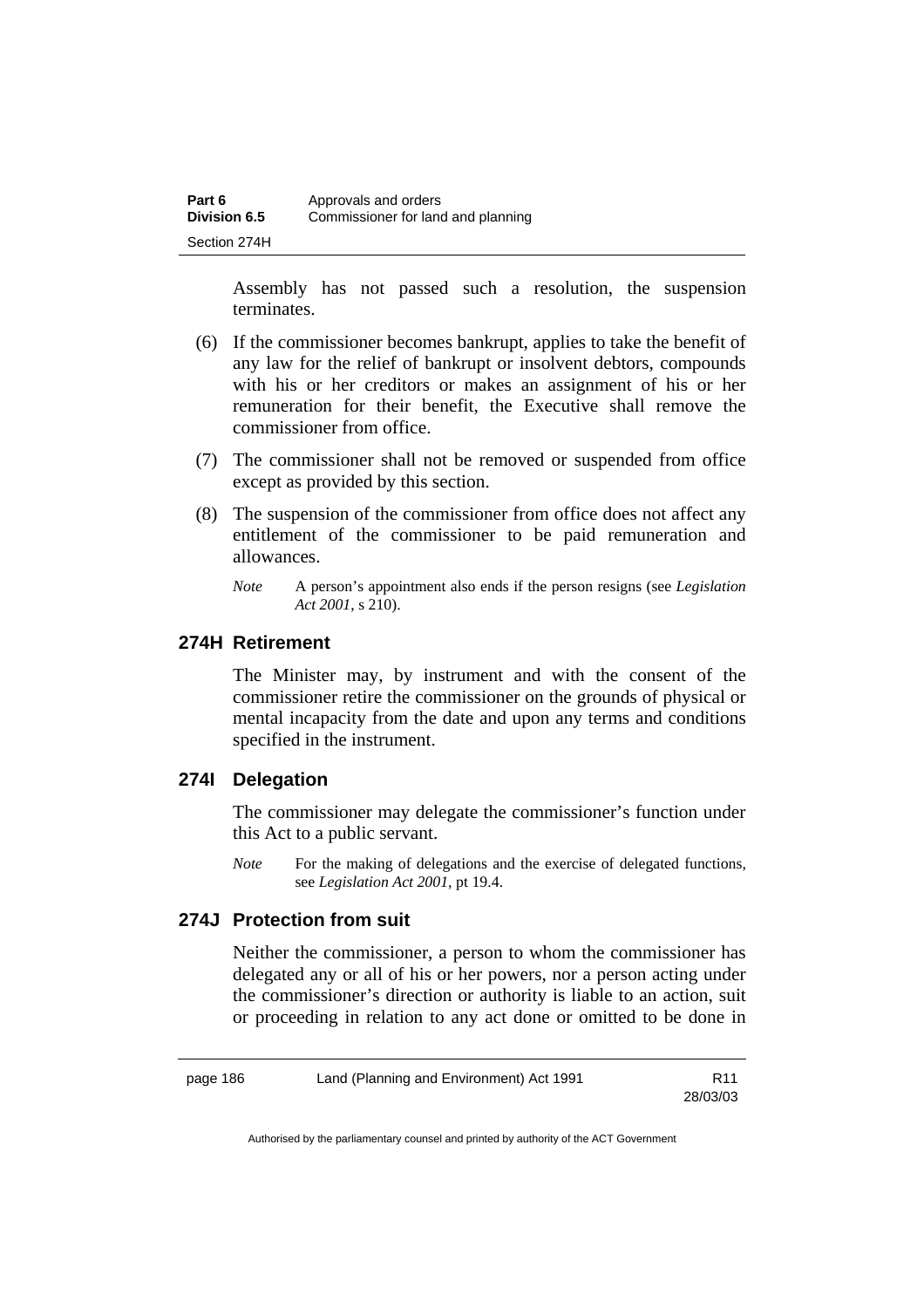good faith in the exercise or purported exercise of any function under this Act.

# **Division 6.6 Miscellaneous**

## **Subdivision 6.6.1 Review of decisions**

## *U* 275 Review of decisions

- (1) Where the Minister makes a decision—
	- (a) refusing to approve an application under section 228 (2); or
	- (d) refusing to exclude the identity of an objector under section 239; or
	- (f) refusing to approve an amendment under section 245 (4); or
	- (h) refusing to extend time under section 252 (2); or
	- (j) revoking an approval under section 253;

the Minister shall cause notice of the decision to be given to a person whose interests are affected by the decision.

- (2) Where the relevant authority makes a decision—
	- (a) refusing to approve an application under section 230; or
	- (b) refusing to grant an extension of a period under section 233 (3); or
	- (c) giving an approval subject to conditions under section 245 (1); or
	- (d) refusing to amend an approval under section 247 (2);

the relevant authority shall cause notice of the decision to be given to a person whose interests are affected by the decision.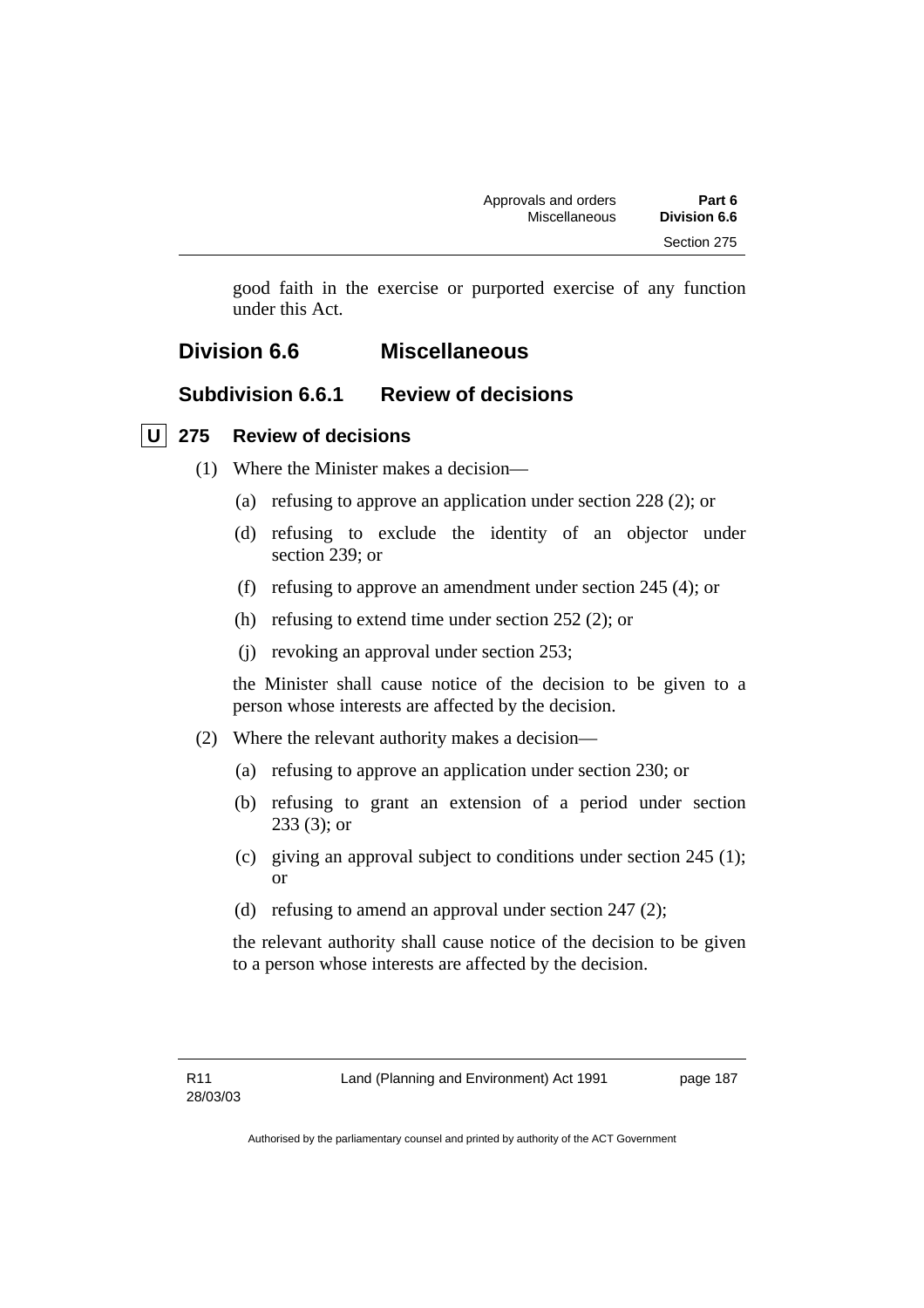| Part 6       | Approvals and orders |
|--------------|----------------------|
| Division 6.6 | Miscellaneous        |
| Section 275A |                      |

- (3) Where—
	- (a) an approval that is in force contains a condition that a development is to be carried out to the satisfaction of a specified person or body; and
	- (b) the specified person or body makes a decision that the development has not been carried out to the satisfaction of the person or body;

the person or body shall cause notice of the decision to be given to the applicant to whom the decision relates.

- (4) An application may be made to the administrative appeals tribunal for review of a decision referred to in subsection (1), (2) or (3).
- (5) A notice under subsection (1), (2) or (3) shall be in accordance with the requirements of the code of practice in force under the *Administrative Appeals Tribunal Act 1989*, section 25B (1).

## **U 275A Approvals subject to entity's satisfaction**

#### **U 276 Review—objectors and third parties**

- (1) A person may apply to the administrative appeals tribunal for a review of a decision of the relevant authority to approve an application under section 230 or 245 if—
	- (a) the person making the application is—
		- (i) a person who objected under section 237; or
		- (ii) a person who the administrative appeals tribunal has reasonable grounds for believing was, in the circumstances, unable to object within the prescribed period; and
	- (c) the application is made within 28 days after the day on which the person was notified of the decision.

page 188 Land (Planning and Environment) Act 1991

28/03/03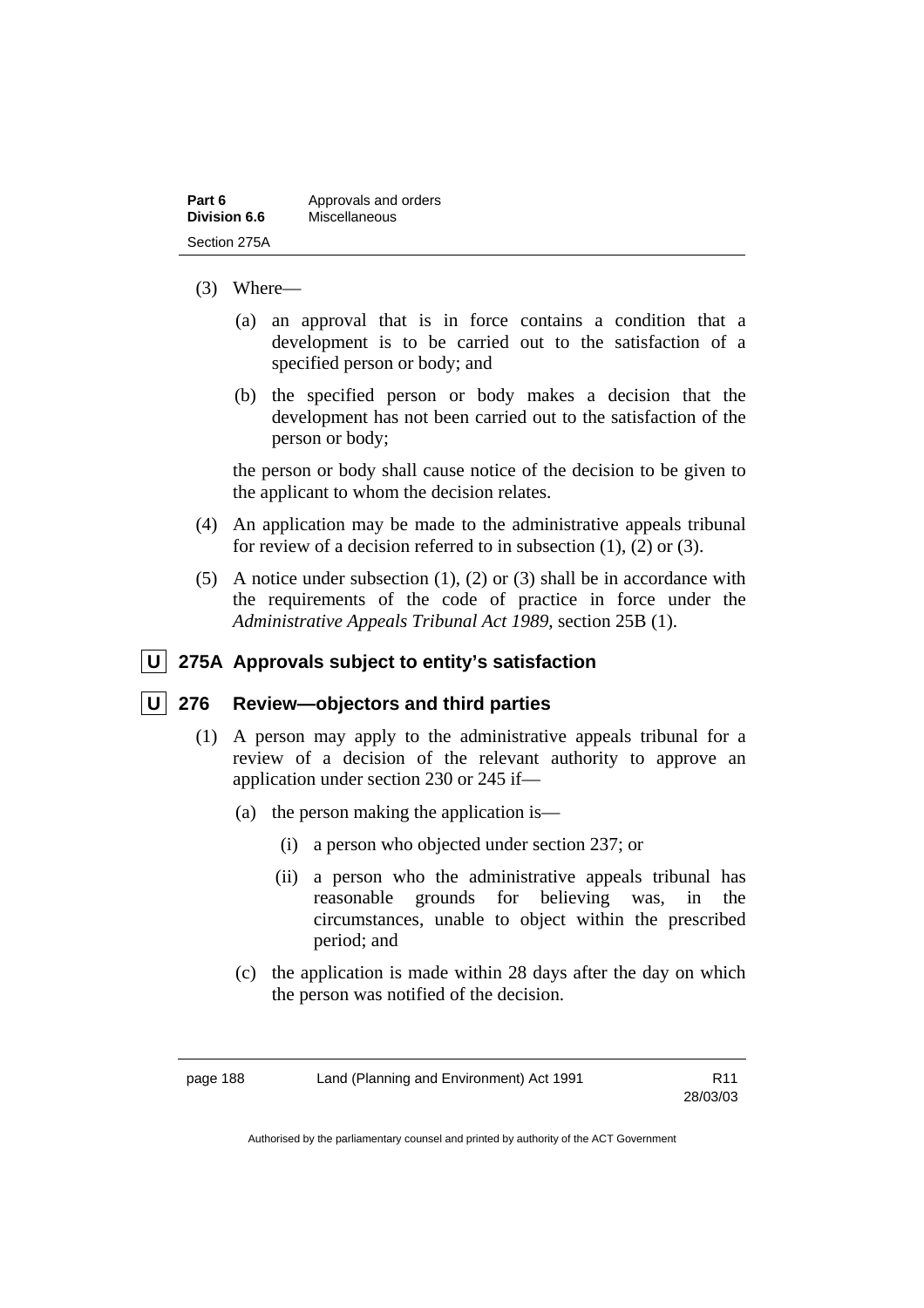| Approvals and orders<br>Miscellaneous | Part 6<br>Division 6.6 |
|---------------------------------------|------------------------|
|                                       |                        |
|                                       | Section 277            |

- (2) A notice given under section 243 to a person who objected under section 237 shall be in accordance with the requirements of the code of practice in force under the *Administrative Appeals Tribunal Act 1989*, section 25B (1)*.*
- (6) At the hearing of a proceeding before the administrative appeals tribunal, the tribunal shall have regard to—
	- (a) any decisions or recommendations of a committee of the Legislative Assembly in relation to; and
	- (b) any environmental impact statement made, or inquiry conducted into;

a matter which is in issue in the hearing.

(8) In this section:

*person* includes an unincorporated association.

 (9) For this section, an organisation or association of persons, whether incorporated or not, shall be taken to have interests that are affected by a decision if the decision relates to a matter included in the objects or purposes of the organisation or association.

#### **277 Review—orders**

- (1) Application may be made to the administrative appeals tribunal for review of a decision of the Minister—
	- (a) making an order under section 256; or
	- (b) refusing to make an order under section 256; or
	- (c) making an order subject to a direction of a kind referred to in section 256 (5) (b).
- (2) A notice given to a person in accordance with section 257 (1) (a), (b), (c) or (e) shall be in accordance with the requirements of the code of practice in force under the *Administrative Appeals Tribunal Act 1989*, section 25B (1).

Land (Planning and Environment) Act 1991 page 189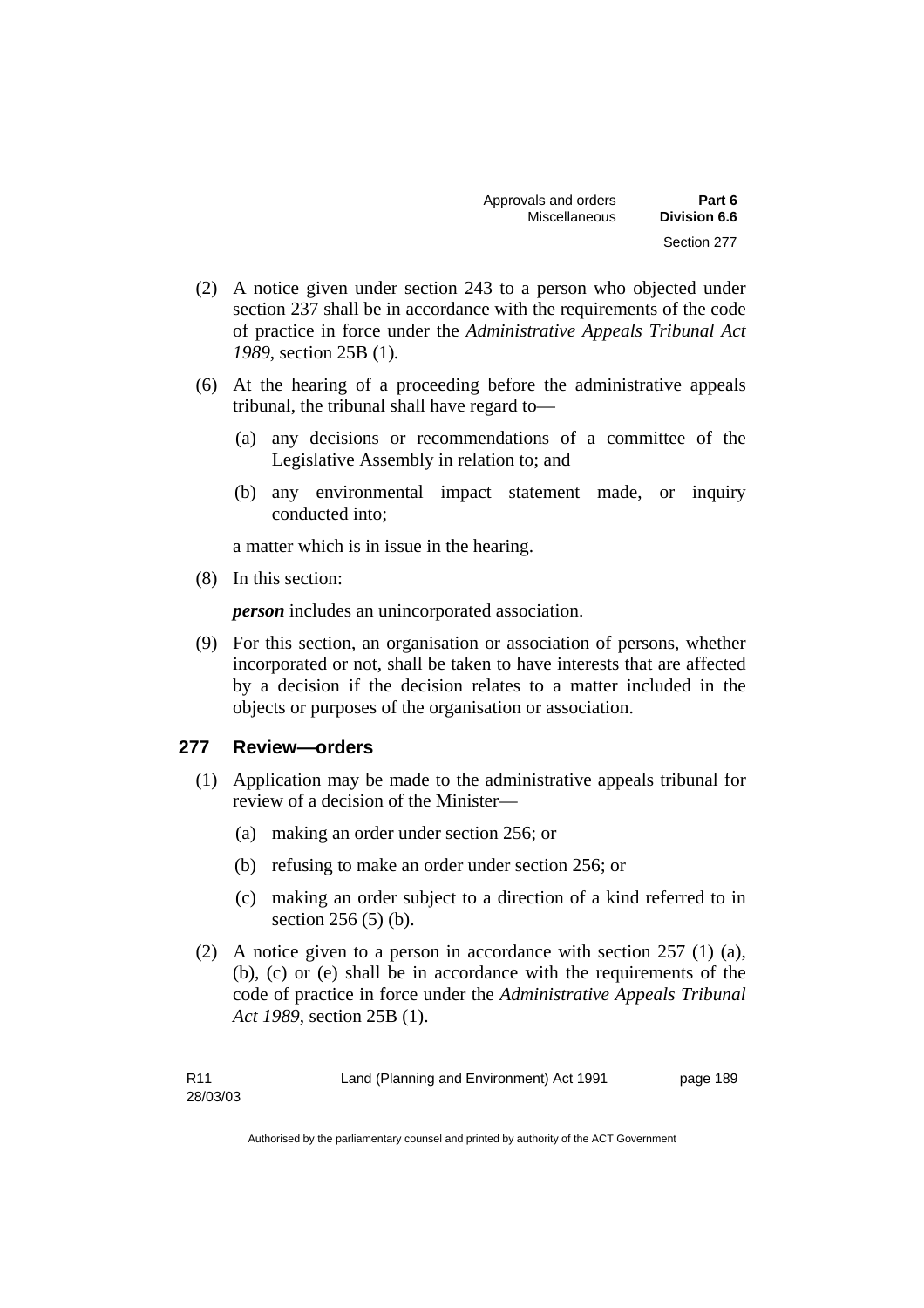| Part 6       | Approvals and orders |
|--------------|----------------------|
| Division 6.6 | Miscellaneous        |
| Section 278  |                      |

## **U 278 Notification of objectors**

 (1) Where an applicant makes an application under section 275 for the review of a decision referred to in section 275 (1) or (2), the Minister shall, as soon as practicable after being notified of the application, give notice that the applicant has so applied to each person who objected under section 237 to the application in relation to which the decision was made.

*Note* For how documents may be given, see *Legislation Act 2001*, pt 19.5.

 (2) A notice under subsection (1) shall include a statement to the effect that the person to whom it is given is entitled, on application to the administrative appeals tribunal, to be made a party to the proceedings for the review.

#### **279 Notification of applicants**

- (1) Where an objector makes an application under section 276 for the review of a decision, the objector shall, at the same time, give notice to the person who made the application for approval of the decision in relation to which the objector has applied for review.
- (2) A notice under subsection (1) shall include a statement to the effect that the person to whom it is given is entitled, on application to the administrative appeals tribunal, to be made a party to the proceedings for the review.
- (3) In subsection (1):

*objector* means a person referred to in section 276 (1) (a) (i) or (ii), and includes a person who has made application under section 276  $(4).$ 

## **U 279A Challenge to validity of certain decisions**

 (1) The validity of a decision made by the Minister on an application to which section 229A (7) applies may not be questioned in any legal proceedings except those commenced within 28 days after the date of the decision.

| page 190 | Land (Planning and Environment) Act 1991 | R <sub>11</sub> |
|----------|------------------------------------------|-----------------|
|          |                                          | 28/03/03        |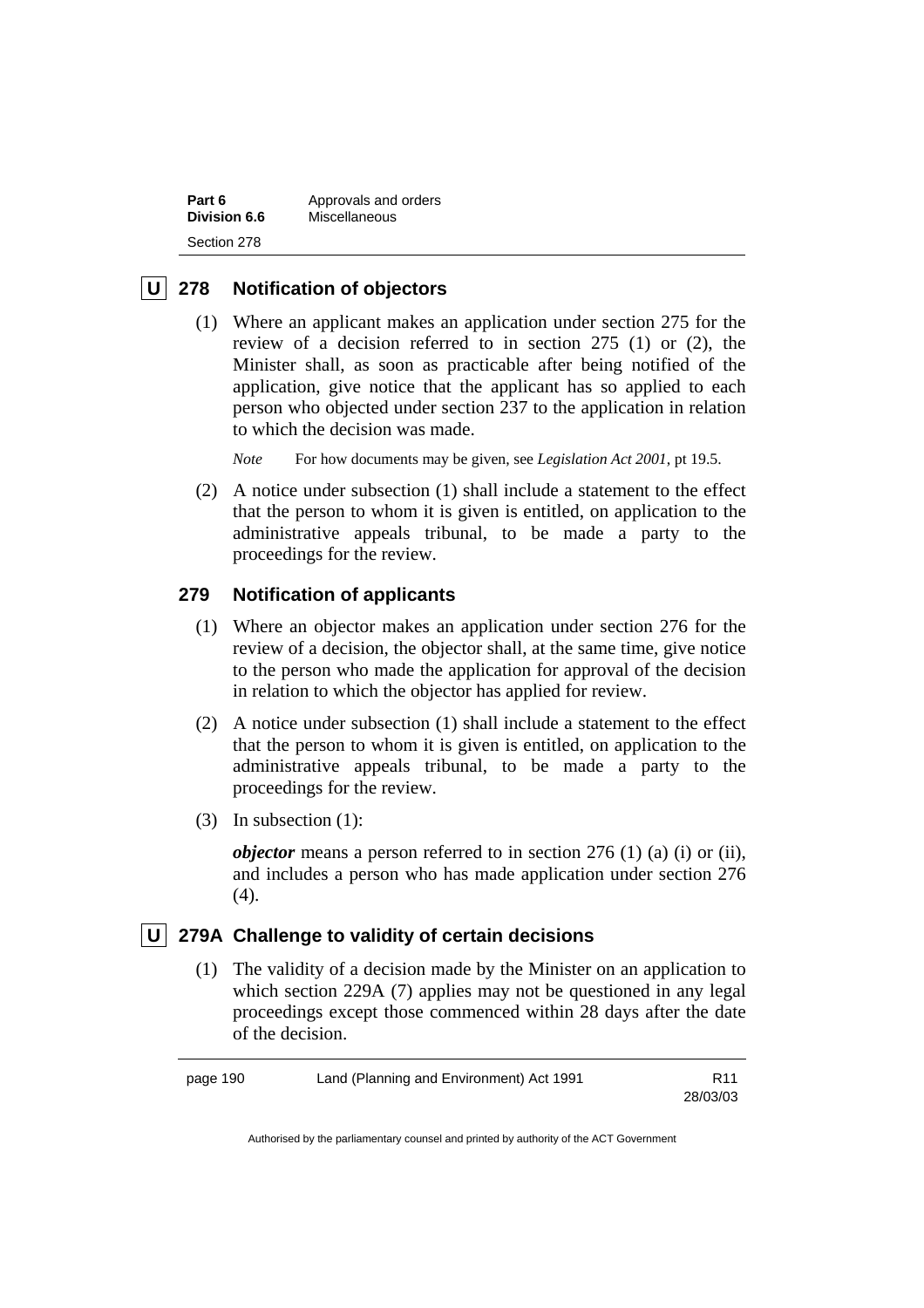| Approvals and orders | Part 6       |
|----------------------|--------------|
| Miscellaneous        | Division 6.6 |
|                      | Section 282  |

(2) In this section:

*legal proceedings* does not include an application to the administrative appeals tribunal.

#### **Subdivision 6.6.2 General**

# **U 282 Regulations**

- (1) The regulations may make provision for—
	- (a) the lodging of applications; and
	- (b) the form and conditions of a bond referred to in section 245 (3) (f), including the method of calculating the amount of the bond and the conditions of payment under the bond; and
	- (c) the exemption of the Territory or a Territory authority from the requirements of all or any of the provisions of this part; and
	- (d) the circumstances, whether generally or in a particular case, in which an exemption under paragraph (c) applies; and
	- (da) exempting a development of a kind specified in the regulations, either absolutely or subject to conditions, from the application of this part or any provision of this part; and
	- (e) exempting a controlled activity of a kind specified in the regulations, either absolutely or subject to conditions, from the application of this part or any provision of this part; and
	- (f) the extension of any period within which action is to be taken by the Executive, a person or the Minister, under this part or the regulations.
- (2) The regulations may authorise the Minister to exempt from this part or any provision of this part a development that consists of the erection, fixing or displaying of a sign or advertising material on the land, otherwise than in accordance with a right to do so expressly given by a current licence granted under this Act or a current lease.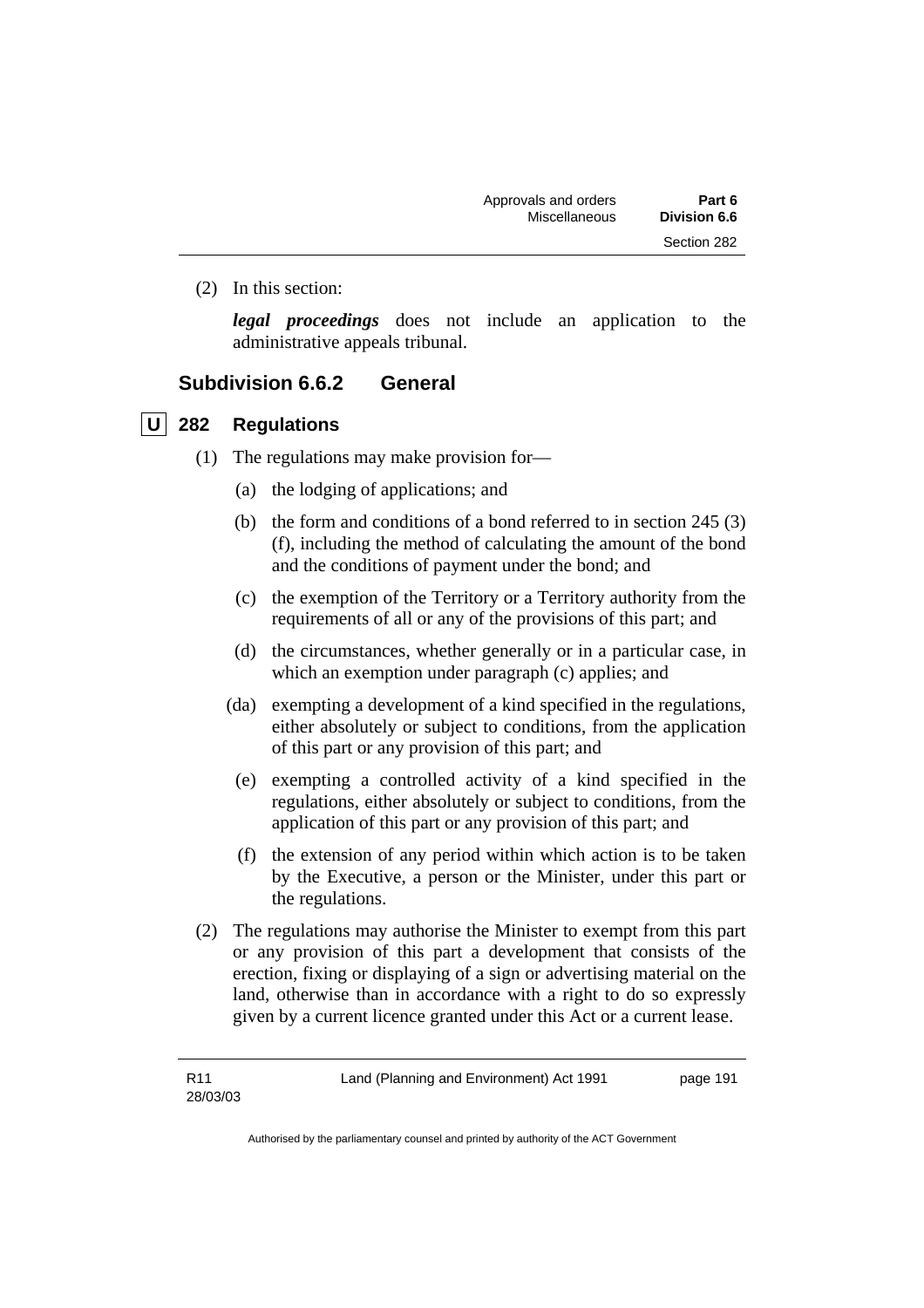| Part 6       | Approvals and orders |
|--------------|----------------------|
| Division 6.6 | Miscellaneous        |
| Section 282  |                      |

- (3) An exemption under a regulation mentioned in subsection (2) is a disallowable instrument.
	- *Note* A disallowable instrument must be notified, and presented to the Legislative Assembly, under the *Legislation Act 2001*.
- (4) An exemption under subsection (1) or (2) that relates to a development mentioned in subsection (2) may be conditional.

page 192 Land (Planning and Environment) Act 1991

28/03/03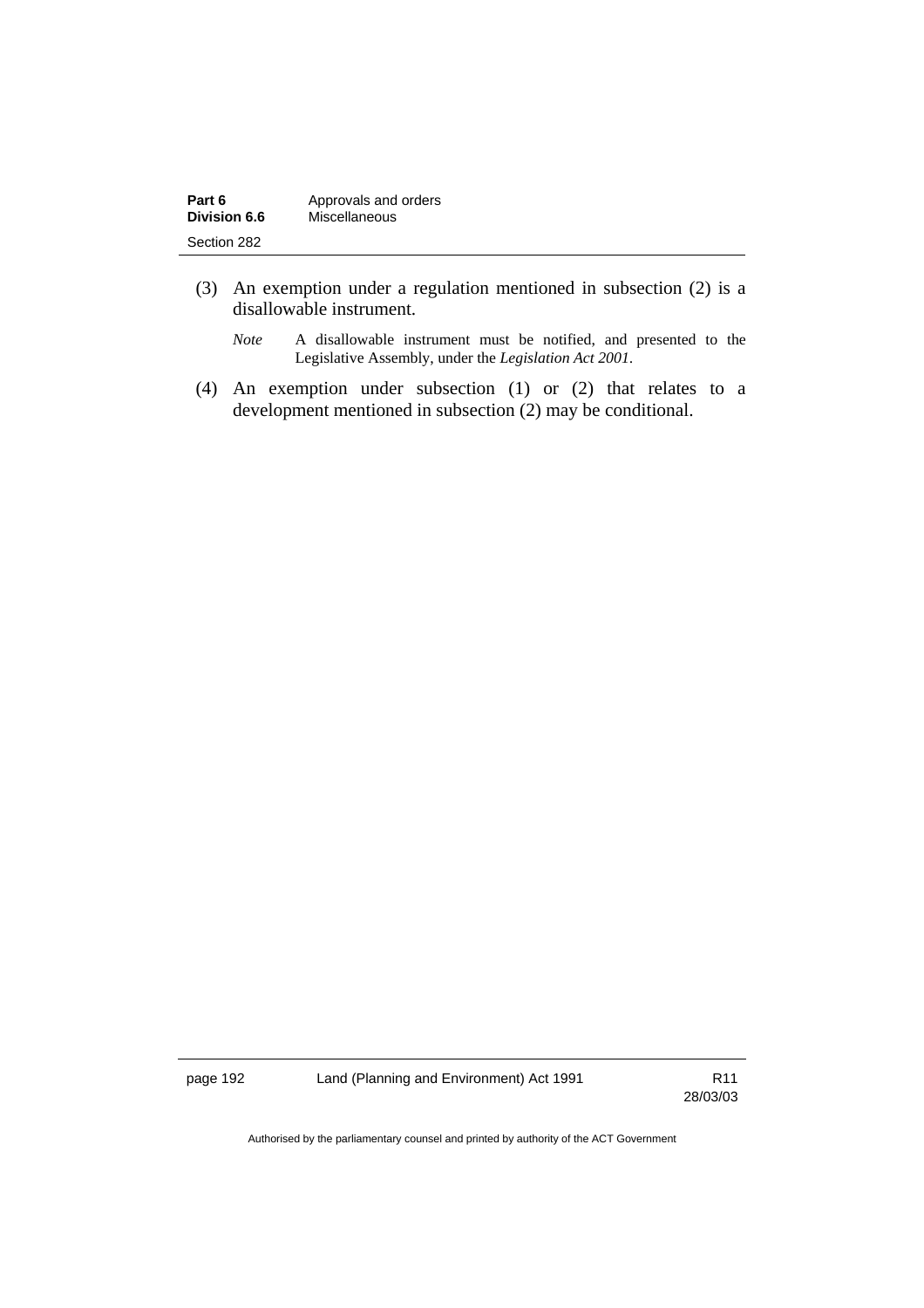# **Part 7 Administrative appeals**

#### **U 282A Review of decisions**

- (1) Where the Minister makes a decision—
	- (a) directing the heritage council to notify an interim heritage places register under section 69 (1) (a) or 73 (1) (a); or
	- (b) refusing to grant compensation under subdivision 3.5.4; or
	- (c) making a declaration under section 82 (1); or
	- (d) determining the value of improvements under section 174; or
	- (e) confirming a variation of rent, or setting a variation of rent aside and substituting another variation under section 177 (3); or
	- (f) refusing to authorise the payment of an amount in respect of the surrender or termination of a lease under section 178 (1); or
	- (g) refusing to issue a certificate of compliance that a building and development provision of a lease has been fully complied with under section 179 (1); or
	- (ga) on application for a certificate of compliance under section 179 (1)—issuing a certificate of compliance that a building and development provision of a lease has been partially complied with under section 179 (2); or
	- (gb) refusing to issue a certificate of compliance under section 179 (2); or
	- (gc) issuing a certificate of compliance under section 179 (2) subject to a condition under section 179 (3); or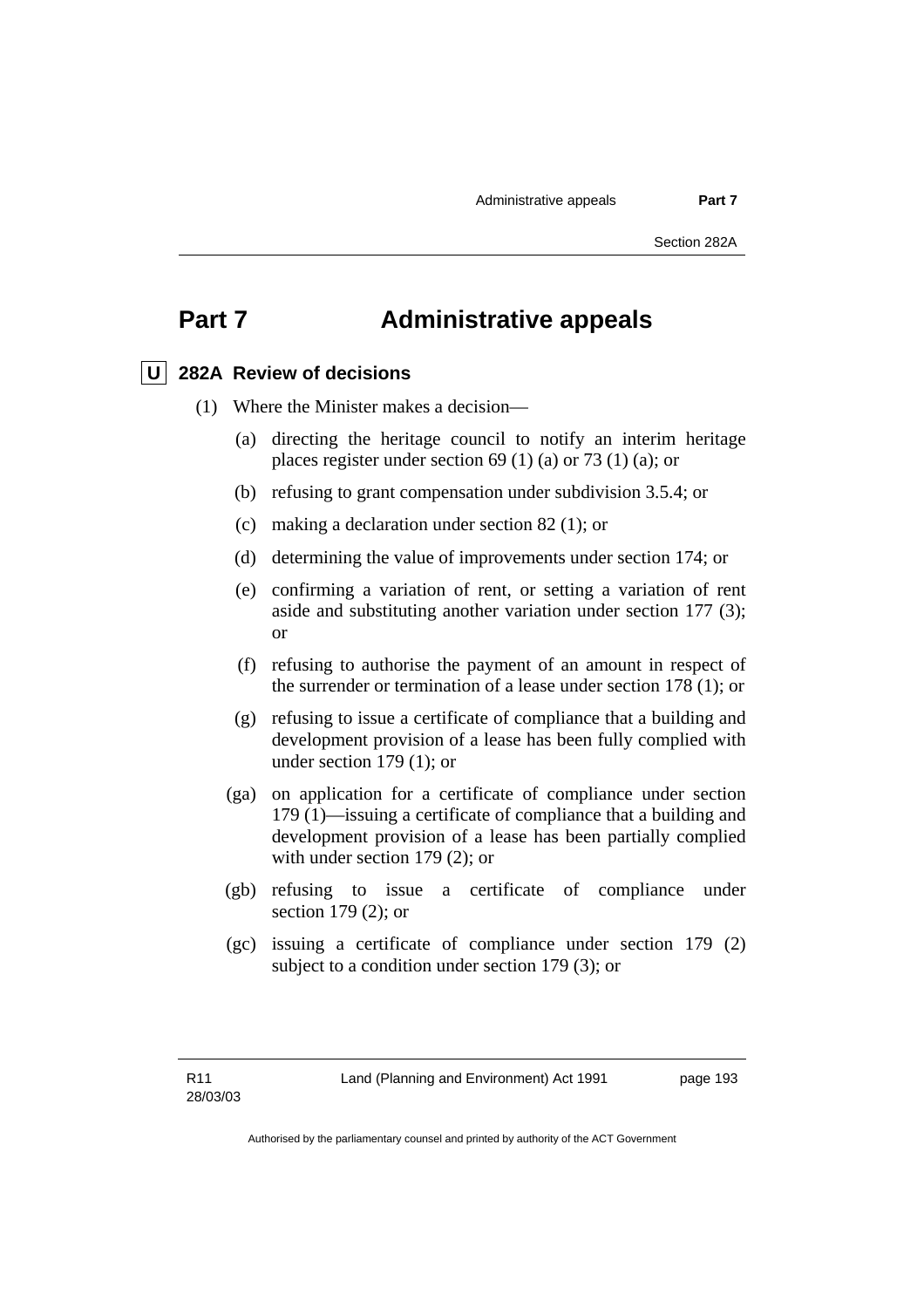#### **Part 7 Administrative appeals**

Section 282A

- (h) refusing to consent to a legal or equitable assignment or transfer of a lease or an interest in a lease under section 180 (2); or
- (i) determining a change of use charge for the variation of a lease under section 184A (2); or
- (j) refusing to remit a change of use charge for the variation of a lease under section 184C (1); or
- (k) remitting a change of use charge for the variation of a lease by an amount less than that applied for under section 184C (1); or
- (l) increasing a change of use charge for the variation of a lease under section 184C (3); or
- (m) reappraising the rent payable under a lease under section 184D (2); or
- (n) determining an amount for the variation of a rental lease to reduce the rent payable to a nominal rent under section 186 (1) (d); or
- (o) determining a change of use charge for a consolidation or subdivision under section 187A (2); or
- (p) refusing to remit a change of use charge for a consolidation or subdivision under section 187C (1); or
- (q) remitting a change of use charge for a consolidation or subdivision by an amount less than that applied for under section 187C (1); or
- (r) increasing a change of use charge for a consolidation or subdivision under section 187C (3);

the Minister shall cause notice of the decision to be given to a person whose interests are affected by the decision.

- (2) Where the Executive makes a decision—
	- (a) acquiring a place or object under section 64; or

| page 194 | Land (Planning and Environment) Act 1991 | R <sub>11</sub> |
|----------|------------------------------------------|-----------------|
|          |                                          | 28/03/03        |

28/03/03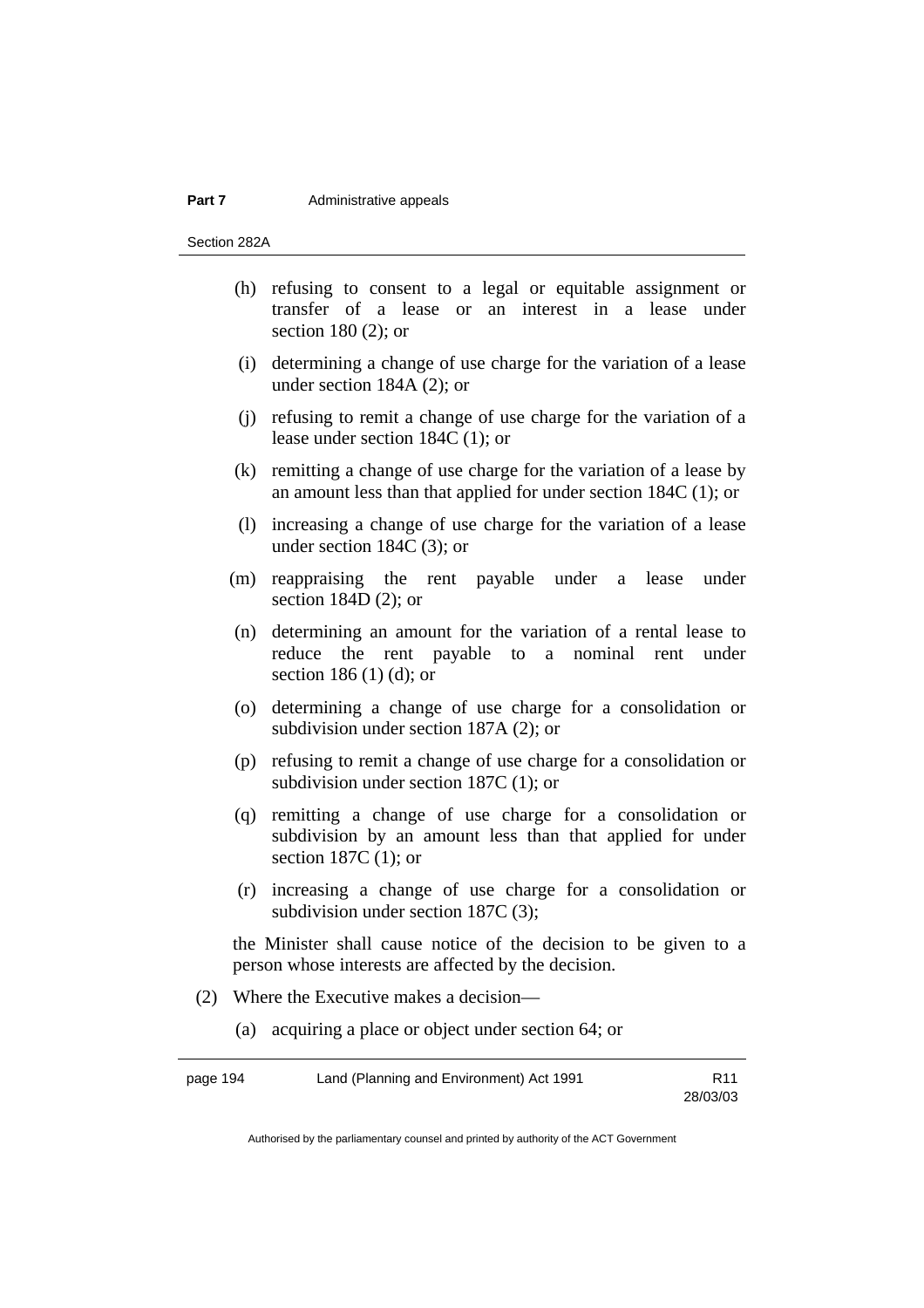- (b) for section 167 (3) that a person is not eligible to be a lessee under a lease included in a class of leases specified under section 167 (1) (a); or
- (c) refusing to consent under section  $167$  (5) to-
	- (i) the assignment or transfer of a lease; or
	- (ii) the subletting of the land comprised in a lease or any part of it; or
	- (iii) a lessee parting with possession of the land comprised in a lease or any part of it; or
- (d) terminating the right of a person to the grant of a lease under section 170 (1); or
- (e) refusing to grant a further lease of Territory land under section 171, 171A or 172; or
- (g) terminating a lease under section 188 (1); or
- (h) terminating a licence under section 188 (3); or
- (j) refusing to consent to the surrender of a lease or part of the land comprised in a lease under section 214 (1), or consenting subject to a condition; or
- (k) refusing to grant a person the right to extract minerals from specified Territory land under section 219 (1);

the Executive shall cause notice of the decision to be given to a person whose interests are affected by the decision.

- (3) Where the heritage council makes a decision—
	- (a) refusing an application for the inclusion of a provision in an interim heritage places register under section 59 (3); or
	- (b) including a provision in an interim heritage places register notified under section 60; or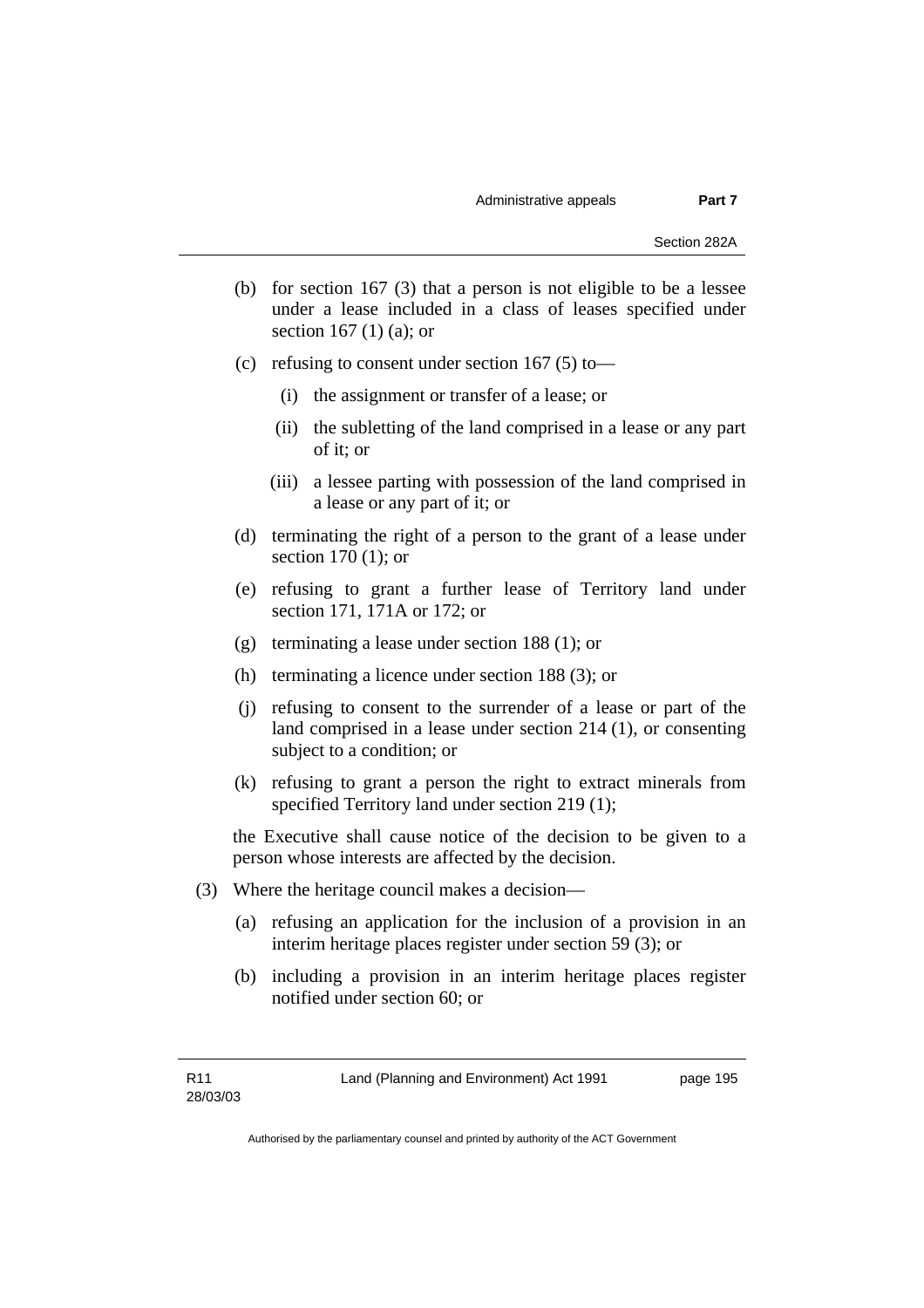#### **Part 7 Administrative appeals**

Section 282A

- (c) revising an interim heritage places register under section  $62$  (1) (b); or
- (d) refusing to grant approval to publish restricted information under section 84 (2);

the heritage council shall cause notice of the decision to be given to a person whose interests are affected by the decision.

- (4) Where the Environment Minister makes a decision, under section 125 fixing the maximum price at which a proponent may sell a copy of a draft environmental impact statement, the Environment Minister shall cause notice of the decision to be given to the proponent.
- (4A) Where a decision is made on behalf of the Territory to vary a land management agreement under a provision of a kind referred to in section 186C (3), the Minister must give notice of the decision to the other party to the agreement.
	- (5) An application may be made to the administrative appeals tribunal for review of the following decisions:
		- (a) a decision referred to in subsection  $(1)$ ,  $(2)$ ,  $(3)$ ,  $(4)$  or  $(4A)$ ;
		- (b) a decision not to register a place under section 69 (1) (b) or 73 (1) (b).
	- (6) A notice under subsection (1), (2), (3), (4) or (4A) or section 69 (1) (b) or 73 (1) (b) must be in accordance with the requirements of the code of practice in force under the *Administrative Appeals Tribunal Act 1989*, section 25B (1).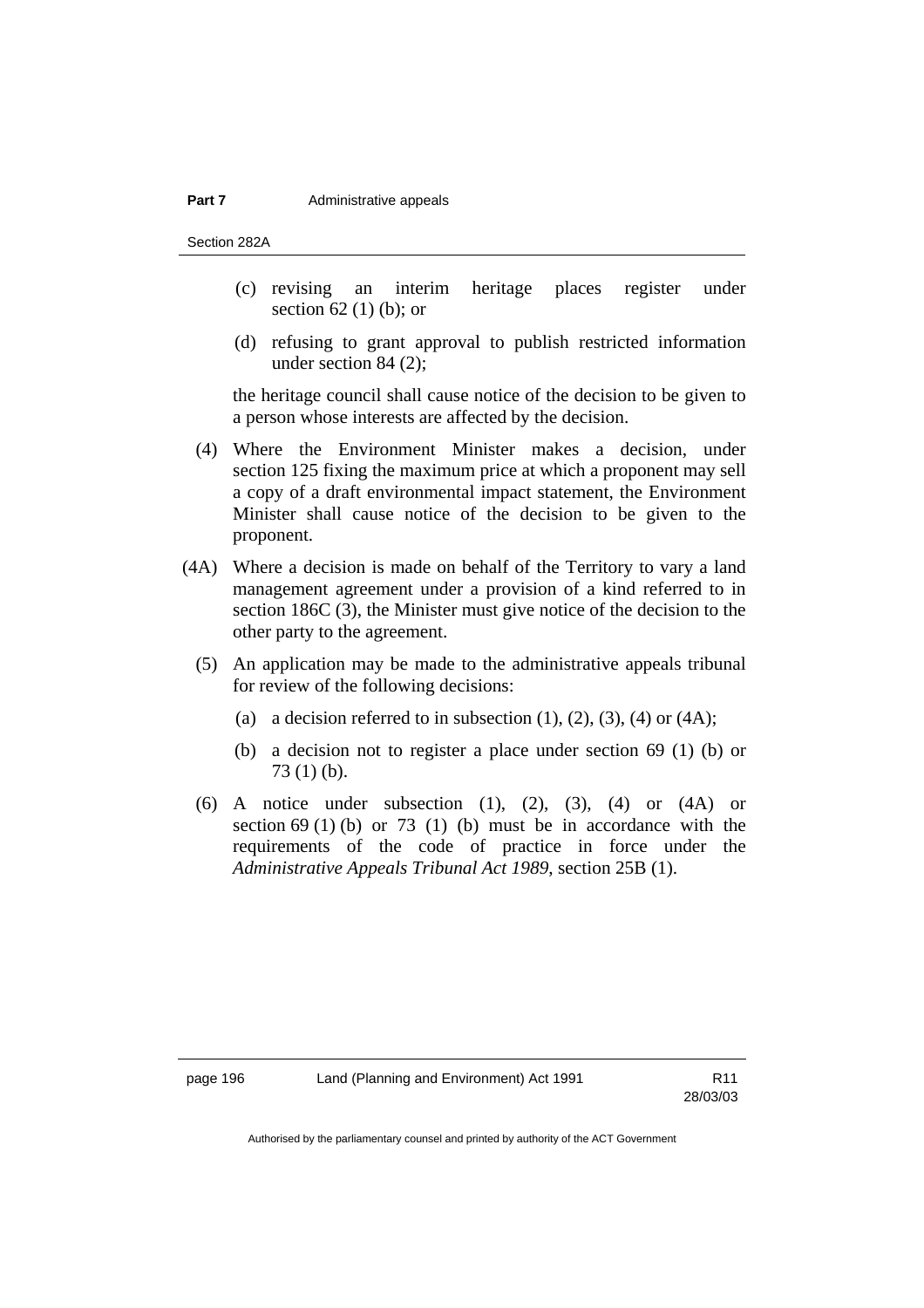# **Part 8 Miscellaneous**

## **U 283 Persons authorised to exercise the powers of Executive**

- (1) Subject to subsection (3), the Executive may, by instrument, authorise—
	- (a) in relation to land in the Gungahlin central area—the Gungahlin Development Authority to act on its behalf in the exercise of a function in accordance with part 5; or
	- (b) in relation to any other land—any other person to act on its behalf in the exercise of a function in accordance with part 2 or 5.
- (2) Where the exercise of a function by the Executive in accordance with this part is dependent upon the opinion, belief or state of mind of the Executive in relation to a matter and a person has, pursuant to subsection (1), been authorised to exercise that function, the function may be exercised by the person so authorised upon his, her or its opinion, belief or state of mind in relation to the matter.
- (3) Subsection (1) does not apply in respect of the exercise of a function of the Executive under section 163 (4), 164 (3), 167 (1) or 178 (3).

#### **284 Power of administrative appeals tribunal and Supreme Court**

Where a person appeals, or purports to appeal, under this Act—

- (a) to the administrative appeals tribunal; or
- (b) against a determination or decision of the administrative appeals tribunal to the Supreme Court;

and it appears to the tribunal or court, as the case may be—

R11 28/03/03 Land (Planning and Environment) Act 1991 page 197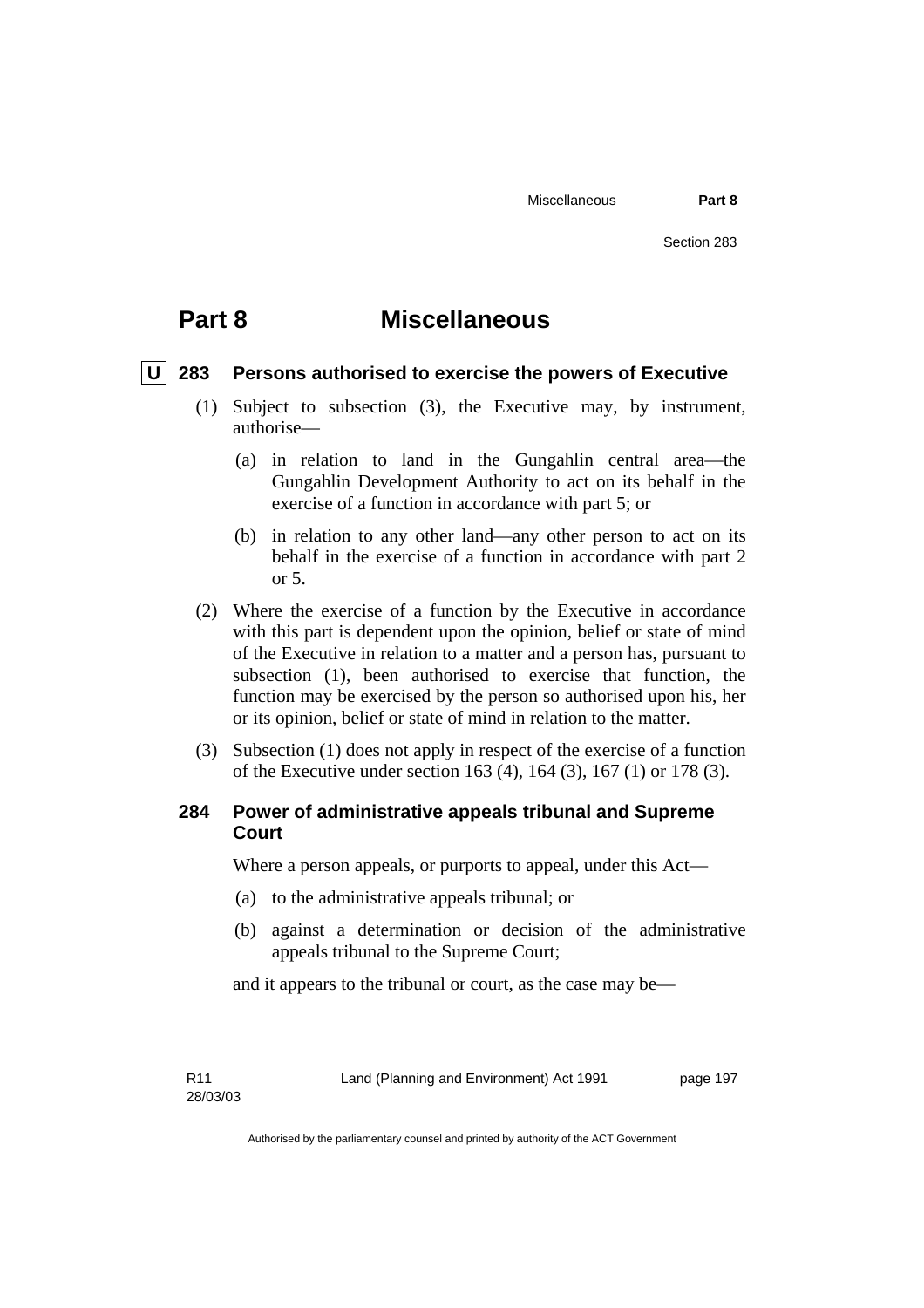#### **Part 8** Miscellaneous

- (c) that the appeal, or purported appeal, or the decision, or the purported decision, against which the appeal, or purported appeal, has been brought is affected by a failure to comply with a requirement of this Act; and
- (d) that to exercise the powers conferred by this section would not be unjust or inequitable;

the tribunal or court may order that, subject to any specified conditions, the requirement concerned be dispensed with to the necessary extent.

#### **286 Conduct of directors, servants and agents**

- (1) Where, for a prosecution for an offence against this Act, it is necessary to establish the state of mind of a body corporate or a natural person in relation to particular conduct, it is sufficient to show—
	- (a) that a director, servant or agent of the body, or a servant or agent of the person, had that state of mind; and
	- (b) that the conduct was engaged in by that director, servant or agent within the scope of his or her actual or apparent authority.
- (2) A reference in subsection (1) to the *state of mind* of a body or person includes a reference to—
	- (a) the knowledge, intention, opinion, belief or purpose of the body or person; and
	- (b) the body's or person's reasons for the intention, opinion, belief or purpose.
- (3) Any conduct engaged in on behalf of a body corporate or a natural person by a director, servant or agent of the body, or a servant or agent of the person, within the scope of his or her actual or apparent authority is to be taken, for a prosecution for an offence against this Act, to have been engaged in also by the body or person unless the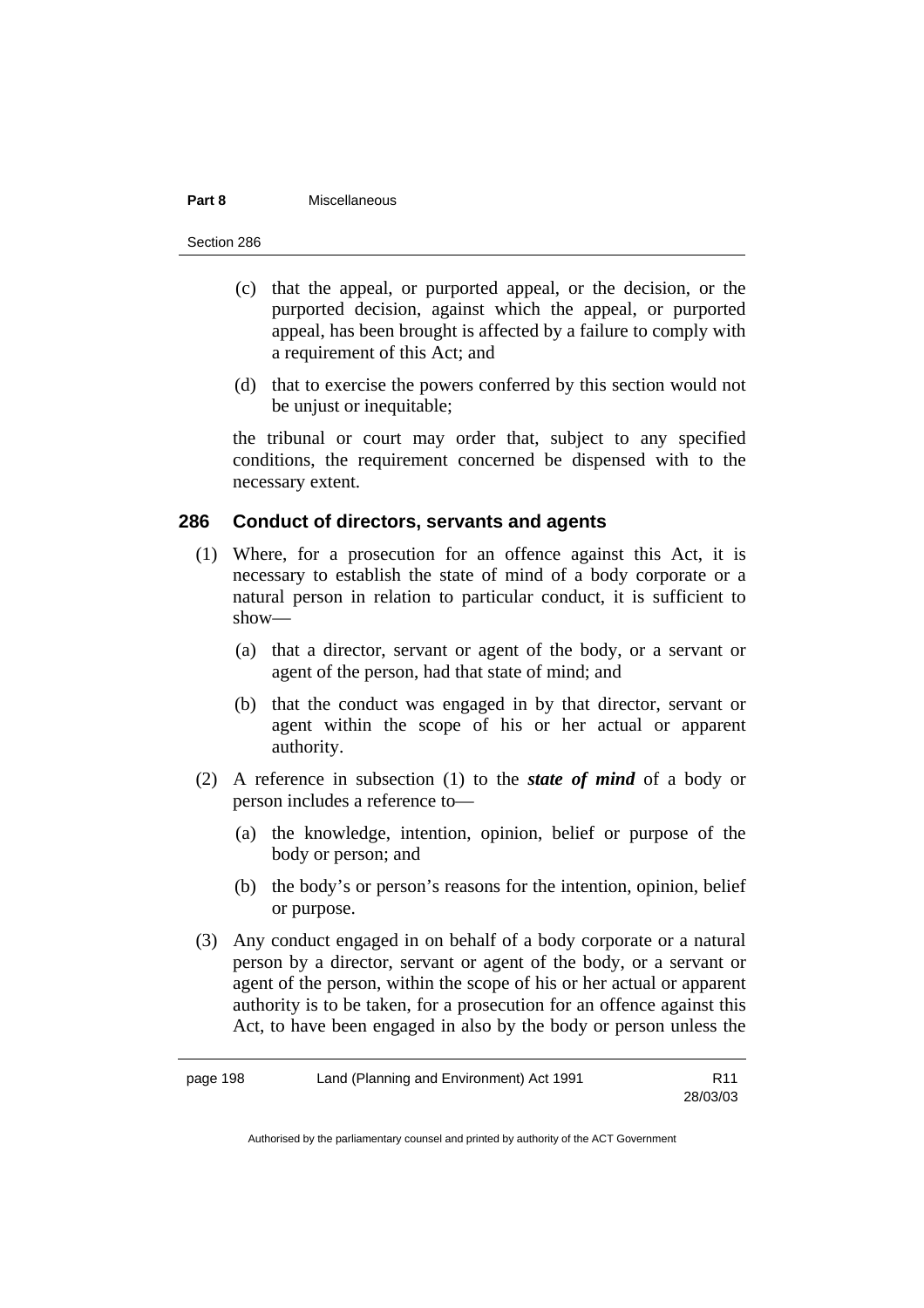body or person establishes that reasonable precautions were taken and due diligence was exercised to avoid the conduct.

- (4) Where—
	- (a) a natural person is convicted of an offence against this Act; and
	- (b) the person would not have been convicted of the offence if subsections (1) and (3) had not been enacted;

the person is not liable to be punished by imprisonment for that offence.

- (5) A reference in this section to a *director* of a body corporate includes a reference to a member of a body corporate incorporated for a public purpose by a law of the Territory, the Commonwealth, a State or another Territory.
- (6) A reference in this section to *engaging* in conduct includes a reference to failing or refusing to engage in conduct.

#### **287 Determination of fees**

- (1) The Minister may, in writing, determine fees for this Act.
	- *Note* The *Legislation Act 2001* contains provisions about the making of determinations and regulations relating to fees (see pt 6.3).
- (2) A determination is a disallowable instrument.
	- *Note* A disallowable instrument must be notified, and presented to the Legislative Assembly, under the *Legislation Act 2001*.

#### **U 287A Approved forms**

- (1) The Minister may, in writing, approve forms for this Act.
- (2) If the Minister approves a form for a particular purpose, the approved form must be used for that purpose.

*Note* For other provisions about forms, see *Legislation Act 2001*, s 255.

R11 28/03/03 Land (Planning and Environment) Act 1991 page 199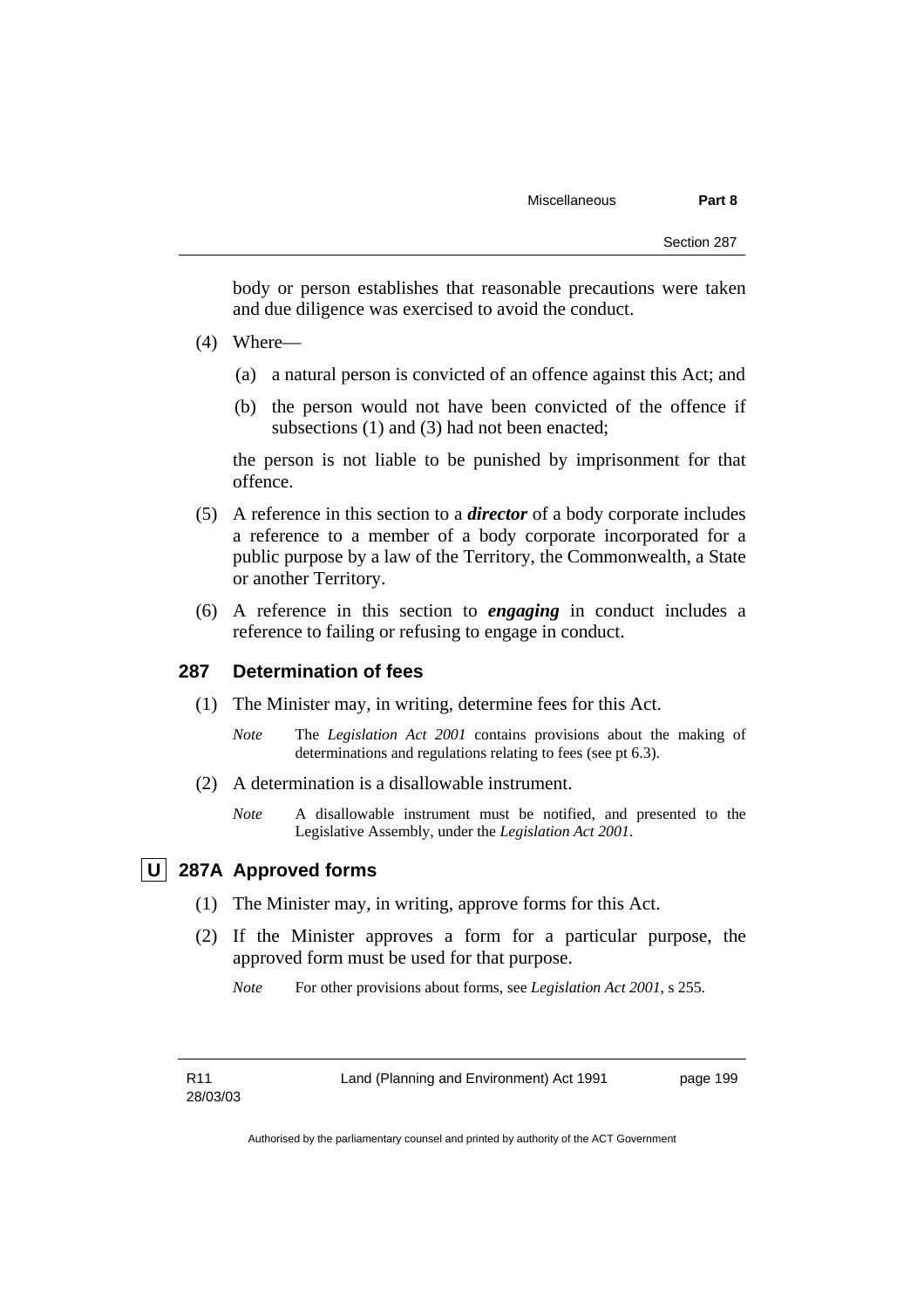#### **Part 8** Miscellaneous

Section 288

- (3) A form approved for section 186C (Land management agreements) is a disallowable instrument.
	- *Note* A disallowable instrument must be notified, and presented to the Legislative Assembly, under the *Legislation Act 2001*.
- (4) Any other approved form is a notifiable instrument.
	- *Note* A notifiable instrument must be notified under the *Legislation Act 2001*.

#### **288 Regulation-making power**

- (1) The Executive may make regulations for this Act.
	- *Note* Regulations must be notified, and presented to the Legislative Assembly, under the *Legislation Act 2001*.
- (2) The regulations may prescribe offences for contraventions of the regulations and prescribe maximum penalties of not more than 10 penalty units for offences against the regulations.

page 200 Land (Planning and Environment) Act 1991 R11

28/03/03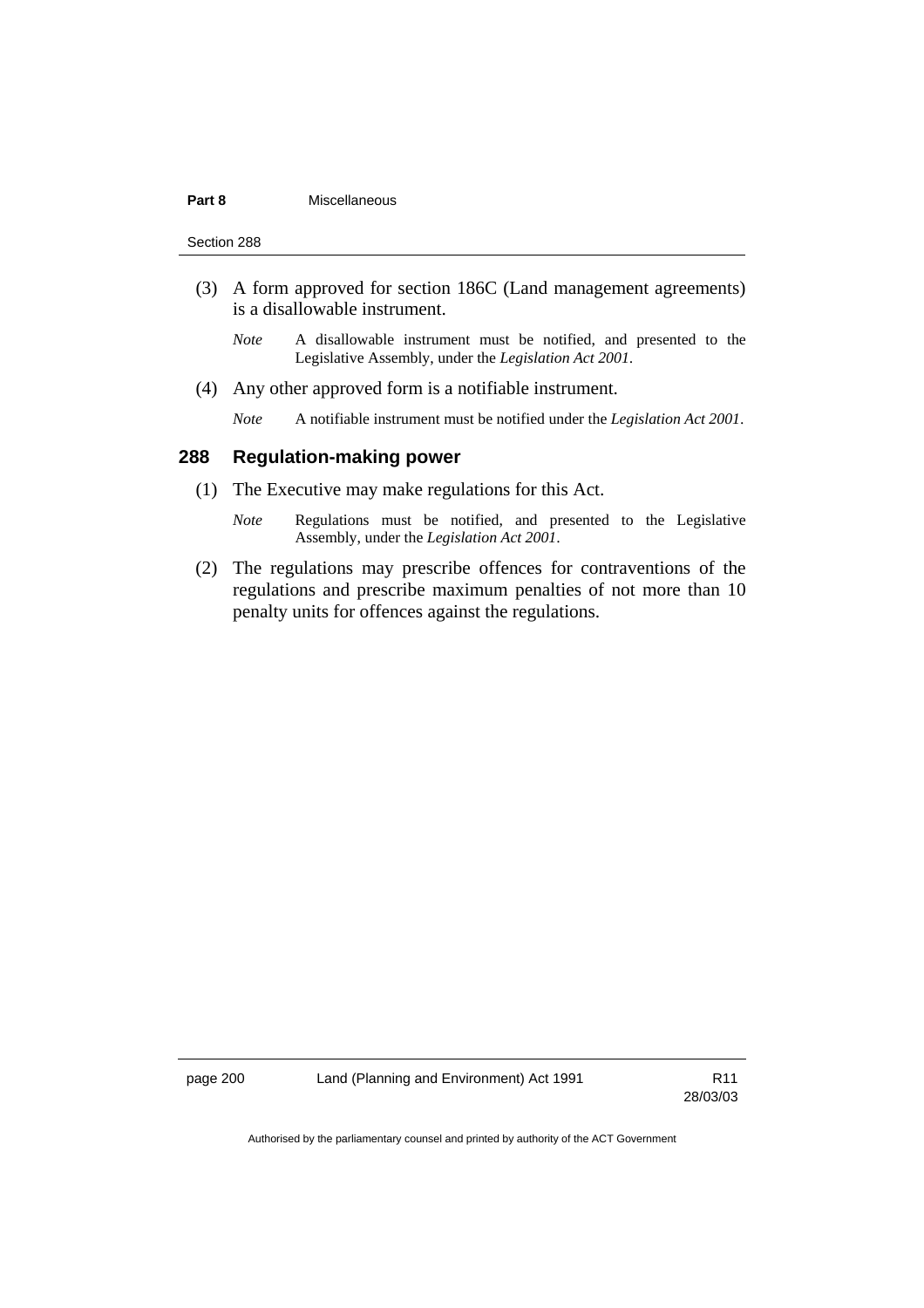# **Part 9 Transitional**

## **289 Status of leases and licences**

- (1) Subject to section 290, a lease or licence granted or continued, or purported to have been granted or continued, under a repealed Act and in force immediately before 2 April 1992 is taken, on and after that day, to have been granted under this Act.
- (2) In this section:

*repealed Act* means any of the following Acts:

- (a) the *Leases Act 1918* No 2;
- (b) the *Leases (Special Purposes) Act 1925* No 11;
- (c) the *City Area Leases Act 1936* No 31.

# **290 Continued application of certain repealed Acts and provisions**

- (1) Despite the repeal of the *Australian National University (Leases) Act 1967*, that Act continues to apply in relation to a lease granted under, or continued in force by, that Act and in force immediately before 2 April 1992.
- (2) Despite the repeal of the *Canberra College of Advanced Education (Leases) Act 1977* and subject to subsection (3), that Act continues to apply in relation to a lease granted under that Act and in force immediately before 2 April 1992.
- (3) For subsection (2), the *Canberra College of Advanced Education (Leases) Act 1977*, section 5 is taken to apply as if that section had been amended by omitting 'in perpetuity'.
- (4) Despite the repeal of the *Church Lands Leases Act 1924*, sections 5, 6, 8 and 10 of that Act continue to apply in relation to a lease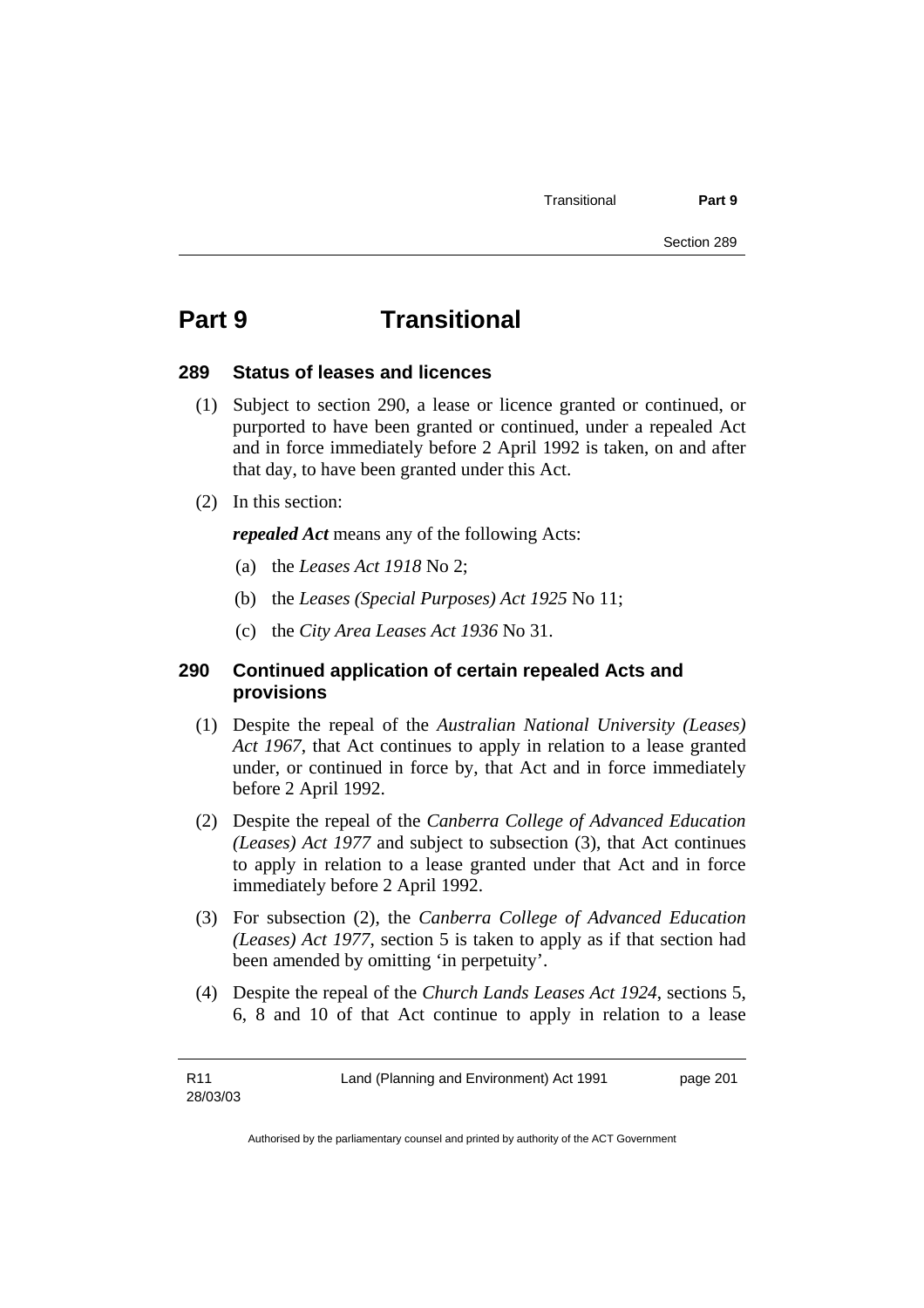#### **Part 9 Transitional**

Section 290

granted under that Act and in force immediately before 2 April 1992.

- (5) In a continuing lease, a reference to *improvements* is a reference to improvements other than improvements by way of clearing, draining, grading, filling, excavating or levelling made by the Territory or the Commonwealth or the cost of which the Territory or the Commonwealth has paid.
- (6) Despite the repeal of the *City Area Leases Act 1936*, the following sections of that Act continue to apply:
	- (a) so far as the section relates to a continuing lease in which provision is made for the land comprised in the lease to be used for a purpose specified in section 8A (1) of that Act section 8A;
	- (b) so far as the section relates to a variation of a continuing lease in respect of which notice under section 18A of that Act was given before the commencement day—section 18B;
	- (c) so far as the section relates to a continuing lease in respect of which notice under the section was given before the commencement day—section 22;
	- (d) so far as the section relates to a continuing lease specified in section 28A (1) of that Act—section 28A;
	- (e) so far as the section relates to a continuing lease specified in section 28DA (1) of that Act—section 28DA;
	- (f) so far as the section relates to a sublease specified in section 30A (2) of that Act and in force immediately before 2 April 1992—section 30A.
- (7) Despite the repeal of the *Leases (Special Purposes) Act 1925*, sections 5AC, 5AD, 5A and 5B of that Act continue to apply in relation to a lease of Territory Land—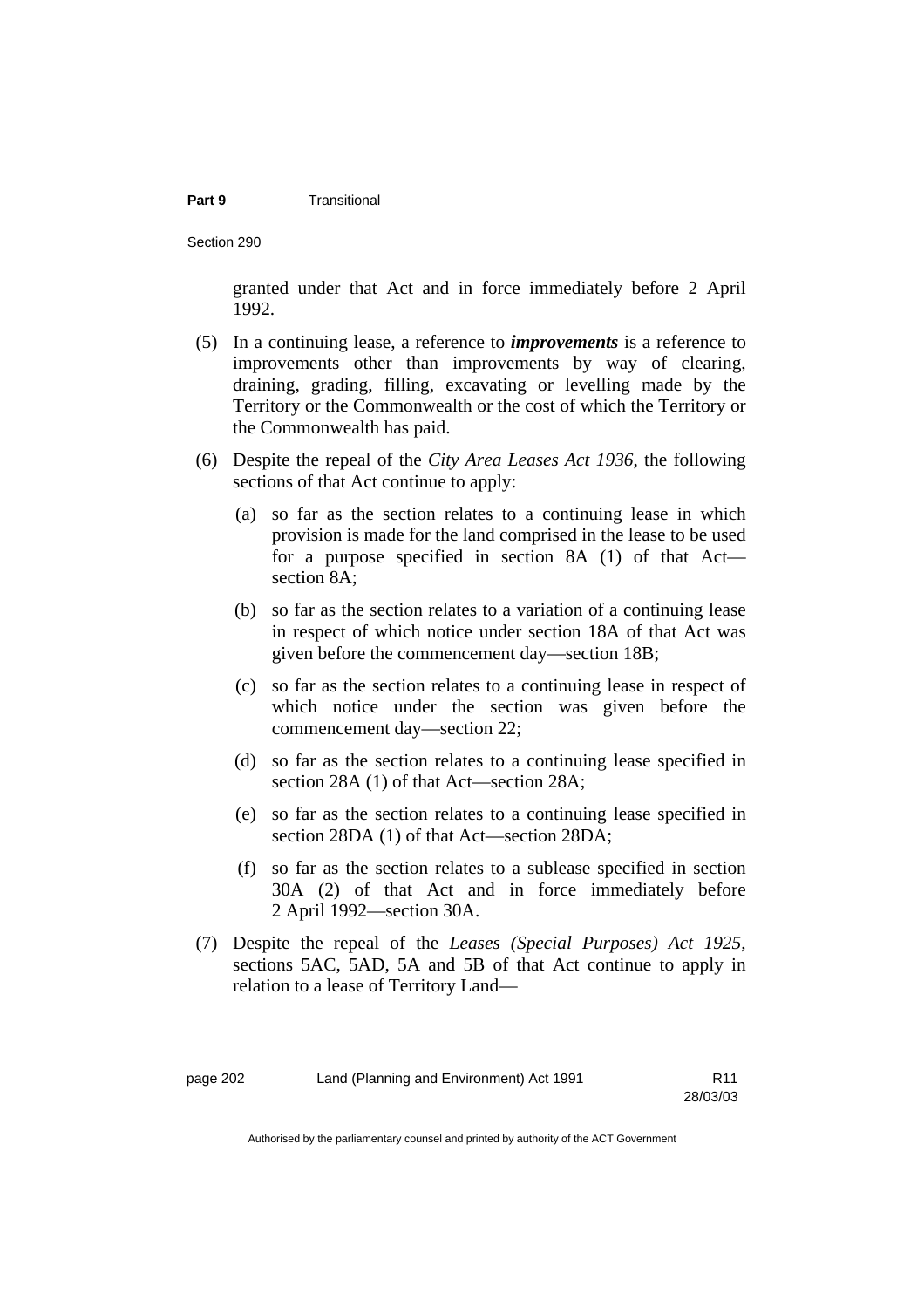- (a) granted under subsection 3 (2) of that Act as in force immediately before 11 May 1989; and
- (b) in force immediately before 2 April 1992.
- (8) Despite the repeal of the *Leases (Special Purposes) Act 1925*, section 5BA (6) of that Act continues to apply in relation to a lease granted under that Act and in force immediately before 2 April 1992.
- (9) In this section:

*continuing lease* means a lease granted or continued, or purported to have been granted or continued, under the *City Area Leases Act 1936* and to which section 289 of this Act applies.

# **291 Conversion of Commonwealth leases**

- (1) This section applies if—
	- (a) a declaration under the *Australian Capital Territory (Planning and Land Management) Act 1988* (Cwlth), section 27 (1) has been rescinded, revoked, amended or varied and as a consequence land that had been national land has ceased to be national land; and
	- (b) a lease had been granted under a prescribed law over all or part of that land and the lease was in force immediately before the rescission, revocation, amendment or variation of the declaration.
- (2) The lease is taken to have been granted under this Act from the day of the rescission, revocation, amendment or variation of the declaration.
- (3) In this section:

*prescribed law* means any of the following laws:

• *Leases Ordinance 1918*

Land (Planning and Environment) Act 1991 page 203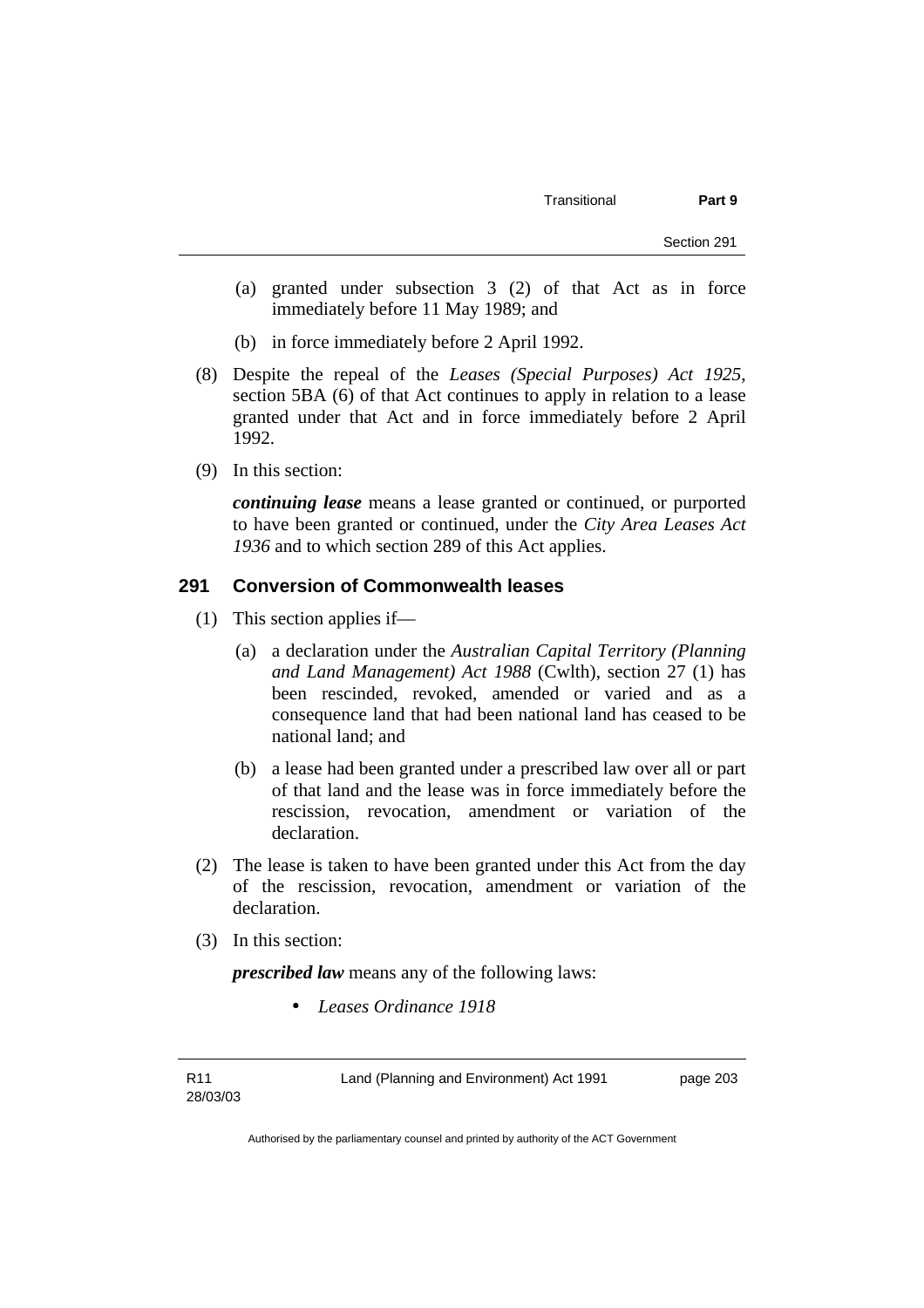| Part 9      | Transitional                               |
|-------------|--------------------------------------------|
| Section 292 |                                            |
|             | • Leases (Special Purposes) Ordinance 1925 |

• *City Area Leases Ordinance 1936*.

 **U 292 Consent under City Area Leases Ordinance 1936—s 28** 

page 204 Land (Planning and Environment) Act 1991 R11

28/03/03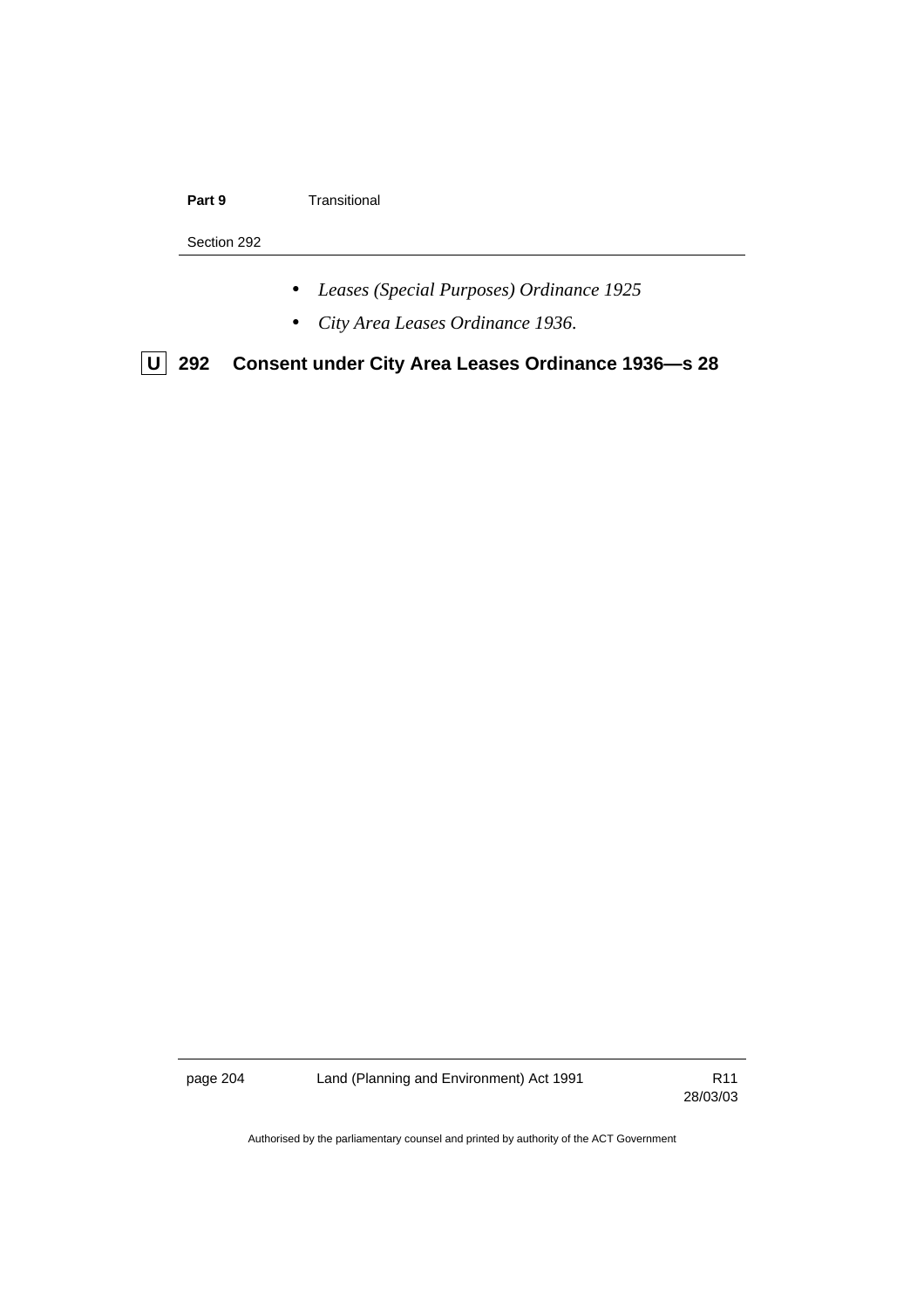(see s 195)

# **U Schedule 1 Management objectives for public land**

| column 1       | column <sub>2</sub>     | column 3     |                                                                                                                                                                                                                          |
|----------------|-------------------------|--------------|--------------------------------------------------------------------------------------------------------------------------------------------------------------------------------------------------------------------------|
| item           | reserve                 |              | management objectives                                                                                                                                                                                                    |
| $\mathbf{1}$   | wilderness area         | $\mathbf{1}$ | to conserve the natural<br>environment in a manner<br>ensuring that disturbance to<br>that environment is minimal                                                                                                        |
|                |                         | 2            | to provide for the use of the<br>area (other than by vehicles<br>or other mechanised<br>equipment) for recreation by<br>limited numbers of people,<br>so as to ensure that<br>opportunities for solitude are<br>provided |
| 2              | national park           | 1            | to conserve the natural<br>environment                                                                                                                                                                                   |
|                |                         | 2            | to provide for public use of<br>the area for recreation,<br>education and research                                                                                                                                       |
| 3              | nature reserve          | 1            | to conserve the natural<br>environment                                                                                                                                                                                   |
|                |                         | 2            | to provide for public use of<br>the area for recreation,<br>education and research                                                                                                                                       |
| $\overline{4}$ | special purpose reserve | $\mathbf{1}$ | to provide for public and<br>community use of the area<br>for recreation and education                                                                                                                                   |

R11 28/03/03 Land (Planning and Environment) Act 1991 page 205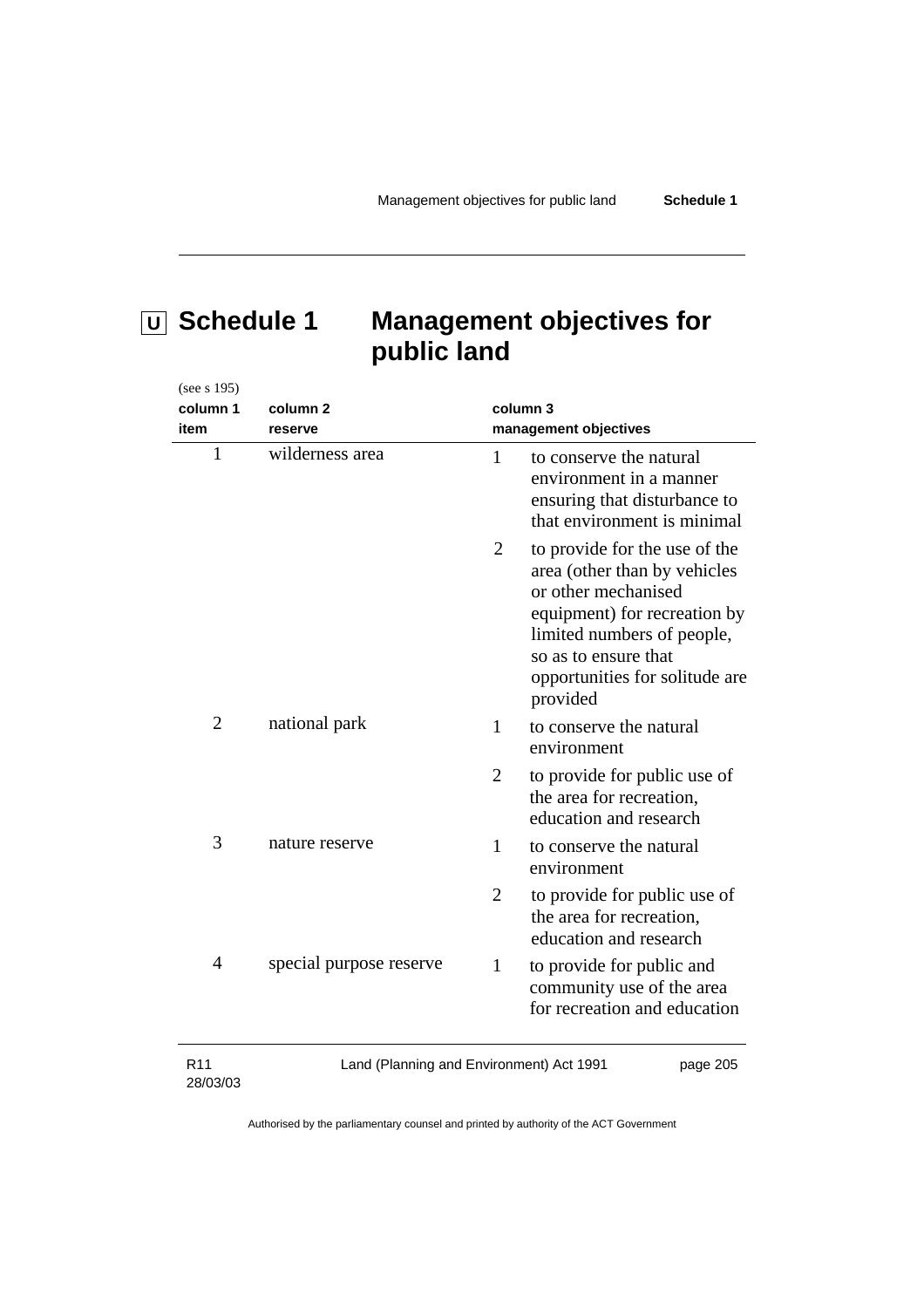# **Schedule 1** Management objectives for public land

| column 1<br>column <sub>2</sub><br>item<br>reserve |                              | column 3<br>management objectives |                                                                                                                         |  |
|----------------------------------------------------|------------------------------|-----------------------------------|-------------------------------------------------------------------------------------------------------------------------|--|
| 5                                                  | cemetery or burial ground    | $\mathbf{1}$                      | to provide for the burial of<br>the dead and the storage of<br>the ashes of the dead                                    |  |
|                                                    |                              | $\overline{2}$                    | to conserve the natural<br>environment                                                                                  |  |
| 6                                                  | sport and recreation reserve | $\mathbf{1}$                      | to provide for public and<br>community use of the area<br>for sport and recreation                                      |  |
| 7                                                  | urban open space             | $\mathbf{1}$                      | to provide for public and<br>community use of the area                                                                  |  |
|                                                    |                              | $\overline{2}$                    | to develop the area for public<br>and community use                                                                     |  |
| 8                                                  | lake                         | 1                                 | to prevent and control floods<br>by providing a reservoir to<br>receive flows from rivers,<br>creeks and urban run-offs |  |
|                                                    |                              | $\overline{2}$                    | to prevent and control<br>pollution of waterways                                                                        |  |
|                                                    |                              | 3                                 | to provide for public use of<br>the lake for recreation                                                                 |  |
|                                                    |                              | 4                                 | to provide a habitat for fauna<br>and flora                                                                             |  |

page 206 Land (Planning and Environment) Act 1991 R11

28/03/03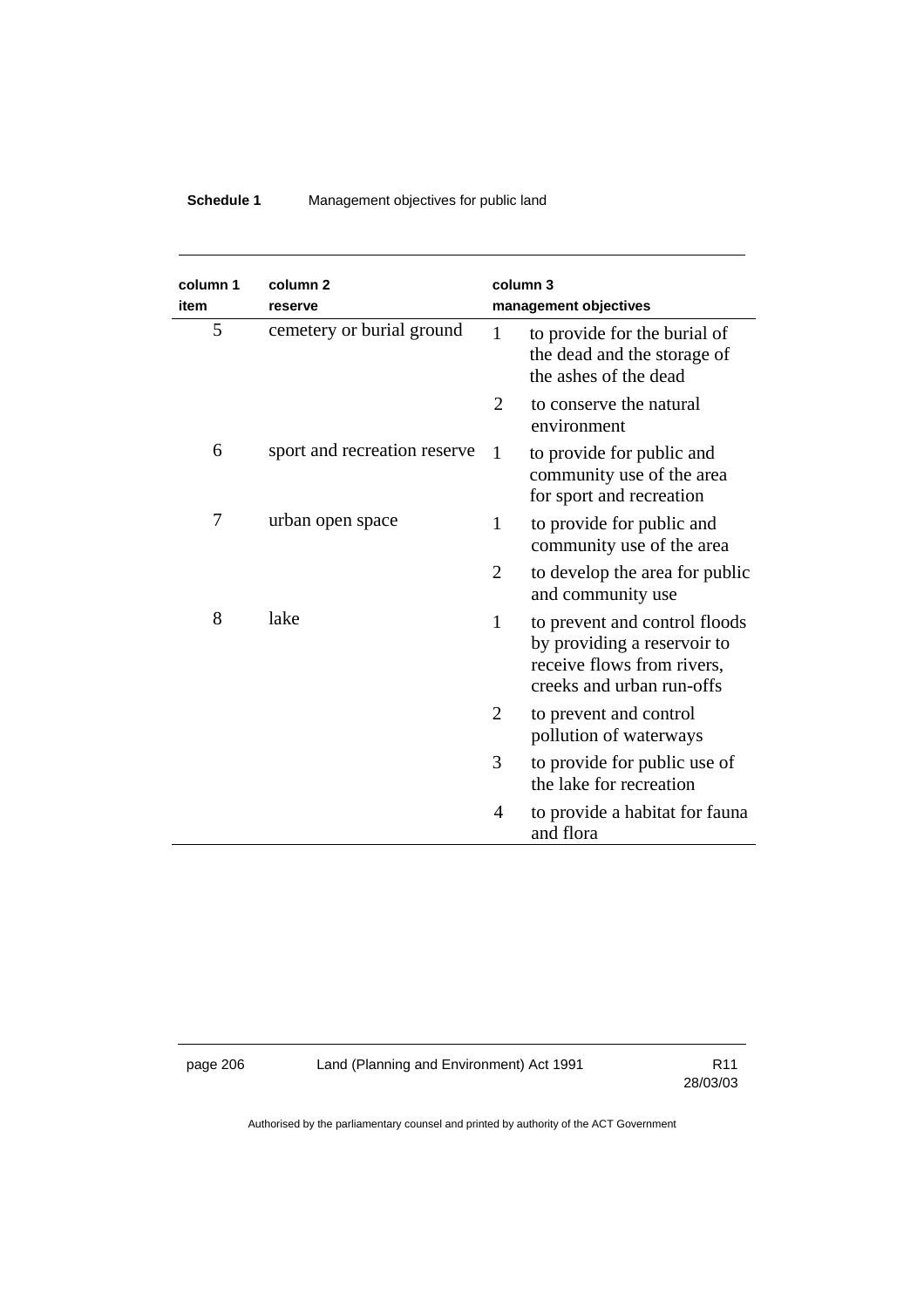# **Schedule 2 Criteria for assessment of heritage significance of places**

(see s 56)

- 1 Under the *Land (Planning and Environment) Act 1991*, section 56 the criteria for the assessment of the heritage significance of places are:
	- (a) a place which demonstrates a high degree of technical, creative achievement, or both by showing qualities of innovation or departure or representing a new achievement of its time; or
	- (b) a place which exhibits outstanding design or aesthetic qualities valued by the community or a cultural group; or
	- (c) a place which demonstrates a distinctive way of life, taste, tradition, religion, land use, custom, process, design or function which is no longer practised, is in danger or being lost, or is of exceptional interest; or
	- (d) a place which is highly valued by the community or a cultural group for reasons of strong or special religious, spiritual, cultural, educational or social associations; or
	- (e) a place which is the only know or only comparatively intact example of its type; or
	- (f) a place which is a notable example of a class of natural or cultural places or landscapes and which demonstrates the principal characteristics of that class; or
	- (g) a place which has strong or special associations with person, group, event, development or cultural phase which played a significant part in local or national history; or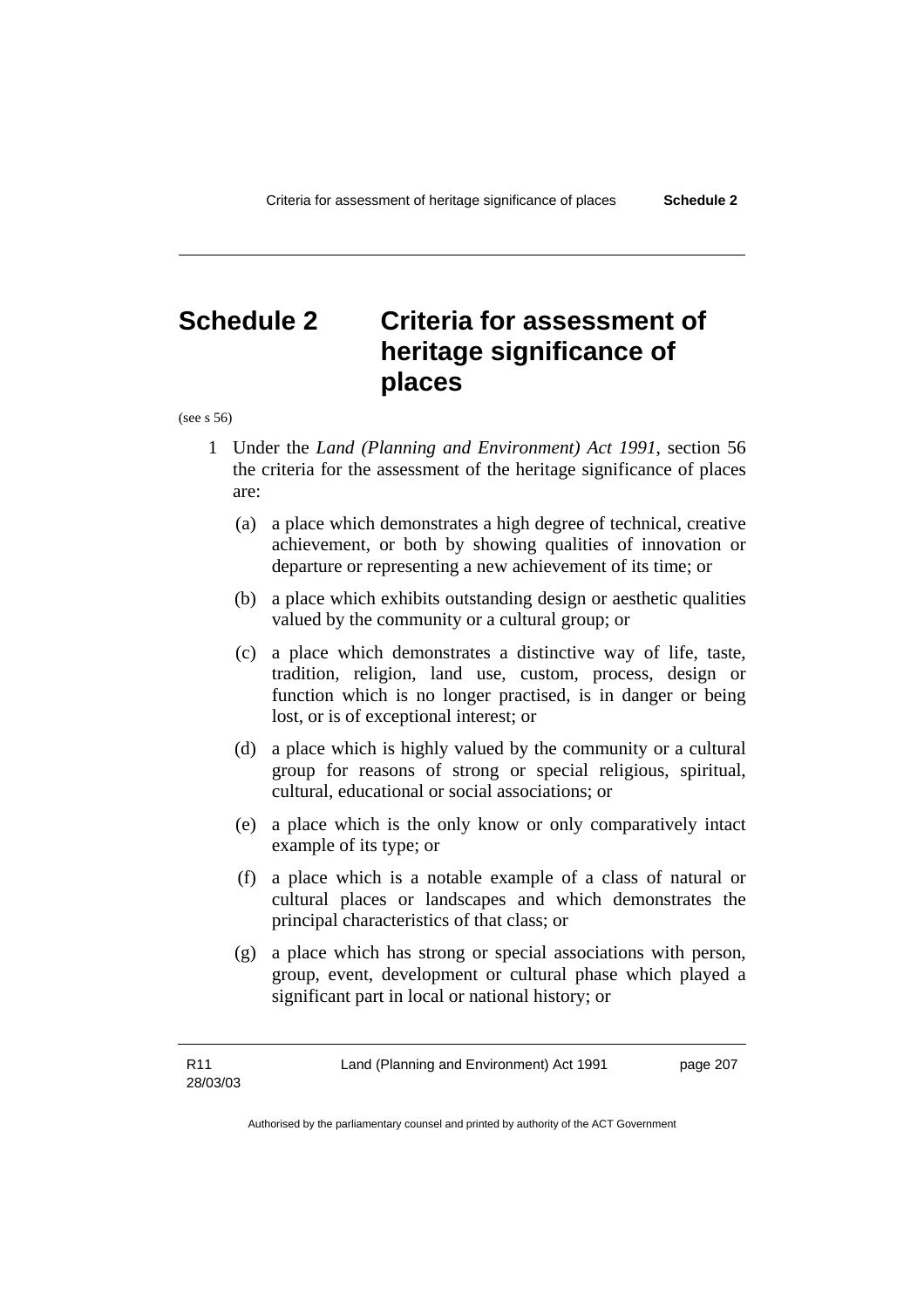- (h) a place which represents the evolution of a natural landscape, including significant geological features, landforms, biota or natural processes; or
- (i) a place which is a significant habitat or locality for the life cycle of native species; for rare, endangered or uncommon species, for species at the limits of their natural range, or for district occurrences of species; or
- (j) a place which exhibits unusual richness, diversity or significant transitions of flora, fauna or natural landscapes and their elements; or
- (k) a place which demonstrates a likelihood of providing information which will contribute significantly to a wider understanding of natural or cultural history, by virtue of its use as a research site, teaching site, type locality or benchmark site.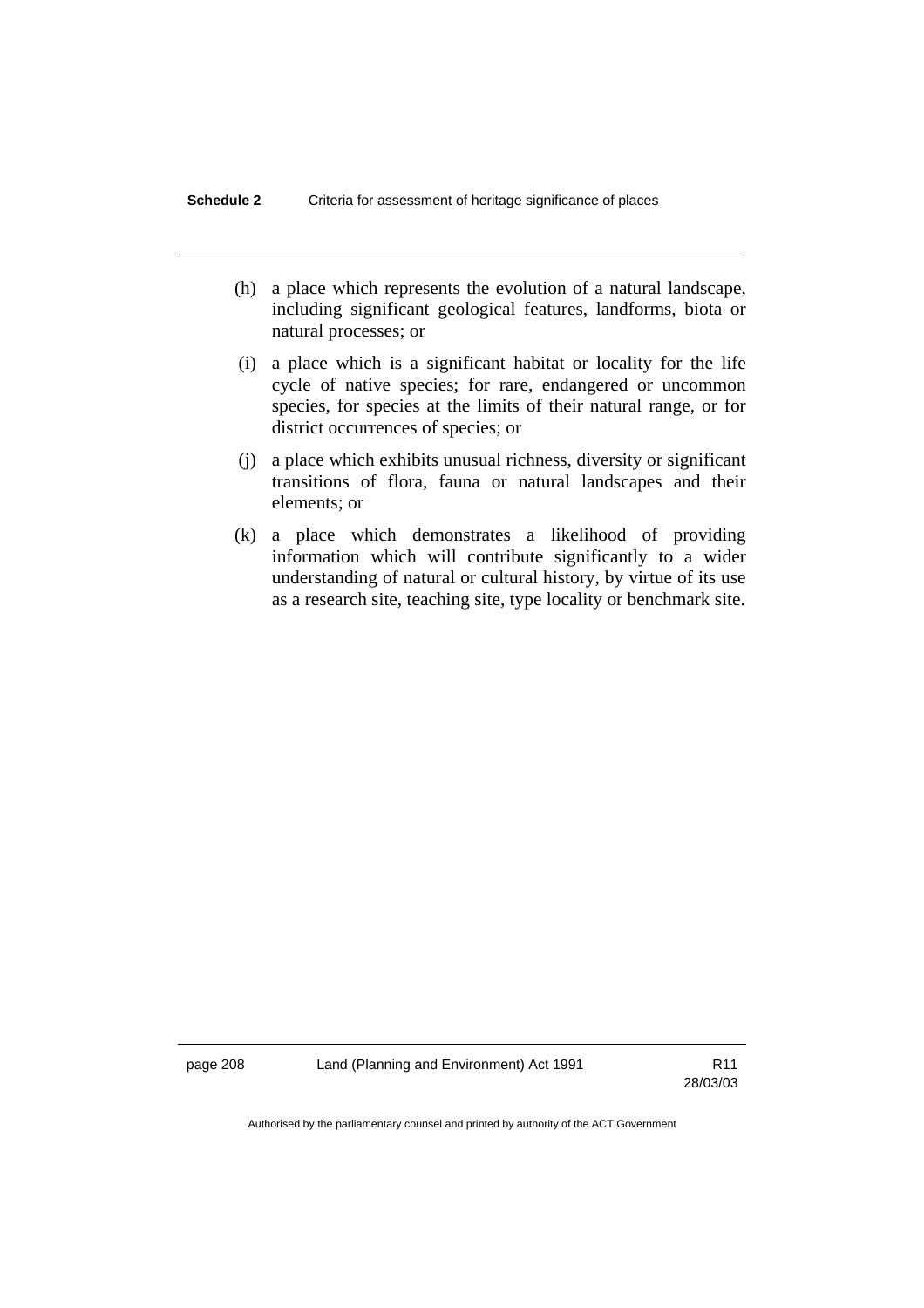# **Schedule 3 Content of preliminary assessments**

(see s 115)

- **1** The following format is to be used for a preliminary assessment required under section 115.
	- 1. **General Information**
	- 1.1 **Name and address of proponent** This is to include the details of any ACT government authority or agency.
	- 1.2 **Details of the contact** This is to include the contact officer within any ACT government authority or agency.
	- 1.3 **Status of the project** Advise the current position on the planning of the project, studies commenced or planned and the proposed targets for planning, development or construction.

# 1.4 **Location of the project**

- (a) project site description sufficient for precise location on a map or a map included to show the exact site location;
- (b) information on possible future extensions.

# 1.5 **Description of the project**

- (a) the type and form of the project including supporting developments including those not the responsibility of the proponent;
- (b) the purpose and need for the project, intended utilisation and operation of the facilities;
- (c) the relationship of the project with surrounding development, to connected facilities and services or to other proposed projects.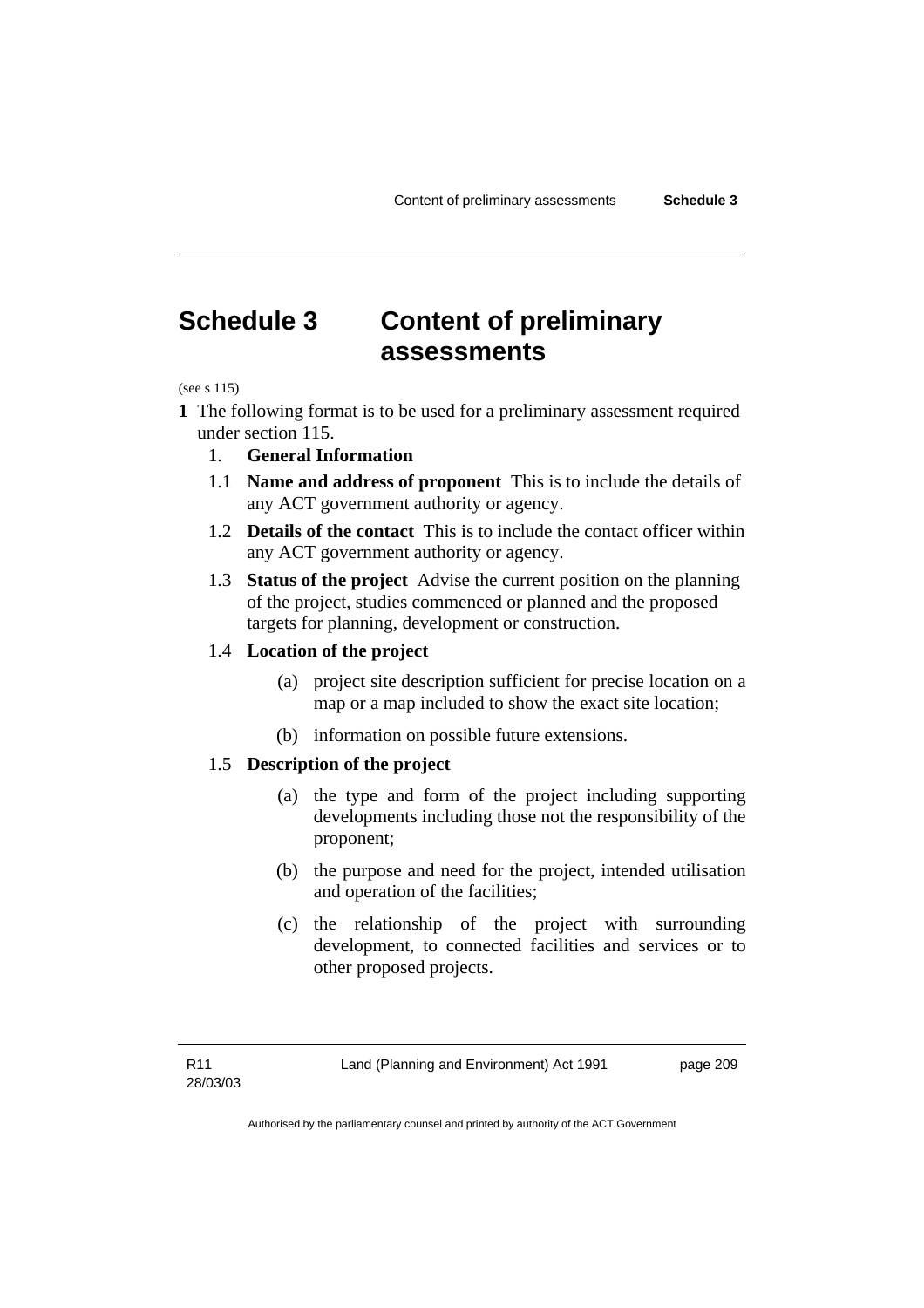# **2 Existing Environmental Conditions**

- 2.1 **Description of project site** A brief description of the overall appearance and current land use with mention made of any special features including the built and natural heritage factors (if any) of the site.
- 2.2 **Description of region surrounding the project site** Significant differences between the site and surrounding areas should be noted—eg variation in population density, watershed, proximity to watercourses and water bodies.
- 2.3 **Current land use policy and lease conditions of the site**
- **3 Potential Impact of the Project on the Environment** 
	- 3.1 **On the physical environment**
	- 3.2 **On the human environment**
	- 3.3 **On the non-human biological environment**
	- 3.4 **Potentially beneficial impacts**
- **4 Summary and Conclusions** 
	- 4.1 A summary of the potential benefits and disadvantages of the project. Can the benefits to the community be said to offset any unavoidable permanent or temporary adverse effects?

# **U** Schedule 4 Decisions reviewable by AAT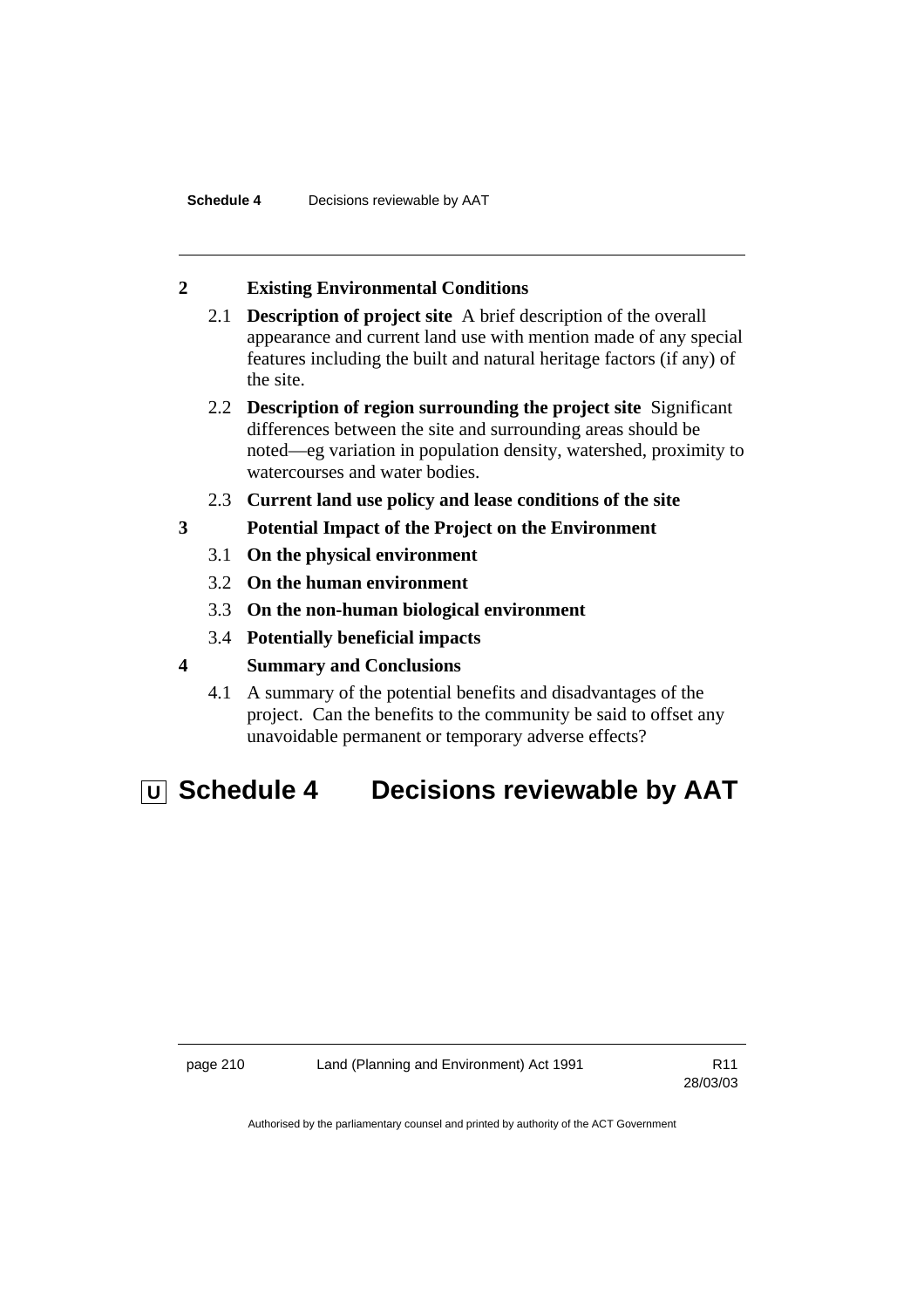# **Schedule 5 Activities subject to orders**

| (see $s$ 4, $s$ 255) |                                                                                                                                                                                                                                                       |                      |  |
|----------------------|-------------------------------------------------------------------------------------------------------------------------------------------------------------------------------------------------------------------------------------------------------|----------------------|--|
| column 1             | column <sub>2</sub>                                                                                                                                                                                                                                   | column 3             |  |
| item                 | activities                                                                                                                                                                                                                                            | penalty              |  |
| $\mathbf{1}$         | work affecting the requirements for<br>the conservation of the heritage<br>significance of places included in the<br>heritage places register or an interim<br>heritage places register conducted<br>otherwise than in accordance with an<br>approval | 200 penalty<br>units |  |
| $\overline{2}$       | failure to comply with—<br>(a)<br>a lease; or<br>(b) if a lease is granted subject to<br>the lessee entering into a<br>development agreement and<br>the lessee has entered into such<br>an agreement—the<br>development agreement                     | 50 penalty<br>units  |  |
| $\overline{4}$       | failure to keep a leasehold clean                                                                                                                                                                                                                     | 50 penalty<br>units  |  |
| 5                    | undertaking a development                                                                                                                                                                                                                             | 50 penalty<br>units  |  |
| 6                    | having a building or structure that was<br>constructed or erected without<br>approval required by—<br>(a) division 6.2 of this Act; or<br>the Buildings (Design and<br>(b)<br>Siting) Act 1964.                                                       | 50 penalty<br>units  |  |

Land (Planning and Environment) Act 1991 page 211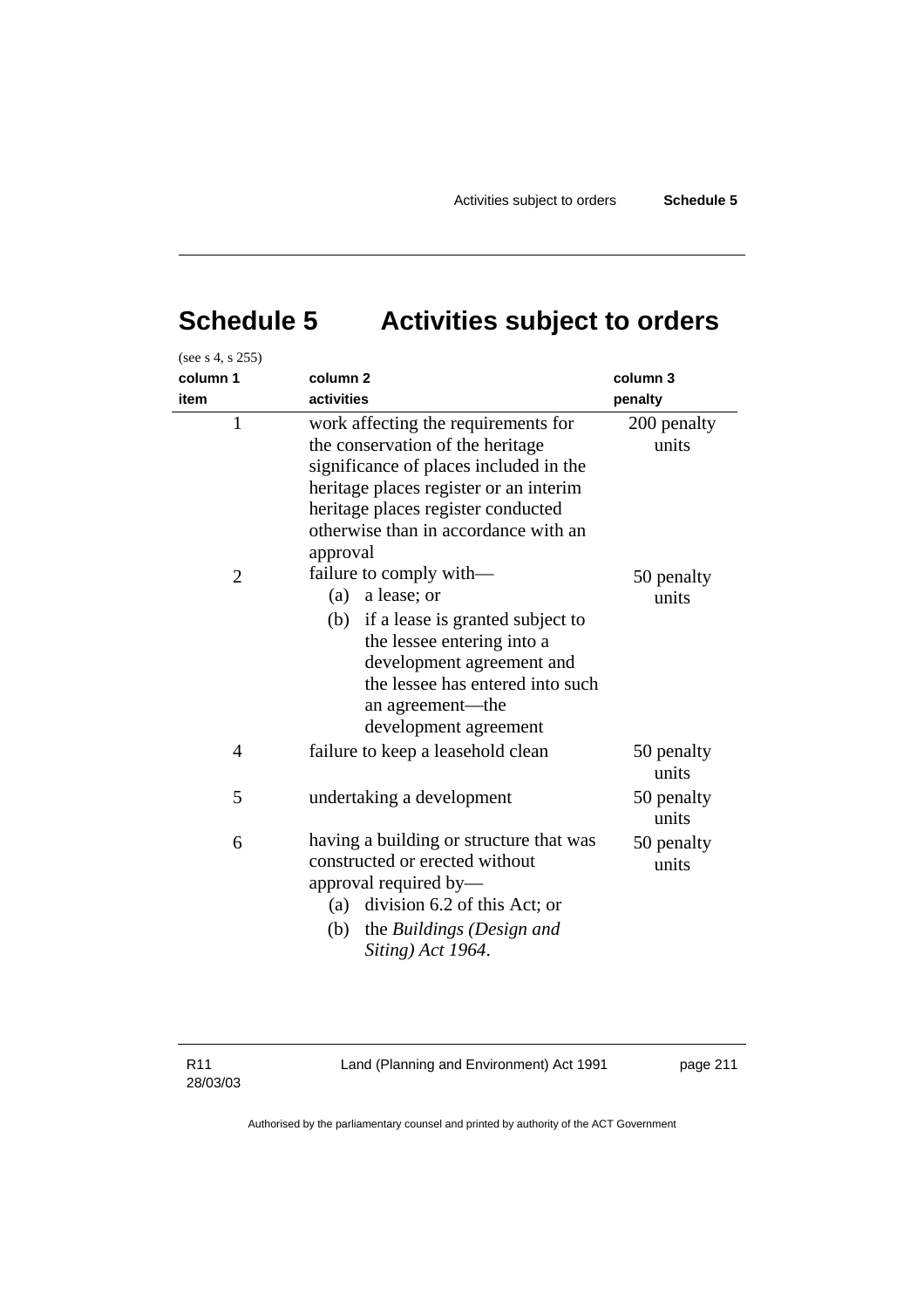# **Schedule 5** Activities subject to orders

| column 1<br>item | column <sub>2</sub><br>activities                                                                                                                                                                                                                                                             | column 3<br>penalty  |
|------------------|-----------------------------------------------------------------------------------------------------------------------------------------------------------------------------------------------------------------------------------------------------------------------------------------------|----------------------|
| 9                | permitting a tree, sapling, plant or<br>shrub to overhang a public place so as<br>to obstruct or inconvenience a person<br>in that place                                                                                                                                                      | 5 penalty units      |
| 10               | an activity which is likely to cause soil<br>erosion, or an activity that involves<br>destroying, damaging, removing or<br>otherwise interfering with vegetation<br>(living or dead) or soil between the<br>banks, or within 20m of the bank, of a<br>watercourse, or on land with a slope of | 100 penalty<br>units |
| 11               | more than 18 <sup>0</sup> from the horizontal<br>using or managing land in a way that<br>fails to control the propagation of a<br>pest animal or pest plant                                                                                                                                   | 50 penalty<br>units  |
| 12               | parking a heavy vehicle on residential<br>land in contravention of a code of<br>practice in relation to the parking of<br>heavy vehicles under the Road<br>Transport (Safety and Traffic                                                                                                      | 20 penalty<br>units  |
| 13               | <b>Management</b> ) Regulations 1999<br>managing land held under a rural lease<br>other than in accordance with the land<br>management agreement that applies to<br>it                                                                                                                        | 50 penalty<br>units  |

page 212 Land (Planning and Environment) Act 1991 R11

28/03/03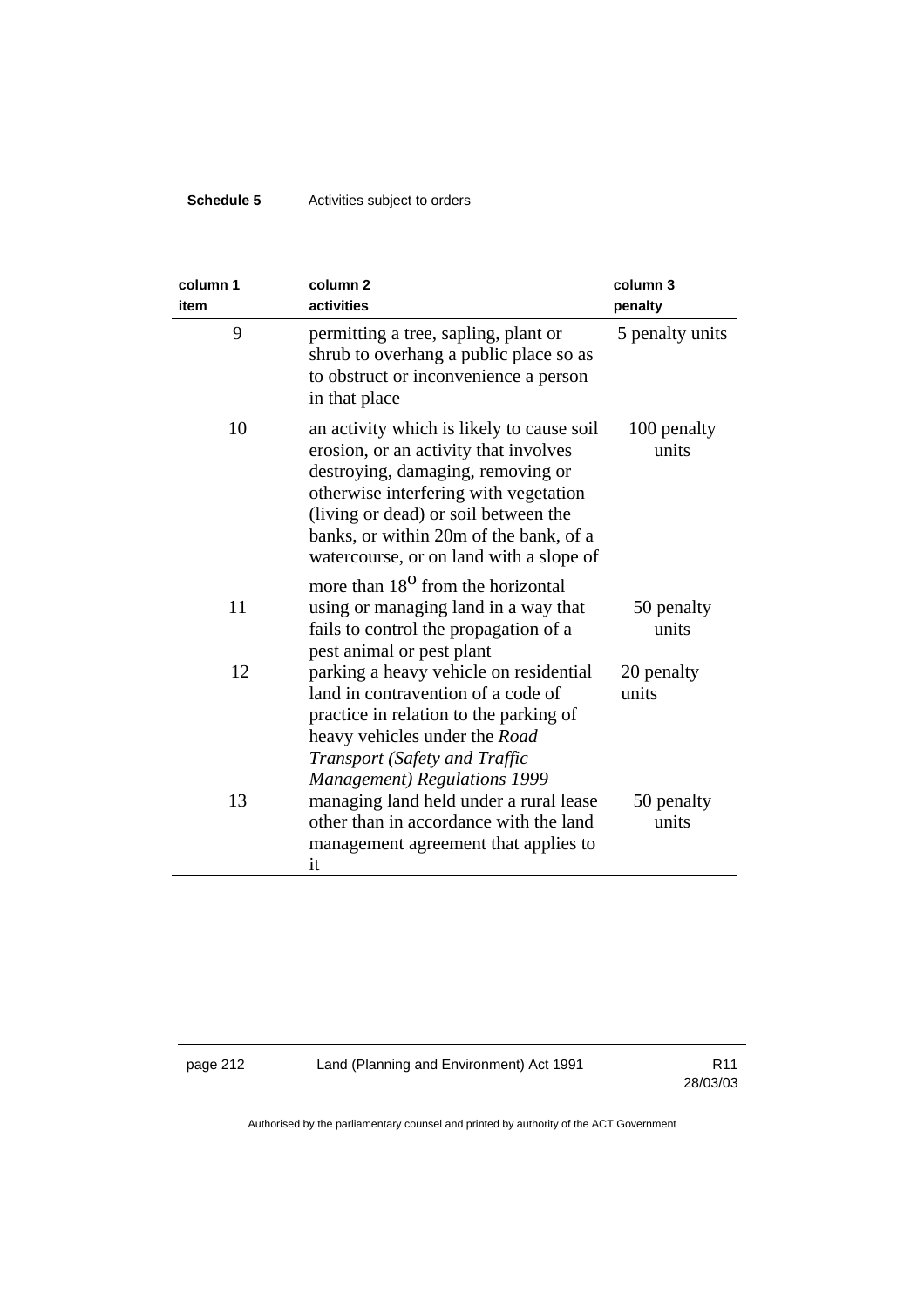# **U Dictionary**

(see s 2)

- *Note 1* The *Legislation Act 2001* contains definitions and other provisions relevant to this Act.
- *Note 2* In particular, the *Legislation Act 2001*, dict, pt 1, defines the following terms:
	- administrative appeals tribunal
	- amend
	- appoint
	- change
	- conservator of flora and fauna
	- contravene
	- document
	- domestic partner (see s 169)
	- exercise
	- function
	- month
	- national capital authority
	- penalty unit
	- the Territory.

*Aboriginal object*, for part 3 (Heritage)—see section 52.

*Aboriginal place*, for part 3 (Heritage)—see section 52.

*Aboriginal tradition*, for part 3 (Heritage)—see section 52.

*application*, for part 6 (Approvals and orders)—see section 222.

*approval*, for part 6 (Approvals and orders)—see section 222.

*assessment* means an assessment made under division 4.3 (Assessments).

*authorised person*, for subdivision 4.4.3 (Procedures and powers) see section 143.

Land (Planning and Environment) Act 1991 page 213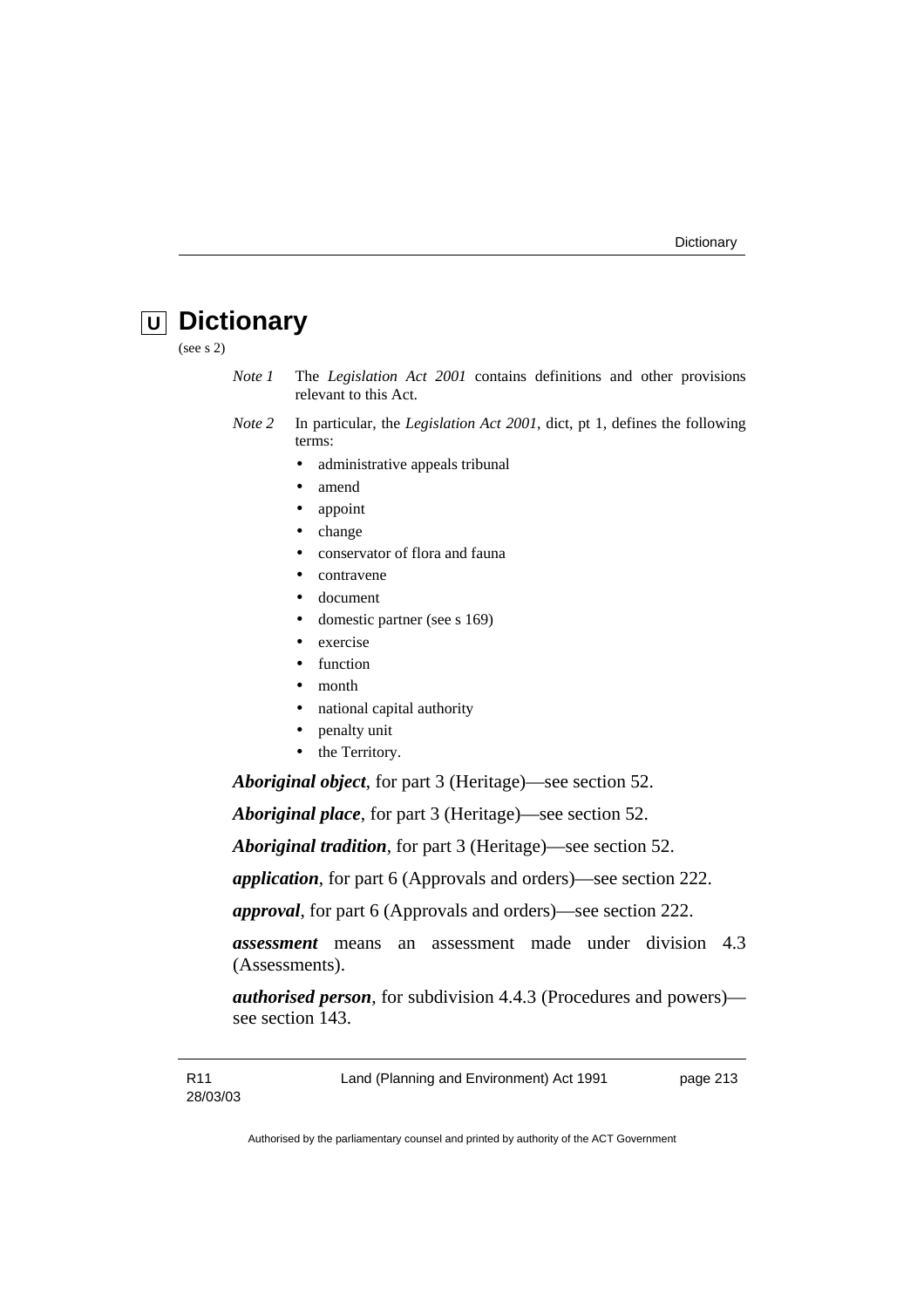*authority* means the Australian Capital Territory Planning Authority established under section 33.

*background papers*, for part 2 (Planning)—see section 5.

*building*, for part 6 (Approvals and orders)—see section 222.

*building and development provision*, for part 5 (Land administration)—see section 159.

*building work*, for part 6 (Approvals and orders)—see section 222.

*chairperson*, for division 3.7 (Australian Capital Territory Heritage Council)—see section 90.

*commissioner* means the Commissioner for Land and Planning appointed under section 274A.

*compensation*, for subdivision 3.5.4 (Compensation claims)—see section 74.

*Note* Sdiv 3.5.4 is about compensation claims in relation to Aboriginal heritage discoveries and places.

*connected*, with an offence, for division 6.4 (Enforcement)—see section 262.

*conservation*, for part 3 (Heritage)—see section 52.

*conservator* means the conservator of flora and fauna*.*

*consolidation—*

(a) for part 5 (Land administration)—see section 159; and

(b) for part 6 (Approvals and orders)—see section 222.

*consultation notice*, for part 2 (Planning)—see section 19.

*controlled activity* means—

(a) an activity of a kind mentioned in schedule 5; or

page 214 Land (Planning and Environment) Act 1991

28/03/03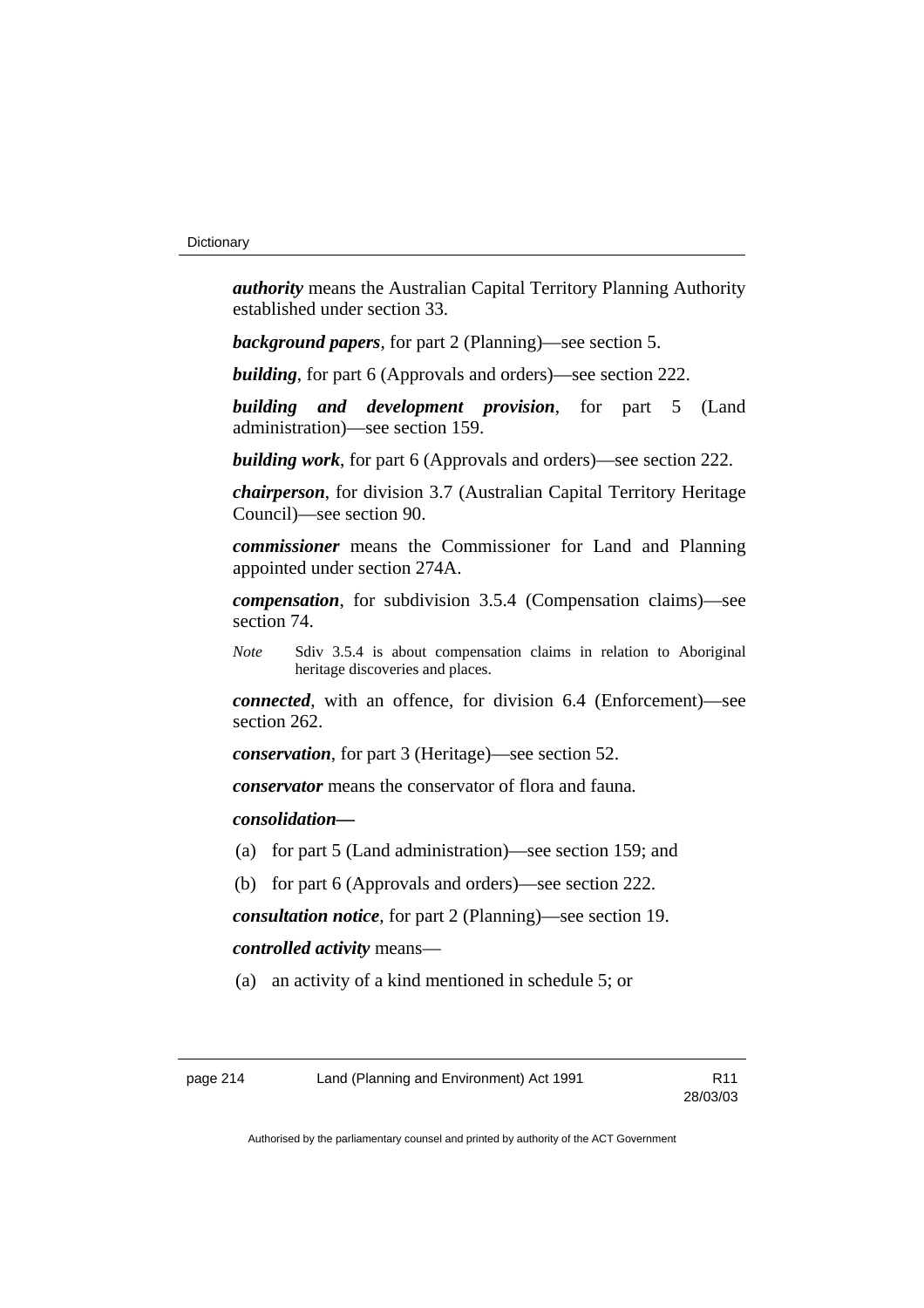(b) an activity under another Act that is declared by that Act to be a controlled activity for schedule 5.

*dealing*, for division 5.4 (Restrictions on rural leases)—see section 186B.

*defined decision*, for part 4 (Environmental assessments and inquiries)—see section 111.

*deputy chairperson*, for division 3.7 (Australian Capital Territory Heritage Council)—see section 90.

*development*, in relation to land—

- (a) for part 2 (Planning)—see section 5; and
- (b) for part 6 (Approvals and orders)—see section 222.

*discharge amount*, for division 5.4 (Restrictions on rural leases) see section 186B.

*draft plan variation*, for part 2 (Planning)—see section 5.

*earlier index number*, for division 5.4 (Restrictions on rural leases)—see section 186B.

*environmental impact*, for part 4 (Environmental assessments and inquiries)—see section 111.

*environmental impact statement*, for part 4 (Environmental assessments and inquiries)—see section 111.

*environmental report*, for part 2 (Planning)—see section 5.

*Environment Minister* means the Minister administering part 4 (Environmental assessments and inquiries).

*Executive*, for part 6 (Approvals and orders)—see section 222.

*expert member*, for division 3.7 (Australian Capital Territory Heritage Council)—see section 90.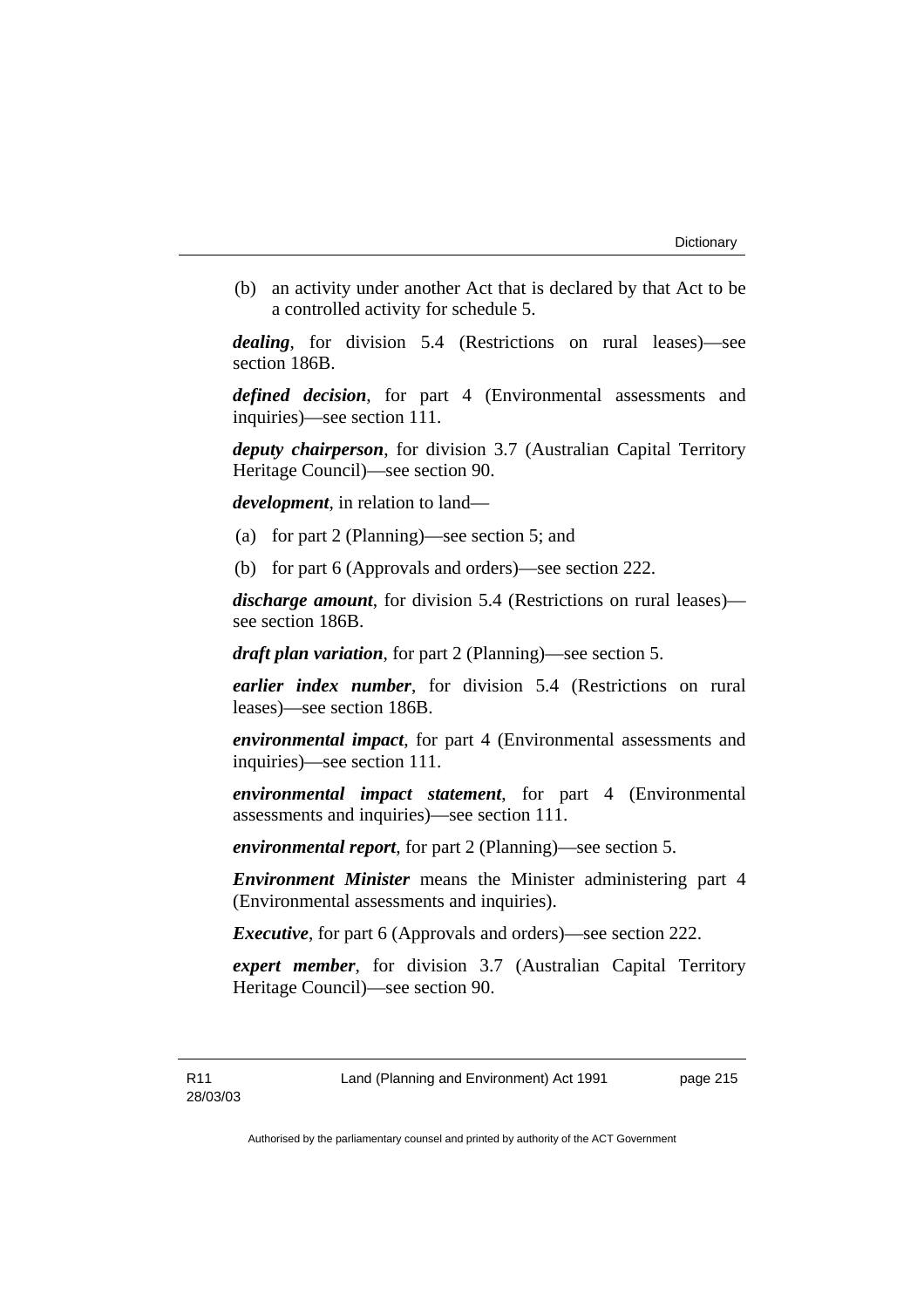*formal error* means—

- (a) a clerical error; or
- (b) an error arising from an accidental slip or omission; or
- (c) a defect of form.

*Gungahlin central area* means the area referred to as the Gungahlin Town Centre and Central Area in the plan.

*heritage council* means the Australian Capital Territory Heritage Council established under section 91.

*heritage object*, for part 3 (Heritage)—see section 52.

*heritage objects register*, for division 3.7 (Australian Capital Territory Heritage Council)—see section 90.

*heritage place*, for part 3 (Heritage)—see section 52.

*heritage places register* means the register of heritage places incorporated in the plan.

*heritage significance* means archaeological, historic, aesthetic, architectural, scientific, natural or social significance, or other special significance in relation to the environment, for the present community, and for future generations.

*holding period*, for division 5.4 (Restrictions on rural leases)—see section 186B.

*index number*, for division 5.4 (Restrictions on rural leases)—see section 186G.

*inquiry* means an inquiry conducted under division 4.4 (Inquiries).

*interim heritage places register*—see section 52.

*interim variation*, in relation to the heritage places register, for part 3 (Heritage)—see section 52.

page 216 Land (Planning and Environment) Act 1991

28/03/03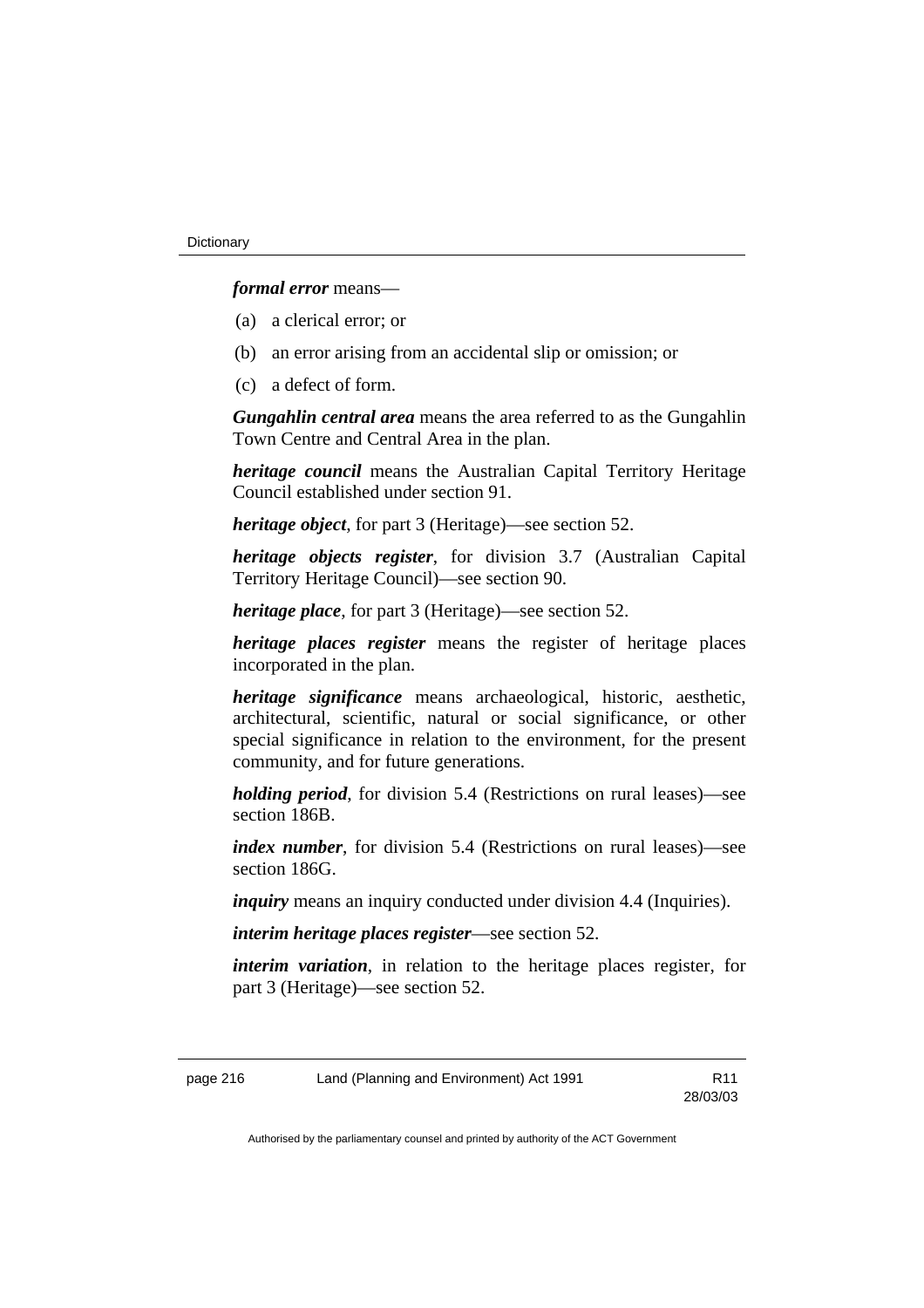### *land*—

- (a) for part 2 (Planning)—see section 5; and
- (b) for part 4 (Environmental assessments and inquiries)—see section 111.

*land management agreement* means an agreement under section 186C.

*Note* A reference to an instrument (including a land management agreement) includes a reference to the instrument as originally made and as amended (see *Legislation Act 2001*, s 102).

*later index number*, for division 5.4 (Restrictions on rural leases) see section 186B.

#### *lease—*

- (a) for part 5 (Land administration)—see section 159; and
- (b) for part 6 (Approvals and orders)—see section 222.

*lessee—*

- (a) for part 5 (Land administration)—see section 159; and
- (b) for part 6 (Approvals and orders)—see section 222.

*long lease*, for division 5.4 (Restrictions on rural leases)—see section 186B.

*market value*, for part 5 (Land administration)—see section 159.

*member*, for division 3.7 (Australian Capital Territory Heritage Council)—see section 90.

*national capital plan*, for part 2 (Planning)—see section 5.

*natural environment*, for schedule 1 (Management objectives for public land)—see section 195 (6).

*newspaper* means a newspaper published and circulating in the ACT.

R11 28/03/03 Land (Planning and Environment) Act 1991 page 217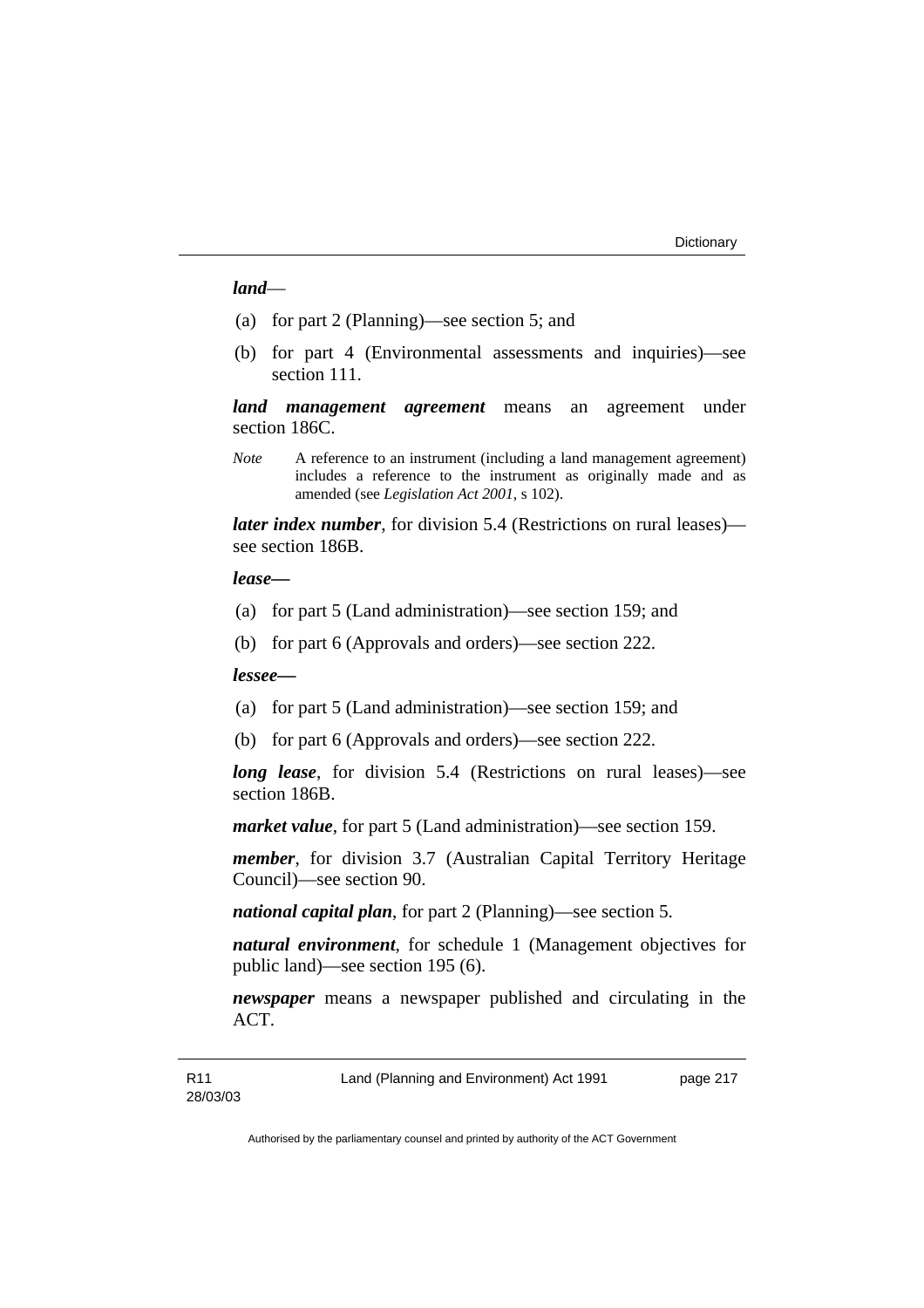*nominal rent lease*, for part 5 (Land administration)—see section 159.

*objection*, for part 6 (Approvals and orders)—see section 222.

#### *occupier*—

- (a) for subdivision 4.4.3 (Procedures and powers)—see section 143; and
- (b) for division 6.4 (Enforcement)—see section 262.

*offence*, for division 6.4 (Enforcement)—see section 262.

*order*, for part 6 (Approvals and orders)—see section 222.

*panel*, for part 4 (Environmental assessments and inquiries)—see section 111.

*permanent member*, for division 3.7 (Australian Capital Territory Heritage Council)—see section 90.

*pest animal* means an animal in a class of animals declared to be pest animals under section 254 (1).

*pest plant* means a plant in a class of plants declared to be pest plants under section 254 (1).

*place*, for subdivision 4.4.3 (Procedures and powers)—see section 143.

*plan* means the Territory plan.

*Note* A reference to an instrument (including the plan) includes a reference to the instrument as originally made and as amended (see *Legislation Act 2001*, s 102).

*plan of management*, for division 5.7 (Public land)—see section 191.

*preliminary assessment*, for part 4 (Environmental assessments and inquiries)—see section 111.

28/03/03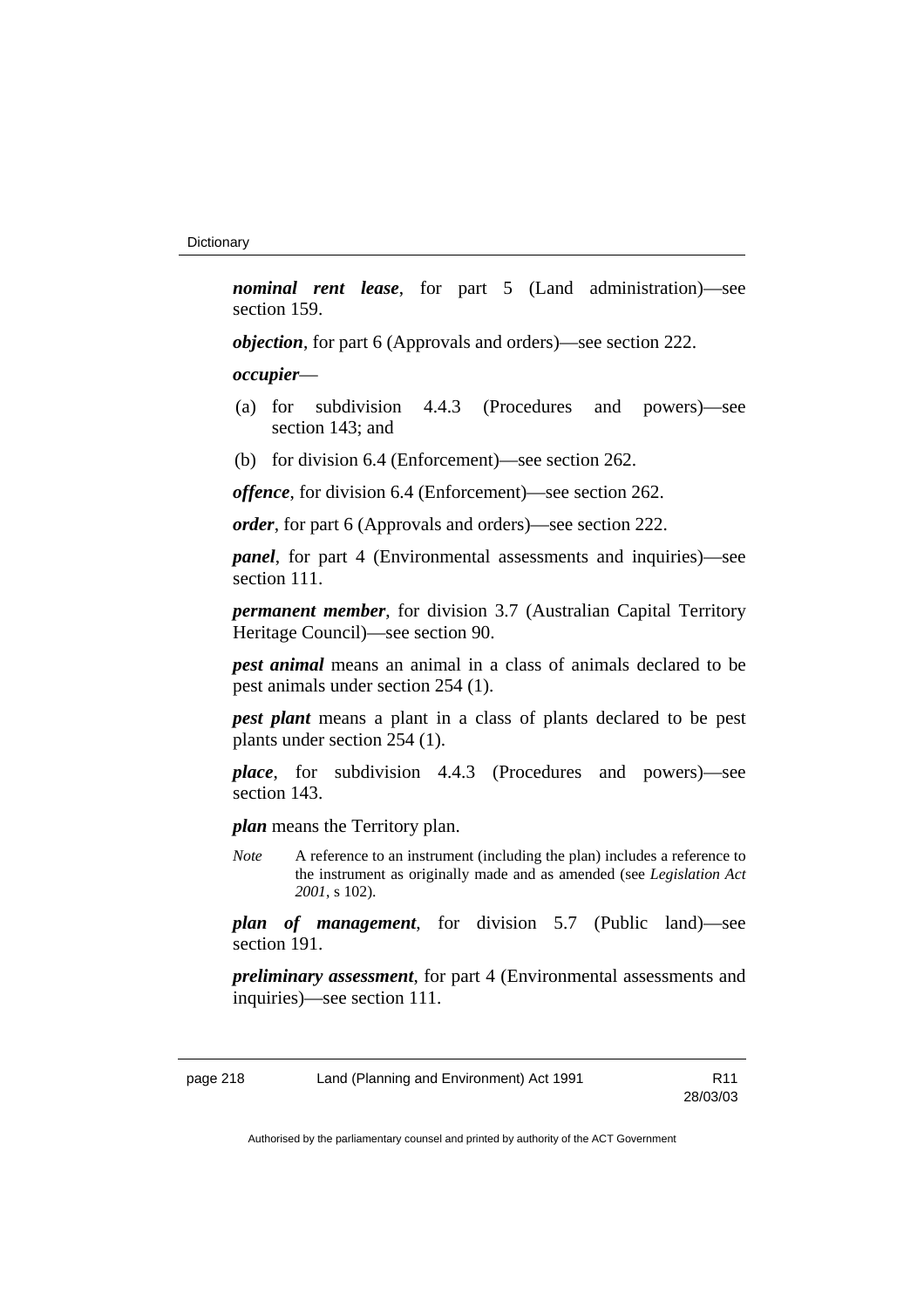*prescribed period*, for part 6 (Approvals and orders)—see section 222.

*proponent*, for part 4 (Environmental assessments and inquiries) see section 111.

*provision*, of a lease, for part 5 (Land administration)—see section 159.

*public car park*, for part 5 (Land administration)—see section 159.

*public environment report*, for part 4 (Environmental assessments and inquiries)—see section 111.

*public land* means land identified by the plan as public land.

*registered*, for division 3.5 (Aboriginal heritage)—see section 66.

*registered lease*, for part 5 (Land administration)—see section 159.

*registered proprietor*, for part 5 (Land administration)—see section 159.

*registration*, for division 3.5 (Aboriginal heritage)—see section 66.

*relevant Aboriginal organisation*, for part 3 (Heritage)—see section 52.

*relevant authority*, for part 6 (Approvals and orders)—see section 222.

*relevant Minister*, for part 4 (Environmental assessments and inquiries)—see section 111.

*rental lease*, for part 5 (Land administration)—see section 159.

*residential lease*, for part 5 (Land administration)—see section 159.

*restricted information*, for part 3 (Heritage)—see section 52.

*rural lease*, for part 5 (Land administration)—see section 159.

*secretary*, for division 3.7 (Australian Capital Territory Heritage Council)—see section 90.

R11 28/03/03 Land (Planning and Environment) Act 1991 page 219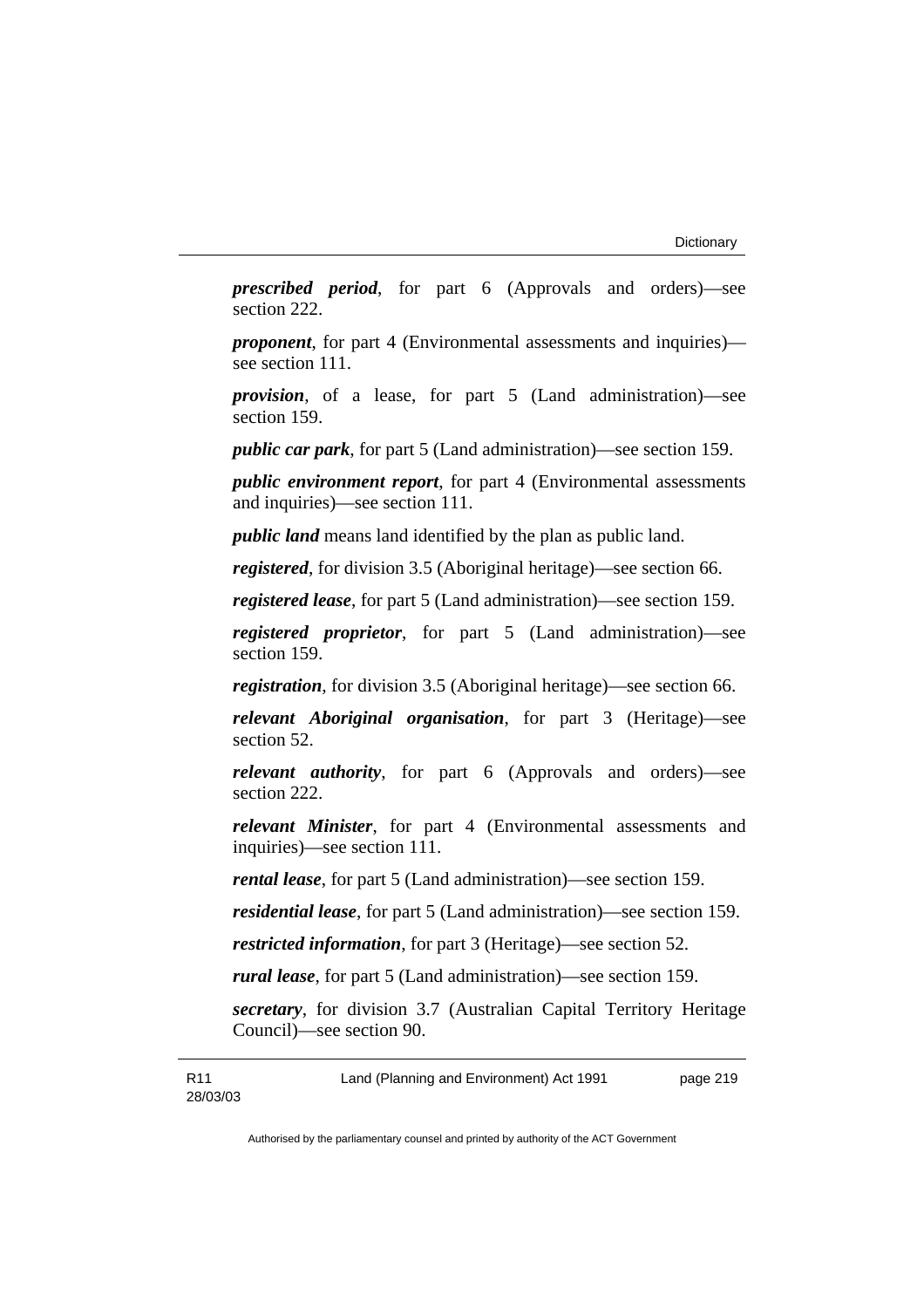*short lease*, for division 5.4 (Restrictions on rural leases)—see section 186B.

*special Pialligo lease*, for division 5.4 (Restrictions on rural leases)—see section 186B.

*structure*, for part 6 (Approvals and orders)—see section 222.

#### *subdivision—*

- (a) for part 5 (Land administration)—see section 159; and
- (b) for part 6 (Approvals and orders)—see section 222.

*sublease*, for part 5 (Land administration)—see section 159.

*sublessee*, for part 5 (Land administration)—see section 159.

*Territory authority* means—

- (a) a body (whether or not incorporated) established by the Executive; or
- (b) the holder of a position established under an Act or by the Executive.

*unregistered*, for division 3.5 (Aboriginal heritage)—see section 66.

*variation*, for part 3 (Heritage)—see section 52.

*variation*, of a lease—

- (a) for division 5.3 (Variation of leases)—see section 184; and
- (b) for part 6 (Approvals and orders)—see section 223.

*variation*, of the plan, for part 2 (Planning)—see section 5.

*variation*, of a plan of management, for division 5.7 (Public land) see section 191.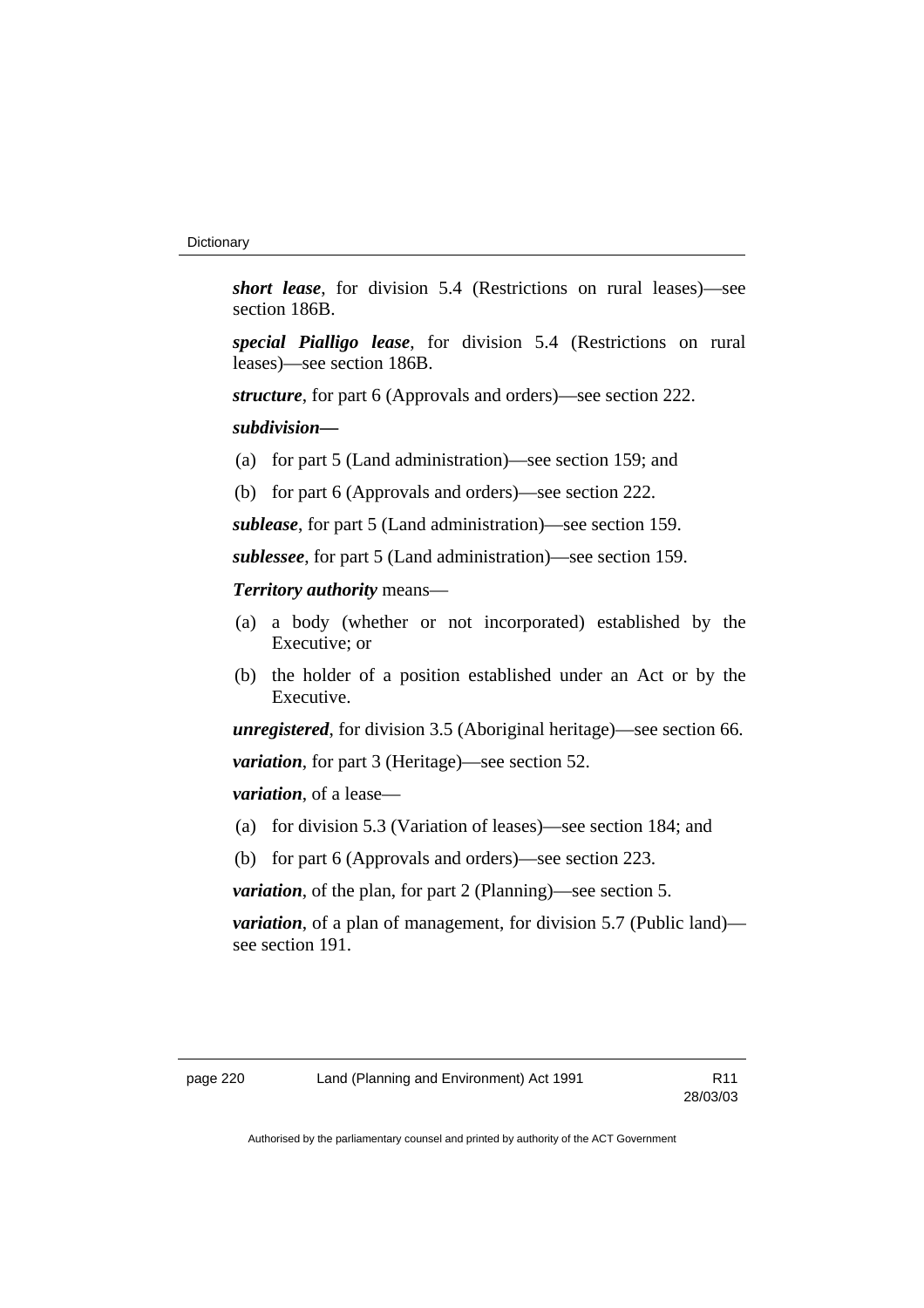# **Endnotes**

## **1 About the endnotes**

Amending and modifying laws are annotated in the legislation history and the amendment history. Current modifications are not included in the republished law but are set out in the endnotes.

Not all editorial amendments made under the *Legislation Act 2001*, part 11.3 are annotated in the amendment history. Full details of any amendments can be obtained from the Parliamentary Counsel's Office.

Uncommenced amending laws and expiries are listed in the legislation history and the amendment history. These details are underlined. Uncommenced provisions and amendments are not included in the republished law but are set out in the last endnote.

If all the provisions of the law have been renumbered, a table of renumbered provisions gives details of previous and current numbering.

The endnotes also include a table of earlier republications.

If the republished law includes penalties, current information about penalty unit values appears on the republication inside front cover.

# **2 Abbreviation key**

| $am = amended$                               | $ord = ordinance$                         |
|----------------------------------------------|-------------------------------------------|
| $amdt = amendment$                           | $orig = original$                         |
| $ch = chapter$                               | $p = page$                                |
| $cl = clause$                                | $par = paragraph$                         |
| $def = definition$                           | $pres = present$                          |
| $dict = dictionary$                          | $prev = previous$                         |
| disallowed = disallowed by the Legislative   | $(\text{prev}) = \text{previously}$       |
| Assembly                                     | $prov = provision$                        |
| $div = division$                             | $pt = part$                               |
| $exp = expires/expired$                      | $r = rule/subrule$                        |
| $Gaz = Gazette$                              | $reg = regulation/subregulation$          |
| $hdg =$ heading                              | $renum = renumbered$                      |
| $IA = Interpretation Act 1967$               | $reloc = relocated$                       |
| $ins = inserted/added$                       | $R[X]$ = Republication No                 |
| $LA =$ Legislation Act 2001                  | $RI = reissue$                            |
| $LR =$ legislation register                  | $s = section/subsection$                  |
| $LRA =$ Legislation (Republication) Act 1996 | $sch = schedule$                          |
| $mod = modified / modified$                  | $sdiv = subdivision$                      |
| $No = number$                                | $sub =$ substituted                       |
| $num = numbered$                             | $SL = Subordinate Law$                    |
| $o = order$                                  | underlining = whole or part not commenced |
| $om = omitted/repealed$                      | or to be expired                          |
|                                              |                                           |

R11 28/03/03 Land (Planning and Environment) Act 1991 page 221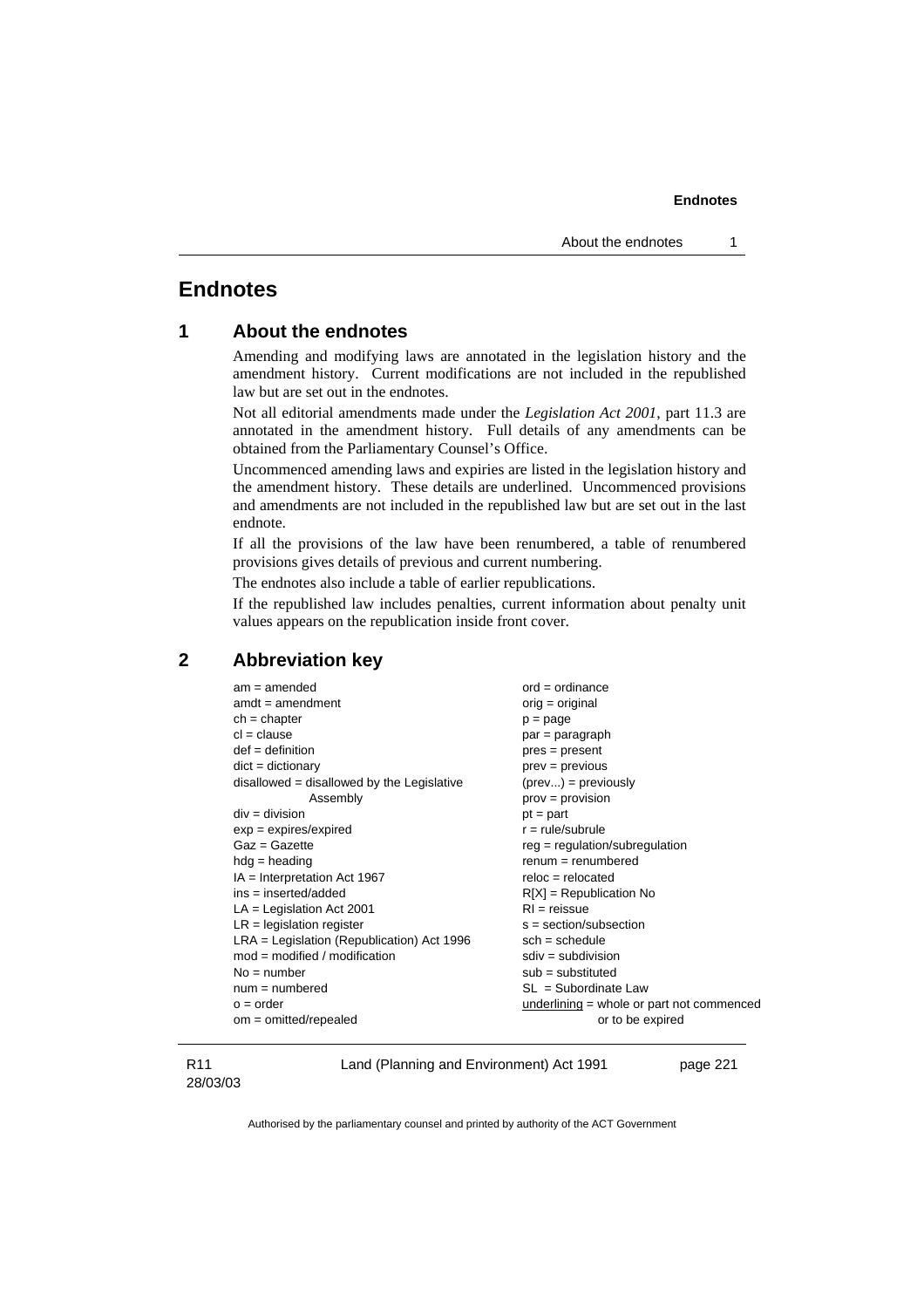3 Legislation history

# **3 Legislation history**

S207)

**Land (Planning and Environment) Act 1991 No 100**  notified 15 January 1992 s 1 and s 2 commenced 15 January 1992 remainder commenced 2 April 1992 as amended by **Land (Planning and Environment) (Amendment) Act 1992 No 32**  notified 3 July 1992 commenced 3 July 1992 **Land (Planning and Environment) (Amendment) Act 1993 No 11**  notified 1 March 1993 commenced 1 March 1993 **Acts Revision (Position of Crown) Act 1993 No 44 sch 2**  notified 27 August 1993 (Gaz 1993 No S165) sch 2 commenced 27 August 1993 (s 2) **Registrar-General (Consequential Provisions) Act 1993 No 64**  notified 6 September 1993 s 1, s 2 commenced 6 September 1993 remainder commenced 1 October 1993 (s 2 (2) and Gaz 1993 No

**Land (Planning and Environment) (Amendment) Act (No 2) 1993 No 75** 

notified 2 November 1993 s 1, s 2 commenced 2 November 1993 remainder commenced 1 December 1993 (Gaz 1993 No S247)

## **Land (Planning and Environment) (Amendment) Act (No 3) 1993 No 77**

notified 2 November 1993 s 1, s 2 commenced 2 November 1993 remainder commenced 1 December 1993 (Gaz 1993 No S243)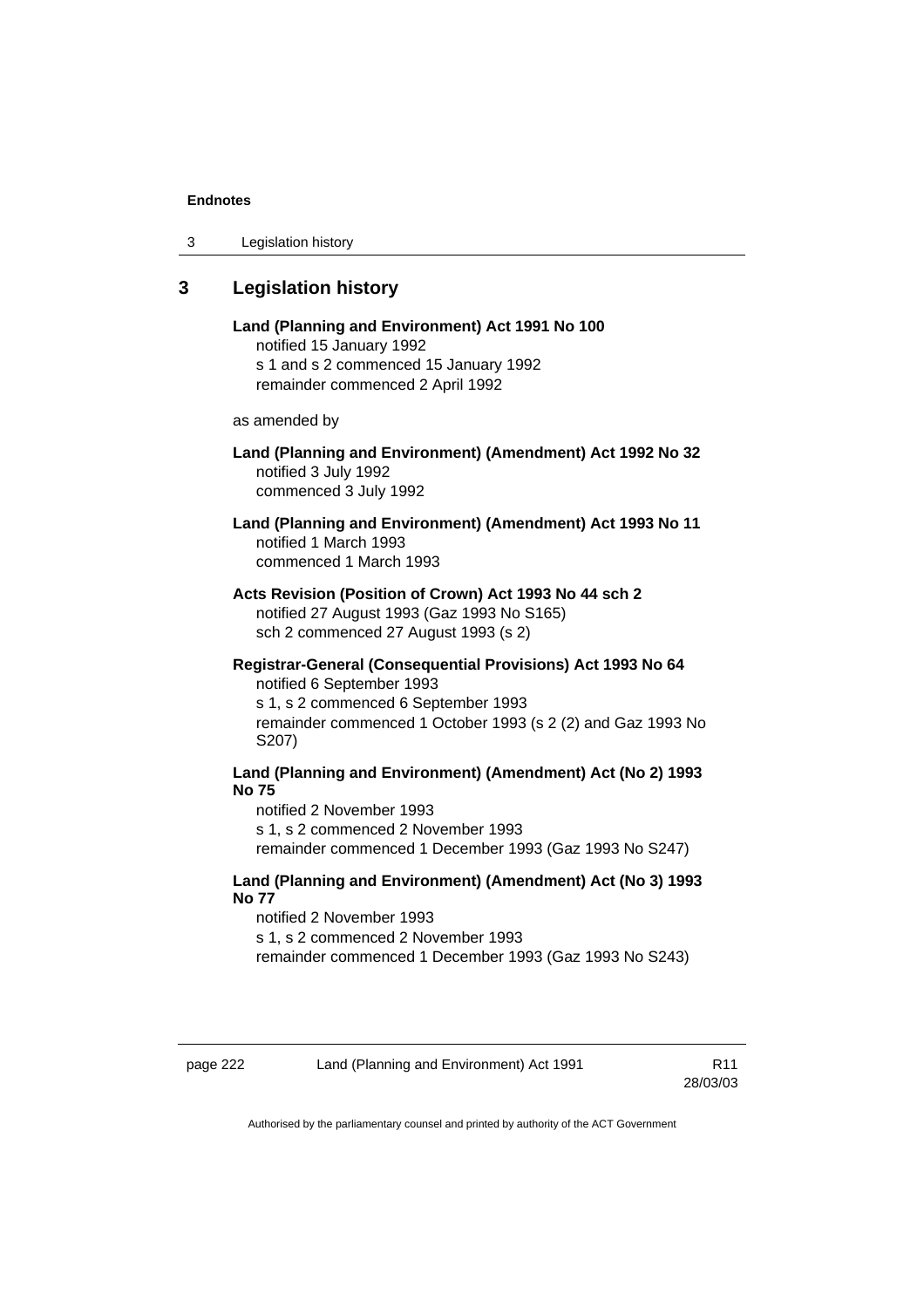### **Real Property (Consequential Provisions) Act 1993 No 90**

notified 17 December 1993 s 1, s 2 commenced 17 December 1993 remainder commenced 1 January 1994 (s 2 (2) and Gaz 1993 No S270)

#### **Statute Law Revision Act 1994 No 26**

notified 31 May 1994 commenced 31 May 1994

#### **Public Sector Management (Consequential and Transitional Provisions) Act 1994 No 38**

notified 30 June 1994 s 1, s 2 commenced 30 June 1994 remainder commenced 1 July 1994 (Gaz 1994 No S142)

#### **Administrative Appeals (Consequential Amendments) Act 1994 No 60**  notified 11 October 1994

s 1, s 2 commenced 11 October 1994 remainder commenced 14 November 1994 (s 2 (2) and Gaz 1994 No S250)

## **Statute Law Revision (Penalties) Act 1994 No 81**

notified 29 November 1994 s 1, s 2 commenced 29 November 1994 remainder commenced 29 November 1994 (Gaz 1994 No S269)

#### **Statutory Offices (Miscellaneous Provisions) Act 1994 No 97**

notified 15 December 1994 s 1, s 2 commenced 15 December 1994 remainder commenced 15 December 1994 (Gaz 1994 No S293)

**Land (Planning and Environment) (Amendment) Act 1995 No 20**  notified 5 September 1995 commenced 5 September 1995

# **Land (Planning and Environment) (Amendment) Act (No 2) 1995 No 21**

notified 5 September 1995 ss 1-3 commenced 5 September 1995 remainder commenced 1 January 1996 (Gaz 1995 No S316)

Land (Planning and Environment) Act 1991 page 223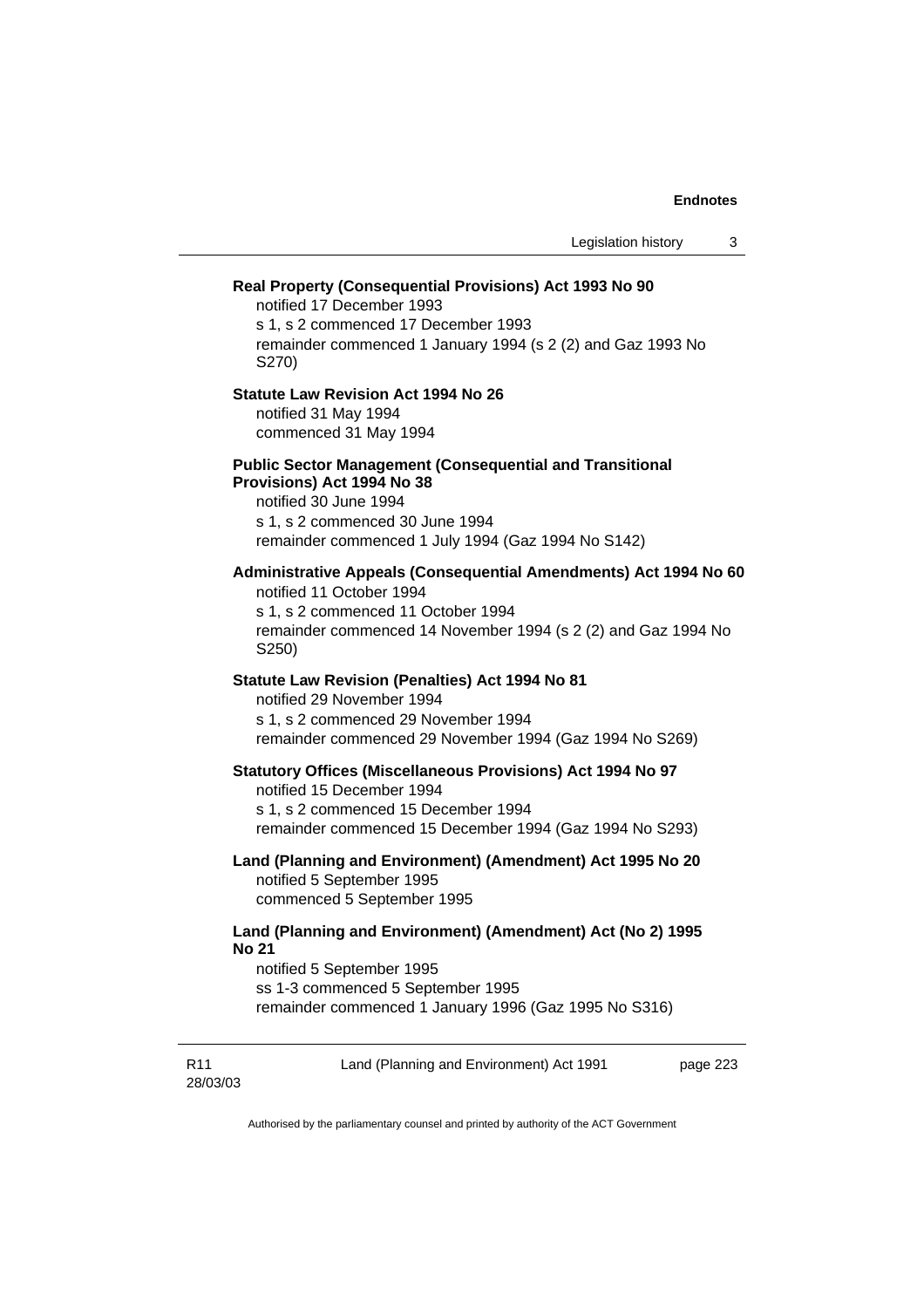| 3 | Legislation history |  |
|---|---------------------|--|
|---|---------------------|--|

# **Annual Reports (Government Agencies) (Consequential Provisions) Act 1995 No 25**

notified 5 September 1995 commenced 5 September 1995

#### **Land Titles (Consequential Amendments) Act 1995 No 54**

notified 20 December 1995 commenced 20 June 1996 (s 2)

### **Remuneration Tribunal (Consequential and Transitional Provisions) Act 1995 No 56**

notified 20 December 1995 commenced 21 December 1995 (s 2 and Gaz 1995 No S315)

### **Gungahlin Development Authority (Consequential Provisions) Act 1996 No 39**

notified 10 July 1996 commenced 19 August 1996 (s 2 and Gaz 1996 No S212)

#### **Land (Planning and Environment) (Amendment) Act 1996 No 62**  notified 3 December 1996 commenced 3 December 1996

## **Land (Planning and Environment) (Amendment) Act (No 2) 1996 No 71**

notified 20 December 1996 ss 1-3 commenced 20 December 1996 remainder commenced 1 January 1997 (Gaz 1996 No S352)

#### **Motor Traffic (Amendment) Act (No 3) 1996 No 83**

notified 20 December 1996 ss 1-3 commenced 20 December 1996 remainder commenced 1 January 1997 (Gaz 1996 No S353)

## **Land (Planning and Environment) (Amendment) Act (No 3) 1996 No 85**

notified 24 December 1996 s 1, s 2 commenced 24 December 1996 remainder commenced 24 June 1997

page 224 Land (Planning and Environment) Act 1991 R11

28/03/03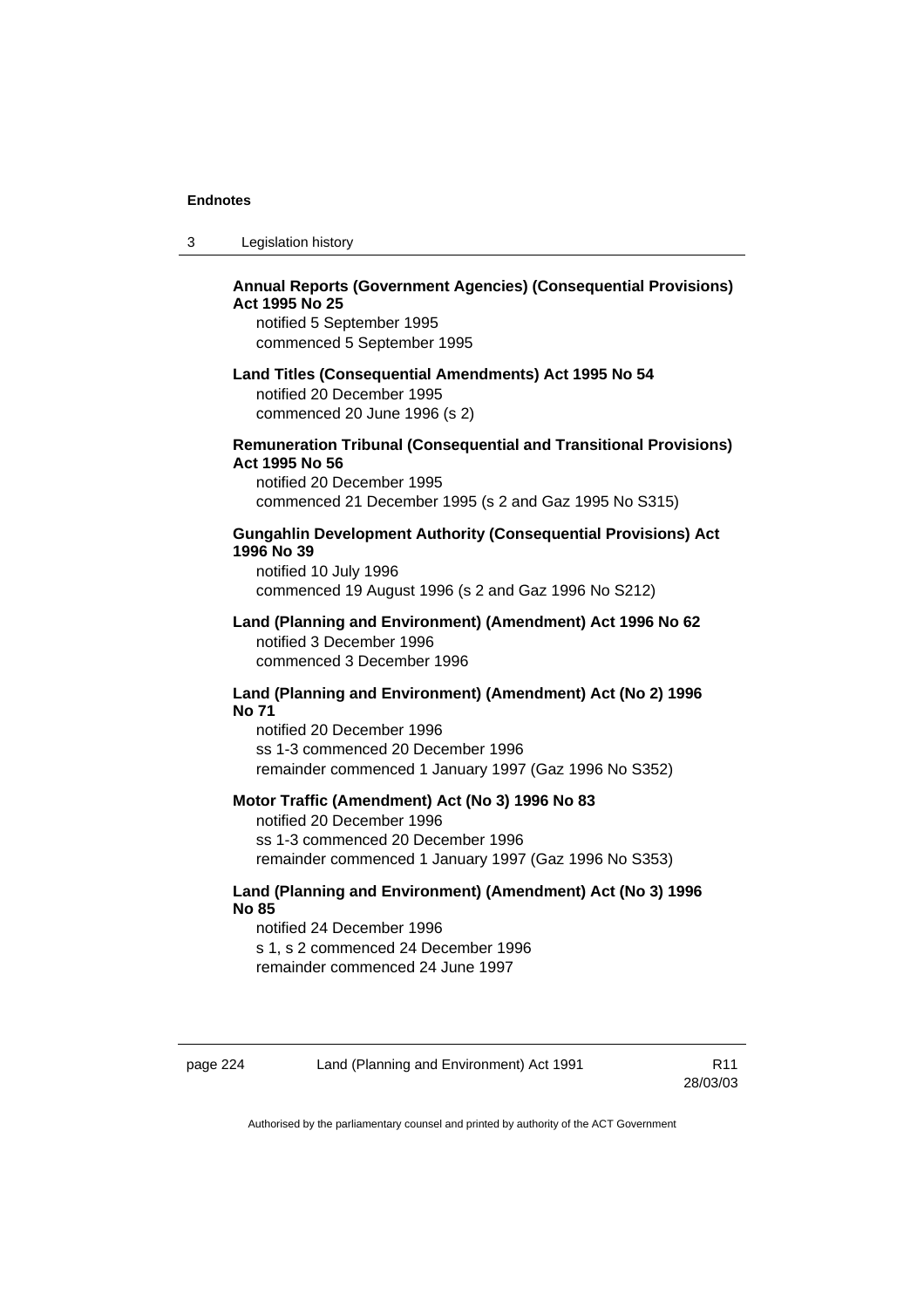| Legislation history |  |
|---------------------|--|
|---------------------|--|

# **Land (Planning and Environment) (Amendment) Act 1997 No 7**  notified 22 April 1997 ss 1-3 commenced 22 April 1997 remainder commenced 24 June 1997 (s 2 (2)) **Remuneration Tribunal (Consequential Amendments) Act 1997 No 41 (as am by Act 2002 No 49 amdt 3.222)**  notified 19 September 1997 commenced 24 September 1997 (s 2 as am by Act 2002 No 49 amdt 3.222) **Environment Protection (Consequential Provisions) Act 1997 No 93**  notified 1 December 1997 s 1, s 2 commenced 1 December 1997 remainder commenced 1 June 1998 **Land (Planning and Environment) (Amendment) Act (No 2) 1997 No 116**  notified 24 December 1997 commenced 24 December 1997 **Statute Law Revision (Penalties) Act 1998 No 54**  notified 27 November 1998 s 1, s 2 commenced 27 November 1998 remainder commenced 9 December 1998 (Gaz 1998 No 49) **Water Resources Act 1998 No 63 s 83**  notified 11 December 1998 (Gaz 1998 No S209) s 83 commenced 11 December 1998 **Land (Planning and Environment) (Amendment) Act 1998 No 65**  notified 23 December 1998 commenced 23 December 1998 **Land (Planning and Environment) (Amendment) Act 1999 No 40**  notified 16 July 1999 commenced 16 July 1999 **Land Planning and Environment Amendment Act (No 2) 1999 No 73**  notified 15 December 1999 commenced 15 December 1999

Land (Planning and Environment) Act 1991 page 225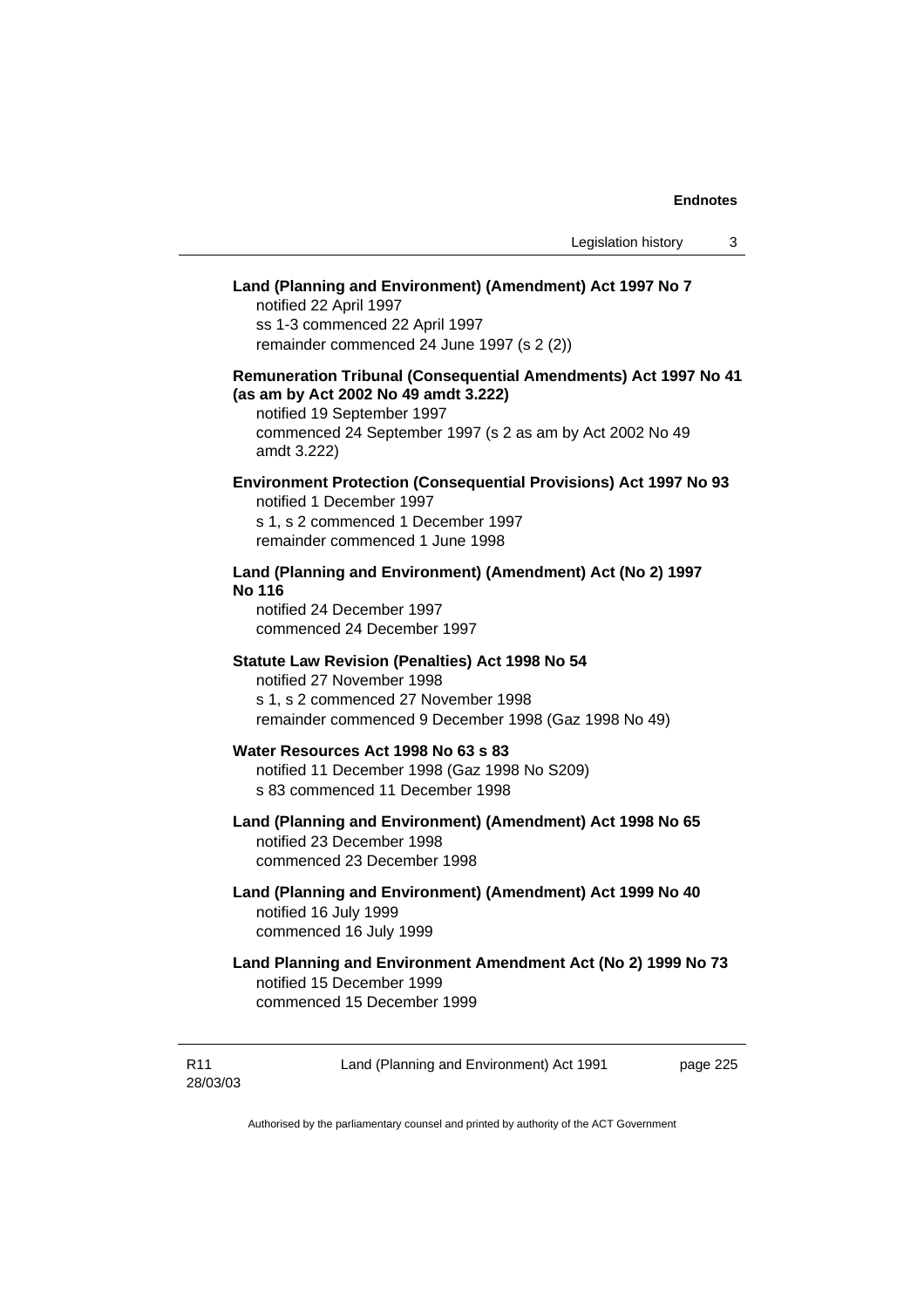| 3 | Legislation history |  |
|---|---------------------|--|
|---|---------------------|--|

# **Road Transport Legislation Amendment Act 1999 No 79**  notified 23 December 1999 commenced 1 March 2000 (s 2 and Gaz 2000 No S5) **Land (Planning and Environment) Amendment Act (No 3) 1999 No 87**  notified 23 December 1999 commenced 23 December 1999 **Land (Planning and Environment) Amendment Act 2000 No 14**  notified 31 March 2000 commenced 31 March 2000 **Land (Planning and Environment) Amendment Act 2000 (No 2) 2000 No 15**  notified 20 April 2000 commenced 20 April 2000 **Land (Planning and Environment) Amendment Act 2000 (No 3) 2000 No 37**  notified 20 July 2000 s 1, s 2 commenced 20 July 2000 remainder commenced 24 July 2000 (Gaz 2000 No S39) **Land (Planning and Environment) Amendment Act 2000 (No 4) 2000 No 49**  notified 28 September 2000 commenced 28 September 2000 **Statute Law Amendment Act 2000 No 80**  notified 21 December 2000 commenced 21 December 2000 **Land (Planning and Environment) Amendment Act 2001 No 1**  notified 19 February 2001 (Gaz 2001 No S7) s 1, s 2 commenced 19 February 2001 (IA s 10B) remainder commenced 31 May 2001 (Gaz 2001 No 22) **Unit Titles Consequential Amendments Act 2001 No 17 sch 2**  notified 5 April 2001 (Gaz 2001 No 14)

s 1, s 2 commenced 5 April 2001 (IA s 10B) sch 2 commenced 5 October 2001 (s 2)

| page 226 | Land (Planning and Environment) Act 1991 | R <sub>11</sub> |
|----------|------------------------------------------|-----------------|
|          |                                          | 28/03/03        |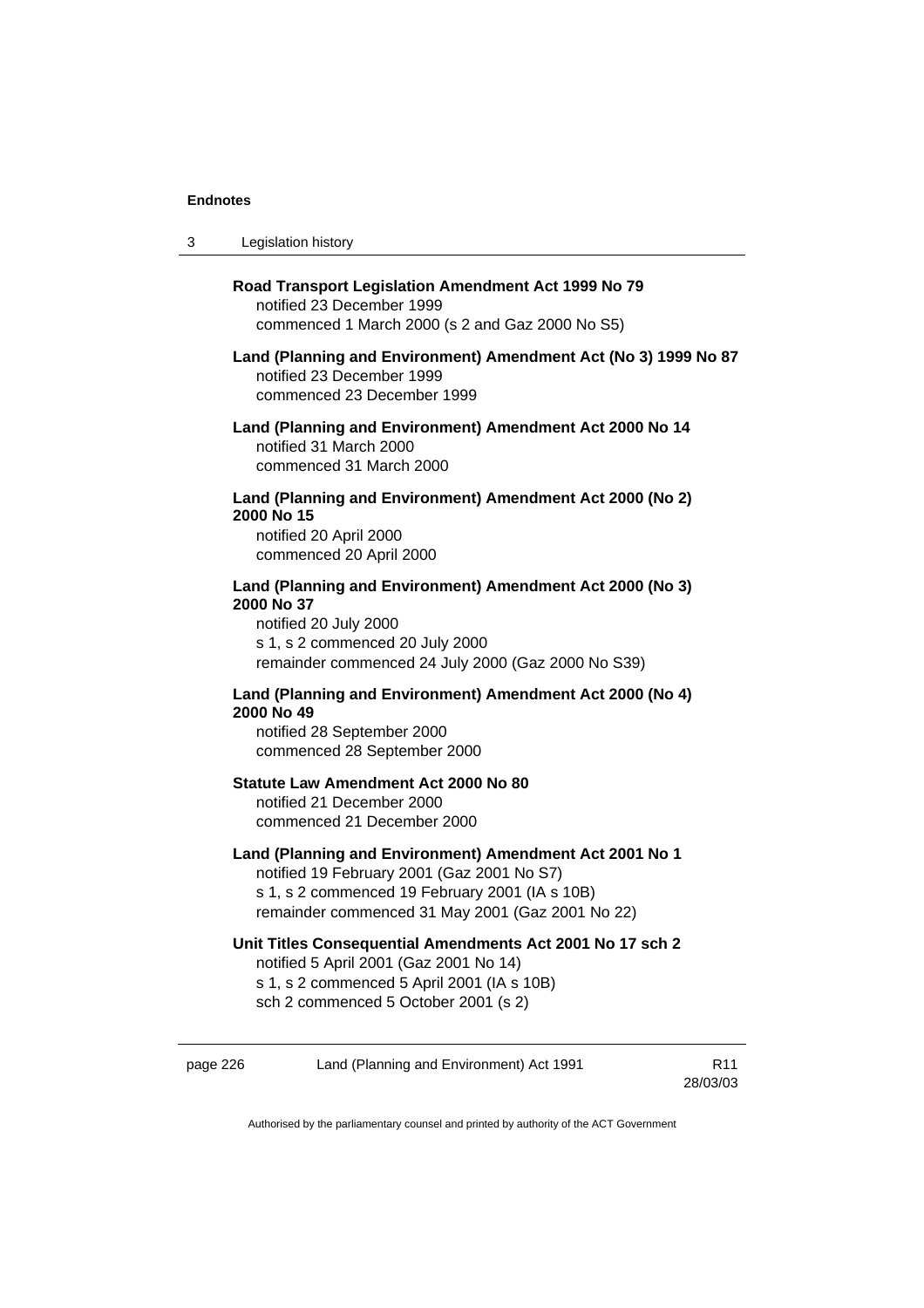# 28/03/03 Land (Planning and Environment) Act 1991 page 227 Authorised by the parliamentary counsel and printed by authority of the ACT Government **Tree Protection (Interim Scheme) Act 2001 No 20 s 54**  notified 3 April 2001 (Gaz 2001 No S16) s 1, s 2 commenced 3 April 2001 (IA s 10B) s 54 taken to have commenced 29 March 2001 (s 2) **Land (Planning and Environment) Amendment Act 2001 (No 2) 2001 No 32**  notified 21 June 2001 (Gaz 2001 No S33) taken to have commenced 15 June 2001 (s 2) **Legislation (Consequential Amendments) Act 2001 No 44 pt 207**  notified 26 July 2001 (Gaz 2001 No 30) s 1, s 2 commenced 26 July 2001 (IA s 10B) pt 207 commenced 12 September 2001 (s 2 and Gaz 2001 No S65) **Statute Law Amendment Act 2001 (No 2) 2001 No 56 pt 3.29**  notified 5 September 2001 (Gaz 2001 No S65) amdt 3.436 taken to have commenced 21 December 2000 (s 2 (2)) pt 3.29 remainder commenced 5 September 2001 (s 2 (1)) **Community Title Act 2001 No 58 s 101, s 102**  notified 10 September 2001 (Gaz 2001 No S66) s 1, s 2 commenced 10 September 2001 (IA s 10B) s 101, s 102 commenced 10 March 2002 (s 2 and LA s 79) **Land (Planning and Environment) Amendment Act 2001 (No 3) 2001 No 73**  notified LR 12 September 2001 commenced 12 September 2001 (s 2) **Land (Planning and Environment) Amendment Act 2001 (No 4) 2001 No 80**  notified 10 September 2001 (Gaz 2001 No S66) s 1, s 2 commenced 10 September 2001 (IA s 10B) s 3, s 4 commenced 10 September 2001 (s 2 (1)) remainder commenced 12 September 2001 (s 2 (2)) **Legislation Amendment Act 2002 No 11 pt 2.32**  notified LR 27 May 2002 s 1, s 2 commenced 27 May 2002 (LA s 75) pt 2.32 commenced 28 May 2002 (s 2 (1))

R11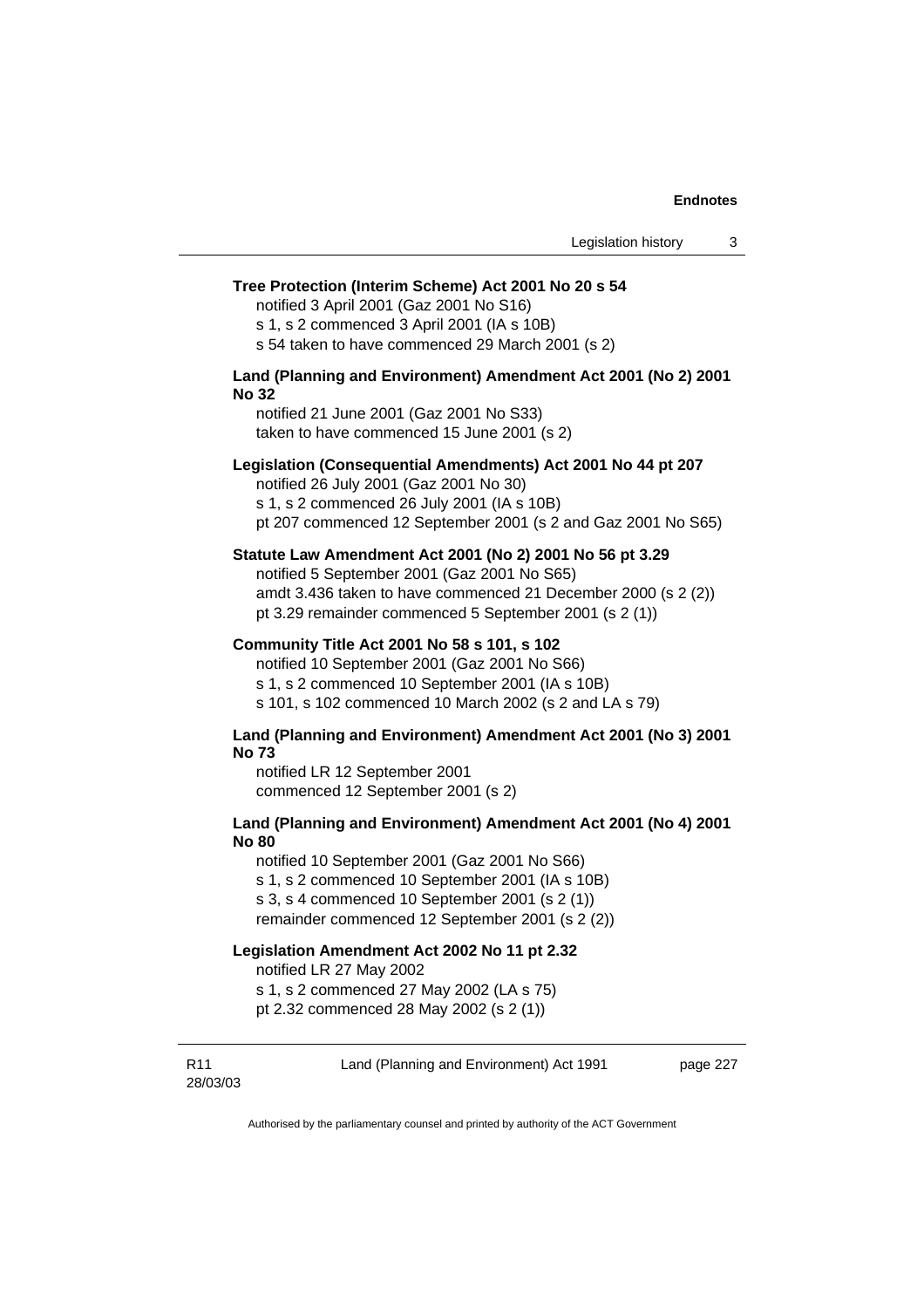3 Legislation history

#### **Statute Law Amendment Act 2002 No 30 pt 3.38**

notified LR 16 September 2002 s 1, s 2 commenced 16 September 2002 (LA s 75) pt 3.38 commenced 17 September 2002 (s 2 (1))

#### **Land (Planning and Environment) Amendment Act 2002 No 37**

notified LR 10 October 2002 s 1, s 2 commenced 10 October 2002 (LA s 75 (1))

remainder commenced 11 October 2002 (s 2)

#### **Districts Act 2002 No 39 pt 1.4**

notified LR 10 October 2002

s 1, s 2 commenced 10 October 2002 (LA s 75 (1)) pt 1.4 commenced 11 October 2002 (s 2)

# **Statute Law Amendment Act 2002 (No 2) No 49 amdt 3.222**

notified LR 20 December 2002

s 1, s 2 taken to have commenced 7 October 1994 (LA s 75 (2)) amdt 3.222 commenced 24 September 1997 (s 2 (3))

*Note* This Act only amends the Remuneration Tribunal (Consequential Amendments) Act 1997 No 41.

#### **Planning and Land (Consequential Amendments) 2002 A2002-56 sch 1**

notified LR 20 December 2002 s 1, s 2 commenced 20 December 2002 (LA s 75 (1)) sch 1 commences 1 July 2003 (s 2 and see Planning and Land Act 2002, s 2)

#### **Cemeteries and Crematoria Act 2003 A2003-11 sch 1 pt 1.1**

notified LR 27 March 2003 s 1, s 2 commenced 27 March 2003 (LA s 75 (1)) sch 1 pt 1.1 awaiting commencement (s 2) *Note* default commencement 27 September 2003

#### **Legislation (Gay, Lesbian and Transgender) Amendment Act 2003 A2002-56 sch 1 pt 1.20**

notified LR 27 March 2003

s 1, s 2 commenced 27 March 2003 (LA s 75 (1))

sch 1 pt 1.20 commenced 28 March 2003 (s 2)

page 228 Land (Planning and Environment) Act 1991 R11

28/03/03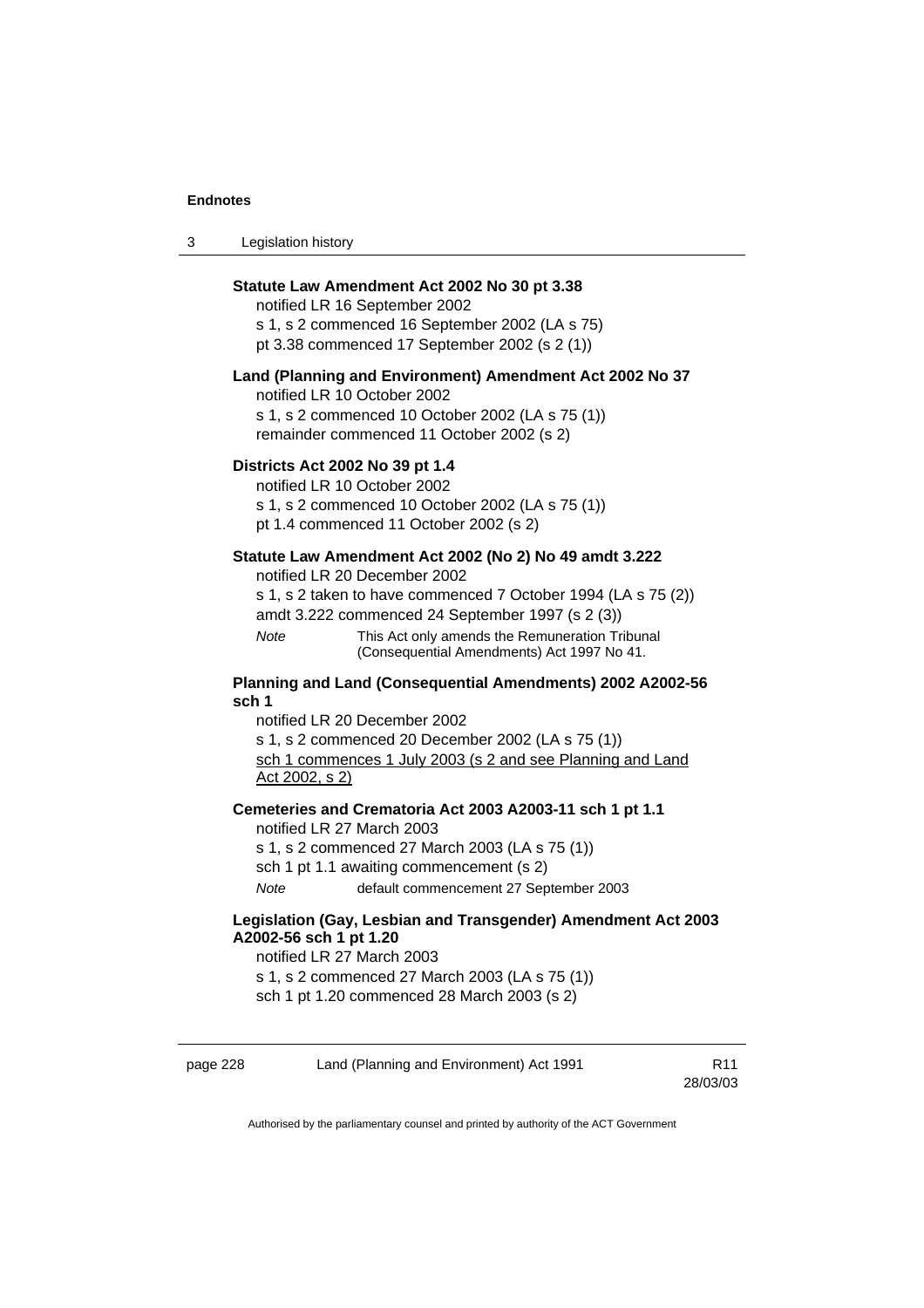# **4 Amendment history**

| Name of Act<br>s 1                  | sub 2002 No 30 amdt 3.404                                                                                                                                                                                                                                                                                                                                                                                                                                                                                                                                                                                                                                                                                                                                            |
|-------------------------------------|----------------------------------------------------------------------------------------------------------------------------------------------------------------------------------------------------------------------------------------------------------------------------------------------------------------------------------------------------------------------------------------------------------------------------------------------------------------------------------------------------------------------------------------------------------------------------------------------------------------------------------------------------------------------------------------------------------------------------------------------------------------------|
| <b>Dictionary</b><br>s 2            | om 2001 No 44 amdt 1.2333<br>ins 2002 No 30 amdt 3.404                                                                                                                                                                                                                                                                                                                                                                                                                                                                                                                                                                                                                                                                                                               |
| <b>Notes</b><br>s 3                 | om 1993 No 44<br>ins 2002 No 30 amdt 3.404                                                                                                                                                                                                                                                                                                                                                                                                                                                                                                                                                                                                                                                                                                                           |
| <b>Definitions for Act</b>          |                                                                                                                                                                                                                                                                                                                                                                                                                                                                                                                                                                                                                                                                                                                                                                      |
| s <sub>4</sub>                      | om 2002 No 30 amdt 3.404<br>def <i>appeals board</i> ins 1993 No 77 s 4<br>def commissioner ins 1996 No 85 s 4<br>def conservator am 1994 No 97 sch<br>def controlled activity am 1996 No 85 s 4<br>def <i>determined fee</i> om 2001 No 44 amdt 1.2334<br>def <i>Environment Minister</i> ins 1996 No 71 s 4<br>def Gungahlin central area ins 1996 No 39 s 8<br>def land management agreement ins 1999 No 73 s 4<br>sub 2001 No 44 amdt 1.2335<br>def pest animal ins 1997 No 7 s 4<br>def pest plant ins 1997 No 7 s 4<br>def <i>plan</i> sub 2001 No 44 amdt 1.2335<br>def public land ins 1996 No 85 s 4<br>def <i>public street</i> ins 1996 No 85 s 4<br>om 1999 No 79 sch 3<br>def registrar ins 1993 No 77 s 4<br>def <i>public</i> works om 1993 No 75 s 4 |
| <b>Preliminary</b><br>div 2.1 hdg   | (prev pt 2 div 1 hdg) renum R6 LA                                                                                                                                                                                                                                                                                                                                                                                                                                                                                                                                                                                                                                                                                                                                    |
| Definitions for pt 2                |                                                                                                                                                                                                                                                                                                                                                                                                                                                                                                                                                                                                                                                                                                                                                                      |
| s <sub>5</sub>                      | am 1996 Nos 71 and 85<br>def background papers am A2002-56 amdts 1.1-1.3.<br>amdt 1.24<br>def Commonwealth Planning Act om 2002 No 30 amdt 3.405<br>def consultation notice ins 2002 No 30 amdt 3.406<br>def draft plan variation sub 2002 No 30 amdt 3.407, A2002-56<br>amdt 1.4<br>def national authority om 2002 No 30 amdt 3.408<br>def national capital plan sub 2002 No 30 amdt 3.409                                                                                                                                                                                                                                                                                                                                                                          |
| Stages and parts of the plan<br>s 6 | om 2002 No 30 amdt 3.410                                                                                                                                                                                                                                                                                                                                                                                                                                                                                                                                                                                                                                                                                                                                             |
| R11<br>28/03/03                     | Land (Planning and Environment) Act 1991<br>page 229                                                                                                                                                                                                                                                                                                                                                                                                                                                                                                                                                                                                                                                                                                                 |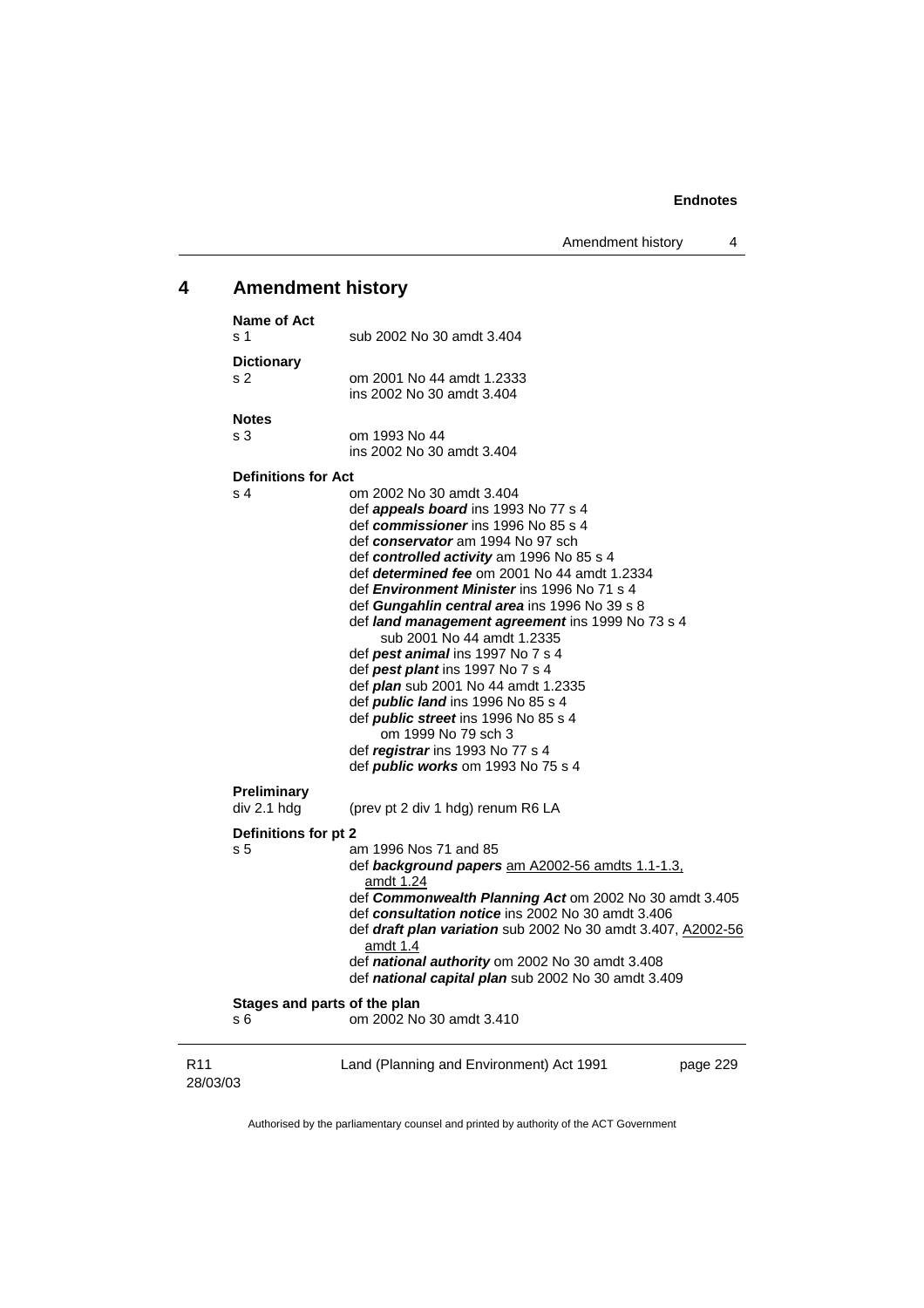|  | Amendment history |  |
|--|-------------------|--|
|--|-------------------|--|

| Territory plan-object and effect<br>div 2.2 hdg | (prev pt 2 div 2 hdg) renum R6 LA                                                                                                                                                                              |  |
|-------------------------------------------------|----------------------------------------------------------------------------------------------------------------------------------------------------------------------------------------------------------------|--|
| Object<br>s 7                                   | am 1996 No 85; 2002 No 30 amdt 3.411                                                                                                                                                                           |  |
| <b>Effect of plan</b><br>s 8                    | am 1993 No 77; 1996 No 85                                                                                                                                                                                      |  |
| <b>Effect of draft plan variation</b><br>s 9    | am 1996 No 85; 2000 No 37 s 4; 2001 No 44 amdt 1.2336;<br>R6 LA (see 2001 No 44 amdt 1.2337); 2002 No 30<br>amdt 3.412, amdt 3.413; ss renum R9 LA (see 2002 No 30<br>amdt 3.414); A2002-56 amdt 1.5, amdt 1.6 |  |
| s 10                                            | Effect of interim heritage places register<br>am A2002-56 amdt 1.23, amdt 1.24                                                                                                                                 |  |
| div 2.3 hdg                                     | Territory plan-continuation and variation<br>(prev pt 2 div 3 hdg) renum R6 LA                                                                                                                                 |  |
| <b>Territory plan</b><br>sdiv 2.3.1 hdg         | (prev pt 2 div 3 sdiv A hdg) renum R6 LA                                                                                                                                                                       |  |
| sdiv 2.3.2 hdq                                  | Preparation of variations of Territory plan<br>(prev pt 2 div 3 sdiv B hdg) renum R6 LA                                                                                                                        |  |
| <b>Preparation of plan variations</b>           |                                                                                                                                                                                                                |  |
|                                                 |                                                                                                                                                                                                                |  |
| s 15                                            | am 1996 No 85                                                                                                                                                                                                  |  |
|                                                 | sub A2002-56 amdt 1.7                                                                                                                                                                                          |  |
|                                                 |                                                                                                                                                                                                                |  |
| <b>Consultation with conservator</b><br>s 16    | sub 1996 No 85                                                                                                                                                                                                 |  |
|                                                 | am A2002-56 amdt 1.24                                                                                                                                                                                          |  |
|                                                 |                                                                                                                                                                                                                |  |
| <b>Heritage</b><br>s 17                         | am 2001 No 44 amdt 1.2338, amdt 1.2339; 2002 No 30 amdt<br>3.415, amdt 3.508; A2002-56 amdt 1.24                                                                                                               |  |
|                                                 |                                                                                                                                                                                                                |  |
| s 18                                            | <b>Environmental reports and inquiries</b><br>am 2002 No 30 amdt 3.416; A2002-56 amdt 1.24                                                                                                                     |  |
| <b>Public consultation-notification</b>         |                                                                                                                                                                                                                |  |
| s 19                                            | am 1993 No 75; 1996 No 85; 2000 No 37 s 5                                                                                                                                                                      |  |
|                                                 | sub 2001 No 44 amdt 1.2340                                                                                                                                                                                     |  |
|                                                 | am 2002 No 30 amdt 3.417; A2002-56 amdt 1.8; amdt 1.23.<br>amdt 1.24                                                                                                                                           |  |
|                                                 | Public consultation-notice of interim effect etc                                                                                                                                                               |  |
| s 19A                                           | ins 2001 No 44 amdt 1.2340                                                                                                                                                                                     |  |
|                                                 | am 2002 No 30 amdt 3.418                                                                                                                                                                                       |  |

page 230 Land (Planning and Environment) Act 1991 R11

28/03/03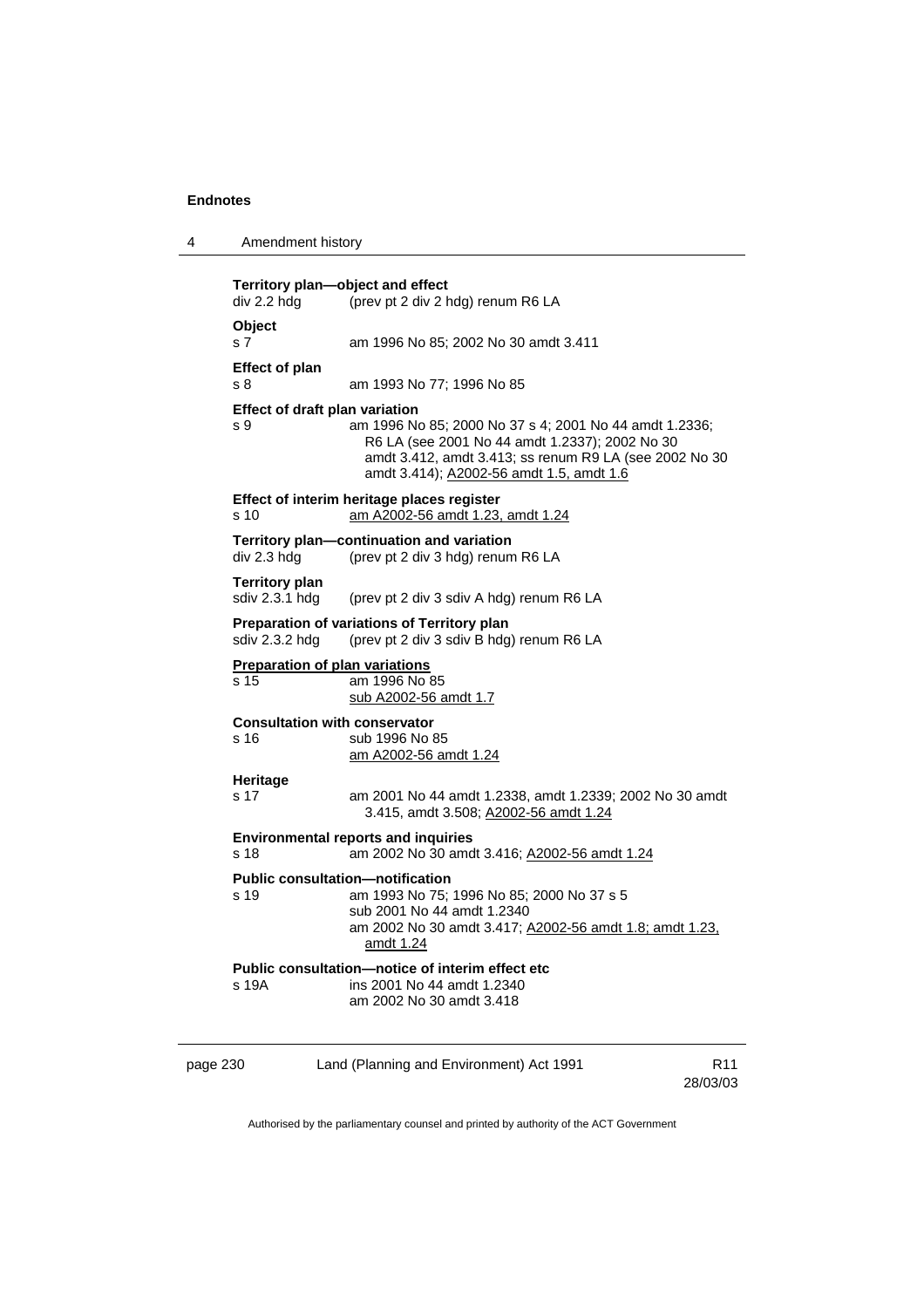Amendment history 4

| s 19B                                        | Public consultation-availability of draft plan variation etc<br>ins 2001 No 44 amdt 1.2340<br>am 2002 No 30 amdt 3.419; A2002-56 amdt 1.9, amdt 1.10,<br>amdt 1.24                                                                                                                            |          |  |  |
|----------------------------------------------|-----------------------------------------------------------------------------------------------------------------------------------------------------------------------------------------------------------------------------------------------------------------------------------------------|----------|--|--|
| s 19C                                        | Draft plan variations that do not affect rights<br>ins 2001 No 44 amdt 1.2340<br>sub A2002-56 amdt 1.12                                                                                                                                                                                       |          |  |  |
| s 20                                         | <b>Consultation with national capital authority</b><br>am 2002 No 30 amdt 3.420<br>sub A2002-56 amdt 1.12                                                                                                                                                                                     |          |  |  |
| s 21                                         | <b>Public inspection of comments</b><br>am 1996 No 85; 2002 No 30 amdt 3.421<br>sub A2002-56 amdt 1.13                                                                                                                                                                                        |          |  |  |
| s 22                                         | Revision, deferral or withdrawal of draft plan variations<br>am 1996 No 85; 2001 No 44 amdts 1.2341-1.2345; R6 LA (see<br>2001 No 44 amdt 1.2346); 2002 No 30 amdt 3.422; A2002-56<br>amdt 1.23, amdt 1.24                                                                                    |          |  |  |
| sdiv 2.3.3 hda                               | <b>Executive approval and consideration by Legislative Assembly</b><br>(prev pt 2 div 3 sdiv C hdg) renum R6 LA                                                                                                                                                                               |          |  |  |
| s 24                                         | Submission of draft plan variation to Executive<br>am 1996 No 85; 2001 No 44 amdt 1.2347; 2002 No 30<br>amdt 3.422, amdt 3.423; A2002-56 amdt 1.23, amdt 1.24                                                                                                                                 |          |  |  |
| s 25                                         | <b>Consideration by Legislative Assembly committee</b><br>am A2002-56 amdt 1.23                                                                                                                                                                                                               |          |  |  |
| <b>Minister's powers</b><br>s 26 hdg<br>s 26 | sub A2002-56 amdt 1.14<br>am 1996 No 85; 2001 No 44 amdts 1.2348-1.2350; 2002 No 30<br>amdt 3.424; A2002-56 amdts 1.15-1.17, amdt 1.23,<br>amdt 1.24                                                                                                                                          |          |  |  |
| s 27                                         | Return of draft plan variation to authority<br>sub 2002 No 30 amdt 3.425<br><u>am A2002-56 amdt 1.18, 1.19, amdt 1.23</u>                                                                                                                                                                     |          |  |  |
| s 28                                         | Notice of revival of deferred draft plan variation<br>am 2001 No 44 amdt 1.2351, amdt 1.2352; A2002-56<br>amdt 1.20, amdt 1.23, amdt 1.24                                                                                                                                                     |          |  |  |
| s 29                                         | <b>Consideration of plan variation by Legislative Assembly</b><br>am 1996 No 85; 2001 No 44 amdts 1.2353-1.2356, amdt<br>1.2358; R6 LA (see 2001 No 44 amdt 1.2357); 2002 No 30<br>amdts 3.426-3.430; ss renum R9 LA (see 2002 No 30<br>amdt 3.431); A2002-56 amdt 1.20, amdt 1.21, amdt 1.23 |          |  |  |
| R <sub>11</sub><br>28/03/03                  | Land (Planning and Environment) Act 1991                                                                                                                                                                                                                                                      | page 231 |  |  |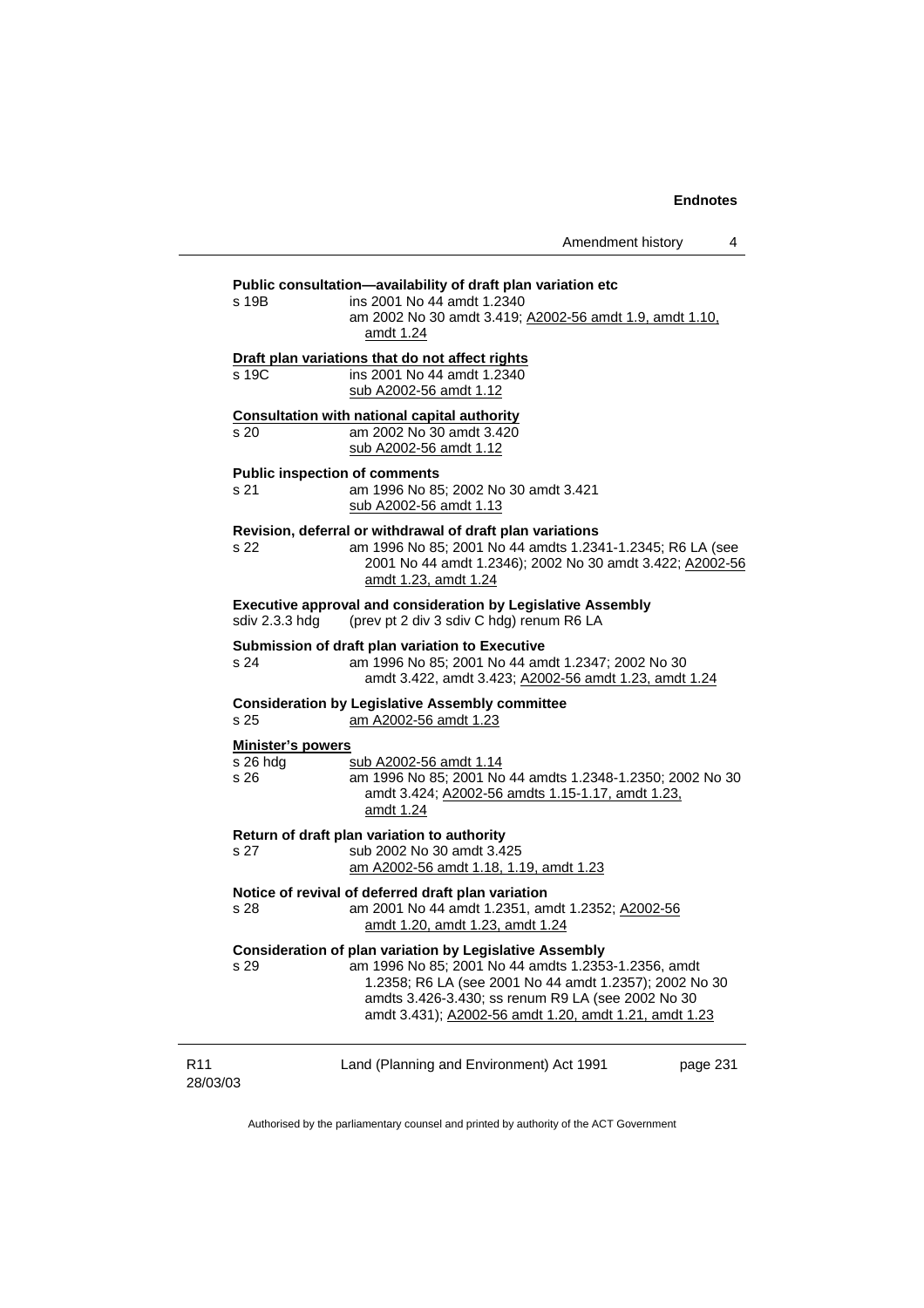| 4        | Amendment history                                                                     |                                                                                                                                                            |                 |  |
|----------|---------------------------------------------------------------------------------------|------------------------------------------------------------------------------------------------------------------------------------------------------------|-----------------|--|
|          | s 30                                                                                  | Rejection of plan variation by Legislative Assembly<br>om 2001 No 44 amdt 1.2359<br>ins 2001 No 44 amdt 1.2358<br>am A2002-56 amdt 1.21, amdt 1.24         |                 |  |
|          | s 30A                                                                                 | Partial rejection of plan variation by Legislative Assembly<br>ins 2001 No 44 amdt 1.2358<br>am 2002 No 30 amdt 3.432                                      |                 |  |
|          | s 30B                                                                                 | Partial rejection of plan variation-newspaper publication etc<br>ins 2001 No 44 amdt 1.2358<br>am A2002-56 amdt 1.21                                       |                 |  |
|          | sdiv 2.3.4 hdg                                                                        | <b>Plan variations-defined land</b><br>(prev pt 2 div 3 sdiv D hdg) renum R6 LA                                                                            |                 |  |
|          | s 32                                                                                  | Plan variations in relation to defined land<br>am 1996 No 85; 2001 No 44 amdts 1.2360-1.2366; R6 LA (see<br>2001 No 44 amdt 1.2367); am A2002-56 amdt 1.24 |                 |  |
|          | div 2.4 hdg                                                                           | <b>Australian Capital Territory Planning Authority</b><br>(prev pt 2 div 4 hdg) renum R6 LA<br>om A2002-56 amdt 1.22                                       |                 |  |
|          | Establishment, constitution, functions and powers<br>div 4 subdiv A hdg om 1996 No 85 |                                                                                                                                                            |                 |  |
|          | <b>Establishment of authority</b><br>s 33                                             | am 1996 No 85<br>sub 2002 No 30 amdt 3.433<br>om A2002-56 amdt 1.22                                                                                        |                 |  |
|          | <b>Constitution</b><br>s 34                                                           | om 1996 No 85                                                                                                                                              |                 |  |
|          | <b>Functions</b><br>s 36                                                              | am 2002 No 30 amdt 3.434, amdt 3.435<br>om A2002-56 amdt 1.22                                                                                              |                 |  |
|          | <b>Executive policy directions</b><br>s 37                                            | am 1995 No 25; 1996 No 85; 2001 No 44 amdt 1.2368; R6 LA<br>(see 2001 No 44 amdt 1.2369); 2002 No 30 amdt 3.436<br>om A2002-56 amdt 1.22                   |                 |  |
|          | s 38                                                                                  | Power to enter into contracts<br>am 1994 No 38<br>sub 2002 No 30 amdt 3.437<br>om A2002-56 amdt 1.22                                                       |                 |  |
|          | <b>Annual report</b><br>s 39                                                          | om 1995 No 25                                                                                                                                              |                 |  |
| page 232 |                                                                                       | Land (Planning and Environment) Act 1991                                                                                                                   | R11<br>28/03/03 |  |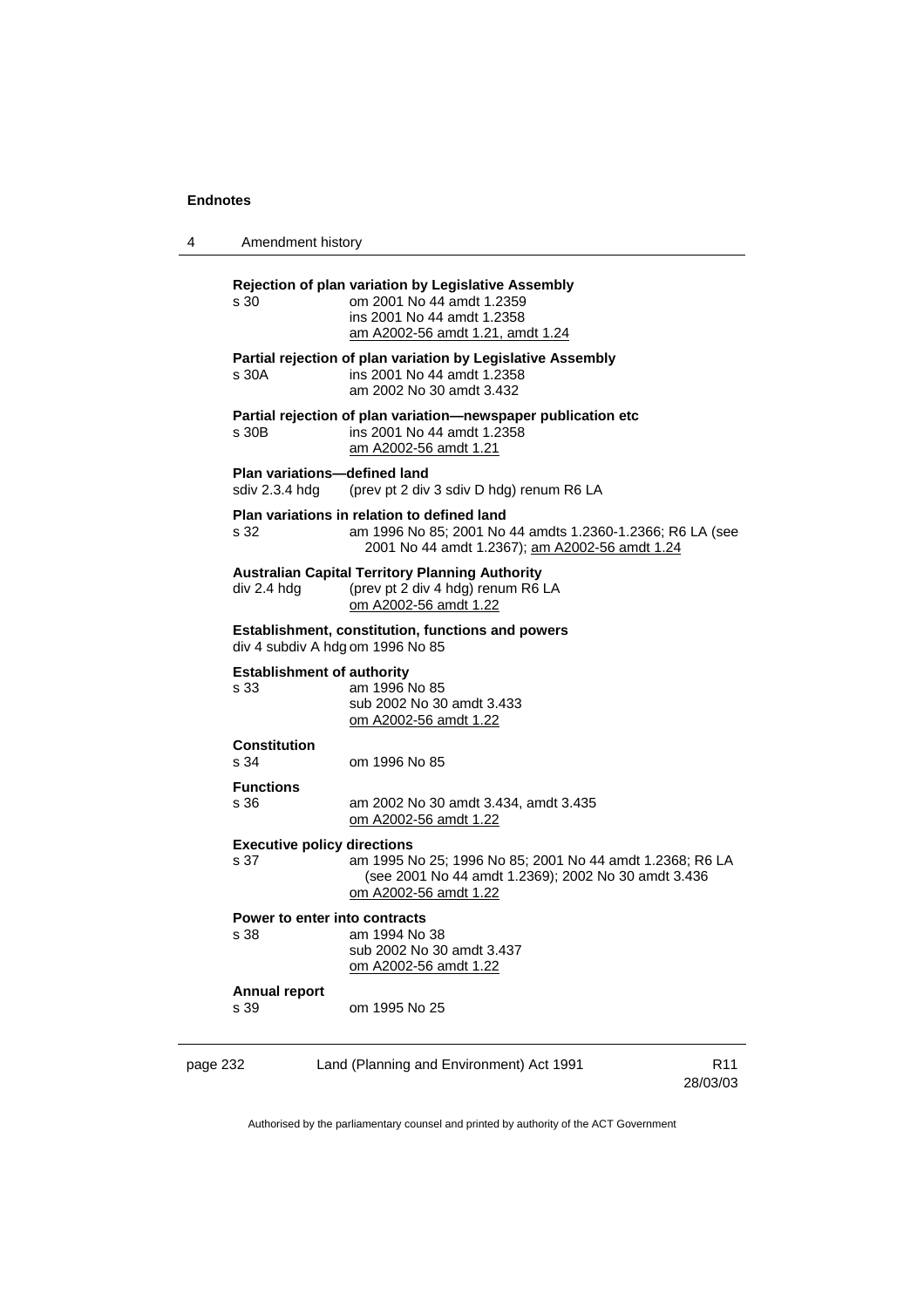Amendment history 4

|   | <b>Delegation</b>                                        |                                                                                                                                                                                                                                       |          |
|---|----------------------------------------------------------|---------------------------------------------------------------------------------------------------------------------------------------------------------------------------------------------------------------------------------------|----------|
|   | s 40                                                     | sub 2002 No 30 amdt 3.437<br>om A2002-56 amdt 1.22                                                                                                                                                                                    |          |
|   | <b>Staff</b><br>s 41                                     | am 2002 No 30 amdt 3.438<br>om A2002-56 amdt 1.22                                                                                                                                                                                     |          |
|   | s 42                                                     | Effect of irregularity of appointment of chief planner<br>om 1996 No 85                                                                                                                                                               |          |
|   | <b>Chief planner</b><br>div 4 subdiv B hdg om 1996 No 85 |                                                                                                                                                                                                                                       |          |
|   | <b>Chief planner</b><br>s 43                             | om 1996 No 85                                                                                                                                                                                                                         |          |
|   | <b>Acting chief planner</b><br>$s$ 44                    | om 1996 No 85                                                                                                                                                                                                                         |          |
|   | <b>Remuneration and allowances</b><br>s 45               | am 1994 No 38<br>om 1995 No 56                                                                                                                                                                                                        |          |
|   | Leave of absence<br>s 46                                 | om 1996 No 85                                                                                                                                                                                                                         |          |
|   | <b>Disclosure of interests</b><br>s 47                   | om 1996 No 85                                                                                                                                                                                                                         |          |
|   | s 48                                                     | Other employment, remuneration, business etc<br>om 1996 No 85                                                                                                                                                                         |          |
|   | <b>Resignation</b><br>s 49                               | om 1996 No 85                                                                                                                                                                                                                         |          |
|   | <b>Termination of appointment</b><br>s 50                | om 1996 No 85                                                                                                                                                                                                                         |          |
|   | <b>Miscellaneous</b><br>div 2.5 hdg                      | (prev pt 2 div 5 hdg) renum R6 LA                                                                                                                                                                                                     |          |
|   | Preliminary<br>div 3.1 hdg                               | (prev pt 3 div 1 hdg) renum R6 LA                                                                                                                                                                                                     |          |
|   | Definitions for pt 3<br>s 52 hda<br>s 52                 | sub 2002 No 30 amdt 3.439<br>am 2002 No 30 amdt 3.440, amdt 3.442<br>def <i>interim heritage places register</i> ins 2001 No 44 amdt<br>1.2370<br>am 2002 No 30 amdt 3.441<br>def <i>interim variation</i> ins 2001 No 44 amdt 1.2371 |          |
| 1 |                                                          | Land (Planning and Environment) Act 1991                                                                                                                                                                                              | page 233 |

 $R1$ 28/03/03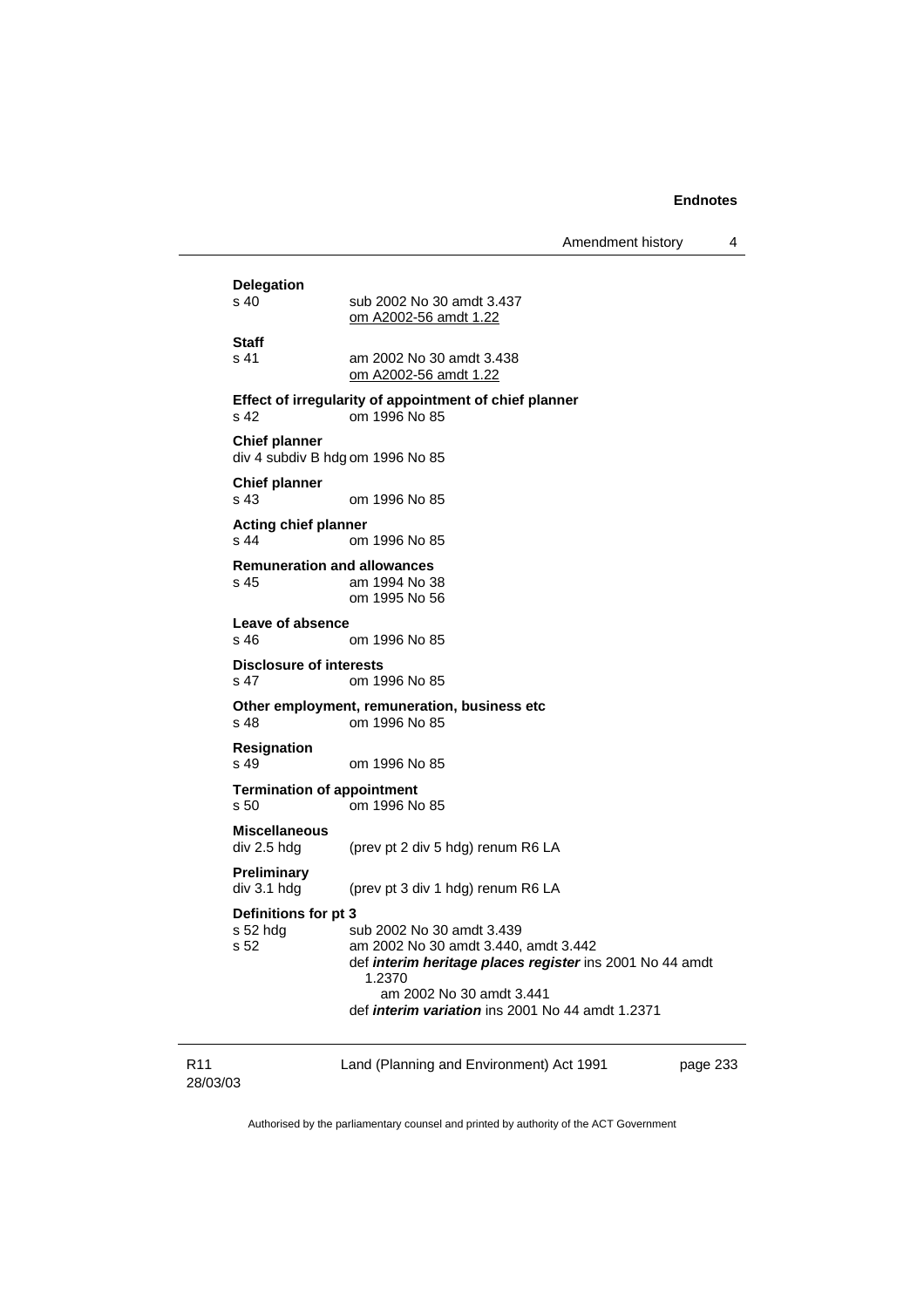| 4        | Amendment history                                                                                  |                                                                                                                                                                            |  |  |
|----------|----------------------------------------------------------------------------------------------------|----------------------------------------------------------------------------------------------------------------------------------------------------------------------------|--|--|
|          | s 53                                                                                               | Compliance with requirements for consultation or notification<br>om 2001 No 44 amdt 1.2372<br>ins 2002 No 30 amdt 3.443                                                    |  |  |
|          | div 3.2 hdg                                                                                        | Heritages places register<br>(prev pt 3 div 2 hdg) renum R6 LA                                                                                                             |  |  |
|          | s 54                                                                                               | Content of heritage places register<br>am 2002 No 30 amdt 3.444, amdt 3.445                                                                                                |  |  |
|          | div 3.3 hdg                                                                                        | Interim heritage places registers<br>(prev pt 3 div 3 hdg) renum R6 LA                                                                                                     |  |  |
|          | <b>Effect</b><br>sdiv 3.3.1 hdg                                                                    | (prev pt 3 div 3 sdiv A hdg) renum R6 LA                                                                                                                                   |  |  |
|          | s 55                                                                                               | <b>Effect of interim registers</b><br>am 2001 No 44 amdt 1.2373; 2002 No 30 amdt 3.446                                                                                     |  |  |
|          |                                                                                                    | Preparation, notification and submission of registers<br>(prev pt 3 div 3 sdiv B hdg) renum R6 LA<br>sdiv 3.3.2 hdg                                                        |  |  |
|          | s 59                                                                                               | Application for inclusion of places in interim register<br>am 1993 No 77; 1996 No 71                                                                                       |  |  |
|          | <b>Public notification</b><br>s 60                                                                 | am 1993 No 77; 1996 No 71; 2001 No 44 amdt 1.2374, amdt<br>1.2375; R6 LA (see 2001 No 44 amdt 1.2376); 2002 No 30<br>amdt 3.447, amdt 3.448                                |  |  |
|          | Notification of lessees and occupiers<br>am 2001 No 44 amdt 1.2377; 2002 No 30 amdt 3.508<br>s 61  |                                                                                                                                                                            |  |  |
|          | s 62                                                                                               | Revision of interim register<br>am 1993 No 77; 1996 No 71; 2001 No 44 amdts 1.2378-1.2381;<br>R6 LA (see 2001 No 44 amdt 1.2382); 2002 No 30 amdt<br>3.449, amdt 3.508     |  |  |
|          | s 63 hdg<br>s 63                                                                                   | Submission of interim register to planning and land authority<br>am A2002-56 amdt 1.25<br>am 1993 No 77; 1996 No 71; 2001 No 44 amdt 1.2383; am<br>A2002-56 amdt 1.25-1.29 |  |  |
|          | <b>Acquisition</b><br>s 64                                                                         | <u>am A2002-56 amdt 1.30, amdt 1.31</u>                                                                                                                                    |  |  |
|          | Acquisition of heritage places and objects<br>$div$ 3.4 $hdg$<br>(prev pt 3 div 4 hdg) renum R6 LA |                                                                                                                                                                            |  |  |
|          | Notice of acquistion<br>s 65                                                                       | am 1993 No 77<br>om 1996 No 71                                                                                                                                             |  |  |
| page 234 |                                                                                                    | Land (Planning and Environment) Act 1991<br>R <sub>11</sub>                                                                                                                |  |  |

Authorised by the parliamentary counsel and printed by authority of the ACT Government

28/03/03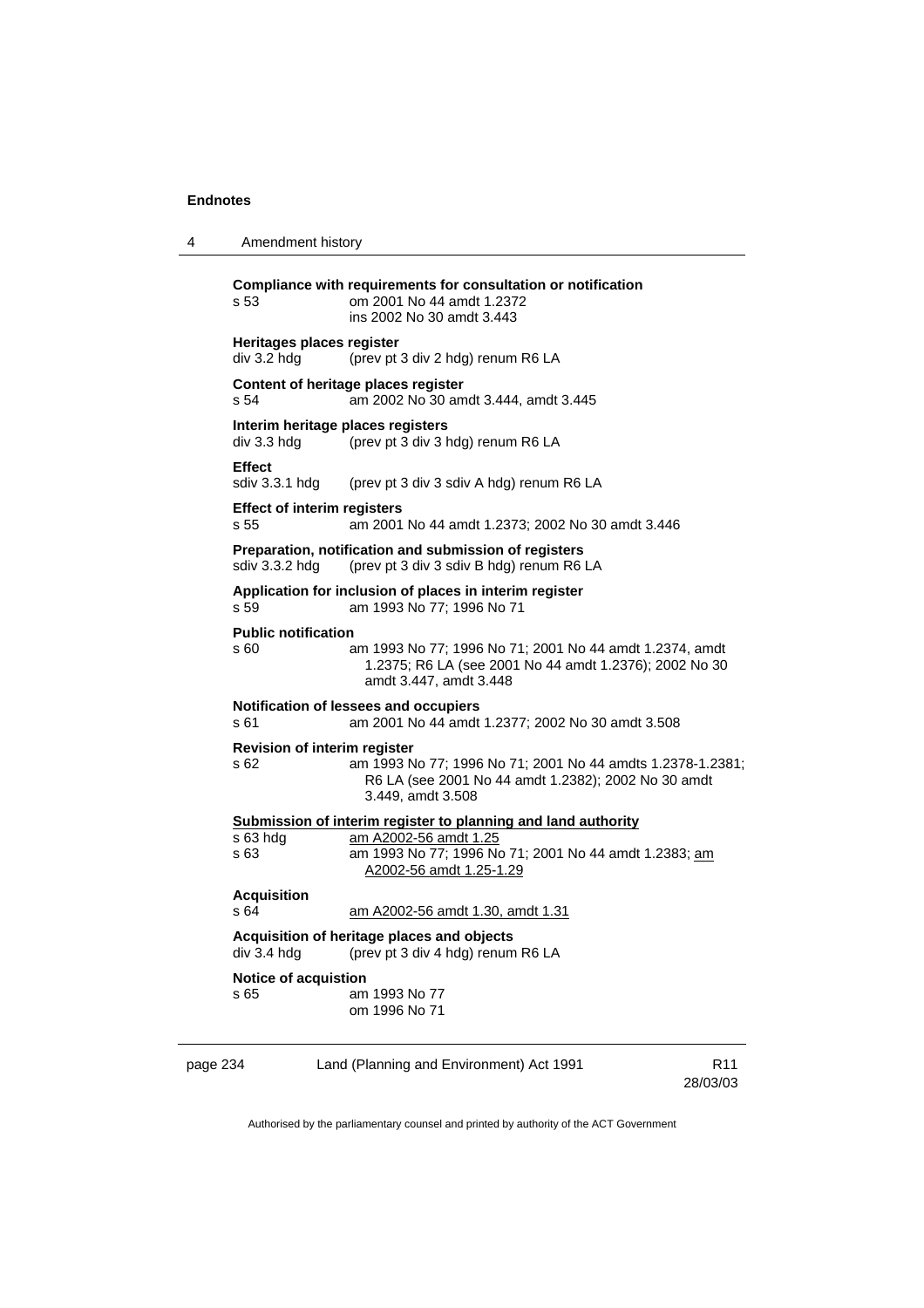# **Aboriginal heritage**  (prev pt 3 div 5 hdg) renum R6 LA **Preliminary**  sdiv 3.5.1 hdg (prev pt 3 div 5 sdiv A hdg) renum R6 LA **Definitions for div 3.5**  s 66 sub 2002 No 30 amdt 3.450 **Reporting discoveries of unregistered Aboriginal places**  sdiv 3.5.2 hdg (prev pt 3 div 5 sdiv B hdg) renum R6 LA **Reports**  am 1994 No 81 **Aboriginal heritage discoveries—consideration of reports**  s 68 am 2002 No 30 amdt 3.508 **Aboriginal heritage discoveries—Ministerial directions and declarations**  s 69 am 1993 No 77; 1996 No 71; 2001 No 44 amdts 1.2384-1.2386; 2002 No 30 amdts 3.451-3.454 **Protection of unregistered Aboriginal heritage**  subdiv 3.5.3 hdg (prev pt 3 div 5 subdiv C hdg) renum R6 LA **Damaging unregistered Aboriginal places**  s 70 am 1994 No 81 **Orders for protection of unregistered Aboriginal places—application of pt 6**  s 71 am 1993 No 77; A2002-56 amdt 1.31 **Orders—Ministerial directions and declarations**  s 73 am 1993 No 77; 1996 No 71; 2001 No 44 amdts 1.2387-1.2389; 2002 No 30 amdt 3.455, 3.456 **Compensation claims**<br>sdiv 3.5.4 hdg (prev (prev pt 3 div 5 sdiv D hdg) renum R6 LA **Application of sdiv 3.5.4**  s 75 am 2002 No 30 amdt 3.457 **Loss for which compensation is recoverable**  s 77 am 2002 No 30 amdt 3.458 **Consultation with applicants**  s 79 am 1996 No 71 **Notice of decisions about compensation**  s 80 am 1993 No 77 sub 1996 No 71 **Consultation in relation to registers**<br>sdiv 3.5.5 hdg (prev pt 3 div 5 sdiv (prev pt 3 div 5 sdiv E hdg) renum R6 LA

R11 28/03/03 Land (Planning and Environment) Act 1991 page 235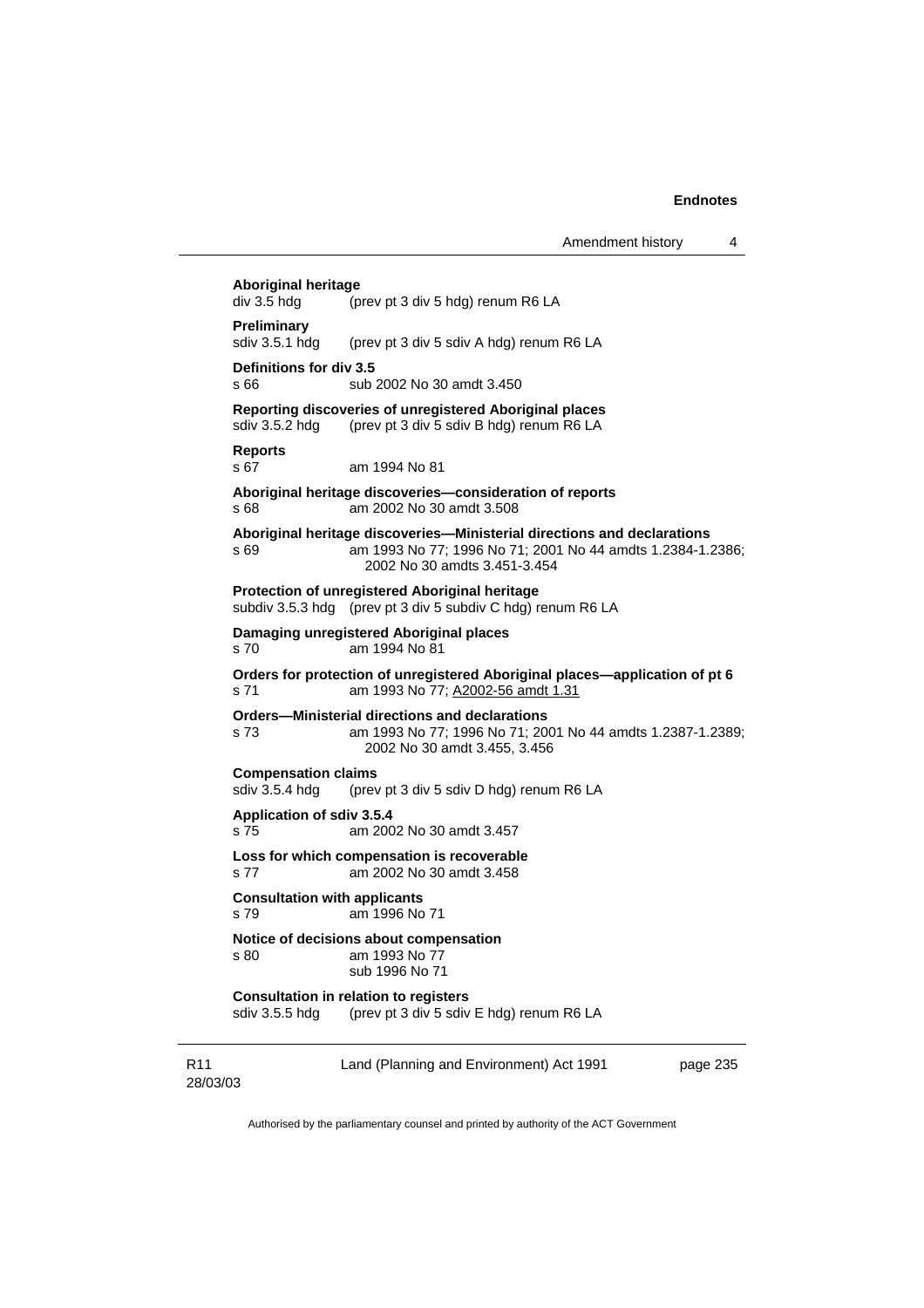| 4        | Amendment history                                                                                 |                                                                                                                        |                 |
|----------|---------------------------------------------------------------------------------------------------|------------------------------------------------------------------------------------------------------------------------|-----------------|
|          | <b>Consultation with Aboriginal organisations</b><br>am 2002 No 30 amdt 3.459<br>s 81             |                                                                                                                        |                 |
|          | <b>Restricted information</b><br>sdiv 3.5.6 hdg                                                   | (prev pt 3 div 5 sdiv F hdg) renum R6 LA                                                                               |                 |
|          | <b>Restricted information</b><br>s 82                                                             | am 1993 No 77; 1996 No 71; 2001 No 56 amdt 3.432; 2002 No<br>30 amdt 3.508                                             |                 |
|          | s 84                                                                                              | Publication of restricted information generally<br>am 1993 No 77; 1994 No 81; 1996 No 71                               |                 |
|          | s 85                                                                                              | <b>Access to restricted information</b><br>am 1996 No 71                                                               |                 |
|          | <b>Administrative review</b>                                                                      | pt 3 div 6 hdg om 1996 No 71                                                                                           |                 |
|          | <b>Review of decisions</b><br>s 86                                                                | am 1993 No 77<br>om 1996 No 71                                                                                         |                 |
|          | div 3.6 hdg                                                                                       | Public access to heritage information<br>(prev pt 3 div 7 hdg) renum R6 LA                                             |                 |
|          | sdiv 3.6.1 hdg                                                                                    | Information about administrative action<br>(prev pt 3 div 7 sdiv A hdg) renum R6 LA                                    |                 |
|          | s 88                                                                                              | Searching administrative records<br>am 2001 No 44 amdt 1.2390, amdt 1.2391                                             |                 |
|          | <b>Access to heritage registers</b><br>sdiv 3.6.2 hdg<br>(prev pt 3 div 7 sdiv B hdg) renum R6 LA |                                                                                                                        |                 |
|          | s 89                                                                                              | Searching heritage registers<br>am 2001 No 44 amdt 1.2392, amdt 1.2393<br>sub 2002 No 30 amdt 3.460                    |                 |
|          | div 3.7 hdg                                                                                       | <b>Australian Capital Territory Heritage Council</b><br>(prev pt 3 div 8 hdg) renum R6 LA<br>sub 2002 No 30 amdt 3.461 |                 |
|          | Preliminary<br>sdiv 3.7.1 hdg                                                                     | (prev pt 3 div 8 sdiv A hdg) renum R6 LA<br>om 2002 No 30 amdt 3.461                                                   |                 |
|          | Definitions for div 3.7<br>s 90<br>sub 2002 No 30 amdt 3.461                                      |                                                                                                                        |                 |
|          | sdiv 3.7.2 hdg                                                                                    | <b>Establishment, functions and powers</b><br>(prev pt 3 div 8 sdiv B hdg) renum R6 LA<br>om 2002 No 30 amdt 3.461     |                 |
| page 236 |                                                                                                   | Land (Planning and Environment) Act 1991                                                                               | R11<br>28/03/03 |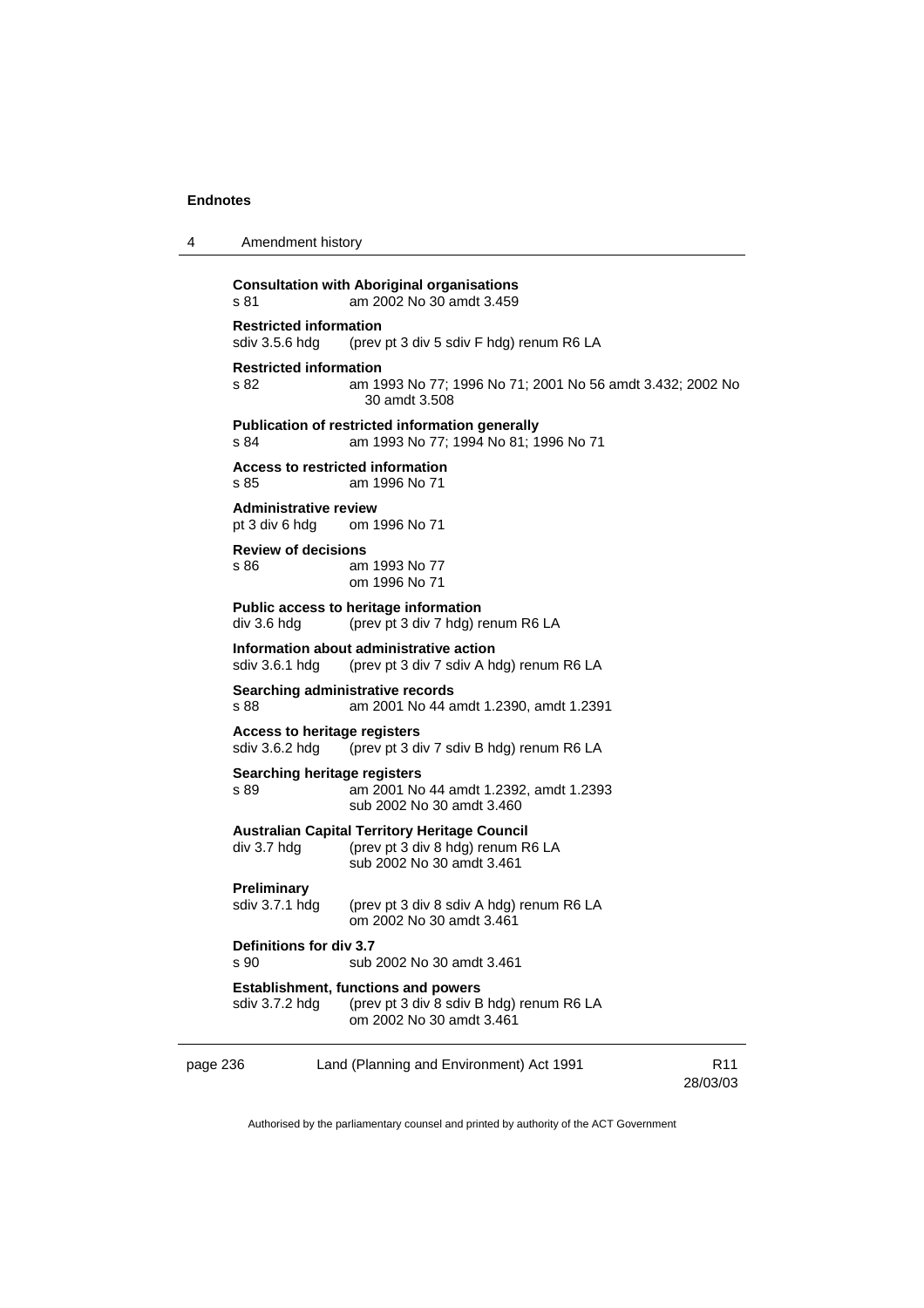Amendment history 4

### **Establishment of heritage council**  s 91 sub 2002 No 30 amdt 3.461 **Constitution**  s 92 sub 2002 No 30 amdt 3.461 am A2002-56 amdt 1.32 **Functions of heritage council**  s 93 am 1995 No 25; 2001 No 44 amdt 1.2394 sub 2002 No 30 amdt 3.461 **Ministerial directions**  s 94 sub 2002 No 30 amdt 3.461 **Deputies of permanent members**  s 95 om 1995 No 25 ins 2002 No 30 amdt 3.461 **Appointment of expert members**  s 96 sub 2002 No 30 amdt 3.461 **Constitution and meetings**  sdiv 3.7.3 hdg (prev pt 3 div 8 sdiv C hdg) renum R6 LA om 2002 No 30 amdt 3.461 **Term of appointment of expert members**<br>s 97 am 1996 No 85 am 1996 No 85 sub 2002 No 30 amdt 3.461 **Conditions of appointment of expert members generally**  s 98 sub 2002 No 30 amdt 3.461 **Chairperson, deputy chairperson and secretary**  s 99 sub 2002 No 30 amdt 3.461 **Leave of absence**  s 100 sub 2002 No 30 amdt 3.461 **Disclosure of interests**  s 101 sub 2002 No 30 amdt 3.461 **Ending of appointments**  s 102 om 1997 No 41 ins 2002 No 30 amdt 3.461 **Calling meetings**  s 103 am 1997 No 41 sub 2002 No 30 amdt 3.461 **Procedure at meetings**  sub 2002 No 30 amdt 3.461

R11 28/03/03 Land (Planning and Environment) Act 1991 page 237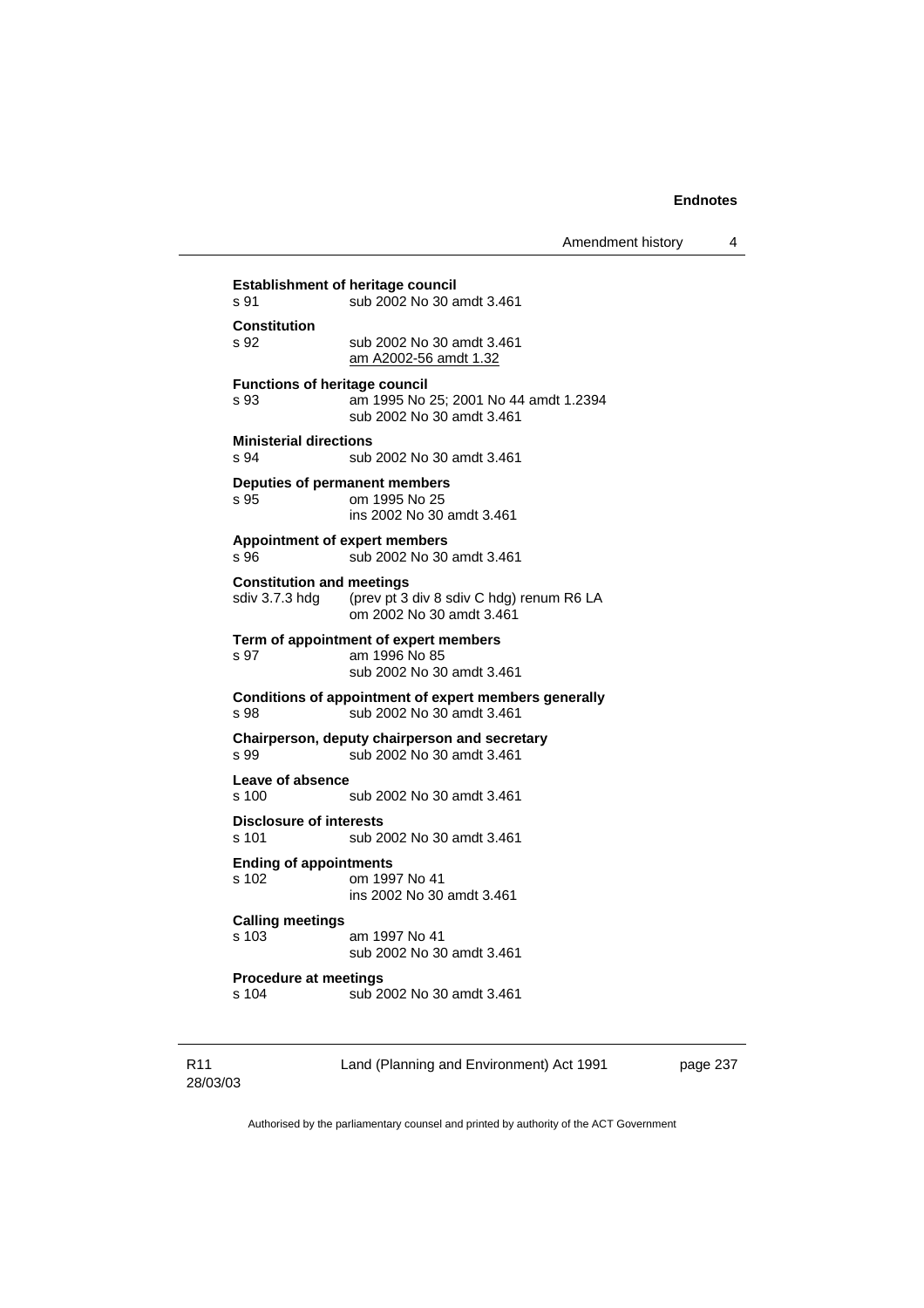| Amendment history<br>4 |
|------------------------|
|------------------------|

**Delegation to secretary**  sub 2002 No 30 amdt 3.461 **Termination of appointment**  s 106 om 2002 No 30 amdt 3.461 **Acting members**  s 107 om 2002 No 30 amdt 3.461 **Convening meetings**  s 108 om 2002 No 30 amdt 3.461 **Procedure at meetings**  om 2002 No 30 amdt 3.461 **Quorum**  s 110 om 2002 No 30 amdt 3.461 **Preliminary**  div 4.1 hdg (prev pt 4 div 1 hdg) renum R6 LA div 4.1 am A2002-56 amdt 1.33 **Definitions for pt 4**  s 111 am 1996 No 71 **Preliminary assessments**  div 4.2 hdg (prev pt 4 div 2 hdg) renum R6 LA **Directions**  am 1996 No 85 **Submission to Minister**  s 116 am 1996 No 85; 2001 No 44 amdt 1.2395, amdt 1.2396 **Public inspection**  s 117 am 1993 No 77; 1996 No 71 sub 1996 No 85 am 2000 No 37 s 6; 2001 No 44 amdts 1.2397-1.2400; R6 LA (see 2001 No 44 amdt 1.2401); A2002-56 amdt 1.34 **Assessments**  div 4.3 hdg (prev pt 4 div 3 hdg) renum R6 LA **Form and content**  sdiv 4.3.1 hdg (prev pt 4 div 3 sdiv A hdg) renum R6 LA **Direction of assessments**  sdiv 4.3.2 hdg (prev pt 4 div 3 sdiv B hdg) renum R6 LA **Decisions to direct assessments**  s 121 am 2000 No 37 s 7

page 238 Land (Planning and Environment) Act 1991

28/03/03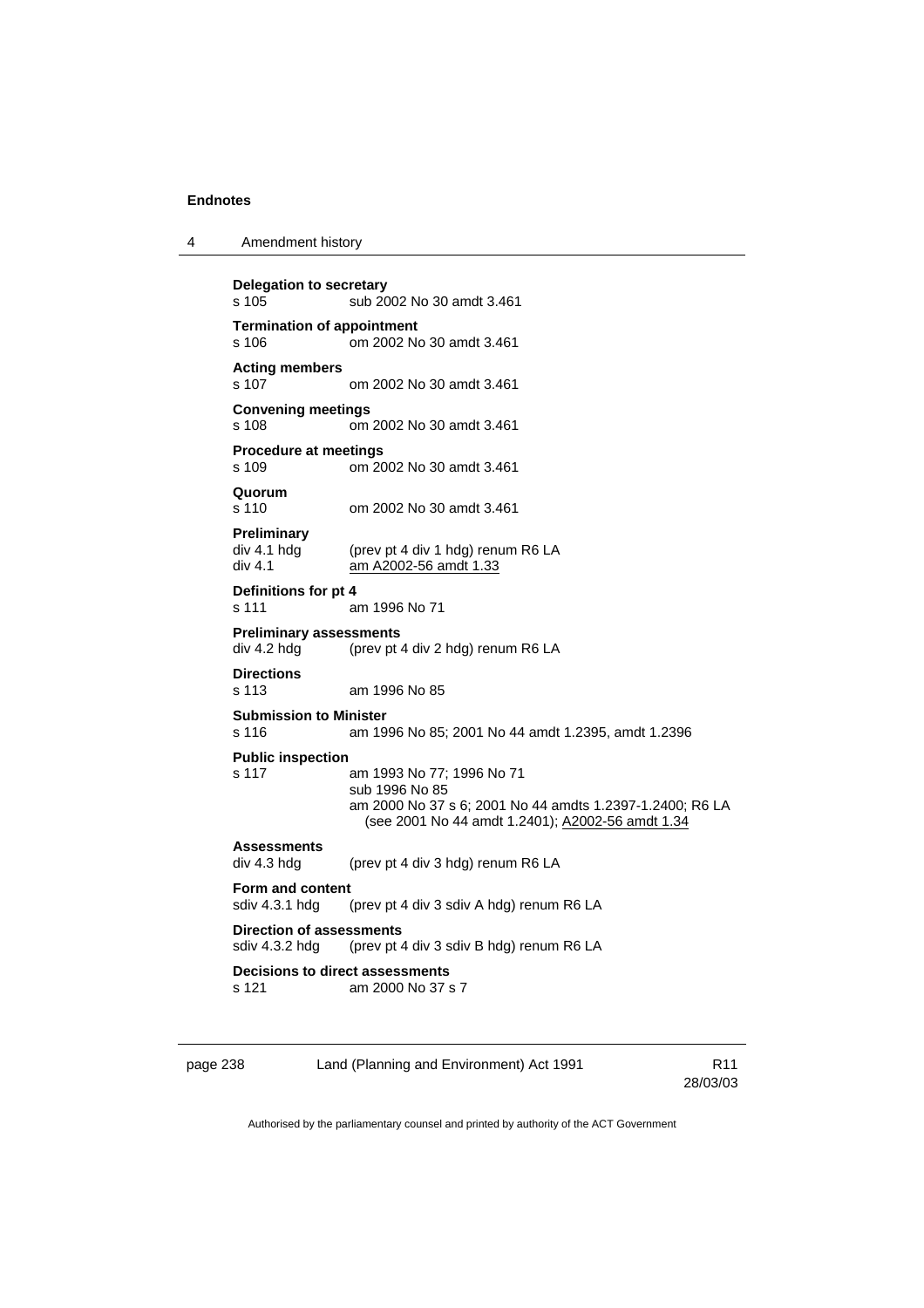$\overline{4}$ 

|                                                |                                                                                                                                                                                                                                          | Amendment history | 4 |
|------------------------------------------------|------------------------------------------------------------------------------------------------------------------------------------------------------------------------------------------------------------------------------------------|-------------------|---|
| <b>Directions</b><br>s 123                     | am 1996 No 85; 2001 No 44 amdt 1.2402, amdt 1.2403; R6 LA                                                                                                                                                                                |                   |   |
|                                                | (see 2001 No 44 amdt 1.2404)                                                                                                                                                                                                             |                   |   |
| sdiv 4.3.3 hdg                                 | Preparation, evaluation and consideration by Legislative Assembly<br>(prev pt 4 div 3 sdiv C hdg) renum R6 LA                                                                                                                            |                   |   |
| s 125                                          | Environmental impact statements-consultation and public inspection<br>am 1993 No 77; 1996 No 71; 2000 No 37 s 8; 2001 No 44<br>amdt .2405, amdt 1.2406; 2001 No 56 amdt 3.433; R6 LA<br>(see 2001 No 44 amdt 1.2407); A2002-56 amdt 1.35 |                   |   |
| <b>Consultation</b><br>s 128                   | am 2001 No 44 amdts 1.2408-1.2410                                                                                                                                                                                                        |                   |   |
| s 132                                          | Tabling in Legislative Assembly and public inspection<br>am 2001 No 44 amdt 1.2411; 2002 No 30 amdt 3.462                                                                                                                                |                   |   |
| <b>Exclusion of material</b><br>s 133          | am 2002 No 30 amdt 3.463                                                                                                                                                                                                                 |                   |   |
| <b>Exemptions</b><br>s 134                     | am 2001 No 44 amdts 1.2412-1.2414                                                                                                                                                                                                        |                   |   |
| <b>Inquiries</b><br>div 4.4 hdg                | (prev pt 4 div 4 hdg) renum R6 LA                                                                                                                                                                                                        |                   |   |
| sdiv 4.4.1 hdg                                 | Establishment of panels and terms of reference<br>(prev pt 4 div 4 sdiv A hdg) renum R6 LA                                                                                                                                               |                   |   |
| <b>Remuneration</b><br>s 137                   | om 1997 No 41                                                                                                                                                                                                                            |                   |   |
| <b>Terms of reference</b><br>s 138             | am 2001 No 44 amdt 1.2415, amdt 1.2416                                                                                                                                                                                                   |                   |   |
| <b>Notification</b><br>s 139                   | am 2001 No 44 amdt 1.2417, amdt 1.2418                                                                                                                                                                                                   |                   |   |
| Inquiry reports<br>sdiv 4.4.2 hdg              | (prev pt 4 div 4 sdiv B hdg) renum R6 LA                                                                                                                                                                                                 |                   |   |
| s 141                                          | Tabling in Legislative Assembly and public inspection<br>am 2001 No 44 amdt 1.2419; 2002 No 30 amdt 3.464                                                                                                                                |                   |   |
| <b>Exclusion of material</b><br>s 142          | am 2002 No 30 amdt 3.465, amdt 3.466                                                                                                                                                                                                     |                   |   |
| <b>Procedures and powers</b><br>sdiv 4.4.3 hdg | (prev pt 4 div 4 sdiv C hdg) renum R6 LA                                                                                                                                                                                                 |                   |   |
|                                                |                                                                                                                                                                                                                                          |                   |   |

Land (Planning and Environment) Act 1991 page 239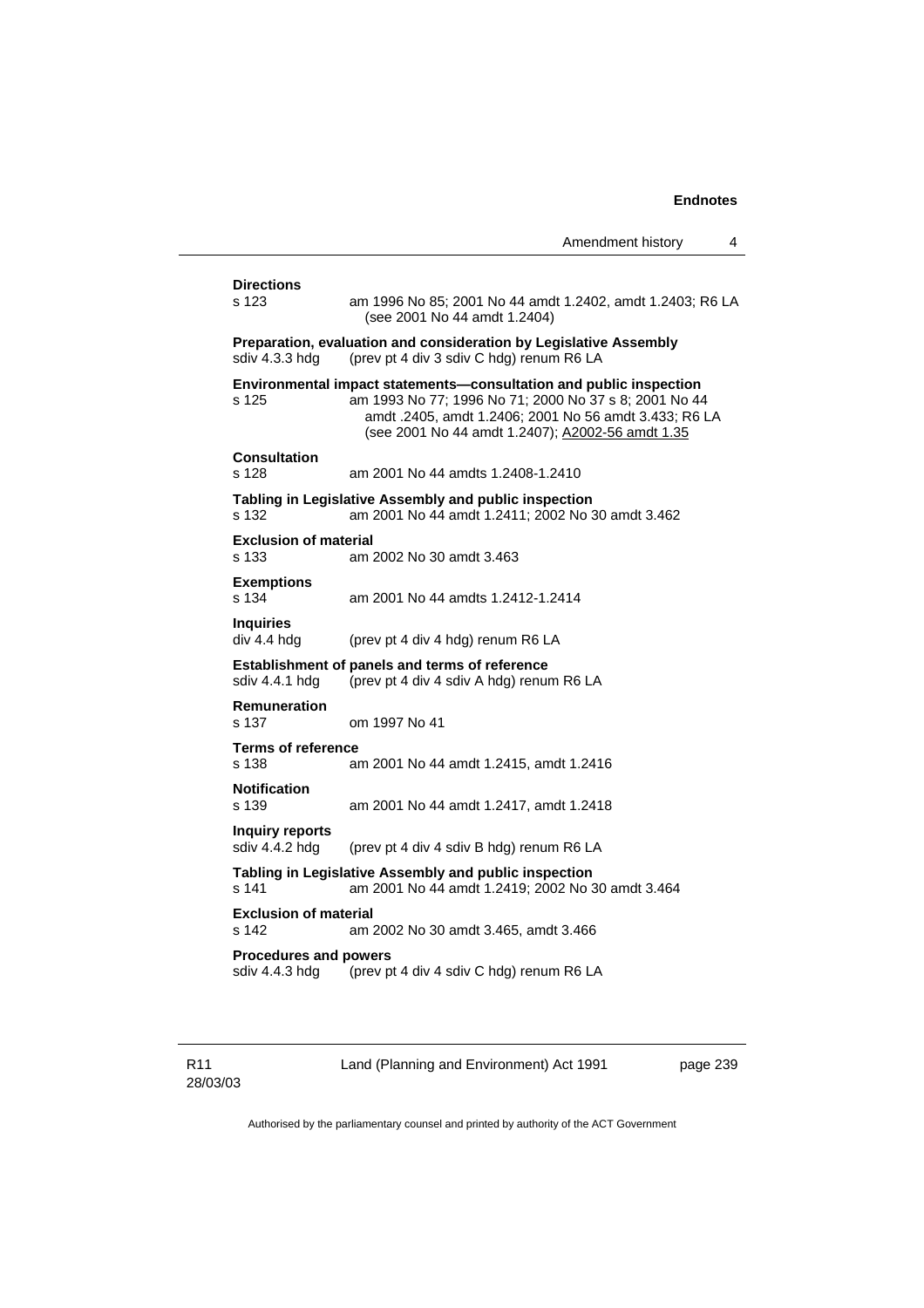4 Amendment history

```
Definitions for sdiv 4.4.3 
               sub 2002 No 30 amdt 3.467
                 def authorised person sub 2002 No 30 amdt 3.467 
                 def occupier ins 2002 No 30 amdt 3.467 
                 def place sub 2002 No 30 amdt 3.467 
Notice of inquiry hearings 
s 144 am 2001 No 44 amdts 1.2420-1.2422 
General procedure 
               am 2002 No 30 amdt 3.468
Special hearings—consultation with interested persons 
s 147 am 2002 No 30 amdt 3.508 
Assessments for purpose of inquiries 
s 148 am 2002 No 30 amdt 3.469 
Witnesses—summons to appear 
s 149 am 1994 No 81 
Victimisation of witnesses 
s 150 am 1994 No 81 
Powers of search and inspection 
s 154 am 1994 No 81 
Obstructing or resisting authorised person 
s 155 am 1994 No 81 
Contempt 
s 156 am 1994 No 81; 2002 No 30 amdt 3.470 
Protection of panel members and witnesses 
s 157 am 2002 No 30 amdt 3.471 
Administrative review 
pt 4 div 5 hdg om 1996 No 71 
Review of decisions 
               am 1993 No 77
                 om 1996 No 71 
Preliminary 
div 5.1 hdg (prev pt 5 div 1 hdg) renum R6 LA 
Definitions for pt 5 
s 159 hdg sub 2002 No 30 amdt 3.472
s 159 am 1993 No 90; 1995 No 54; 1996 No 85; 1999 No 79 sch 3; 
                  2001 No 17 amdt 2.9; 2002 No 30 amdt 3.473, amdt 3.477 
                 def lease sub 2002 No 30 amdt 3.474 
                 def market value ins 2002 No 30 amdt 3.475
```
page 240 Land (Planning and Environment) Act 1991 R11 28/03/03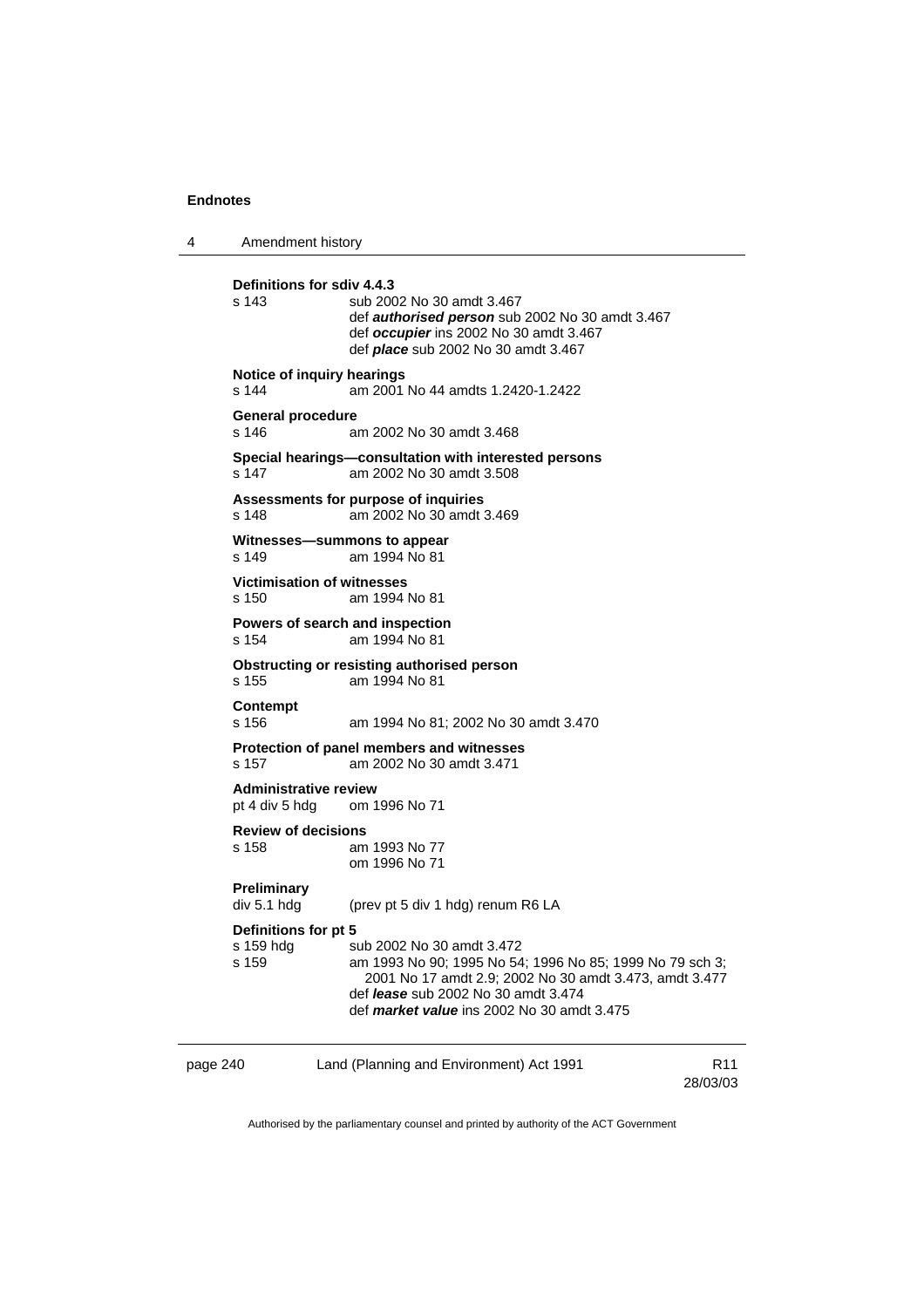def *provision* ins 2002 No 30 amdt 3.475 def *repealed Act* om 2002 No 30 amdt 3.476

#### **Application**

s 160 am A2002-56 amdt 1.36

Leases<br>div 5.2 hdg (prev pt 5 div 2 hdg) renum R6 LA

#### **Effect qualified**

s 160A ins 1999 No 73 s 5

#### **Planning and land authority may grant leases**

s 160B ins A2002-56 amdt 1.37

#### **Granting of leases**

s 161 am 1993 No 11; 1996 No 85; 2001 No 44 amdts 1.2423-1.2425; R6 LA (see 2001 No 44 amdt 1.2426); A2002-56 amdt 1.38, amdt 1.78

#### **Fees for granting leases**

s 162 om 2001 No 44 amdt 1.2427

#### **Leases to community organisations**

s 163 am 1993 No 11; 2001 No 44 amdt 1.2428, amdt 1.2429; 2002 No 30 amdt 3.478; A2002-56 amdt 1.39, amdt 1.78

#### **Special leases**

s 164 am 1993 No 11; 2001 No 44 amdt 1.2428, amdt 1.2429; A2002–56 amdt 1.40, amdt 1.78

#### **Authority to consider proposed leases**

s 165 am 1993 No 11; 1996 No 39 om 1996 No 85

**Inquiries and assessments in relation to granting of leases**  s 166 am A2002-56 amdt 1.41, amdt 1.42

#### **Grants of leases after inquiries or assessments** s 166A ins A2002-56 amdt 1.42

#### **Eligibility for certain classes of leases**

s 167 am 1996 No 85; 2001 No 44 amdt 1.2428, amdt 1.2429; A2002–56 amdt 1.78

#### **Authority need not grant lease**

s 168 sub A2002-56 amdt 1.43

#### **Payment for leases**

s 169 am 2000 No 37 s 9; A2002-56 amdt 1.78

#### **Failure to accept and execute lease**

s 170 am 2002 No 30 amdt 3.479; A2002-56 amdt 1.78

#### R11 28/03/03 Land (Planning and Environment) Act 1991 page 241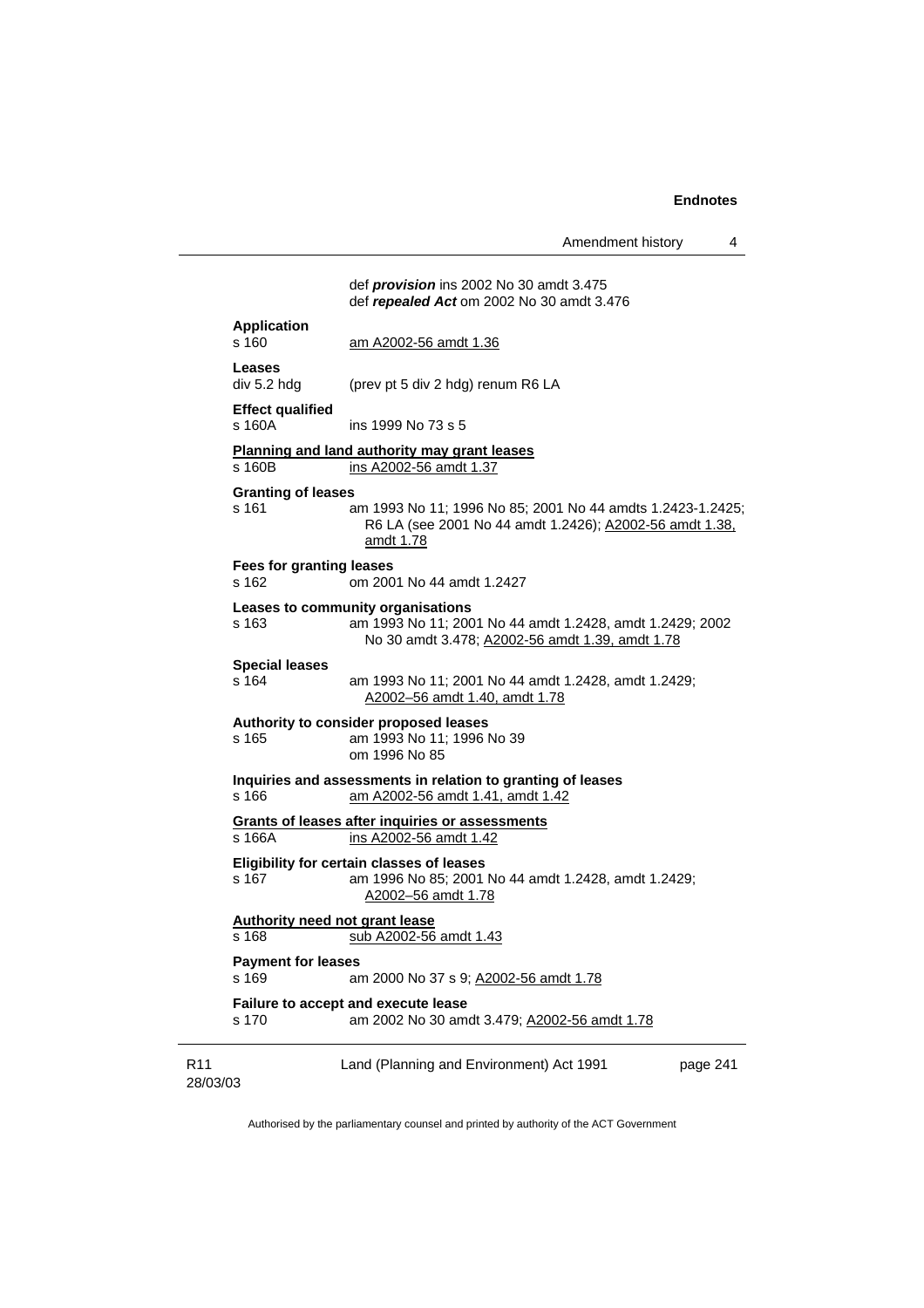4 Amendment history **Grant of further residential leases**  s 171 am 1996 No 85; 2001 No 44 amdt 1.2429, amdt 1.2430 sub A2002-56 amdt 1.44 **Grant of further rural leases**  s 171A ins 1996 No 85 am 1999 No 73 s 6; 2001 No 32 s 4, s 5; 2001 No 44 amdt 1.2429, amdt 1.2430; R6 LA (see 2001 No 32 s 6); A2002-56 amdt 1.45, amdt 1.46, amdt 1.78 **Grant of further leases for purposes other than residential or rural**  s 172 am 1996 No 85; 2001 No 44 amdt 1.2429; amdt 1.2430 sub A2002–56 amdt 1.47 **Grant of further lease—unit titles**  s 172A ins 1996 No 85 sub 2001 No 17 amdt 2.10 am A2002–56 amdt 1.48, amdt 1.78 **Grant of further lease–community title**  s 172B ins 2001 No 58 s 102 am A2002–56 amdt 1.49, amdt 1.78 **No right to use, flow and control of water**  (prev s 172B) ins 1998 No 63 renum 2001 No 58 s 101 **Lessee's rights in respect of improvements**  s 173 am 1996 No 85; A2002–56 amdts 1.50-1.54, amdt 1.78, amdt 1.79 **Determination of value of improvements**  s 174 am 1996 No 85; A2002–56 amdt 1.79 **Use of land for leased purpose**  s 175 am 1996 No 85 **Variation of rent**  s 176 **am A2002-56 amdt 1.79 Review of variations of rent**  s 177 am A2002-56 amdt 1.56, amdt 1.79 **Refund of amount paid for grant of lease**  s 178 am 2001 No 44 amdt 1.2428, amdt 1.2429; A2002-56 amdt 1.79 **Certificates of compliance**  s 179 am 1996 No 85; 2001 No 17 amdt 2.11; 2001 No 44 amdt 1.2431, amdt 1.2432; R6 LA (see 2001 No 44 amdt 1.2433); A2002-56 amdt 1.57, amdt 1.79

page 242 Land (Planning and Environment) Act 1991 R11 28/03/03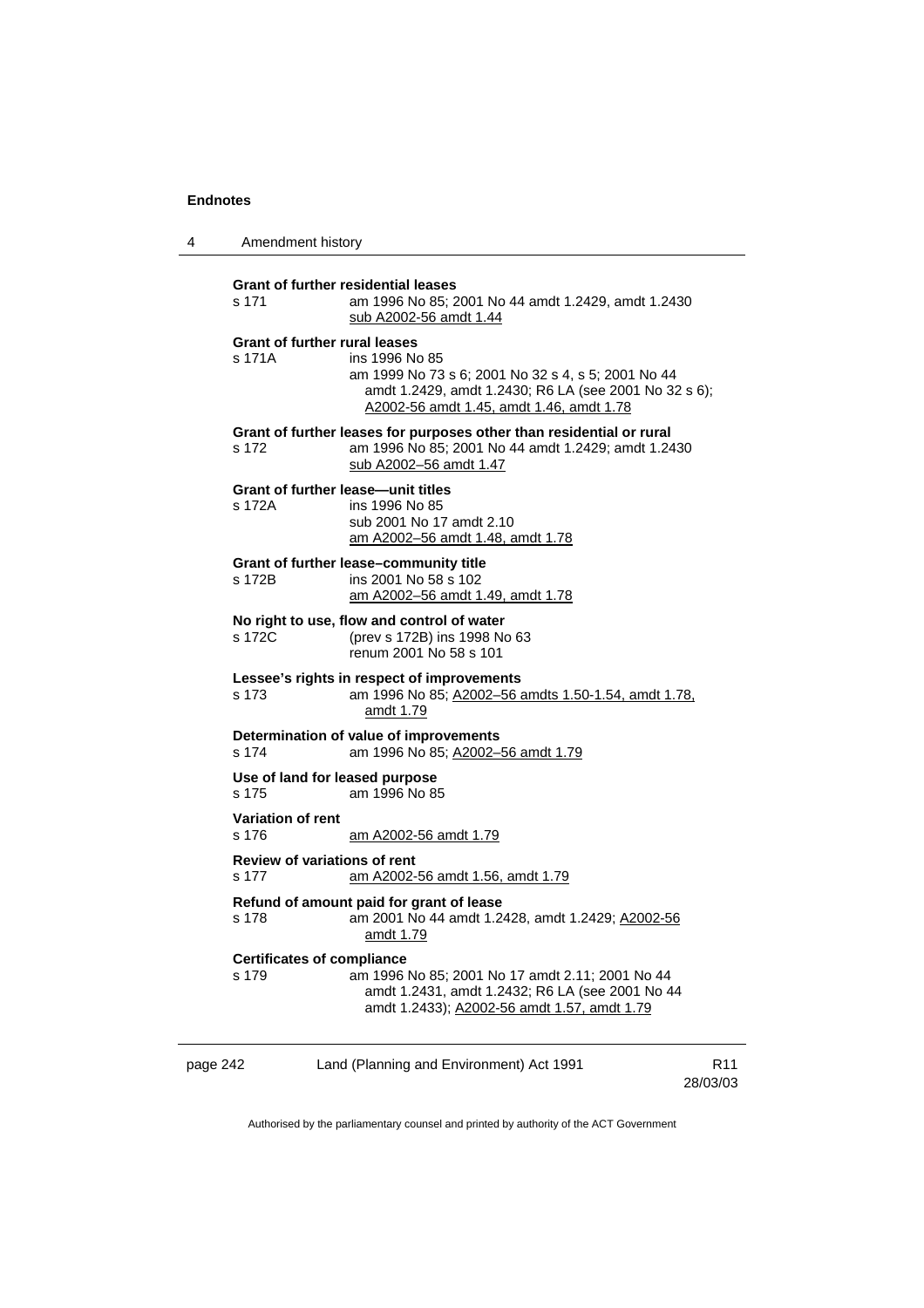|                                             | Amendment history<br>4                                                                                                                                            |
|---------------------------------------------|-------------------------------------------------------------------------------------------------------------------------------------------------------------------|
| s 180                                       | Transfer of land subject to building and development provision<br>am 1996 No 85; 2001 No 44 amdt 1.2434, amdt 1.2435;<br>A2002-56 amdt 1.58, amdt 1.59, amdt 1.79 |
| s 181                                       | Mortgage of leasehold subject to building and development provision<br>am 1996 No 85                                                                              |
| s 183                                       | Power of lessee to sublet portion of building or land in certain cases<br>am 1995 No 20                                                                           |
| <b>Variation of leases</b><br>div 5.3 hdg   | (prev pt 5 div 3 hdg) renum R6 LA                                                                                                                                 |
| <b>Effect qualified</b><br>s 183A           | ins 1999 No 73 s 7                                                                                                                                                |
| s 184                                       | Application to surrender and regrant of leases<br>am 1996 No 62<br>sub 1996 No 85                                                                                 |
| s 184A                                      | Variation of nominal rent lease-change of use charge<br>ins 1996 No 85<br>am 2001 No 1 s 4; A2002-56 amdt 1.60, amdt 1.79                                         |
| s 184B                                      | New change of use charge formula<br>ins 1996 No 85<br>am 1998 No 65; 1999 No 40 s 4; 2000 No 14 s 4; 2000 No 49<br>s <sub>4</sub><br>om 2001 No 1 s 5             |
| s 184C                                      | Change of use charge for variations of nominal rent leases<br>ins 1996 No 85<br>am 2000 No 49 s 5; 2001 No 1 s 6<br>sub 2001 No 80 s 3<br>am A2002-56 amdt 1.79   |
| <b>Variation of rental leases</b><br>s 184D | ins 1996 No 85<br>am A2002-56 amdt 1.61, amdt 1.78                                                                                                                |
| s 185                                       | Advice of rent payable on variation of a lease<br>am A2002-56 amdt 1.62, amdt 1.78                                                                                |
| Variation of lease to pay out rent<br>s 186 | am 1996 No 85; 2001 No 44 amdt 1.2436, amdt 1.2437;<br>A2002-56 amdt 1.79                                                                                         |
| No variations to extend term<br>s 186A      | ins 1996 No 85<br>am A2002-56 amdt 1.78                                                                                                                           |

R11 28/03/03 Land (Planning and Environment) Act 1991 page 243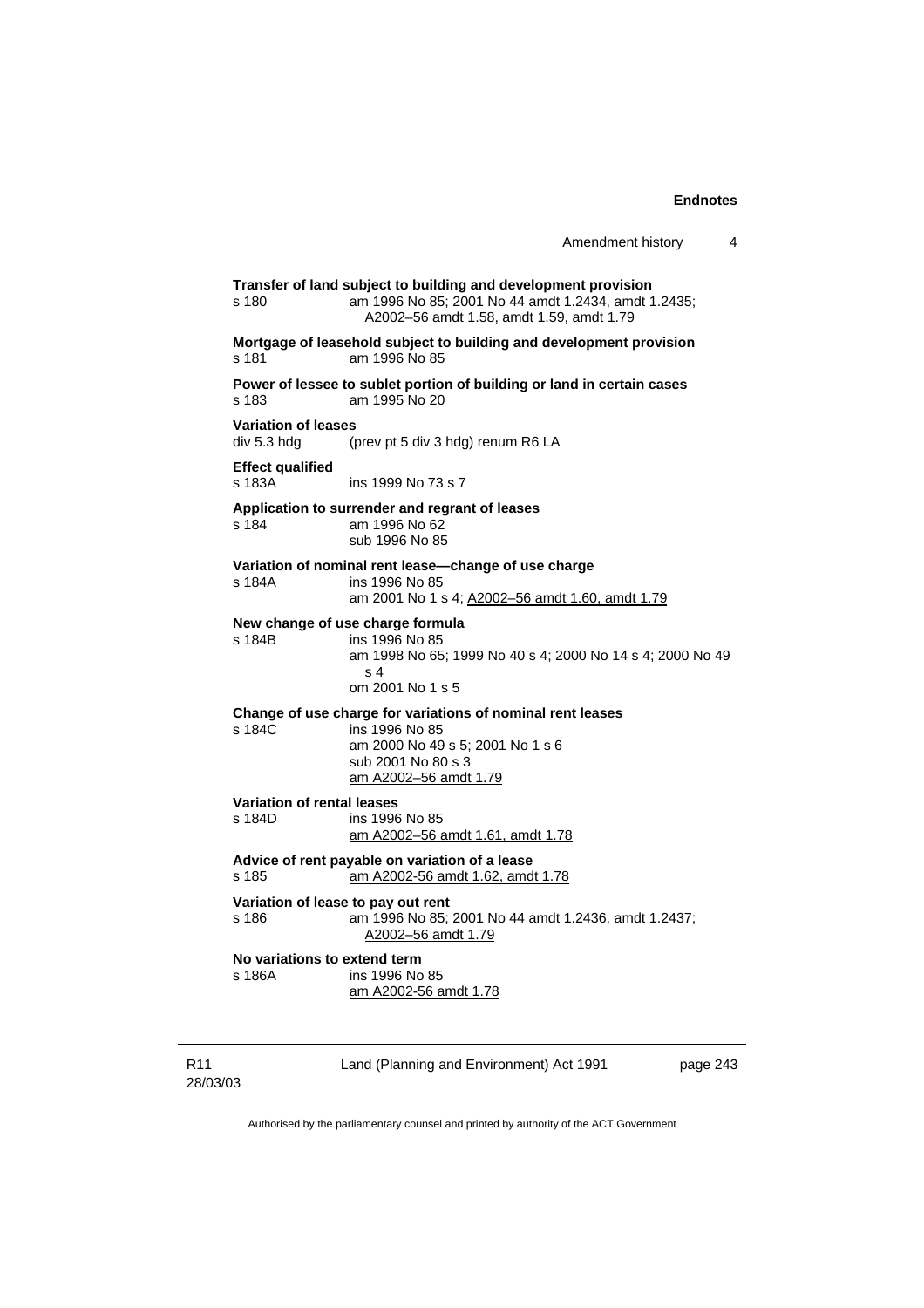| 4 | Amendment history                                   |                                                                                                                                      |
|---|-----------------------------------------------------|--------------------------------------------------------------------------------------------------------------------------------------|
|   | <b>Restrictions on rural leases</b><br>div 5.4 hdg  | (prev pt 5 div 3AA hdg) ins 1999 No 73 s 8<br>renum R6 LA                                                                            |
|   | Definitions for div 5.4<br>s 186B                   | ins 1999 No 73 s 8                                                                                                                   |
|   | Land management agreements<br>s 186C                | ins 1999 No 73 s 8<br>am 2001 No 44 amdt 1.2438, amdt 1.2439; A2002-56<br>amdt 1.63, amdt 1.64, amdt 1.78                            |
|   | Dealings with rural leases<br>s 186D                | ins 1999 No 73 s 8<br>am 2001 No 32 s 7; R6 LA (see 2001 No 32 s 8); A2002-56<br>amdt 1.65, amdt 1.78; A2003-14 amdt 1.67, amdt 1.68 |
|   | Discharge amount<br>s 186E                          | ins 1999 No 73 s 8                                                                                                                   |
|   | s 186F                                              | Discharge amount-special Pialligo leases<br>ins 1999 No 73 s 8<br>am 2001 No 56 amdt 3.434                                           |
|   | Index numbers<br>s 186G                             | ins 1999 No 73 s 8                                                                                                                   |
|   | No subdivision or consolidation<br>s 186H           | ins 1999 No 73 s 8<br>am A2002-56 amdt 1.78                                                                                          |
|   | <b>Consolidation and subdivision</b><br>div 5.5 hdg | (prev pt 5 div 3A hdg) ins 1996 No 85<br>renum R6 LA                                                                                 |
|   | <b>Effect qualified</b><br>s 187AA                  | ins as s 187A 1999 No 73 s 9<br>renum 2000 No 80 amdt 3.8                                                                            |
|   | s 187                                               | Application-nominal rent leases of Territory land<br>om 1993 No 75<br>ins 1996 No 85                                                 |
|   | s 187A                                              | Consolidation and subdivision-change of use charge<br>ins 1996 No 85<br>am 2001 No 1 s 7; A2002-56 amdt 1.66, amdt 1.79              |

28/03/03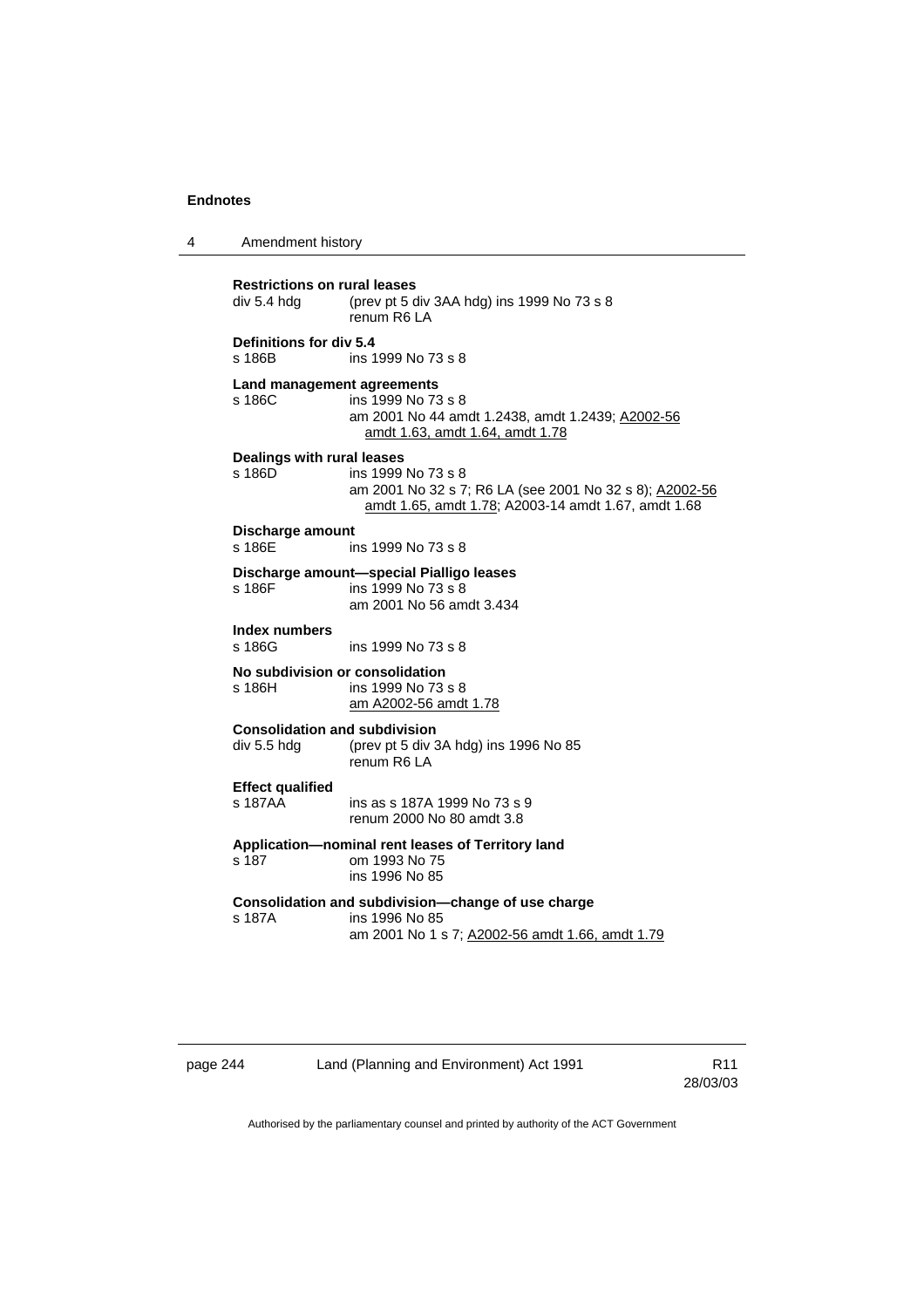**New change of use charge formula**<br>s 187B ins 1996 No 85 ins 1996 No 85 am 1998 No 65; 1999 No 40 s 5; 2000 No 14 s 5; 2000 No 49 s 6 om 2001 No 1 s 8 **Change of use charge for consolidations and subdivisions**  s 187C ins 1996 No 85 am 2000 No 49 s 7; 2001 No 1 s 9 sub 2001 No 80 s 4 am A2002–56 amdt 1.79 **Recovery of land**  div 5.6 hdg (prev pt 5 div 4 hdg) renum R6 LA **Termination of leases**  s 188 am 1996 No 85; A2002-56 amdt 1.67, amdt 1.78, amdt 1.79 **How land may be recovered** s 189 sub A2002-56 amdt 1.68 **Evidence of ending of lease** s 190 sub A2002-56 amdt 1.68 **Public land**  div 5.7 hdg (prev pt 5 div 5 hdg) renum R6 LA **Preliminary**  sdiv 5.7.1 hdg (prev pt 5 div 5 sdiv A hdg) renum R6 LA **Definitions for div 5.7**  s 191 hdg sub 2002 No 30 amdt 3.480 **Public land**  sdiv 5.7.2 hdg (prev pt 5 div 5 sdiv B hdg) renum R6 LA **Recommendations to planning and land authority** s 192 hdg am A2002-56 amdt 1.69 s 192 am 1996 No 85; A2002-56 amdt 1.70 **Management of public land**  sdiv 5.7.3 hdg (prev pt 5 div 5 sdiv C hdg) renum R6 LA **Reserved areas**  am 1996 No 85 **Management objectives**  s 195 am 2001 No 44 amdt 1.2440; 2002 No 30 amdt 3.481 **Plans of management**<br>sdiv 5.7.4 hdg (prev (prev pt 5 div 5 sdiv D hdg) renum R6 LA

R11 28/03/03 Land (Planning and Environment) Act 1991 page 245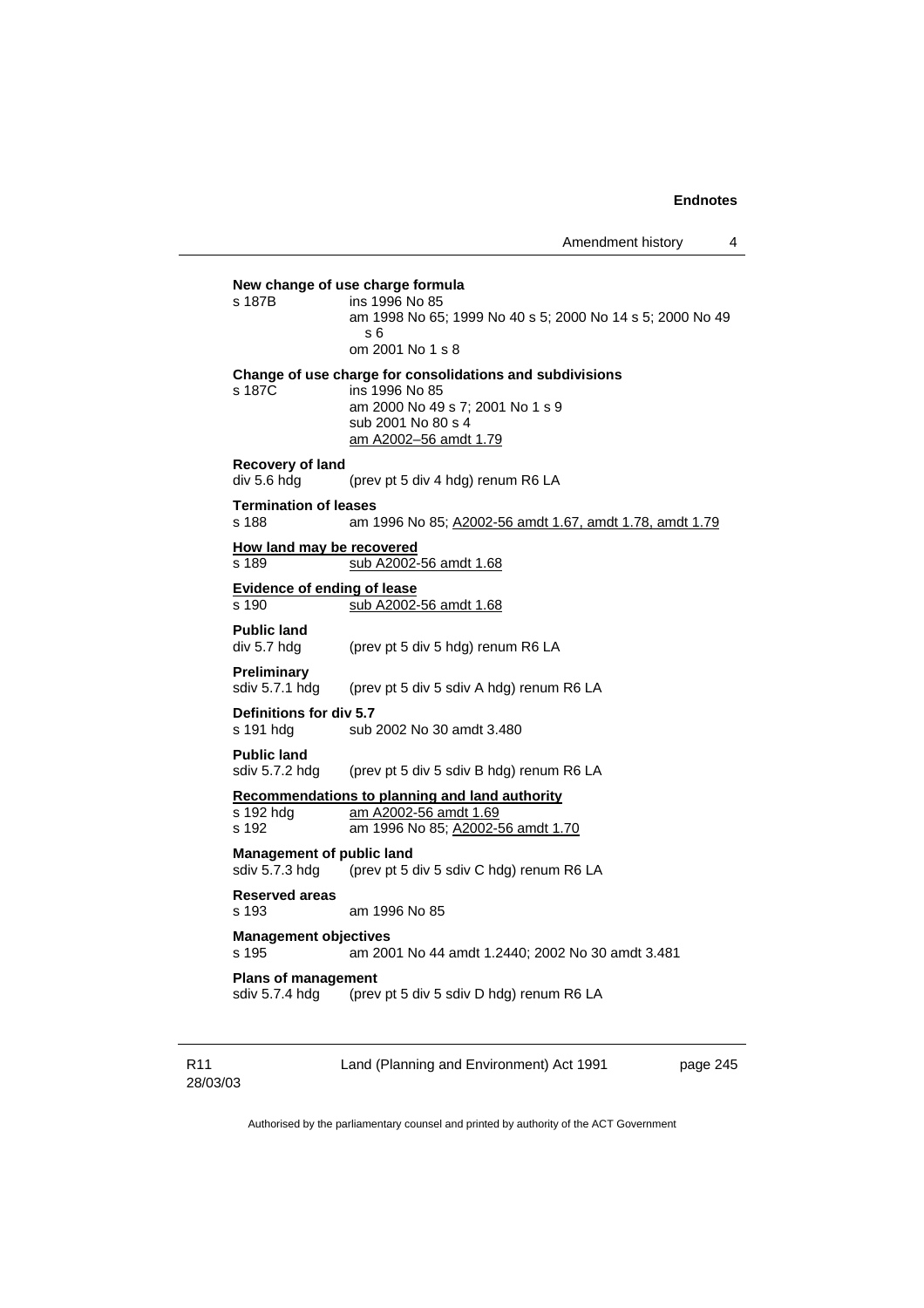| 4        | Amendment history                            |                                                                                                            |                             |
|----------|----------------------------------------------|------------------------------------------------------------------------------------------------------------|-----------------------------|
|          | <b>Public consultation</b><br>s 200          | am 2001 No 44 amdt 1.2441, amdt 1.2442                                                                     |                             |
|          | <b>Minister's powers</b><br>s.204            | am 2001 No 44 amdts 1.2443-1.2446                                                                          |                             |
|          | s 205                                        | Referral back to conservator<br>am 2001 No 44 amdt 1.2447, amdt 1.2448                                     |                             |
|          | s 206                                        | Notice of revival of deferred draft plan of management<br>sub 2001 No 44 amdt 1.2449                       |                             |
|          | s 207                                        | Notification, tabling, disallowance and date of effect<br>am 2001 No 44 amdt 1.2450, amdt 1.2451           |                             |
|          | <b>Leases and licences</b><br>sdiv 5.7.5 hdg | (prev pt 5 div 5 sdiv E hdg) renum R6 LA                                                                   |                             |
|          | Leases-generally<br>$s$ 208                  | <u>am A2002-56 amdt 1.78</u>                                                                               |                             |
|          | <b>Grant of leases</b><br>s 209              | am 1993 No 11, A2002-56 amdt 1.71                                                                          |                             |
|          | <b>Licences</b><br>s 210                     | am 1992 No 32; 1996 No 71; 2001 No 44 amdts 1.2452-1.2454;<br>A2002-56 amdt 1.78                           |                             |
|          | s 211                                        | Miner's rights in respect of public land<br>am 2002 No 30 amdt 3.482                                       |                             |
|          | <b>Administrative review</b>                 | pt 5 div 6 hdg om 1996 No 71                                                                               |                             |
|          | <b>Notice of decisions</b><br>s 212          | am 1993 No 77<br>om 1996 No 71                                                                             |                             |
|          | s 213                                        | Review by appeals board<br>sub 1993 No 77<br>om 1996 No 71                                                 |                             |
|          | s 213A                                       | Notice of decisions under s 174, s 177, s 178 or s 184<br>ins 1993 No 77<br>am 1994 No 60<br>om 1996 No 71 |                             |
|          | s 213B                                       | Review by administrative appeals tribunal<br>ins 1993 No 77<br>om 1996 No 71                               |                             |
|          | s 214                                        | Lessee may surrender lease wholly or in part<br>am A2002-56 amdt 1.72, amdt 1.78                           |                             |
| page 246 |                                              | Land (Planning and Environment) Act 1991                                                                   | R <sub>11</sub><br>28/03/03 |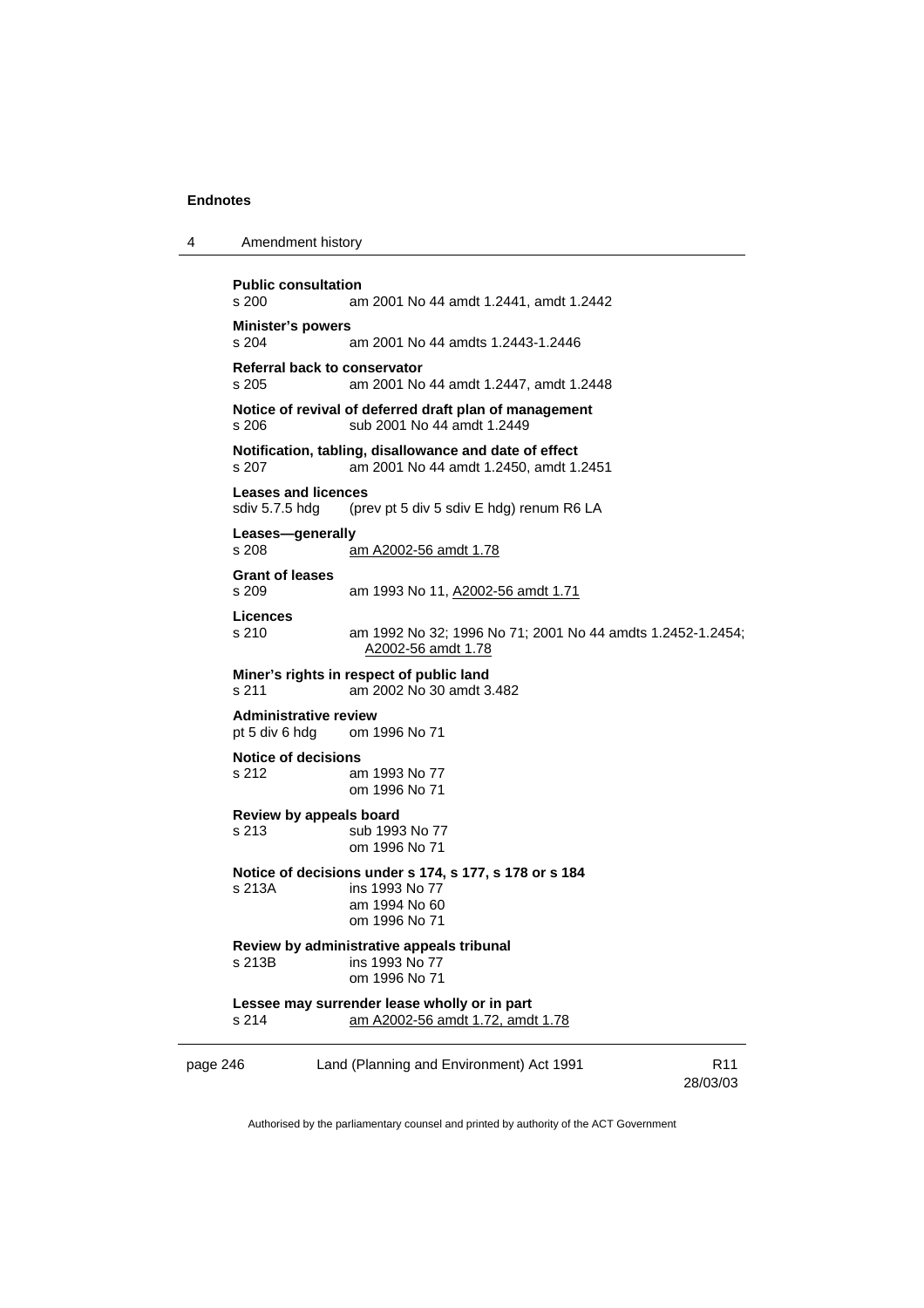| <b>Miscellaneous</b>                  |                                                                                            |
|---------------------------------------|--------------------------------------------------------------------------------------------|
| div 5.8 hdg                           | (prev pt 5 div 7 hdg) renum R6 LA                                                          |
|                                       | Reduction of rent and relief from provisions of lease                                      |
| s 215                                 | sub 2002 No 30 amdt 3.483                                                                  |
|                                       | am A2002-56 amdt 1.78                                                                      |
|                                       | Access to leased land from roads and road related areas                                    |
| s 216                                 | am 1996 No 85                                                                              |
|                                       | sub 1999 No 79 sch 3                                                                       |
|                                       | am A2002-56 amdt 1.73, amdt 1.74, amdt 1.78                                                |
| <b>Notification of certain leases</b> |                                                                                            |
| $\overline{s}$ 216A                   | ins 1993 No 11                                                                             |
|                                       | am 1996 No 85                                                                              |
|                                       | sub 2002 No 30 amdt 3.484                                                                  |
|                                       | am 2002 No 39 amdt 1.4                                                                     |
|                                       | sub A2002-56 amdt 1.76                                                                     |
|                                       | Licences in respect of land that is not public land                                        |
| s 217                                 | am 2001 No 44 amdts 1.2455-1.2457                                                          |
|                                       | am A2002-56 amdt 1.78                                                                      |
| <b>Rights to extract minerals</b>     |                                                                                            |
| s 219                                 | am A2002-56 amdt 1.78                                                                      |
|                                       | False or misleading statements in relation to leases                                       |
| s 221                                 | am 1994 No 81                                                                              |
|                                       | sub A2002-56 amdt 1.77                                                                     |
|                                       |                                                                                            |
| Preliminary                           |                                                                                            |
| div 6.1 hdg                           | (prev pt 6 div 1 hdg) renum R6 LA                                                          |
| Definitions for pt 6                  |                                                                                            |
| s 222 hdg                             | sub 2002 No 30 amdt 3.485                                                                  |
| s 222                                 | am 1996 No 85; 1997 No 116; 2000 No 37 s 10; 2002 No 30                                    |
|                                       | amdt 3.486, amdt 3.491                                                                     |
|                                       | def approval sub A2002-56 amdt 1.80                                                        |
|                                       | def building work sub 2002 No 30 amdt 3.487                                                |
|                                       | def consolidation sub 2002 No 30 amdt 3.487                                                |
|                                       | def Executive ins 2002 No 30 amdt 3.488                                                    |
|                                       | def lease sub 2002 No 30 amdt 3.489                                                        |
|                                       | def <i>lessee</i> sub 2002 No 30 amdt 3.489                                                |
|                                       | def original decision ins A2002-56 amdt 1.81                                               |
|                                       | def relevant authority sub A2002-56 amdt 1.82<br>def subdivision sub 2002 No 30 amdt 3.489 |
|                                       | def variation ins 2002 No 30 amdt 3.490                                                    |
|                                       |                                                                                            |

R11 28/03/03 Land (Planning and Environment) Act 1991 page 247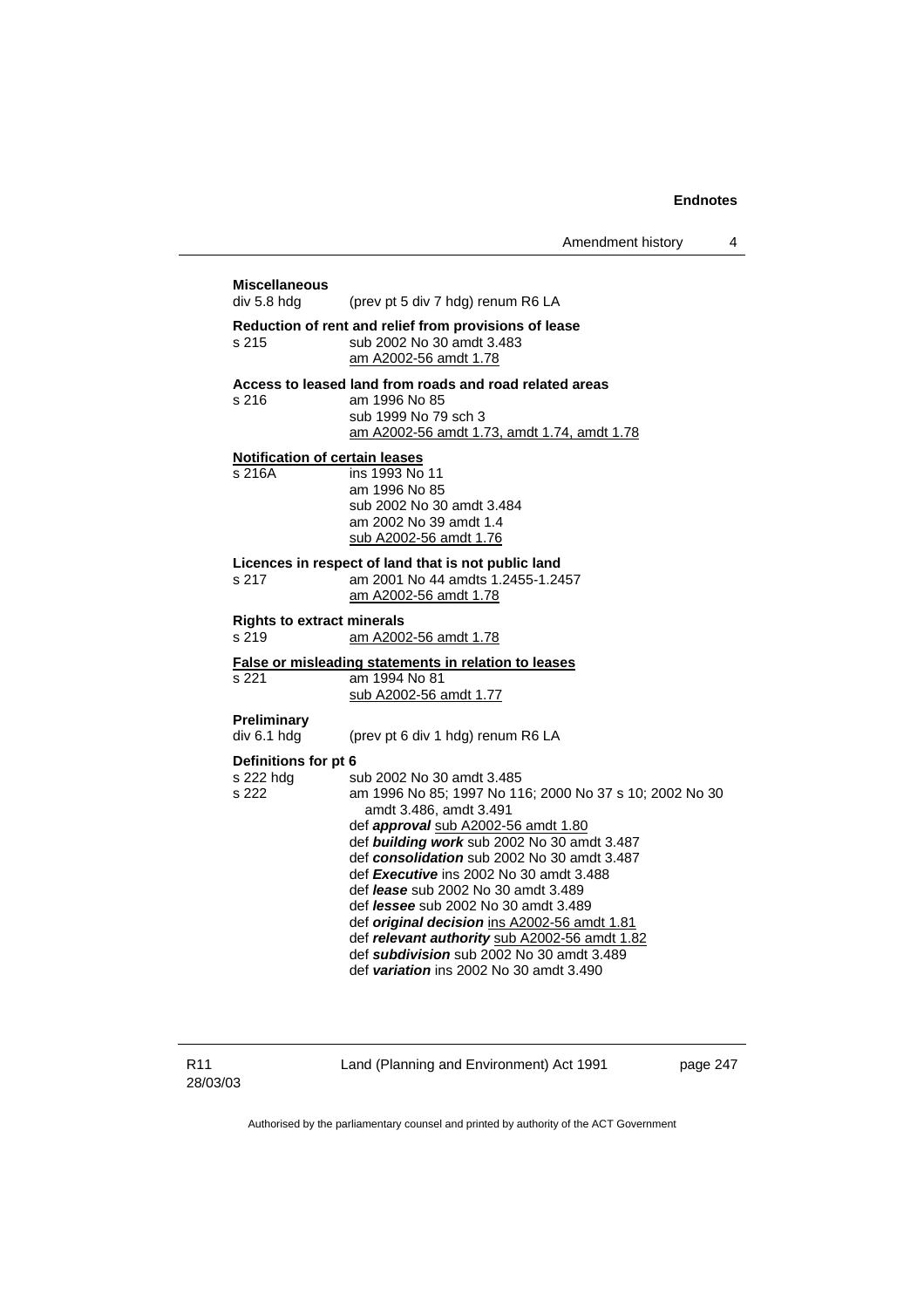|  | Amendment history |  |
|--|-------------------|--|
|--|-------------------|--|

| Meaning of variation for pt 6<br>s 223                                              | om 1996 No 85<br>ins 2002 No 30 amdt 3.492                                                                                                                                                                                                                         |
|-------------------------------------------------------------------------------------|--------------------------------------------------------------------------------------------------------------------------------------------------------------------------------------------------------------------------------------------------------------------|
| <b>Approvals</b><br>div 6.2 hdg                                                     | (prev pt 6 div 2 hdg) renum R6 LA                                                                                                                                                                                                                                  |
| Preliminary                                                                         | pt 6 div 2 sdiv A hdg om 1996 No 85                                                                                                                                                                                                                                |
| <b>Interpretation</b><br>s 224                                                      | om 1996 No 85                                                                                                                                                                                                                                                      |
| General<br>sdiv 6.2.1 hdg                                                           | (prev pt 6 div 2 sdiv B hdg) renum R6 LA                                                                                                                                                                                                                           |
| Offence-development<br>s 225                                                        | am 1996 No 85                                                                                                                                                                                                                                                      |
| s 226                                                                               | Application to undertake development<br>am 1996 No 85; 1999 No 73 s 10; 2001 No 44 amdts 1.2458-<br>1.2460; 2001 No 73 s 4, s 5; 2001 No 80 ss 5-7; R6 LA (see<br>2001 No 44 amdt 1.2461 and 2001 No 73 s 6); A2002-56<br>amdts 1.83-1.85, amdt 1.133, amdt. 1.134 |
| Register of applications, approvals, orders and lease and development<br>conditions |                                                                                                                                                                                                                                                                    |
| s 227 hdg<br>s 227                                                                  | sub 2000 No 37 s 11<br>am 2000 No 37 s 11; 2001 No 44 amdt 1.2462, amdt 1.2463;<br>R6 LA (see 2001 No 44 amdt 1.2464); A2002-56 amdt 1.86,<br>amdt 1.87, amdt 1.134                                                                                                |
| s 228                                                                               | <b>Restrictions on inspection of applications</b><br>am 1996 No 85; A2002-56 amdt 1.88, amdt 1.134                                                                                                                                                                 |
| Notice of application<br>s 229                                                      | am 1993 No 90; 1995 No 54; 1996 No 71; 1996 No 85; 1997<br>No 93; 2000 No 37 s 12; 2001 No 20 s 54; 2002 No 30<br>amdt 3.508; A2002-56 amdt 1.89, amdt 1.134                                                                                                       |
| s 229A hdg                                                                          | Direction that applications to be submitted to Minister<br>sub 2001 No 44 amdt 1.2465; A2002-56 amdt 1.90                                                                                                                                                          |
| s 229A                                                                              | ins 1996 No 85<br>am 1999 No 87 s 3; 2001 No 44 amdts 1.2466-1.2472; R6 LA<br>(see 2001 No 44 amdt 1.2473); 2002 No 30 amdt 3.493,<br>amdt 3.494<br>sub A2002-56 amdt 1.90                                                                                         |
|                                                                                     | Minister may decide some applications                                                                                                                                                                                                                              |
| s 229B                                                                              | ins A2002-56 amdt 1.90                                                                                                                                                                                                                                             |
|                                                                                     |                                                                                                                                                                                                                                                                    |

| page 248 | Land (Planning and Environment) Act 1991 | R <sub>11</sub> |
|----------|------------------------------------------|-----------------|
|          |                                          | 28/03/03        |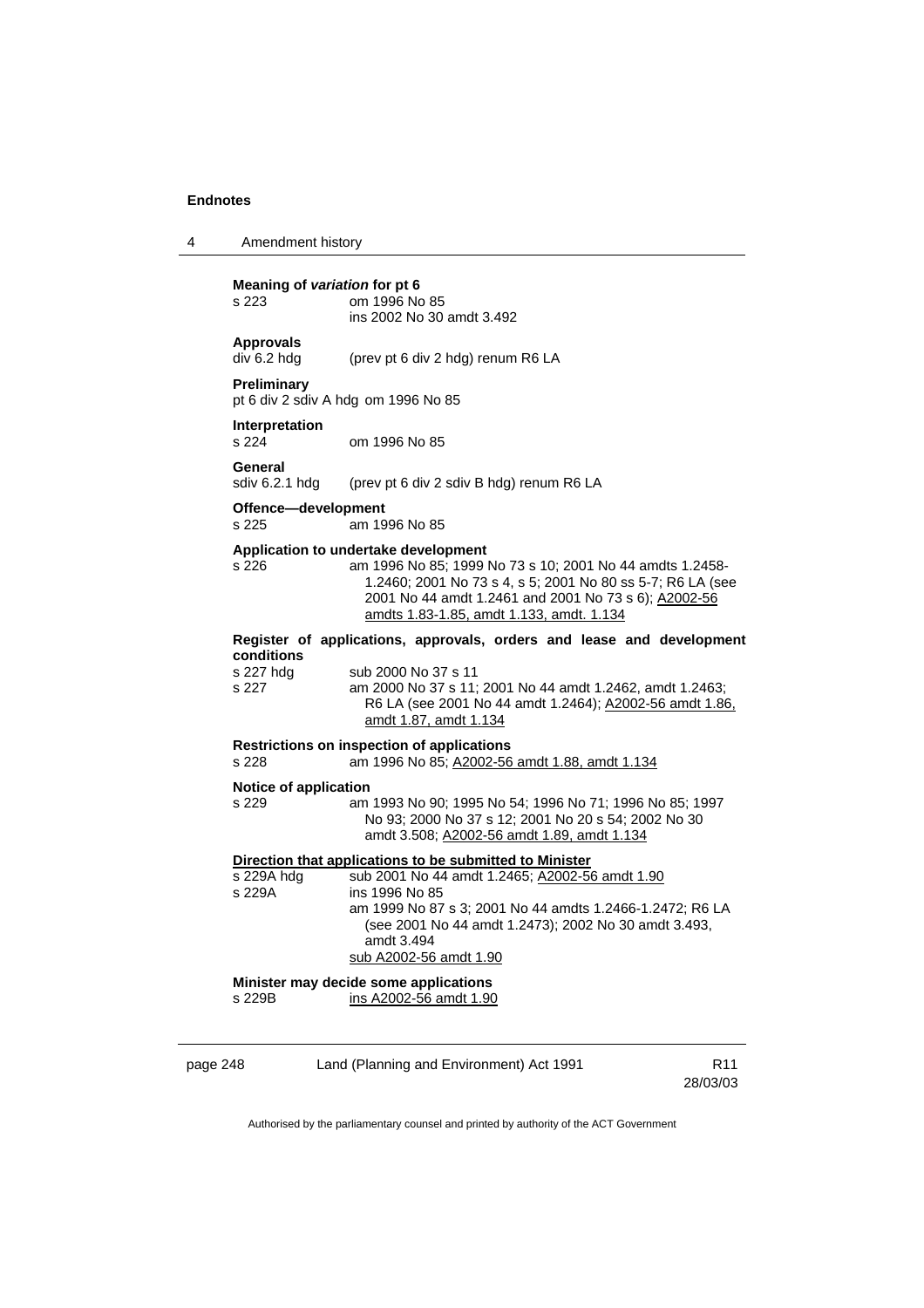Amendment history 4

### **Approvals**  am 1993 No 77; 1996 No 71 sub 1996 No 85 am 2000 No 37 s 13 **Matters to be considered**  s 231 am 1996 No 85; 2002 No 30 amdt 3.495; A2002-56 amdt 1.91, amdt 1.134, amdt 1.135 **Duty of applicants**  s 232 am 2001 No 44 amdt 1.2474, amdt 1.2475; 2002 No 30 amdt 3.508; A2002-56 amdt 1.92-1.94, amdt 1.134 **More information**  s 233 am 1996 No 85; A2002-56 amdt 1.135 **Effect of failure to furnish further information**  s 234 am 1996 No 85; A2002-56 amdt 1.135 **Duties of concurring authorities**  s 235 am 1996 No 39 om 1996 No 85 **Objections**  sdiv 6.2.2 hdg (prev pt 6 div 2 sdiv C hdg) renum R6 LA **Objections—general**  s 237 am 1996 No 85; 1997 No 116; 2000 No 37 s 14; A2002-56 amdt 1.96, amdt 1.134 **Inspection of objections**  s 238 am 1993 No 77; 1996 No 71; A2002-56 amdt 1.134 **Identity of objectors**  s 239 am A2002-56 amdt 1.98, amdt 1.134 **Circumstances in which Executive approves applications, other than lease variations, subdivisions, consolidations**  s 240 om 1996 No 85 **Circumstances in which Executive approves applications for lease variations, subdivisions, consolidations**  s 241 om 1996 No 85 **Approvals**  sdiv 6.2.3 hdg (prev pt 6 div 2 sdiv D hdg) renum R6 LA **Approvals—notices to applicants and registrar-general** s 242 am 1992 No 32; 1993 No 64 sub 1996 No 85; A2002-56 amdt 1.99

R11 28/03/03 Land (Planning and Environment) Act 1991 page 249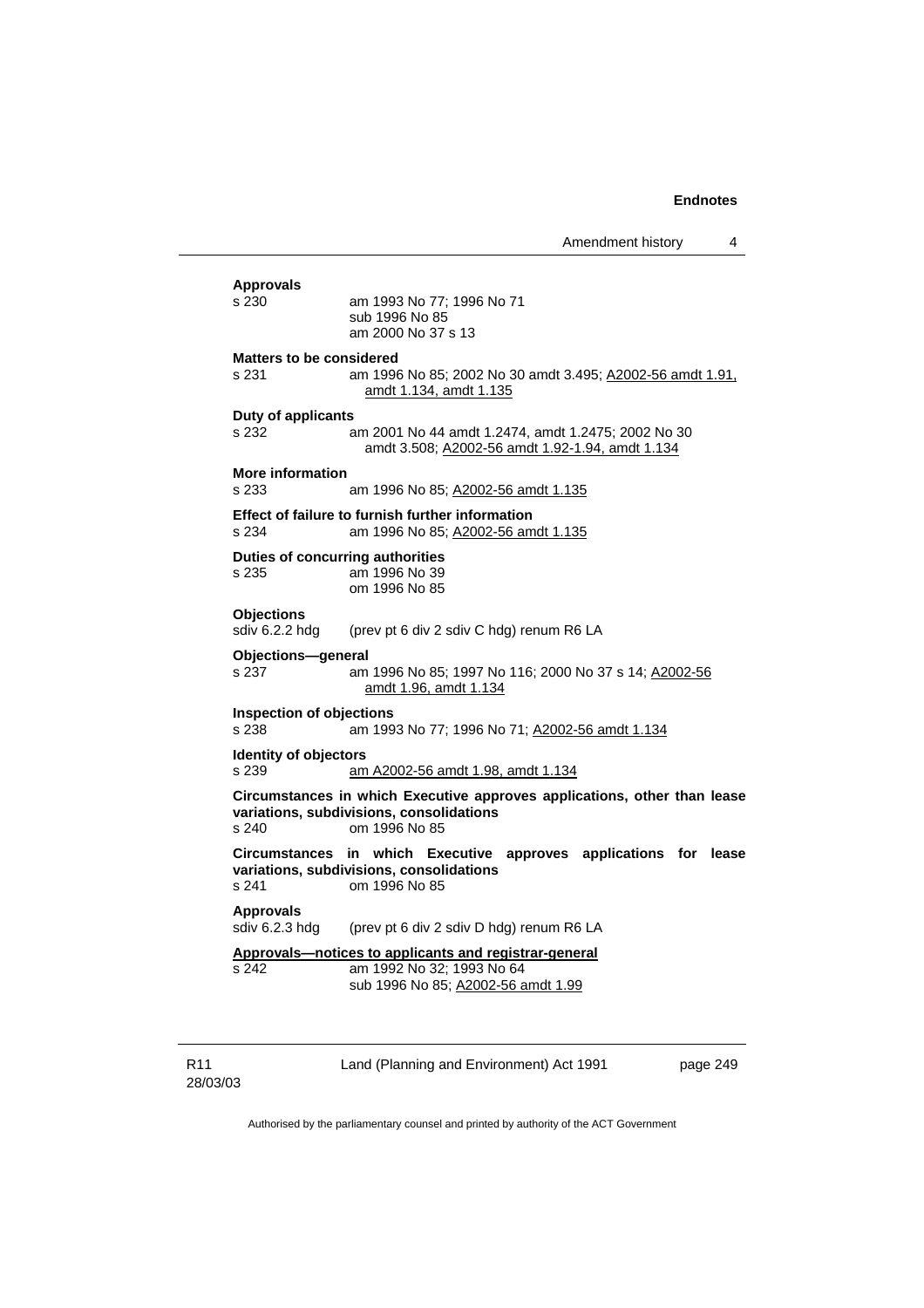### 4 Amendment history page 250 Land (Planning and Environment) Act 1991 R11 28/03/03 **Notification of approval or refusal of application**  s 243 am 1993 No 77; 1996 Nos 71 and 85; 2000 No 37 s 15; A2002-56 amdt 1.100, amdt 1.101, amdt 1.135 **Notification where more than 1 objector**  s 244 am 1996 No 85; A2002-56 amdt 1.103, amdt 1.134 **Conditional approvals**  s 245 am 1996 No 85; 2001 No 80 s 8, s 9; A2002-56 amdt 1.104-1.106, amdt 1.134 **Reconsideration of applications for approval** subdiv 6.2.4 hdg ins A2002-56 amdt 1.107 **Definitions for subdiv 6.2.4** s 245A ins A2002-56 amdt 1.107 **Applications for reconsideration** s 246 orig s 246 om 1996 No 85 ins A2002-56 amdt 1.107 **Reconsideration of decisions** s 246A ins A2002-56 amdt 1.107 **No action by planning and land authority within time** s 246B ins A2002-56 amdt 1.107 **Notice of decision on reconsideration** s 246C ins A2002-56 amdt 1.107 **Approvals—miscellaneous** subdiv 6.2.5 hdg ins A2002-56 amdt 1.107 **Minor amendments**  s 247 am 1996 No 85; 2002 No 30 amdt 3.508; 2002 No 37 ss 4-6; ss (4), (5) om R10 LA; pars renum R10 LA; A2002-56 amdt 1.108, amdt 1.135 **Corrections**  s 248 am 1996 No 85; A2002-56 amdt 1.109 **When approvals take effect** s 249 sub 1993 No 77 am 1996 No 71; 1996 No 85; 2002 No 30 amdt 3.496 sub A2002-56 amdt 1.110 **Execution of approvals for variations of leases**  s 250 sub 1996 No 85 am A2002-56 amdt 1.133 **Expiration of approvals**  s 251 am 1996 No 85; A2002-56 amdt 1.111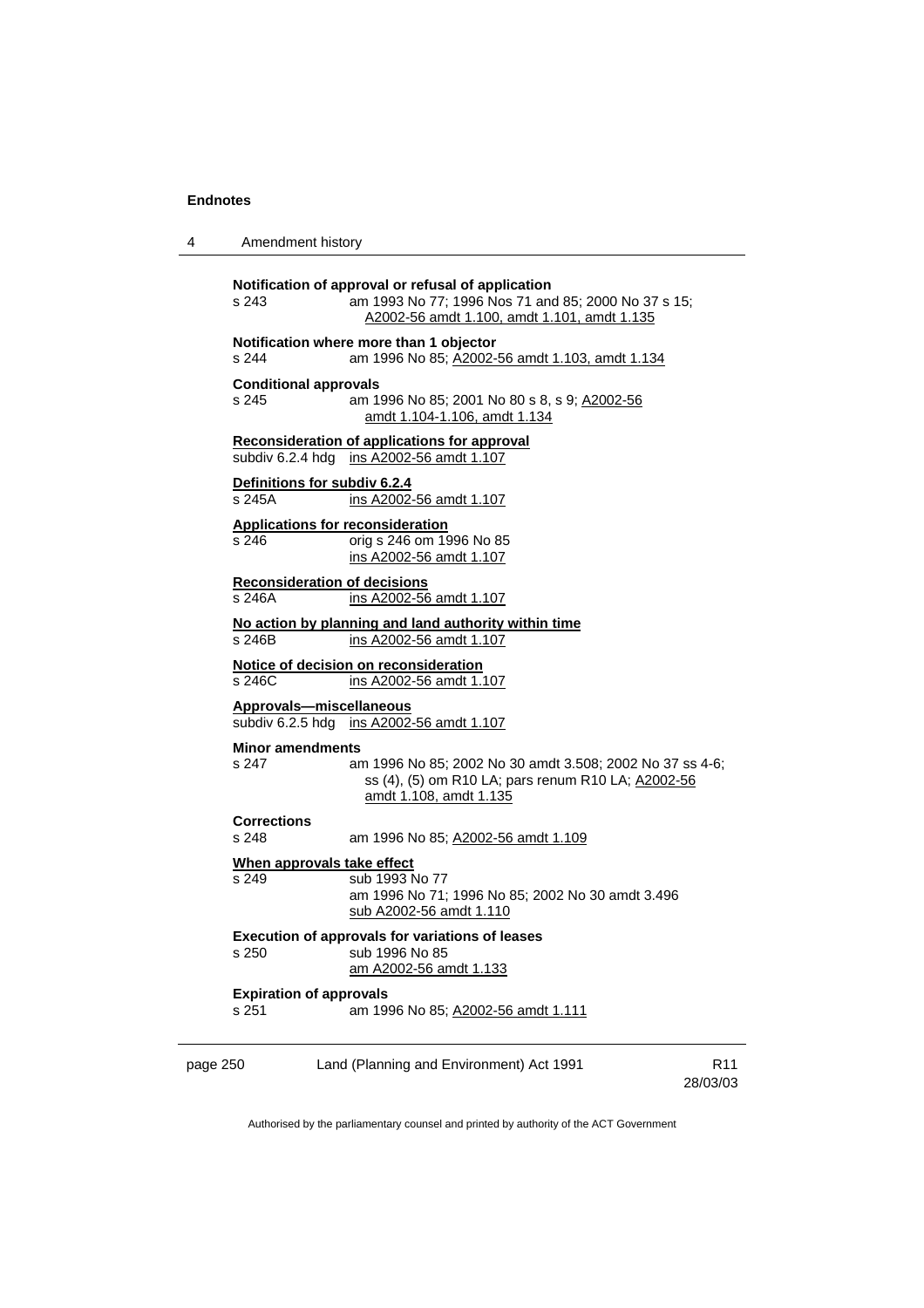### **Extension of time**  am 1996 No 85; A2002-56 amdt 1.134 **Revocation of approval**  am A2002-56 amdt 1.112 **Orders**<br>div 6.3 hdg (prev pt 6 div 3 hdg) renum R6 LA **Pest animals and pest plants**  s 254 om 1996 No 85 ins 1997 No 7 am 2001 No 44 amdt 1.2476-1.2478; A2002-56 amdt 1.113 **Application for order**  s 256 am 1993 No 77; 1996 No 71; 1996 No 83; 1996 No 85; 1997 No 7; 1999 No 73 s 11; 1999 No 79 sch 3; 2001 No 44 amdt 1.2479; 2002 No 30 amdt 3.508; A2002-56 amdts 1.114-1.117; amdt 1.134 **Effect of certain orders**<br>s 256A ins 19 ins 1997 No 7 **Notice of making of order**  s 257 am 1993 Nos 64 and 77; 1996 No 71; 2002 No 30 amdt 3.508; A2002-56 amdt 1.118, amdt 1.119, amdt 1.134 **Effect of order in certain circumstances**  s 258 am 1993 No 77; 1996 No 71; A2002-56 amdt 1.120 **Noncompliance**  s 259 am 1993 No 77; 1996 No 71; A2002-56 amdt 1.121, amdt 1.134 **Future owners or occupiers**  s 260 am 1993 Nos 64 and 77; 1996 No 71; A2002-56 amdt 1.122 **Enforcement**<br>div 6.4 hdg (prev pt 6 div 4 hdg) renum R6 LA **Preliminary**  sdiv 6.4.1 hdg (prev pt 6 div 4 sdiv A hdg) renum R6 LA **Definitions for div 6.4**  s 262 sub 2002 No 30 amdt 3.497 def *connected* ins 2002 No 30 amdt 3.497 def *occupier* ins 2002 No 30 amdt 3.497 def *offence* ins 2002 No 30 amdt 3.497 **Inspectors**

s 263 am A2002-56 amdt 1.134

R11 28/03/03 Land (Planning and Environment) Act 1991 page 251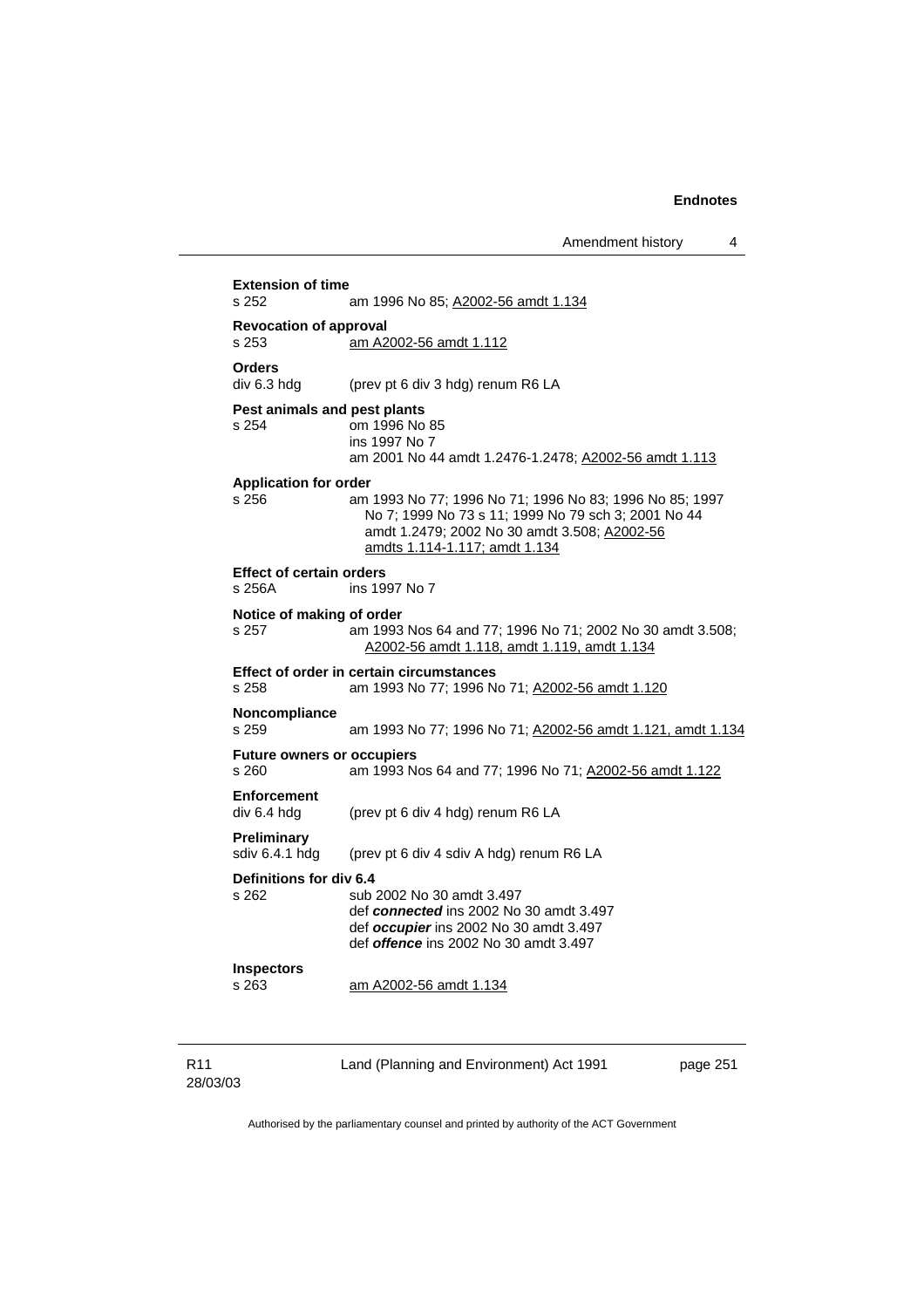4 Amendment history

| <b>Identity cards</b>                     |                                                                                                                                               |
|-------------------------------------------|-----------------------------------------------------------------------------------------------------------------------------------------------|
| s 264                                     | <u>am A2002-56 amdt 1.134</u>                                                                                                                 |
| <b>Return of identity cards</b><br>s 265  | am 1994 No 81; A2002-56 amdt 1.134                                                                                                            |
| Inspection<br>sdiv 6.4.2 hdg              | (prev pt 6 div 4 sdiv B hdg) renum R6 LA                                                                                                      |
| <b>Powers of inspection</b><br>s 269      | am 1994 No 81                                                                                                                                 |
| <b>Disposal of seized items</b><br>s 272  | am A2002-56 amdt 1.123, amdt 1.134                                                                                                            |
| <b>Obstruction of inspectors</b><br>s 274 | am 1994 No 81                                                                                                                                 |
| div 6.5 hdg                               | <b>Commissioner for land and planning</b><br>(prev pt 6 div 4A hdg) ins 1996 No 85<br>renum R6 LA<br>om A2002-56 amdt 1.124                   |
| s 274A                                    | <b>Commissioner for land and planning</b><br>ins 1996 No 85<br>am 2002 No 11 amdt 2.66<br>sub 2002 No 30 amdt 3.498<br>om A2002-56 amdt 1.124 |
| <b>Term of office</b><br>s 274B           | ins 1996 No 85<br>sub 2002 No 30 amdt 3.498<br>om A2002-56 amdt 1.124                                                                         |
| Leave of absence<br>s 274C                | ins 1996 No 85<br>sub 2002 No 30 amdt 3.498<br>om A2002-56 amdt 1.124                                                                         |
| Leave of absence                          |                                                                                                                                               |
| s 274D                                    | ins 1996 No 85<br>om 2002 No 30 amdt 3.498                                                                                                    |
| <b>Acting appointments</b>                |                                                                                                                                               |
| s 274F                                    | ins 1996 No 85<br>om 2002 No 30 amdt 3.498                                                                                                    |
| Resignation<br>s 274F                     | ins 1996 No 85<br>om 2002 No 30 amdt 3.498                                                                                                    |

page 252 Land (Planning and Environment) Act 1991 R11

28/03/03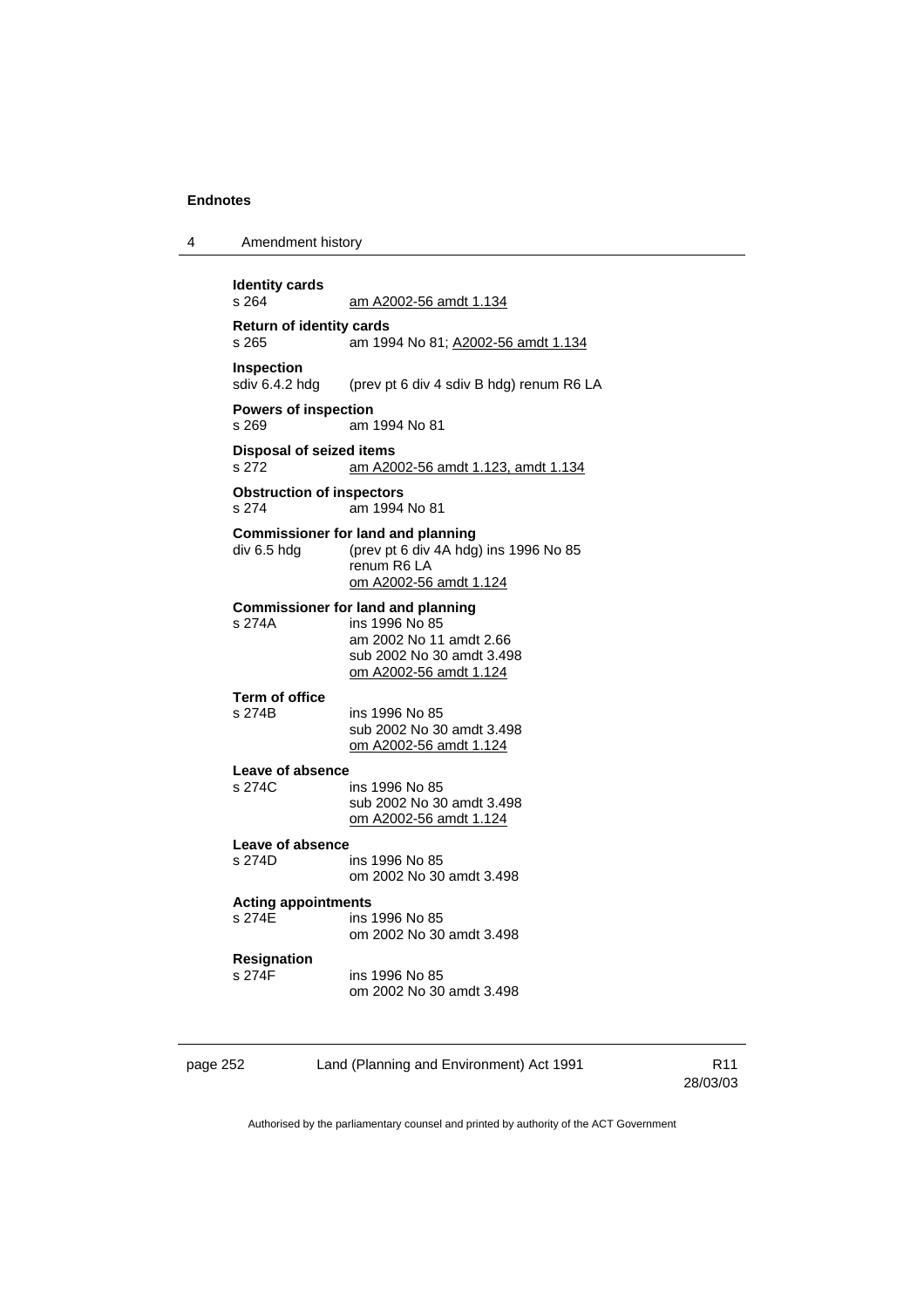Amendment history 4

#### **Suspension and removal of commissioner**

| s 274G            | ins 1996 No 85<br>am 2002 No 30 amdts 3.499-3.501<br>om A2002-56 amdt 1.124 |
|-------------------|-----------------------------------------------------------------------------|
| <b>Retirement</b> |                                                                             |

s 274H ins 1996 No 85 om A2002-56 amdt 1.124

# **Delegation**

ins 1996 No 85 sub 2002 No 30 amdt 3.502 om A2002-56 amdt 1.124

#### **Protection from suit**  s 274J

| s 274J | ins 1996 No 85           |
|--------|--------------------------|
|        | am 2002 No 30 amdt 3.503 |
|        | om A2002-56 amdt 1.124   |

#### **Miscellaneous**

div 6.6 hdg (prev pt 6 div 5 hdg) renum R6 LA

# **Review of decisions**

(prev pt 6 div 5 sdiv A hdg) renum R6 LA

### **AAT review—general**

s 275 **am** 1993 No 77 sub 1996 No 71 am 1996 No 85 sub A2002-56 amdt 1.125

### **Approvals subject to entity's satisfaction**

s 275A ins A2002-56 amdt 1.125

# **Review—objectors and third parties**

am 1993 No 77; 1996 No 71; 1996 No 85; 1997 No 116; 2000 No 15 s 4; 2000 No 37 s 16; A2002-56 amdt 1.126

#### **Review—orders**

s 277 am 1993 No 77 sub 1996 No 7

#### **Notification of objectors**

#### s 278 am 1993 No 77; 1996 No 71; 1996 No 85; 2002 No 30 amdt 3.508; A2002-56 amdt 1.128, amdt 1.129

#### **Notification of applicants**

s 279 am 1993 No 77; 1996 No 71; 1996 No 85

R11 28/03/03 Land (Planning and Environment) Act 1991 page 253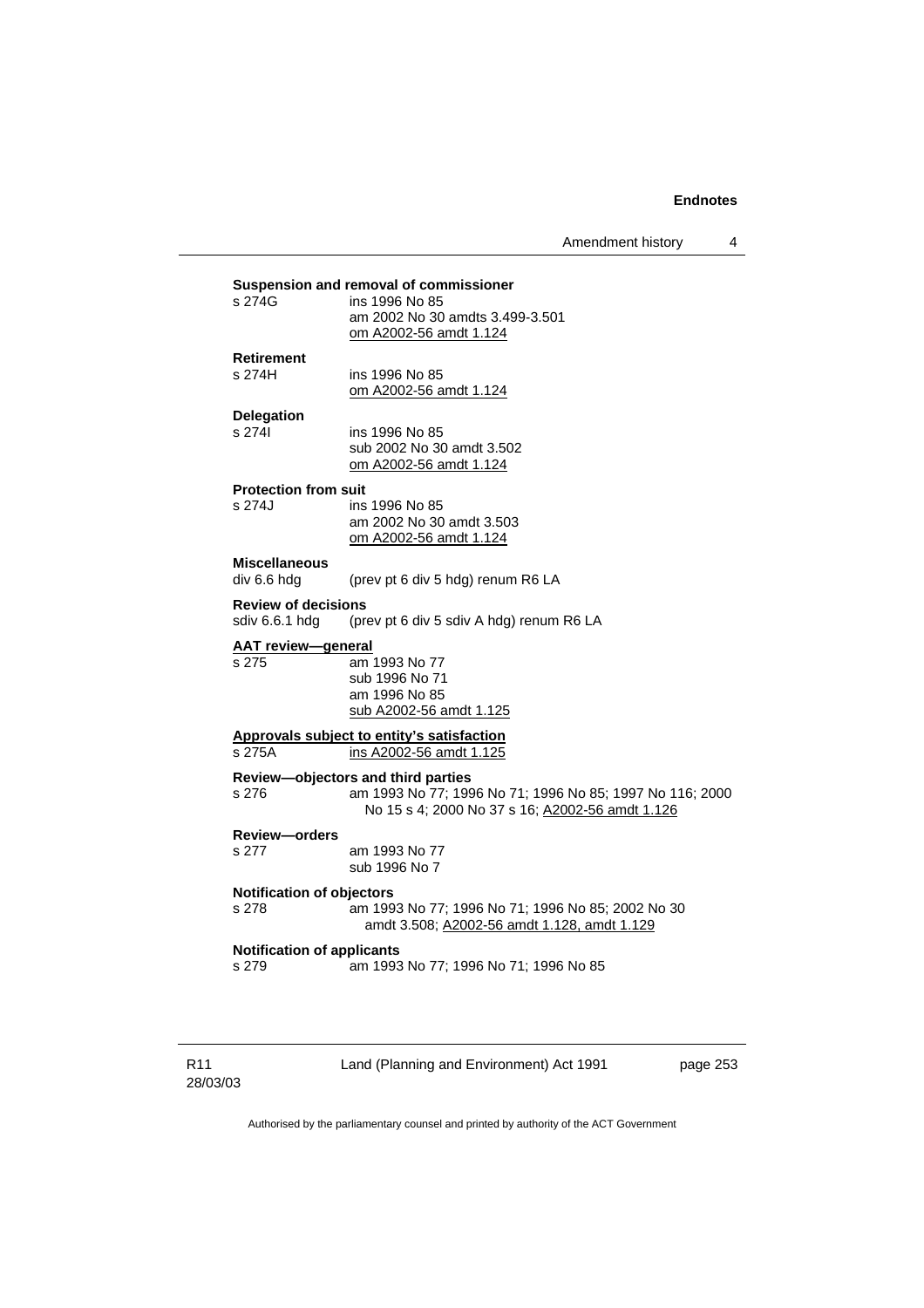| Amendment history                            |                                                                                                                                         |
|----------------------------------------------|-----------------------------------------------------------------------------------------------------------------------------------------|
| s 279A                                       | Challenge to validity of certain decisions<br>ins 1999 No 87 s 4<br>am A2002-56 amdt 1.131                                              |
| s 280                                        | Applicants and objectors may be made parties to proceedings<br>sub 1993 No 77<br>om 1996 No 71                                          |
| s 281                                        | Failure to comply with certain notification requirements<br>om 1996 No 71                                                               |
| General<br>sdiv 6.6.2 hdg                    | (prev pt 6 div 5 sdiv B hdg) renum R6 LA                                                                                                |
| <b>Regulations</b><br>s 282                  | am 1992 No 32; 1996 No 85; 2000 No 37 s 17; 2001 No 44<br>amdts 1.2480-1.2482; A2002-56 amdt 1.132                                      |
| <b>Administrative appeals</b><br>pt 7 hdg    | (prev pt 6A hdg) ins 1993 No $77$<br>sub 1996 No 71<br>renum R6 LA                                                                      |
| Preliminary<br>pt 6A div 1 hdg               | ins 1993 No 77<br>om 1996 No 71                                                                                                         |
| <b>AAT review of decisions</b><br>s 282A     | ins 1993 No 77<br>sub 1996 No 71<br>am 1996 No 85; 1999 No 73 s 12; 2000 No 15 s 5; 2001 No 56<br>amdt 3.435<br>sub A2002-56 amdt 1.136 |
| pt 6A div 2 hdg                              | Establishment of land planning and appeals board<br>ins 1993 No 77<br>om 1996 No 71                                                     |
| <b>Establishment of board</b><br>s 282B      | ins 1993 No 77<br>om 1996 No 71                                                                                                         |
| <b>Appointment of members</b><br>s 282C      | ins 1993 No 77<br>om 1996 No 71                                                                                                         |
| <b>Remuneration and allowances</b><br>s 282D | ins 1993 No 77<br>om 1996 No 71                                                                                                         |

page 254 Land (Planning and Environment) Act 1991 R11

28/03/03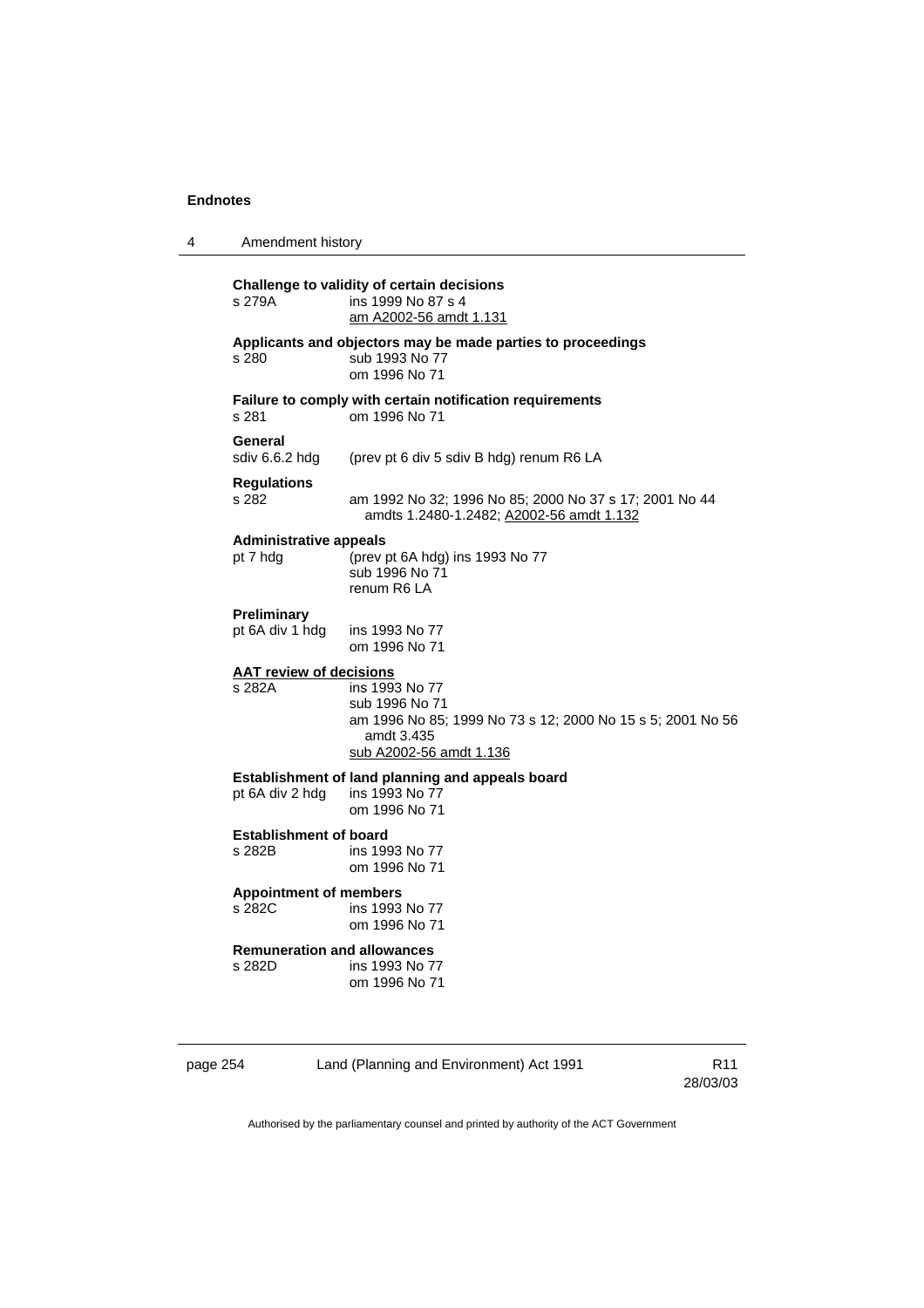### **Acting appointments**  ins 1993 No 77 om 1996 No 71 **Deputy chairperson to act for chairperson**  ins 1993 No 77 om 1996 No 71 **Delegation**  s 282G ins 1993 No 77 om 1996 No 71 **Leave of absence**  ins 1993 No 77 om 1996 No 71 **Other terms and conditions**  s 282I ins 1993 No 77 om 1996 No 71 **Resignation**  ins 1993 No 77 om 1996 No 71 **Removal from office**  ins 1993 No 77 om 1996 No 71 **Organisation of appeals board**  pt 6A div 3 hdg ins 1993 No 77 om 1996 No 71 **Disclosure of interests**  ins 1993 No 77 om 1996 No 71 **Arrangement of business**  s 282M ins 1993 No 77 om 1996 No 71 **Constitution of appeals board**<br>s 282N ins 1993 No 7 ins 1993 No 77 om 1996 No 71 **Member presiding**   $\frac{3}{1}$  ins 1993 No 77 om 1996 No 71 **Member of appeals board ceasing to be available**  s 282Q ins 1993 No 77 om 1996 No 71

R11 28/03/03 Land (Planning and Environment) Act 1991 page 255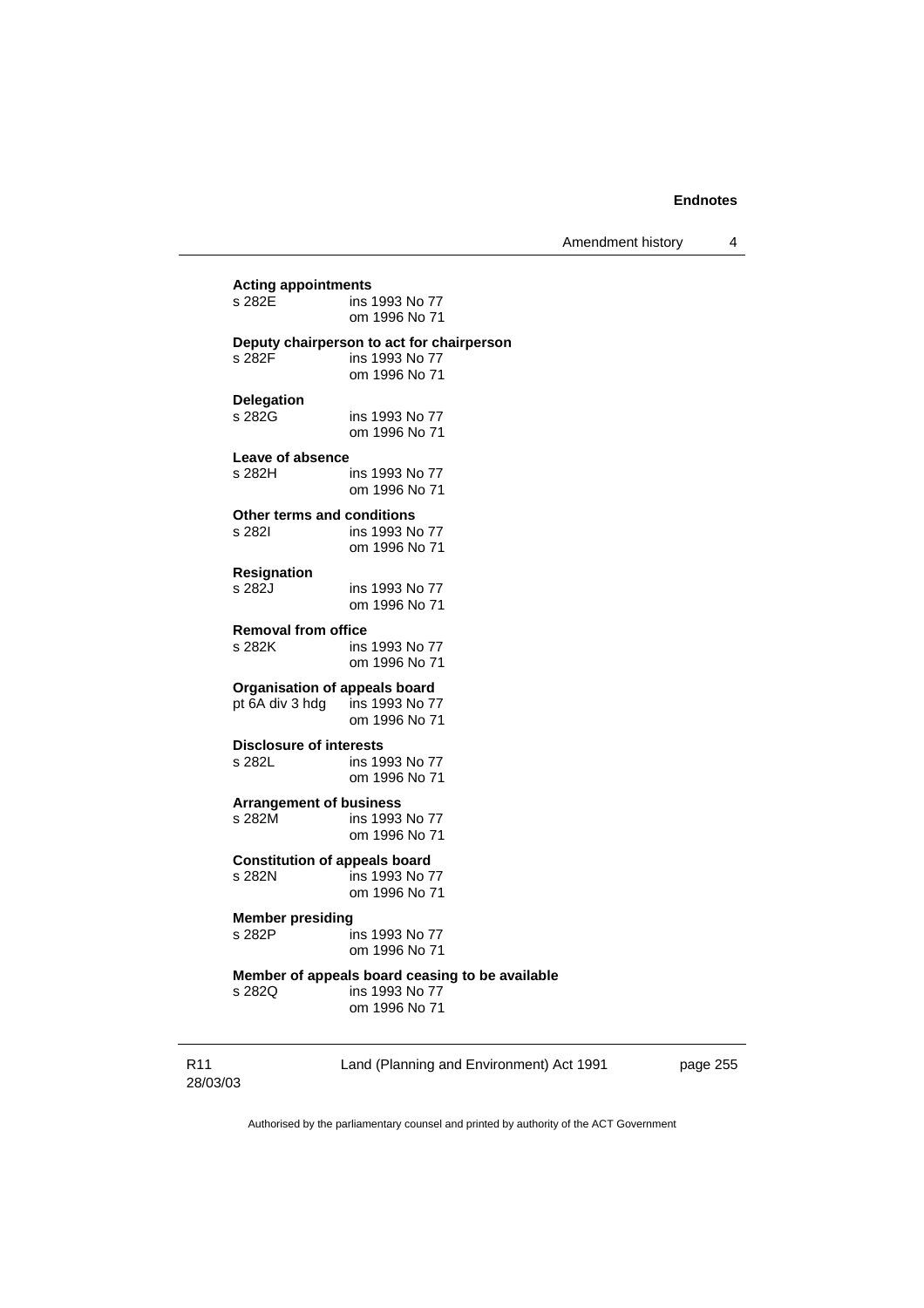4 Amendment history

**Places of sitting**  ins 1993 No 77 om 1996 No 71 **Review by the appeals board of decisions**  pt 6A div 4 hdg om 1996 No 71 **Reviewable decisions**  s 282S ins 1993 No 77 om 1996 No 71 **Persons who may apply to appeals board**  s 282T ins 1993 No 77 om 1996 No 71 **Manner of applying for review**  s 282U ins 1993 No 77 om 1996 No 71 **Parties to proceedings before appeals board**  ins 1993 No 77 om 1996 No 71 **Representation before appeals board**  s 282W ins 1993 No 77 om 1996 No 71 **Procedure of appeals board**<br>s 282X ins 1993 No ins 1993 No 77 om 1996 No 71 **Conferences**  ins 1993 No 77 om 1996 No 71 **Hearings to be in public**  s 282Z ins 1993 No 77 om 1996 No 71 **Lodging of material documents with appeals board**  ins 1993 No 77 om 1996 No 71 **Power of appeals board to obtain additional statements**  ins 1993 No 77 om 1996 No 71 **Opportunity to make submissions**  s 282ZC ins 1993 No 77 om 1996 No 71

page 256 Land (Planning and Environment) Act 1991 R11

28/03/03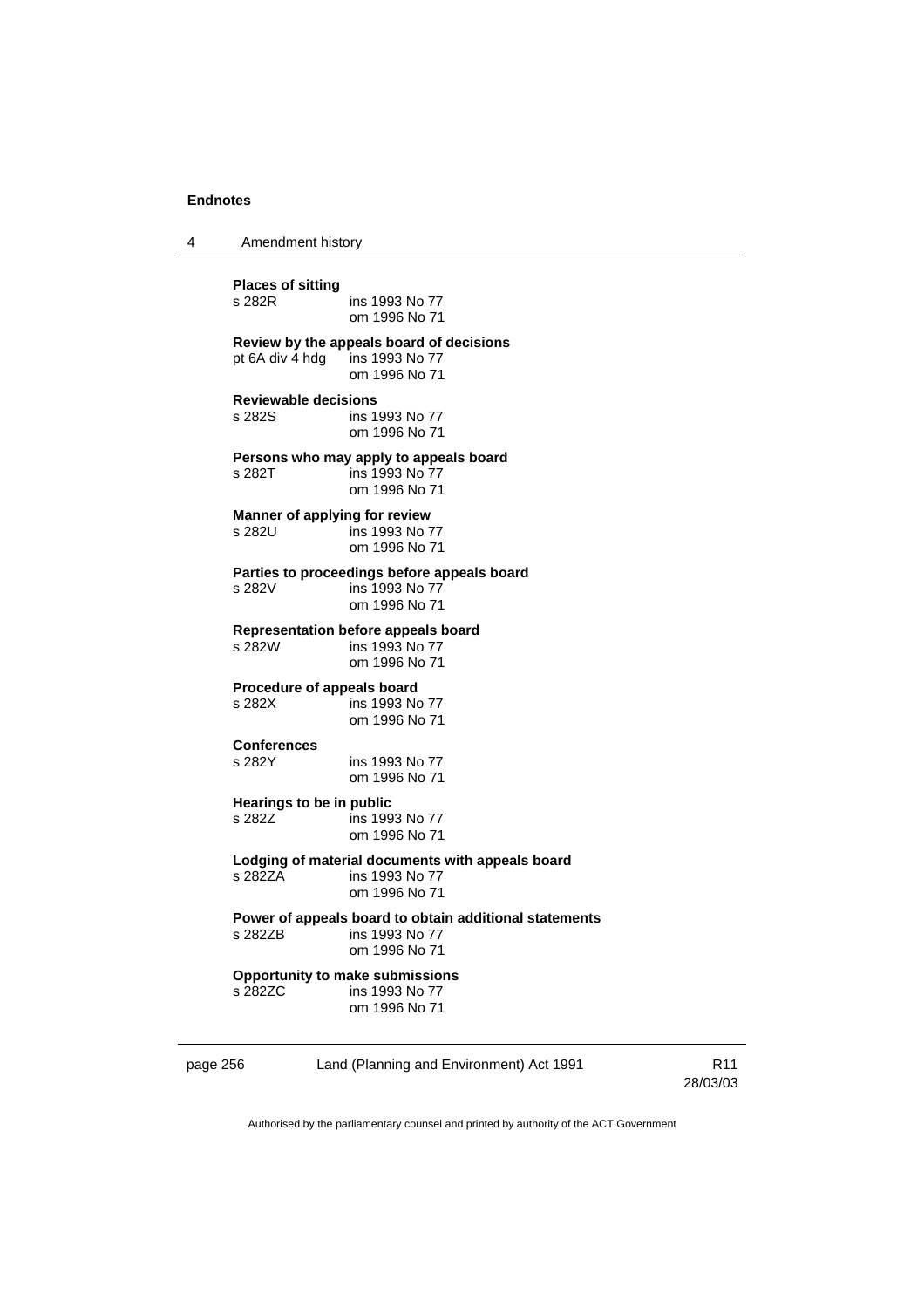| Amendment history |  |
|-------------------|--|
|-------------------|--|

**Powers of appeals board**<br>s 282ZD ins 1993 ins 1993 No 77 om 1996 No 71 **Operation and implementation of a decision that is subject to review**  s 282ZE ins 1993 No 77 om 1996 No 71 **Power of appeals board to dismiss application or strike out party**  s 282ZF ins 1993 No 77 om 1996 No 71 **Review by appeals board**  s 282ZG ins 1993 No 77 om 1996 No 71 **Return of documents etc at completion of proceeding**  s 282ZH ins 1993 No 77 om 1996 No 71 **Appeals to Supreme Court from decisions of the appeals board**  ins 1993 No 77 om 1996 No 71 **Operation and implementation of a decision that is subject to appeal**   $ins 1993$  No  $77$  om 1996 No 71 **Reference of questions of law to Supreme Court**  s 282ZK ins 1993 No 77 om 1996 No 71 **Sending of documents to, and disclosure of documents by, the Supreme Court**  ins 1993 No 77 om 1996 No 71 **Miscellaneous**  pt 6A div 5 hdg ins 1993 No 77 om 1996 No 71 **Protection of members, representatives and witnesses**  s 282ZM ins 1993 No 77 om 1996 No 71 **Failure of witness to attend**  s 282ZN ins 1993 No 77 om 1996 No 71

R11 28/03/03 Land (Planning and Environment) Act 1991 page 257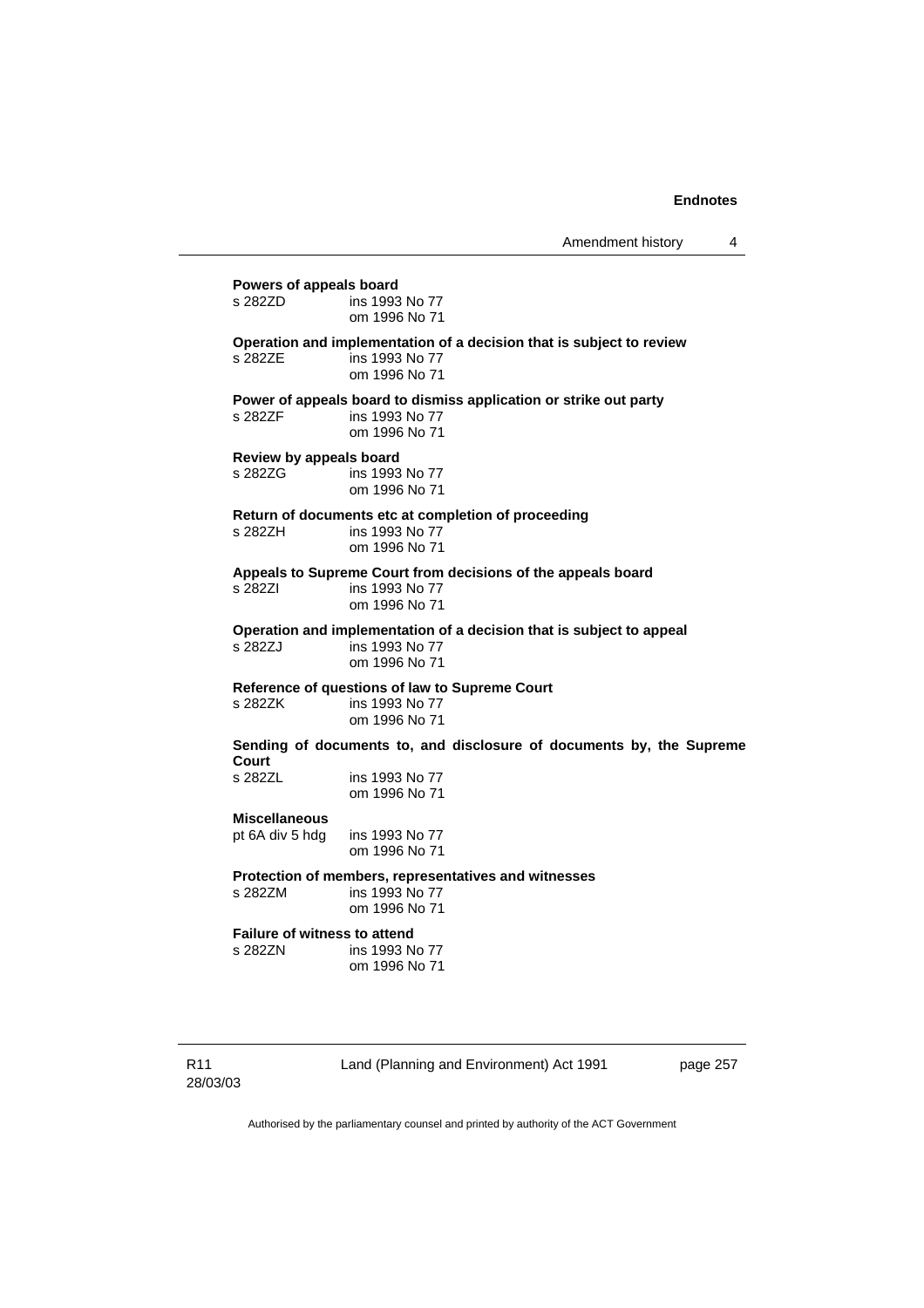| 4 | Amendment history |
|---|-------------------|
|---|-------------------|

| <b>Refusal to answer questions</b>  |                                                            |
|-------------------------------------|------------------------------------------------------------|
| s 282ZP                             | ins 1993 No 77<br>om 1996 No 71                            |
| <b>False or misleading evidence</b> |                                                            |
| s 282ZQ                             | ins 1993 No 77                                             |
|                                     | om 1996 No 71                                              |
| Contempt of appeals board           |                                                            |
| s 282ZR                             | ins 1993 No 77                                             |
|                                     | om 1996 No 71                                              |
| <b>Registry</b>                     |                                                            |
| s 282ZS                             | ins 1993 No 77                                             |
|                                     | om 1996 No 71                                              |
| Registrar                           |                                                            |
| s 282ZT                             | ins 1993 No 77                                             |
|                                     | om 1996 No 71                                              |
| <b>Giving of notices</b>            |                                                            |
| s 282ZU                             | ins 1993 No 77                                             |
|                                     | am 1994 No 38                                              |
|                                     | om 1996 No 71                                              |
| <b>Lodging of documents</b>         |                                                            |
| s 282ZV                             | ins 1993 No 77                                             |
|                                     | om 1996 No 71                                              |
| <b>Miscellaneous</b>                |                                                            |
| pt 8 hdg                            | (prev pt 7 hdg) renum R6 LA                                |
|                                     | Persons authorised to exercise the powers of Executive     |
| s 283                               | am 1996 No 39; 2002 No 30 amdt 3.504; A2002-56 amdt 1.137  |
|                                     | Power of administrative appeals tribunal and Supreme Court |
| s 284                               | sub 1993 No 77; 1996 No 71                                 |
| <b>Corporations-penalites</b>       |                                                            |
| s 285                               | am 1994 No 26                                              |
|                                     | om R5 (LRA s 15 (1) (o) (iv))                              |
| <b>Determination of fees</b>        |                                                            |
|                                     | sub 2001 No 44 amdt 1.2483                                 |
| s 287                               |                                                            |
| <b>Approved forms</b>               |                                                            |
| s 287A                              | ins 2001 No 44 amdt 1.2483                                 |
|                                     | am 2002 No 30 amdt 3.505                                   |

page 258 Land (Planning and Environment) Act 1991 R11

28/03/03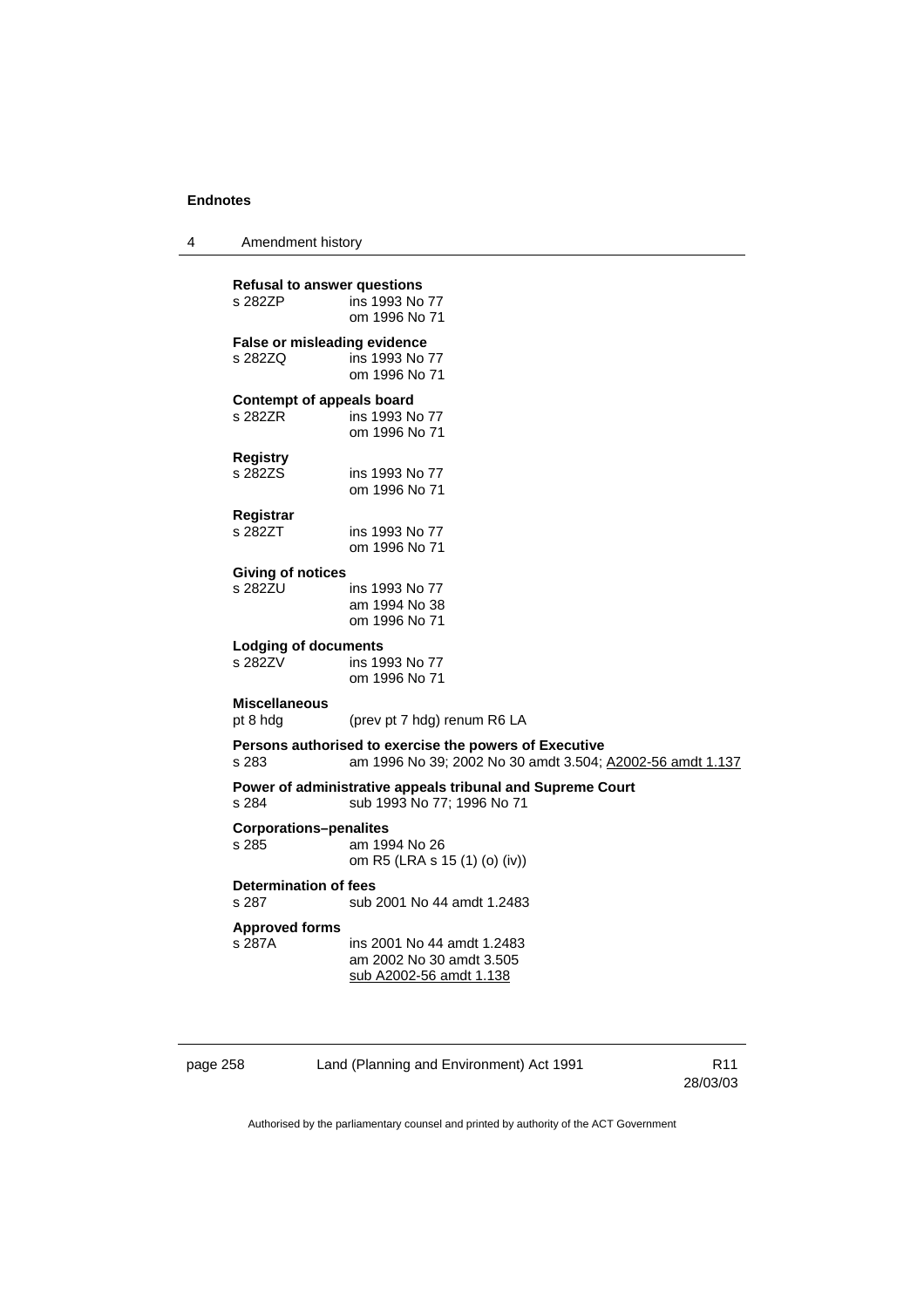### **Regulation-making power**  am 1994 No 81 sub 2001 No 44 amdt 1.2483

**Transitional**  (prev pt 8 hdg) ins 2000 No 80 amdt 3.9 renum R6 LA

#### **Status of leases and licences**

s 289 ins 2000 No 80 amdt 3.9

am 2002 No 30 amdt 3.506

#### **Continued application of certain repealed Acts and provisions**  s 290 ins 2000 No 80 amdt 3.9

**Conversion of Commonwealth leases** 

s 291 ins 2001 No 56 amdt 3.436

### **Consent under City Area Leases Ordinance 1936—s 28**

s 292 ins A2002-56 amdt 1.139 exp 1 July 2004 (s 292 (3))

**Management objectives for public land**  sch 1 **am A2003-11 amdt 1.1** 

**Decisions reviewable by AAT**<br>sch 4 am orig sch 4 am orig sch 4 am 1993 No 75; 1996 No 39 om 1996 No 85 ins A2002-56 amdt 1.140

#### **Activities subject to orders**

sch 5 am 1993 No 75; 1995 No 21; 1996 No 85; 1997 No 7; 1998 No 54; 1999 No 73 s 13; 1999 No 79 sch 3; 2000 No 37 s 18; R6 LA

#### **Dictionary**

| dict | ins 2002 No 30 amdt 3.507                              |
|------|--------------------------------------------------------|
|      | am A2002-56 amdt 1.141; A2003-14 amdt 1.69             |
|      | def Aboriginal project ins 2002 No 30 amdt 3.507       |
|      | def Aboriginal place ins 2002 No 30 amdt 3.507         |
|      | def Aboriginal tradition ins 2002 No 30 amdt 3.507     |
|      | def application ins 2002 No 30 amdt 3.507              |
|      | def <i>approval</i> ins 2002 No 30 amdt 3.507          |
|      | def assessment ins 2002 No 30 amdt 3.507               |
|      | def <b>authorised person</b> ins 2002 No 30 amdt 3.507 |
|      | def <i>authority</i> ins 2002 No 30 amdt 3.507         |
|      | om A2002-56 amdt 1.142                                 |
|      |                                                        |

R11 28/03/03 Land (Planning and Environment) Act 1991 page 259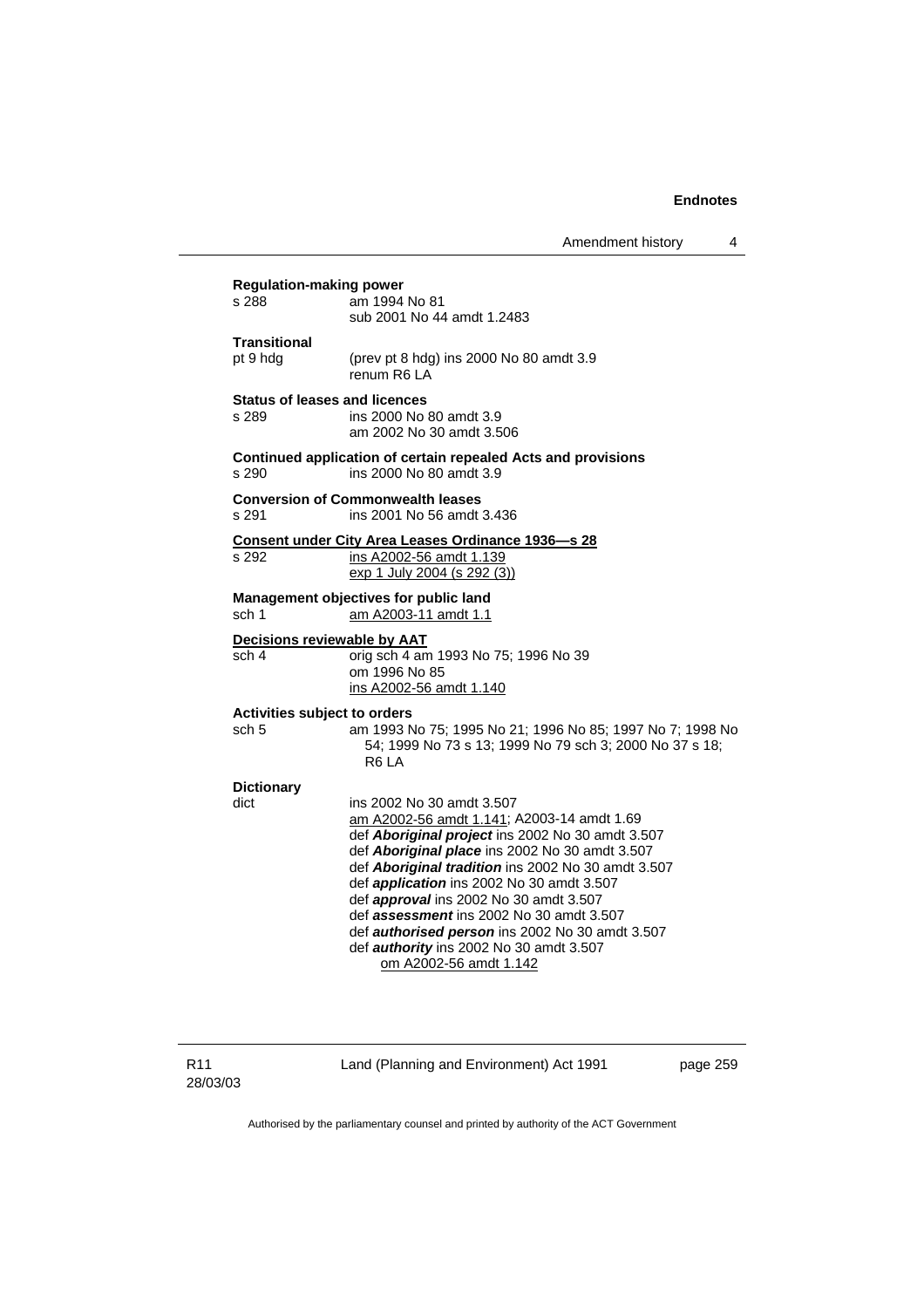def *background papers* ins 2002 No 30 amdt 3.507 def *building* ins 2002 No 30 amdt 3.507 def *building and development provision* ins 2002 No 30 amdt 3.507 def *building work* ins 2002 No 30 amdt 3.507 def *cemetery* ins A2003-11 amdt 1.2 def *chairperson* ins 2002 No 30 amdt 3.507 def *commissioner* ins 2002 No 30 amdt 3.507 om A2002-56 amdt 1.143 def *compensation* ins 2002 No 30 amdt 3.507 def *connected* ins 2002 No 30 amdt 3.507 def *conservation* ins 2002 No 30 amdt 3.507 def *conservator* ins 2002 No 30 amdt 3.507 def *consolidation* ins 2002 No 30 amdt 3.507 def *consultation notice* ins 2002 No 30 amdt 3.507 def *controlled activity* ins 2002 No 30 amdt 3.507 def *dealing* ins 2002 No 30 amdt 3.507 def *defined decision* ins 2002 No 30 amdt 3.507 def *deputy chairperson* ins 2002 No 30 amdt 3.507 def *development* ins 2002 No 30 amdt 3.507 def *discharge amount* ins 2002 No 30 amdt 3.507 def *draft plan variation* ins 2002 No 30 amdt 3.507 def *earlier index number* ins 2002 No 30 amdt 3.507 def *environmental impact* ins 2002 No 30 amdt 3.507 def *environmental impact statement* ins 2002 No 30 amdt 3.507 def *environmental report* ins 2002 No 30 amdt 3.507 def *Environment Minister* ins 2002 No 30 amdt 3.507 def *Executive* ins 2002 No 30 amdt 3.507 def *expert member* ins 2002 No 30 amdt 3.507 def *formal error* ins 2002 No 30 amdt 3.507 def *Gungahlin central area* ins 2002 No 30 amdt 3.507 def *heritage council* ins 2002 No 30 amdt 3.507 def *heritage object* ins 2002 No 30 amdt 3.507 def *heritage objects register* ins 2002 No 30 amdt 3.507 def *heritage place* ins 2002 No 30 amdt 3.507 def *heritage places register* ins 2002 No 30 amdt 3.507 def *heritage significance* ins 2002 No 30 amdt 3.507 def *holding period* ins 2002 No 30 amdt 3.507 def *index number* ins 2002 No 30 amdt 3.507 def *inquiry* ins 2002 No 30 amdt 3.507 def *interim heritage places register* ins 2002 No 30 amdt 3.507 def *interim variation* ins 2002 No 30 amdt 3.507 def *land* ins 2002 No 30 amdt 3.507 def *land management agreement* ins 2002 No 30 amdt 3.507

page 260 Land (Planning and Environment) Act 1991 R11

28/03/03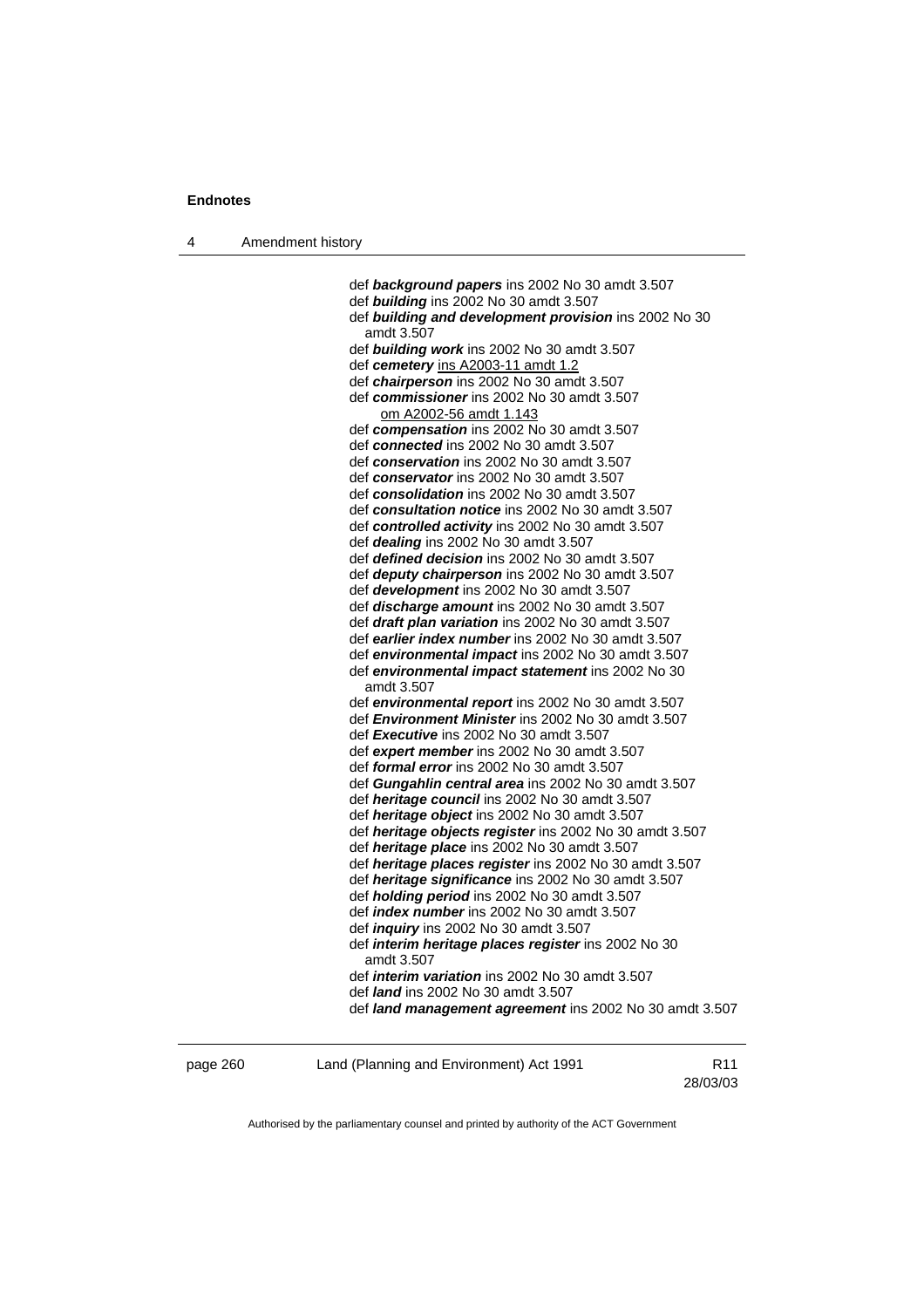def *later index number* ins 2002 No 30 amdt 3.507 def *lease* ins 2002 No 30 amdt 3.507 def *lessee* ins 2002 No 30 amdt 3.507 def *long lease* ins 2002 No 30 amdt 3.507 def *market value* ins 2002 No 30 amdt 3.507 def *member* ins 2002 No 30 amdt 3.507 def *national capital plan* ins 2002 No 30 amdt 3.507 def *natural environment* ins 2002 No 30 amdt 3.507 def *new application* ins A2002-56 amdt 1.144 def *newspaper* ins 2002 No 30 amdt 3.507 def *nominal rent lease* ins 2002 No 30 amdt 3.507 def *objection* ins 2002 No 30 amdt 3.507 def *occupier* ins 2002 No 30 amdt 3.507 def *offence* ins 2002 No 30 amdt 3.507 def *order* ins 2002 No 30 amdt 3.507 def *original application* ins A2002-56 amdt 1.144 def *original decision* ins A2002-56 amdt 1.144 def *panel* ins 2002 No 30 amdt 3.507 def *permanent member* ins 2002 No 30 amdt 3.507 def *pest animal* ins 2002 No 30 amdt 3.507 def *pest plant* ins 2002 No 30 amdt 3.507 def *place* ins 2002 No 30 amdt 3.507 def *plan* ins 2002 No 30 amdt 3.507 def *plan of management* ins 2002 No 30 amdt 3.507 def *preliminary assessment* ins 2002 No 30 amdt 3.507 def *prescribed period* ins 2002 No 30 amdt 3.507 def *proponent* ins 2002 No 30 amdt 3.507 def *provision* ins 2002 No 30 amdt 3.507 def *public car park* ins 2002 No 30 amdt 3.507 def *public environment report* ins 2002 No 30 amdt 3.507 def *public land* ins 2002 No 30 amdt 3.507 def *registered* ins 2002 No 30 amdt 3.507 def *registered lease* ins 2002 No 30 amdt 3.507 def *registered proprietor* ins 2002 No 30 amdt 3.507 def *registration* ins 2002 No 30 amdt 3.507 def *relevant Aboriginal organisation* ins 2002 No 30 amdt 3.507 def *relevant authority* ins 2002 No 30 amdt 3.507 def *relevant Minister* ins 2002 No 30 amdt 3.507 def *rental lease* ins 2002 No 30 amdt 3.507 def *residential lease* ins 2002 No 30 amdt 3.507 def *restricted information* ins 2002 No 30 amdt 3.507 def *rural lease* ins 2002 No 30 amdt 3.507 def *secretary* ins 2002 No 30 amdt 3.507 def *short lease* ins 2002 No 30 amdt 3.507 def *special Pialligo lease* ins 2002 No 30 amdt 3.507

Land (Planning and Environment) Act 1991 page 261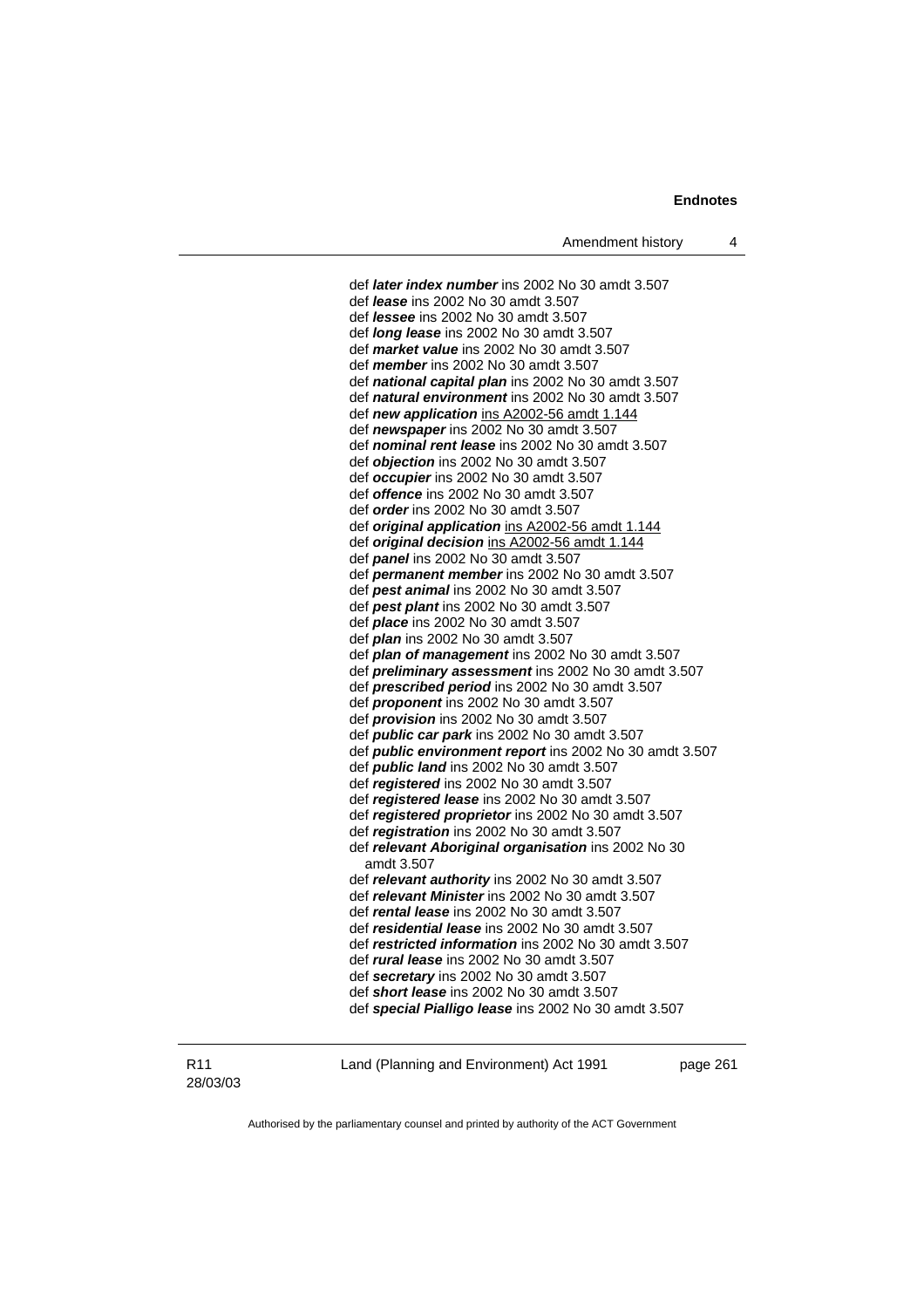5 Earlier republications

 def *structure* ins 2002 No 30 amdt 3.507 def *subdivision* ins 2002 No 30 amdt 3.507 def *sublease* ins 2002 No 30 amdt 3.507 def *sublessee* ins 2002 No 30 amdt 3.507 def *Territory authority* ins 2002 No 30 amdt 3.507 def *unregistered* ins 2002 No 30 amdt 3.507 def *variation* ins 2002 No 30 amdt 3.507

### **5 Earlier republications**

Some earlier republications were not numbered. The number in column 1 refers to the publication order.

Since 12 September 2001 every authorised republication has been published in electronic pdf format on the ACT legislation register. A selection of authorised republications have also been published in printed format. These republications are marked with an asterisk (\*) in column 1. Except for the footer, electronic and printed versions of an authorised republication are identical.

| <b>Republication No</b> | <b>Amendments to</b>                                  | <b>Republication date</b> |
|-------------------------|-------------------------------------------------------|---------------------------|
| 1                       | Act 1993 No 90                                        | 31 January 1994           |
| 2                       | Act 1994 No 97                                        | 28 February 1995          |
| 3                       | Act 1997 No 7                                         | 24 June 1997              |
| 4                       | Act 1998 No 65                                        | 28 February 1999          |
| 5                       | Act 2000 No 15                                        | 30 May 2000               |
| $6*$                    | Act 2001 No 80                                        | 5 October 2001            |
| $\overline{7}$          | Act 2001 No 80                                        | 11 March 2002             |
| 8                       | Act 2002 No 11                                        | 28 May 2002               |
| 9                       | Act 2002 No 30                                        | 17 September 2002         |
| 10                      | Act 2002 No 39                                        | 11 October 2002           |
| $10(RI)$ ‡              | Act 2002 No 39                                        | 11 October 2002           |
|                         | ‡ includes retrospective amendments by Act 2002 No 49 |                           |

page 262 Land (Planning and Environment) Act 1991

28/03/03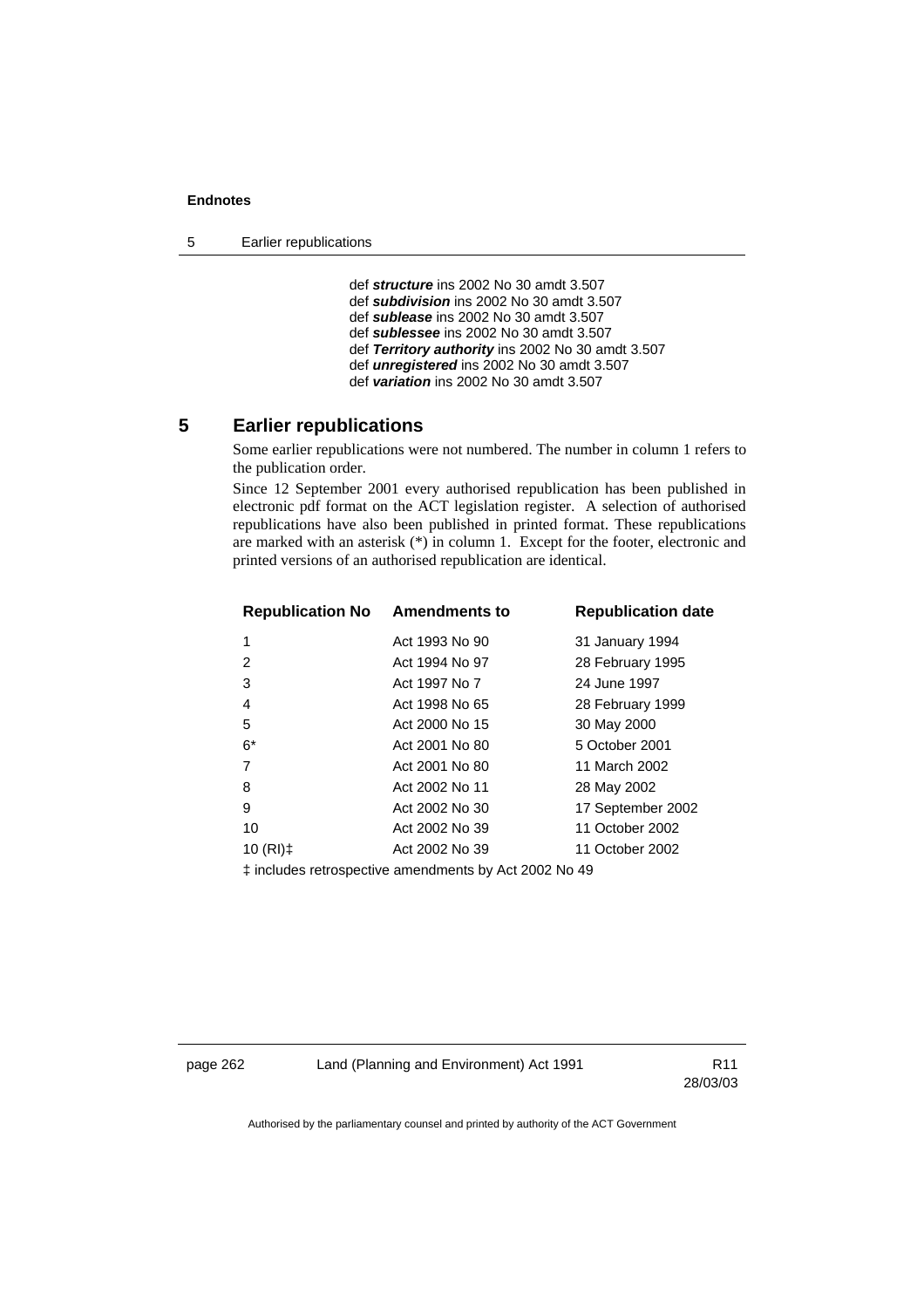### **6 Uncommenced amendments**

The following amendments have not been included in this republication because they were uncommenced at the republication date:

 **Planning and Land (Consequential Amendments) Act 2002 A2002-56 (sch 1)** 

# **Schedule 1 Land (Planning and Environment) Act 1991**

(see s 4)

# **Part 1.1 Act, part 2 (Planning)**

**[1.1] Section 5, definition of** *background papers***, paragraph (b) (i) and (ii)** 

### *substitute*

- (i) any relevant direction of the Minister; and
- *Note* The Minister may give directions under this Act, s 26 and s 94 (1) (b) and the *Planning and Land Act 2002*, s 12 (1) (b).

### **[1.2] Section 5, definition** *of background papers***, paragraph (b) (iii) to (vii)**

*renumber as paragraph (b) (ii) to (vi)* 

### **[1.3] Section 5, definition of** *background papers***, paragraph (c)**  *substitute*

- (c) a statement, by the planning and land authority, of the reasons for any inconsistency between the draft plan and—
	- (i) a relevant direction of the Minister; or

R11 28/03/03 Land (Planning and Environment) Act 1991 page 263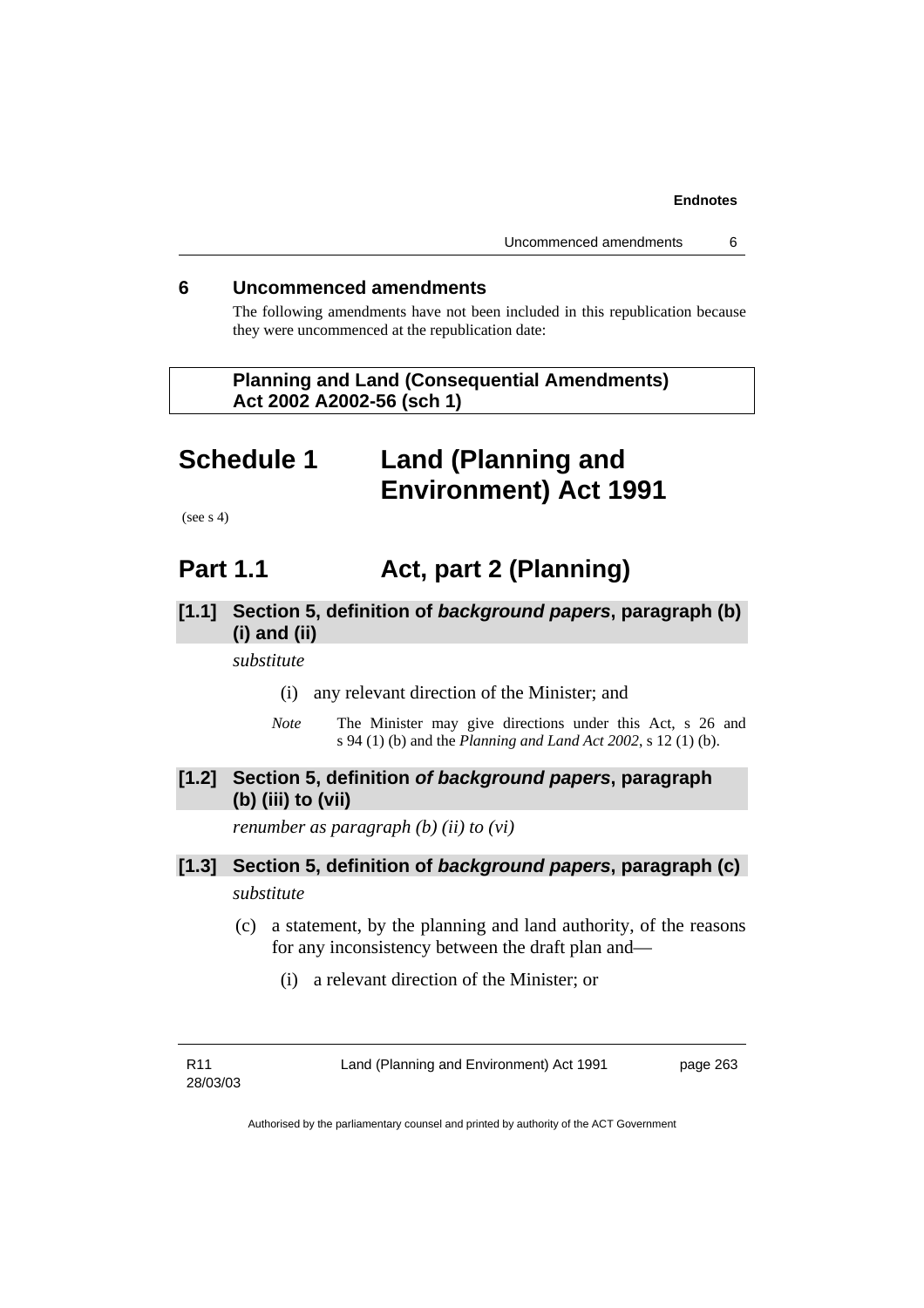| 6 | Uncommenced amendments |
|---|------------------------|
|---|------------------------|

- (ii) a submission of the conservator mentioned in paragraph (b) (ii); or
- (iii) an interim heritage places register submitted to the authority; or
- *Note* Sections 17 and 63 provide for the submission by the heritage council of an interim heritage places register.
- (iv) a recommendation in a report mentioned in paragraph (b)  $(iv)$ ,  $(v)$  or  $(vi)$ ; and

### **[1.4] Section 5, definition of** *draft plan variation*

### *substitute*

#### *draft plan variation*—

- (a) means a draft plan variation prepared by the planning and land authority under section 15 (Preparation of plan variations) and—
	- (i) if section 19C (Draft plan variations that do not affect rights) does not apply—notified under section 19 (Public consultation—notification); or
	- (ii) if section 19C applies—notified in the legislation register under section 19C (2); and
- (b) for a draft plan variation that has been revised under section 22 (1) (a) or 27—includes the draft plan variation as revised.

### **[1.5] Section 9 (5), definition of** *defined period***, paragraph (d)**

*omit* 

 $29(10)(b)$ 

*substitute* 

30A (3) (b)

page 264 Land (Planning and Environment) Act 1991 R11

28/03/03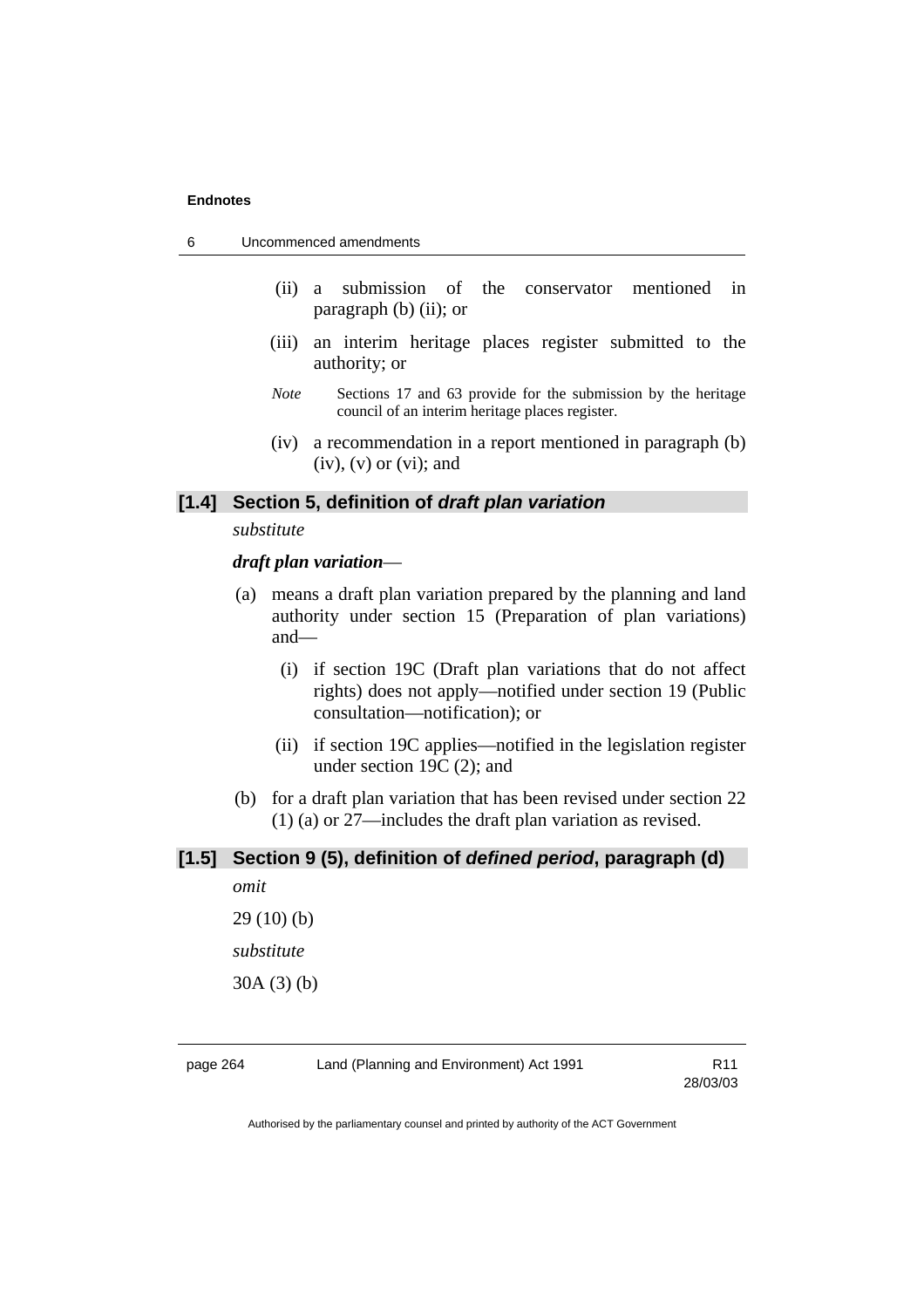# **[1.6] Section 9 (5), new definition of** *draft plan variation*

*insert* 

*draft plan variation* includes a provision of a draft plan variation.

### **[1.7] Section 15**

*substitute* 

### **15 Preparation of plan variations**

- (1) The planning and land authority may prepare variations to the plan.
- (2) A plan variation may be prepared in separate stages or parts.

### **[1.8] Section 19 (6)**

*omit* 

(Executive powers)

*substitute* 

(Minister's powers)

### **[1.9] Section 19B (2)**

*omit* 

### **[1.10] Section 19B (3)**

*omit* 

authority's opinion

*substitute* 

planning and land authority's opinion

### **[1.11] Section 19B**

*renumber subsections when Act next republished under Legislation Act 2001* 

R11 28/03/03 Land (Planning and Environment) Act 1991 page 265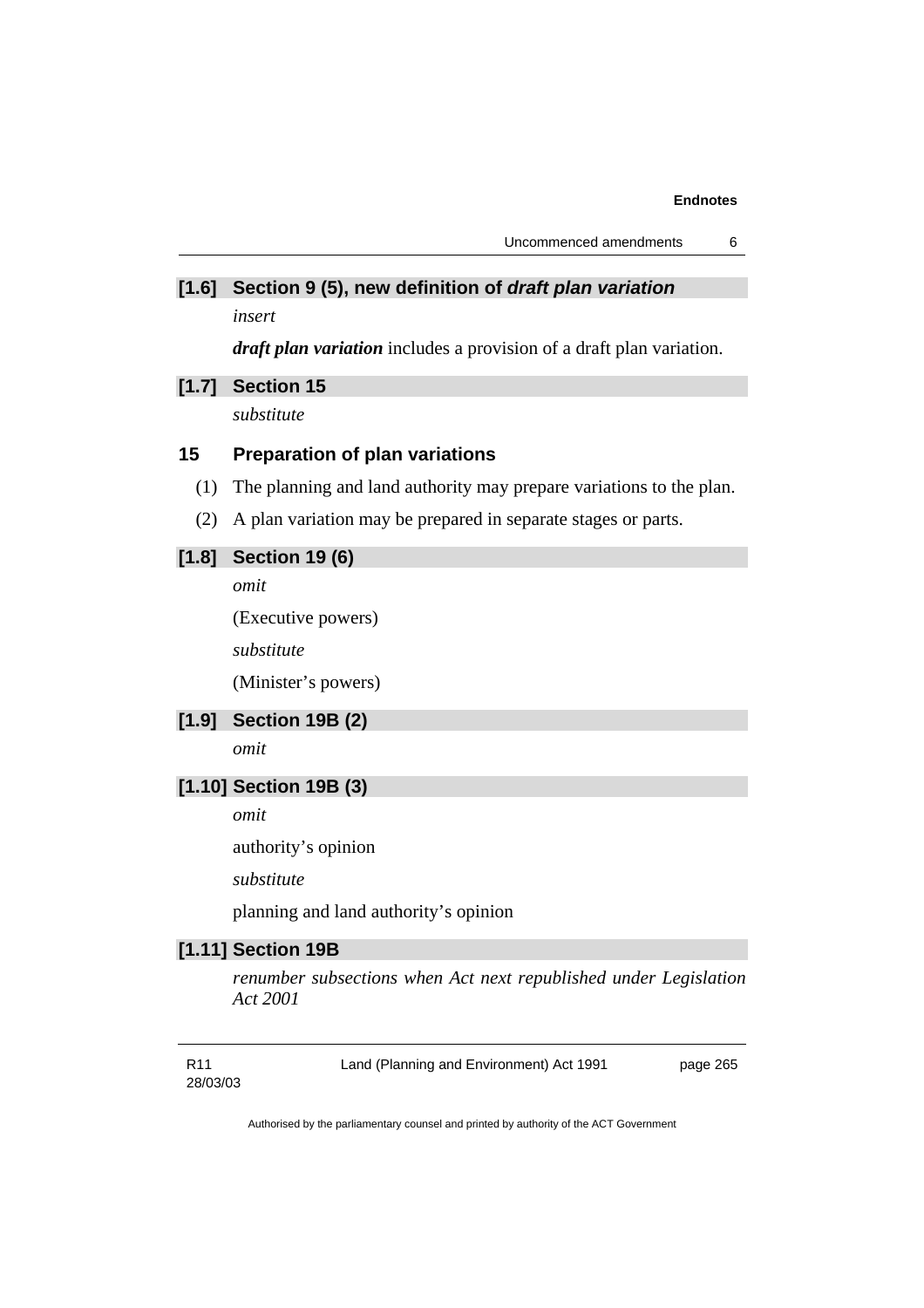6 Uncommenced amendments

### **[1.12] Sections 19C and 20**

*substitute* 

### **19C Draft plan variations that do not affect rights**

- (1) This section applies if the planning and land authority is satisfied that a draft plan variation—
	- (a) would, if approved, not affect adversely anybody's rights; or
	- (b) has as its only object the correction of a formal error in the plan.
- (2) The draft plan variation is a notifiable instrument.

*Note* A notifiable instrument must be notified under the *Legislation Act 2001*.

 (3) Sections 19 and 19B do not apply to the draft plan variation, but the planning and land authority must take reasonable steps to inform itself about public attitudes to the draft plan variation.

### **20 Consultation with national capital authority**

Before giving a draft plan variation to the Minister, the planning and land authority must consult with the national capital authority.

### **[1.13] Section 21**

*substitute* 

### **21 Public inspection of comments**

 (1) The planning and land authority must make copies of any comments mentioned in section 19 (1) (c) available for public inspection during office hours during the period, and at the places, mentioned in the consultation notice under section 19 that refers to the relevant draft plan variation.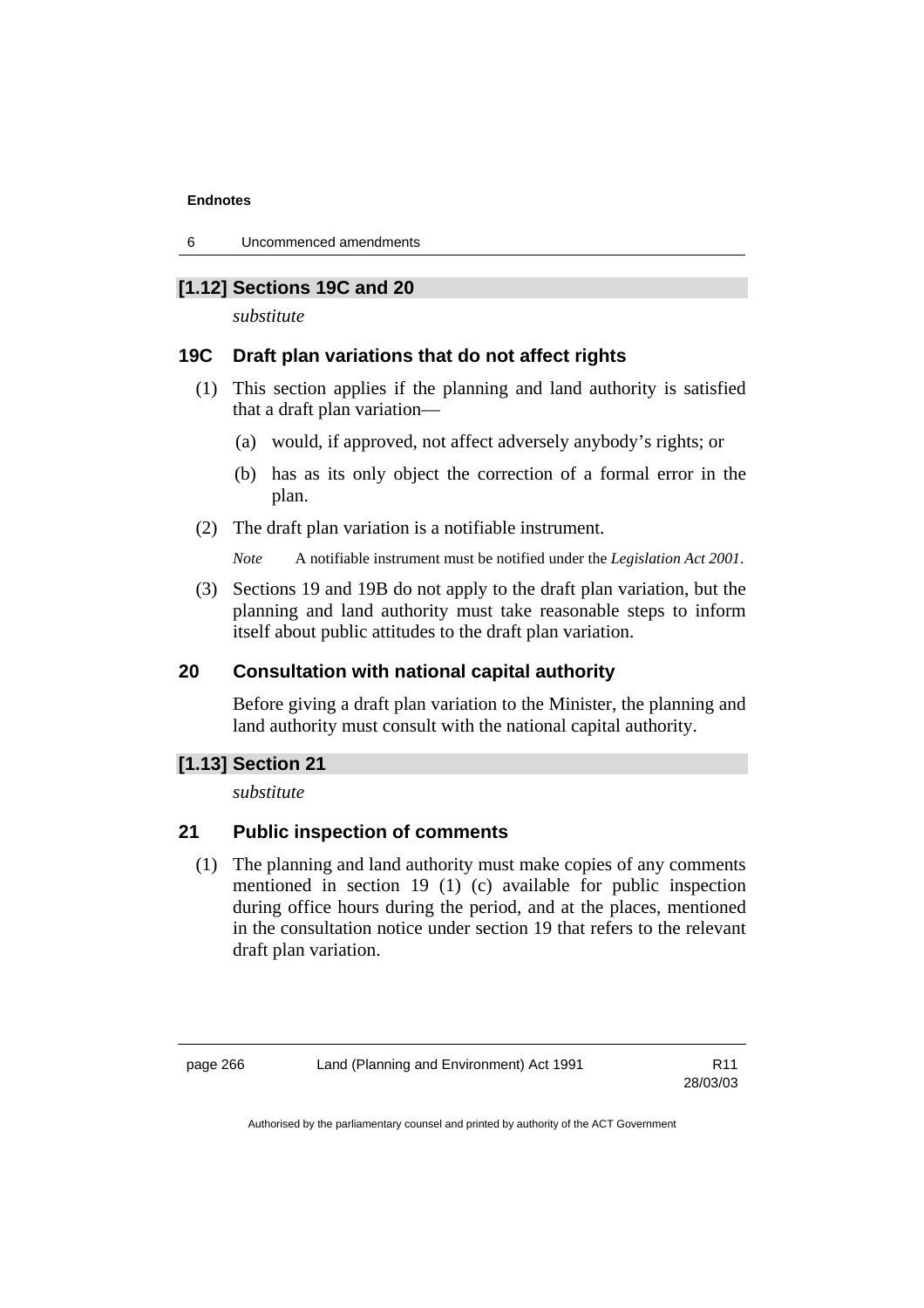- (2) The planning and land authority may omit from the copy of a comment made available under subsection (1) information that would identify the person who had made the comment if—
	- (a) the person has asked that the information be omitted; and
	- (b) the authority is reasonably satisfied that it would not be in the public interest for the information to be published.

### **[1.14] Section 26 heading**

*substitute* 

### **26 Minister's powers**

### **[1.15] Section 26 (1)**

*omit* 

the Executive shall—

*substitute* 

the Minister must—

### **[1.16] Section 26 (2)**

*substitute* 

 (2) Before taking action under subsection (1), the Minister must consider any recommendation made by a committee of the Legislative Assembly in relation to the draft variation, or related documents, referred to the committee under section 25.

### **[1.17] Section 26 (4) (a)**

*omit* 

an Executive direction

*substitute* 

a direction

R11 28/03/03 Land (Planning and Environment) Act 1991 page 267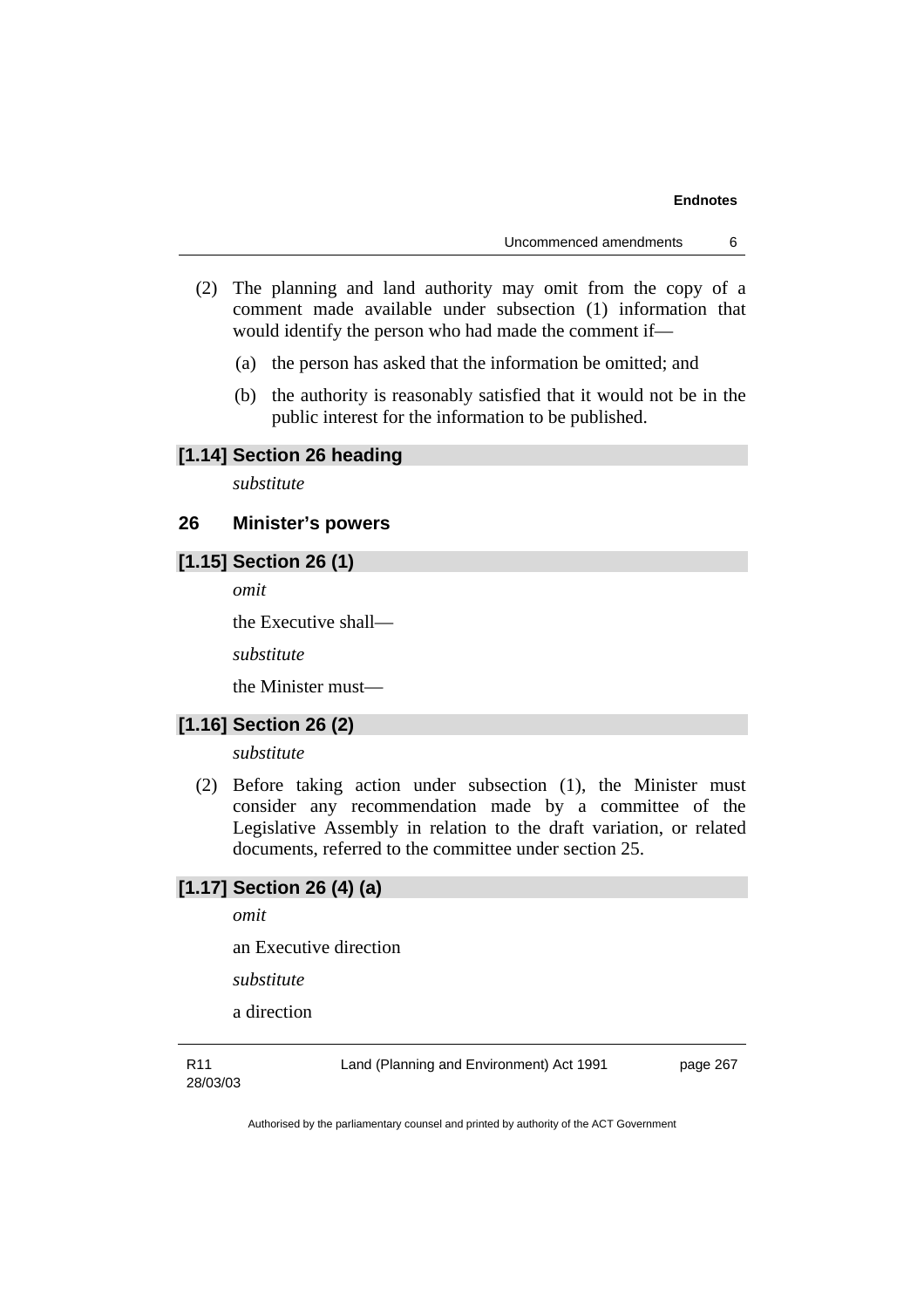6 Uncommenced amendments

### **[1.18] Section 27 (2)**

*omit* 

Executive

### **[1.19] Section 27 (3)**

*omit* 

Executive's

*substitute* 

Minister's

### **[1.20] Sections 28 (1) and 29 (2)**

*omit* 

(Executive powers)

*substitute* 

(Minister's powers)

### **[1.21] Sections 29 (8) and (9), 30 (3) and 30B**

*omit* 

Minister

*substitute* 

planning and land authority

### **[1.22] Division 2.4**

*omit* 

### **[1.23] Part 2, further amendments, mentions of** *Executive*

*omit* 

Executive

| page 268 | Land (Planning and Environment) Act 1991 | R11 |
|----------|------------------------------------------|-----|
|          |                                          |     |

28/03/03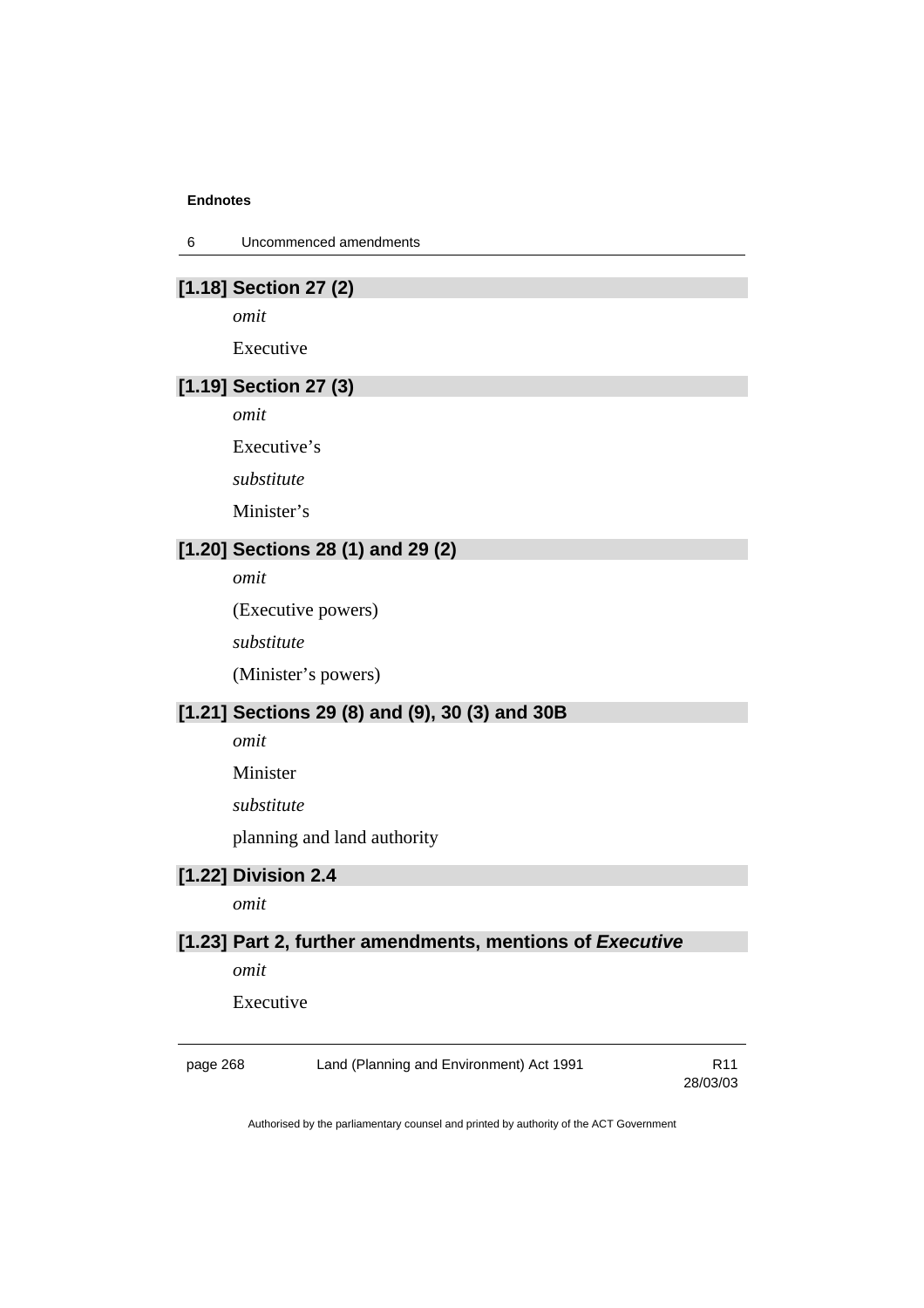### *substitute*

### Minister

*in the following provisions:* 

- section 10
- $\bullet$  section 19(1)
- section 22
- section 24
- section 25
- section  $26 \text{ (1) (b) and (6)}$
- section  $27(1)$
- Section 27 (3) (1st mention)
- $\bullet$  section 28 (1) (b)
- section  $29(1)$

## **[1.24] Part 2, further amendments, mentions of** *authority*

*omit* 

authority

*substitute* 

planning and land authority

*in the following provisions:* 

- section 5, definition of *background papers*, paragraph (d)
- section  $10(1)$  and  $(2)$
- section 10 (3)  $(1<sup>st</sup>$  mention)
- section 16

R11 28/03/03 Land (Planning and Environment) Act 1991 page 269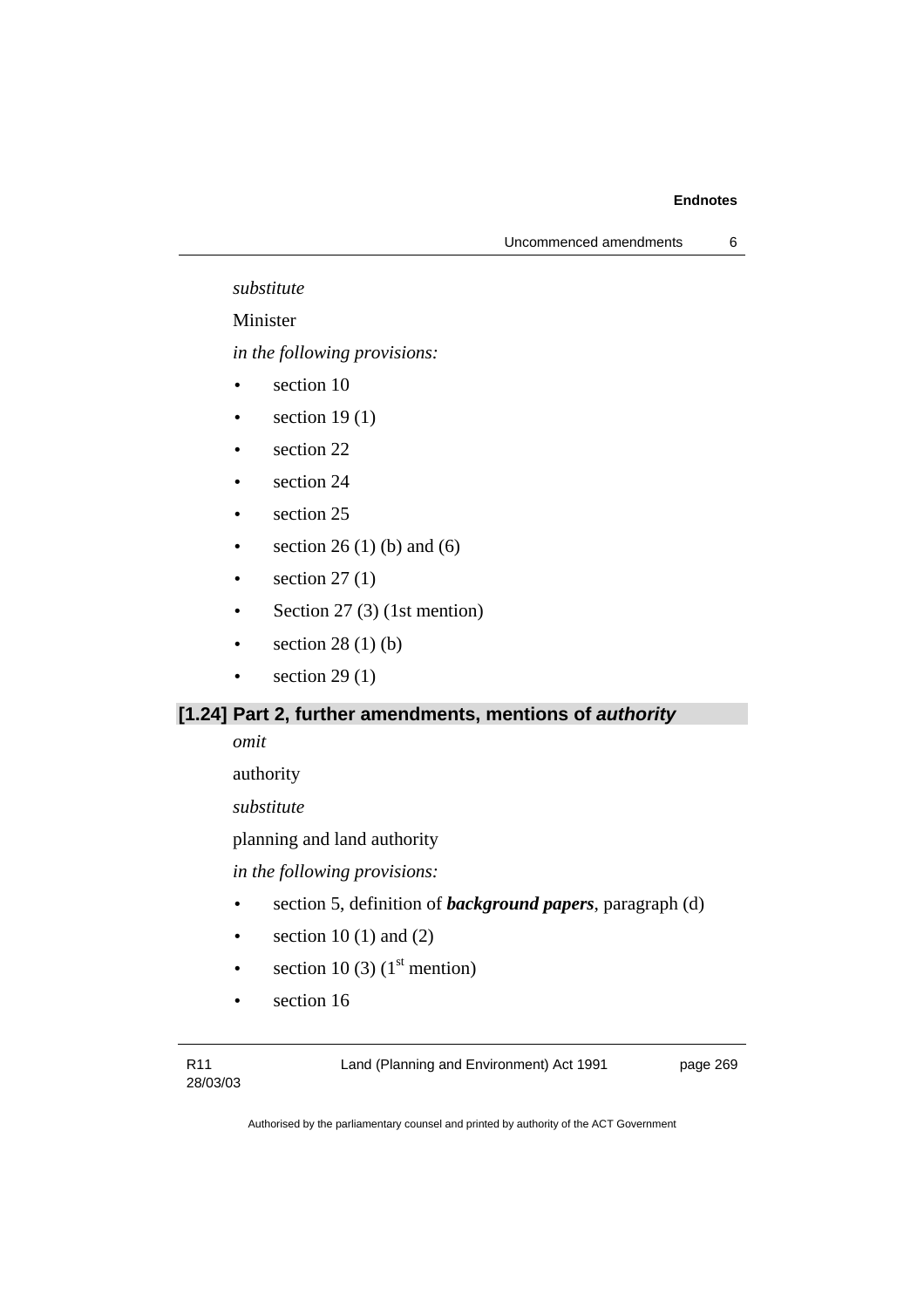| 6        | Uncommenced amendments                          |                        |
|----------|-------------------------------------------------|------------------------|
|          | section 17 (1) $(1^{\text{st}}$ mention)        |                        |
|          | section 17 (3) $(1st$ mention)                  |                        |
|          | section $17(4)$                                 |                        |
|          | section 18 $(1)$ and $(3)$                      |                        |
|          | section 19 (1) $(1^{\text{st}}$ mention)        |                        |
|          | section 19 $(2)$ , $(5)$ and $(6)$              |                        |
|          | section 19B $(1)$                               |                        |
|          | section 22 $(1)$ and $(4)$                      |                        |
|          | section 22 (5) $(1st$ mention)                  |                        |
|          | section $22(6)$                                 |                        |
|          | section 22 (7) $(1st$ mention)<br>٠             |                        |
|          | section $22(9)$                                 |                        |
|          | section 24 (1) $(1^{\text{st}}$ mention)        |                        |
|          | section 24 $(2)$ , $(4)$ and $(5)$              |                        |
|          | section 26 $(1)$ (b) and $(6)$                  |                        |
|          | section 28 (1) $(1^{\text{st}}$ mention)        |                        |
|          | section $28(3)$                                 |                        |
|          | section $30(5)$                                 |                        |
|          | section $32(1)$ and $(6)$                       |                        |
|          | Part 1.2                                        | Act, part 3 (Heritage) |
|          | [1.25] Section 63 heading, (1), (2) and (3) (a) |                        |
|          | omit                                            |                        |
|          |                                                 |                        |
| page 270 | Land (Planning and Environment) Act 1991        | R <sub>11</sub>        |

Authorised by the parliamentary counsel and printed by authority of the ACT Government

28/03/03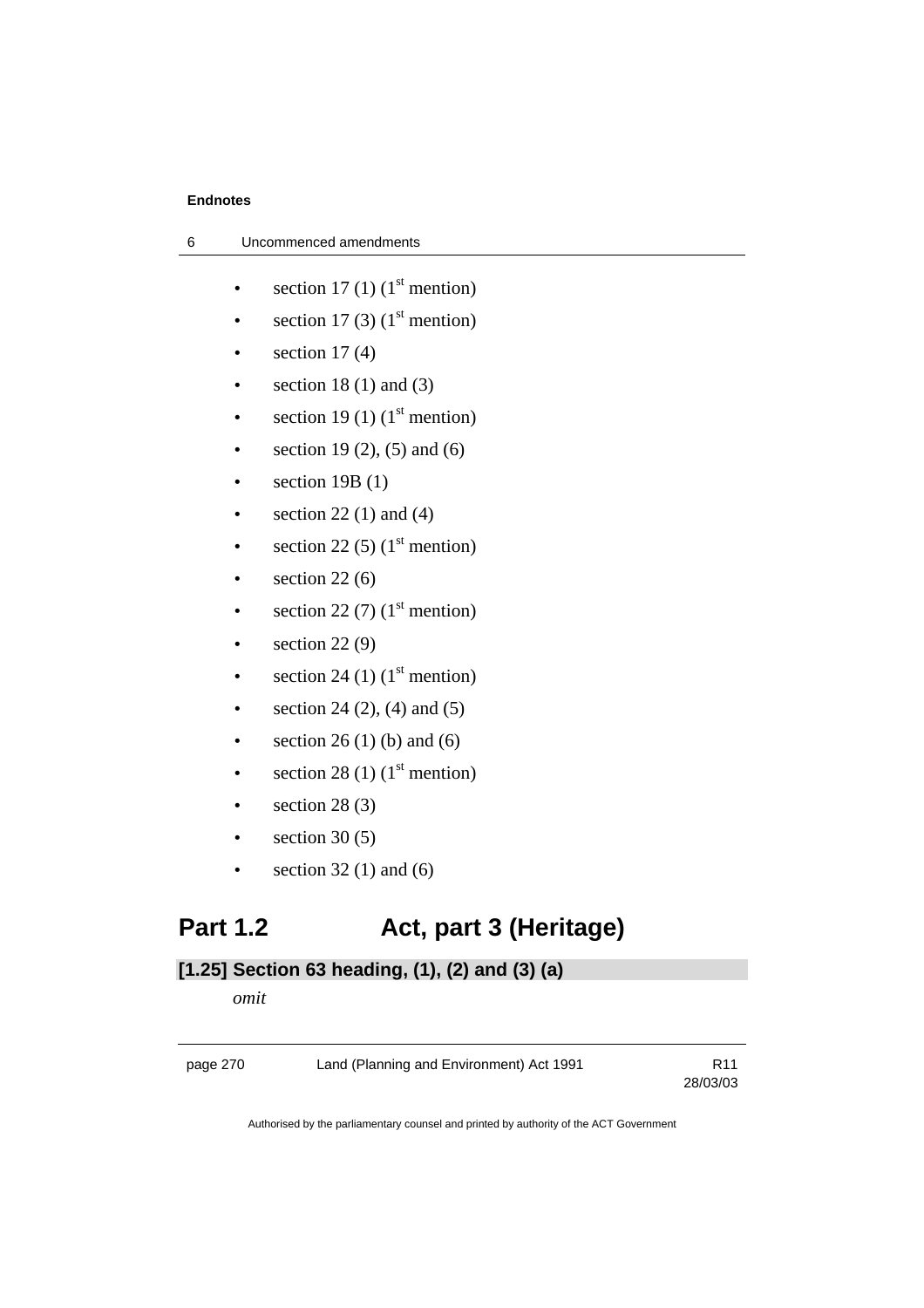Uncommenced amendments 6

authority

*substitute* 

planning and land authority

### **[1.26] Section 63 (4)**

*omit* 

section 282A (5) (a)

*substitute* 

section 282A (AAT Review of decisions)

### **[1.27] Section 63 (4) (b)**

*omit* 

authority

*substitute* 

planning and land authority

## **[1.28] Section 63 (5)**

*omit* 

section 282A (5) (a)

*substitute* 

section 282A (AAT Review of decisions)

### **[1.29] Section 63 (5) (b)**

*omit* 

authority

*substitute* 

planning and land authority

R11 28/03/03 Land (Planning and Environment) Act 1991 page 271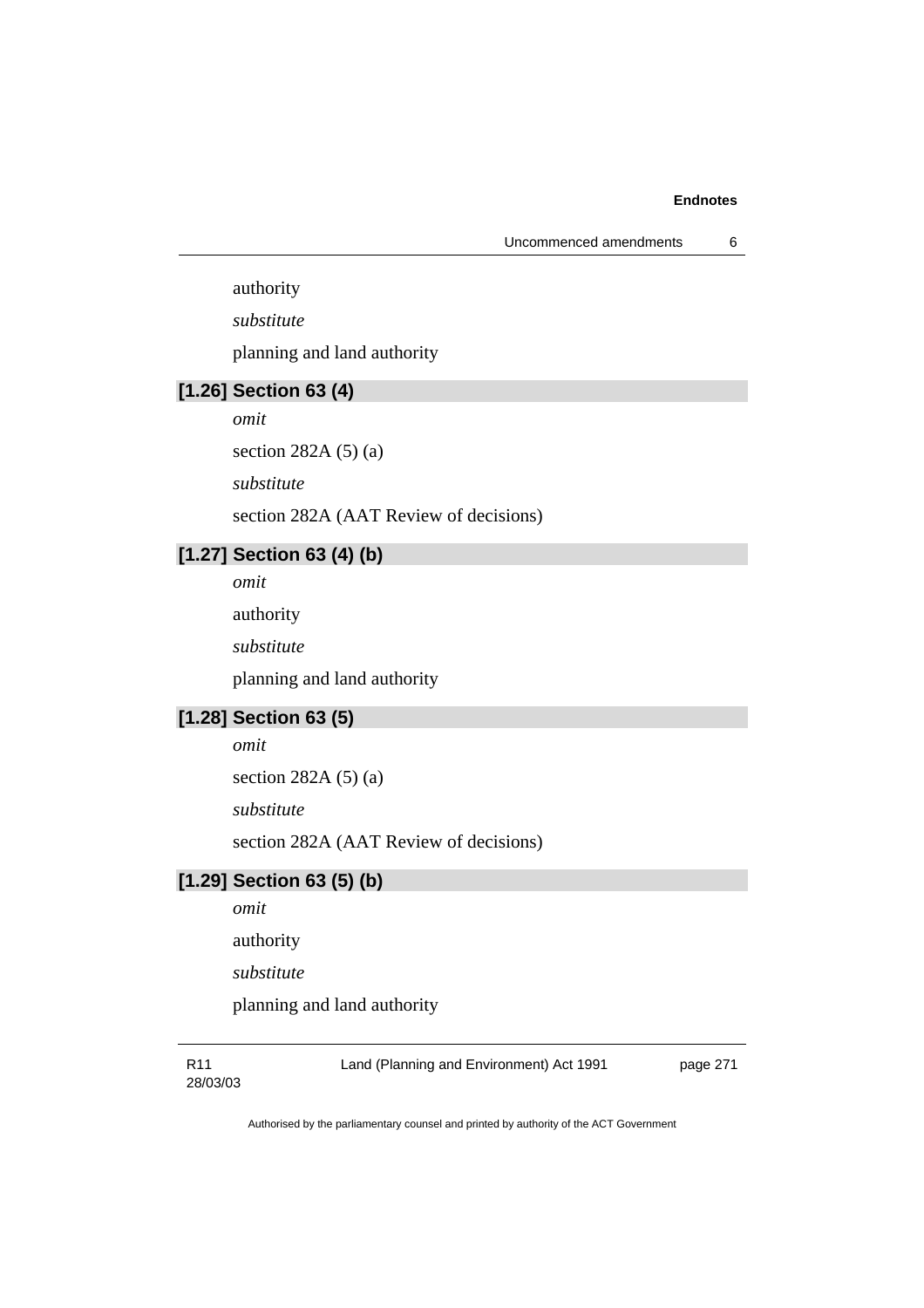6 Uncommenced amendments

### **[1.30] Section 64 (1)**

*substitute* 

- (1) The Minister may, on behalf of the Territory, acquire a place listed on the heritage places register if the Minister is satisfied that—
	- (a) the place has substantial heritage significance; and
	- (b) acquisition is the most prudent and feasible means to ensure the conservation of the heritage significance; and
	- (c) it is in the public interest for the Territory to acquire the place.

### **[1.31] Sections 64 (2), (3) and (4) and 71 (2)**

*omit* 

Executive

*substitute* 

Minister

### **[1.32] Section 92**

*omit* 

authority

*substitute* 

planning and land authority

28/03/03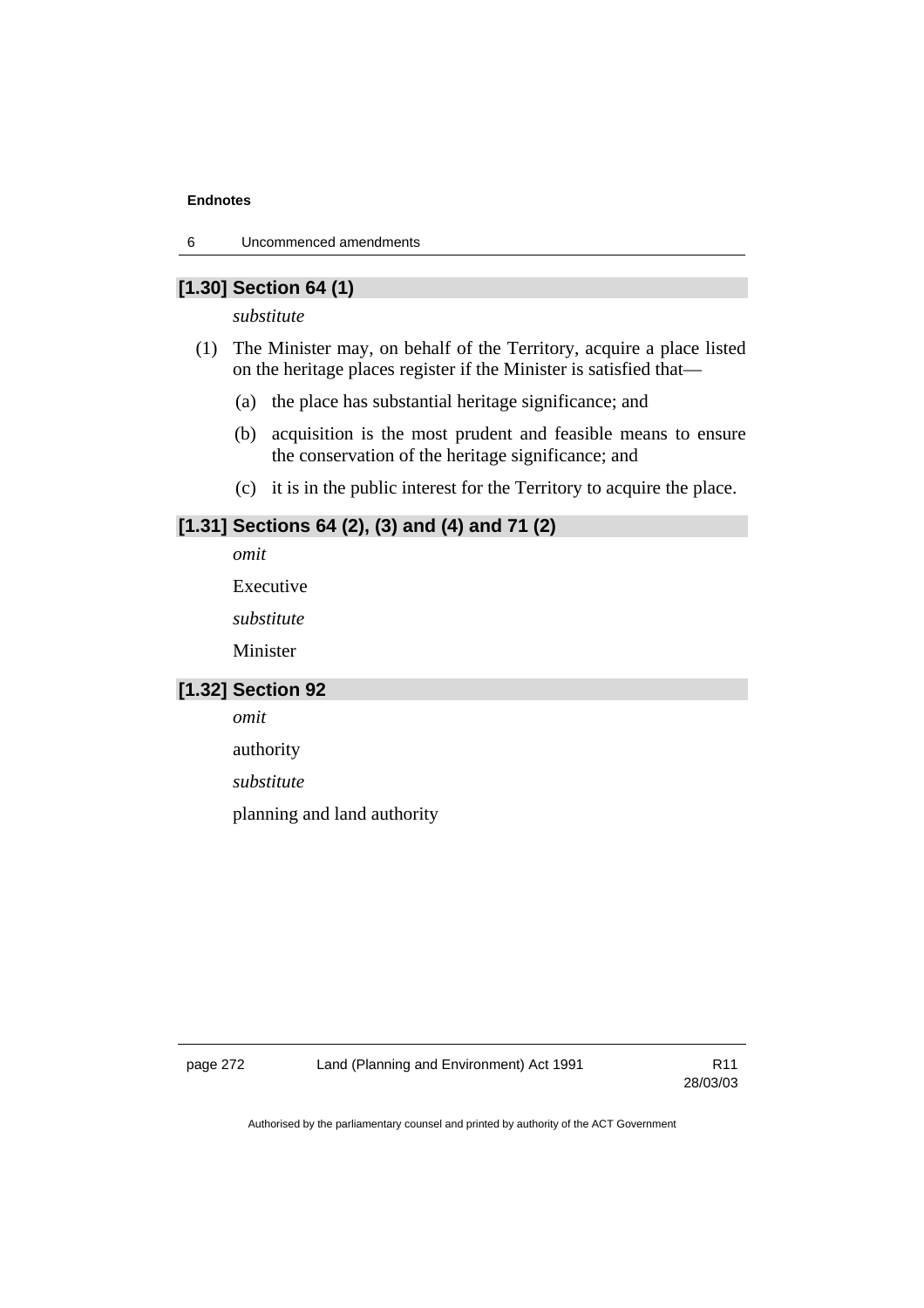# **Part 1.3 Act, part 4 (Environmental assessments and inquiries)**

#### **[1.33] Division 4.1, new note**

*insert before section 111* 

*Note* The Environment Minister may delegate a function of the Environment Minister under this part to the planning and land authority (see *Legislation Act 2001*, s 254A).

## **[1.34] Section 117 (5)**

*omit* 

authority

*substitute* 

planning and land authority

## **[1.35] Section 125 (7)**

*omit* 

section 282A (4) (Review of decisions)

*substitute* 

section 282A (3) (AAT Review of decisions)

# **Part 1.4 Act, part 5 (Land administration)**

## **[1.36] Section 160 (1)**

#### *substitute*

 (1) This part applies to the grant of an interest in Territory land by the planning and land authority on behalf of the Executive.

R11 28/03/03 Land (Planning and Environment) Act 1991 page 273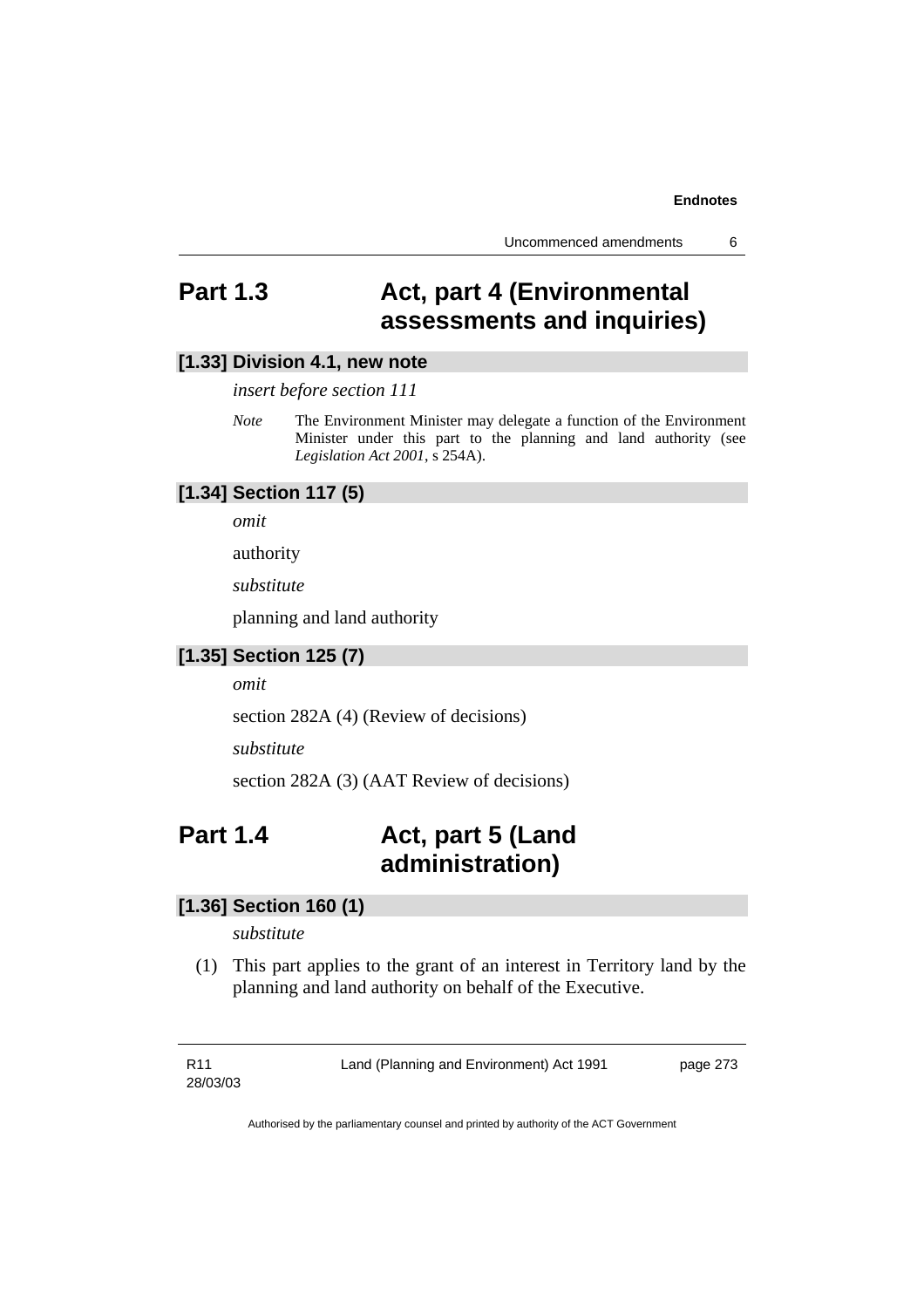6 Uncommenced amendments

#### **[1.37] New section 160B**

*insert* 

#### **160B Planning and land authority may grant leases**

- (1) The planning and land authority is authorised to grant, on behalf of the Executive, leases that the Executive may grant on behalf of the Commonwealth.
- (2) In this section:

*lease* means a lease of Territory land.

## **[1.38] Section 161 (1)**

*substitute* 

- (1) The planning and land authority may grant a lease by—
	- (a) auction; or
	- (b) tender; or
	- (c) ballot; or
	- (d) direct grant.
	- *Note* A fee may be determined under s 287 (Determination of fees) for this section.

## **[1.39] Section 163 (2)**

#### *omit*

The Executive may, on behalf of the Commonwealth,

*substitute* 

The planning and land authority may

## **[1.40] Section 164 (1)**

*omit everything before paragraph (a), substitute* 

| page 274 | Land (Planning and Environment) Act 1991 | R <sub>11</sub> |
|----------|------------------------------------------|-----------------|
|          |                                          | 28/03/03        |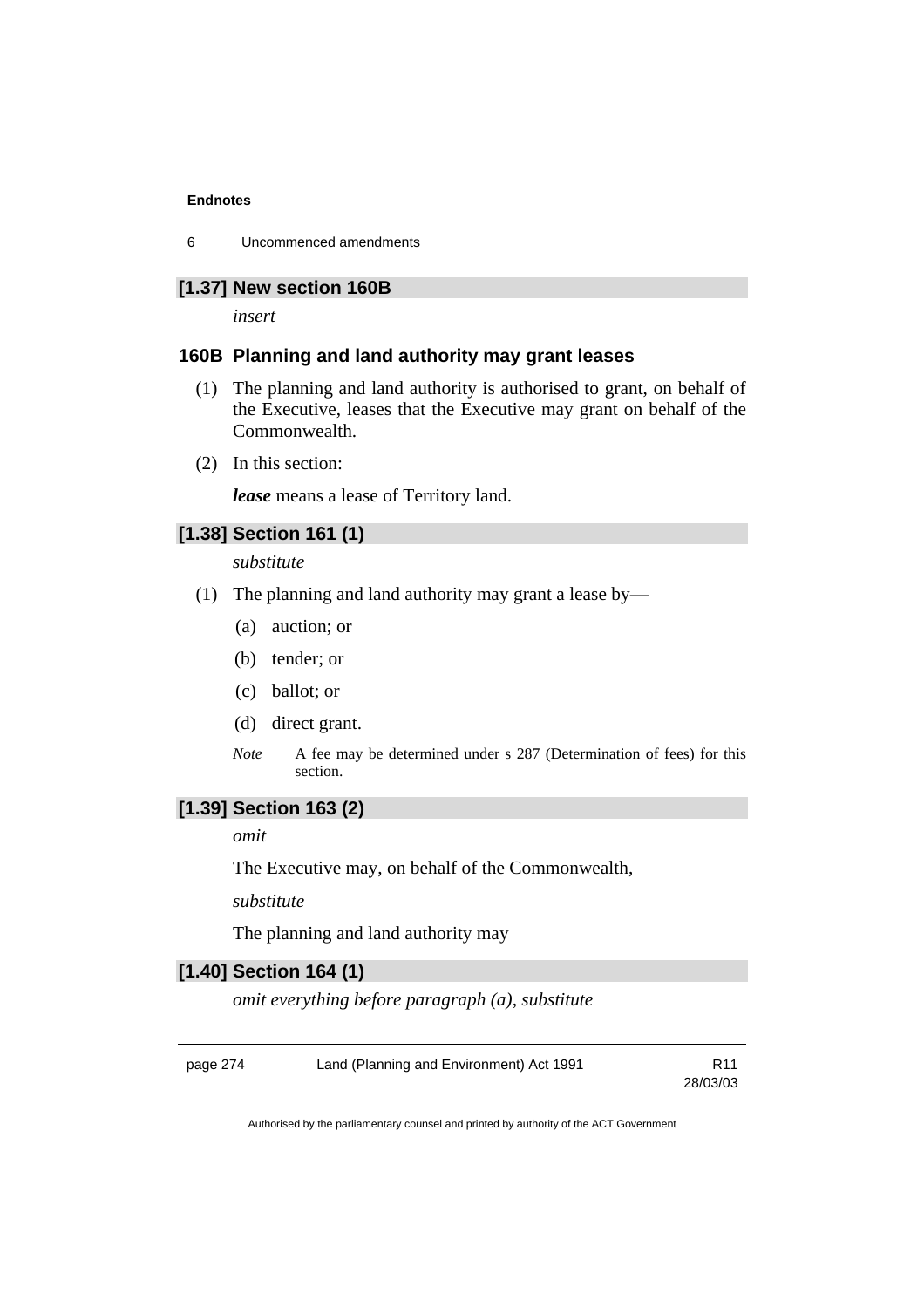(1) The planning and land authority may grant a lease of Territory land for a charge that is less than the market value of the lease if the authority is satisfied it is desirable and in the public interest to do so to facilitate—

## **[1.41] Section 166 (1)**

*omit everything before paragraph (a), substitute* 

If it is proposed that a lease of Territory land be granted, the Minister may—

### **[1.42] Section 166 (2)**

*substitute* 

### **166A Grants of leases after inquiries or assessments**

- (1) This section applies if the Minister, under section 166, establishes a panel to conduct an inquiry, or directs that an assessment be made, in relation to the proposed grant of a lease.
- (2) The Minister must—
	- (a) consider the report of the panel or the assessment; and
	- (b) review the provisions of the proposed lease taking the report or assessment into account; and
	- (c) direct the planning and land authority—
		- (i) to grant the proposed lease; or
		- (ii) to grant the proposed lease as varied in accordance with the direction; or
		- (iii) to refuse to grant the proposed lease.
- (3) The planning and land authority may grant the proposed lease only in accordance with a direction of the Minister under subsection  $(2)$   $(c)$ .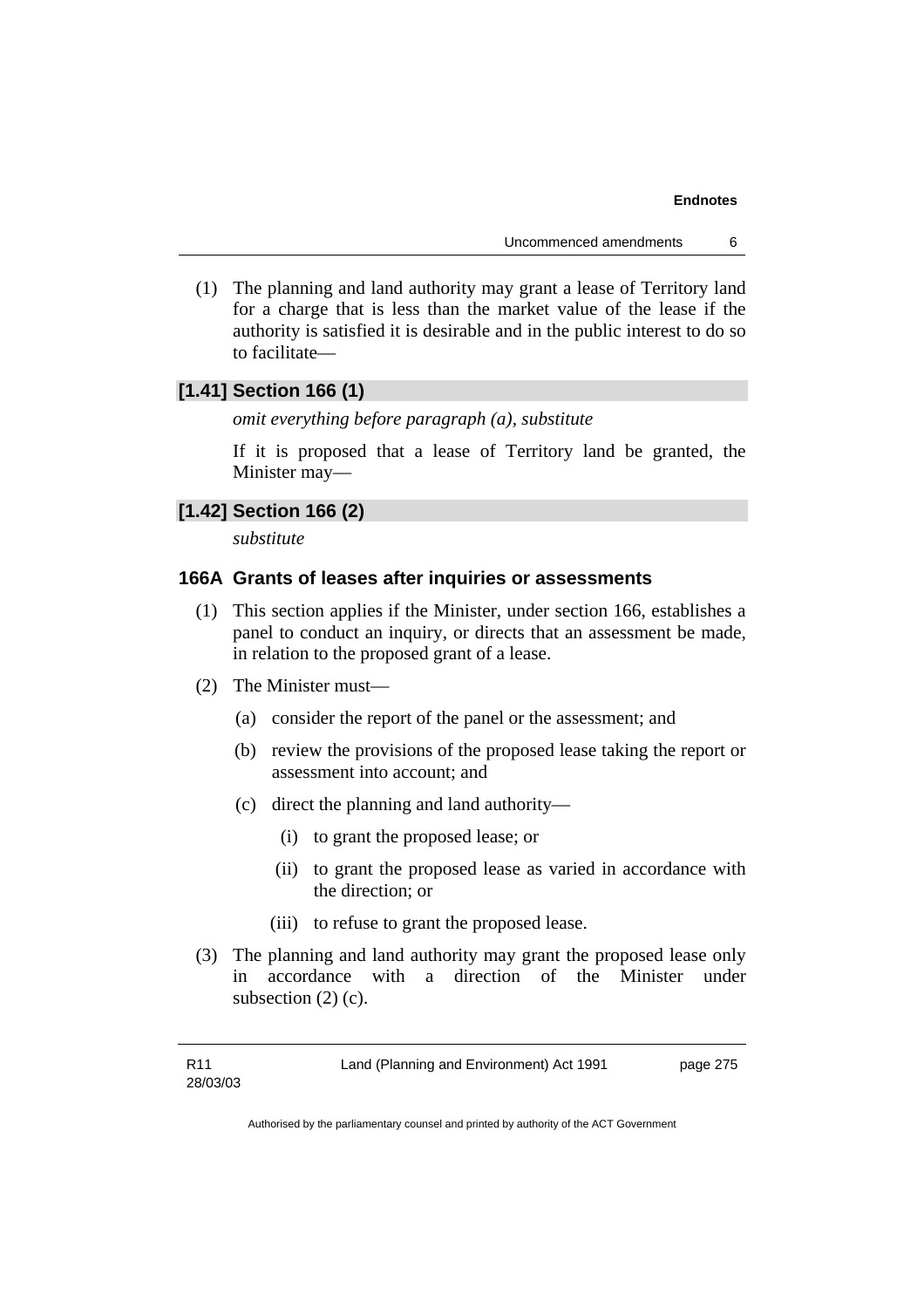6 Uncommenced amendments

#### **[1.43] Section 168**

*substitute* 

## **168 Authority need not grant lease**

- (1) The planning and land authority need not grant a lease of Territory land to an applicant, even if applications for the lease have been invited.
- (2) If applications for a lease have been invited subject to conditions, the planning and land authority may, without granting a lease, invite fresh applications for the lease subject to the same or other conditions.

### **[1.44] Section 171**

*substitute* 

## **171 Grant of further residential leases**

- (1) This section applies if—
	- (a) the holder of a residential lease of land applies to the planning and land authority for the grant of a further residential lease of the land; and
	- (b) neither the Territory nor the Commonwealth needs the land for a public purpose; and
	- (c) the lessee pays the fee worked out under the determination under subsection (3); and
	- (d) the lessee surrenders the existing lease.
- (2) The planning and land authority must grant the lessee a further residential lease of the land for a term not longer than 99 years to begin on the day after the day the existing lease is surrendered.
- (3) The Minister may make a determination, in writing, for subsection  $(1)$  (c).

| page 276 | Land (Planning and Environment) Act 1991 | R <sub>11</sub> |
|----------|------------------------------------------|-----------------|
|          |                                          | 28/03/03        |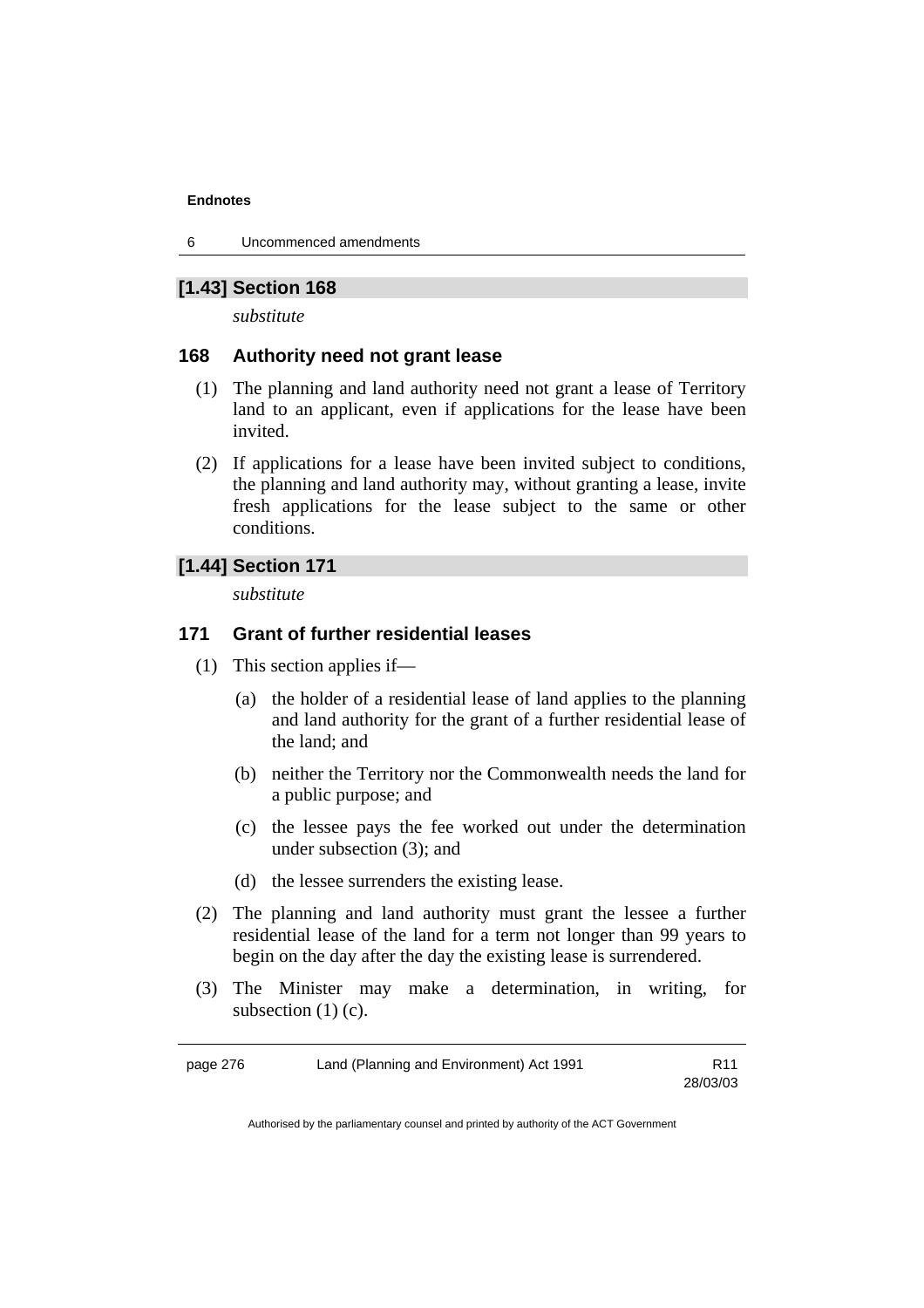- (4) If the term of a further lease granted under subsection (2) is not longer than the term of the existing lease, the fee payable under subsection (1) (c) must not be more than the cost of granting the lease.
- (5) A determination under subsection (3) is a disallowable instrument.
	- *Note* A disallowable instrument must be notified, and presented to the Legislative Assembly, under the *Legislation Act 2001*.

## **[1.45] Section 171A (1)**

*omit* 

the Executive shall, on behalf of the Commonwealth,

*substitute* 

the authority must

#### **[1.46] Section 171A (5)**

*substitute* 

- (5) If the national capital authority has set a maximum term for a rural lease of land in a designated area, a determination under subsection (2) relating to the land must not set a term for a further rural lease of the land that is longer than the maximum term.
- (5A) In subsection (5):

*designated area*—see the *Australian Capital Territory (Planning and Land Management) Act 1988* (Cwlth), section 4 (Definitions for whole Act).

## **[1.47] Section 172**

*substitute* 

R11 28/03/03 Land (Planning and Environment) Act 1991 page 277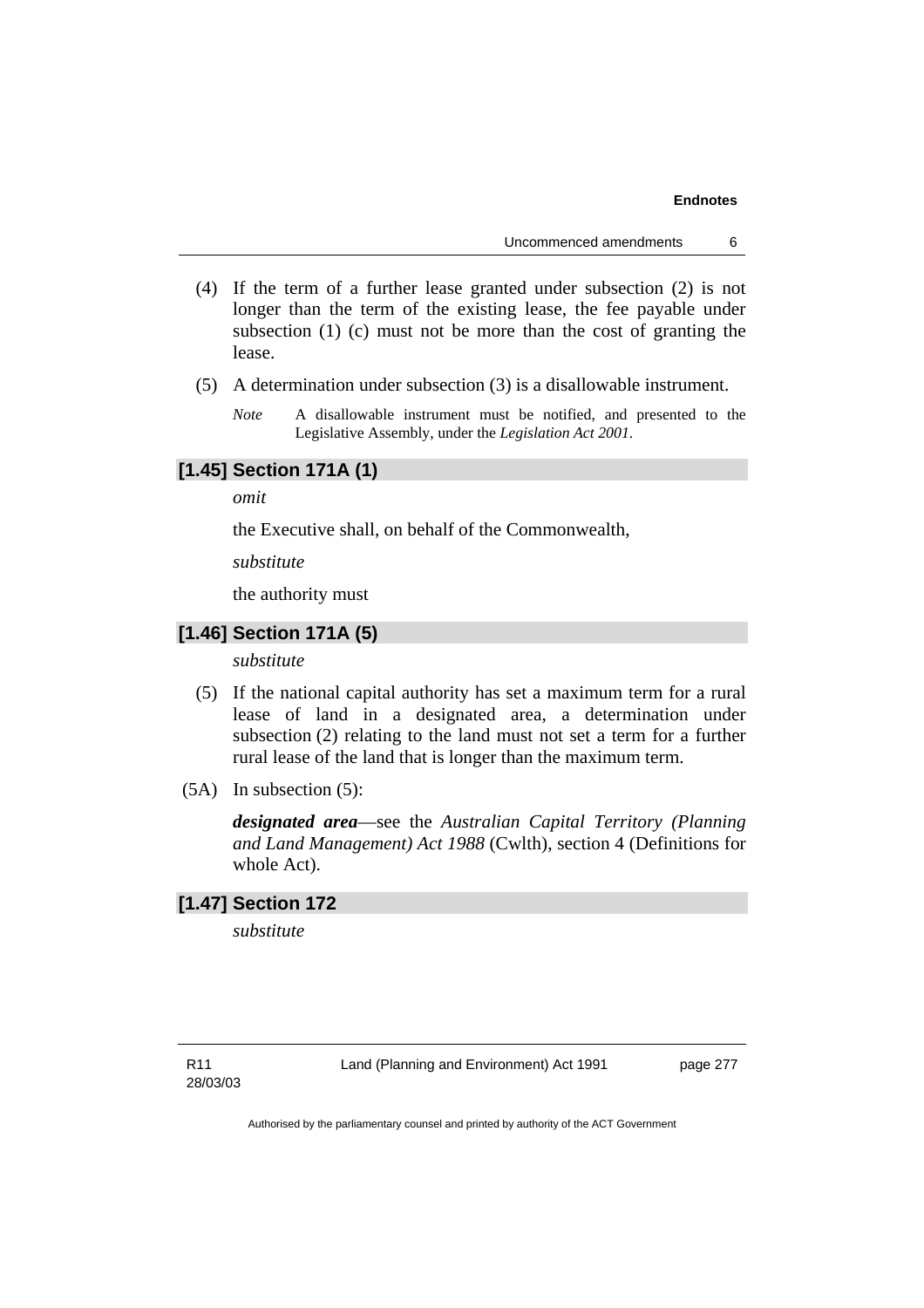## **172 Grant of further leases for purposes other than residential or rural**

- (1) This section applies if—
	- (a) the holder of a lease of Territory land other than a residential lease or a rural lease applies to the planning and land authority for the grant of a further lease of the land for the same purposes; and
	- (b) neither the Territory nor the Commonwealth needs the land for a public purpose; and
	- (c) all rent due under the existing lease is paid; and
	- (d) the lessee pays the fee worked out under the determination under subsection (3); and
	- (e) the lessee surrenders the existing lease.
- (2) The planning and land authority must grant the lessee a further lease of the land for the same purposes for a term not longer than 99 years to begin on the day after the day the existing lease is surrendered.
- (3) The Minister may make a determination, in writing, for subsection (1) (d).
- (4) If the term of a further lease granted under subsection (2) is not longer than the term of the existing lease, the fee payable under subsection (1) (d) must not be more than the cost of granting the lease.
- (5) A determination under subsection (3) is a disallowable instrument.
	- *Note* A disallowable instrument must be notified, and presented to the Legislative Assembly, under the *Legislation Act 2001*.

#### **[1.48] Section 172A (2)**

*substitute* 

page 278 Land (Planning and Environment) Act 1991 R11

28/03/03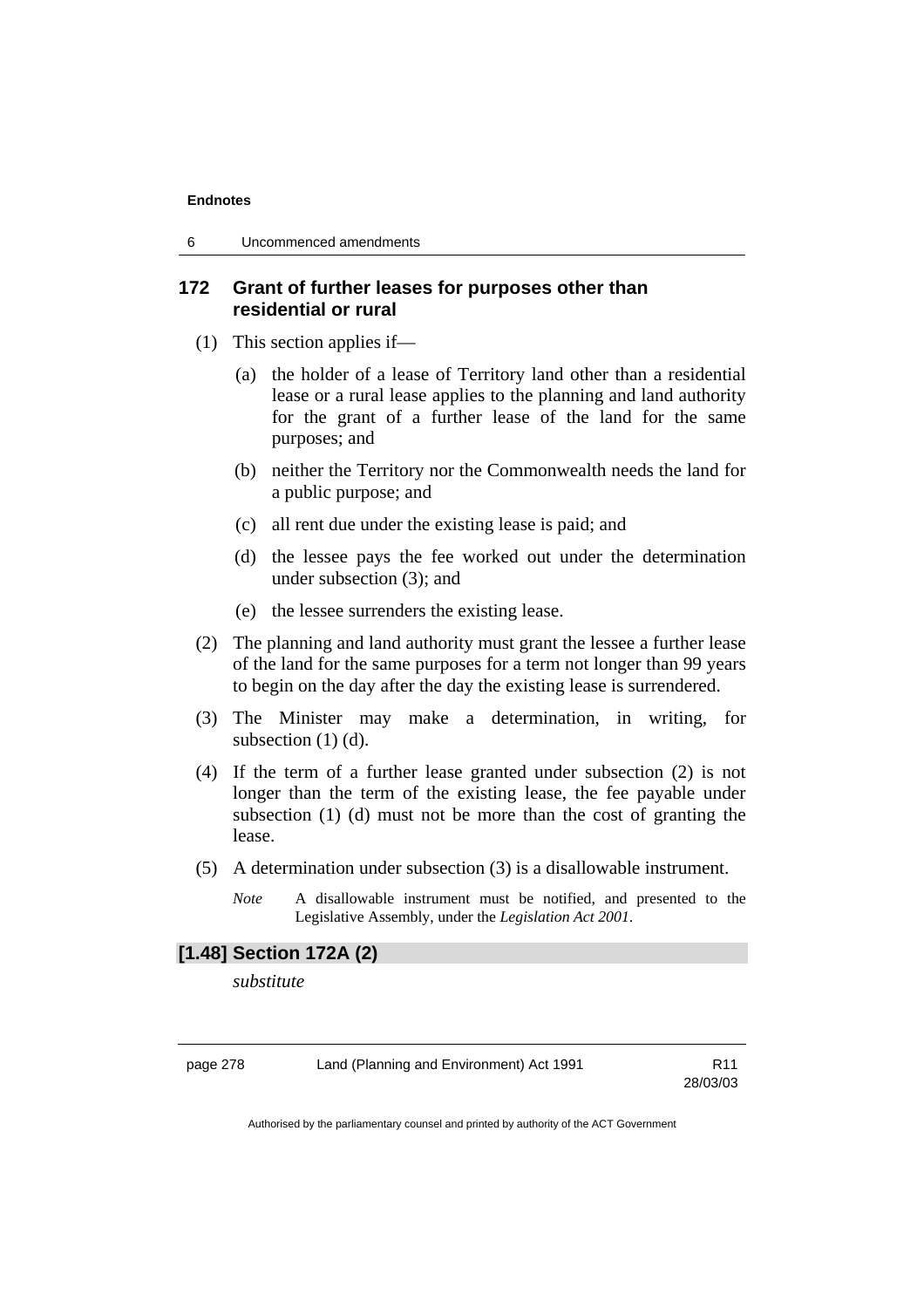- (2) The planning and land authority may grant a further lease of a unit, or the common property, under a units plan only if—
	- (a) the authority grants further leases for all the units and the common property; and
	- (b) the further leases are all granted for the same term.

### **[1.49] Section 172B (2)**

#### *substitute*

- (2) The planning and land authority may grant a further lease of a lot in a community title scheme only if—
	- (a) the authority grants further leases for all the lots in the scheme; and
	- (b) the further leases are all granted for the same term.

## **[1.50] Section 173 (1), definition of** *lessee*

#### *substitute*

*lessee,* for a lease that has been surrendered or ended, or the term of which has ended, means the person who was the lessee under the lease at the time of the surrender or ending.

## **[1.51] Section 173 (4)**

#### *substitute*

- (4) Before the end of the term of a lease of Territory land, the planning and land authority may declare that the land comprised in the lease, or part of the land, is available for a further lease.
- (4A) If the lessee does not elect to take a further lease of the land, or part of the land, declared to be available within 6 months after the end of the term of the lease, the amount of any expenditure reasonably incurred by the Territory, the planning and land authority or both, in relation to the grant of a lease of the land, or part of the land, to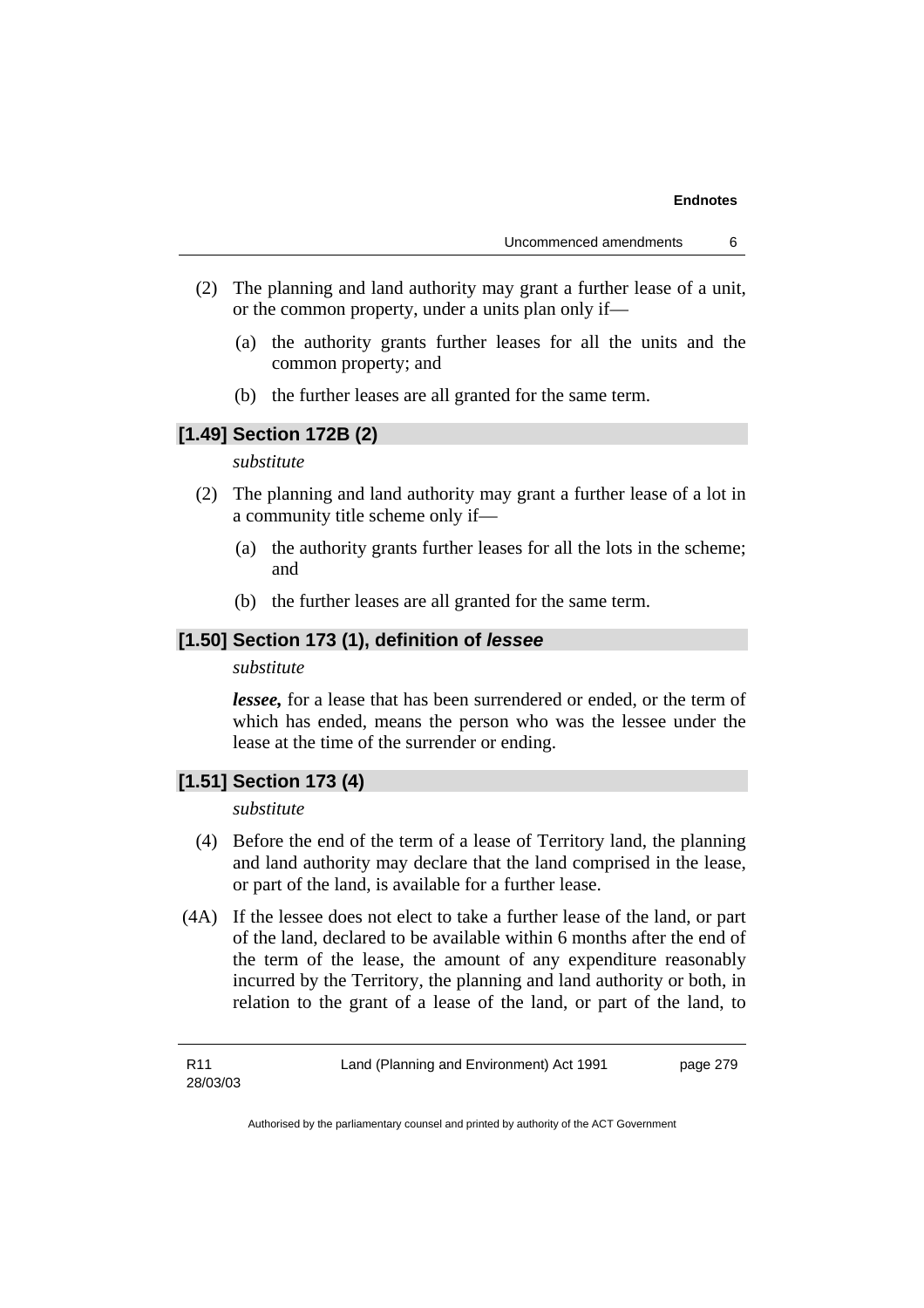6 Uncommenced amendments

anyone else must be deducted from the amount payable to the lessee under this section.

#### **[1.52] Section 173 (5)**

*omit* 

terminated or surrendered

*substitute* 

surrendered or ended

## **[1.53] Section 173 (5)**

*omit* 

termination or surrender

*substitute* 

surrender or ending

#### **[1.54] Section 173 (7)**

*substitute* 

- (7) If a lease is surrendered or ended, the planning and land authority may work out the amount of the expenditure reasonably incurred by the Territory, the planning and land authority or both, in relation to—
	- (a) the surrender or ending of the lease; and
	- (b) any grant of a further lease of the land or part of the land.
- (7A) The amount worked out under subsection (7) must be deducted from any amount payable under subsection (5) to the lessee of the surrendered or ended lease.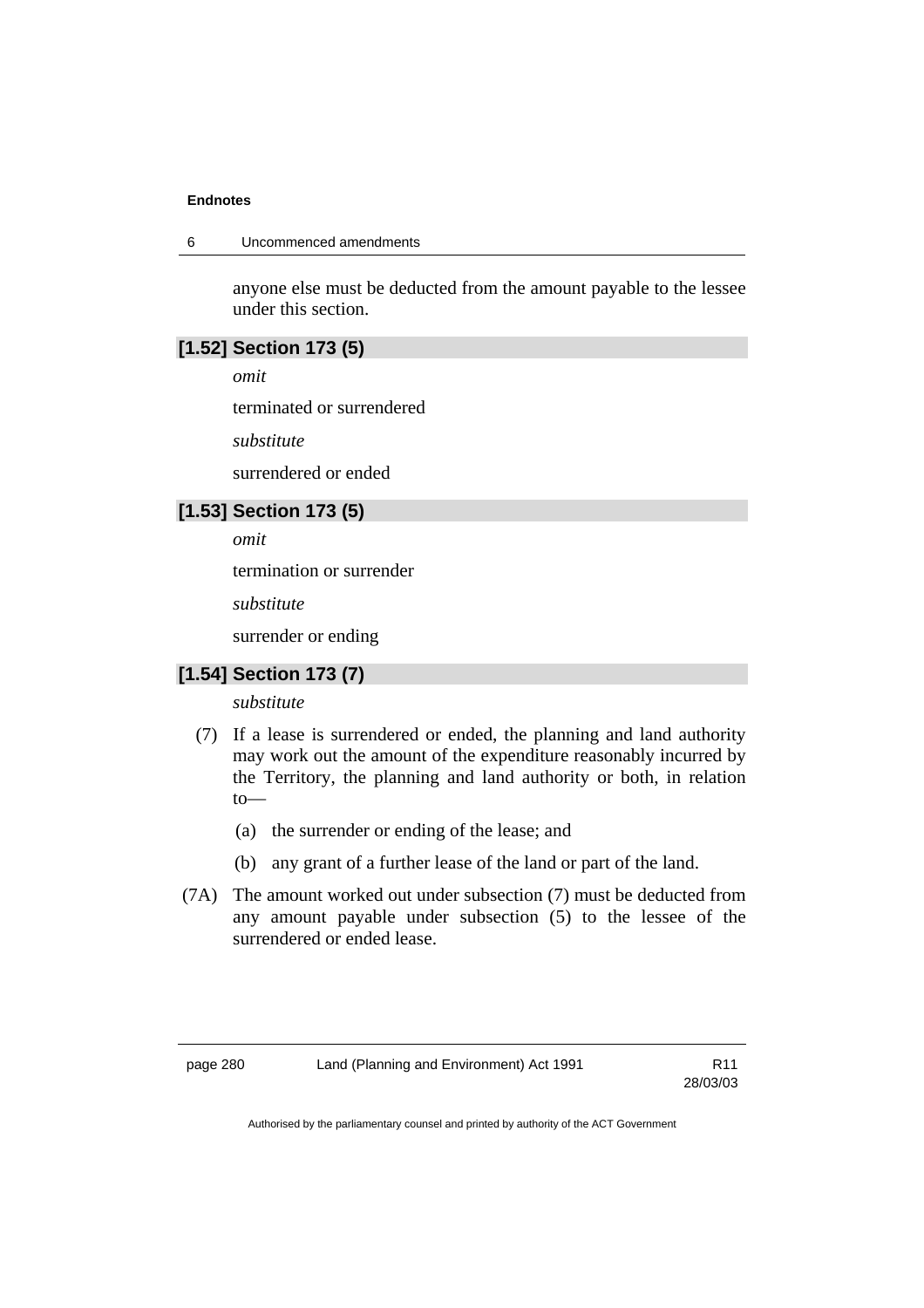#### **[1.55] Section 173**

*renumber subsections when Act next republished under Legislation Act 2001* 

## **[1.56] Section 177 (3)**

*substitute* 

 (3) If a request is made under subsection (1) in relation to a variation, the planning and land authority must review the variation and may confirm the variation or set it aside and substitute any other variation the authority considers appropriate.

#### **[1.57] Section 179 (4)**

*omit everything before paragraph (a), substitute* 

 (4) The planning and land authority must not issue a certificate of compliance in relation to a building and development provision to which a lease under the *Unit Titles Act 2001* is subject unless the other requirements of this section are satisfied and the authority is satisfied—

#### **[1.58] Section 180 (1) (d)**

*substitute* 

- (d) the lessee has obtained—
	- (i) a certificate of compliance under section 179; or
	- (ii) the consent of the planning and land authority under subsection (2).
- *Note* A consent under the *City Area Leases Ordinance 1936* may be taken to be a consent under s (2) (see s 292).

#### **[1.59] Section 180 (2)**

*substitute* 

R11 28/03/03 Land (Planning and Environment) Act 1991 page 281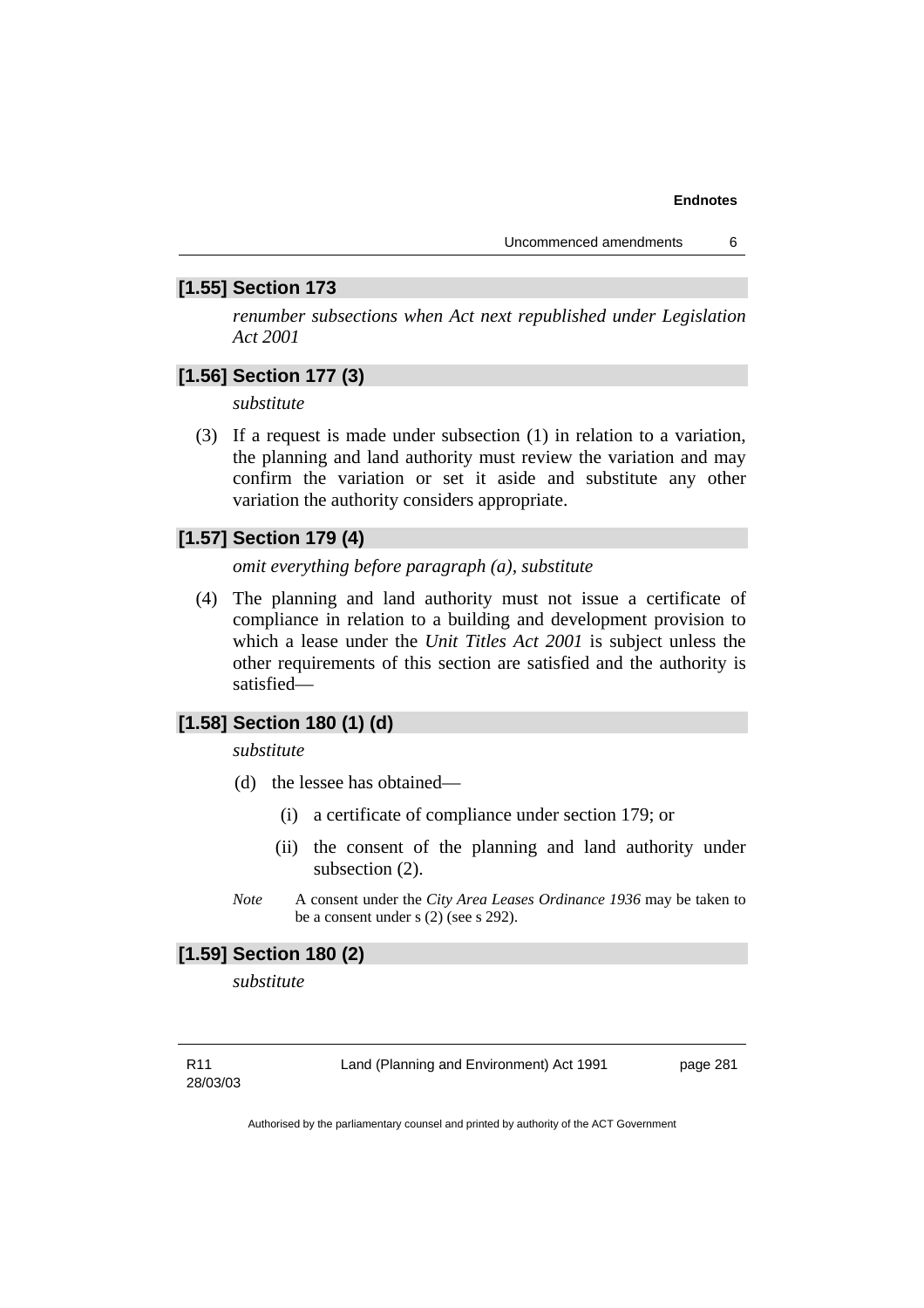#### 6 Uncommenced amendments

- (2) The planning and land authority may, in writing, consent to a legal or equitable assignment or transfer of a lease, or an interest in a lease, mentioned in subsection (1) if—
	- (a) the lessee or a proposed assignee or transferee applies for the assignment or transfer; and
	- (b) the authority is satisfied the proposed assignee or transferee intends to comply with the building and development provision; and
	- (c) the authority has been given any security required by the authority for compliance with the provision by the proposed assignee or transferee.
	- *Note* A fee may be determined under s 287 (Determination of fees) for this subsection.

## **[1.60] Section 184A (1)**

#### *substitute*

 (1) The planning and land authority must not execute a variation of a nominal rent lease unless the lessee has paid the Territory any change of use charge determined by the authority under subsection (2), subject to any remission or increase under section 184C.

## **[1.61] Section 184D (2)**

#### *substitute*

 (2) If the planning and land authority executes a variation of a rental lease, the authority must reappraise the rent payable under the lease, following (to the extent possible) the method provided by the rental provisions of the lease.

## **[1.62] Section 185 (b) (iii)**

*omit* 

page 282 Land (Planning and Environment) Act 1991 R11

28/03/03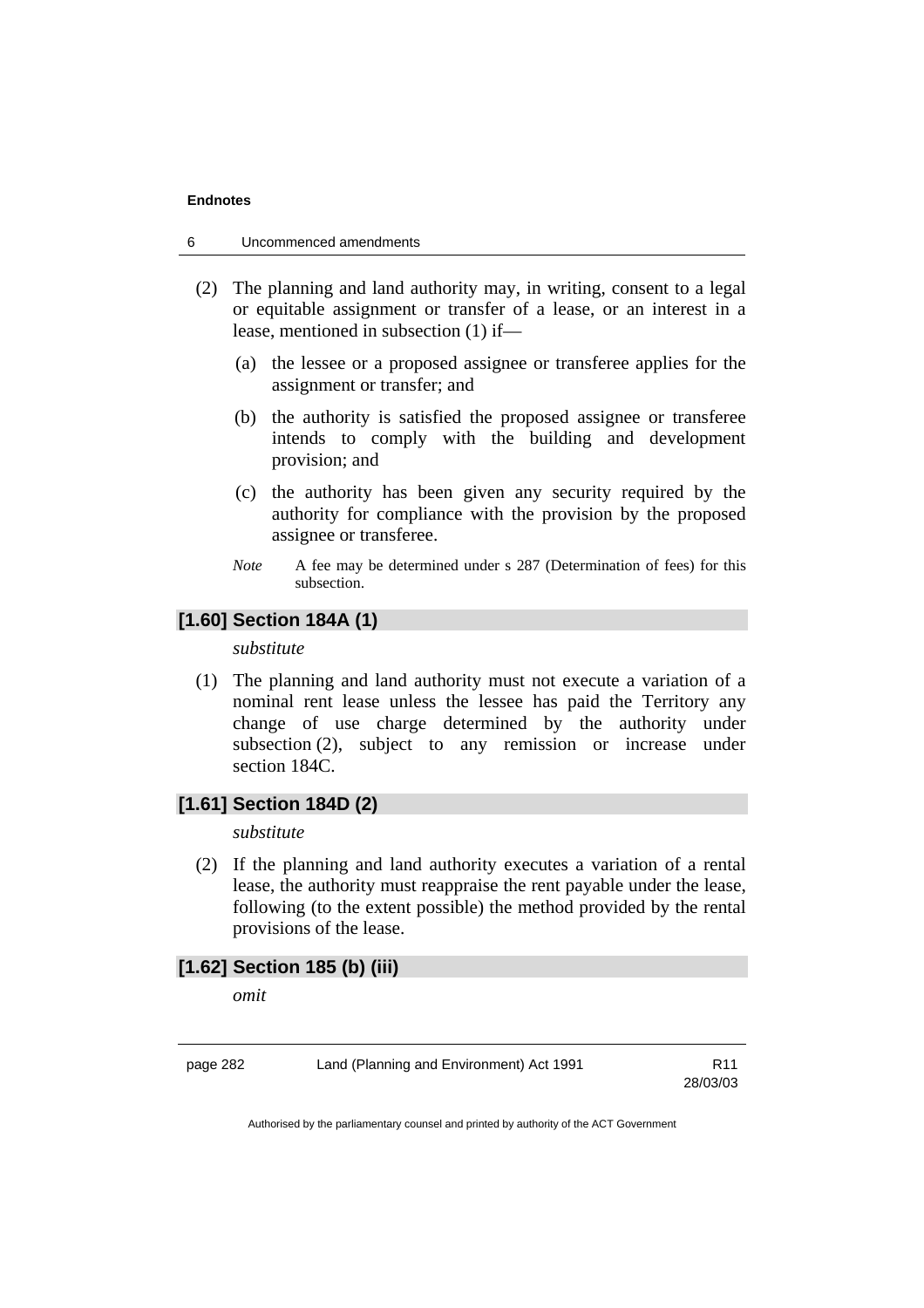Executive

*substitute* 

authority

## **[1.63] Section 186C (2) (b) (i)**

*substitute* 

(i) the planning and land authority; and

## **[1.64] Section 186C (4)**

*omit* 

## **[1.65] Section 186D (6)**

*substitute* 

- (6) The validity of a dealing made or entered into with the consent of the planning and land authority under subsection (5) is not affected—
	- (a) by a defect or irregularity in relation to the giving of the consent; or
	- (b) because a ground, or all grounds, for the consent had not arisen.

## **[1.66] Section 187A (1)**

#### *substitute*

 (1) The planning and land authority must not execute a consolidation or a subdivision unless the lessee has paid the Territory any change of use charge determined by the authority under subsection (2), subject to any remission or increase under section 187C.

## **[1.67] Section 188 (5) (a) (iii) and (b)**

*omit* 

R11 28/03/03 Land (Planning and Environment) Act 1991 page 283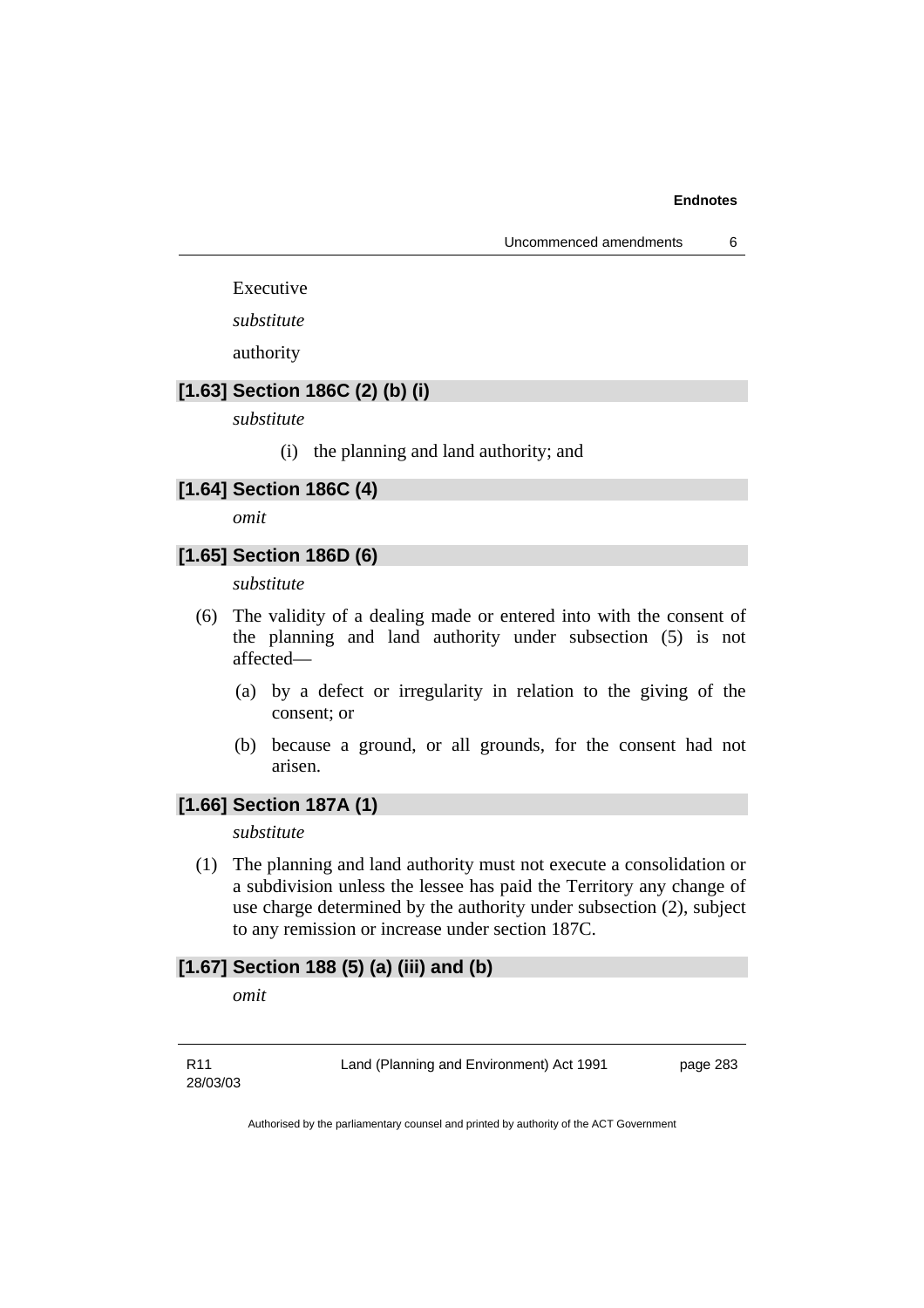6 Uncommenced amendments

Executive

*substitute* 

authority

#### **[1.68] Sections 189 and 190**

*substitute* 

#### **189 How land may be recovered**

- (1) This section applies if—
	- (a) a person who has been a lessee of Territory land remains in possession of the land after—
		- (i) the term of the lease has ended; or
		- (ii) the lease has been surrendered or ended; or
	- (b) a person who has been a licensee of Territory land remains in possession of the land after—
		- (i) the term of the licence has ended; or
		- (ii) the licence has been surrendered or ended.
- (2) The Executive may, by written notice to the person (the *unlawful occupier*), demand that the unlawful occupier give possession of the land to the Executive within the reasonable period stated in the demand.
- (3) If a demand is not complied with—
	- (a) the Executive may apply to the Magistrates Court for an order that possession of the land be given to the Executive; and
	- (b) the court may issue a warrant authorising a police officer, within 30 days after the day the warrant is issued, to enter the land with the assistance and by the force that is reasonable, and give possession of the land to the Executive.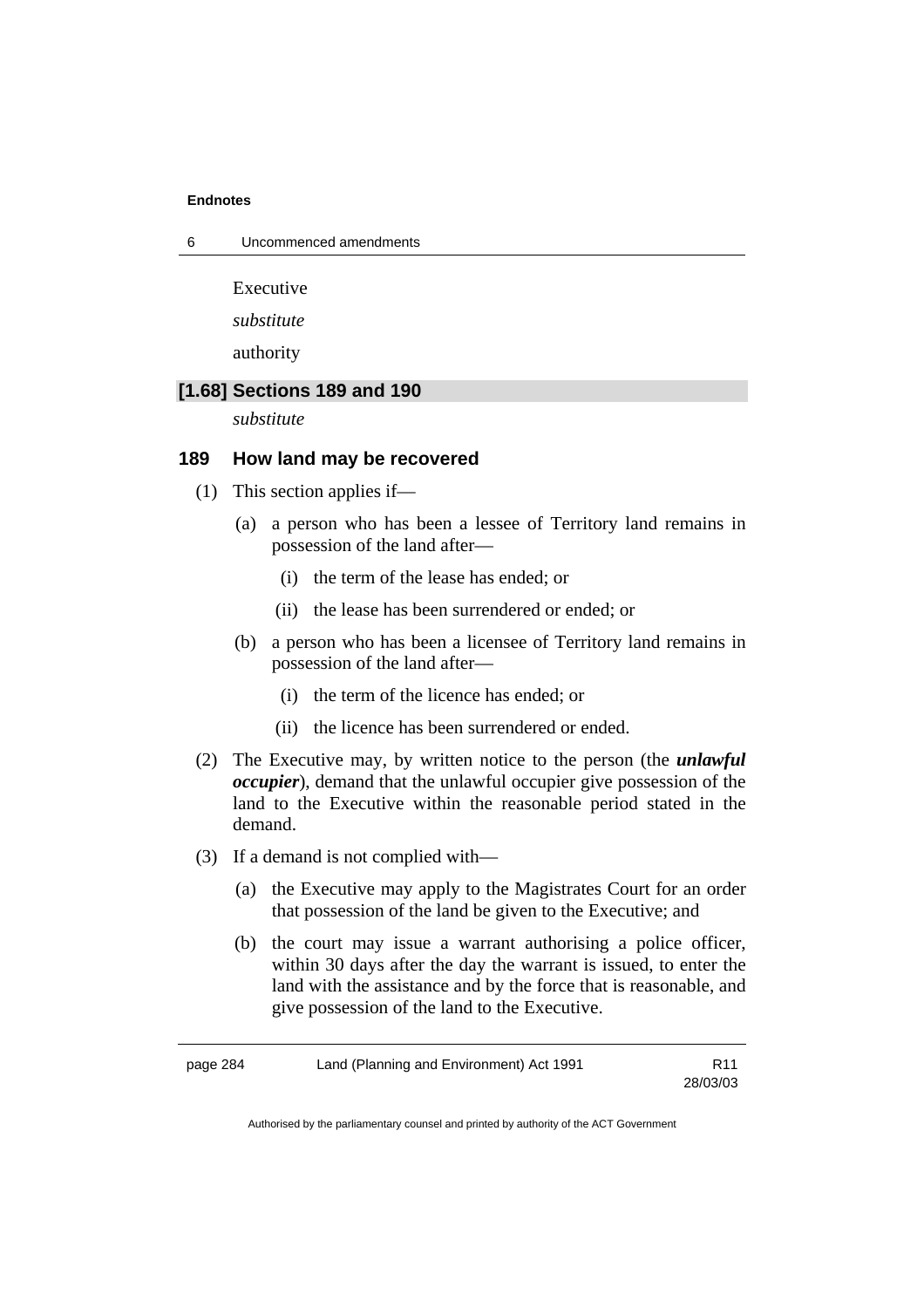- (4) The planning and land authority is authorised to do any of the following on behalf of the Executive:
	- (a) make a demand under subsection (2);
	- (b) make an application to the Magistrates Court under subsection (3) (a);
	- (c) take possession of land under this section.
- (5) In this section:

*licence* means a licence granted by the Territory, the Commonwealth or the planning and land authority.

#### **190 Evidence of ending of lease**

- (1) The planning and land authority may certify in writing that a lease of Territory land mentioned in the certificate has ended.
- (2) A certificate under subsection (1) is evidence of the matter it states.
- (3) A document that purports to be a certificate under subsection (1) is taken to be such a certificate, unless the contrary is proved.

## **[1.69] Section 192 heading**

*omit* 

#### **authority**

*substitute* 

#### **planning and land authority**

#### **[1.70] Section 192**

*omit* 

authority

*substitute* 

R11 28/03/03 Land (Planning and Environment) Act 1991 page 285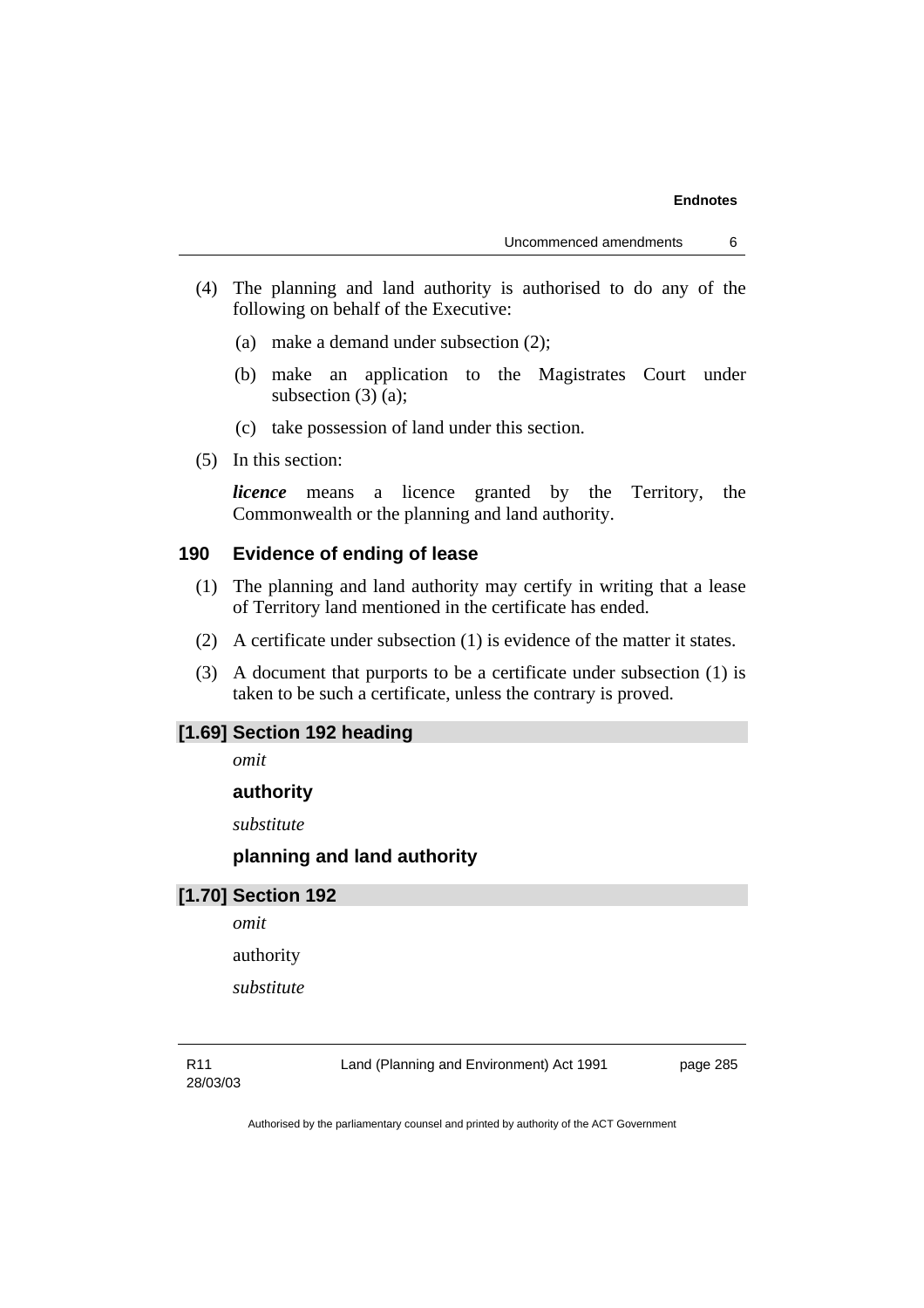6 Uncommenced amendments

planning and land authority

#### **[1.71] Section 209**

*omit* 

Executive may, on behalf of the Commonwealth,

*substitute* 

planning and land authority may

## **[1.72] Section 214 (2)**

*substitute* 

 (2) The planning and land authority may agree to accept the surrender of a lease, or part of the land comprised in a lease, under subsection (1) either unconditionally or subject to any condition the authority considers appropriate.

#### **[1.73] Section 216 (1)**

*omit everything before paragraph (a), substitute* 

 (1) The planning and land authority may grant a lease of Territory land only if satisfied that the lessee will, during the term of the lease, have—

## **[1.74] New section 216 (2A)**

#### *insert*

 (2A) The validity of a lease granted under this part is not affected by a failure to comply with this section.

#### **[1.75] Section 216**

*renumber subsections when Act next republished under Legislation Act 2001* 

page 286 Land (Planning and Environment) Act 1991 R11

28/03/03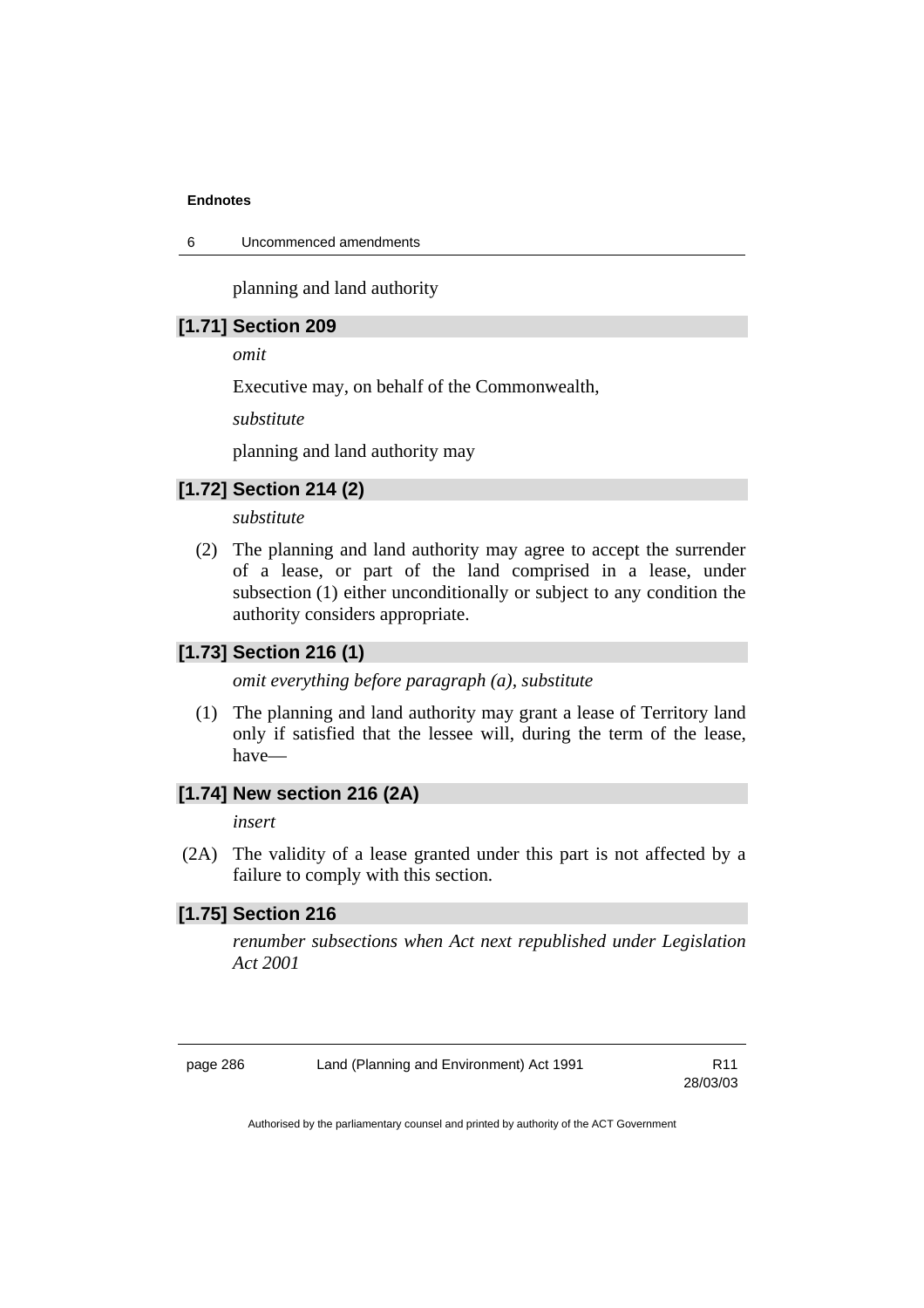#### **[1.76] Section 216A**

*substitute* 

## **216A Notification of certain leases**

- (1) This section applies if, during a quarter, the planning and land authority grants a lease—
	- (a) by direct grant; or
	- (b) under section 163 (Leases to community organisations), section 164 (Special leases) or section 209 (Grant of leases).
- (2) The planning and land authority must, within 5 working days after the end of the quarter, give the Minister a statement that sets out, in relation to any lease mentioned in subsection (1) granted during the quarter—
	- (a) the name of the lessee; and
	- (b) a description of the land comprised in the lease in accordance with the *Districts Act 2002*, section 9 (Description of parcel of land for dealings); and
	- (c) the amount (if any) paid for the grant of the lease; and
	- (d) the provision of this Act under which the lease was granted.
- (3) The Minister must present to the Legislative Assembly a copy of a statement received under subsection (2) within 5 sitting days after the day the Minister receives it.
- (4) The validity of a lease is not affected by a failure to comply with subsection (2) or (3).
- (5) In this section—

*quarter* means a period of 3 months beginning on 1 January, 1 April, 1 July or 1 October in a year.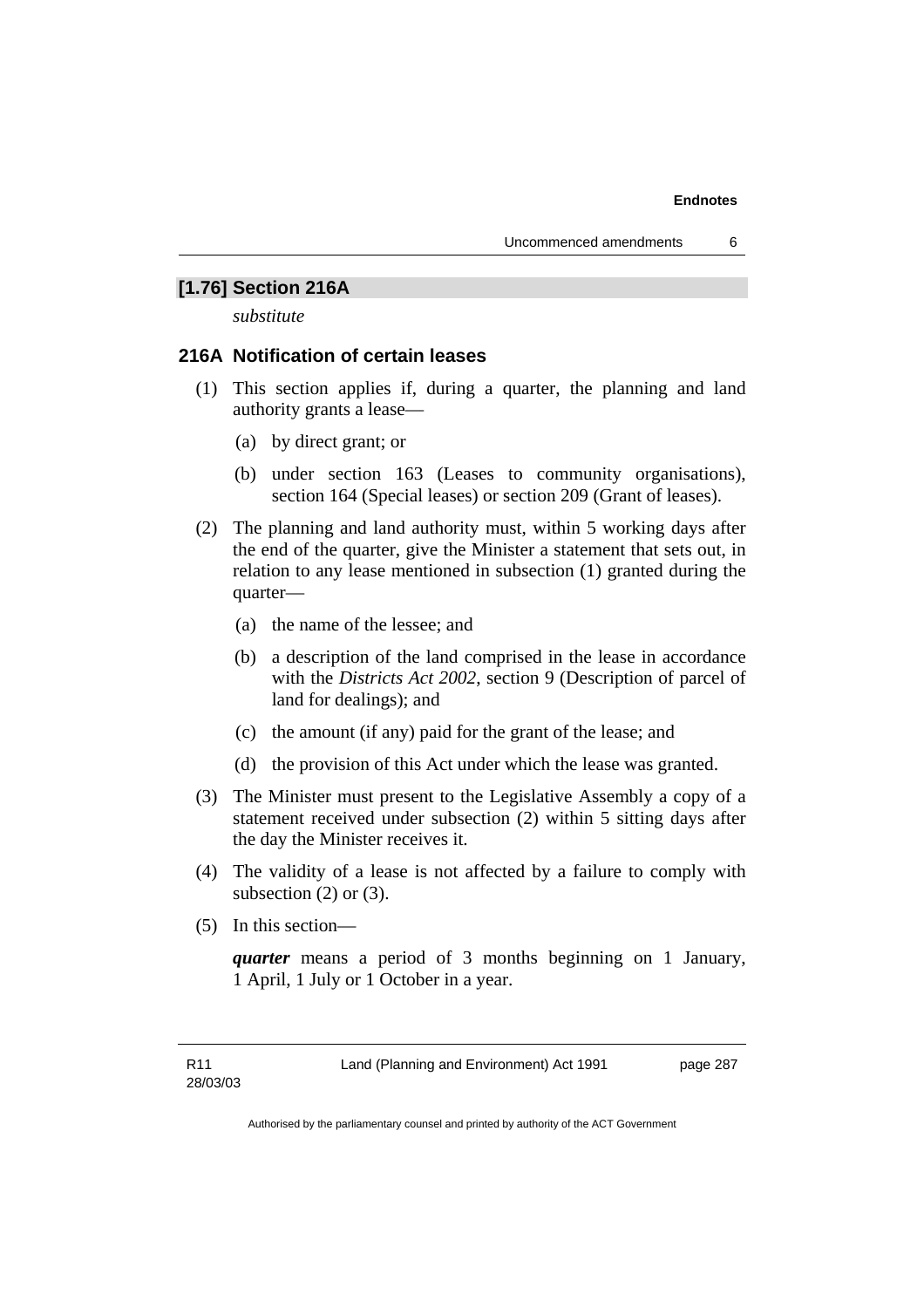6 Uncommenced amendments

#### **[1.77] Section 221**

*substitute* 

#### **221 False or misleading statements in relation to leases**

A person must not, in or in relation to an application for the grant, or a variation, of a lease of Territory land—

- (a) make a statement or representation the person knows is false or misleading in a material particular; or
- (b) omit from a statement or representation anything without which the statement or representation is, to the person's knowledge, misleading in a material particular.

Maximum penalty: 50 penalty units.

#### **[1.78] Part 5, further amendments, mentions of** *Executive*

*omit* 

Executive

*substitute* 

planning and land authority

*in the following provisions:* 

- section 161 $(3)$  to  $(6)$
- section  $163(3)$
- section  $163(9)$
- section 164  $(2)$ ,  $(7)$  and  $(8)$
- section 167 $(3)$ ,  $(5)$  and  $(6)$
- section 169
- section 170

page 288 Land (Planning and Environment) Act 1991 R11

28/03/03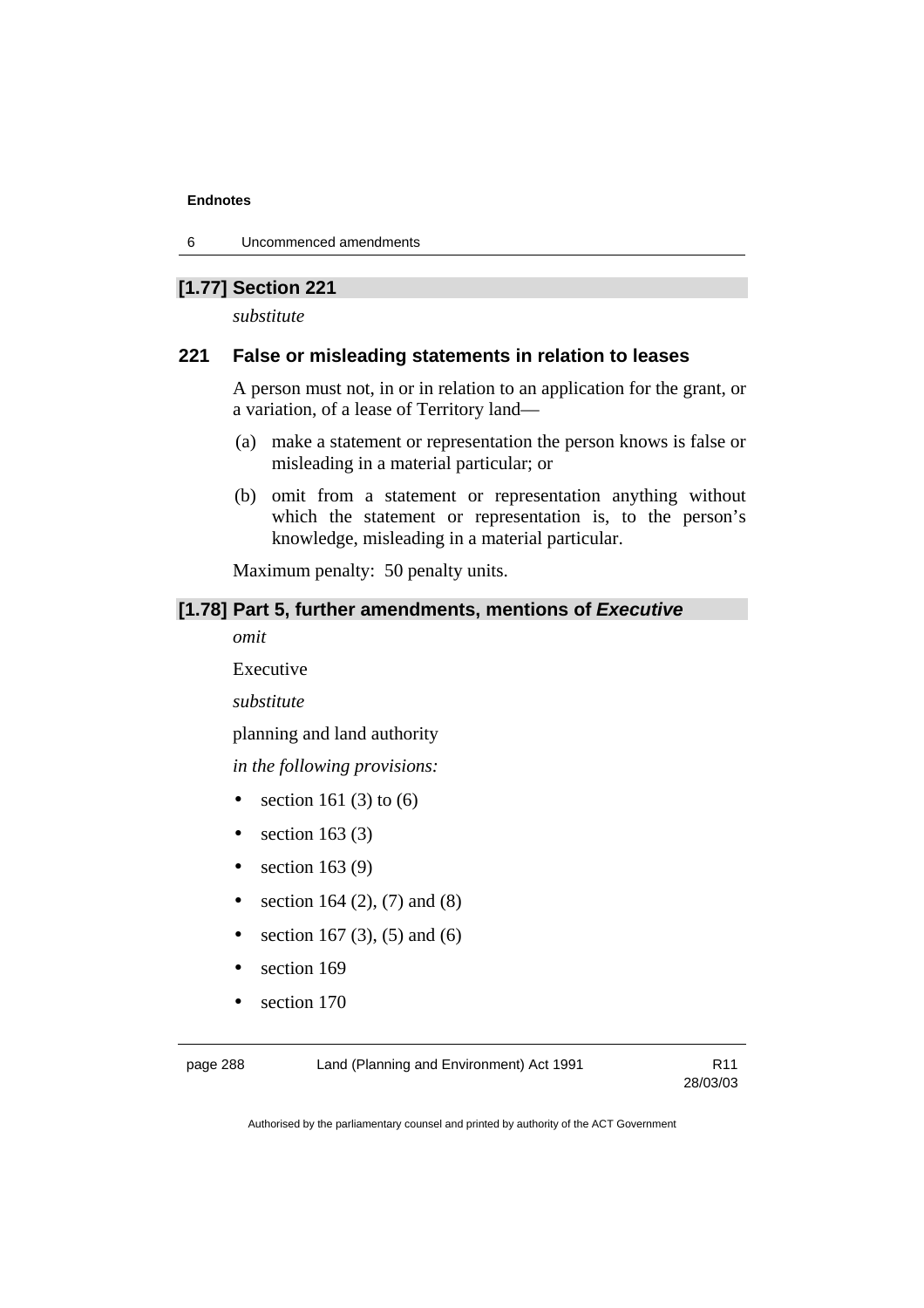- section  $171A(1)(a)$
- section  $172A(1)$
- section  $172B(1)$
- section 173 (2), (3) and  $(5A)$
- section  $184D(1)$  and  $(3)$
- section 185 (1st mention)
- section 186A
- section  $186C(1)$
- section 186D (3) and (5)
- section 186H
- section 188 (1) and (3)
- section 188 (5) ( $1<sup>st</sup>$  mention)
- section  $208(1)$
- section  $210(1)$
- section  $214(1)$
- section 215
- section  $216(2)$
- section 217
- section  $219(1)$

## **[1.79] Part 5, further amendments, mentions of** *Minister*

#### *omit*

Minister

R11 28/03/03 Land (Planning and Environment) Act 1991 page 289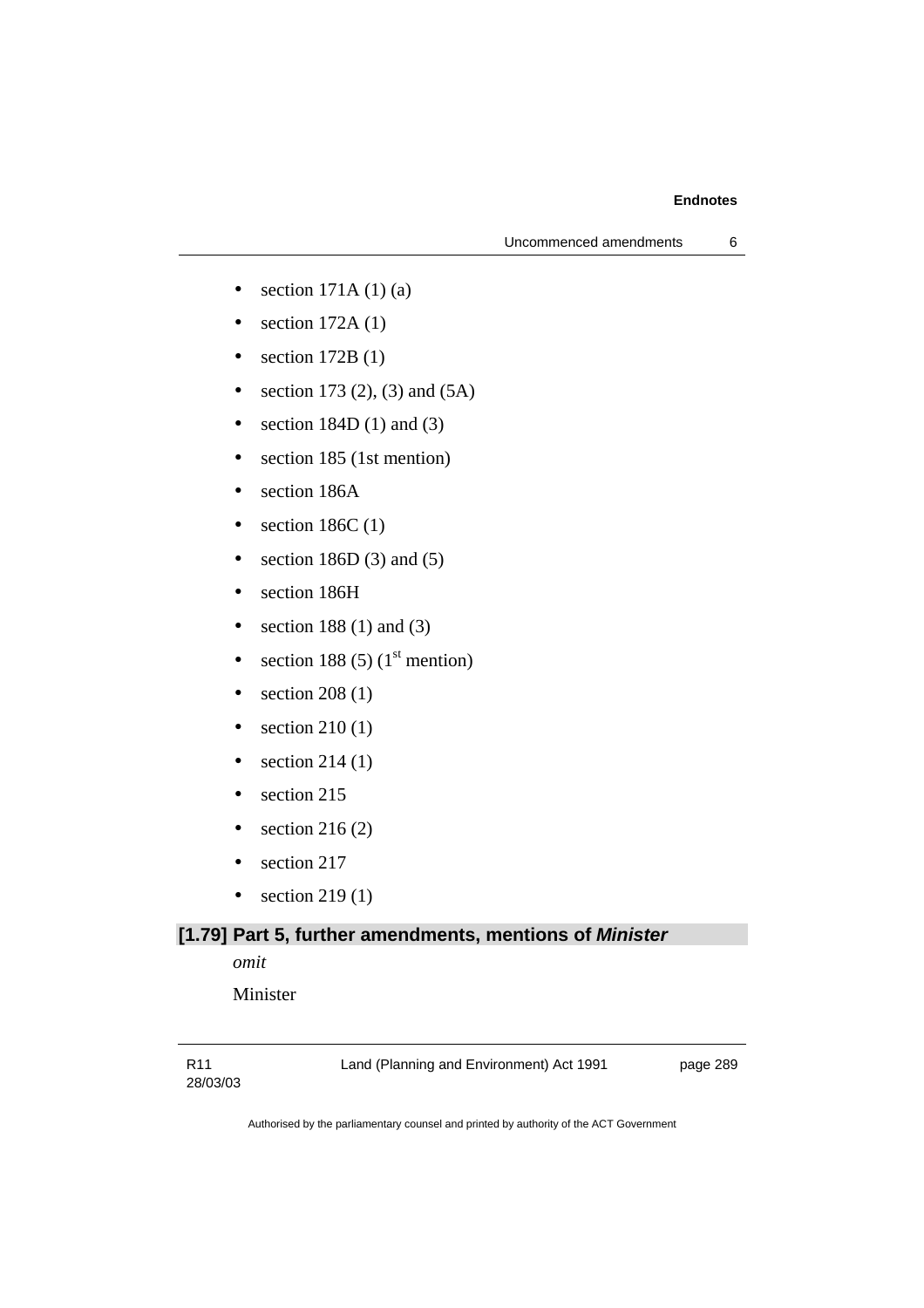6 Uncommenced amendments

## *substitute*

planning and land authority

*in the following provisions:* 

- section  $173(3)$
- section 174
- section  $176(1)$
- section  $177(1)$
- section 178
- section 179 $(1)$  and  $(2)$
- section 180 (3)  $(1<sup>st</sup>$  mention)
- section  $184A(2)$
- section 184C
- section  $186 (1) (d)$
- section  $187A(2)$
- section 187C
- section  $188$  (2A)

# Part 1.5 **Act, part 6 (Approvals and orders)**

## **[1.80] Section 222, definition of** *approval*

## *substitute*

*approval* means—

(a) an approval under section 230 (Approvals); or

| page 290 | Land (Planning and Environment) Act 1991 | R <sub>11</sub> |
|----------|------------------------------------------|-----------------|
|          |                                          | 28/03/03        |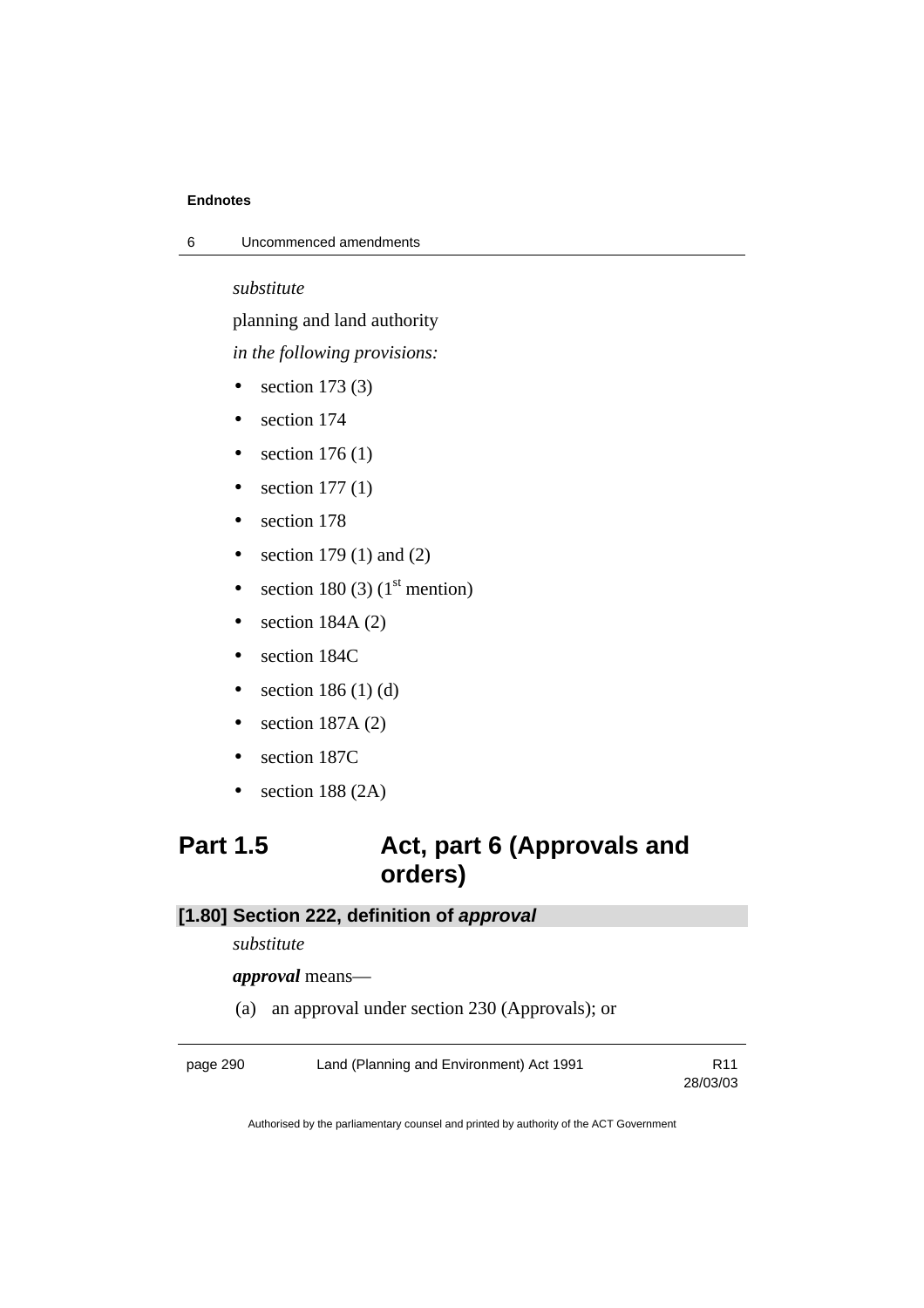- (b) if, on reconsideration of an original decision, an application for development is approved—an approval on reconsideration.
- *Note* Subdivision 6.2.4 deals with reconsideration of original decisions.

#### **[1.81] Section 222, new definition of** *original decision*

*insert* 

*original decision*—see section 246 (1).

#### **[1.82] Section 222, definition of** *relevant authority*

*substitute* 

*relevant authority*, in relation to an application, means—

- (a) if the Minister has, under section 229B (Minister may decide some applications), decided to consider an application—the Minister; or
- (b) the planning and land authority.

#### **[1.83] Section 226 (5)**

*omit* 

or the Minister

## **[1.84] Section 226 (7)**

#### *substitute*

- (7) The planning and land authority may—
	- (a) correct a formal error in an application; or
	- (b) at the request of the applicant, make an alteration to an application.

## **[1.85] Section 226 (8)**

*omit everything before paragraph (a), substitute* 

R11 28/03/03 Land (Planning and Environment) Act 1991 page 291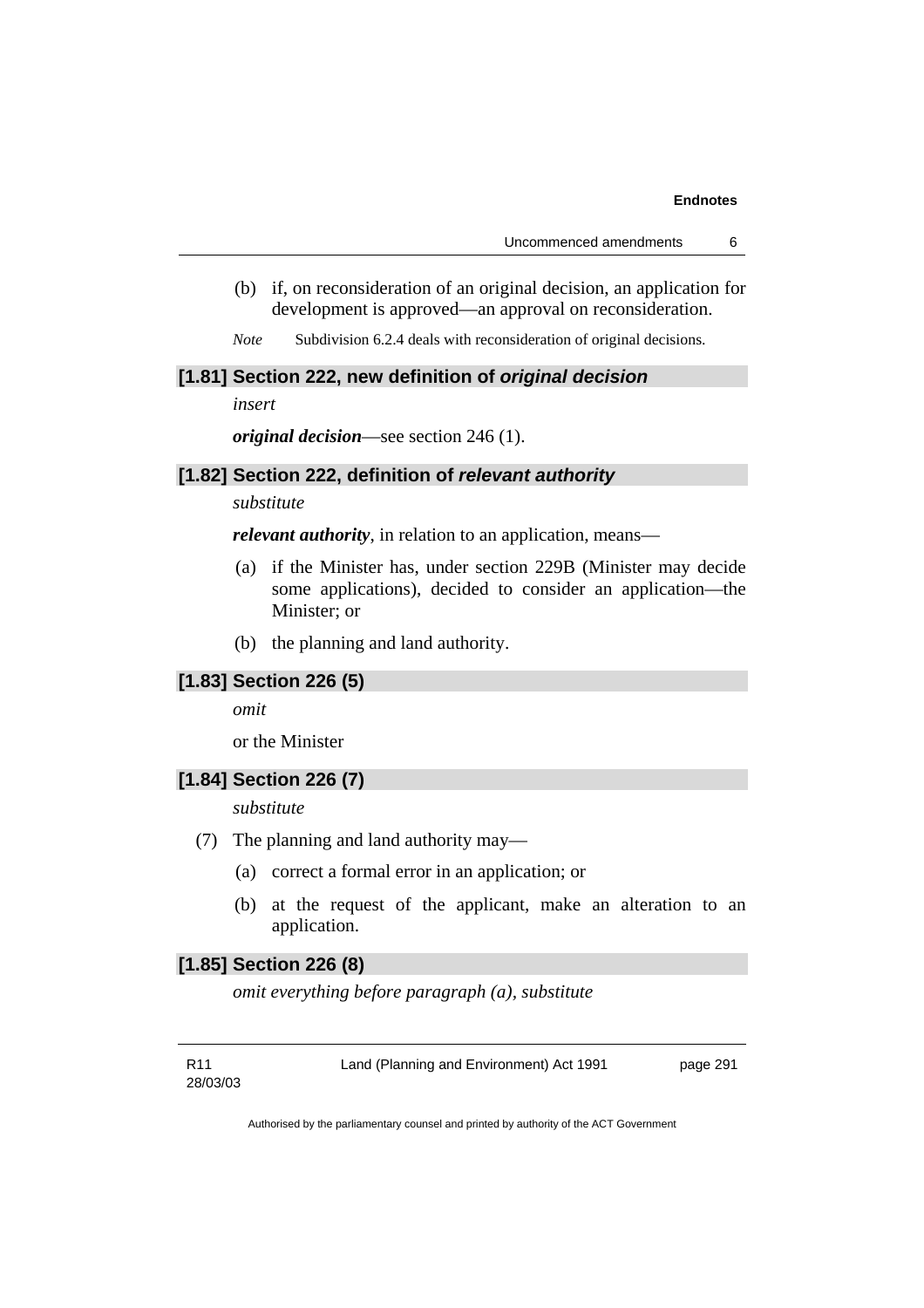- 6 Uncommenced amendments
- (8) If the planning and land authority makes an alteration or correction under subsection (7), the authority must—

## **[1.86] Section 227 (1) (f)**

*omit* 

paragraph.

*substitute* 

paragraph; and

## **[1.87] New section 227 (1) (g) to (i)**

#### *insert*

- (g) any comments of the planning and land authority or the planning and land council given to the Minister for the Minister's consideration of an application under section 229B (Minister may decide some applications); and
- (h) if an application has been reconsidered under subdivision 6.2.4—the date and details of the decision on reconsideration; and
- (i) details of any minor amendment made under section 247.

#### **[1.88] Section 228 (3)**

#### *substitute*

- (3) The planning and land authority must approve an application if satisfied that—
	- (a) the part of the application for approval to undertake a development to which the application under subsection (1) relates contains information—
		- (i) about the personal or business affairs of a person; or
		- (ii) that has been given to the authority in confidence; or

| page 292 | Land (Planning and Environment) Act 1991 | R <sub>11</sub> |
|----------|------------------------------------------|-----------------|
|          |                                          | 28/03/03        |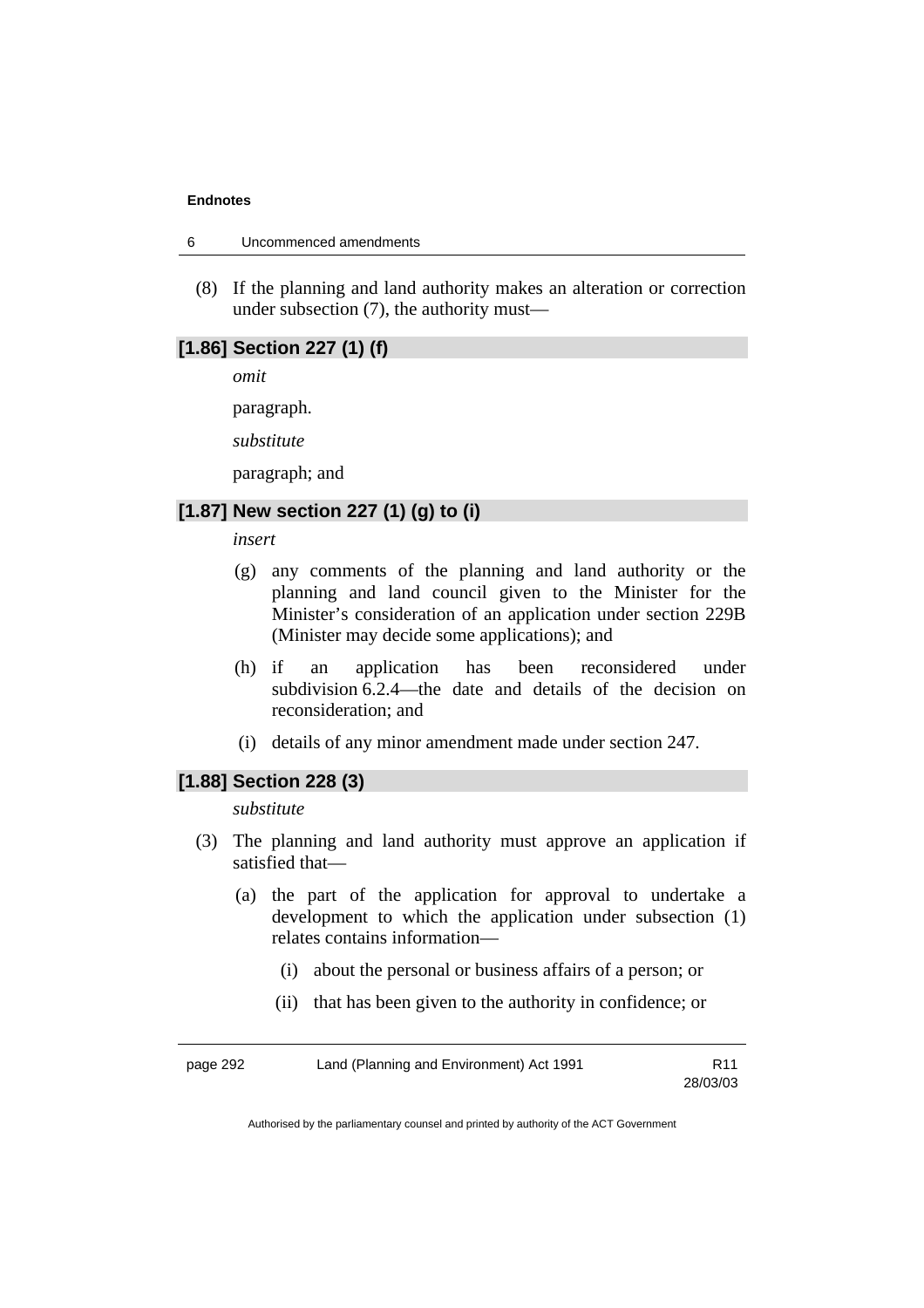- (iii) the publication of which would disclose a trade secret; or
- (iv) the disclosure of which is likely to affect the conduct of a person's lawful business affairs; and
- (b) it would not be in the public interest for the part to be published.

#### **[1.89] Section 229 (1) (a) (ii)**

*omit* 

Minister

*substitute* 

authority

#### **[1.90] Section 229A**

*substitute* 

#### **229A Direction that applications be submitted to Minister**

- (1) The Minister may, in writing, direct the planning and land authority to refer to the Minister an application that has not been decided by the authority.
	- *Note* The *Planning and Land Act 2002*, s 10 provides that the planning and land authority must comply with directions given to it under a Territory law.
- (2) When complying with the direction, the planning and land authority must also give the Minister—
	- (a) the information and documents received by the authority in relation to the application; and
	- (b) any other relevant information and documents held by the authority.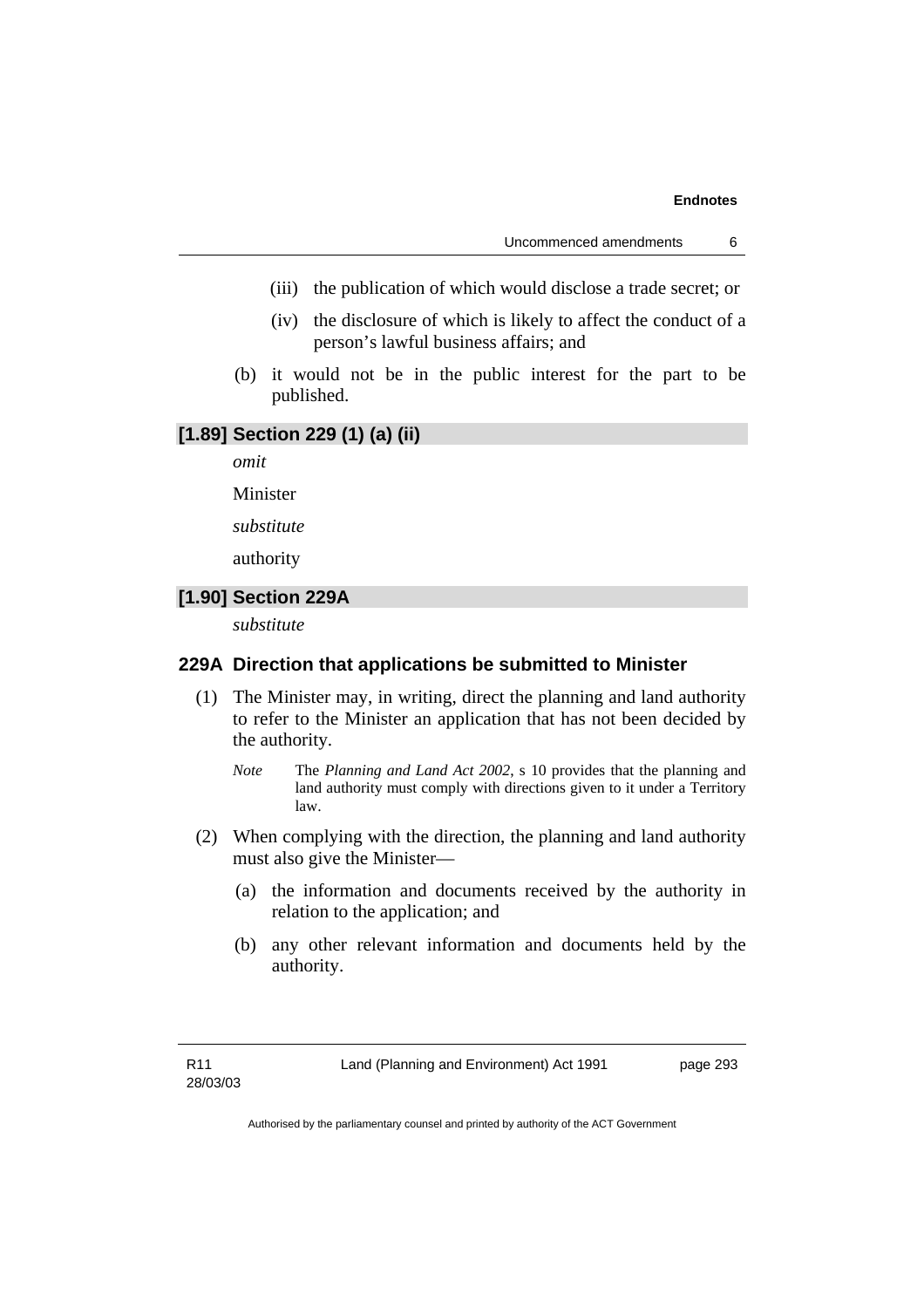- 6 Uncommenced amendments
- (3) If the Minister gives a direction under subsection (1) in relation to an application, the planning and land authority must take no further action that would lead to a decision by the authority on the application.

#### **229B Minister may decide some applications**

- (1) This section applies in relation to an application referred to the Minister under section 229A.
- (2) The Minister may decide to consider the application if, in the Minister's opinion—
	- (a) the application raises a major policy issue; or
	- (b) the application seeks approval for a development that may have a substantial effect on the achievement or development of objectives of the Territory plan; or
	- (c) the approval or refusal of the application would provide a substantial public benefit.
- (3) If the Minister decides to consider an application, the Minister must tell the planning and land authority in writing about the decision.
- (4) An advice under subsection (3) is a notifiable instrument.

*Note* A notifiable instrument must be notified under the *Legislation Act 2001*.

- (5) An advice under subsection (3) must be notified under the *Legislation Act 2001* within 3 weeks after the day it is given.
- (6) If the Minister decides to consider an application, the Minister must—
	- (a) tell the applicant in writing about the decision and the grounds on which the decision has been taken; and
	- (b) ensure that the Minister has the comments of the planning and land authority and the planning and land council on the application; and

| page 294 | Land (Planning and Environment) Act 1991 | R11      |
|----------|------------------------------------------|----------|
|          |                                          | 28/03/03 |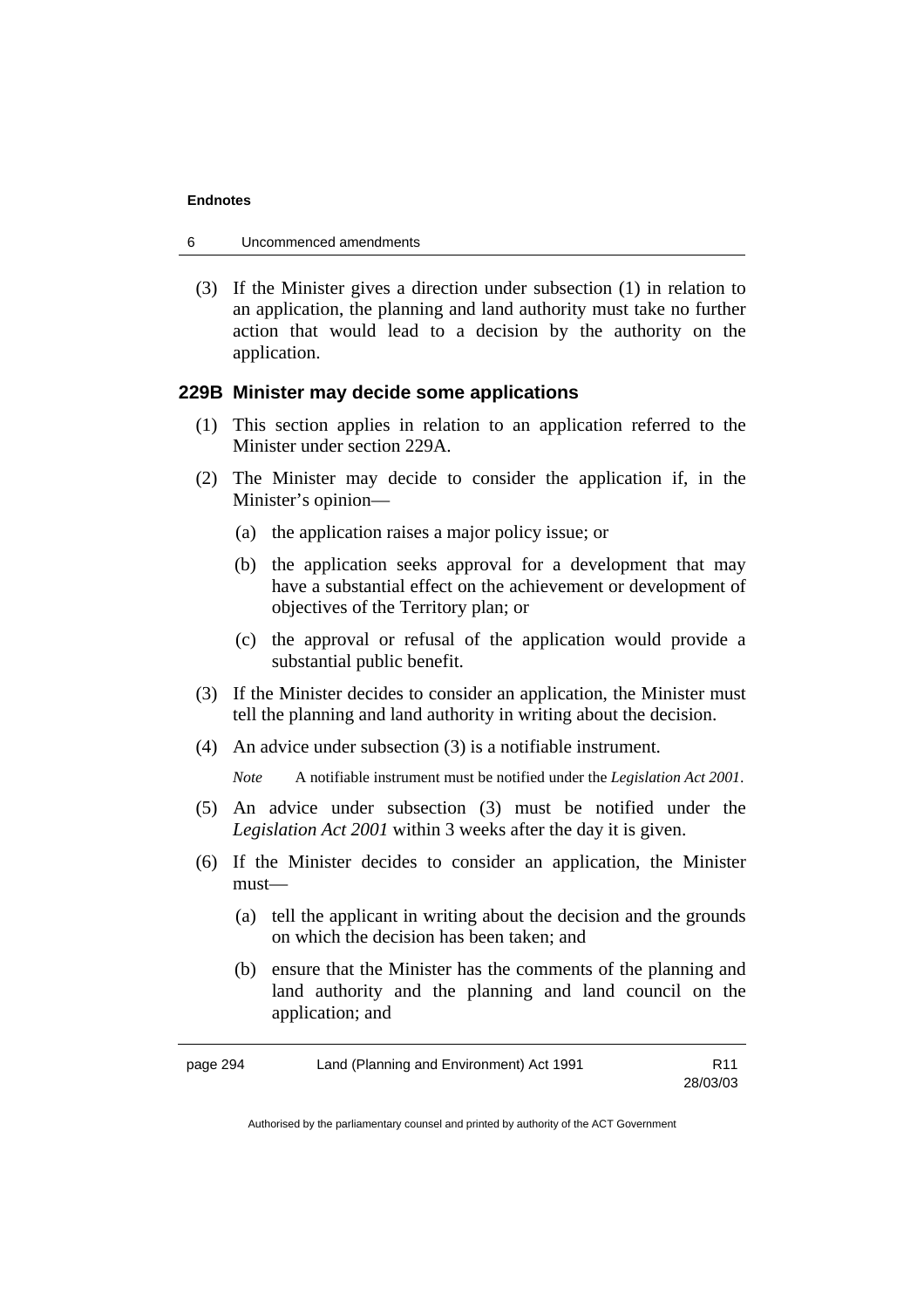- (c) approve or refuse the application.
- (7) Within 3 sitting days after the day the Minister decides an application, the Minister must present to the Legislative Assembly a statement containing—
	- (a) a description of the development to which the application relates; and
	- (b) details of the land where the development is proposed to take place; and
	- (c) the applicant's name; and
	- (d) details of the Minister's decision; and
	- (e) the grounds for the decision.
- (8) The statement under subsection (7) must be accompanied by a copy of the comments of the planning and land council on the application to which the statement relates.
- (9) If the Minister is satisfied that the Minister should not consider the application, the Minister must refer the application back to the land and planning authority for decision.

### **[1.91] New section 231 (1) (a) (v)**

*insert* 

 (v) if the relevant authority is the Minister—the comments of the planning and land authority and the planning and land council; and

## **[1.92] Section 232 (1)**

#### *substitute*

- (1) The planning and land authority may direct an applicant—
	- (a) to give the notice of the application that the authority would, but for this section, be required to give; and

| R11      | Land (Planning and Environment) Act 1991 | page 295 |
|----------|------------------------------------------|----------|
| 28/03/03 |                                          |          |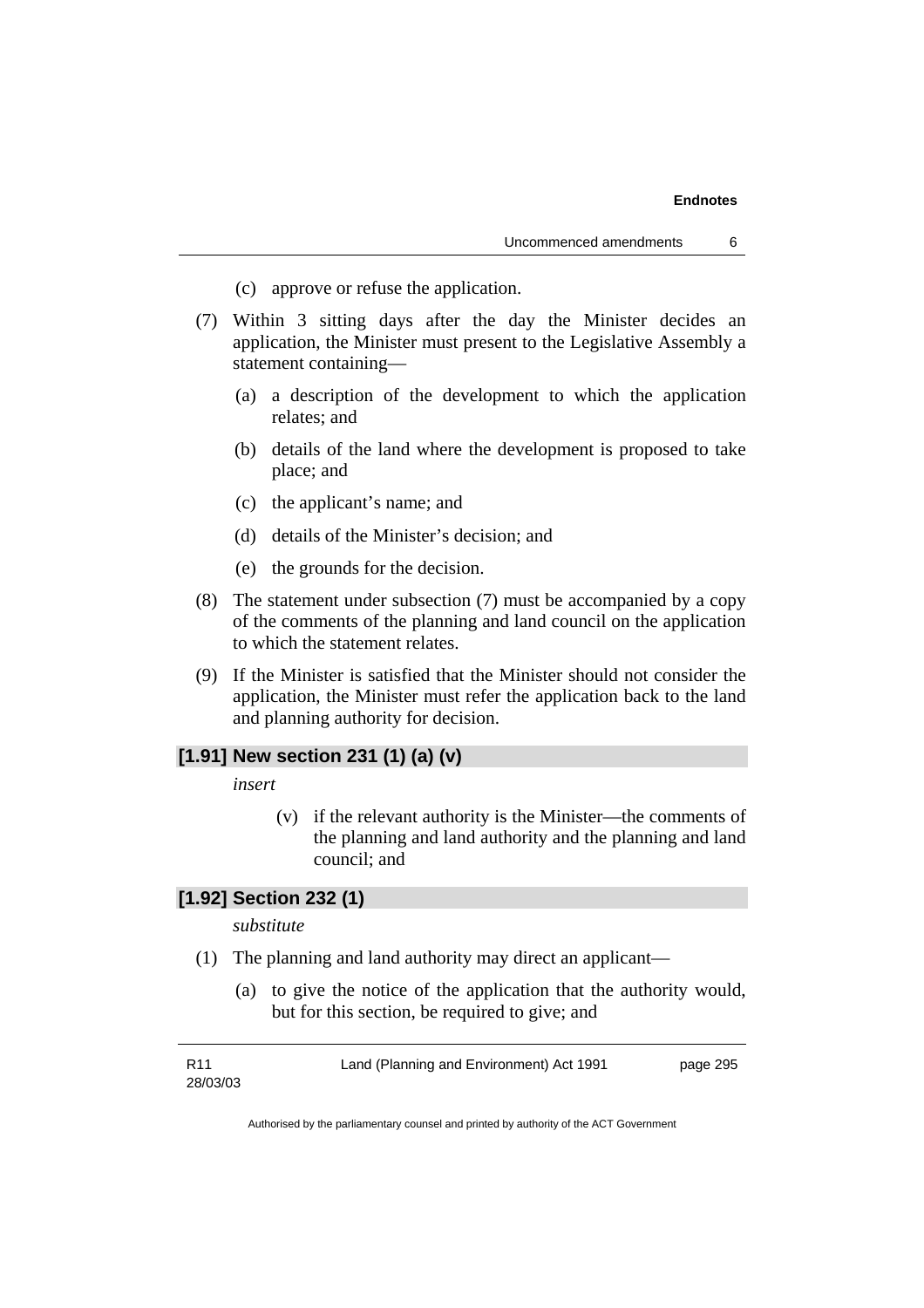#### 6 Uncommenced amendments

- (b) to give notice to any other person.
- (1A) The planning and land authority need not give notice of an application under section 229 (Notice of application) or another Act if the authority gives a direction under subsection (1).

## **[1.93] Section 232 (2)**

*omit* 

requirement made

*substitute* 

direction

## **[1.94] Section 232 (3)**

*omit* 

subsection (1)

*substitute* 

a direction under subsection (1)

#### **[1.95] Section 232**

*renumber subsections when Act next republished under Legislation Act 2001* 

## **[1.96] Section 237 (3)**

*omit* 

by the Minister

*substitute* 

by the authority

page 296 Land (Planning and Environment) Act 1991 R11

28/03/03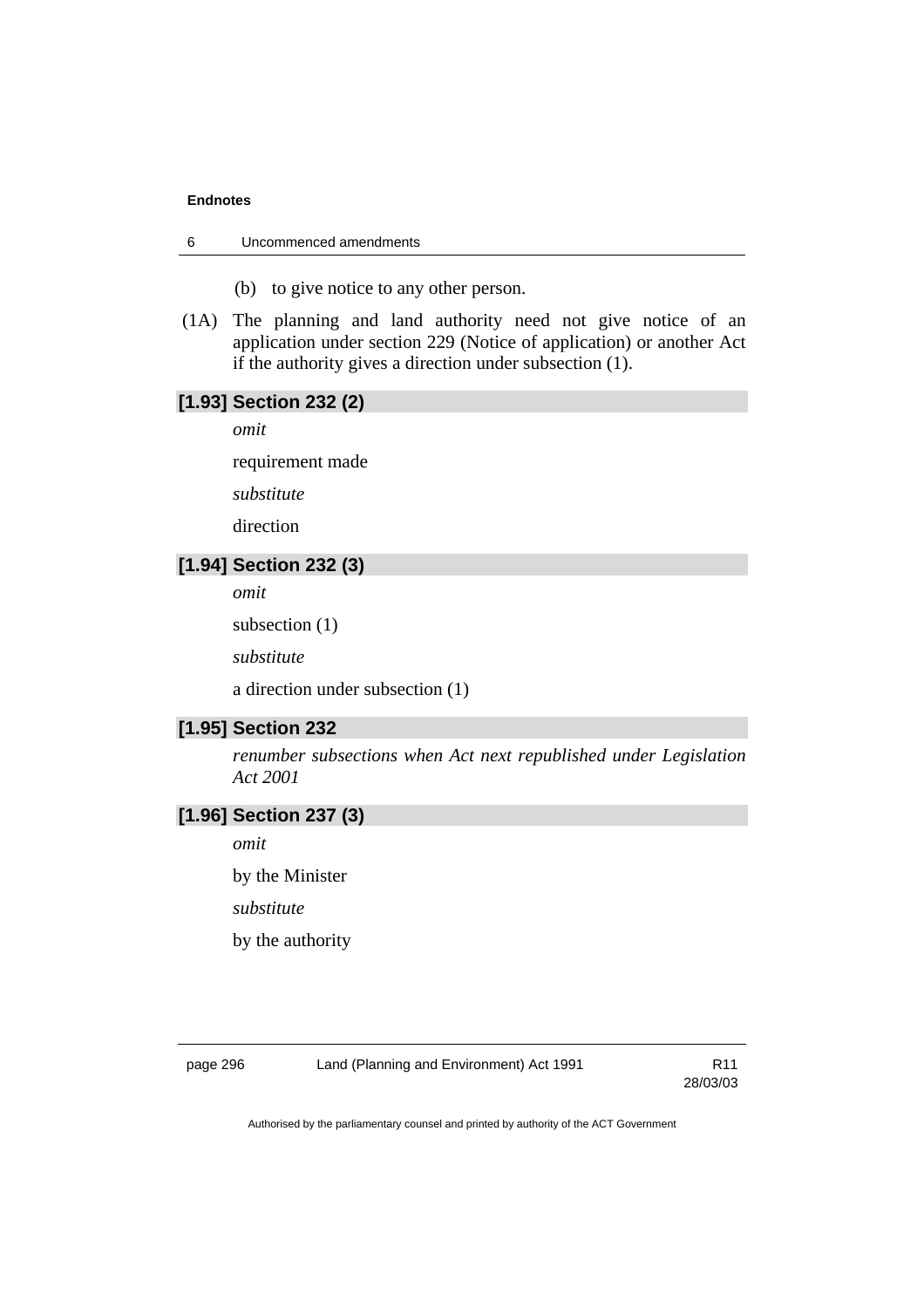#### **[1.97] Section 237**

*renumber subsections when Act next republished under Legislation Act 2001* 

#### **[1.98] Section 239**

*omit* 

Minister's

*substitute* 

authority's

#### **[1.99] Section 242**

*substitute* 

#### **242 Approvals—notices to applicants and registrar-general**

- (1) If an application is approved, the planning and land authority must give written notice—
	- (a) to the applicant; and
	- (b) if the application approved relates to a variation of a lease—to the registrar-general for notification under the *Land Titles Act 1925*.
	- *Note* An application may be approved under s 246A on reconsideration of an original refusal—see s 222 (1), def *approval*.
- (2) A notice to an applicant must state the date the approval takes effect.
	- *Note* For date of effect of an approval, see s 249 (When approvals take effect).

## **[1.100]Section 243 (1)**

*substitute* 

R11 28/03/03 Land (Planning and Environment) Act 1991 page 297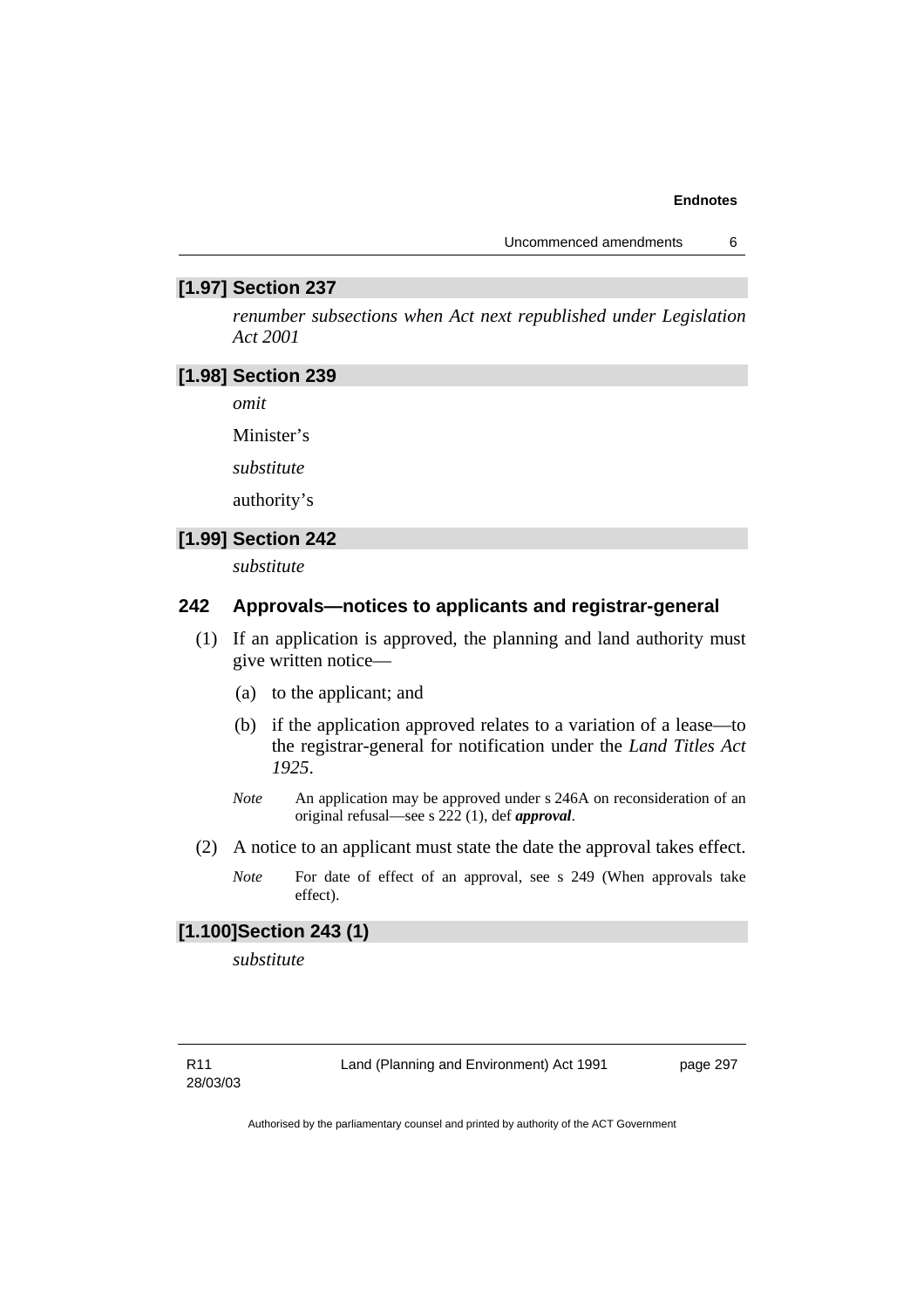- 6 Uncommenced amendments
- (1) If an application is approved, the planning and land authority must give each person who objected under section 237 (1) written notice of the approval.
	- *Note* An application may be approved under s 246A on reconsideration of an original refusal—see s 222 (1), def *approval*.

### **[1.101]Section 243 (4)**

*substitute* 

- (4) If an application is refused, the planning and land authority must give written notice of the refusal to the applicant and each person who objected under section 237 (1).
- (4A) In this section:

*refused*, for an application, includes confirming a decision to refuse an application on reconsideration of the decision under subdivision 6.2.4.

#### **[1.102]Section 243**

*renumber subsections when Act next republished under Legislation Act 2001* 

## **[1.103]Section 244 (a)**

*omit* 

has been given to the Minister

*substitute* 

have been given

## **[1.104]Section 245 (1)**

*substitute* 

(1) An approval may be conditional.

page 298 Land (Planning and Environment) Act 1991 R11

28/03/03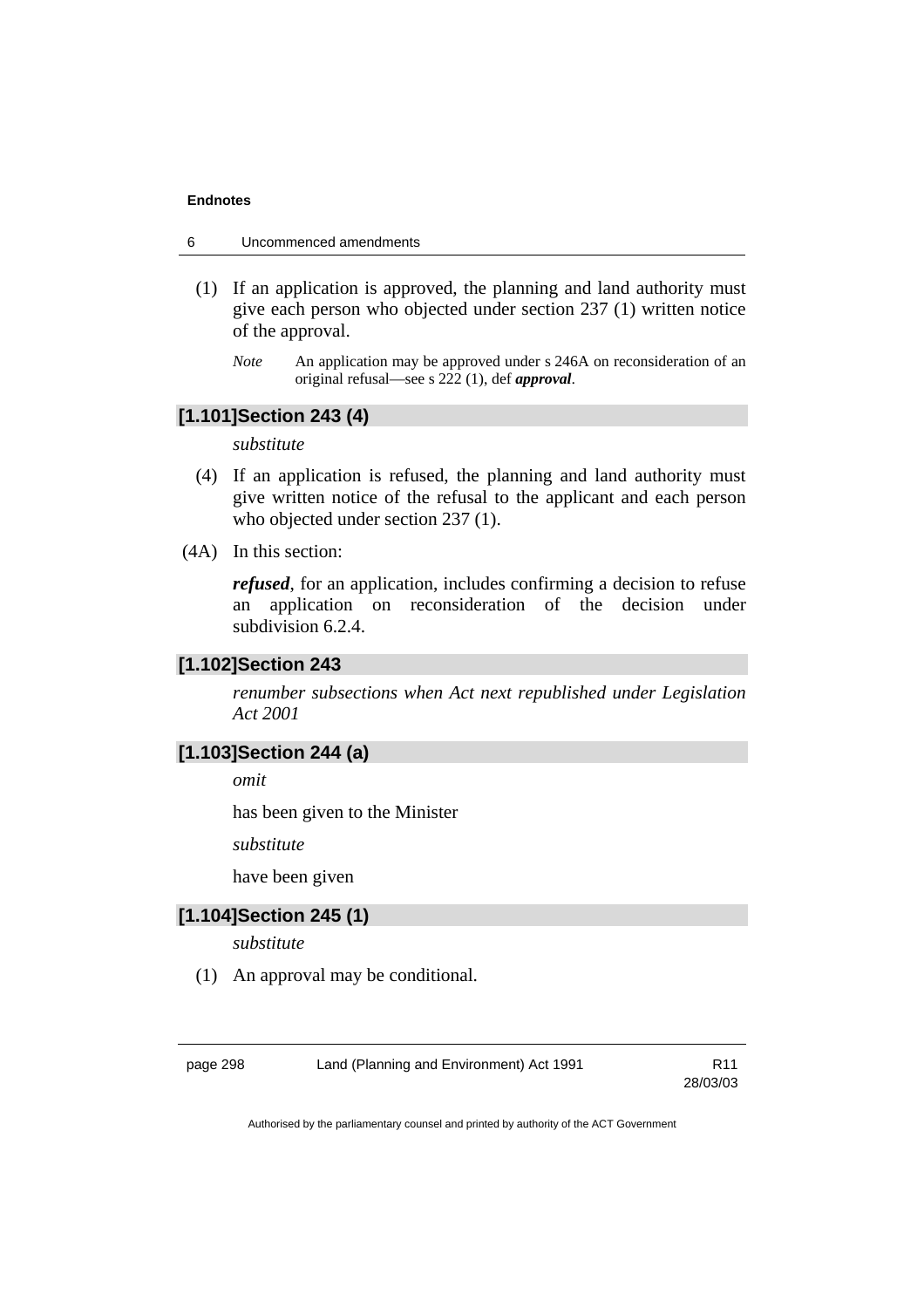## **[1.105]Section 245 (3) (k)**

*omit* 

with the Minister for approval by him or her

*substitute* 

with the planning and land authority for approval

## **[1.106]Section 245 (4)**

*omit* 

section 230 (2)

*substitute* 

section 230 (4)

# **[1.107]New subdivision 6.2.4 and subdivision heading**

*insert* 

## **Subdivision 6.2.4 Reconsideration of applications for approval**

## **245A Definitions for subdiv 6.2.4**

In this subdivision:

*new application*—see section 246 (2).

*original application*—see section 246 (1) (a).

*original decision*—see section 246 (1) (a).

## **246 Applications for reconsideration**

(1) This section applies if—

R11 28/03/03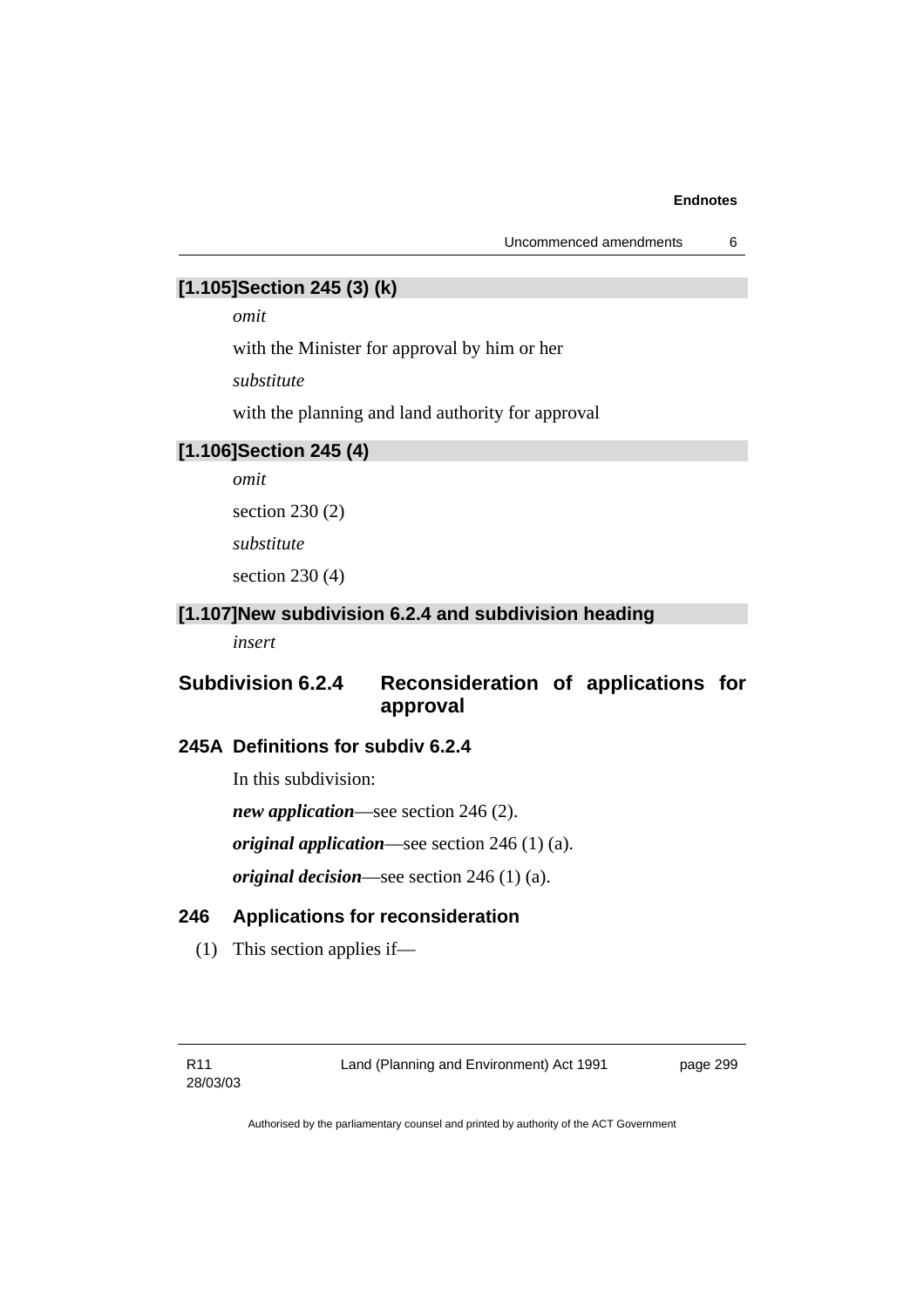- 6 Uncommenced amendments
	- (a) an application (the *original application*) has been approved or refused (the *original decision*) by the planning and land authority; and
	- (b) either—
		- (i) an application has not previously been made under this section for reconsideration of the original decision (other than an application; or
		- (ii) an application has been previously made and the original decision was taken to be confirmed under section 246B (No action by planning and land authority within time).
	- (2) The applicant for the original application may apply (the *new application*) for reconsideration of the original decision.
- (3) The new application must be made within—
	- (a) 4 weeks after the day the applicant is told about the decision by the planning and land authority; or
	- (b) any longer period allowed by the planning and land authority, either before or after the end of the 4 weeks.
- (4) The application must set out the grounds on which reconsideration of the original decision is sought.
- (5) The making of the application for reconsideration of the original decision automatically stays the operation of the decision.

### **246A Reconsideration of decisions**

- (1) Within 4 weeks after the day the planning and land authority receives the new application, the authority must—
	- (a) reconsider the original decision; and
	- (b) after reconsideration—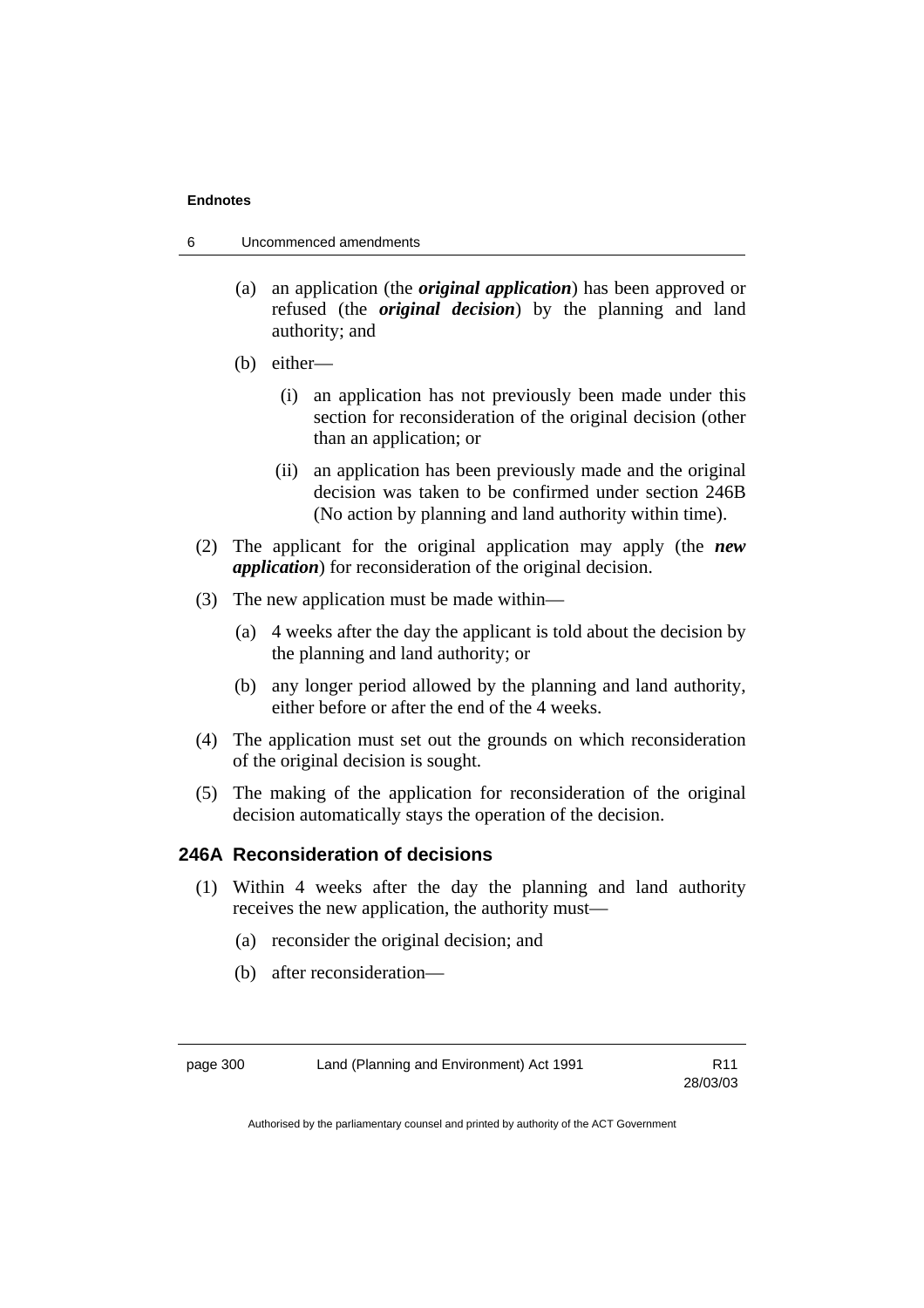- (i) make any decision in substitution for the original decision that the authority could have made on the original application; or
- (ii) confirm the original decision.
- (2) The 4 weeks mentioned in subsection (1) may be extended for a stated period by agreement between the planning and land authority and the applicant.
- (3) In reconsidering the original decision, the planning and land authority—
	- (a) need not give notice of the new application under section 229; but
	- (b) must give written notice of the new application to anyone who objected to the grant of approval for the original application, allow the person reasonable time (that is not shorter than 2 weeks) to make a submission on the new application, and consider any submission made within the time allowed.
- (4) Also, in reconsidering the original decision, the planning and land authority—
	- (a) must consider any information available to it when it made the original decision and information given in the new application; and
	- (b) may consider any other relevant information.

#### **Examples of other relevant information**

- 1 information from submissions by objectors
- 2 information from an assessment or panel ordered under s 236
- *Note* An example is part of the Act, is not exhaustive and may extend, but does not limit, the meaning of the provision in which it appears (see *Legislation Act 2001*, s 126 and s 132).
- (5) The planning and land authority must ensure that, if the original decision is made on its behalf by a person (the *original*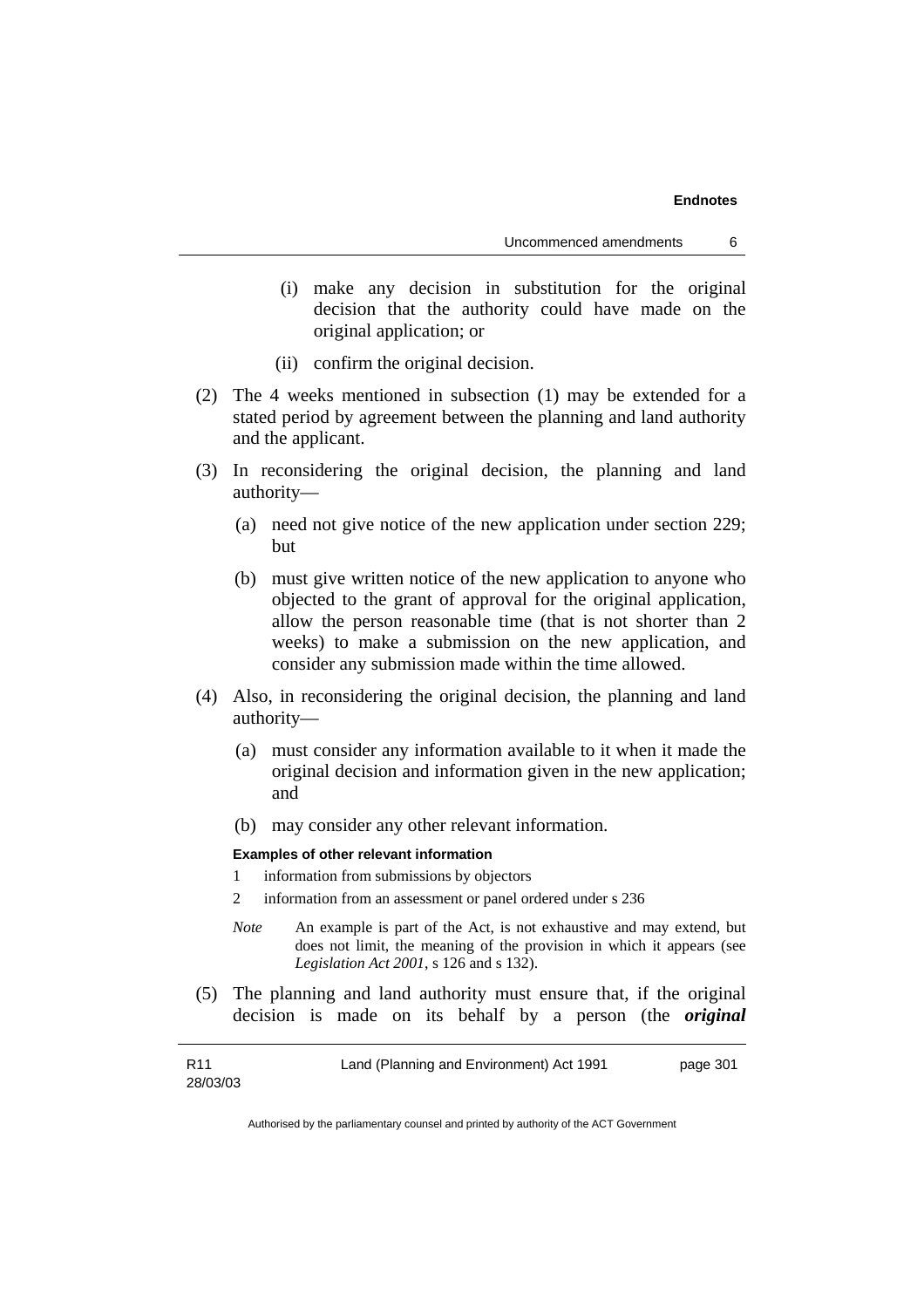6 Uncommenced amendments

*decision-maker*), the authority or someone other than the original decision-maker reconsiders the decision.

### **246B No action by planning and land authority within time**

If the planning and land authority does not make a substitute decision, nor confirm the original decision, within the 4 weeks mentioned in section 246A, the planning and land authority is taken to have confirmed the original decision.

#### **246C Notice of decision on reconsideration**

- (1) As soon as practicable after reconsidering the original decision, the planning and land authority must give written notice of the decision on the reconsideration to the applicant and anyone who was given notice of the new application under section 246A (3) (b).
- (2) The notice must be in accordance with the requirements of the code of practice in force under the *Administrative Appeals Tribunal Act 1989*, section 25B (1).

## **Subdivision 6.2.5 Approvals—miscellaneous**

## **[1.108]Section 247 (1)**

*omit* 

the relevant authority who gave the approval

*substitute* 

the planning and land authority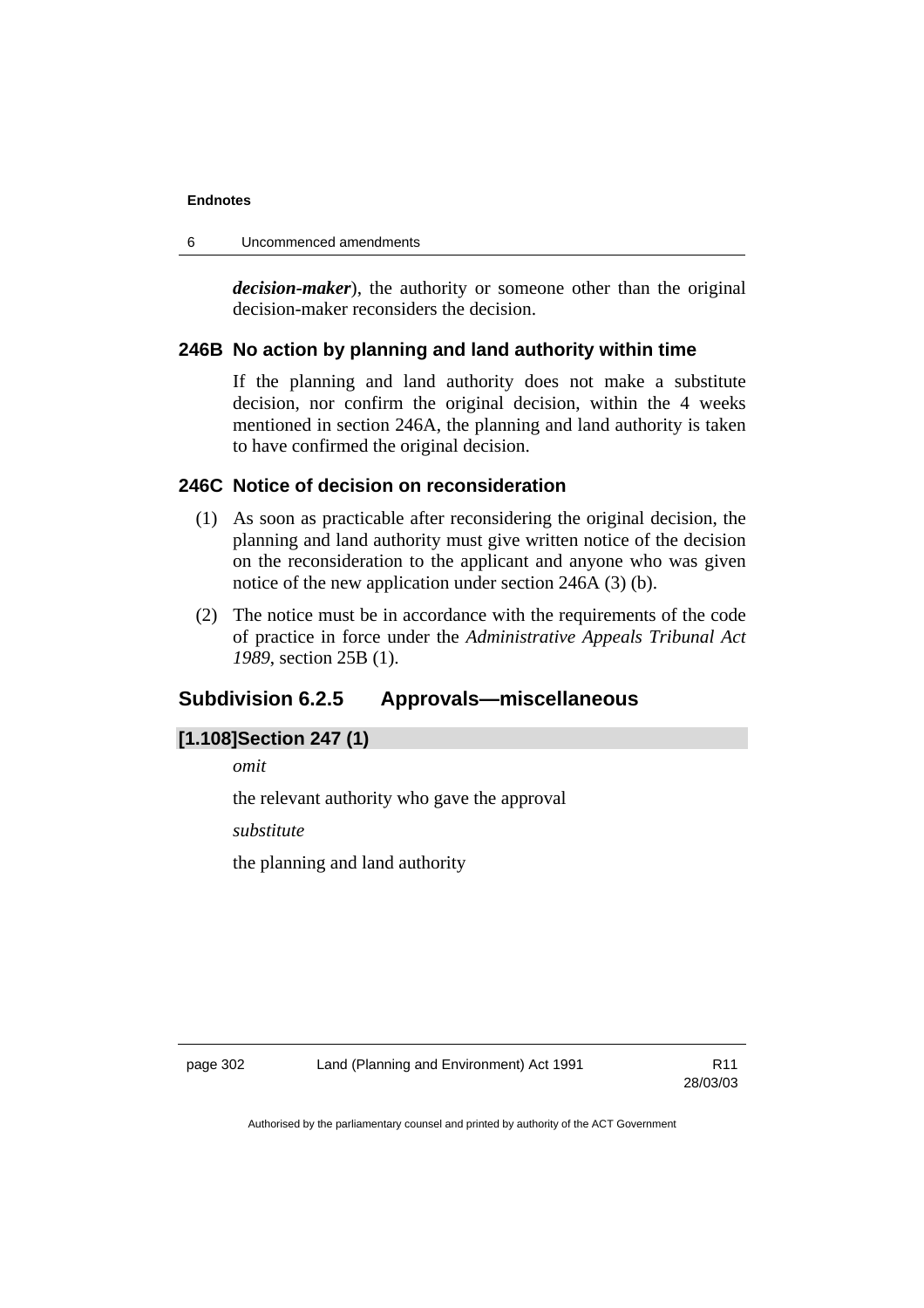#### **[1.109]Section 248**

#### *omit*

If the relevant authority who gave an approval is satisfied that the approval contains a formal error, the authority shall—

#### *substitute*

If the planning and land authority is satisfied that an approval contains a formal error, the authority must—

## **[1.110]Section 249**

*substitute* 

#### **249 When approvals take effect**

- (1) This section is subject to sections 230 (4) and 245 (3) (d).
	- *Note* Section 230 (4) prevents an approval of a development application for an activity not permitted by the lease from taking effect until the lease is varied. Section 245 (3) (d) allows a condition to be included in an application for approval that the approval does not take effect until a specified approval is given, amended or varied.
- (2) An approval under section 230 (Approvals) takes effect—
	- (a) if no objection to the relevant application has been made under section 237—on the day the approval is given; or
	- (b) if an objection to the relevant application has been made under section 237 and no application has been made to the AAT for review of the decision within 4 weeks after the day of the decision—on the day after the end of the period of 4 weeks; or
	- (c) if application is made to the AAT for a review of the decision to grant the approval and the tribunal decides to confirm the decision (whether or not a condition is varied, omitted or imposed)—on the day the tribunal makes its decision.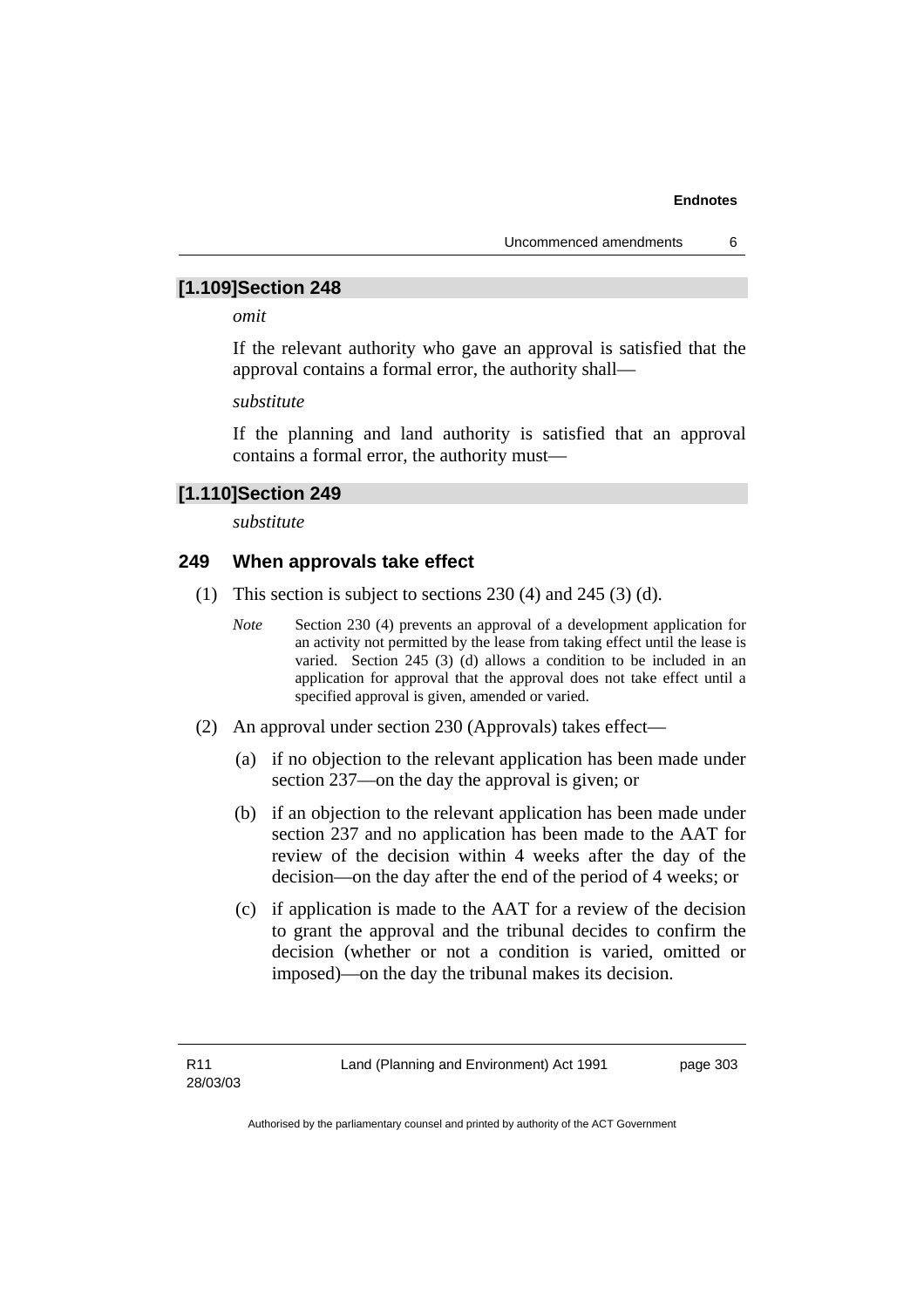#### 6 Uncommenced amendments

- (3) An approval on reconsideration under division 6.2.4 takes effect on the day the decision granting the approval is given.
- (4) However, the operation of an approval mentioned in subsection (2) (a) or (3) is stayed if application is made to the AAT for review of the decision to grant the approval.
- (5) The stay of the operation of the approval remains in force until the application for review is decided by the tribunal.

## **[1.111]New section 251 (1) (c)**

#### *omit*

the date of the approval.

*substitute* 

the day the approval takes effect.

*Note* For when an approval takes effect, see section 249 (When approvals take effect).

## **[1.112]Section 253**

*omit* 

The Minister may revoke an approval—

*substitute* 

A relevant authority may revoke an approval given by the authority—

## **[1.113]Section 254**

*omit* 

Minister

*substitute* 

Environment Minister

page 304 Land (Planning and Environment) Act 1991 R11

28/03/03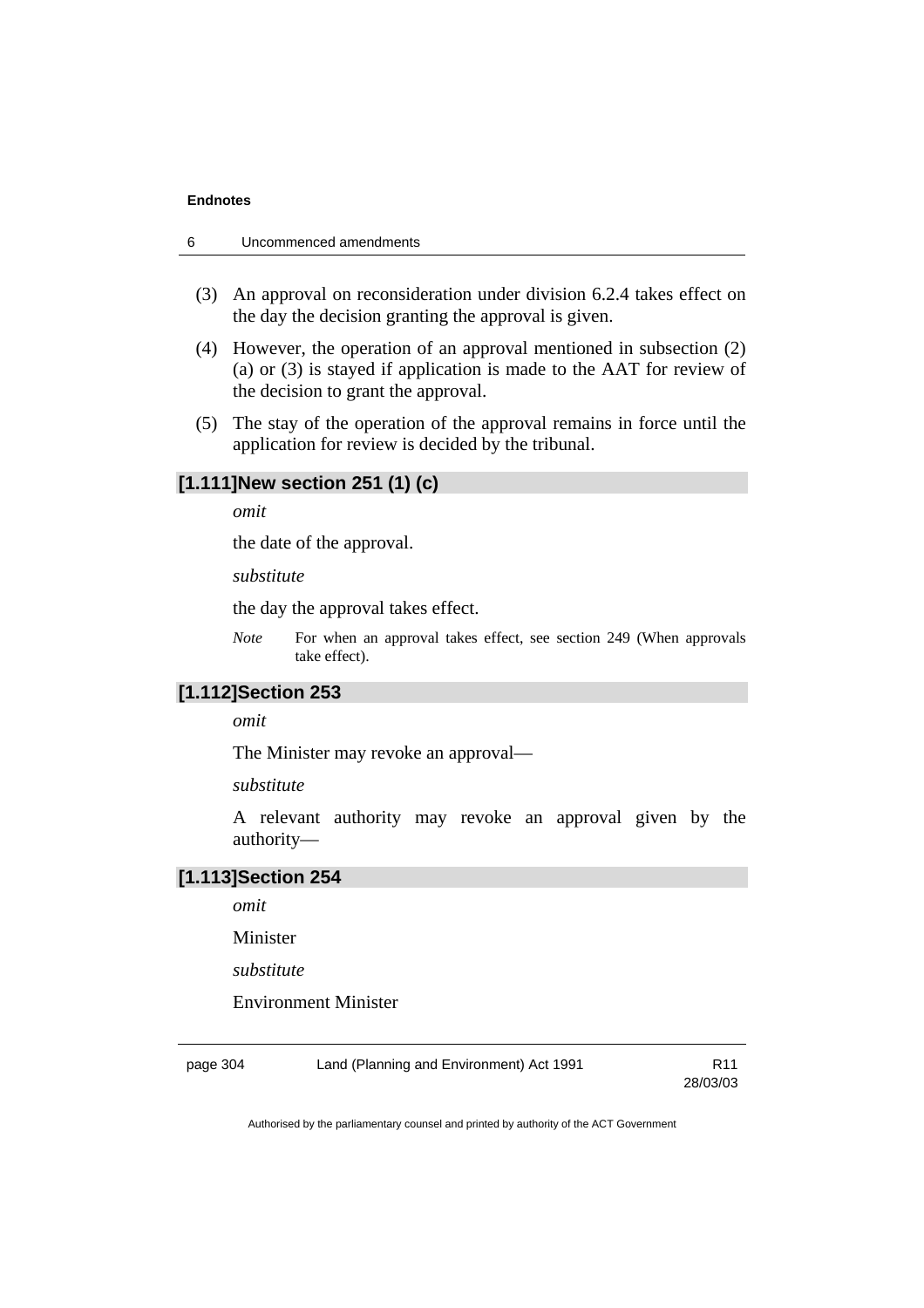## **[1.114]Section 256 (4BA) (a)**

*omit* 

Minister

*substitute* 

Environment Minister

## **[1.115]Section 256 (4BA) (b)**

*omit* 

Minister

*substitute* 

authority

## **[1.116]Section 256 (4C)**

*omit* 

the Minister must,

*substitute* 

the authority must,

## **[1.117]Section 256 (6)**

*omit* 

the Minister is,

*substitute* 

the authority is,

## **[1.118]Section 257 (1)**

*omit* 

the Minister shall

R11 28/03/03 Land (Planning and Environment) Act 1991 page 305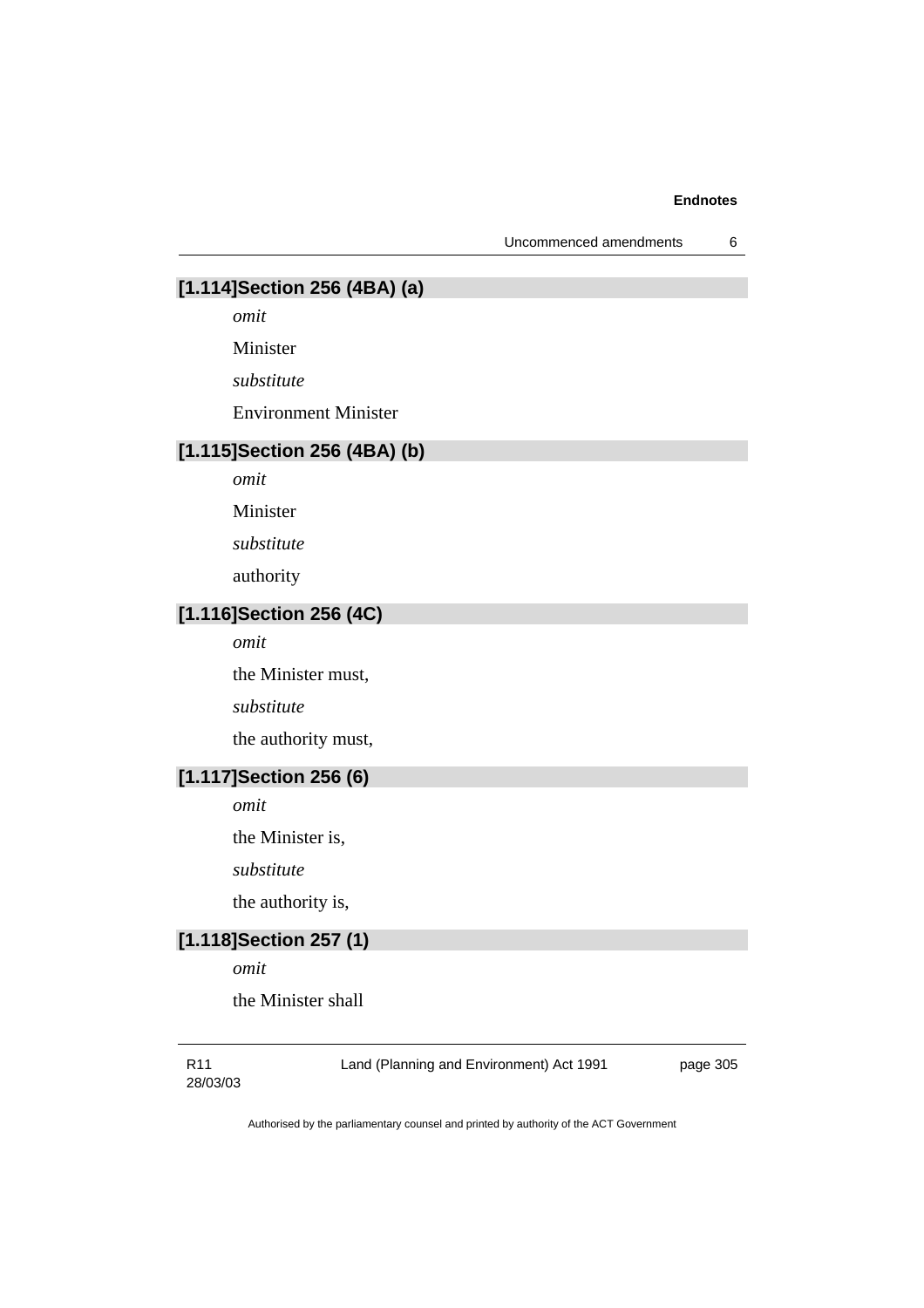6 Uncommenced amendments

*substitute* 

the authority must

## **[1.119]Section 257 (1) (e)**

*omit* 

Minister

*substitute* 

authority

## **[1.120]Section 258**

*omit* 

Where the Minister or the Executive, by order, directs

*substitute* 

If an order under section 256 has the effect of directing

## **[1.121]Section 259 (1) (a)**

*omit* 

Minister

*substitute* 

authority

## **[1.122]Section 260 (2) and (3)**

*substitute* 

- (2) The planning and land authority must give the registrar-general—
	- (a) a copy of any order of the kind mentioned in subsection (1); and
	- (b) written notice of any revocation of such an order.

| page 306 | Land (Planning and Environment) Act 1991 | R <sub>11</sub> |
|----------|------------------------------------------|-----------------|
|          |                                          | 28/03/03        |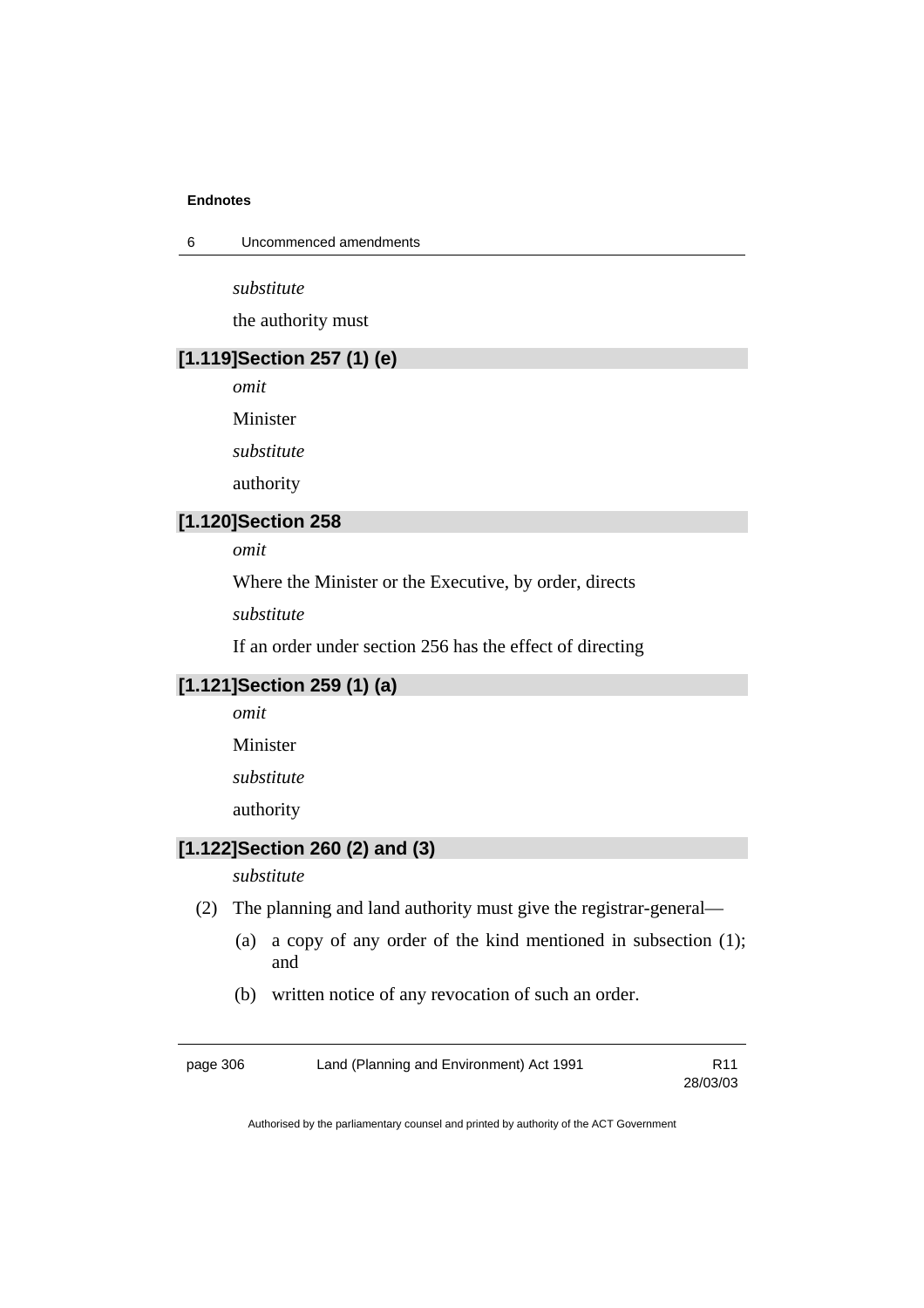## **[1.123]Section 272 (1)**

*omit* 

to whom the Minister

*substitute* 

whom the authority

## **[1.124]Division 6.5**

*omit* 

## **[1.125]Section 275**

*substitute* 

#### **275 AAT review—general**

- (1) A person whose interests are affected by a decision mentioned in schedule 4, part 4.1, column 4 may apply to the AAT for review of the decision.
- (2) A person mentioned in schedule 4, part 4.1, column 2 who makes a decision mentioned in column 4 of the item mentioning the person must give written notice to people whose interests the person believes are affected by the decision.
- (3) The notice under subsection (2) must comply with the requirements of the code of practice in force under the *Administrative Appeals Tribunal Act 1989*, section 25B (1).

#### **275A Approvals subject to entity's satisfaction**

- (1) This section applies if—
	- (a) an approval given to a person contains a condition that a development is to be carried out to the satisfaction of an entity mentioned in the approval; and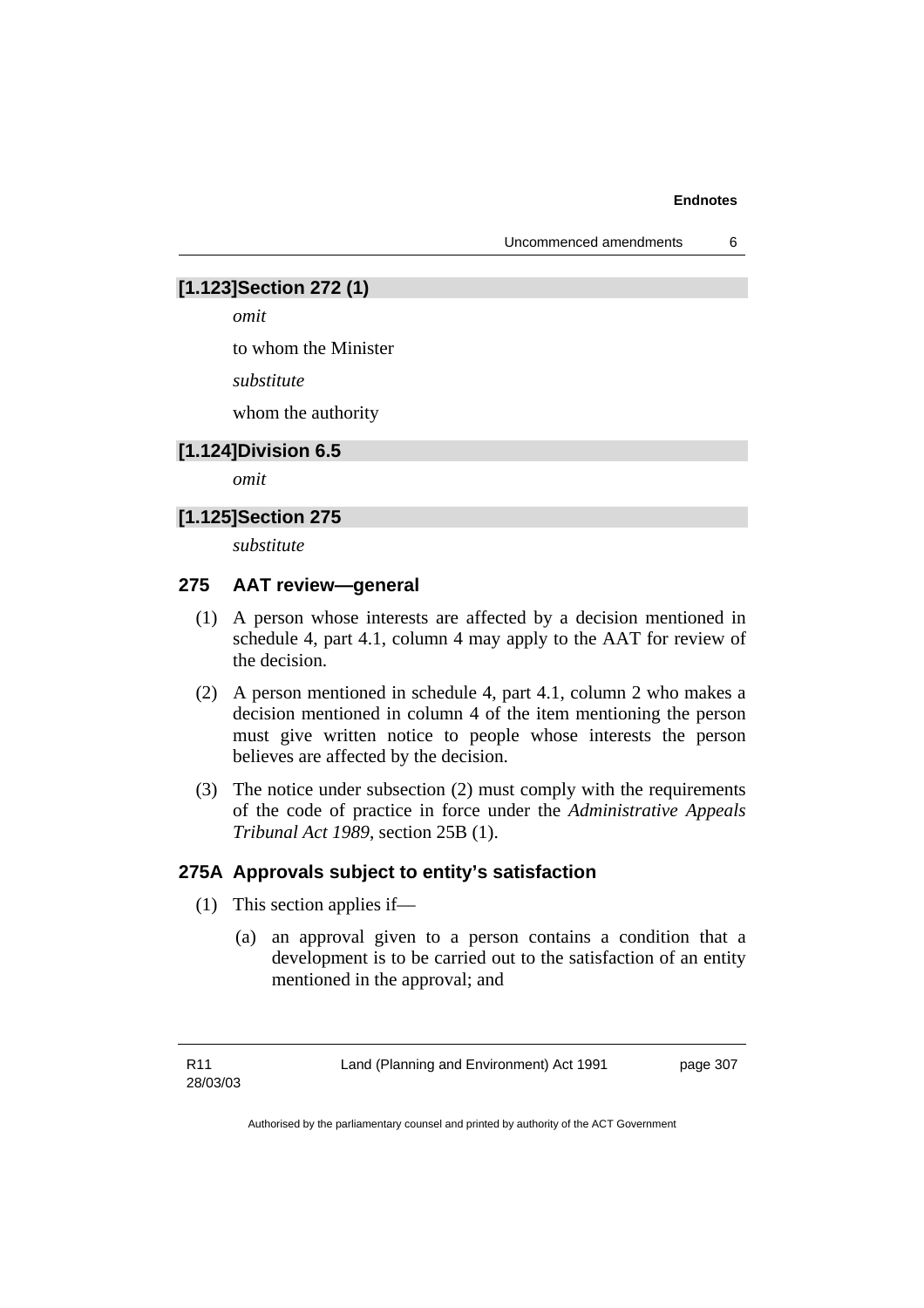- 6 Uncommenced amendments
	- (b) the entity decides that the development has not been carried out to its satisfaction.
	- *Note* Section 245 (3) (a) allows a relevant authority to impose a condition of the kind mentioned in s (1) (a).
- (2) The entity must give the person written notice of the decision.
- (3) The notice must be in accordance with the requirements of the code of practice in force under the *Administrative Appeals Tribunal Act 1989*, section 25B (1).
- (4) A person whose interests are affected by a decision mentioned in subsection (1) (b) may apply to the AAT for review of the decision.

## **[1.126]Section 276 (1)**

#### *substitute*

- (1) A person who is qualified under subsection (1A) may apply to the AAT for review of a decision of the relevant authority to—
	- (a) approve an application under section 230 or 246A; or
	- (b) include a condition in an approval.
	- *Note* Section 245 deals with inclusion of conditions.
- (1A) A person is qualified to make an application under subsection (1) if—
	- (a) the person objected to the grant of the approval of the relevant application to undertake development under section 237; or
	- (b) the AAT is satisfied that the person had reasonable grounds for not objecting within the prescribed period.
- (1B) An application under subsection (1) must be made within 4 weeks after the day the person was notified of the decision.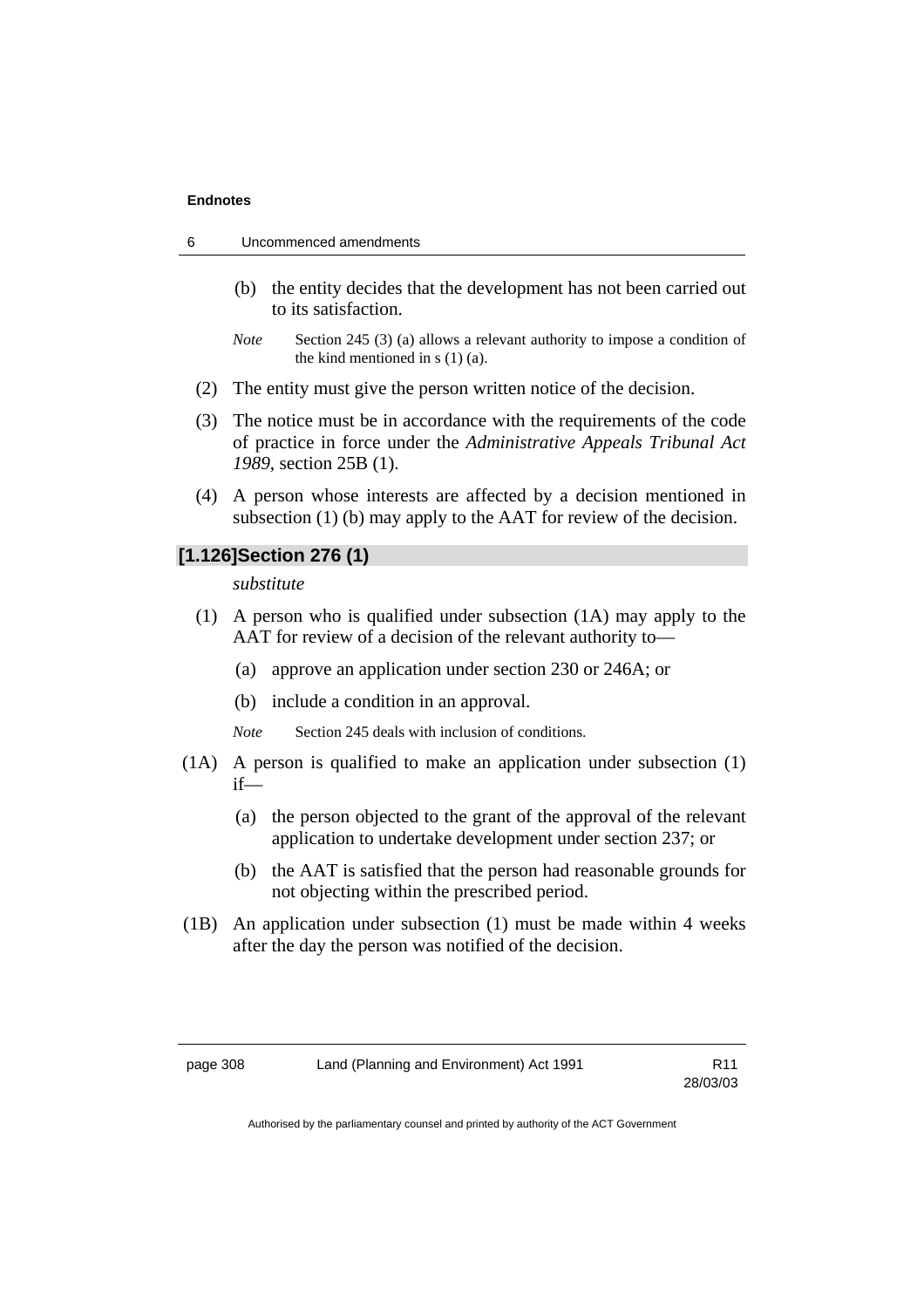#### **[1.127]Section 276**

*renumber subsections when Act next republished under Legislation Act 2001* 

## **[1.128]Section 278 (1)**

#### *substitute*

- (1) This section applies in relation to a decision mentioned in schedule 4, part 4.1.
- (1A) The person who made the decision must, as soon as practicable, tell each person who, under section 237, objected to the application in relation to which the decision was made, in writing, about the application to the tribunal.

## **[1.129]New section 278 (3)**

*insert* 

(3) In this section:

*applicant* means—

- (a) for a decision mentioned in schedule 4, part 4.1, items 1 to  $7$ the applicant for the decision; or
- (b) for a decision mentioned in schedule 4, part 4.1 item 8—the person to whom the approval was granted.

## **[1.130]Section 278**

*renumber subsections when Act next republished under Legislation Act 2001* 

## **[1.131]Section 279A**

*omit* 

section 229A (7)

*substitute* 

R11 28/03/03 Land (Planning and Environment) Act 1991 page 309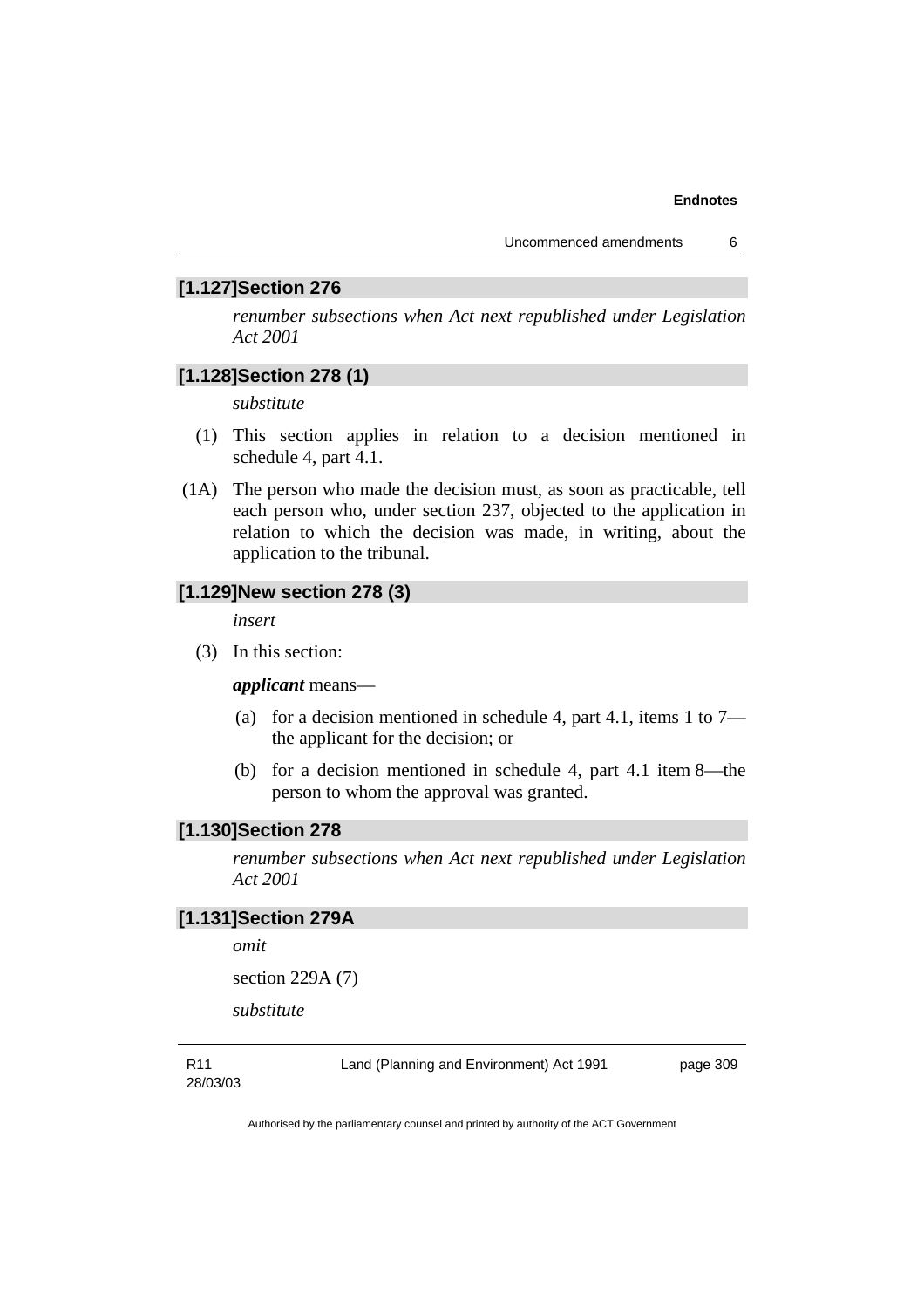6 Uncommenced amendments

section 229B (6)

## **[1.132]Section 282 (1) (f)**

*omit* 

the Executive, a person or the Minister,

*substitute* 

the Minister, the planning and land authority or anyone else,

## **[1.133]Part 6, further amendments, mentions of** *Executive*

*omit* 

Executive

*substitute* 

planning and land authority

*in the following provisions:* 

- $\bullet$  section 226 (3) (b)
- section 250

## **[1.134]Part 6, further amendments, mentions of** *Minister*

*omit* 

Minister

*substitute* 

planning and land authority

in the following provisions:

- section  $226(4)(b)$
- section 227
- section  $228(1)$  and  $(2)$

page 310 Land (Planning and Environment) Act 1991

28/03/03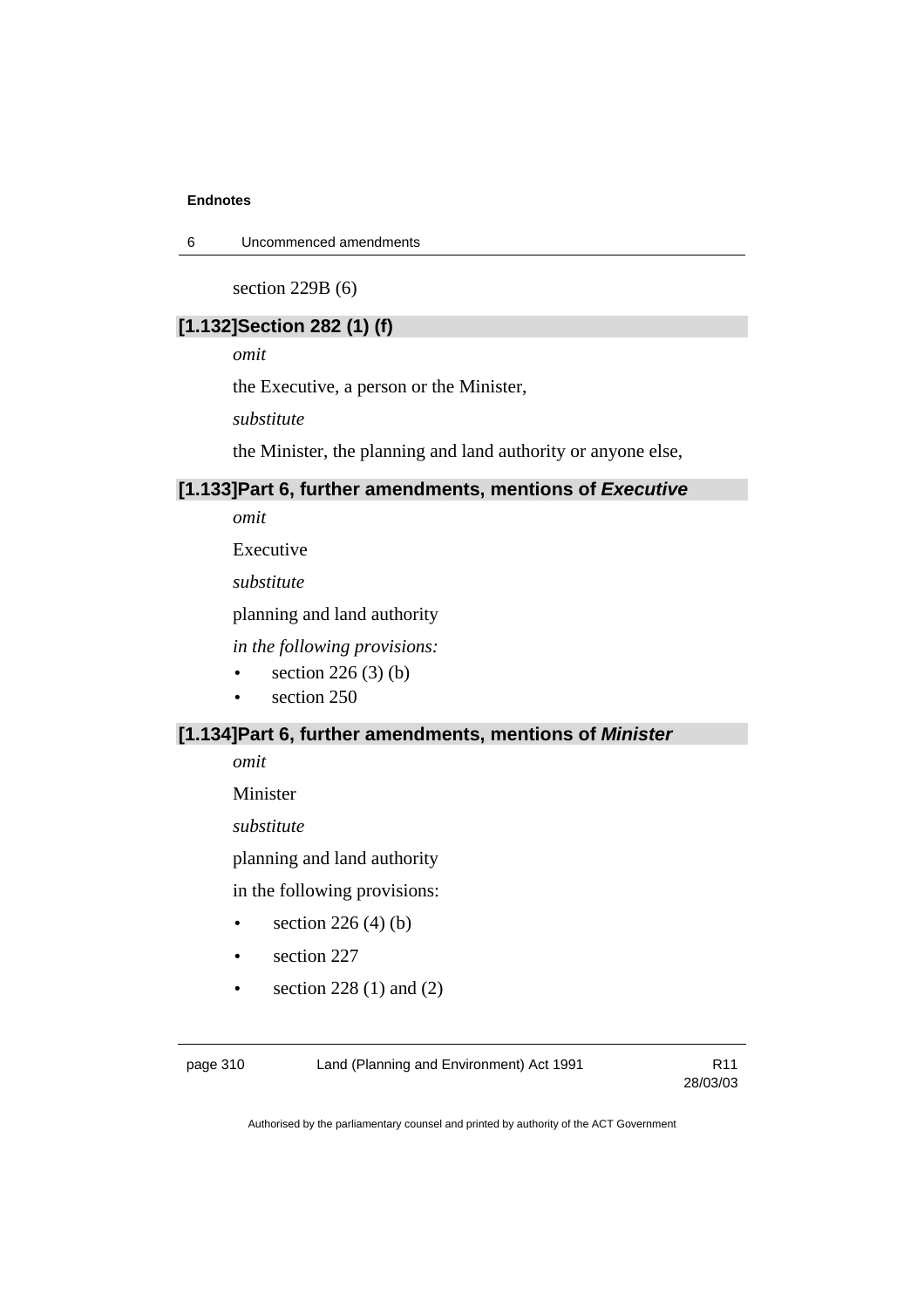- section  $229(1)$  (1st mention)
- section 229 (2), (3), (4), (4A), (5) and (6B)
- section 231 (1) (a) (ii)
- $\bullet$  section 232 (4)
- section 237 (1A) and (2)
- section  $237(3)$  (1st mention)
- section 238
- section 239 (1st mention)
- section 244 (1st mention)
- section  $245(3)(m)$
- $\bullet$  section 245 (4)
- section 252
- section  $256(1)$
- section  $256(3)$  (1st mention)
- $\bullet$  section 256 (4)
- section 256 (4A) (1st mention)
- $\bullet$  section 256 (4B)
- section 256 (4BA) (1st mention)
- section 256 (4C) (1st mention)
- section  $256(6)$  (1st mention)
- section  $257(1)$  (1st mention)
- $\bullet$  section 259 (1) (1st mention)
- section  $259(3)$

Land (Planning and Environment) Act 1991 page 311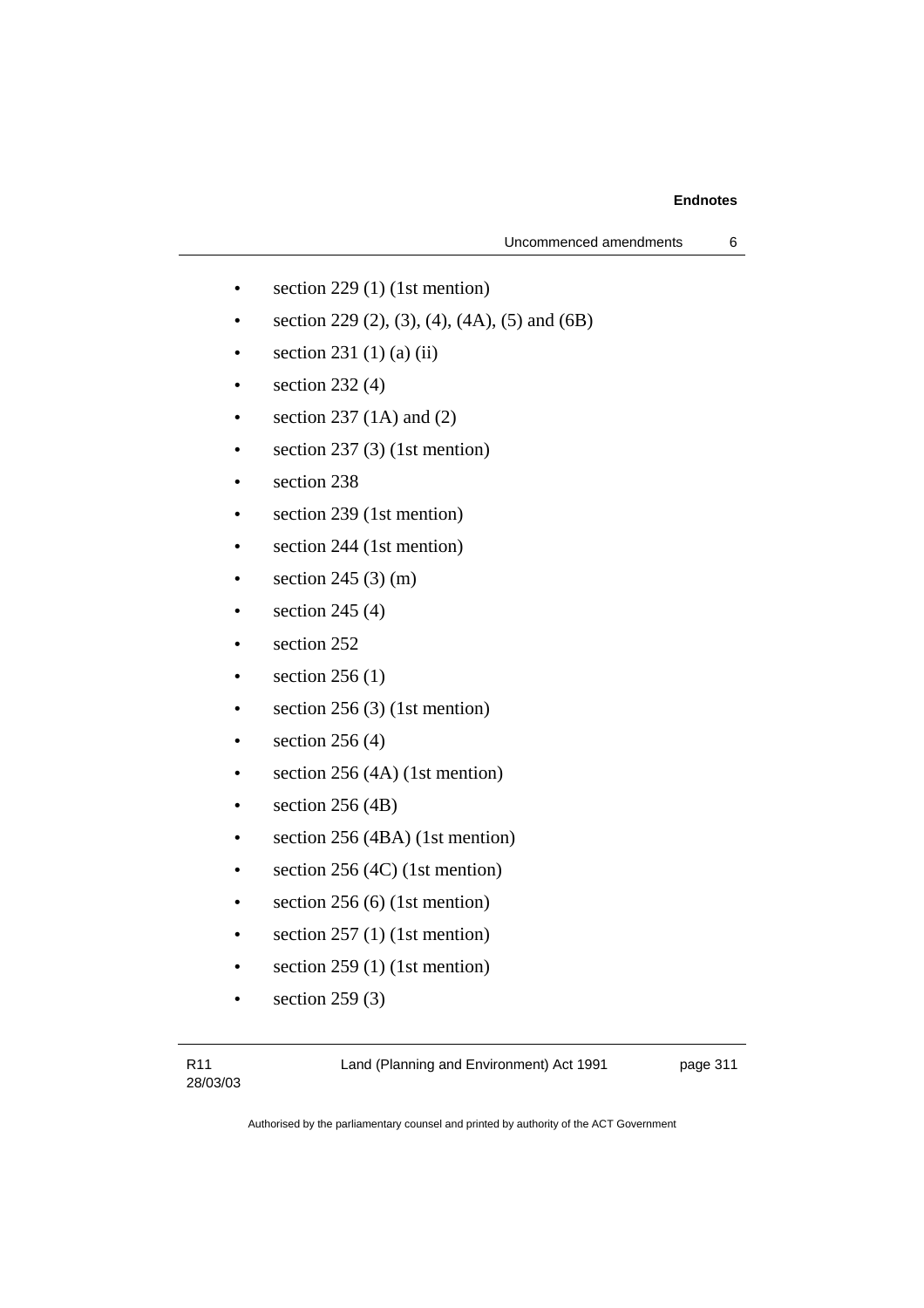| Uncommenced amendments<br>6 |  |
|-----------------------------|--|
|-----------------------------|--|

- section 263
- section 264
- section 265
- section  $272$  (1) (1st mention)

## **[1.135] Part 6, further amendments, mentions of** *relevant authority*

*omit* 

relevant authority

*substitute* 

planning and land authority

*in the following provisions:* 

- section  $231(1)$
- section 233
- section 234
- $\bullet$  section 243 (2)
- section 247 (2) and (3)

# Part 1.6 **Act, part 7 (Administrative appeals)**

## **[1.136]Section 282A**

*substitute* 

## **282A AAT review of decisions**

 (1) Application may be made to the AAT for review of the following decisions:

| page 312 | Land (Planning and Environment) Act 1991 | R11      |
|----------|------------------------------------------|----------|
|          |                                          | 28/03/03 |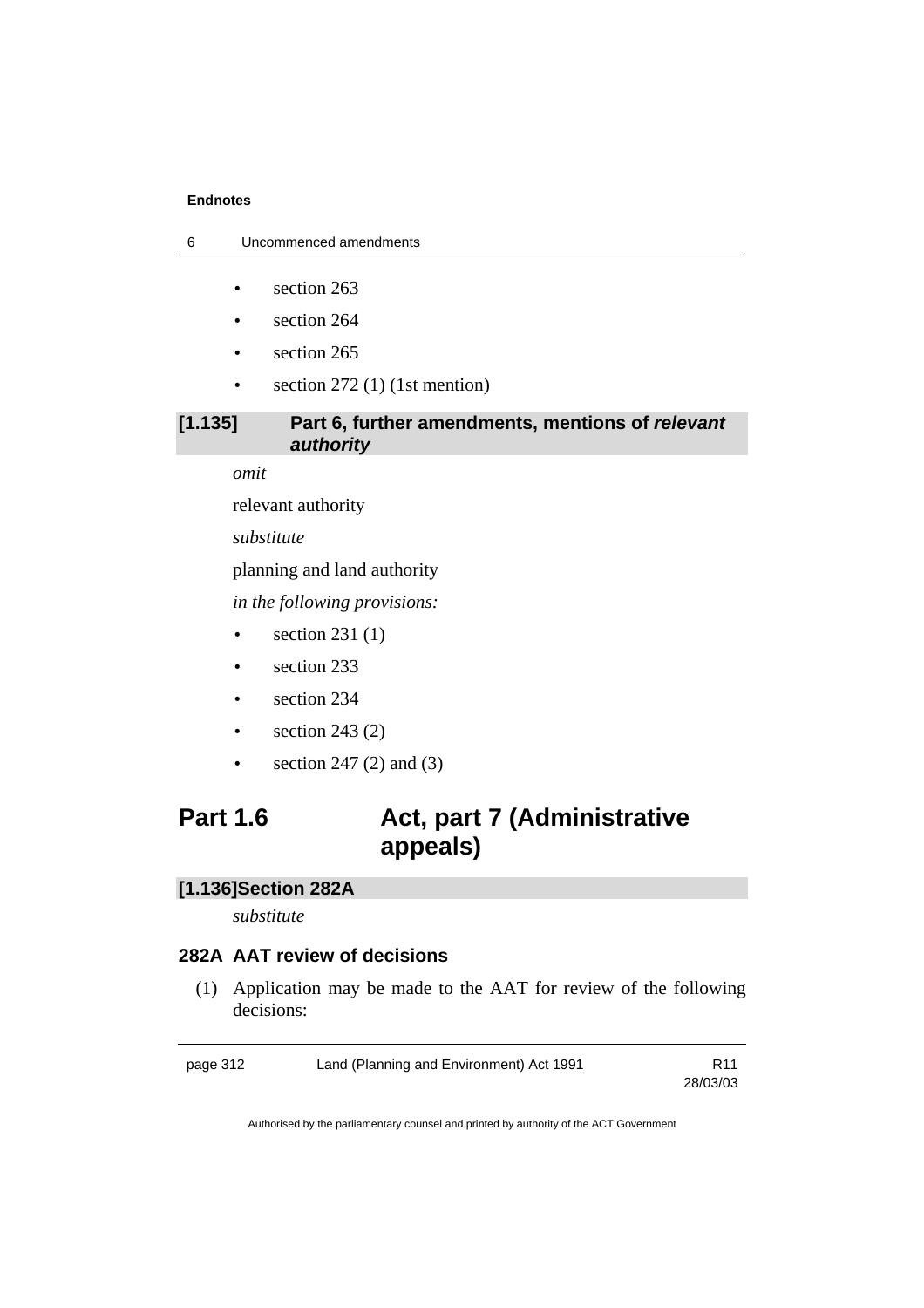- (a) a decision mentioned in subsection (3) or (4);
- (b) a decision not to register a place under section 69 (1) (b) or 73 (1) (b);
- (c) a decision mentioned in schedule 4, part 4.2, column 4.
- (2) A person mentioned in schedule 4, part 4.2, column 2, who makes a decision mentioned in column 4 of the item in which the person is mentioned must give written notice to people whose interests the person believes are affected by the decision.
- (3) If the Environment Minister, under section 125 (5), fixes a maximum price for the sale by a proponent of a copy of a draft environmental impact statement, the Environment Minister must give written notice of the decision to the proponent.
- (4) If the planning and land authority decides to vary a land management agreement under a provision mentioned in section 186C (3), the authority must give written notice of the decision to the other party to the agreement.
- (5) A notice under subsection (2), (3) or (4) must comply with the requirements of the code of practice in force under the *Administrative Appeals Tribunal Act 1989*, section 25B (1).

# **Part 1.7 Act, part 8 (Miscellaneous)**

## **[1.137]Section 283**

#### *insert*

*Note* Section 160B (Planning and land authority may grant leases) authorises the planning and land authority to grant leases on behalf of the Executive.

## **[1.138]Section 287A**

*substitute* 

R11 28/03/03 Land (Planning and Environment) Act 1991 page 313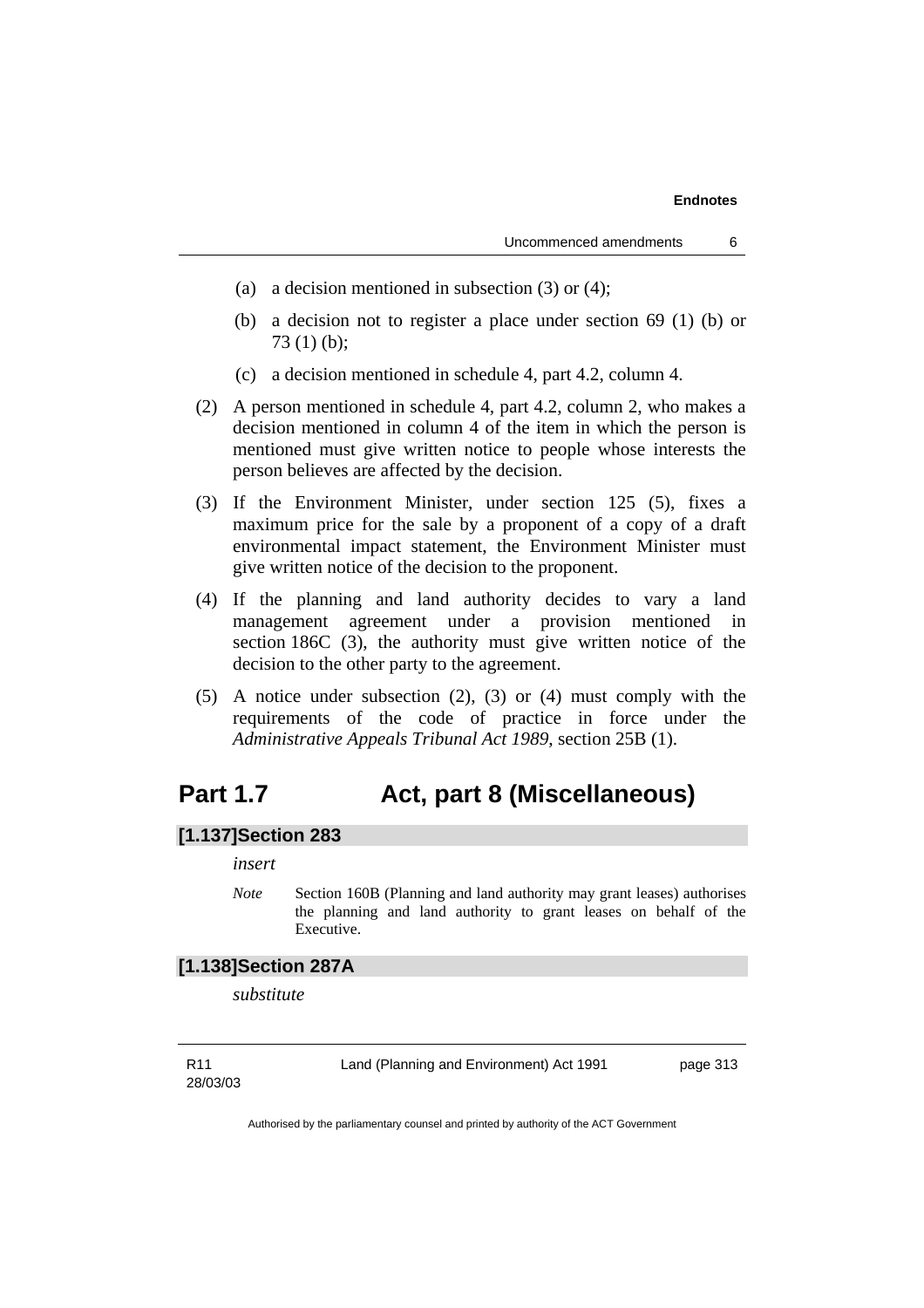6 Uncommenced amendments

## **287A Approved forms**

- (1) The Minister may, in writing, approve forms for section 186C (Land management agreements).
- (2) The planning and land authority may approve forms for any other provision of this Act.
- (3) If a form is approved for a particular purpose, the form must be used for that purpose.
	- *Note* For other provisions about forms, see *Legislation Act 2001*, s 255.
- (4) A form approved for section 186C is a disallowable instrument.
	- *Note* A disallowable instrument must be notified, and presented to the Legislative Assembly, under the *Legislation Act 2001*.
- (5) A form approved for any other provision is a notifiable instrument.
	- *Note* A notifiable instrument must be notified under the *Legislation Act 2001*.

# **Part 1.8 Act, part 9 (Transitional)**

### **[1.139]New section 292**

*insert* 

## **292 Consent under City Area Leases Ordinance 1936—s 28**

- (1) This section applies if a lessee has obtained the consent of the Minister under the *City Area Leases Ordinance 1936*, section 28 as in force at any time before 19 December 1973 to the assignment or transfer of a lease or an interest in the lease, either at law or in equity.
- (2) For section 180 (1) (Transfer of land subject to building and development provision), the consent is taken to be a consent under this Act, section 180 (2).
- (3) This section expires 1 year after it commences.

| page 314 | Land (Planning and Environment) Act 1991 | R11      |
|----------|------------------------------------------|----------|
|          |                                          | 28/03/03 |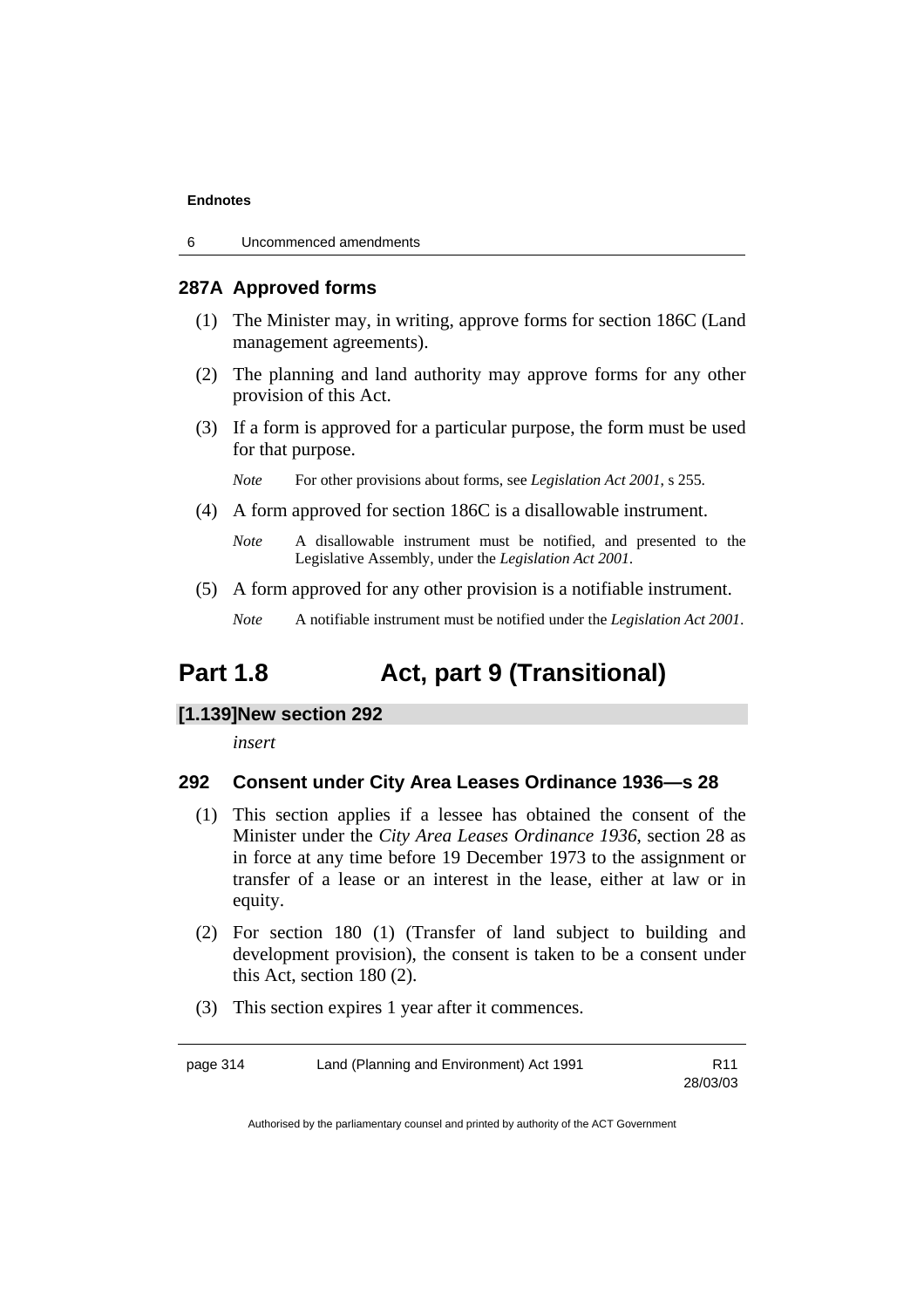(4) Subsections (1) and (2) are declared to be provisions to which the *Legislation Act 2001*, section 88 (Repeal does not end transitional or validating effect etc) applies.

## **Part 1.9 Insertion of schedule**

## **[1.140]Schedule 4**

*insert* 

# **Schedule 4 Decisions reviewable by AAT**

(see s 275, 282A)

# **Part 4.1 Reviewable decisions under part 6**

| column 1<br>item | column 2<br>decision-maker     | column 3<br>section of<br>Act | column 4<br>decision                     |
|------------------|--------------------------------|-------------------------------|------------------------------------------|
|                  | planning and land<br>authority | 228(2)                        | refusing to approve<br>application       |
|                  | relevant authority             | 230                           | refusing to approve<br>application       |
| 3                | planning and land<br>authority | 233(3)                        | refusing to grant extension of<br>period |
| 4                | relevant authority             | 245                           | giving approval subject to<br>condition  |
| 5                | planning and land<br>authority | 245(4)                        | refusing to approve<br>amendment         |

R11 28/03/03 Land (Planning and Environment) Act 1991 page 315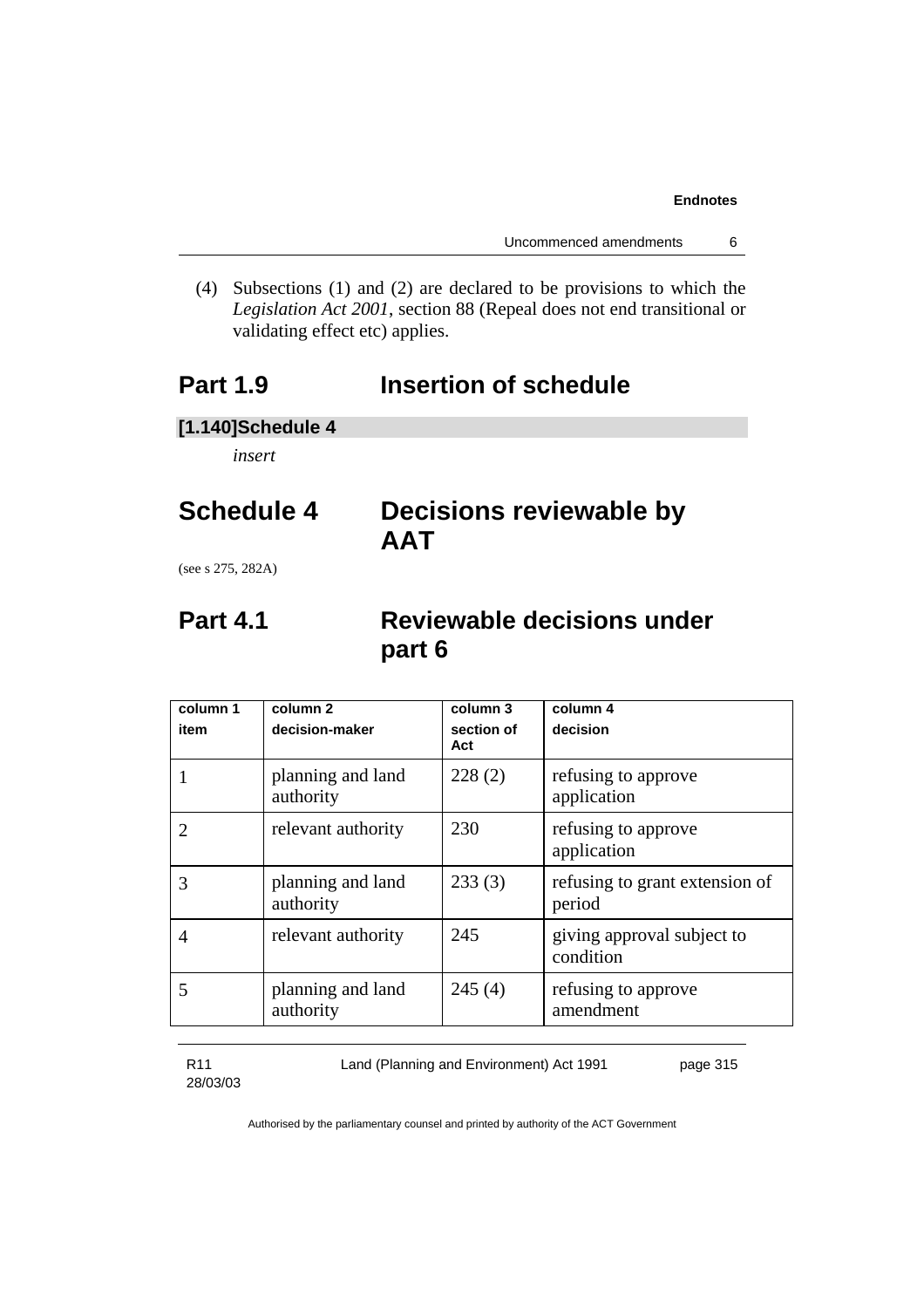| column 1<br>item | column 2<br>decision-maker     | column 3<br>section of<br>Act | column 4<br>decision                    |
|------------------|--------------------------------|-------------------------------|-----------------------------------------|
| 6                | planning and land<br>authority | 246A                          | refusing to approve<br>application      |
|                  | planning and land<br>authority | 246A                          | giving approval subject to<br>condition |
| 8                | planning and land<br>authority | 247(2)                        | refusing to amend approval              |
| 9                | planning and land<br>authority | 252(2)                        | refusing to extend period               |
| 10               | relevant authority             | 253                           | revoking approval                       |

6 Uncommenced amendments

# **Part 4.2 Other reviewable decisions**

| column 1<br>item | column 2<br>decision-maker | column 3<br>section of<br>Act | column 4<br>decision                                                                         |
|------------------|----------------------------|-------------------------------|----------------------------------------------------------------------------------------------|
|                  | heritage council           | 59 $(3)$                      | including provision in interim<br>heritage places register                                   |
|                  | heritage council           | 59 $(3)$                      | refusing application for<br>inclusion of provision in<br>interim heritage places register    |
|                  | heritage council           | 62 $(1)$ (b)                  | revision of interim heritage<br>places register by removal of<br>provision relating to entry |
|                  | Minister                   | 64                            | acquiring place or object                                                                    |

page 316 Land (Planning and Environment) Act 1991 Case 11

28/03/03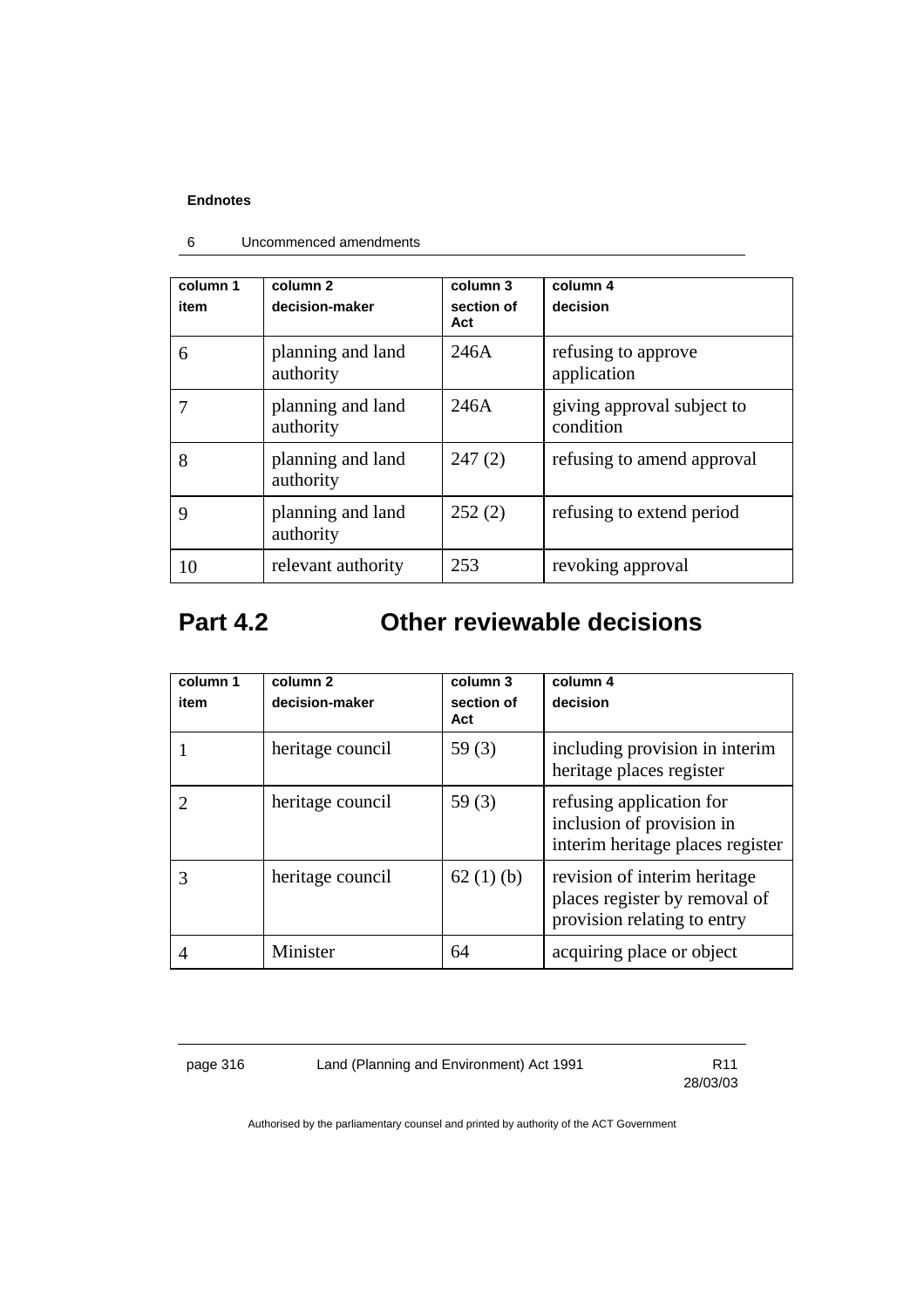| column 1 | column <sub>2</sub>            | column 3          | column 4                                                                                                          |
|----------|--------------------------------|-------------------|-------------------------------------------------------------------------------------------------------------------|
| item     | decision-maker                 | section of<br>Act | decision                                                                                                          |
| 5        | Minister                       | 69(1)(a)          | directing heritage council to<br>notify interim heritage places<br>register                                       |
| 6        | Minister                       | 73 $(1)$ $(a)$    | directing heritage council to<br>notify interim heritage places<br>register                                       |
| 7        | Minister                       | 76(1)             | refusing to compensate                                                                                            |
| 8        | Minister                       | 82(1)             | declaring information to be<br>restricted information                                                             |
| 9        | heritage council               | 84(2)             | refusing to approve<br>publication of restricted<br>information about Aboriginal<br>place                         |
| 10       | planning and land<br>authority | 167(3)            | deciding that person not<br>eligible for grant of lease of<br>specified class                                     |
| 11       | planning and land<br>authority | 167(5)            | refusing to consent to<br>assignment, transfer or<br>subletting of lease or parting<br>of possession of leasehold |
| 12       | planning and land<br>authority | 170(1)            | terminating person's right to<br>grant of lease                                                                   |
| 13       | planning and land<br>authority | 171(2)            | refusing to grant further<br>residential lease                                                                    |
| 14       | planning and land<br>authority | 171A(1)           | refusing to grant further rural<br>lease                                                                          |

## Uncommenced amendments 6

R11 28/03/03 Land (Planning and Environment) Act 1991 page 317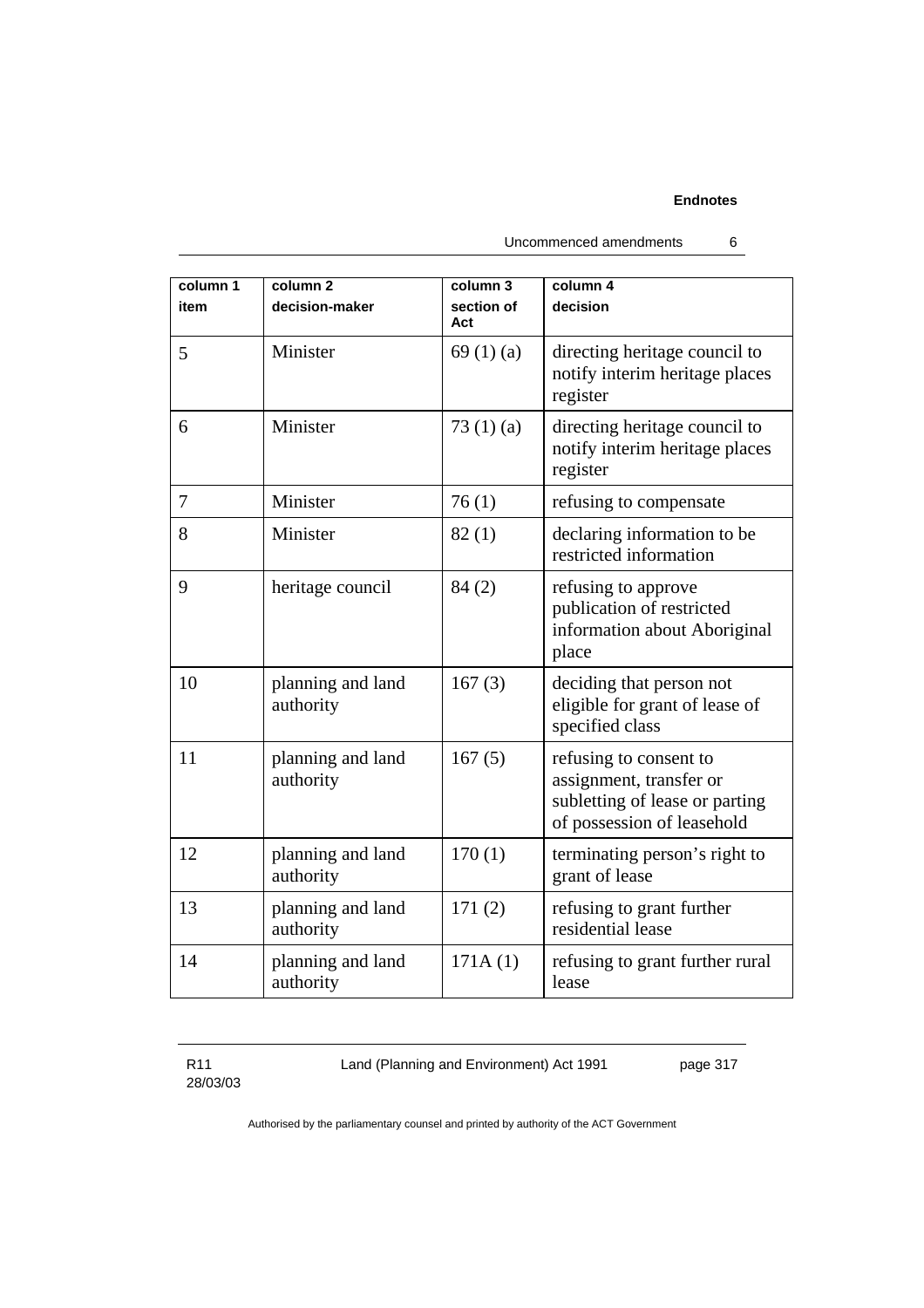| column 1<br>item | column <sub>2</sub><br>decision-maker | column 3<br>section of<br>Act | column 4<br>decision                                                                                                                                            |
|------------------|---------------------------------------|-------------------------------|-----------------------------------------------------------------------------------------------------------------------------------------------------------------|
| 15               | planning and land<br>authority        | 172(2)                        | refusing to grant further lease<br>other than residential or rural<br>lease                                                                                     |
| 16               | planning and land<br>authority        | 174(2)                        | determining market value of<br>improvements                                                                                                                     |
| 17               | planning and land<br>authority        | 177(3)                        | confirming variation of rent                                                                                                                                    |
| 18               | planning and land<br>authority        | 177(3)                        | on review of variation of rent,<br>substituting other variation                                                                                                 |
| 19               | planning and land<br>authority        | 178(1)                        | refusing to authorise payment<br>of amount                                                                                                                      |
| 20               | planning and land<br>authority        | 179(1)                        | refusing to issue certificate of<br>compliance                                                                                                                  |
| 21               | planning and land<br>authority        | 179(2)                        | on application for certificate of<br>compliance under s $179(1)$ —<br>issuing certificate that building<br>and development condition<br>partially complied with |
| 22               | planning and land<br>authority        | 179(2)                        | refusing to issue certificate<br>that building and development<br>condition partially complied<br>with                                                          |
| 23               | planning and land<br>authority        | 179(2)                        | issuing certificate of<br>compliance subject to<br>condition under s 179 (3)                                                                                    |

## 6 Uncommenced amendments

page 318 Land (Planning and Environment) Act 1991 R11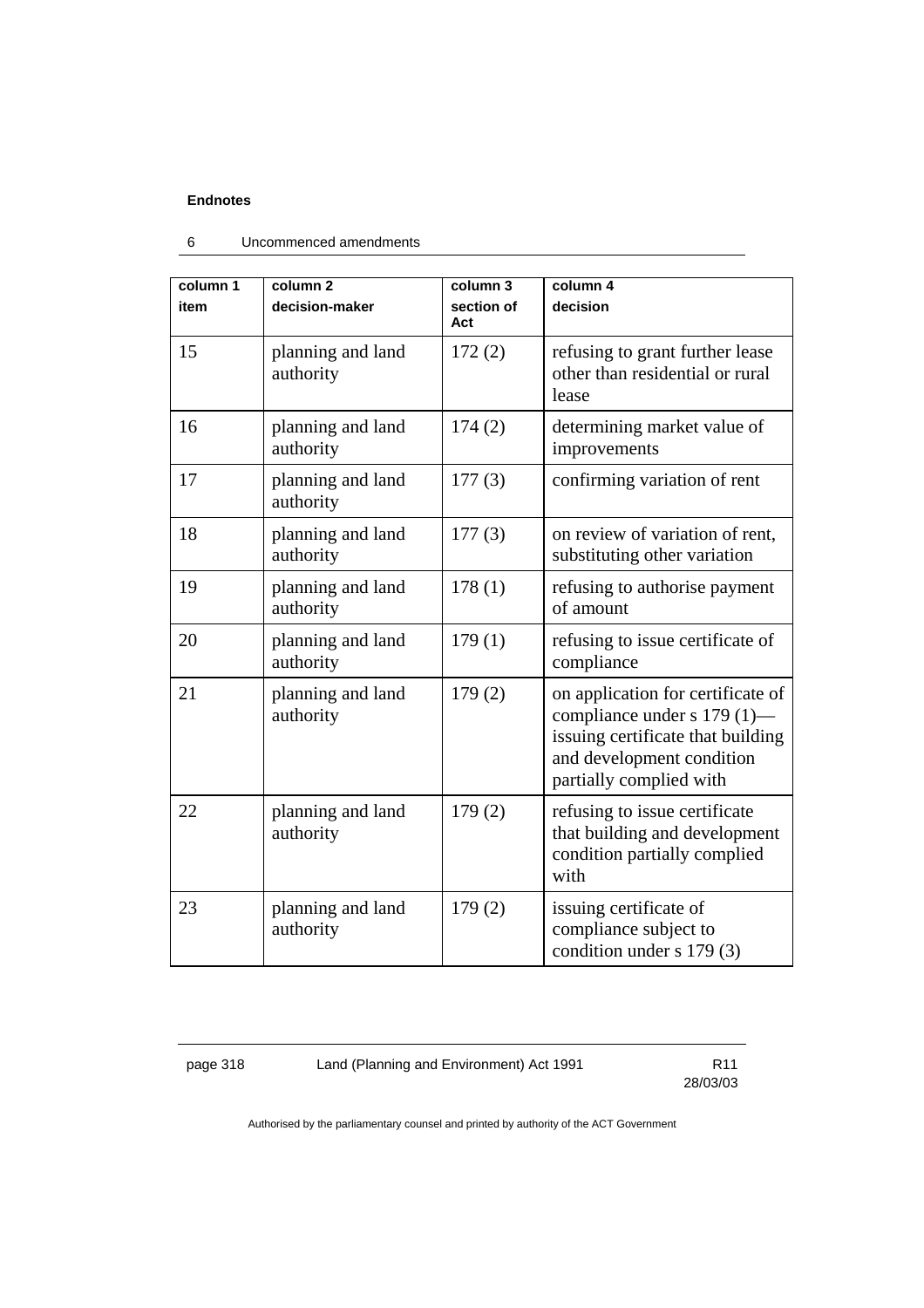| column 1 | column <sub>2</sub>            | column 3          | column 4                                                                                                           |
|----------|--------------------------------|-------------------|--------------------------------------------------------------------------------------------------------------------|
| item     | decision-maker                 | section of<br>Act | decision                                                                                                           |
| 24       | planning and land<br>authority | 180(2)            | refusing to consent to<br>assignment or transfer of lease<br>or interest in lease                                  |
| 25       | planning and land<br>authority | 184A(2)           | determining change of use<br>charge for variation of<br>nominal rent lease                                         |
| 26       | planning and land<br>authority | 184C(1)           | refusing to remit change of use<br>charge for variation of<br>nominal rent lease                                   |
| 27       | planning and land<br>authority | 184C(1)           | remitting change of use charge<br>for variation of nominal rent<br>lease by amount less than<br>amount applied for |
| 28       | planning and land<br>authority | 184C(2)           | increasing change of use<br>charge for variation of<br>nominal rent lease                                          |
| 29       | planning and land<br>authority | 184D(2)           | reappraising rent payable<br>under rental lease                                                                    |
| 30       | planning and land<br>authority | 186(1)(d)         | determining amount payable<br>to reduce lease rent to nominal<br>rent                                              |
| 31       | planning and land<br>authority | 187A(2)           | determining change of use<br>charge for consolidation or<br>subdivision                                            |
| 32       | planning and land<br>authority | 187C(1)           | refusing to remit change of use<br>charge for consolidation or<br>subdivision                                      |

## Uncommenced amendments 6

R11 28/03/03 Land (Planning and Environment) Act 1991 page 319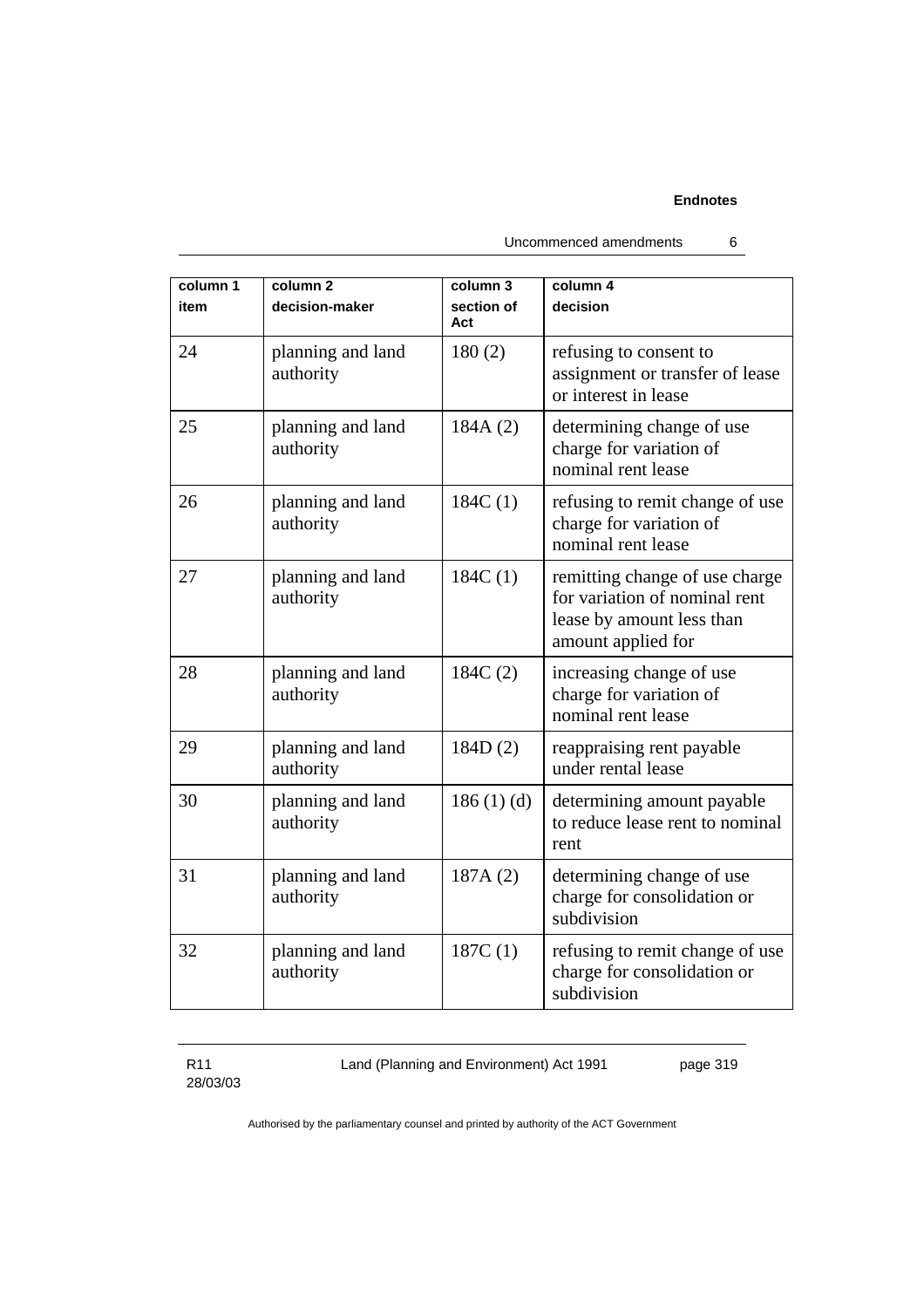| column 1<br>item | column <sub>2</sub><br>decision-maker | column 3<br>section of | column 4<br>decision                                                                                            |
|------------------|---------------------------------------|------------------------|-----------------------------------------------------------------------------------------------------------------|
|                  |                                       | Act                    |                                                                                                                 |
| 33               | planning and land<br>authority        | 187C(1)                | remitting change of use charge<br>for consolidation or<br>subdivision by amount less<br>than amount applied for |
| 34               | planning and land<br>authority        | 187C(2)                | increasing change of use<br>charge for consolidation or<br>subdivision                                          |
| 35               | planning and land<br>authority        | 188(1)                 | terminating lease                                                                                               |
| 36               | planning and land<br>authority        | 188(3)                 | terminating licence                                                                                             |
| 37               | planning and land<br>authority        | 214(1)                 | refusing consent to surrender<br>of lease or part of leasehold                                                  |
| 38               | planning and land<br>authority        | 214(2)                 | accepting surrender of lease or<br>part of leasehold subject to<br>condition                                    |
| 39               | planning and land<br>authority        | 219(1)                 | refusing to grant right to<br>extract minerals                                                                  |

6 Uncommenced amendments

# **Part 1.10 Act, dictionary**

## **[1.141]Dictionary, note 2**

*insert* 

• AAT

## **[1.142]Dictionary, definition of** *authority*

*omit* 

page 320 Land (Planning and Environment) Act 1991 R11

28/03/03